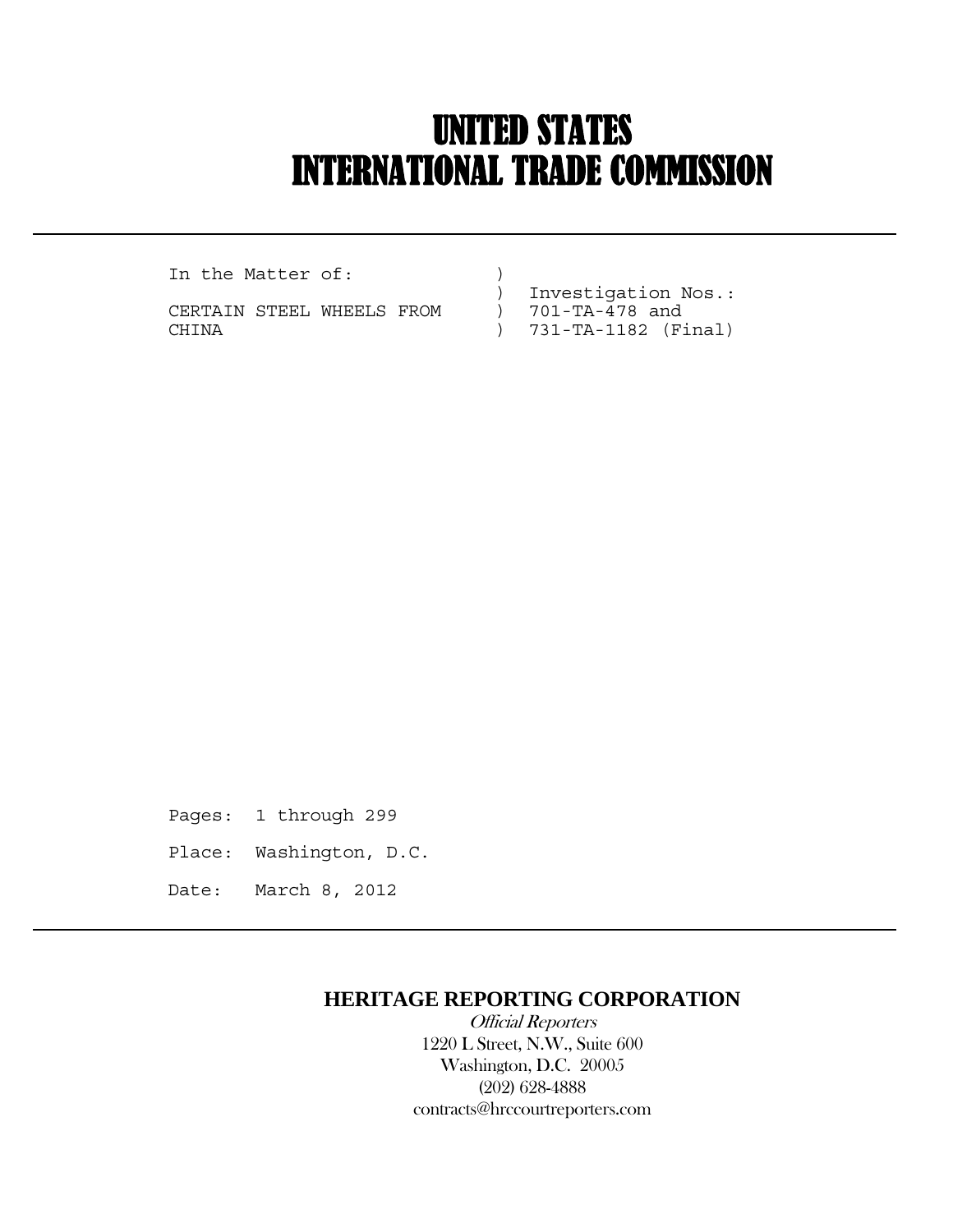## THE UNITED STATES INTERNATIONAL TRADE COMMISSION

| In the Matter of:         |                       |
|---------------------------|-----------------------|
|                           | ) Investigation Nos.: |
| CERTAIN STEEL WHEELS FROM | ) 701-TA-478 and      |
| CHINA                     | ) 731-TA-1182 (Final) |

 Thursday, March 12, 2012

 Room No. 101 U.S. International Trade Commission 500 E Street, S.W. Washington, D.C.

 The hearing commenced, pursuant to notice, at 9:30 a.m., before the Commissioners of the United States International Trade Commission, the Honorable DEANNA TANNER OKUN, Chairman, presiding.

APPEARANCES:

On behalf of the International Trade Commission:

Commissioners:

 DEANNA TANNER OKUN, CHAIRMAN IRVING A. WILLIAMSON, VICE CHAIRMAN DANIEL R. PEARSON, COMMISSIONER SHARA L. ARANOFF, COMMISSIONER DEAN A. PINKERT, COMMISSIONER DAVID S. JOHANSON, COMMISSIONER

Staff:

 BILL BISHOP, HEARINGS AND MEETING COORDINATOR SHARON BELLAMY, HEARINGS AND MEETINGS ASSISTANT MARY MESSER, INVESTIGATOR DEBORAH McNAY, INTERNATIONAL TRADE ANALYST CRAIG THOMSEN, ECONOMIST DAVID BOYLAND, ACCOUNTANT/ AUDITOR DAVID GOLDFINE, ATTORNEY DOUGLAS CORKRAN, SUPERVISORY INVESTIGATOR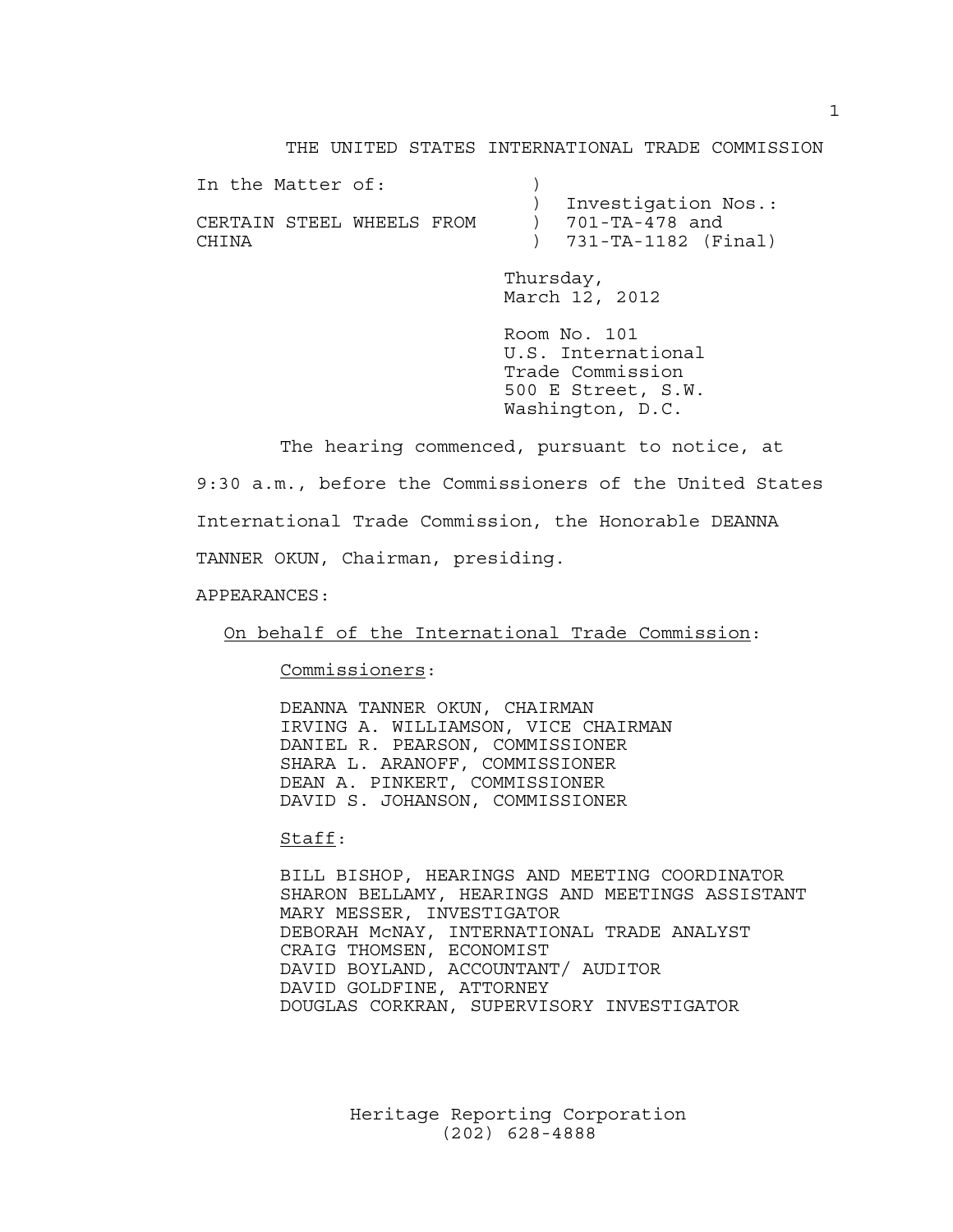APPEARANCES (CONT'D)

Congressional Appearances:

 THE HONORABLE SHERROD BROWN, United States Senator, Ohio THE HONORABLE CLAIRE MCCASKILL, United States Senator, Missouri THE HONORABLE TIM RYAN, U.S. Representative, 17th District, Ohio

Organization and Witnesses:

 In Support of the Imposition of Antidumping and Countervailing Duty Orders :

On behalf of Accuride Corporation:

 RICH DAUCH, President and CEO, Accuride Corporation CHUCK BYRNES, Senior Vice President Sales and Marketing, Accuride Corporation Government Affairs and Public Policy SCOTT HAZLETT, Senior Vice President and General Manager, Wheels Division, Accuride Corporation

On behalf of Hayes Lemmerz International:

 FRED BENTLEY, President and CEO, Maxion Wheels Group DONALD HAMPTON, JR., Vice President and General Manager, Americas of Hayes Lemmerz International MATT KATO, Director of Sales, Americas of

 Hayes Lemmerz International DAVE VORSHAK, President, United Steelworkers

Local 21, Maxion Wheels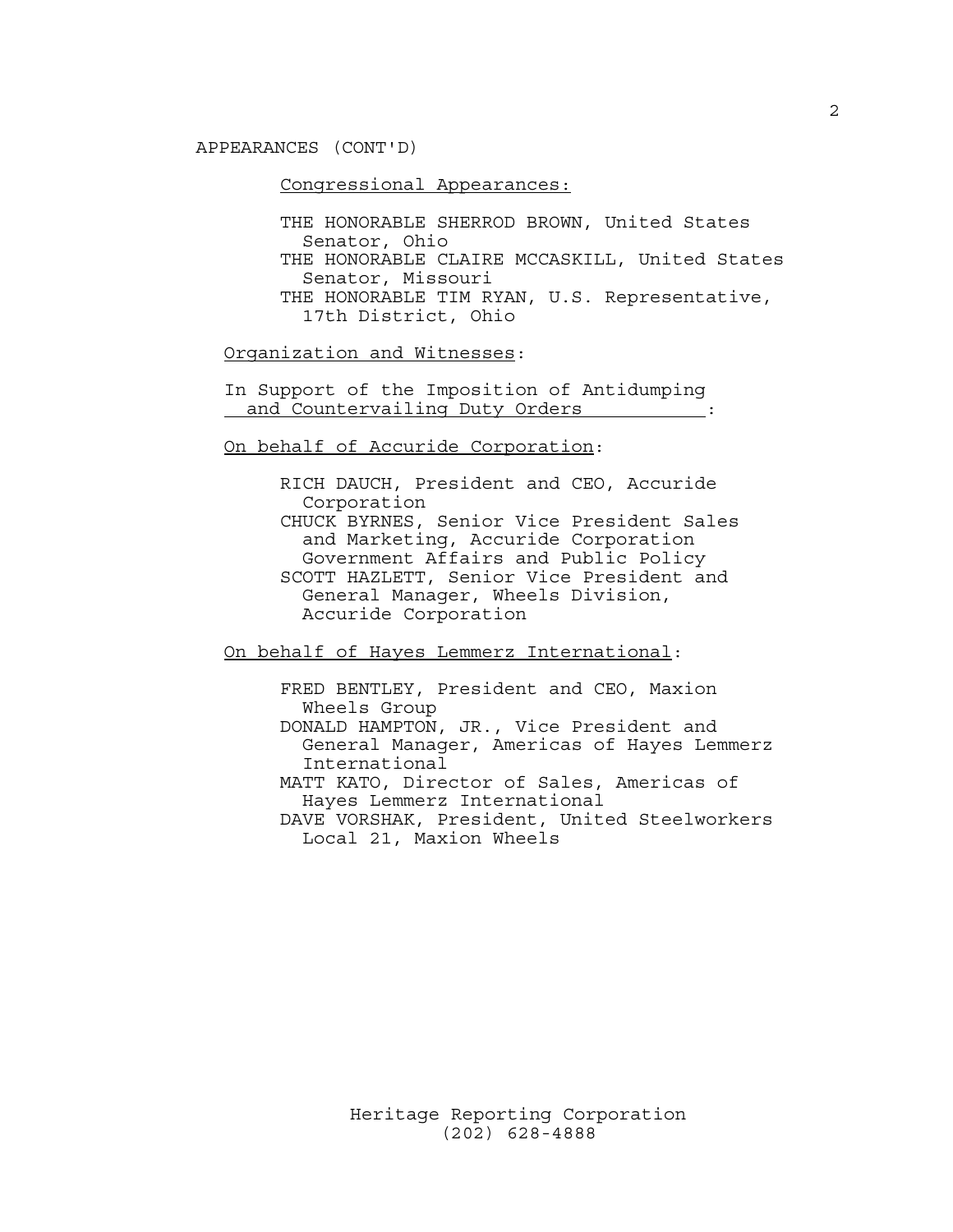APPEARANCES: (Cont'd)

On behalf of Carolina Rim and Wheel:

 DAVID WILLIS, President, CRW Parts, Inc. TOM STEWART, President, Carolina Rim and Wheel

 ROGER B. SCHAGRIN, Esquire JOHN W. BOHN, Esquire Schagrin Associates Washington, D.C.

 In Opposition to the Imposition of Antidumping and Countervailing Duty Orders :  $\cdot$  :

On behalf of Zhejiang Jingu Company Limited:

 FENGFENG SUN, General Manager, Zhejiang Jingu JESSE WU, Sales Director, Zhejiang Jingu

On behalf of The Cunningham Company, LLC:

 THOMAS M. CUNNINGHAM, President, The Cunningham Company, LLC THOMAS F. CUNNINGHAM, Vice President of Sales, The Cunningham Company, LLC

On behalf of KIC Holdings, Inc.:

 GREG HATTON, President, KIC Holdings, Inc. JOHN SCHNEIDER, Vice President, Sales, KIC Holdings, Inc.

 ADAMS C. LEE, Esquire KEIR WHITSON, Esquire White & Case LLP Washington, D.C.

On behalf of Caterpillar Inc.:

DAN SHOEMAKER, Product Manager, Caterpillar

 DANIEL J. CANNISTRA, Esquire Crowell & Moring LLP Washington, D.C.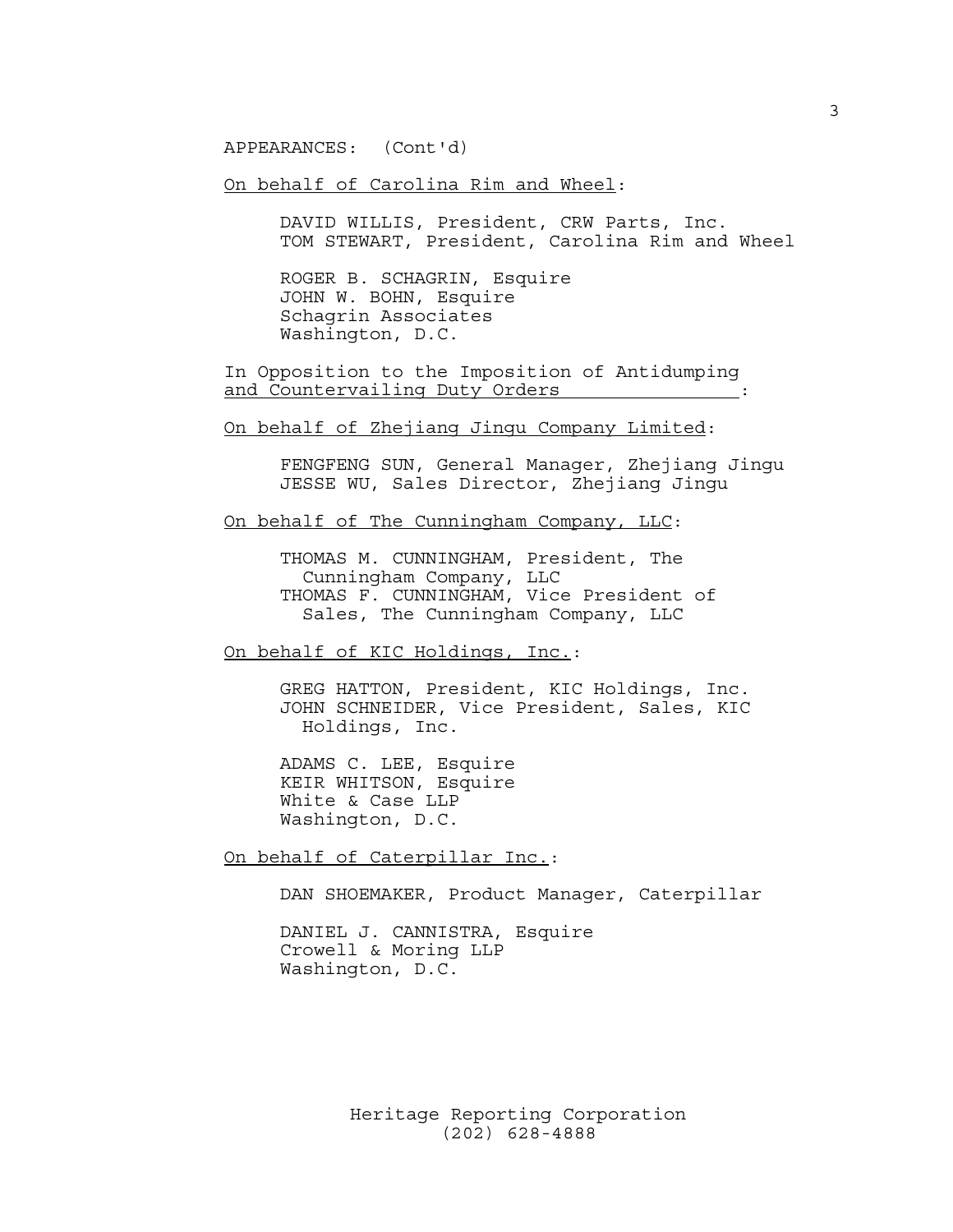APPEARANCES: (Cont'd)

 On behalf of Dongfeng Automotive Wheel Co., Ltd., Shandong Shengtai Wheel Co., Ltd., Shandong Xingmin Wheel Co., Ltd., Shangdong Jining Wheel Factory :

THOMAS ROGERS, Economic Consultant, Capital Trade

 JEFFREY C. LOWE, Esquire Mayer Brown LLP Washington, D.C.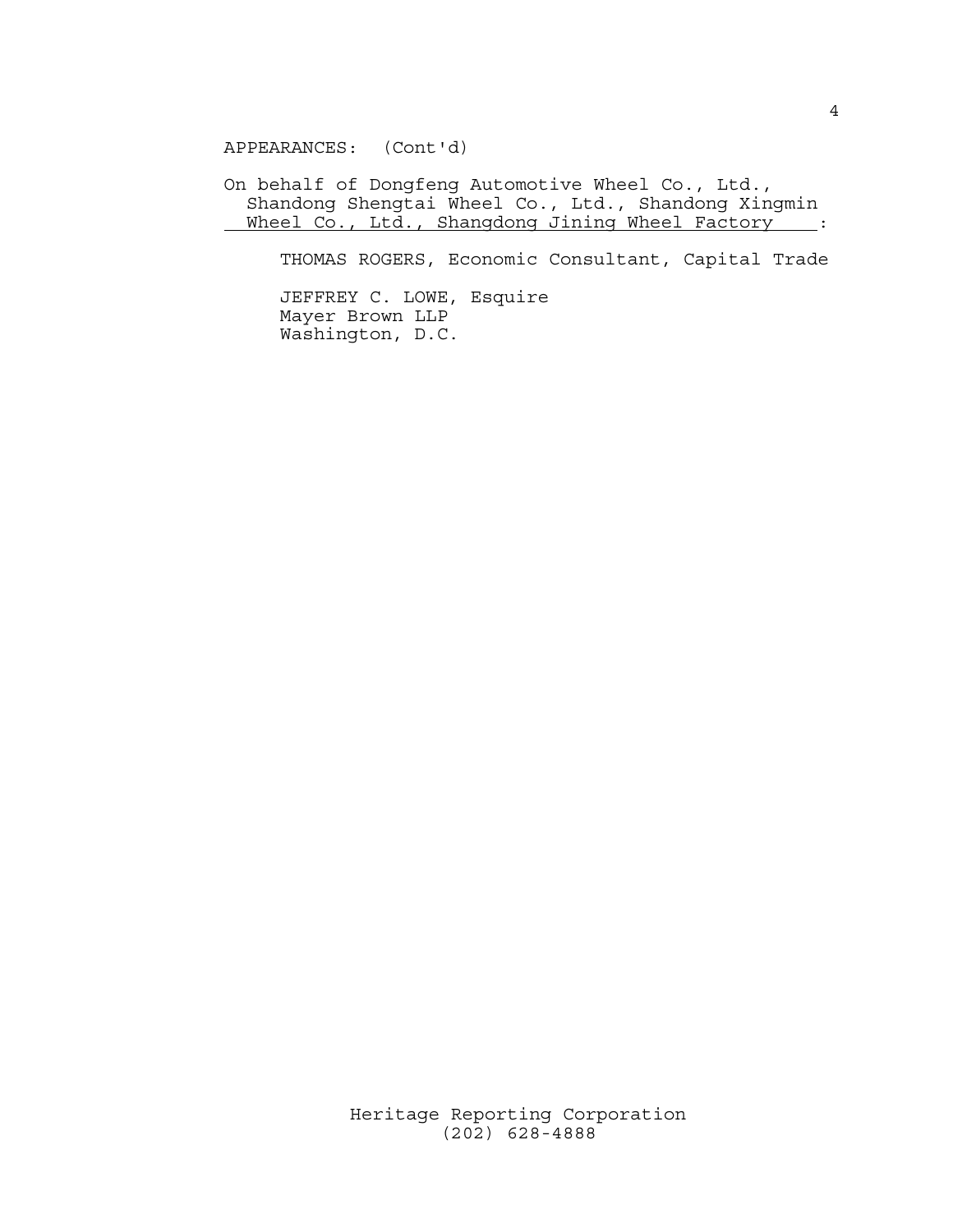5

| ۰. | ۰. | . . |  |  |
|----|----|-----|--|--|

| TESTIMONY OF THE HONORABLE SHERROD BROWN,<br>UNITED STATES SENATOR, OHIO                                            | 8  |
|---------------------------------------------------------------------------------------------------------------------|----|
| TESTIMONY OF ROGER B. SCHAGRIN, ESQUIRE,<br>SCHAGRIN ASSOCIATES, WASHINGTON, D.C.                                   | 14 |
| TESTIMONY OF THE HONORABLE TIM RYAN, U.S.<br>REPRESENTATIVE, 17TH DISTRICT, OHIO                                    | 19 |
| TESTIMONY OF ADAMS C. LEE, ESQUIRE, WHITE &<br>CASE, LLP                                                            | 23 |
| TESTIMONY OF RICK DAUCH, PRESIDENT AND CEO,<br>ACCURIDE CORPORATION                                                 | 29 |
| TESTIMONY OF FRED BENTLEY, PRESIDENT AND CEO,<br>MAXION WHEELS GROUP                                                | 36 |
| TESTIMONY OF CHUCK BYRNES, SENIOR VICE PRESIDENT<br>SALES AND MARKETING, ACCURIDE CORPORATION                       | 42 |
| TESTIMONY OF SCOTT HAZLETT, SENIOR VICE PRESIDENT<br>AND GENERAL MANAGER, WHEELS DIVISION, ACCURIDE<br>CORPORATION  | 47 |
| TESTIMONY OF DONALD HAMPTON, JR., VICE PRESIDENT<br>AND GENERAL MANAGER, AMERICAS OF HAYES LEMMERZ<br>INTERNATIONAL | 51 |
| TESTIMONY OF DAVE VORSHAK, PRESIDENT, UNITED<br>STEELWORKERS LOCAL 21, MAXION WHEELS                                | 53 |
| TESTIMONY OF MATT KATO, DIRECTOR OF SALES,<br>AMERICAS OF HAYES LEMMERZ INTERNATIONAL                               | 56 |
| TESTIMONY OF THE HONORABLE CLAIRE MCCASKILL, United<br>States Senator, Missouri                                     | 60 |
| TESTIMONY OF DAVID WILLIS, PRESIDENT, CRW<br>PARTS, INC.                                                            | 63 |
| TESTIMONY OF TOM STEWART, PRESIDENT, CAROLINA<br>RIM AND WHEEL                                                      | 65 |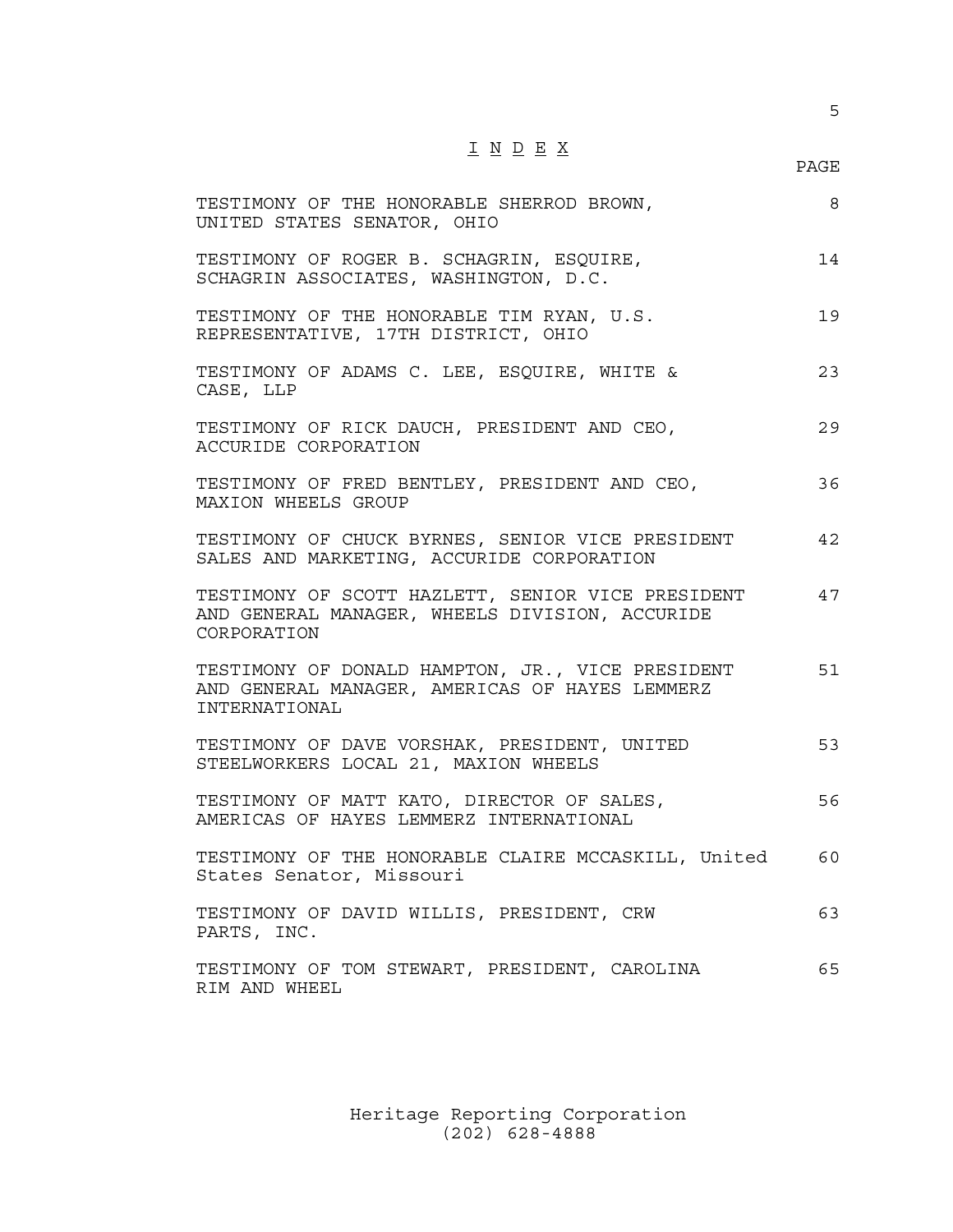I N D E X

| TESTIMONY OF THOMAS M. CUNNINGHAM, PRESIDENT,<br>THE CUNNINGHAM COMPANY, LLC              | 163 |
|-------------------------------------------------------------------------------------------|-----|
| TESTIMONY OF GREG HATTON, PRESIDENT, KIC<br>HOLDINGS, INC.                                | 167 |
| TESTIMONY OF JOHN SCHNEIDER, VICE PRESIDENT,<br>SALES, KIC HOLDINGS, INC.                 | 169 |
| TESTIMONY OF JESSE WU, SALES DIRECTOR, ZHEJIANG<br><b>JINGU</b>                           | 172 |
| JEFFREY C. LOWE, ESQUIRE, MAYER BROWN LLP<br>WASHINGTON, D.C.                             | 175 |
| TESTIMONY OF DANIEL J. CANNISTRA, ESQUIRE,<br>CROWELL & MORING LLP, WASHINGTON, D.C.      | 180 |
| TESTIMONY OF THOMAS ROGERS, ECONOMIC CONSULTANT,<br>CAPTTAL TRADE                         | 183 |
| CLOSING STATEMENT OF ROGER B. SCHAGRIN, ESQUIRE,<br>SCHAGRIN ASSOCIATES, WASHINGTON, D.C. | 280 |

CLOSING STATEMENT OF ADAMS C. LEE, ESQUIRE, WHITE & 293 CASE, LLP

en de la provincia de la provincia de la provincia de la provincia de la provincia de la provincia de la provi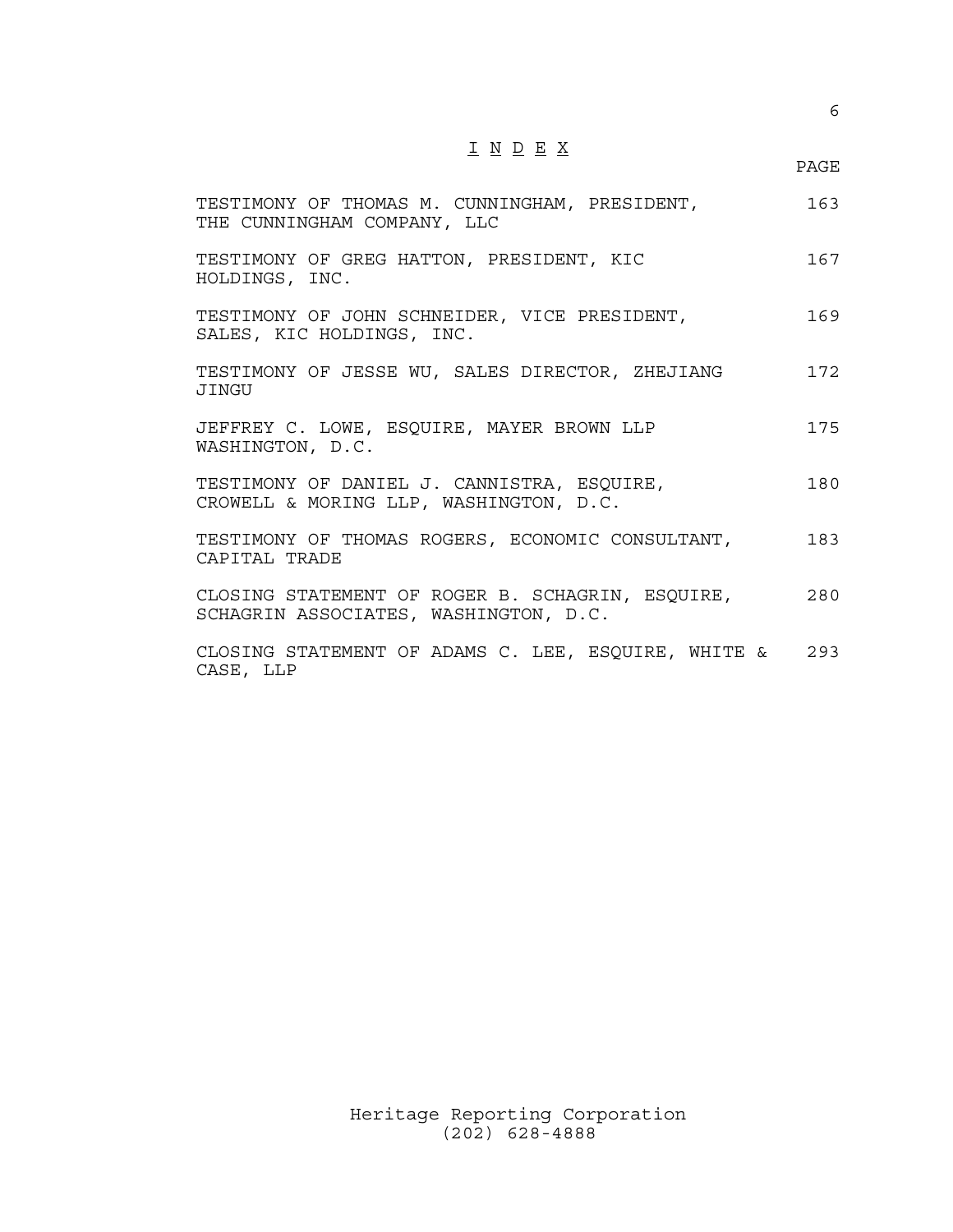1 P R O C E E D I N G S

2 (9:30 a.m.)

3 CHAIRMAN OKUN: Good morning. On behalf of 4 the U.S. International Trade Commission, I welcome you 5 to this hearing on Investigation No. 701-TA-478 and 6 731-TA-1182 (Final), involving Certain Steel Wheels 7 from China.

8 The purpose of these investigations is to 9 determine whether an industry in the United States is 10 materially injured, or threatened with material 11 injury, or the establishment of an industry in the 12 United States is materially retarded by reason of 13 subsidized and less than fair value imports of certain 14 steels wheels from China. Schedule setting forth the 15 presentation of this hearing, notices of investigation 16 and transcript order forms are available at the public 17 distribution table.

18 All prepared testimony should be given to 19 the Secretary. Please do not place testimony directly 20 on the public distribution table. All witnesses must 21 be sworn in by the Secretary before providing 22 testimony. I understand that parties are aware of 23 time allocations and any questions regarding the time 24 allocations should be directed to the Secretary. 25 Speakers are reminded not to refer in their remarks or

> Heritage Reporting Corporation (202) 628-4888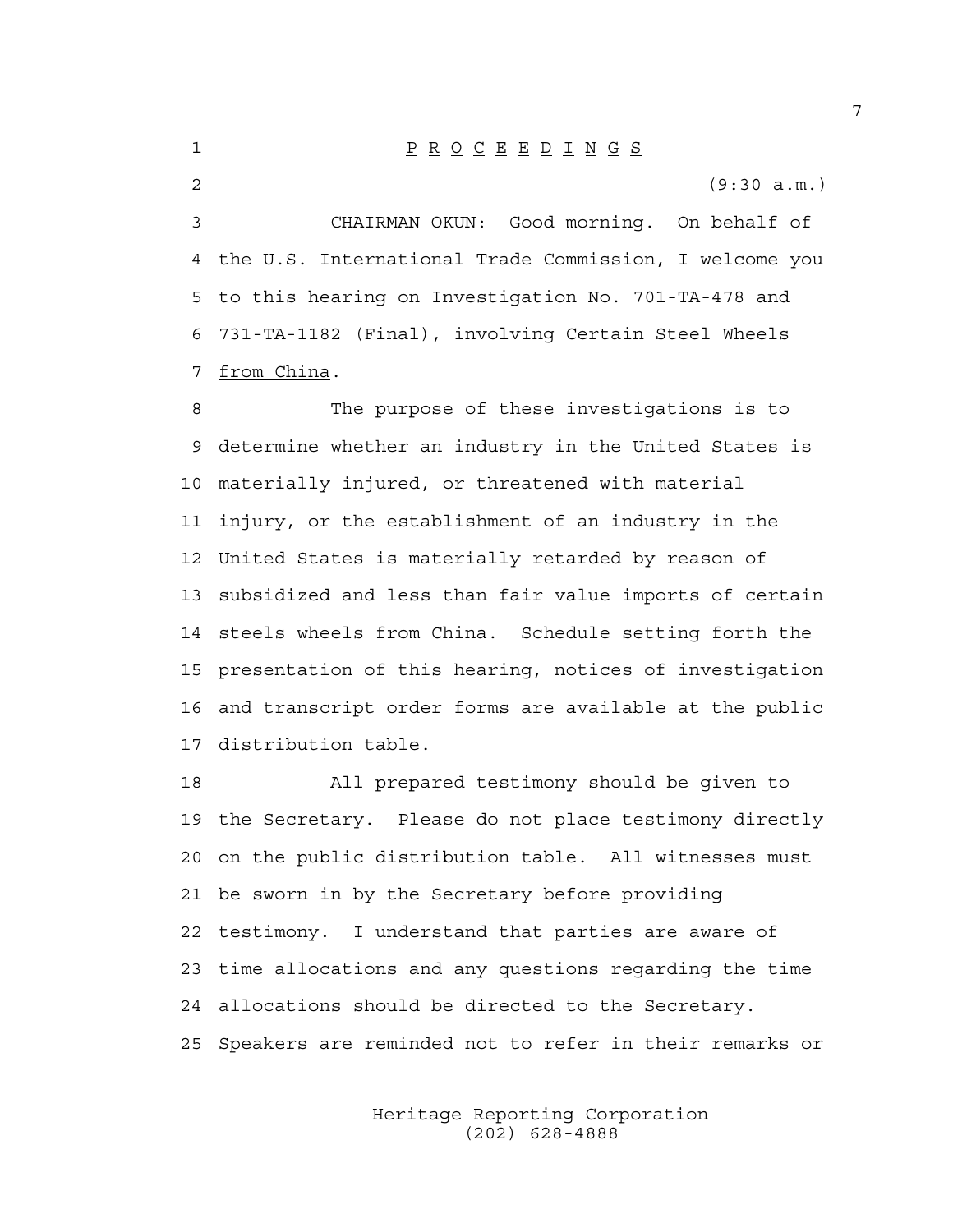1 answers to questions to business proprietary 2 information.

3 Please speak clearly into the microphones 4 and state your name for the record for the benefit of 5 the court report. Finally, if you'll be submitting 6 documents that contain information you wish classified 7 as business confidential, your request should comply 8 with Commission Rule 201.6.

9 Mr. Secretary, are there any preliminary 10 matters?

11 MR. BISHOP: No, Madam Chairman.

12 CHAIRMAN OKUN: Very well. Will you please 13 announce our first congressional witness.

14 MR. BISHOP: The Honorable Sherrod Brown, 15 United States Senator, Ohio.

16 CHAIRMAN OKUN: Good morning, Senator Brown. 17 Welcome back.

18 MR. BROWN: Thank you, Madam Chair. It's 19 good to be back. So often after these Commission 20 meetings, hearings, we get good news from you and I'm 21 so appreciative. I really can say with all 22 genuineness that the decisions that you make as a 23 Commission have translated directly into jobs in my 24 state on a number of occasions, and I thank you for 25 that. From companies that make everything from steel,

> Heritage Reporting Corporation (202) 628-4888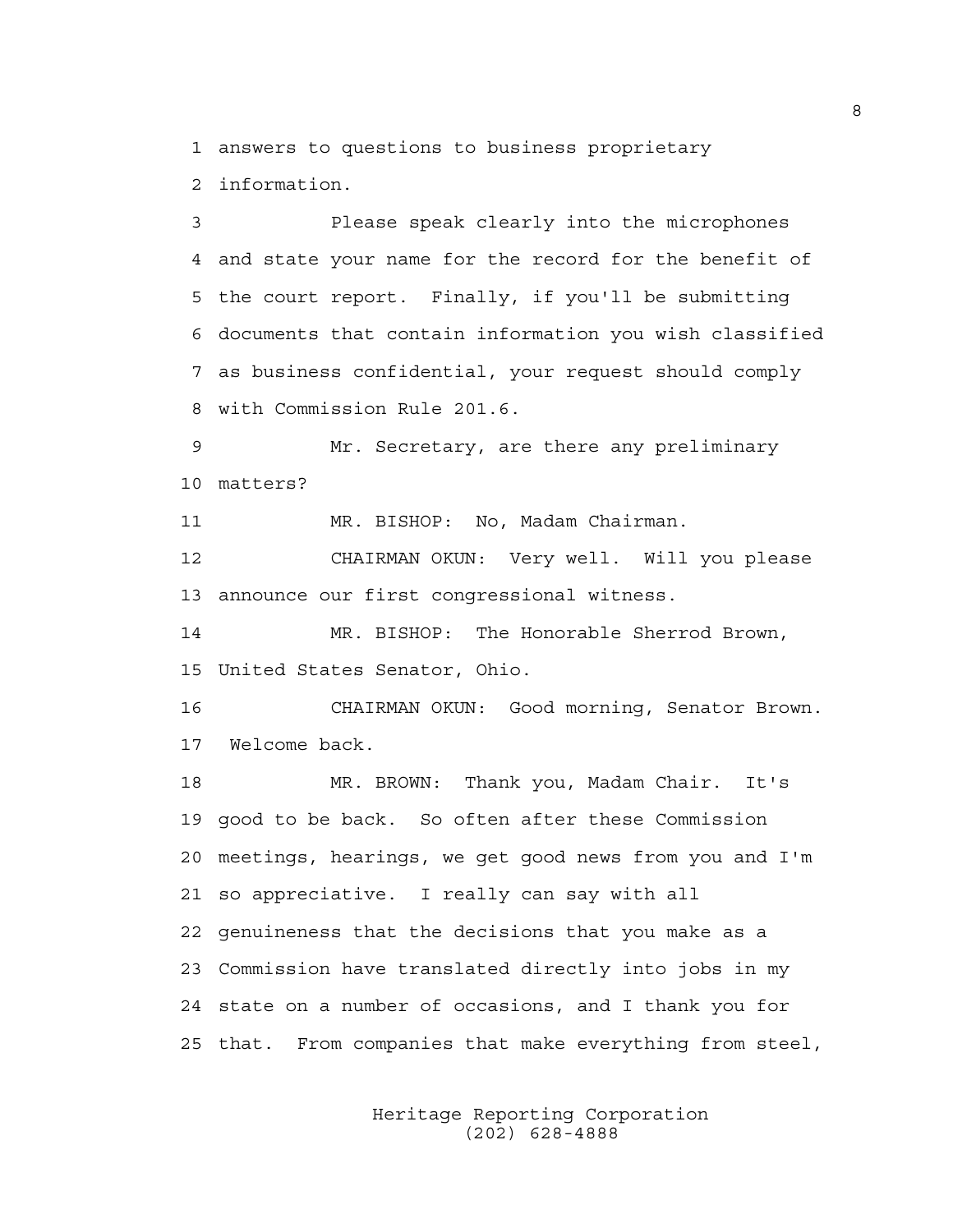1 to paper, to aluminum, to seamless pipes, the critical 2 relief this Commission has provided to Ohio industries 3 has, in fact, translated into jobs.

4 I'm happy to report that after having many 5 oil country tubular goods -- the OCTG category we talk 6 about -- mills shut down for a good portion of the 7 year 2009, these mills are active again, they're 8 regaining their footing in the marketplace. Last year 9 I attended the groundbreaking of the V&M Star steel 10 expansion in Youngstown, Ohio, for all intents and 11 purposes, a new steel mill in Youngstown, Ohio, which 12 will create more than 300 new manufacturing jobs and 13 additional jobs in the construction of the \$650 14 million investment.

15 The expansion would not be possible, 16 undoubtedly would not have been possible, without the 17 relief of this Commission, a decision that ensured 18 that our domestic producers could serve domestic 19 markets. Increasingly, a number of the cases before 20 this Commission involve subsidized imports from China, 21 but critical trade relief for dozens of Petitioners 22 was at risk of being revoked since the December 23 Federal Appeals Court ruling that you're all aware 24 with. The Commerce Department lacked the authority to 25 apply countervailing duties on imports from countries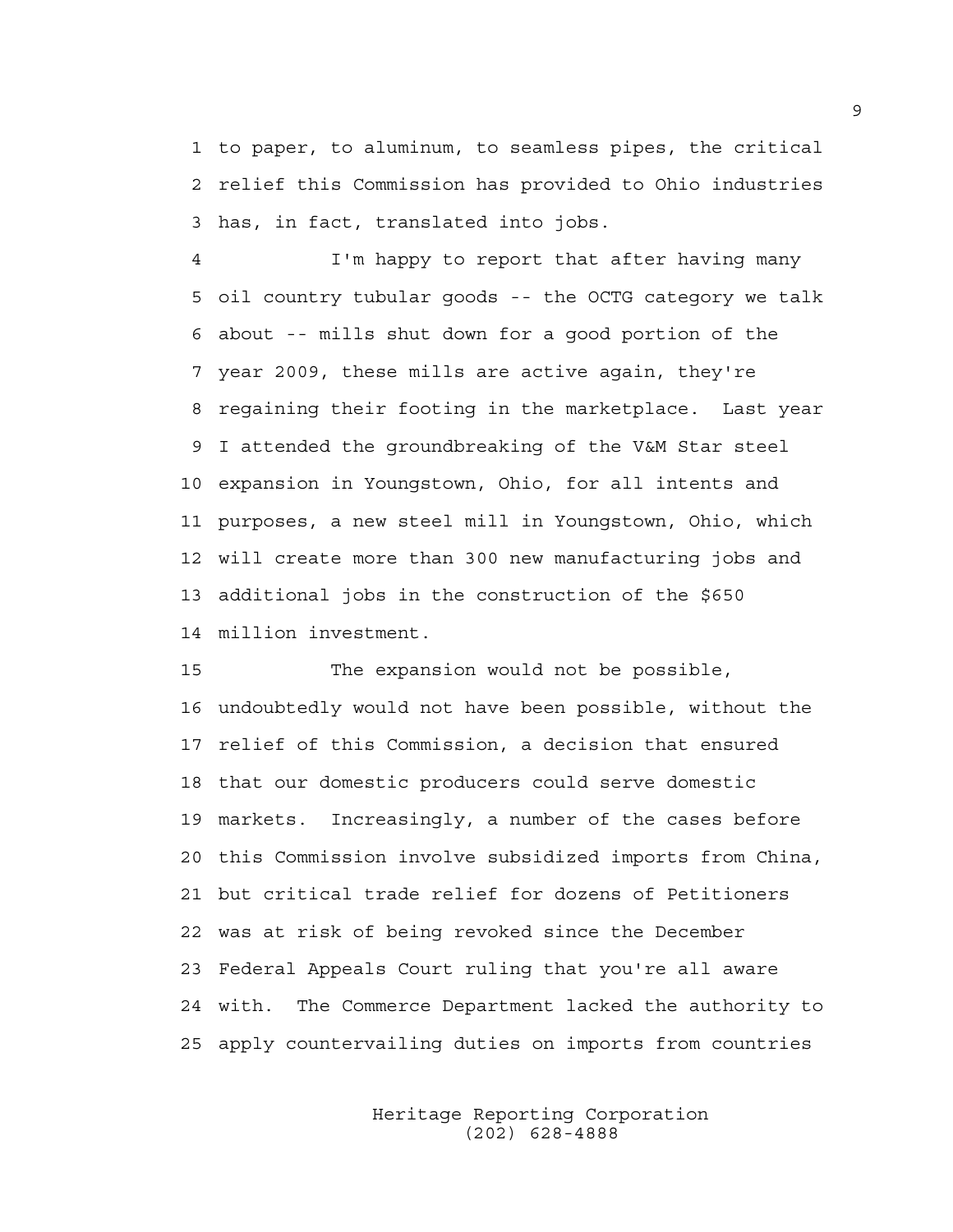1 with nonmarket economies, like China.

2 So I'm especially pleased to testify today, 3 just a couple of days after Congress passed 4 legislation to fix this problem, a bill I worked on 5 with Chairman Baucus and Senator Thune, bipartisan 6 legislation and other senators from my state, Senator 7 Portman. We were able to expedite consideration of 8 that legislation, something that doesn't always happen 9 in the United States Senate these days. It gives 10 clearer authority to the Commerce Department to apply 11 this critical trade remedy. Without congressional 12 action, Petitioners would not be without a major tool 13 in our trade enforcement kit.

14 Like the troubling pattern of subsidized 15 imports we saw with oil country tubular steel, we see 16 similar patterns with steel wheels imported from 17 China. Steel wheels are produced for our country's 18 transportation sector, for trucks, for trailers, for 19 buses, for cars. Hayes Lemmerz, one of the two 20 Petitioners in this case, make steel wheels at its 21 Akron, Ohio plant. That industry is an important 22 consumer of flat-rolled steel. In 2010, domestic 23 consumption of steel wheels totaled 3.1 million, 24 equating to the use of approximately 125,000 tons of 25 steel.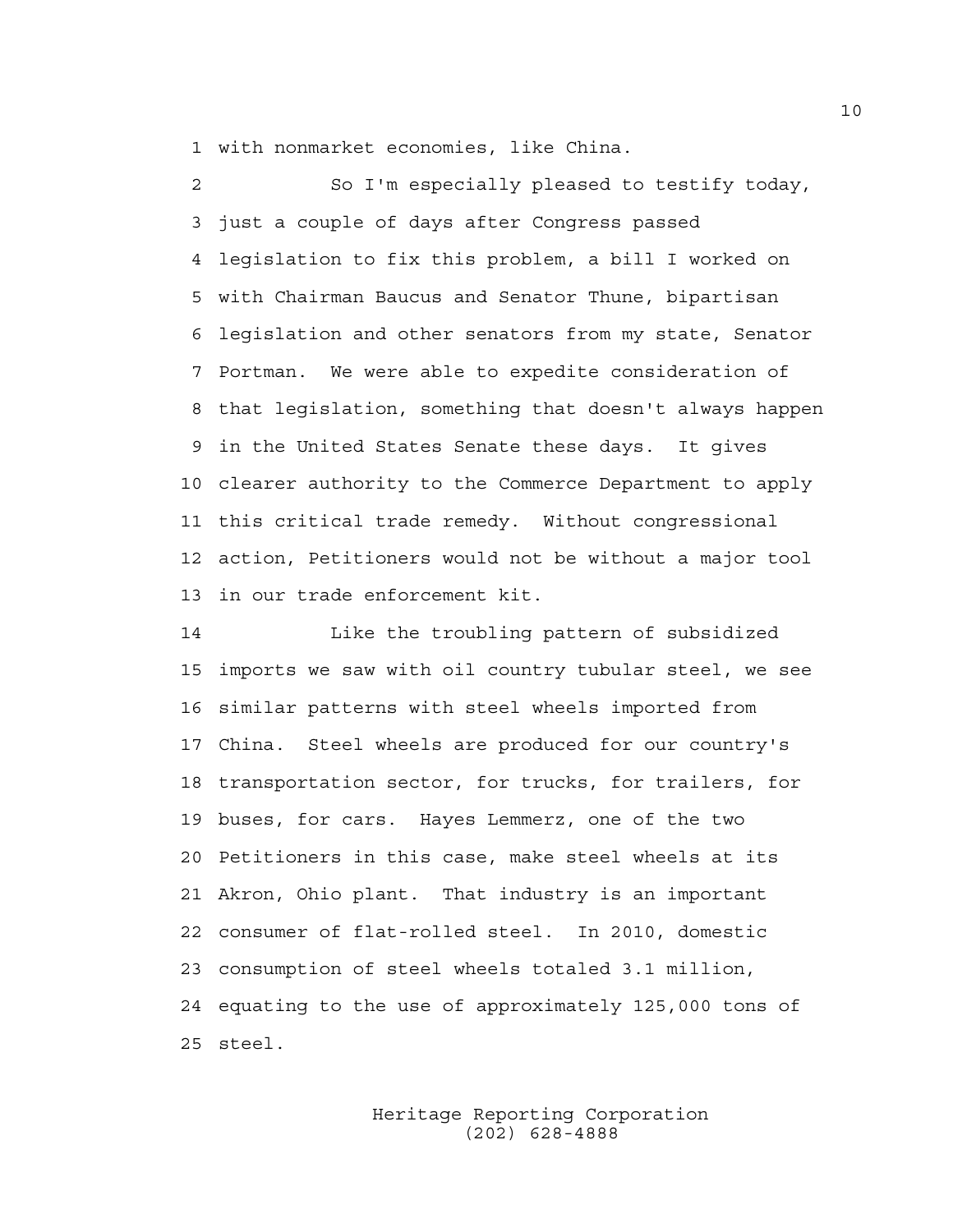1 That consumption is based on a supply chain 2 found in my home state of Ohio, which is home to many 3 of the steel producers which sell to the steel wheels 4 industry. These manufacturers are facing unfair 5 subsidies that put jobs at risk, put the growth of 6 these companies at risk. As noted in the Commerce 7 Department final countervailing duties determination 8 on circular welded steel pipe in 2008, it's estimated 9 that 95 -- 95 -- percent of the Chinese steel industry 10 is either government-controlled or government-owned.

11 These cases are part of a pattern that can 12 be traced back more than 10 years ago when the United 13 States Senate passed the Permit Normal Trade Relations 14 legislation with China. Back then there was great 15 enthusiasm from proponents of PNTR who heralded its 16 passage as a boom of economic opportunities yet to 17 come for U.S. workers and U.S. businesses. Members of 18 Congress were told repeatedly and without equivocation 19 how 1.2 billion Chinese customers would soon purchase 20 goods from these members' congressional districts and 21 these senators' states.

22 We heard this from free trade advocates in 23 Washington and on Wall Street through a rather 24 comprehensive corporate lobbying campaign. We read in 25 newspaper editorials and advertisements how China PNTR

> Heritage Reporting Corporation (202) 628-4888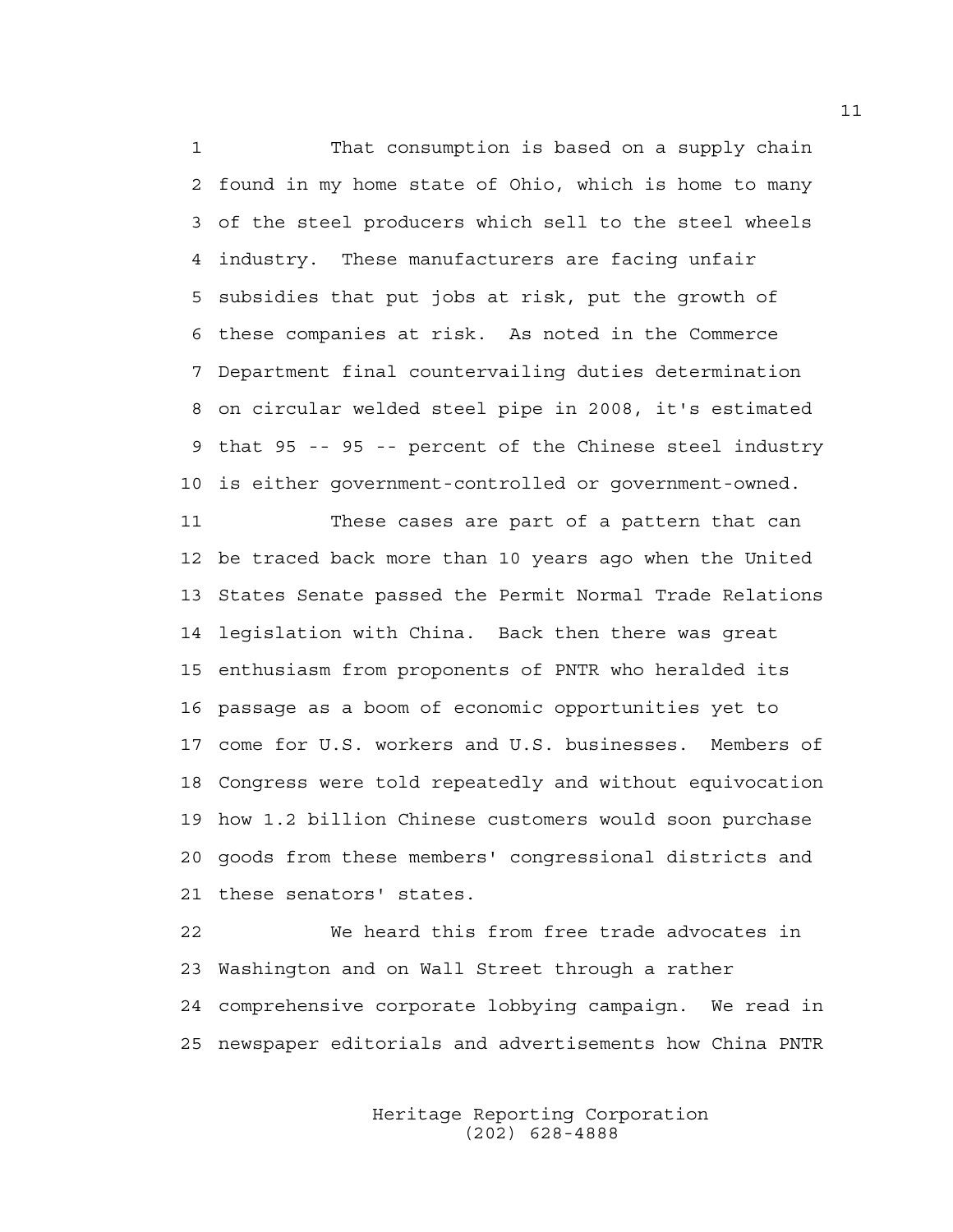1 would promote reform and stability in China and the 2 region, underscoring the rule of law. As a member of 3 the House at the time, I voted against China PNTR 4 because I simply didn't believe what proponents were 5 selling. More than 10 years later, we're seeing just 6 how wrong they were.

7 Instead of abiding by the same set of WTO 8 rules, China received the benefits of WTO membership 9 while blatantly ignoring its rules. The results are 10 record trade deficits. In the auto parts industry, 11 for example, we've seen the bilateral trade deficit 12 with China go from about \$1 billion a year to almost 13 \$10 billion a year, about an 800 percent increase. 14 Our bilateral trade deficit overall with China hit a 15 new record of \$295 billion. It's no secret that 16 China's trade policies and market distortions have 17 wreaked havoc in numerous sectors in the U.S. and 18 around the globe.

19 Ohio companies and Ohio workers have lived 20 through more than a decade of unfair trade. Not the 21 entire reason, but a contributing factor towards 12 22 years, 12 consecutive years, from 1997 into 2010, of 23 manufacturing job decline in Ohio, and overall in the 24 United States. The steel wheels sector is not alone 25 in their challenge to fight back these injurious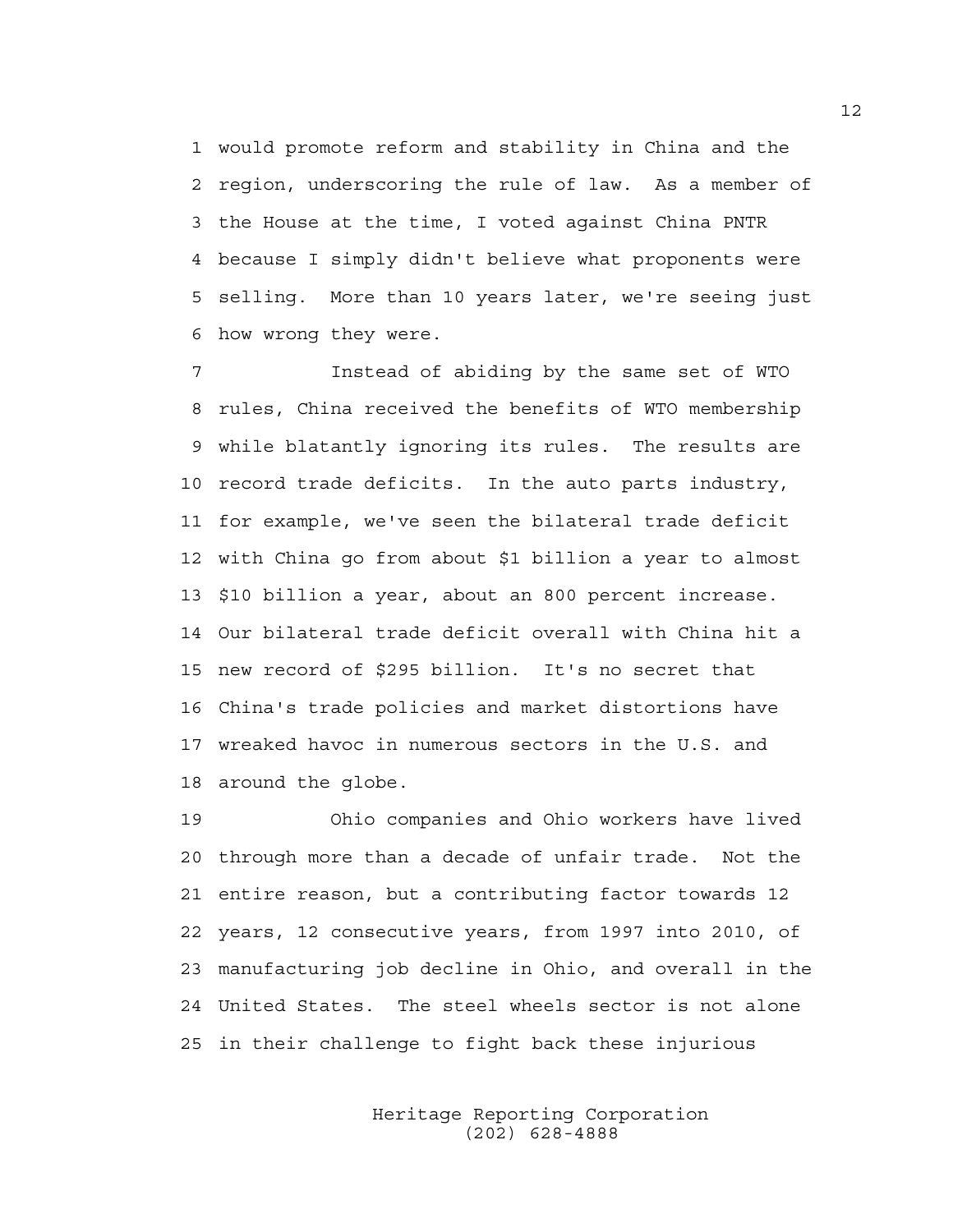1 practices. Through use and enforcement of U.S. trade 2 remedy laws, this industry and its workers can receive 3 the necessary relief to reinvest, to retool and to 4 regain our place in the marketplace.

5 The laws you're in charge of enforcing seem 6 to be the only mechanism we have to force some measure 7 of responsibility and reality into China's behavior, 8 but far too many workers and companies don't have the 9 capacity or the means to petition the International 10 Trade Commission for relief. Meanwhile, China's 11 predatory and protectionist practices continue which 12 pose serious challenges to our nation's economic 13 recovery and growth.

14 That's one reason why I applaud President 15 Obama's Executive Order to establish an interagency 16 trade enforcement unit, which I hope fulfills that 17 void, and I'm hopeful that Congress in the upcoming 18 months funds it. If we, as a nation, are to reach the 19 President's goal to double exports, we must have an 20 aggressive trade enforcement strategy, including 21 bringing more cases in front of this Commission. No 22 one is asking that we do what China does: Break the 23 rules, subsidize our industries, rig the game in our 24 favor.

25 All that's being asked is we enforce the

 Heritage Reporting Corporation (202) 628-4888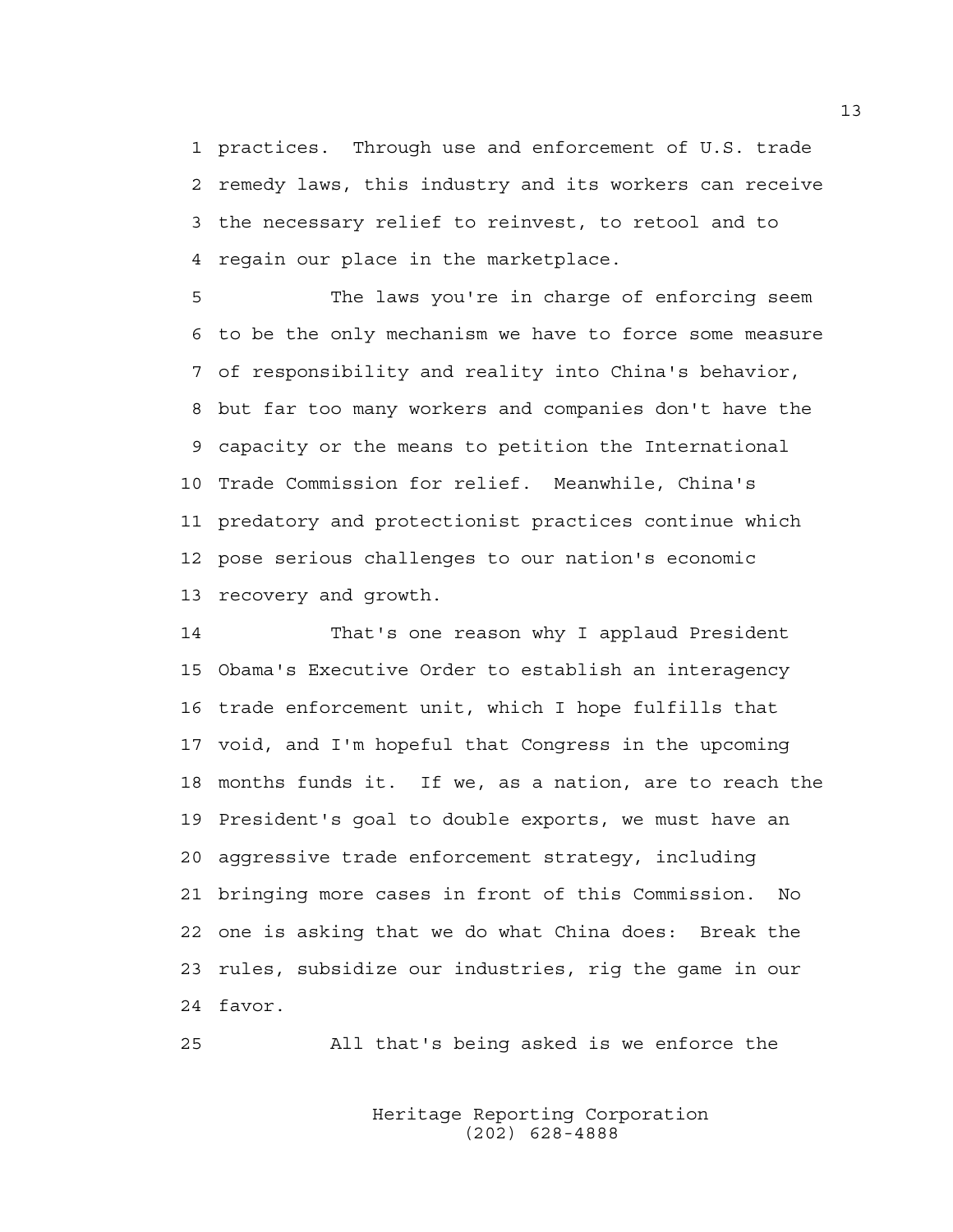1 basic rules that have been part of the global trading 2 system since its inception. All that I would urge you 3 to do, and you've done your jobs so well, I think, in 4 the past, is give our workers and our businesses a 5 chance to compete on a level playing field. The steel 6 wheels industry is an important contributor to the 7 sector that we rely on to transport goods and grow our 8 economy. If they can't compete on a level playing 9 field, we, as a nation, have difficulty competing on 10 one. Thank you for your work, and thank you for your 11 hospitality and time. 12 CHAIRMAN OKUN: Thank you. Let me see if 13 there are questions for you, Senator. With that, we 14 want to wish you a good day.

15 MR. BROWN: Thank you, Madam Chair.

16 MR. BISHOP: Madam Chairman, at this time, 17 that concludes our congressional witnesses.

18 CHAIRMAN OKUN: Thank you. Then let's 19 proceed with our opening statements.

20 MR. BISHOP: Opening remarks on behalf of 21 Petitioner will be by Roger B. Schagrin, Schagrin 22 Associates.

23 CHAIRMAN OKUN: Good morning, Mr. Schagrin, 24 and welcome.

25 MR. SCHAGRIN: Good morning, Chairman Okun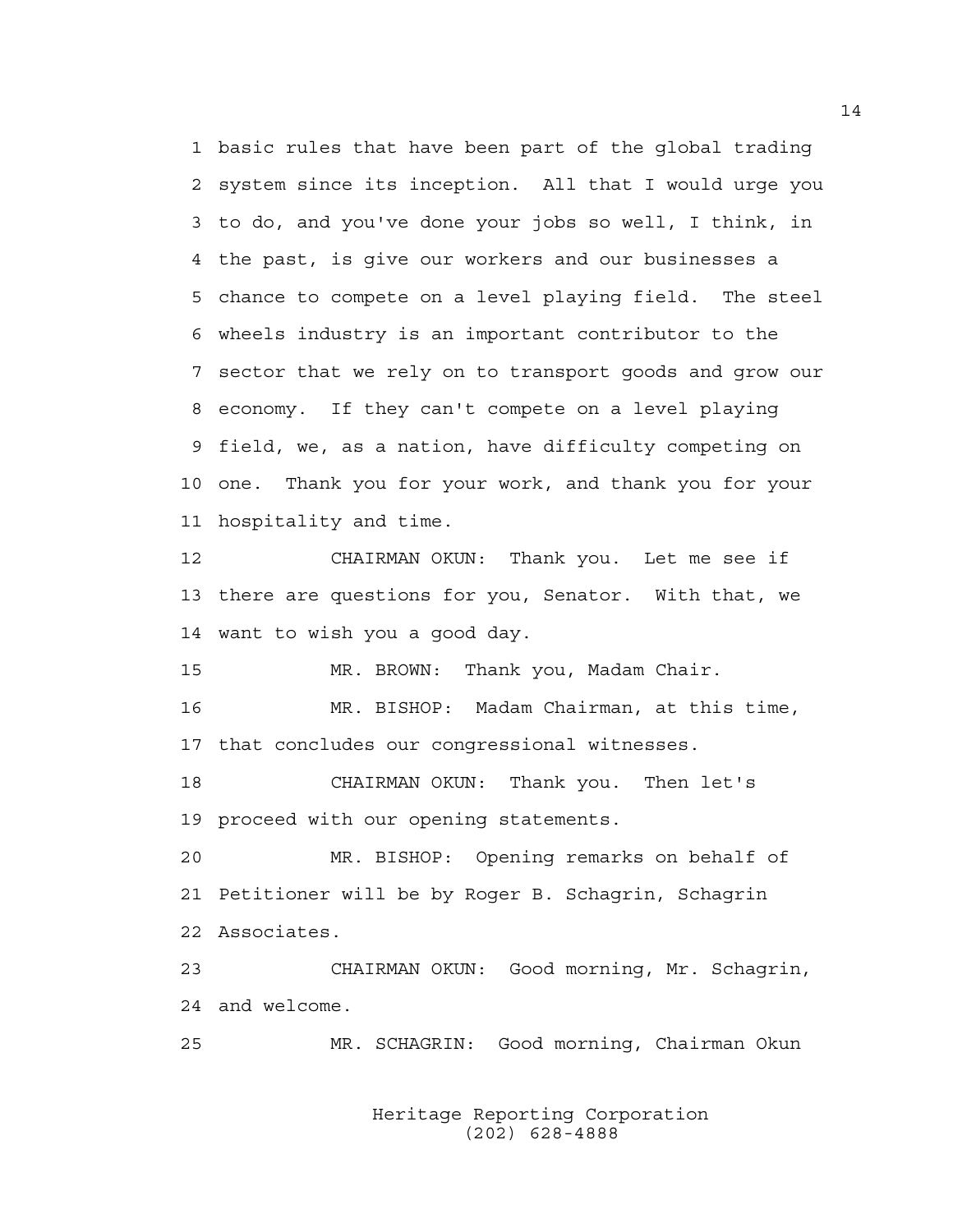1 and Members of the Commission. The disease of Chinese 2 overcapacity. This Commission has seen it in steel 3 products, pipe and tube products, paper products and 4 we'll see it throughout auto and truck parts. 5 Unfettered access to cheap government-financed credit, 6 combined with plenty of government subsidized 7 encouragement with state-insured downside risk leads 8 to massive amounts of overcapacity in China.

9 The result is surplus capacity for export, 10 which harms producers of the same products in other 11 parts of the world. Unfortunately, the Commission 12 knows precious little about the Chinese steel wheels 13 industry. This is not because of a lack of aggressive 14 fact-finding by the Commission staff, but instead, 15 because of the failure of the Chinese industry to 16 participate in this final investigation. One out of 17 two mandatory dumping Respondents at Commerce did not 18 file a final injury questionnaire response.

19 Half -- half -- of the separate rate 20 applicants to the Department of Commerce did not file 21 responses. Amazingly, after their legal status to be 22 a party to this investigation and obtained APOs was 23 challenged, counsel for the CCCME told this Commission 24 that it was also representing eight Chinese steel 25 wheel producers, only to further amend their

> Heritage Reporting Corporation (202) 628-4888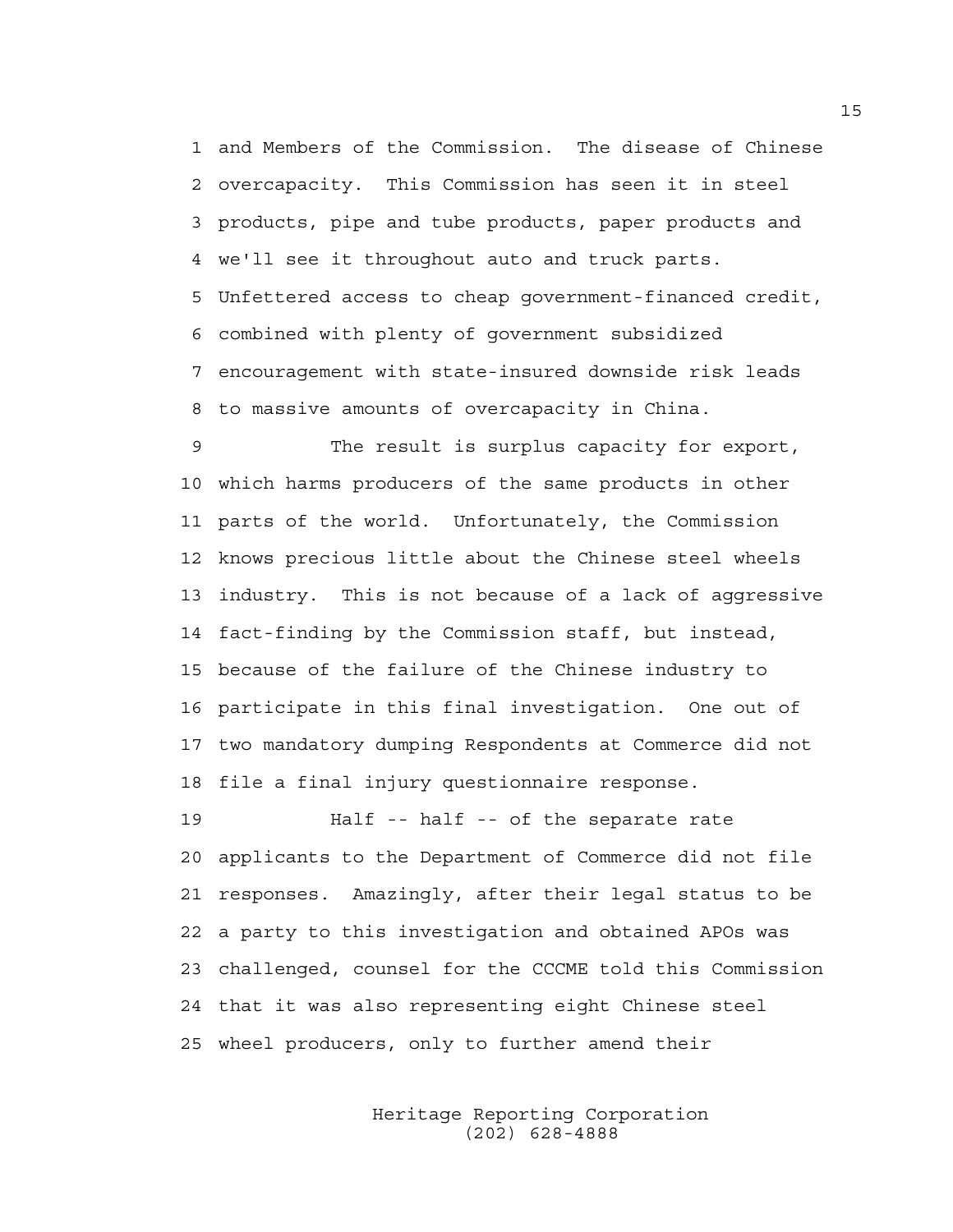1 appearance the next day by withdrawing on behalf of 2 four Chinese steel wheel producers when they realized 3 not only had they not completed foreign producer 4 questionnaires, but presumably, they never did intend 5 to.

6 I've only practiced before this Commission 7 for 30 years and I do get deeply upset when anyone 8 shows disrespect to this Commission, but make no 9 mistake about it, this is not my Commission, it is the 10 Commission of you six Commissioners and your staff. 11 While the statute and the SAA are permissive in terms 12 of applying adverse facts available, the failure of 13 this Commission to apply the provision will continue 14 to encourage foreign producers and their counsel to 15 refuse to cooperate in investigations when cooperation 16 would be adverse to their interests.

17 Now let's get to the facts on the record. 18 Between 2008 and 2010, at a time when Chinese imports 19 were increasing their market share, particularly in 20 the latter part of 2010, every injury indicator for 21 this industry declined. Imports from China took a 22 majority of the U.S. after market for steel wheels, 23 robbing the U.S. industry of its most profitable 24 industry segment. Chinese imports undersold U.S. 25 products in every one of 86 price comparisons.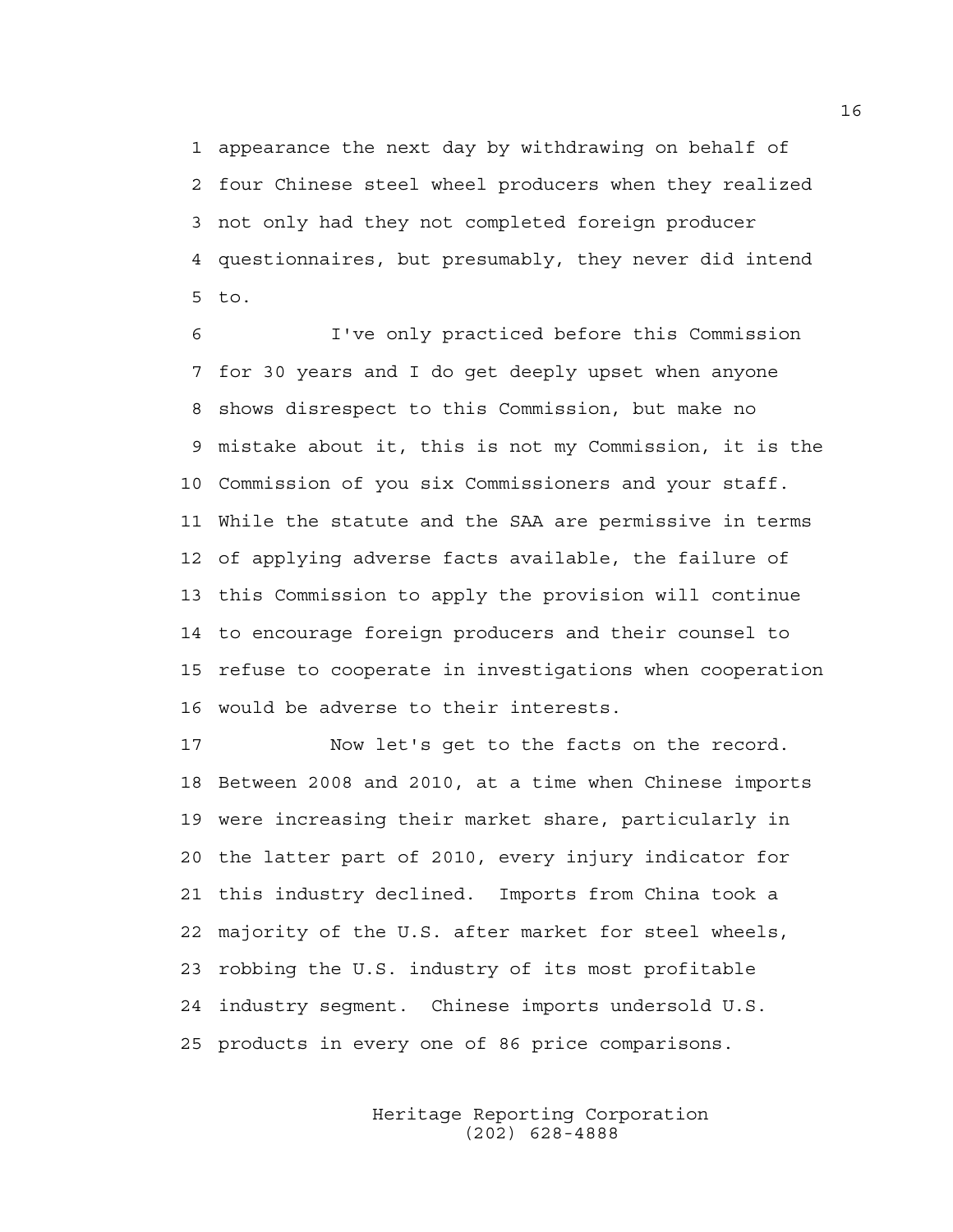1 They also began making significant in roads 2 into the OEM trailer sector of the market, which is 3 governed by just annual contracts. This is the 4 segment in which most of the lost sales were confirmed 5 by your staff, adding up to tens of millions of 6 dollars of lost activity for this industry. I will 7 not deny that changes in demand have had a more 8 significant impact on this industry than changes in 9 imports from China. Let the Respondents put that in 10 their posthearing briefs.

11 I suffer from the disease of telling the 12 truth. Let's look at the counterfactual. Since the 13 filing of these petitions in March of last year, the 14 domestic industry has regained massive volumes of 15 after market sales and achieved price increases for 16 the first time during the POI. These led, in turn, to 17 recoveries in employment and profitability.

18 So ask yourself, if this industry obtained 19 significant benefits from the imposition of extremely 20 large antidumping and countervailing duties against 21 imports from China, how could there not have been at 22 least material injury when these unfairly traded 23 imports were taking the majority of the after market? 24 Finally, let's turn to threat. The U.S. domestic 25 industry manufactures wheels for both the OEM and the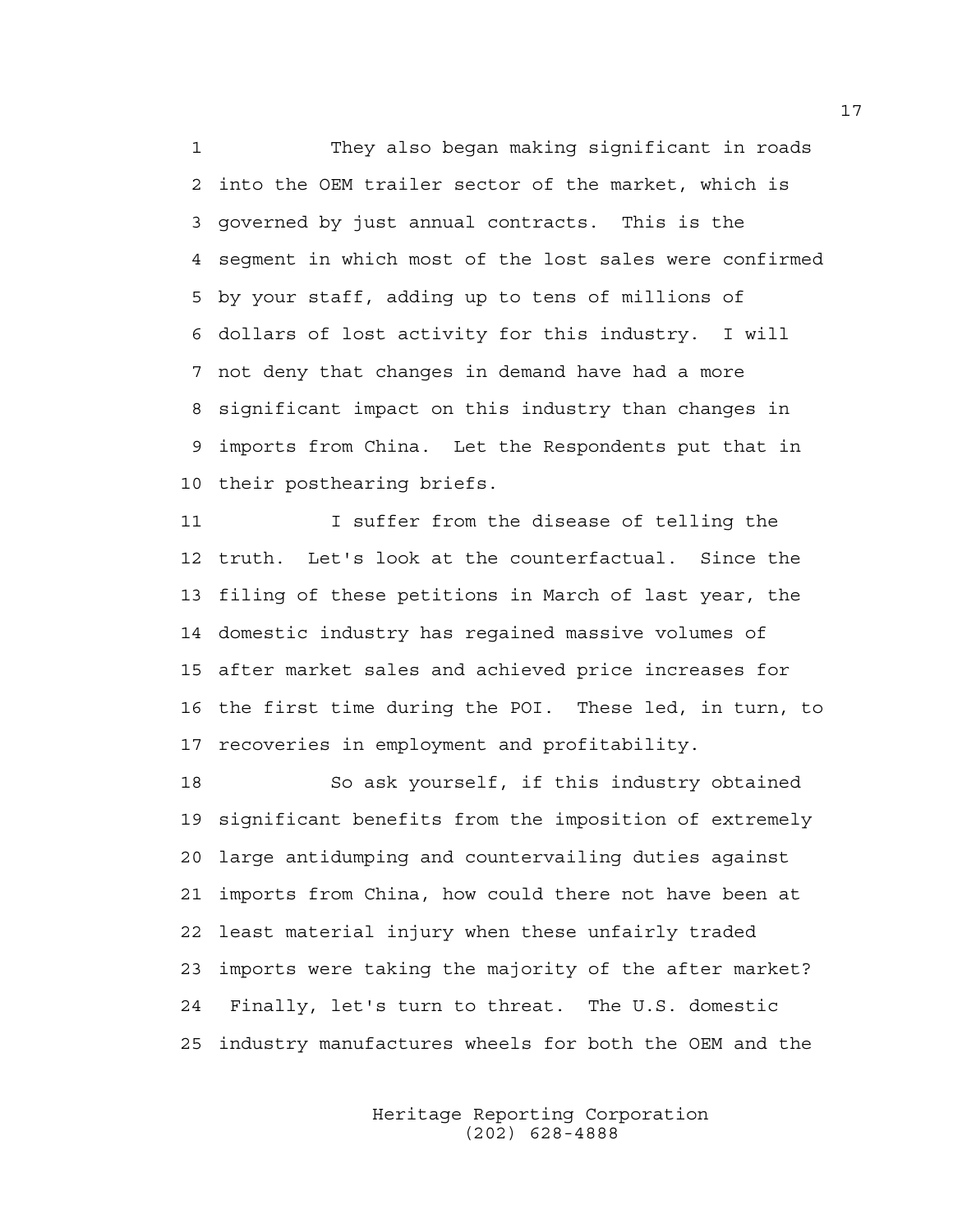1 after market. The same is true of the Chinese 2 industry.

3 The Chinese industry has yet to penetrate 4 the OEM truck market. This is largely because these 5 multiyear contracts are just coming due in 2012 and 6 2013. Now, Respondents ask you to believe that there 7 is no chance that large, multinational companies that 8 already source numerous parts from China will take 9 advantage of the massive Chinese excess capacity to 10 make quality products and sell them at dumped and 11 subsidized prices.

12 Ford essentially said in their prehearing 13 brief that domestic producers should sell at the most 14 competitive prices, including dumped Chinese prices, 15 so that Ford can remain competitive. Respondents ask 16 you to believe that pressure from Chinese wheel makers 17 won't affect the domestic industry as OEM contracts 18 are being renegotiated. This demands that this 19 Commission live in a reality distortion field that few 20 can populate.

21 In conclusion, this record demonstrates that 22 this industry suffered material injury between 2008 23 and 2010, that the relief afforded by the finding of 24 these cases contributed to an improvement of this 25 industry, and that without relief the threat of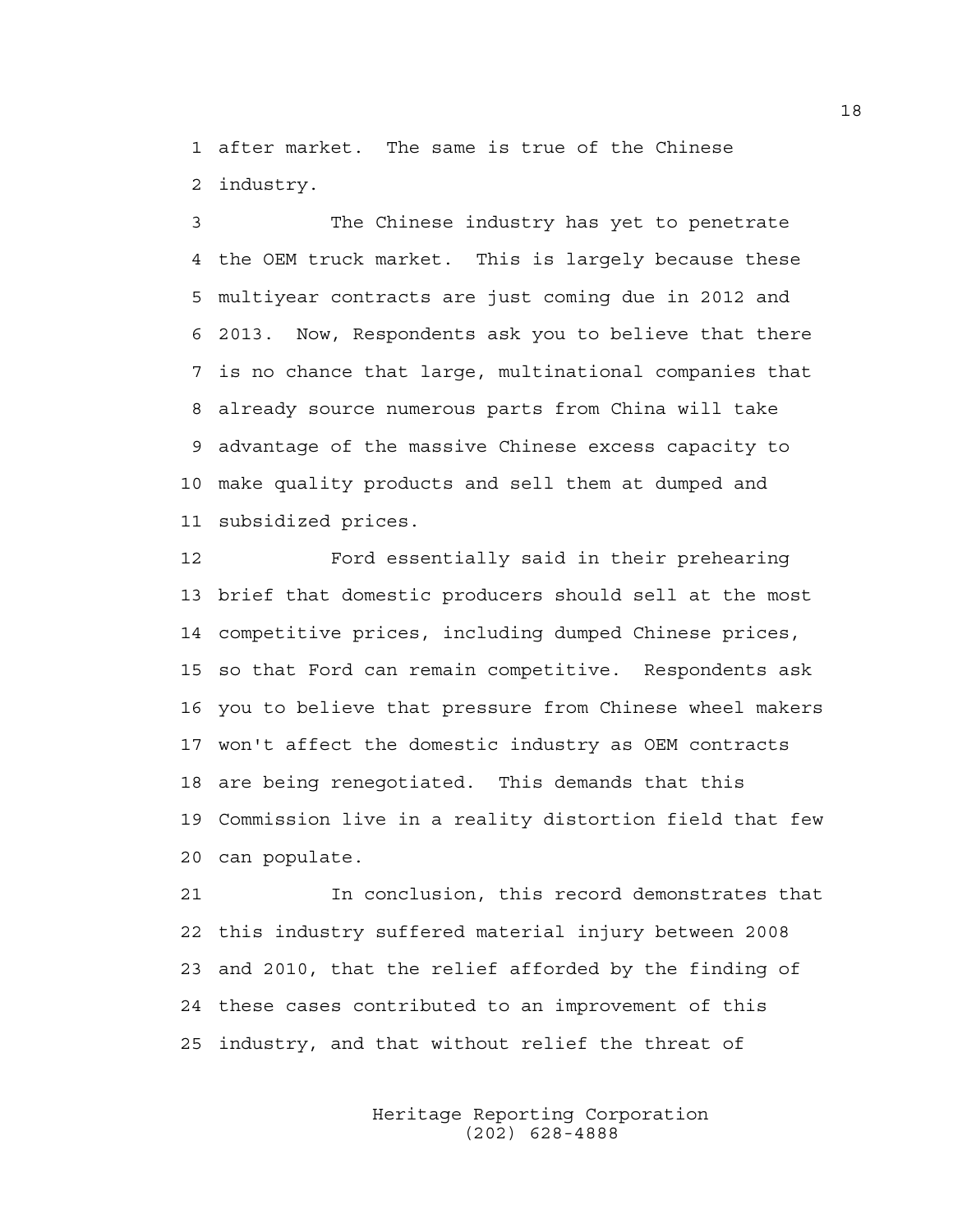1 material injury by reason of surging imports that will 2 massively undersell domestic prices will be both real 3 and imminent. Thank you.

4 CHAIRMAN OKUN: Thank you. Mr. Secretary, I 5 understand we have another congressional witness.

6 MR. BISHOP: That is correct, Madam 7 Chairman.

8 CHAIRMAN OKUN: Let's go ahead and fit him 9 in before turning to our next opening statement.

10 BY MR. BISHOP: Our next congressional 11 witness is The Honorable Tim Ryan, United States 12 Representative, 17th District, Ohio.

13 CHAIRMAN OKUN: Welcome, Congressman.

14 MR. RYAN: Good morning. Thank you. First, 15 let me say thank you on behalf of the people of Ohio. 16 We have benefitted greatly in the past few years from 17 several rulings from the Commission and we want to say 18 thank you because it has helped our community in many 19 ways. Good morning to all, and Chairman Okun and the 20 Members of the Commission. I'm Tim Ryan. I represent 21 the 17th Congressional District in Ohio. It's a 22 pleasure to return to the Commission to appear in 23 support of the steel wheels industry. 24 Akron is the largest city in my

25 congressional district, and as you may know, it was

 Heritage Reporting Corporation (202) 628-4888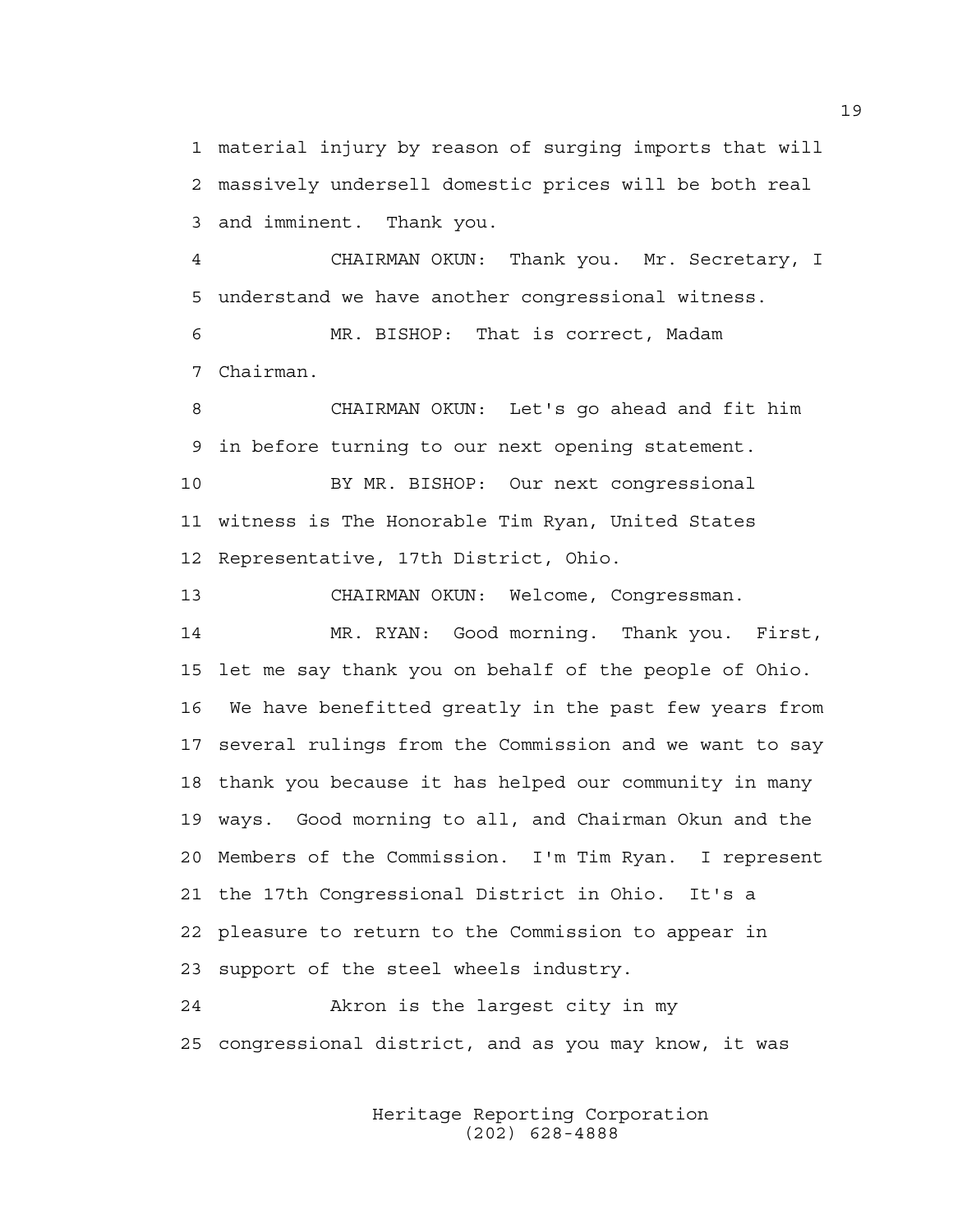1 once known as the rubber capital of the world and was 2 home to numerous tire and wheel manufacturing 3 businesses. Unfortunately, most of those plants have 4 been shut down over the years to the detriment of our 5 dedicated local workforce. I am pleased that Hayes 6 Lemmerz, which was recently acquired by major 7 international wheels company Maxion Wheels, is still 8 operating a wheels plant built by Goodyear Tire in 9 1927.

10 Too often in the United States the assumed 11 best course of action is closing and dismantling any 12 factory that is old, when in reality the ideal 13 alternative is to retool and modernize by putting new 14 machinery in the old buildings. In fact, that is the 15 very reason these investments are critical to keeping 16 the lifeblood of American manufacturing flowing. It 17 is our duty to provide hard-working Americans the 18 opportunity to maintain their quality of life, to 19 provide for their children, to contribute to their 20 communities through payments of taxes, as well as 21 nonmonetary ways.

22 In addition to three executives from the 23 company, I am particularly pleased that Dave Vorshak 24 from the USW Local 2L in Akron, the president, is here 25 today. Dave is emblematic of the people who live in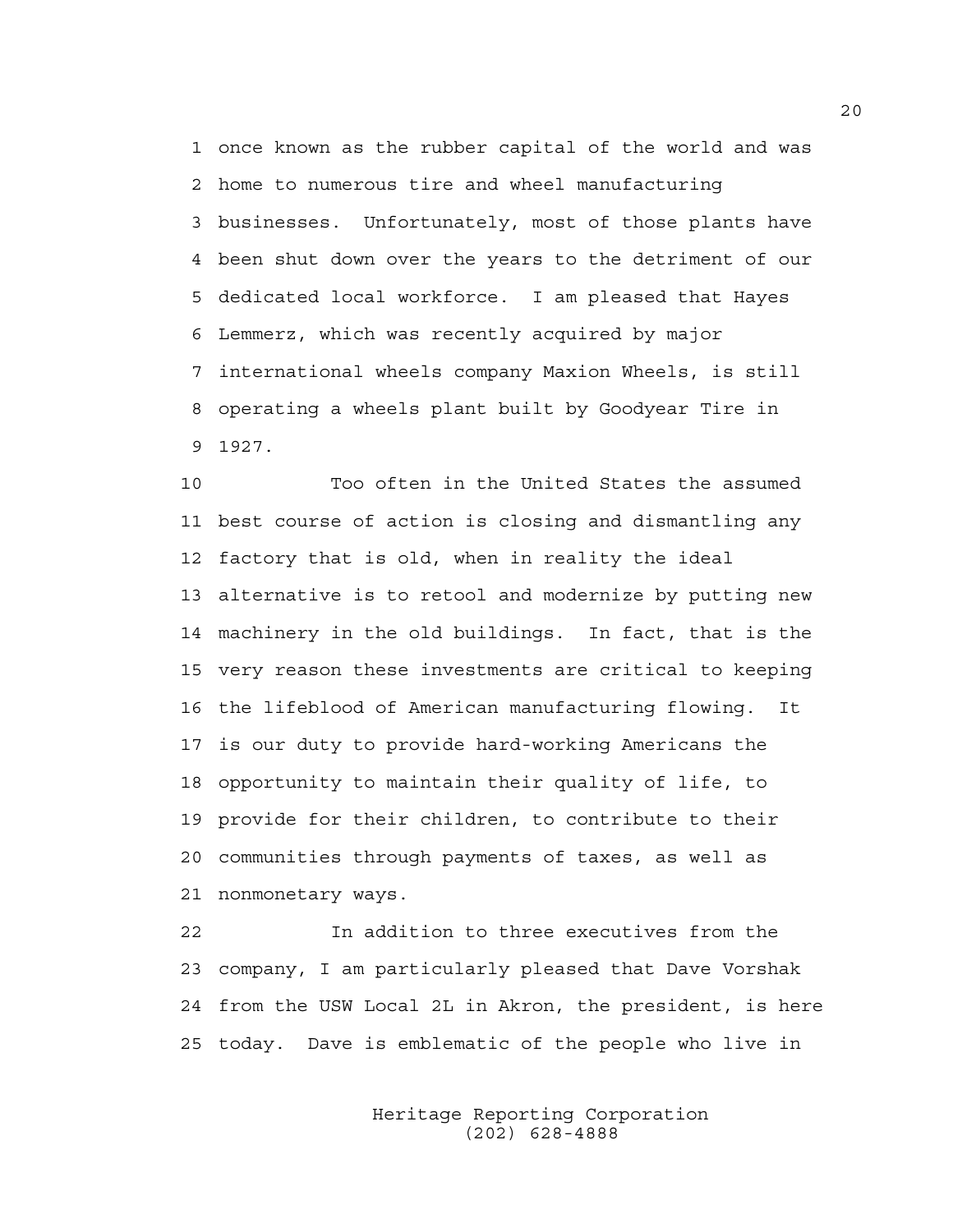1 my congressional district, who live in the City of 2 Akron, the City of Youngstown near Cleveland, which 3 continues to be heavily reliant on manufacturing jobs. 4 Dave has a family of four, he has a job that provides 5 good wages, healthcare and a pension program that can 6 provide for him and his family later in life.

7 These jobs have been disappearing from my 8 state and district for years, not because 9 manufacturers in northeast Ohio are uncompetitive, but 10 because they cannot compete with the unfairly derived 11 benefits enjoyed by the government of The Peoples 12 Republic of China. The \$295 billion trade deficit in 13 manufactured goods from China in 2011 is proof of 14 that. The short-sighted decisions in the matter of 15 GPX International Tire Corp. v. The United States 16 underscores the gravity of this issue.

17 We must continue to fight subsidized 18 imports. The ruling threatened to limit the 19 application of U.S. countervailing duty law with 20 respect to merchandise exported from nonmarket 21 economies, like China. I am hopeful that sooner, 22 rather than later, we will take significant lasting 23 action against Chinese subsidies and currency 24 manipulation to be felt in palpable ways by hard-25 working Americans.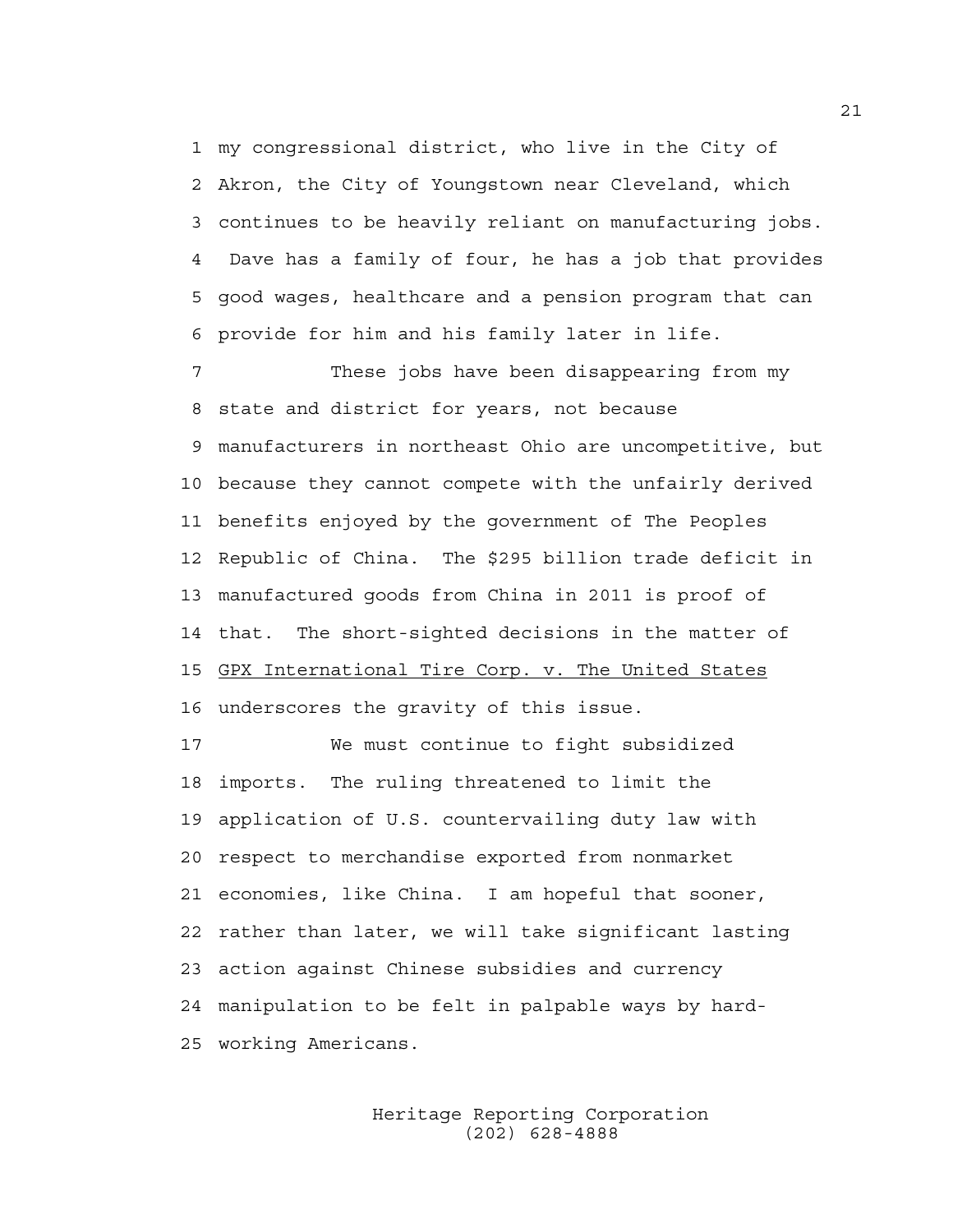1 It is heartening to know that Maxion 2 executives have pledged that with relief they will 3 further invest into the Akron facility. This is 4 important for the entire community and beyond. I am 5 confident that with relief, additional hiring in this 6 facility and the subsequent expansion of U.S. 7 production can replace the unfairly traded imports 8 from China. As a member of Congress, I can tell you 9 that the hard-working people of my district are 10 suffering due to the fact that trade with China is 11 grossly unfair.

12 You have found in favor of trade fairness to 13 U.S. workers in the past, and I respectfully ask that 14 you rule similarly today. A good example, as I wrap 15 up, is a steel facility in Youngstown, Ohio that has 16 benefitted from the oil country tubular ruling that 17 you made many months ago. Because of that ruling, 18 Vlorek, a French company, is now in the process of 19 building \$650 million steel mill in Youngstown and 20 Gerard, Ohio, and primarily because of the ruling that 21 was made here. So I thank you for everything and hope 22 you'll be with us on this one as well. Thank you. 23 CHAIRMAN OKUN: Thank you. Let me check 24 with my colleagues, see if there are any questions. 25 Thank you very much.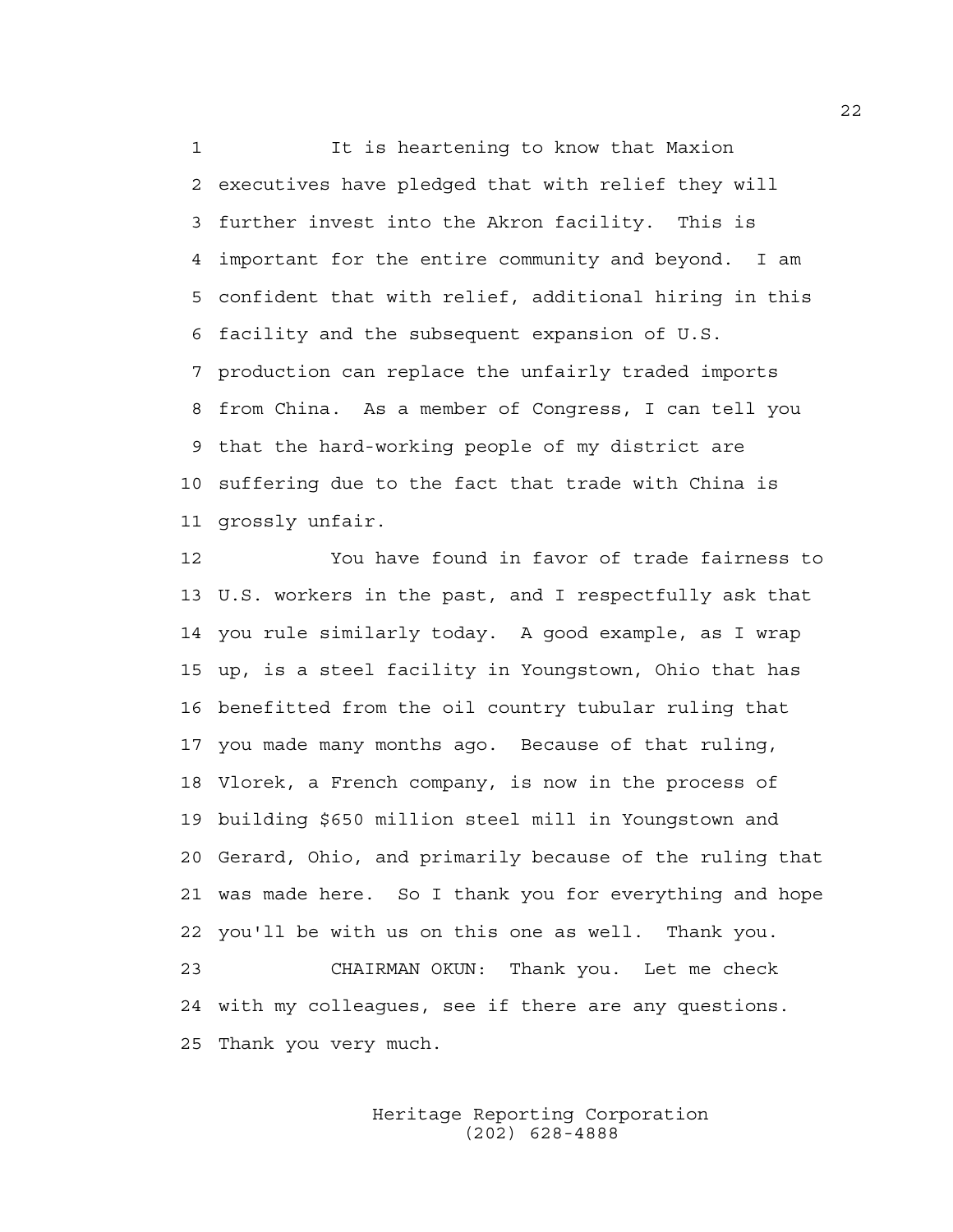1 MR. RYAN: Thank you.

2 MR. BISHOP: Madam Chairman, at this time we 3 will continue with opening remarks. Opening remarks 4 on behalf of Respondents will be by Adams C. Lee, 5 White & Case.

6 CHAIRMAN OKUN: Welcome, Mr. Lee. 7 MR. LEE: Good morning, Madam Chairman, 8 Commissioners. My name is Adams Lee of White & Case 9 and I'm appearing today on behalf of Zhejiang Jingu, a 10 Chinese producer and exporter of steel wheels. Since 11 the preliminary determination, the Commission has 12 collected a significant amount of additional 13 information that prove how highly segmented the U.S. 14 steel wheel market is. Our witnesses this afternoon 15 will describe what is happening in each of the OEM and 16 after market segments and how competition between 17 subject imports and the domestic industry is 18 nonexistent or quite limited.

19 They will describe how Accuride and Hayes 20 are largely focused on the big four OEM truck and big 21 three trailer customers. They will describe why 22 subject imports are not sold to these OEM customers 23 and why that's not going to happen any time in the 24 near future. They will describe how subject imports 25 are primarily in the after market segment, and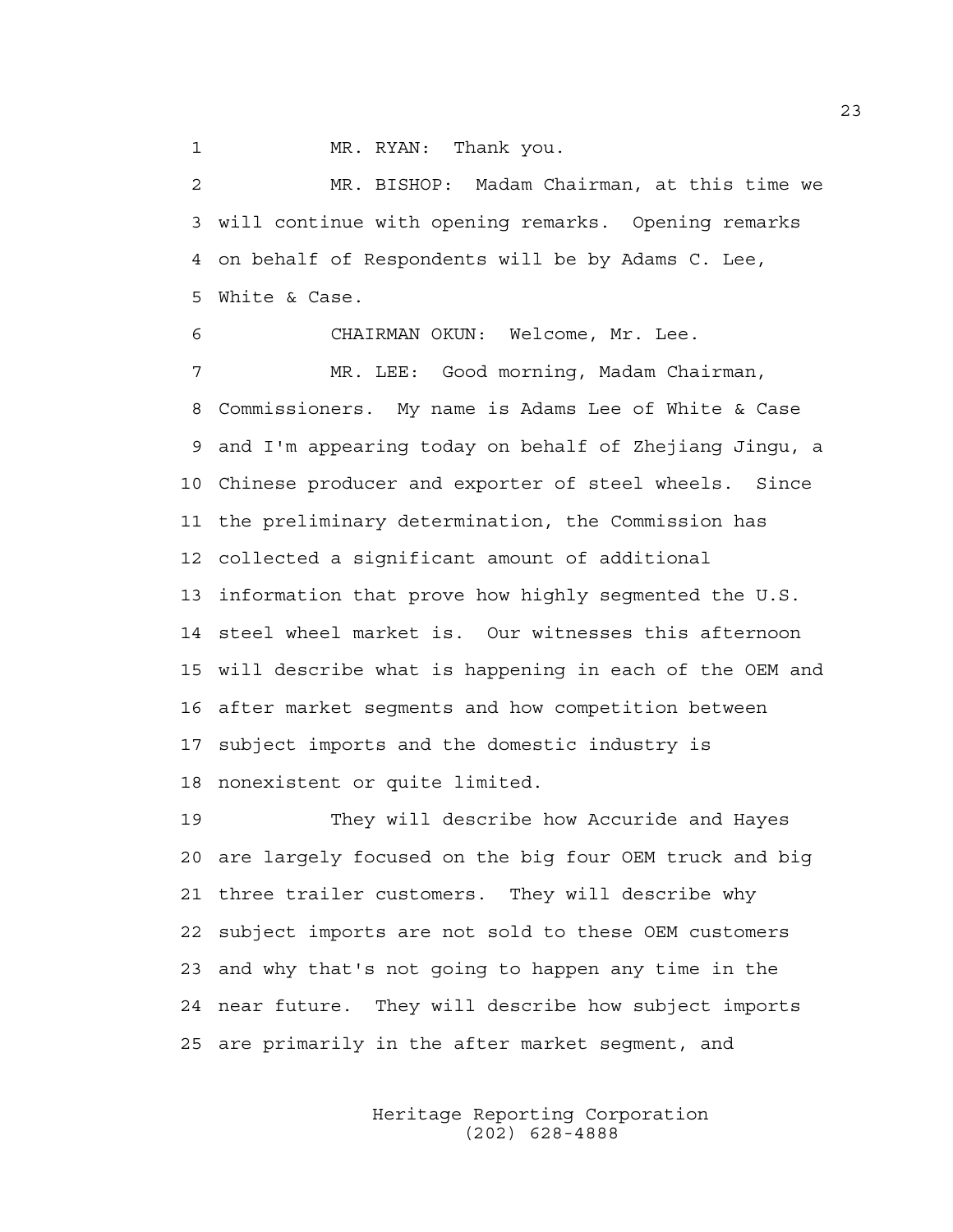1 although Accuride and Hayes are also in the after 2 market segment, their after market operations have 3 consistently been very small compared to their OEM 4 operations.

5 The Commission has long recognized that 6 attenuated competition does not mean no competition. 7 As you listen today, we urge you to consider whether 8 the tail is wagging the dog. In this case, the tail 9 is the limited amount of demand from the large number 10 of small customers that are primarily in the after 11 market segment and the dog is the much larger demand 12 from the seven biggest OEM truck and trailer 13 customers.

14 We urge the Commission today to filter 15 through the rhetorical flourishes and check whether 16 Petitioners' testimony today is actually consistent 17 with the record evidence collected in this case or is 18 based on mere conjecture. For example, we ask the 19 Commission to question Petitioners' repeated claims 20 that the improvement in interim 2011 was really due to 21 the filing of the petition or the department's 22 preliminary determinations, or if it was really due to 23 increased OEM truck and trailer demand that has 24 recovered with the improved economy.

25 The interim 2011 period goes through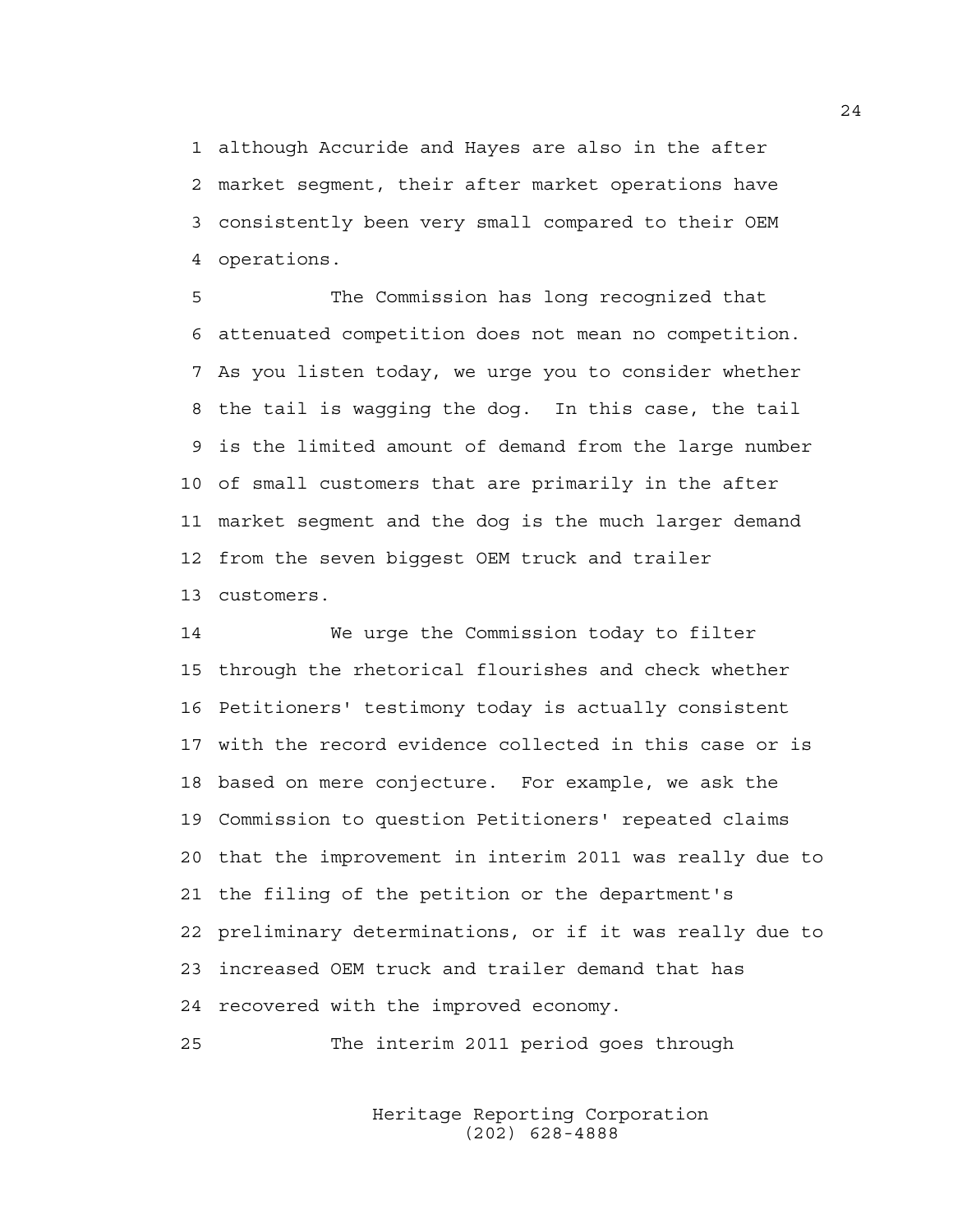1 September. DOC's preliminary CVD determination was 2 issued in September. The AD determination was issued 3 in November. Most importantly, we ask you to consider 4 whether it's reasonable to argue that the petition 5 filing or the preliminary determination have caused a 6 chilling effect on subject imports when subject 7 imports in 2011 were over 40 percent higher than in 8 interim 2010, which tracks the increase in overall 9 demand.

10 We also ask the Commission to see to what 11 extent, if any, Petitioners this morning discuss how 12 changes in overall demand should affect the 13 Commission's analysis and how they try to prove 14 causation. When Petitioners claim that subject import 15 volumes or market shares are increasing, do they know 16 what's happening with overall demand? Do they know 17 what domestic industry volumes and market shares are 18 doing at the same time?

19 First, the record actually shows that 20 subject import volumes did not increase, as 2010 21 volumes for subject imports were actually less than 22 they were in 2008 at the beginning of the period. 23 Second, any increases in subject imports from 2009 to 24 2010 and into 2011 were due to increases in overall 25 demand, just as the decreases from 2008 to 2009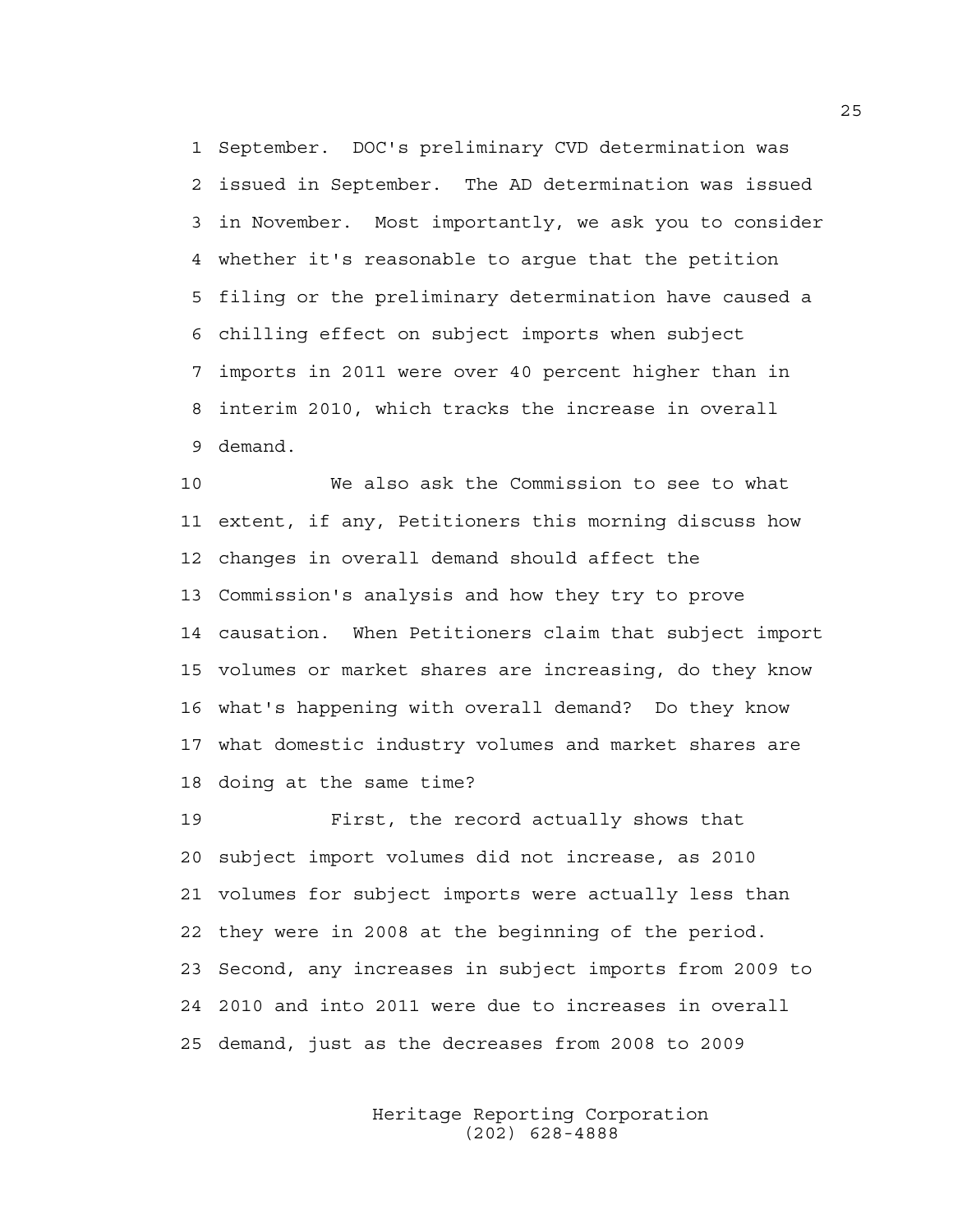1 reflect decreases in overall demand reflecting the 2 general overall economic condition.

3 Finally, there clearly was no causal 4 connection between subject import trends and the 5 domestic industry's condition as the domestic industry 6 did poorly, just as subject imports declined, and 7 improved even when subject imports were increasing. 8 We ask the Commission to question what kind of 9 supporting evidence Petitioners provide to support any 10 claims that they're threatened with injury by reason 11 of the subject imports.

12 Petitioners are offering numerous loose 13 claims regarding the number of unaccounted Chinese 14 foreign producers, the size of the China market for 15 steel wheels, or the significance of third country 16 actions. We strongly urge the Commission to look 17 closely at the record evidence that contradict 18 Petitioners' claims. We also ask the Commission to 19 consider Petitioners' claim that they're vulnerable in 20 light of their healthy financial condition that 21 they're showing at the end of the period and with 22 demand projected to increase in the near future.

23 Although Petitioners will argue there was 24 pervasive underselling by the subject imports, the 25 data clearly shows the underselling did not result in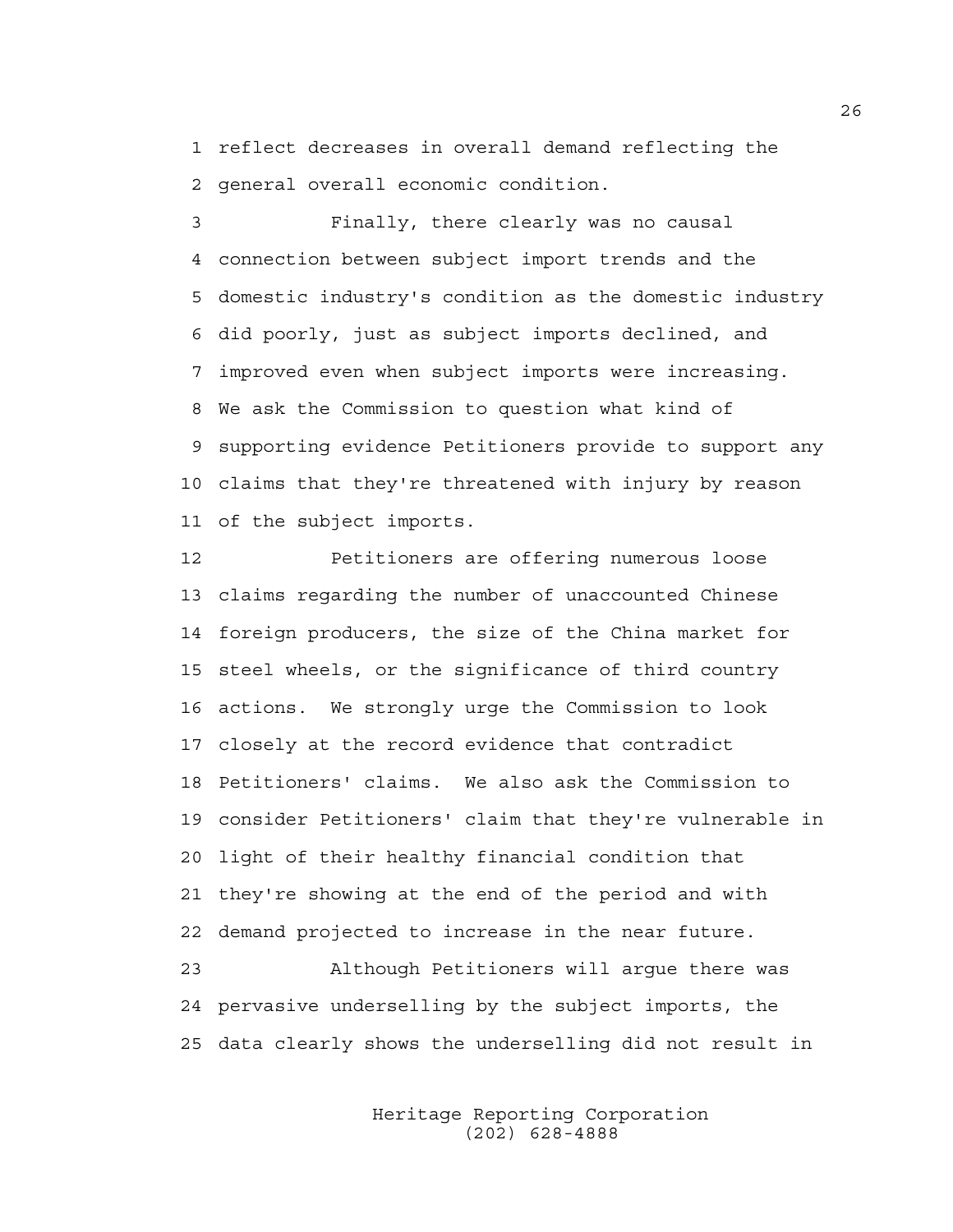1 any significant gain of subject import market share 2 that was at the expense of the domestic industry. 3 Even as overall demand rose and fell over the period 4 of investigation, market share and pricing for both 5 the domestic industry and subject imports remained 6 generally consistent over the entire period in all 7 market segments.

8 The domestic industry at the end of the 9 period is doing well and cannot be considered to be 10 suffering any present material injury. Finally, 11 notwithstanding Petitioners' speculation about the 12 Chinese market and the Chinese steel wheel producers, 13 there's no threat of injury in light of forecasts for 14 continued increases in OEM truck and trailer builds 15 and --

16 CHAIRMAN OKUN: Mr. Lee? I'm sorry, but 17 your red light has come on. Can you just finish up 18 with the sentence?

19 MR. LEE: The record also shows that the 20 domestic industry is not threatened with injury by 21 reason of subject imports. Thank you.

22 CHAIRMAN OKUN: Thank you.

23 MR. BISHOP: Will the first panel, those in 24 support of the imposition of antidumping and 25 countervailing duty orders, please come forward and be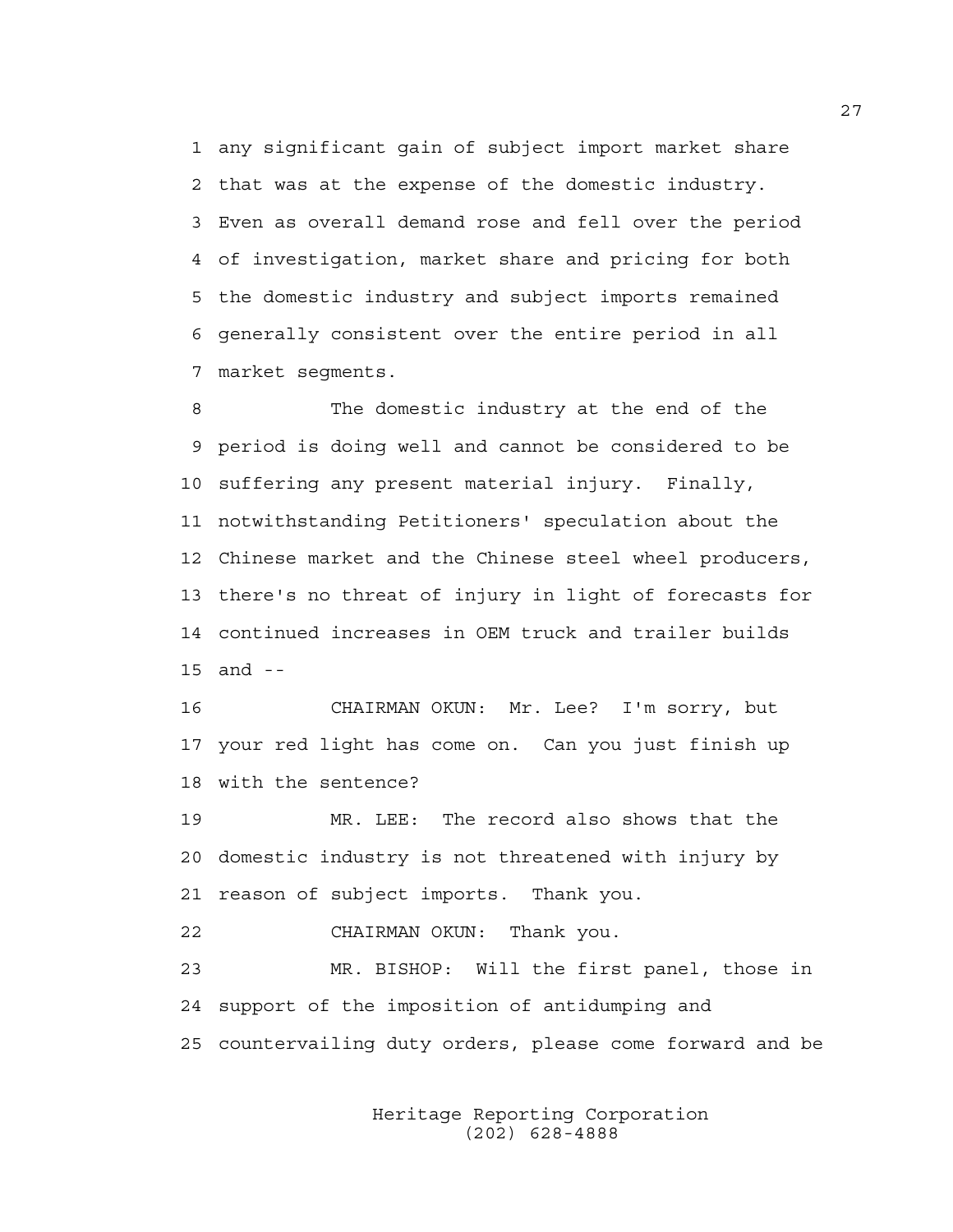1 seated. Madam Chairman, all witnesses have been 2 sworn.

3 CHAIRMAN OKUN: Thank you.

4 CHAIRMAN OKUN: Mr. Schagrin, it looks like 5 your panel are all seated. As I'm sure you're aware, 6 Senator McCaskill is expected probably in a half hour, 7 so we'll just interrupt at some point to allow her to 8 testify.

9 MR. SCHAGRIN: Yes. Thank you again, and 10 good morning Chairman Okun, members of the Commission. 11 Let me start by just expressing my regrets 12 that Congressman Visclosky was unable to join us this 13 morning speaking on behalf of the Congressional Steel 14 Caucus. He of course is a tireless advocate for 15 American industry and American workers, and as you 16 have already heard, the steel wheels industry is a 17 major consumer of flat-rolled steel. Unfortunately 18 Congressman Visclosky lost his mother earlier this 19 week. I wanted to express our condolences for him and 20 let him know that our prayers are with him at this 21 time of family loss.

22 Secondly, you are going to hear from a 23 domestic witness panel this morning of executives, 24 labor, and distributors, who have a combined 25 experience in the auto and truck parts industries of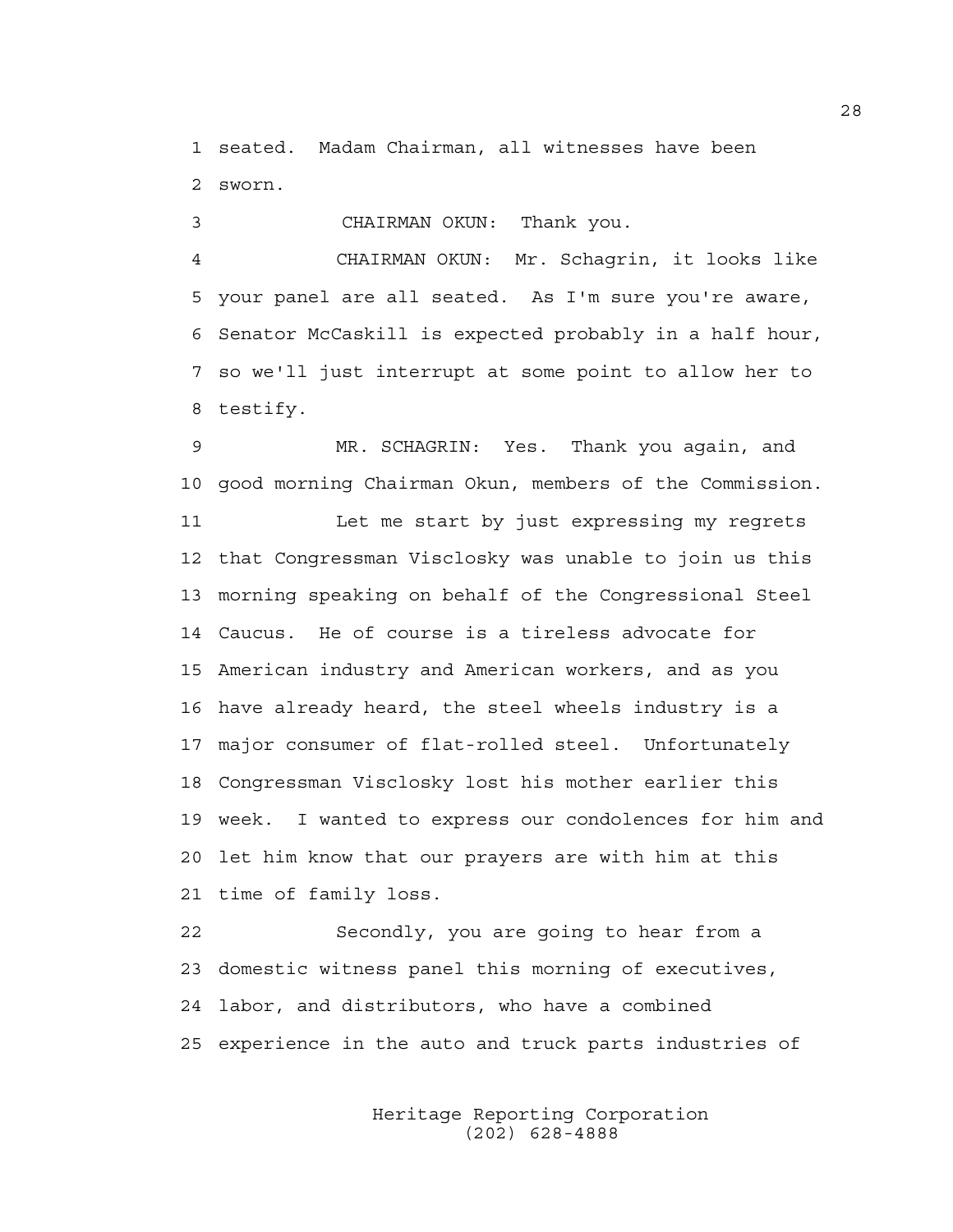1 over 200 years. I am not an expert in auto and truck 2 parts, so I envision that this will benefit the 3 Commission from hearing a little from counsel today 4 and very much from experts.

5 I believe you will hear from these industry 6 experts a very different perception of competition 7 between Chinese wheels and U.S. produced steel wheels 8 than that just related to you by Mr. Lee on behalf of 9 the Chinese producers.

10 With that, let me ask Rick Dauch, the 11 President and CEO of Accuride Corporation to give him 12 testimony.

13 MR. DAUCH: Good morning, Chairman Okun and 14 members of the Commission.

15 My name is Rick Dauch and I am the President 16 and CEO of Accuride Corporation. I began that role on 17 February 1, 2011.

18 Prior to that I spent 16 years with various 19 companies involved in the automotive and truck parts 20 businesses, and prior to that served for 11 years as 21 an officer in the United States Army.

22 Accuride is headquartered in Evansville, 23 Indiana. We are a publicly traded company and our 24 stock trades on the New York Stock Exchange. Our 25 company produces steel aluminum wheels, brake drums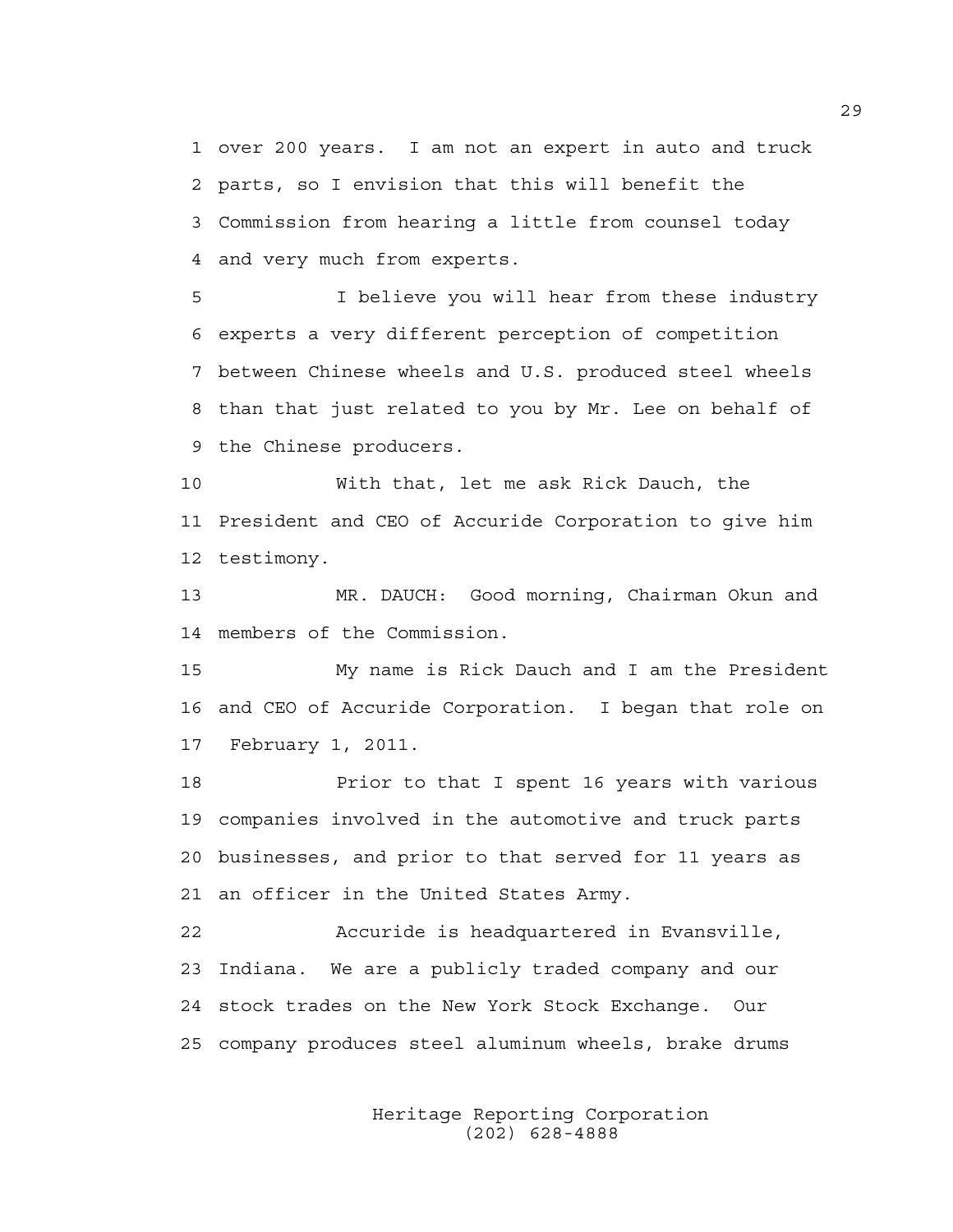1 and hubs, slack adjusters, and metal fabrication 2 parts. Our company's products are almost entirely 3 used in the North American commercial truck and 4 trailer industry. We have one major U.S. facility 5 that produces only the products subject to this 6 investigation in Henderson, Kentucky, not far from 7 Evansville. We also have facilities in Canada and 8 Mexico producing these same products.

9 Accuride Corporation filed for bankruptcy 10 protection in 2009 because of the rapid and 11 unprecedented decline in demand for truck parts for 12 the truck industry in the United States. Accuride did 13 not go into bankruptcy because of steel wheel imports 14 from China. U.S.-produced subject steel wheels 15 represent approximately 12 to 14 percent of Accuride's 16 total business.

17 Accuride is a corporation that would be 18 severely impacted but could survive if you made a 19 negative decision that allowed for the continuation of 20 dumped and subsidized steel wheels from China to the 21 United States market.

22 But I can tell you that if you do not make a 23 negative decision that we would likely face the 24 closure of our Henderson, Kentucky plant, resulting in 25 the loss of 160 to 200 jobs at Accuride locations in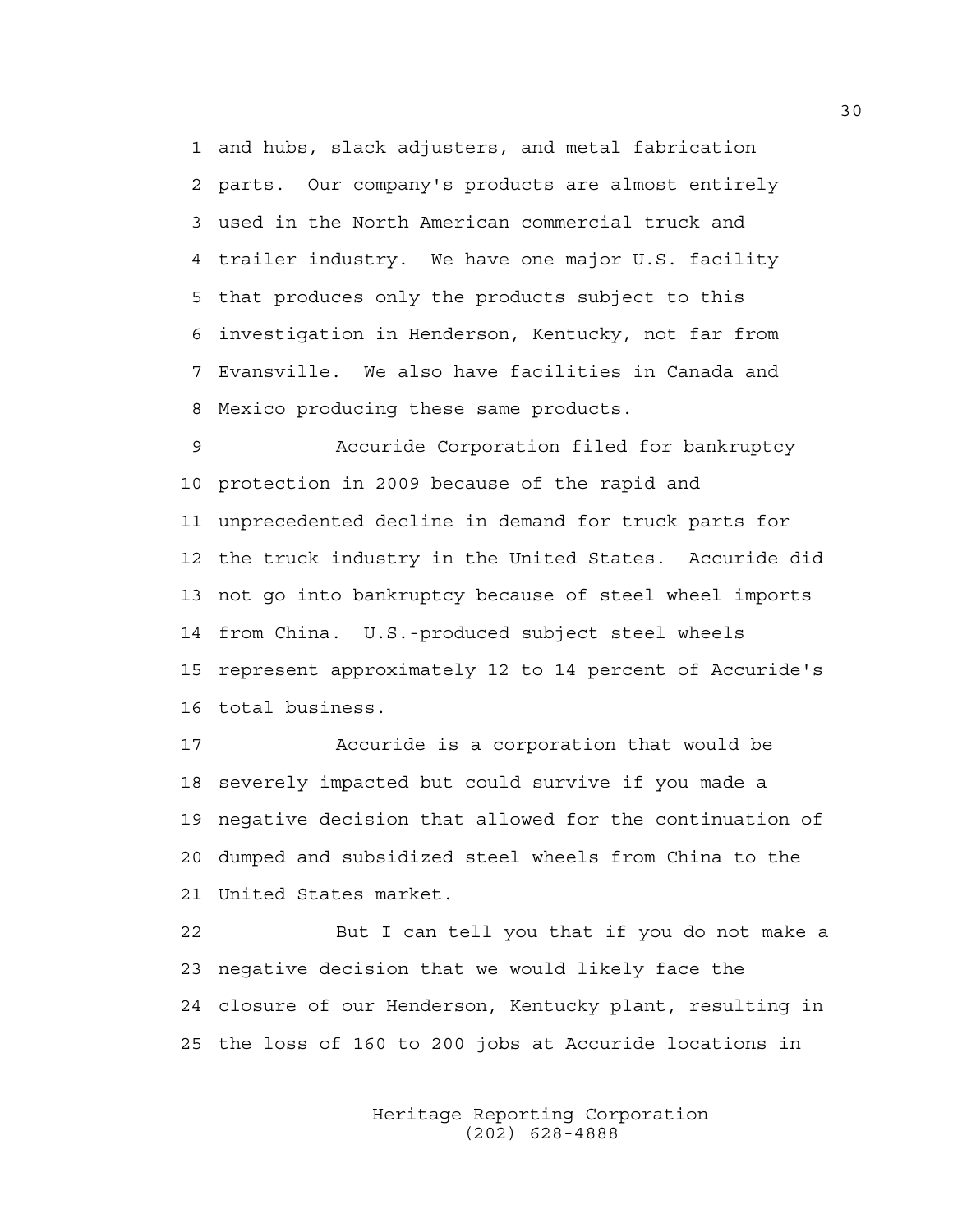1 Kentucky, Indiana and Ohio. In addition, several 2 hundred supplier jobs would also be impacted. That to 3 me is clearly injury do Accuride, our work force, our 4 suppliers, and the communities in which we operate.

5 Since beginning my position at Accuride, our 6 company has acquired a small South Carolina 7 manufacturer of aluminum wheels for commercial trucks 8 and investing to increase aluminum wheel capacity at 9 our existing facilities. As we have stated publicly, 10 we did this because Accuride did not have sufficient 11 capacity to service both our contract OEM customers 12 and the after-market for aluminum wheels in the United 13 States.

14 Unfortunately, just the opposite is true in 15 steel wheels and we are evaluating consolidation and 16 reduction of our North American steel wheel capacity. 17 Our Henderson facility has significant under-utilized 18 capacity, currently operating at less than two-thirds 19 capacity, and unfairly traded steel wheels from China 20 have contributed to that under-utilization.

21 Based on my knowledge of the industry 22 Accuride and Maxion Wheels, formerly known as Hayes 23 Lemmerz, have enough excess capacity to service the 24 entire OEM, OES and after-market for steel wheels in 25 the United States. There are also other North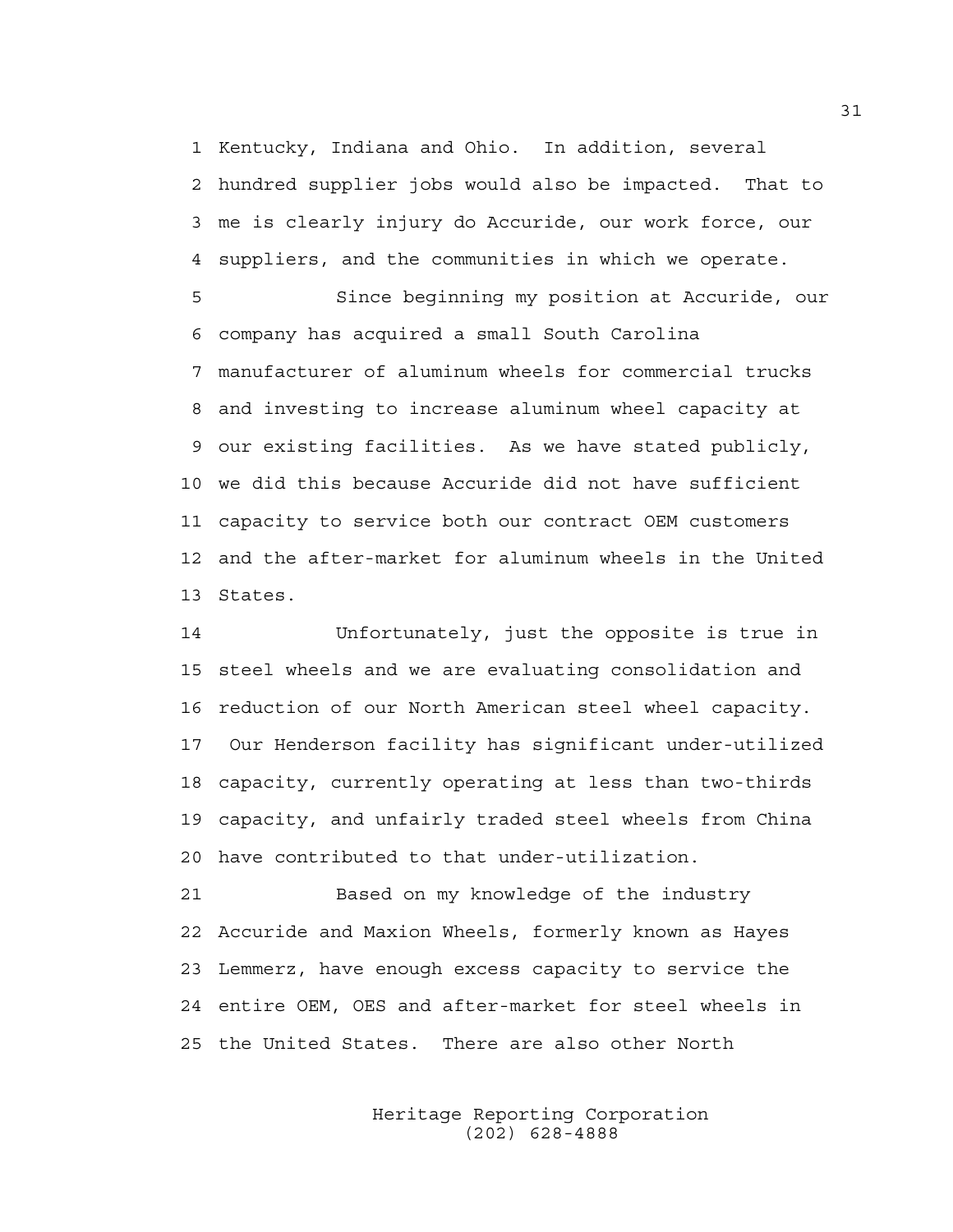1 American facilities, primarily in Mexico, as well as 2 facilities in Brazil and Europe that export fairly 3 traded steel wheels to the United States at prices 4 that we know are far higher than the exceedingly low 5 subsidized and dumped prices from China.

6 Our company certainly does not object to 7 competition when it is fair. I am well aware of the 8 Chinese market and Chinese capabilities in auto and 9 truck parts because in my two previous companies I was 10 responsible for plans in China and other countries in 11 Asia that reported directly to me.

12 Plants in China can and do produce world 13 class auto and truck parts, often using state of the 14 art machinery and with qualified work forces. They 15 also often benefit from massive subsidization by the 16 government of China including very often freelance, 17 subsidized capital equipment, and facility purchases, 18 reduced electricity costs, and most importantly for 19 anyone in the metals business, ample supply of below 20 world market metal imports from Chinese government 21 owned steel manufacturers.

22 Our Kentucky facility is not the newest 23 steel wheel plant in the world but it is a highly 24 automated facility. I invite you to visit at any 25 time. We are very proud of it, and as you will hear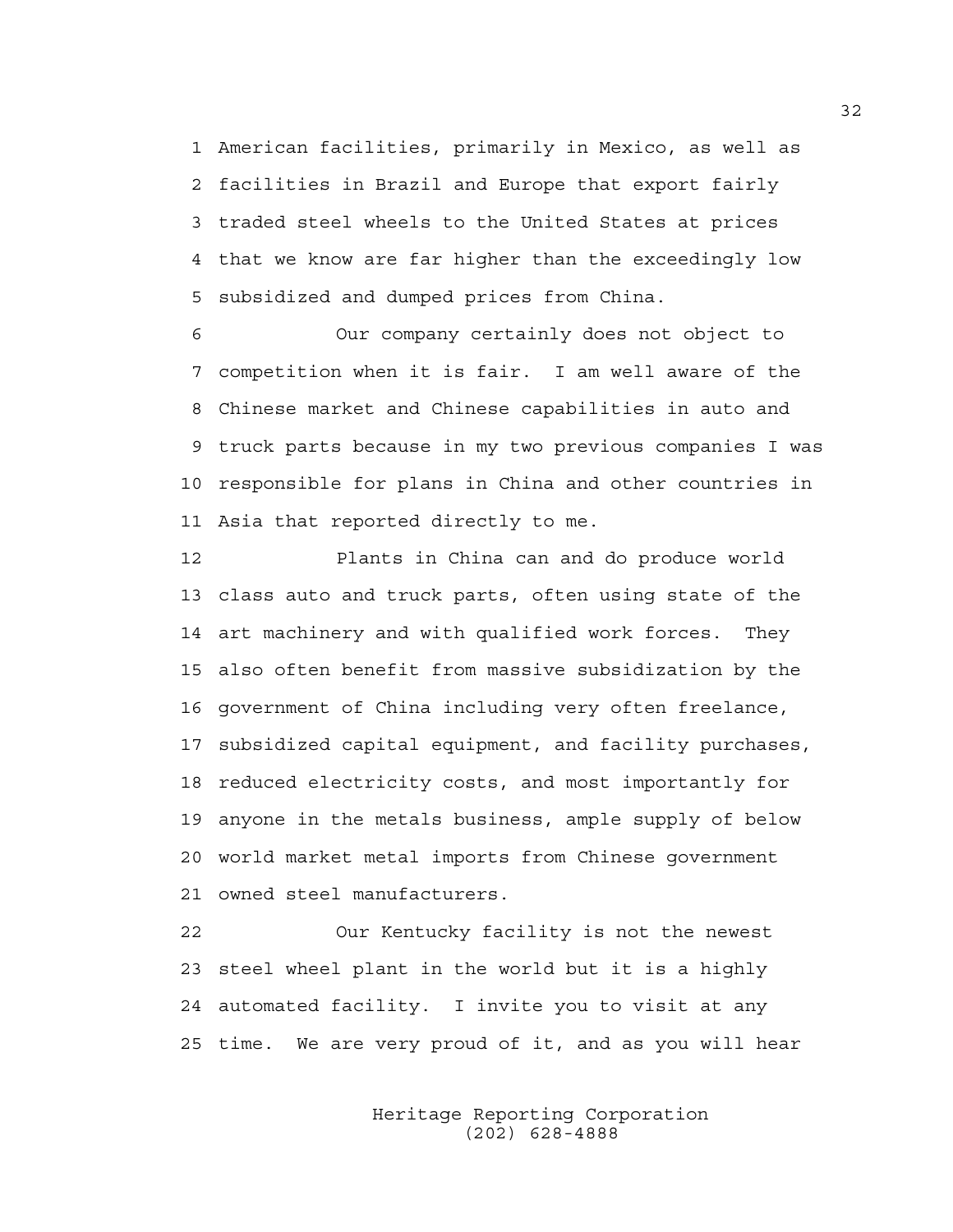1 later, we would like to step up our reinvestments in 2 this and other U.S.-based facilities.

3 Given our level of automation, direct labor 4 accounts for approximately four percent of our total 5 cost of manufacturing wheels at Henderson, thus lower 6 labor costs do not give Chinese wheel producers an 7 advantage over us. Our customers enjoy lower freight 8 and logistics costs from Henderson, particularly when 9 compared to ocean freight costs from steel wheels from 10 China.

11 However, steel represents more than half of 12 our cost of producing a wheel. Therefore based on 13 what I believe is very accurate information on steel 14 prices as reported by Steel Benchmarker, if U.S. 15 source and world market prices for flat-rolled steel 16 are \$750 per short ton and prices for the same steel 17 for Chinese government owned mills is \$500 per short 18 ton, our plant is starting at a 33 percent cost 19 disadvantage by the time the steel arrives at our 20 door.

21 As an American and as someone who is 22 committed to our employees and our U.S. supply base, I 23 would like you to enforce the fair trade laws so that 24 these disadvantages are offset by the imposition of 25 duties.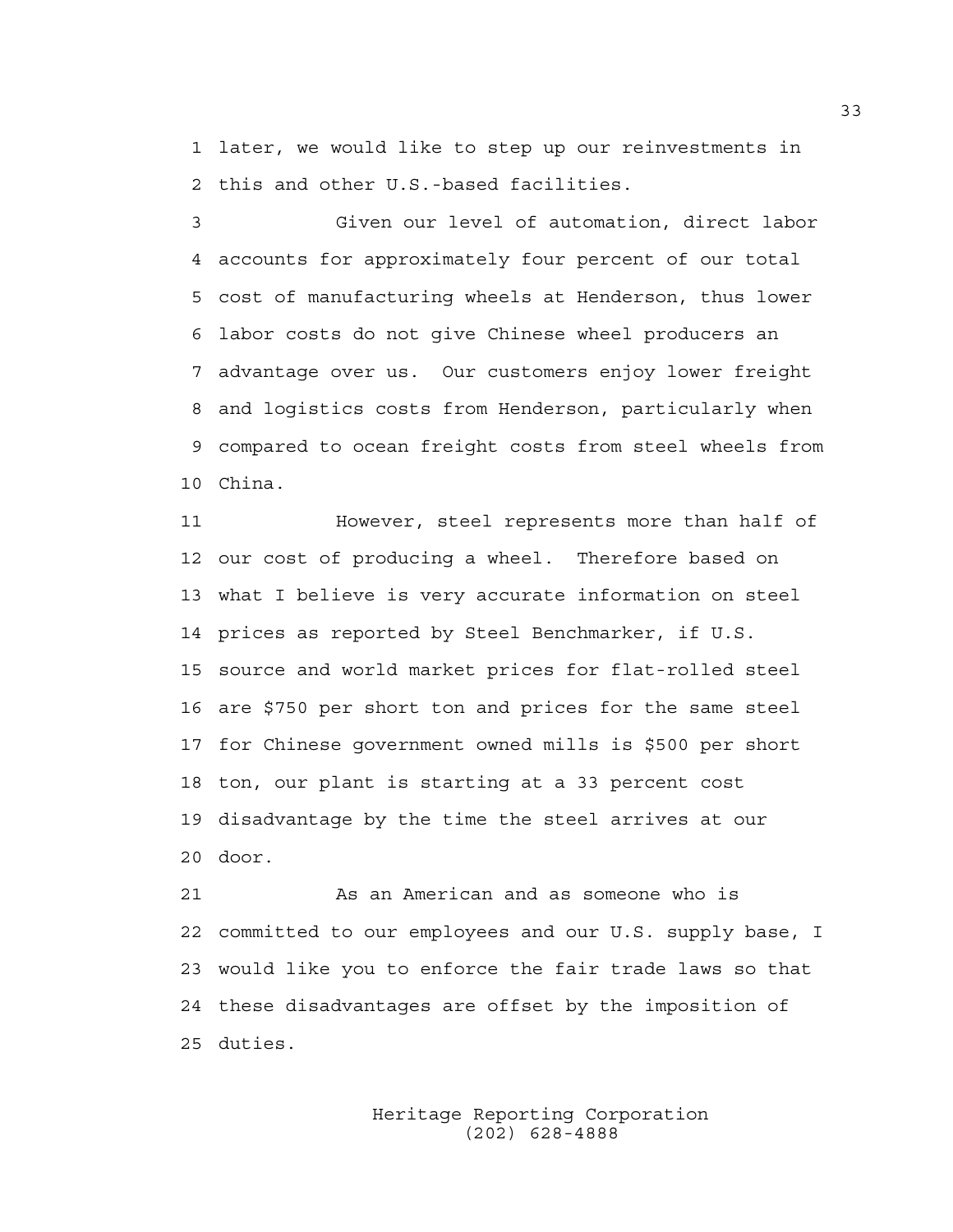1 At the present I'm a publicly traded company 2 with my fiduciary responsibility to shareholders I 3 must tell you quite honestly that these laws are not 4 in force, that I would have a duty to shut down our 5 steel wheel plants in the United States and move them 6 to China to benefit from these government subsidized 7 input costs.

8 I understand from our counsel that your job 9 is to determine whether these unfairly traded imports 10 injure our company or threaten it in the future.

11 As our witness group will explain to you 12 today, we have seen customers who are buying Chinese 13 wheels return to us after the filing of this case and 14 purchase significantly greater volumes of wheels from 15 us at market competitive prices. We have even seen 16 customers that bought only Chinese wheels buy wheels 17 from us, and we're more than happy to service those 18 customers.

19 As you will hear from some of our 20 distributors who didn't buy Chinese wheels but lost 21 market share to others who did, they will now be able 22 to buy more wheels from us because of the imposition 23 of unfair trade duties.

24 As of July 1, 2011 Accuride successfully 25 implemented the first price increase on steel wheels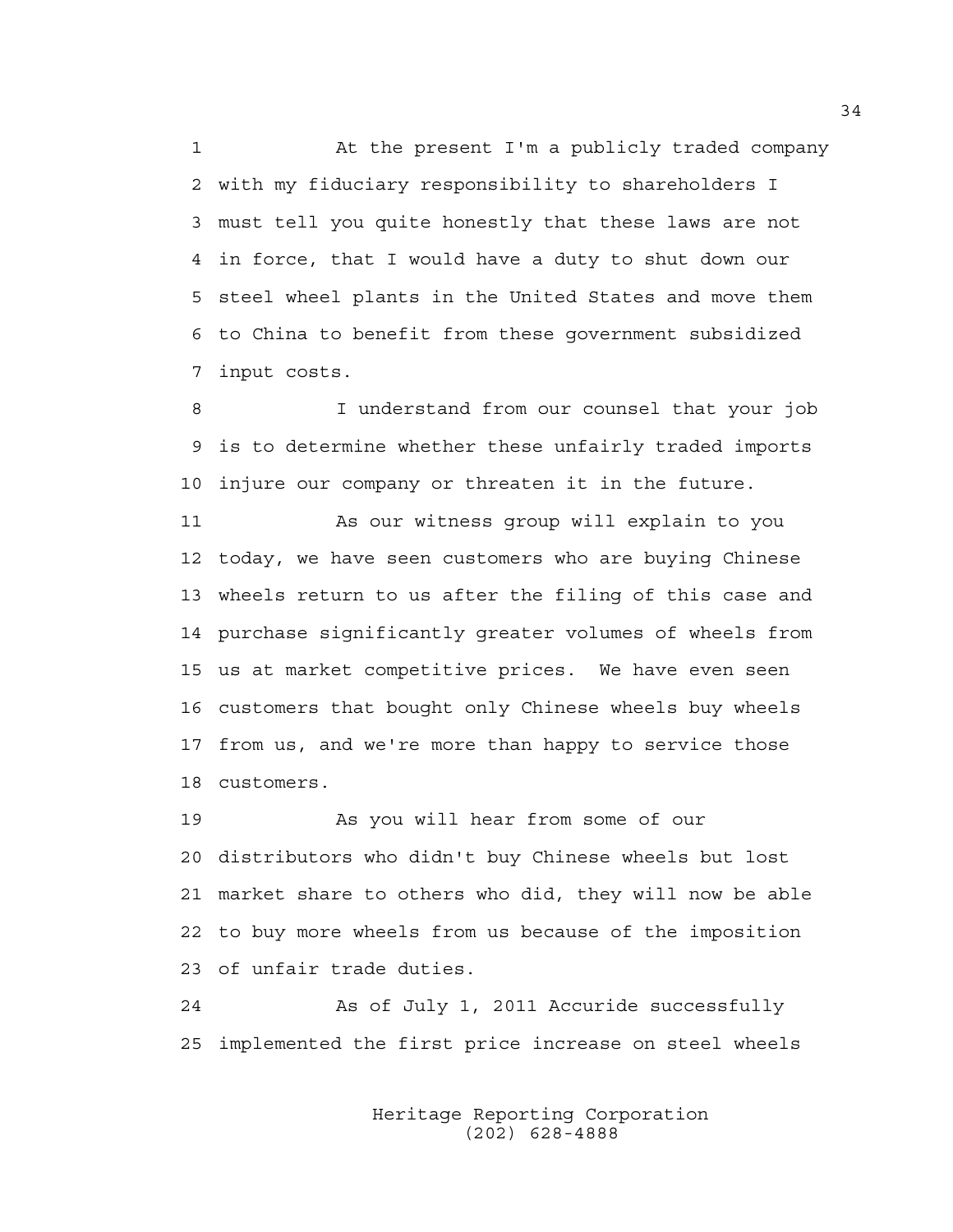1 to the aftermarket in over four years.

2 So I would ask you, if we can detail so 3 greatly the benefits to our company in terms of both 4 volume and price, how could it be that these unfairly 5 traded Chinese wheels did not injure our company in 6 the past?

7 Looking towards the future I know for a 8 fact, based on market intelligence on the Chinese 9 wheel industry, that there is enough excess capacity 10 in China to easily supply the entire U.S. market. As 11 we prepare to enter negotiations for new three-year 12 contracts with our largest contract OEM customers, 13 please ask yourselves how this massive excess capacity 14 of high quality steel wheels meeting DOT 15 specifications and standards, that Chinese companies 16 are willing and able to sell at prices 20 or 30 17 percent lower than our prices cannot impact the volume 18 and prices of our sales to these key customers in the 19 future.

20 I do not wish to in any way underestimate 21 the difficulty of your jobs. However, from my vantage 22 point I do not believe the Commission has a difficult 23 determination to make as to the clear injury it caused 24 Accuride's steel wheel business prior to the filing of 25 this case, and the real threat of injury to Accuride's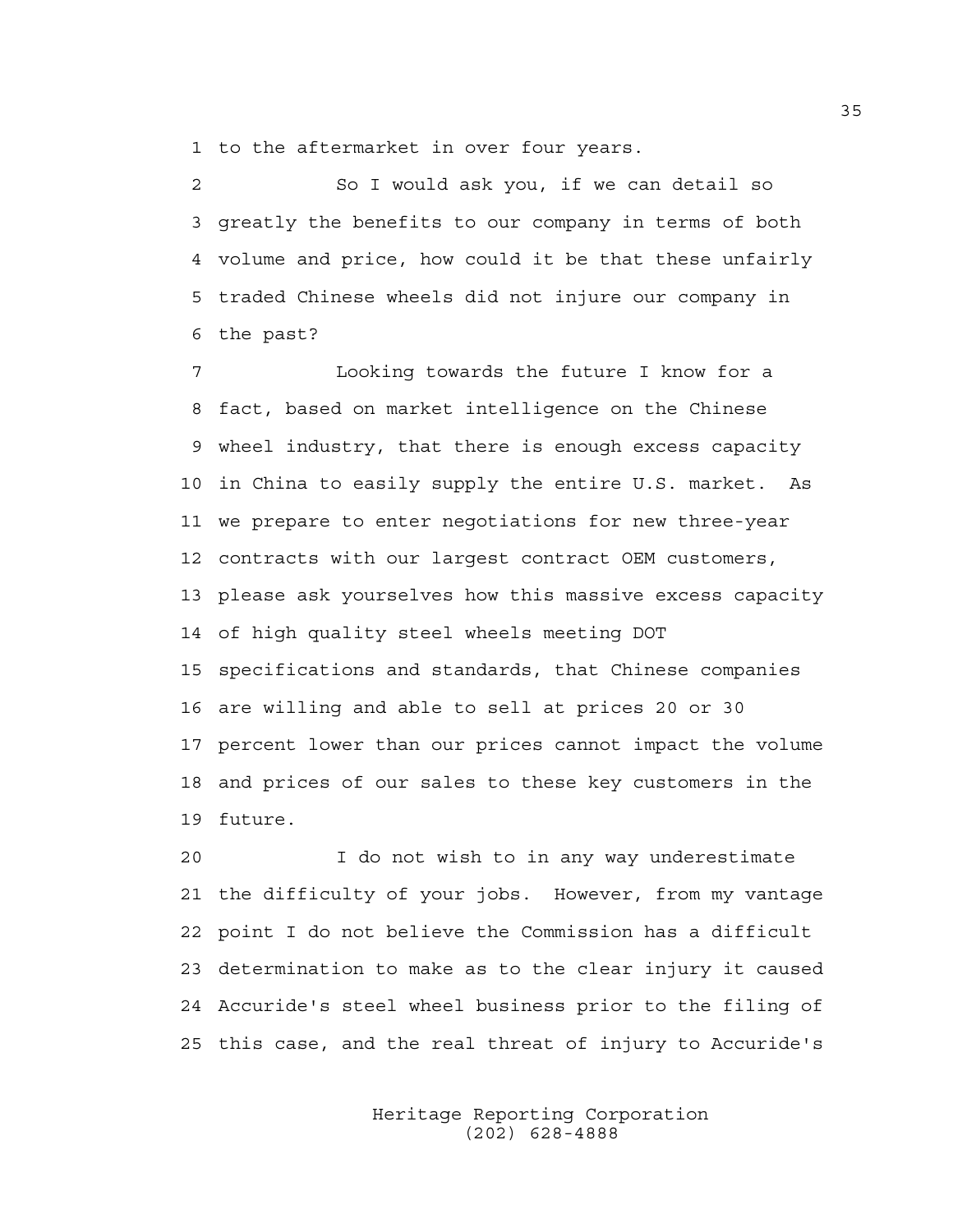1 steel wheel business in the future.

2 I cannot emphasize enough that the future 3 viability of Accuride's U.S. steel wheel business and 4 our lone production facility in Henderson, Kentucky, 5 and jobs of more than 180 American workers at that 6 location are riding on your decision. Therefore, I 7 respectfully request that decision be an affirmative 8 decision.

9 Thank you.

10 MR. BENTLEY: Good morning Chairman Okun and 11 members of the Commission. My name is Fred Bentley, 12 and as of February 1, 2012 I'm the President and CEO 13 of Maxion Wheels which includes the former operations 14 of Hayes Lemmerz International and the wheel 15 operations of Iochpe-Maxion.

16 I've been with Hayes since October of 2001 17 and prior to joining Hayes I held positions in 18 aftermarket automobile products at both Honeywell and 19 allied Signal.

20 Hayes has a plant in Akron, Ohio which has 21 been manufacturing steel wheels since 1927. That 22 plant makes primarily the 22-1/2 by 8-1/4 inch wheels 23 that are used on commercial trucks and trailers for 24 both the OEM and the aftermarket. That plant is a 25 union plant organized by the United Steelworkers. We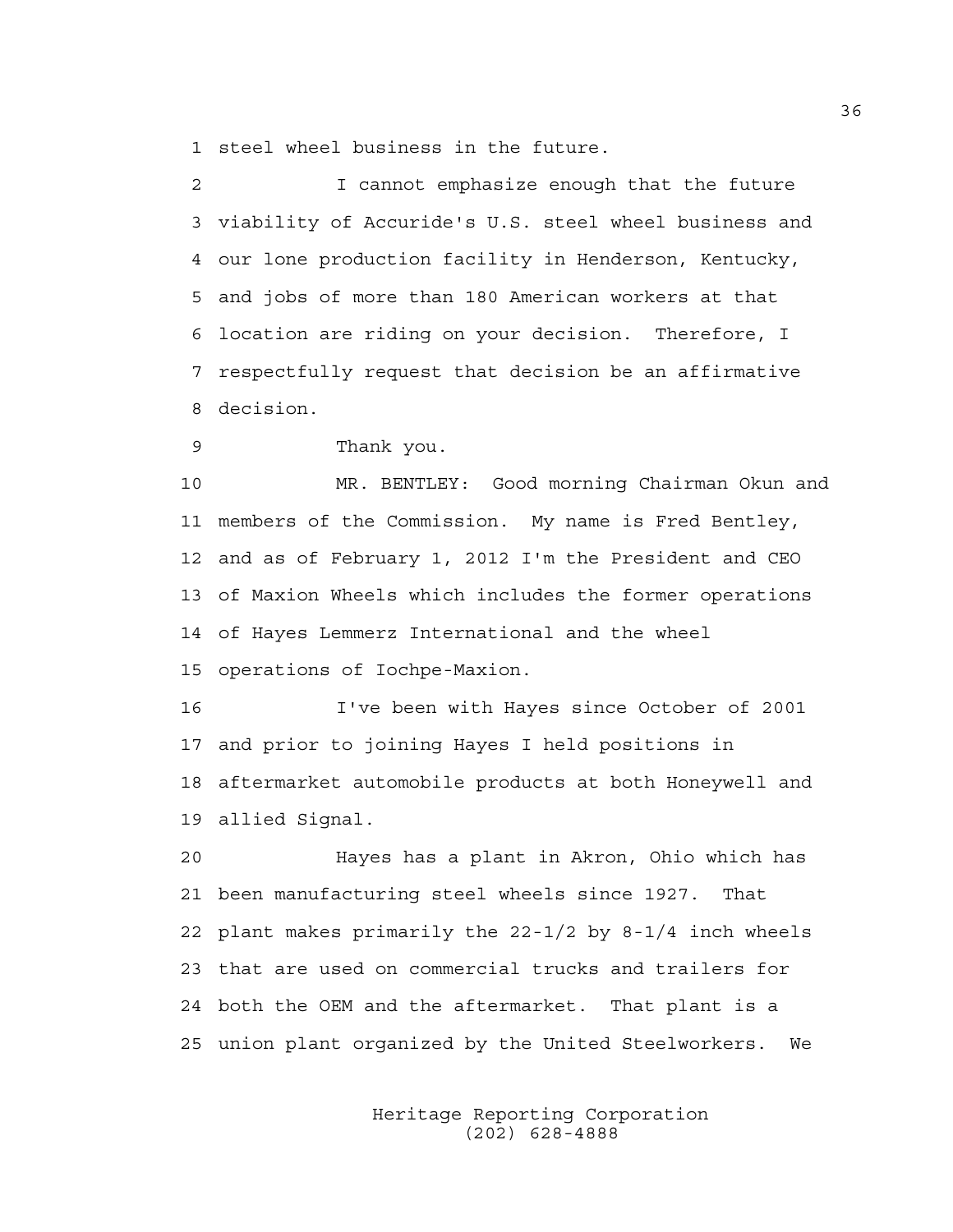1 also have a plant in Sedalia, Missouri, which makes 2 steel wheels 14 to 19 inches in outside diameter, 3 primarily for passenger cars and pickup trucks.

4 Hayes was and Maxion Wheels continues to be 5 the largest global manufacturer of steel and aluminum 6 wheels for the passenger car and commercial truck and 7 trailer markets.

8 The Hayes Lemmerz operations consists of 20 9 plants in 12 countries including two in the United 10 States.

11 During my tenure at Hayes we closed six 12 plants in the United States between 2002 and 2008, 13 most of which made cast aluminum wheels for passenger 14 cars. As a result more than 2500 American workers 15 lost their jobs.

16 Today we only have about 500 employees 17 remaining in the United States. Most of these plant 18 closures were the result of unfair competition by the 19 Chinese in the market for cast aluminum for passenger 20 cars.

21 Basically after the Chinese made inroads 22 into the aftermarket for aluminum passenger car 23 wheels, the began successfully bidding on original 24 equipment business from the auto manufacturers. As 25 multiyear contracts with the major automakers came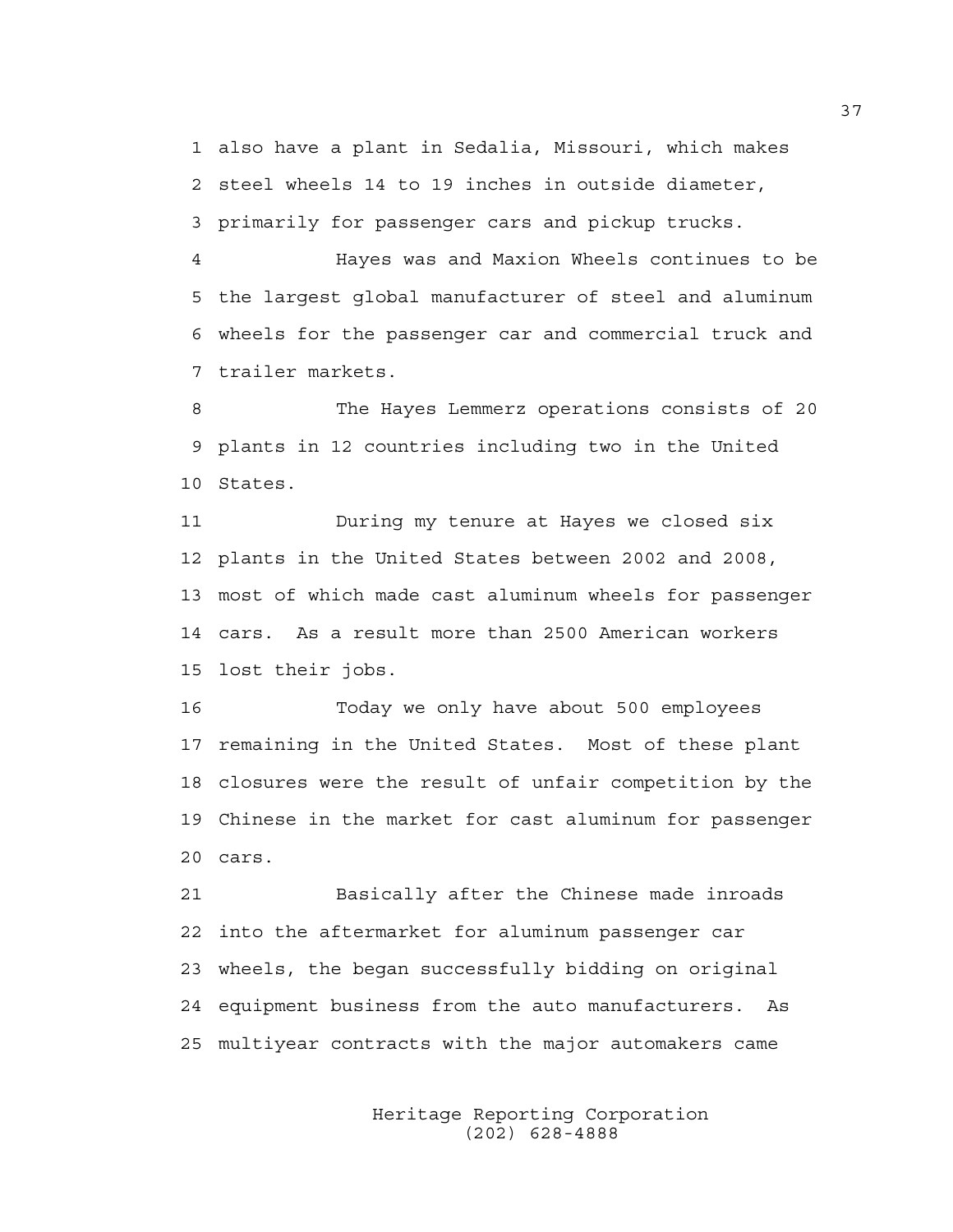1 due, we were offered the choice of cutting prices to 2 the levels offered by the Chinese or losing the 3 contracts. Although we tried to compete by 4 rationalizing capacity and making capital investments 5 to improve productivity, in the end we were forced to 6 close all of our cast aluminum wheel plants in the 7 United States.

8 My only regret is that we didn't utilize 9 these laws earlier to prevent the Chinese from 10 unfairly destroying the cast aluminum passenger car 11 wheel business in the United States.

12 After closing these U.S. plants we decided 13 to fight the Chinese competition in other products and 14 geographic markets where we do business. In 2007 our 15 Indian subsidiary filed an antidumping case against 16 Chinese steel wheels for commercial vehicles which 17 resulted in significant dumping duties.

18 in 2010 our European subsidiaries joined 19 with other European wheel producers in filing 20 successful antidumping cases against Chinese cast 21 aluminum wheels for passenger cars in the European 22 Union, and an order was put in place in November of 23 2011.

24 It is important to note that in the U.S. 25 Market for aluminum passenger car wheels, as I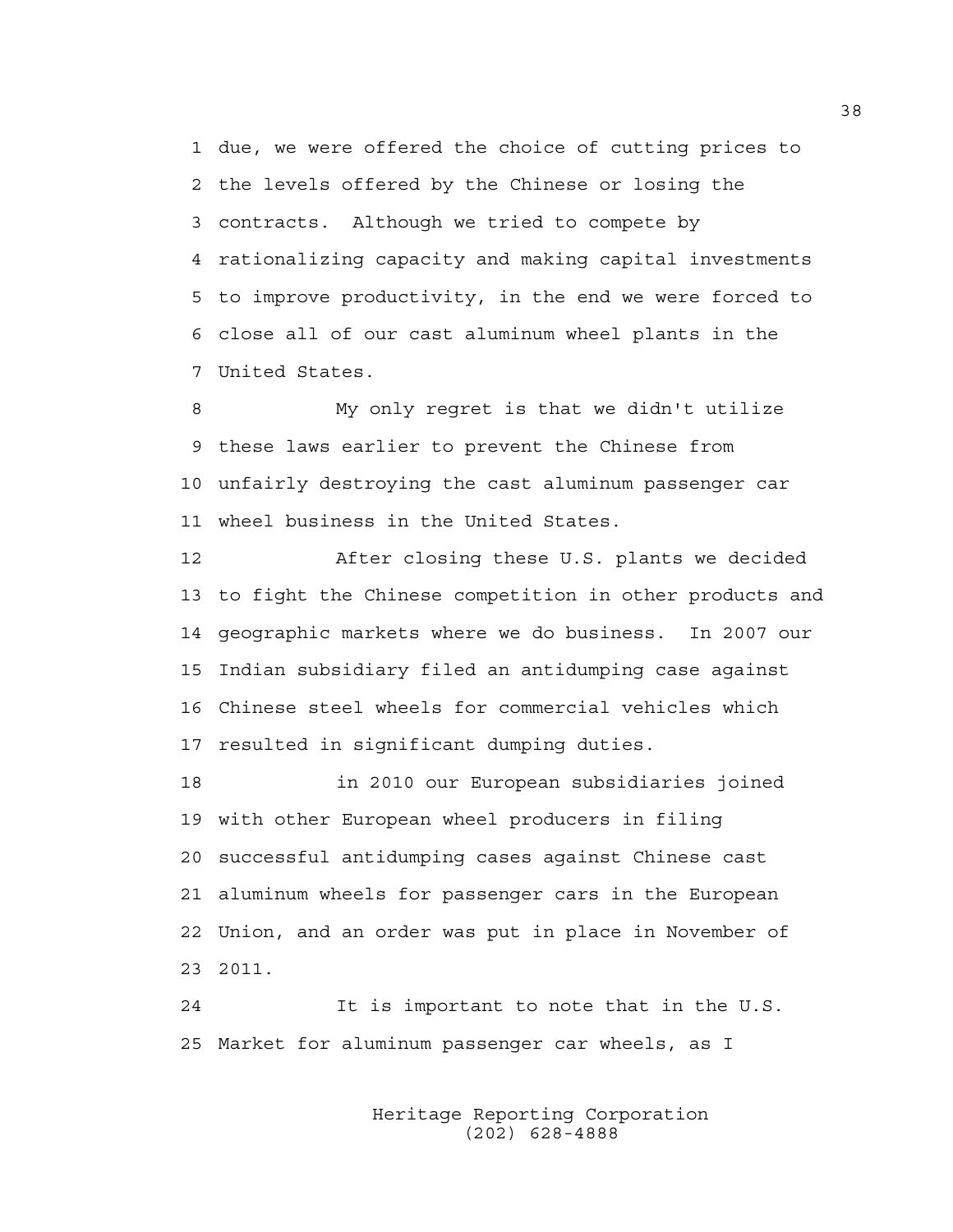1 previously stated, the Chinese started aggressively 2 taking market share in the aftermarket before they 3 penetrated the OEM market. We saw the same thing 4 develop in the market for steel wheels for commercial 5 vehicles in India and aluminum wheels for passenger 6 car wheels in Europe.

7 We have seen a definite trend as to how the 8 Chinese attack markets for auto and truck parts 9 worldwide. The same scenario is currently being 10 replayed in the U.S. market for steel wheels for 11 commercial vehicles as the Chinese have moved from 12 aftermarket sales only to penetrating the trailer OEM 13 and OES markets.

14 We have no doubt that without relief they 15 will attack the OEM truck business as well.

16 Our customers are large multinational 17 companies with sophisticated purchasing departments. 18 They know how to qualify new suppliers and they will 19 obtain the lowest prices for commodity products like 20 steel wheels.

21 Before concluding, I would like to say a few 22 words about Hayes' recent Chapter 11 bankruptcy and 23 acquisition by Iochpe-Maxion.

24 As we all know, the automotive and 25 commercial vehicle markets were hit particularly hard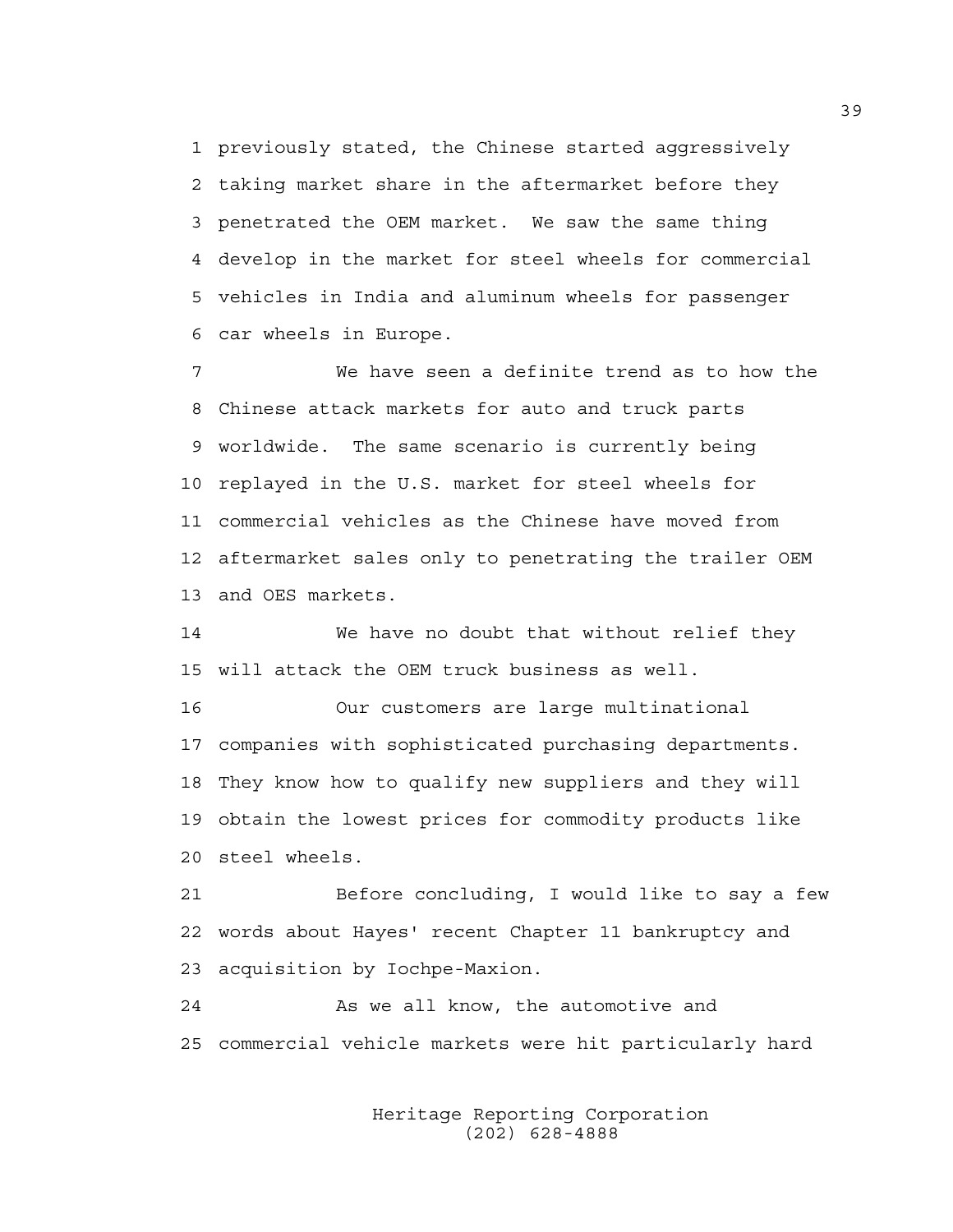1 by the global economic crisis of late 2008 and 2009. 2 Prior to the Chapter 11 Hayes had significant leverage 3 and as the demand in cash flow fell, Hayes was unable 4 to service the debt and could not access more 5 liquidity.

6 We were forced to seek Chapter 11 protection 7 not because we had operational problems but because we 8 had financing problems. We entered into essentially 9 pre-packaged bankruptcy, and we exited that bankruptcy 10 with a restructured balance sheet that significantly 11 reduced our debt and other legacy liabilities, and 12 with former creditors owning our equity instead of 13 debt.

14 Iochpe-Maxion, a manufacturer of wheels and 15 other components for the automotive truck and railroad 16 industries based in Brazil agreed to make a strategic 17 acquisition of Hayes in October 2011 with the deal 18 closing February 1, 2012.

19 Hayes was very much a complementary business 20 to Iochpe-Maxion's wheel business, both in terms of 21 product coverage and geographical plant locations. 22 Given that merger I can now tell you that 23 all of Maxion Wheel imports into the United States 24 from Mexico were pursuant to contracts with OEMs such 25 as Ford, General Motors, Chrysler and Nissan and were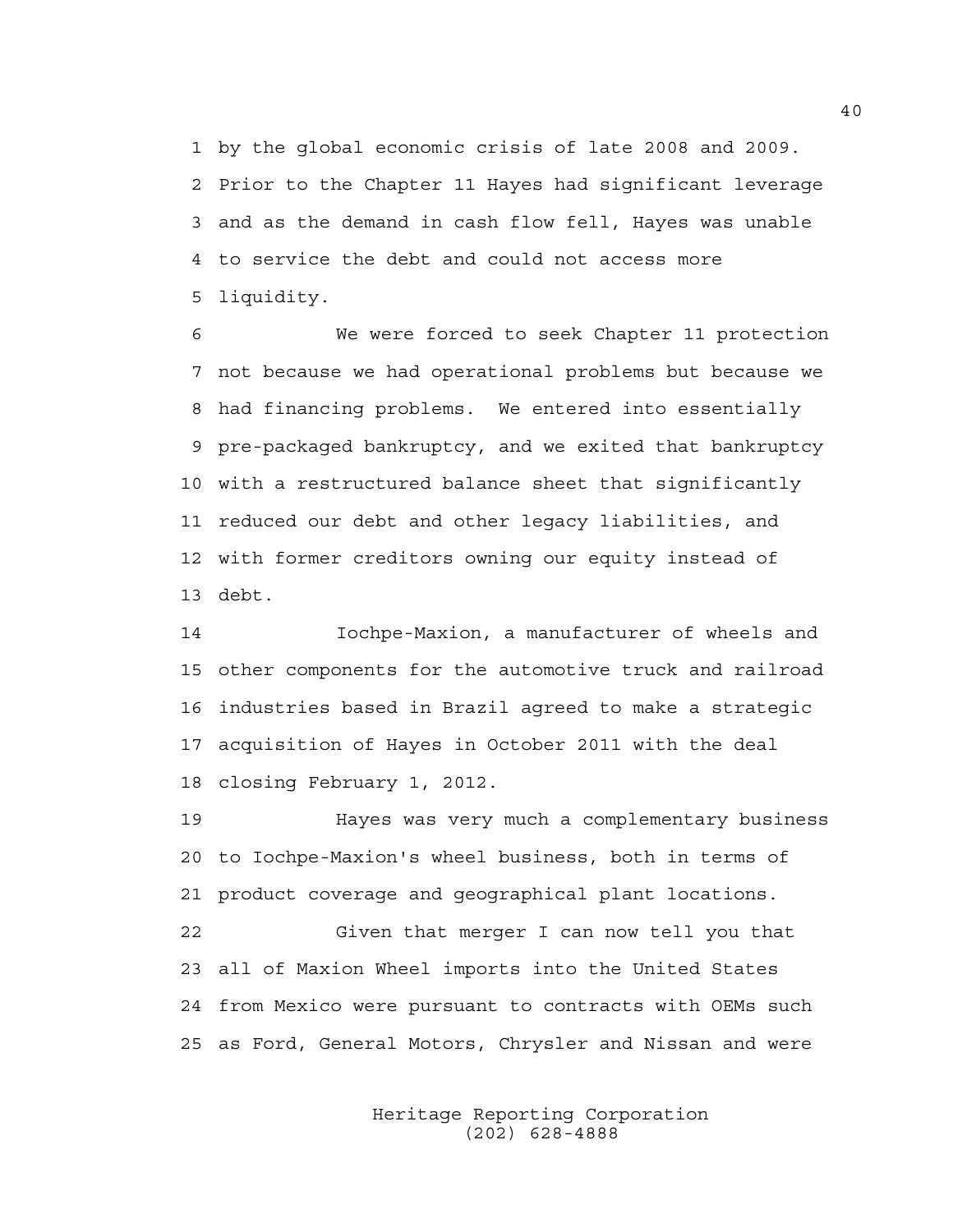1 primarily for pickup and light to medium duty truck 2 applications. There were virtually no sales into the 3 aftermarket or for commercial truck and trailer 4 applications. all of Maxion Wheel's 22-1/2 inch 5 wheels for commercial trucks which represent the 6 majority of products subject to this investigation 7 were sold in either Mexico or Latin America, not in 8 the United States.

9 During this final investigation your staff 10 inquired as to our normal expected gross and operating 11 profit margins for our U.S. truck wheel operations. 12 The answer to that question goes to the heart of this 13 case. During this investigation the gross and 14 operating margins of our U.S. operations were 15 consistently lower than those we realized in our 16 operations in other parts of the world.

17 There is no doubt that our poor U.S. returns 18 have been caused in large part due to the competition 19 with unfairly traded Chinese imports.

20 Hayes was selling steel wheels during the 21 period of investigation at prices equivalent to the 22 prices for the same wheels 25 years ago, even though 23 steel prices have more than doubled over that period. 24 I can assure you, unfortunately, that Iochpe-Maxion 25 did not buy Hayes because of the success of our two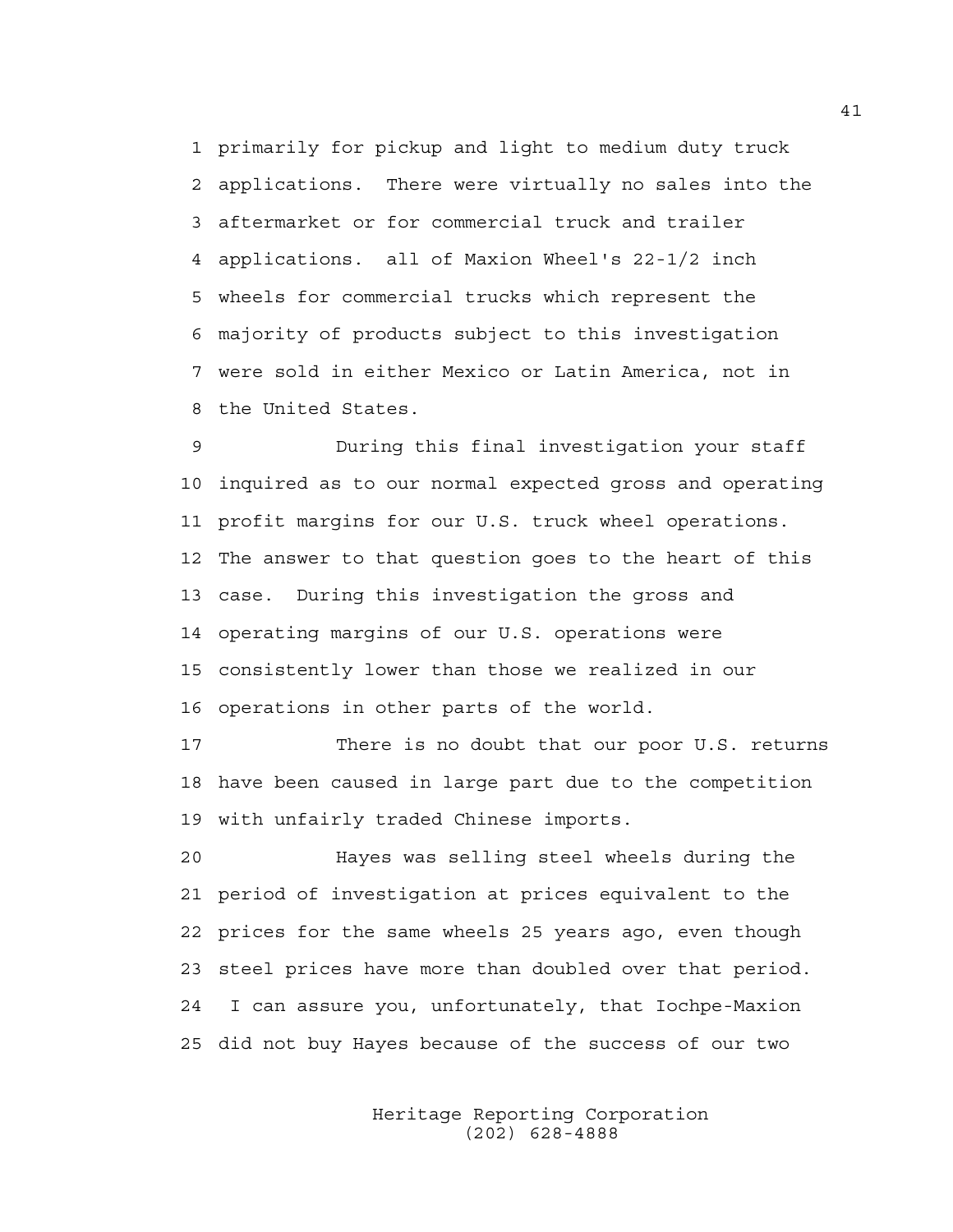1 U.S. wheel operations, but because of the overall 2 success of our other operations worldwide.

3 I've seen enough plants close down in the 4 United States. I ask you for an affirmative 5 determination so that I do not have to oversee the 6 closing of the last two Hayes plants in the United 7 States. Thank you.

8 MR. BYRNES: Good morning Chairman Okun and 9 members of the Commission. I am Chuck Byrnes, Senior 10 Vice President of Sales and Marketing for the Accuride 11 Corporation. I've been with Accuride for less than 12 one year. I spent 25 years of my business career at 13 Torrington and Timkin, major producers of ball 14 bearings and tapered roller bearings so I am very 15 familiar with the trade case process.

16 At Accuride I'm responsible for all sales 17 and marketing for wheels and essentially all of our 18 commercial truck parts. We have the same sales teams 19 for nearly all products and customers. Our sales 20 people responsible for truck OEM sales, trailer OEM 21 sales, truck and trailer original equipment service 22 sales, and sales to distributors and the aftermarket. 23 I would like to begin by describing in more 24 detail the major market segments for our commercial 25 wheel sales in the U.S.. For Accuride these sales are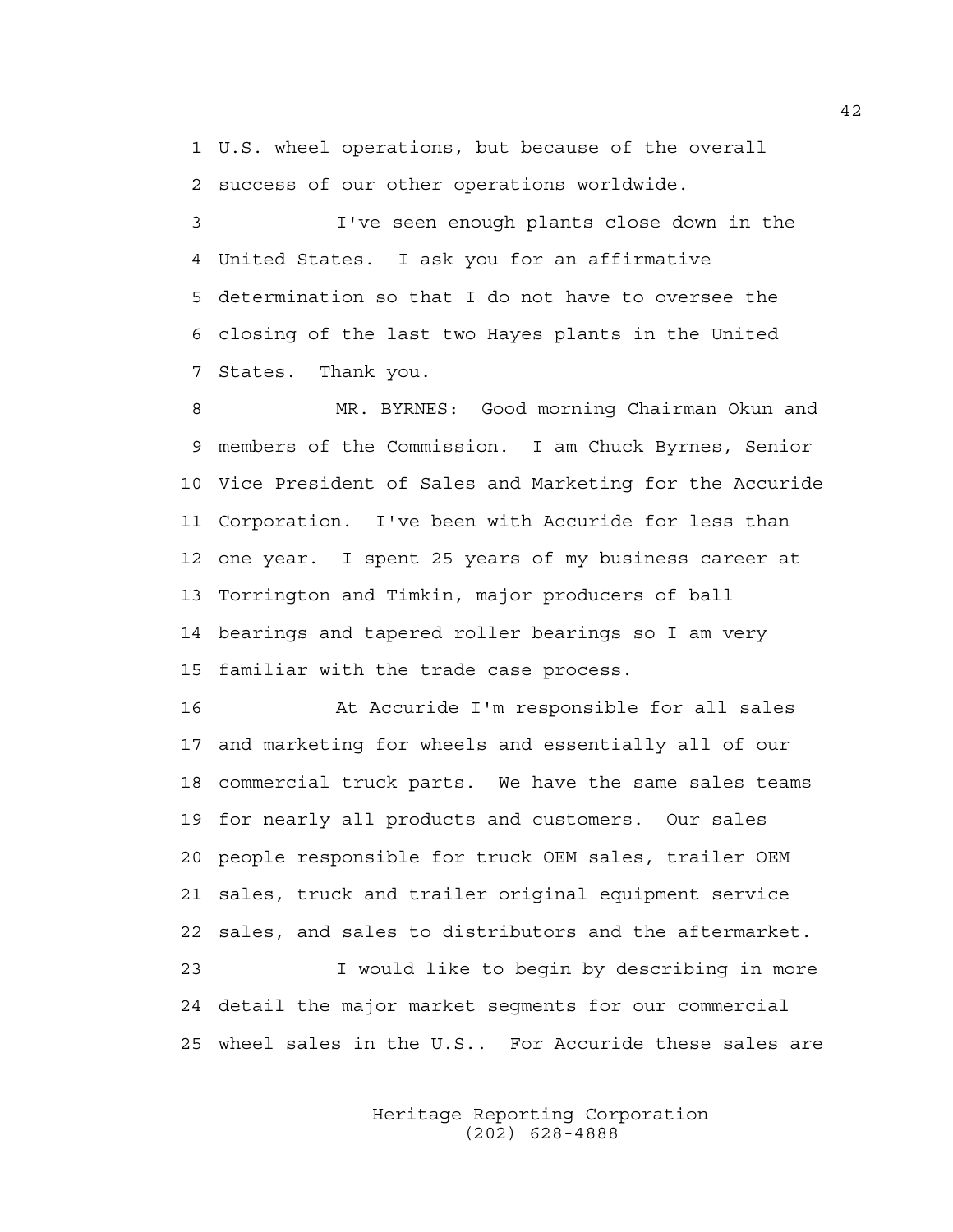1 overwhelmingly the 22-1/2 by 8-1/4 inch steel wheel 2 that is used on the vast majority of commercial truck 3 and trailer 18 wheelers that you would see carrying 4 freight on our nation's highways.

5 In addition to sales to tractor and trailer 6 OEMs there is the aftermarket business that primarily 7 flows through a distributor warehouse system. As you 8 will hear, these distributors in turn sell to 9 customers who are not large enough to buy in truckload 10 quantities from U.S. manufacturers such as small 11 trailer manufacturers, truck fleet replacement needs, 12 and tire dealers.

13 These distributors are often members of 14 buying groups for truck components through which they 15 buy the entire array of truck parts needed to keep our 16 commercial truck fleets running.

17 The principal buying groups include Heavy 18 Duty America, VIPAR, Napa Traction Group and Fleet 19 Pride. We are very pleased to be joined today by some 20 of the major East Coast distributors of truck wheels. 21 I believe it would be both helpful and

22 necessary for your understanding of the competition 23 between Chinese wheel producers and the U.S. industry 24 to understand the way the marketplace works for steel 25 wheels.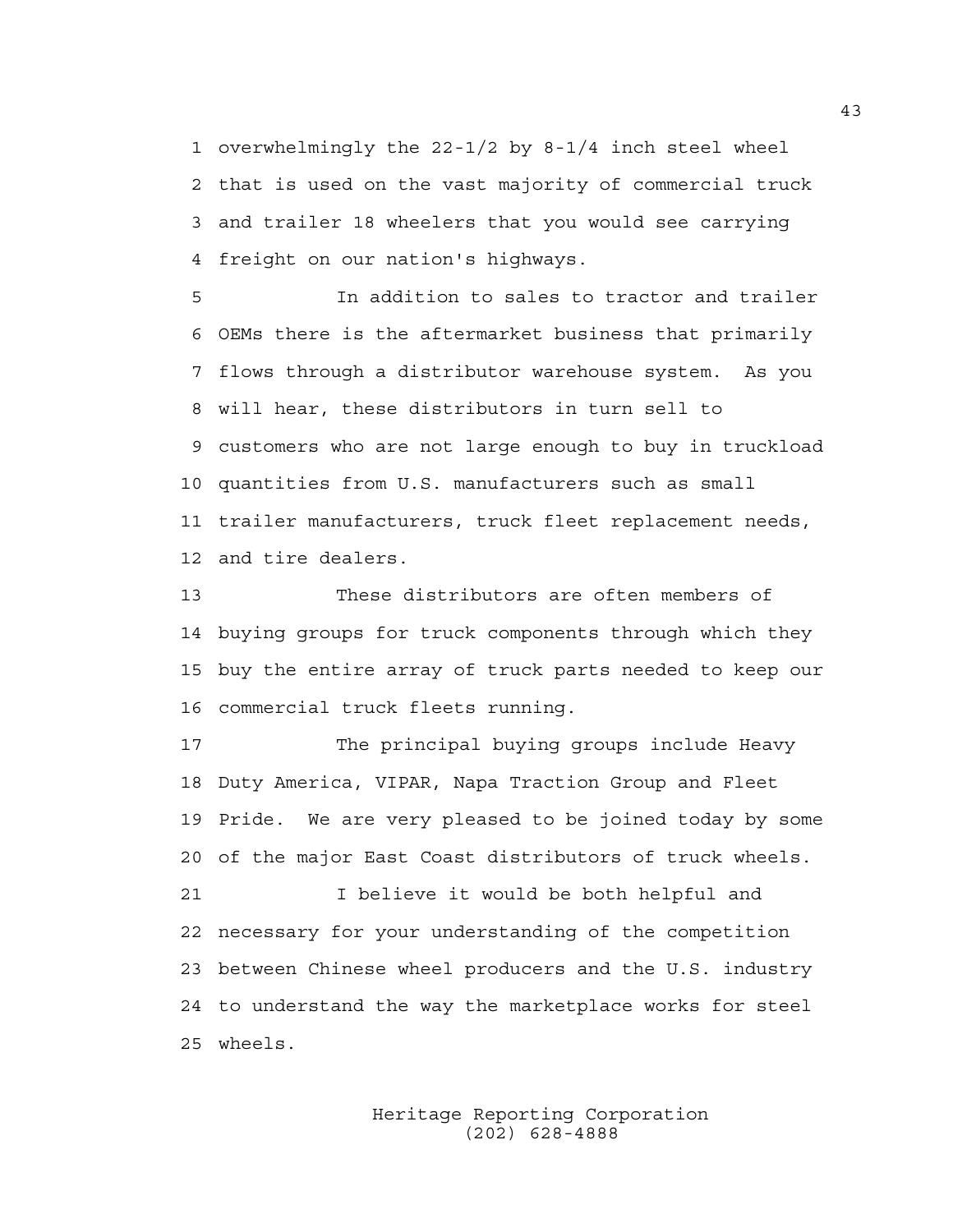1 The OEM truck manufacturers currently 2 purchase their steel wheels from Accuride on three 3 year contracts. Three of those manufacturers 4 contracts with Accuride are due for renewal at the end 5 of 2012. Based upon my knowledge of these truck 6 producers and the Chinese wheel industry I believe 7 that these manufacturers would like to qualify Chinese 8 wheel producers as suppliers and that the largest 9 Chinese wheel manufacturers have been working towards 10 being qualified as suppliers.

11 They were not in that position three years 12 ago.

13 I also know from my past experience that 14 both truck and auto OEMs in the United States have 15 qualified Chinese produced parts for their long-term 16 production requirements.

17 I can also tell you without question that if 18 Accuride were either to lose these contracts to dump 19 Chinese competition or have to sell the OEMs at the 20 China price which is about 20 to 30 percent lower than 21 U.S. prices, that would almost surely put Accuride out 22 of the business of manufacturing steel wheels in the 23 United States.

24 The trailer market, which is slightly 25 smaller than the OEM truck market, works mainly on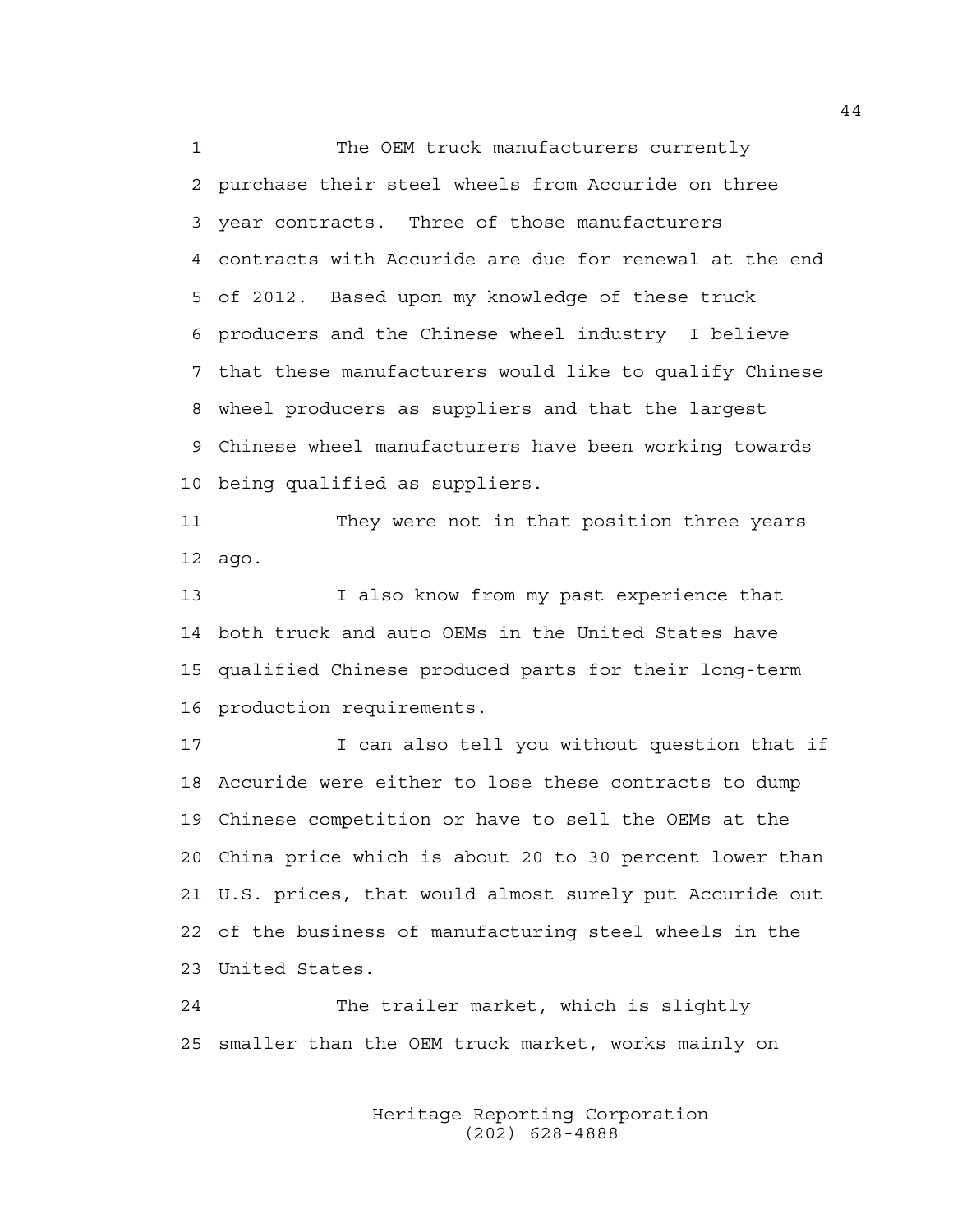1 shorter contractual basis. We already saw significant 2 Chinese competition for this trailer business on our 3 2011 contracts which resulted in both volume and price 4 pressures, and we are aware of a number of trailer 5 manufacturers who purchase their wheels from Chinese 6 manufacturers.

7 Finally, the OES business and the 8 aftermarket business for our replacement wheels is 9 normally about 20 to 30 percent of our market. 10 However it has been a much smaller share of our sales 11 because we believe the imports from China have taken a 12 large share of this market away from the domestic 13 industry.

14 This is a spot sale market and the most 15 important factor is who has the lowest price. 16 Several years ago my predecessors at 17 Accuride decided to develop a new wheel model called 18 the Statesman. It was specifically designed to 19 compete with low priced Chinese wheels in the OES and 20 aftermarket. There were two reasons for this. First, 21 without a lower priced wheel we would lose the entire 22 aftermarket and see valued, long-time distributors of 23 our product either lose out to those who were 24 distributing the Chinese wheels in their markets or be 25 forced to buy large volumes of Chinese wheels

> Heritage Reporting Corporation (202) 628-4888

45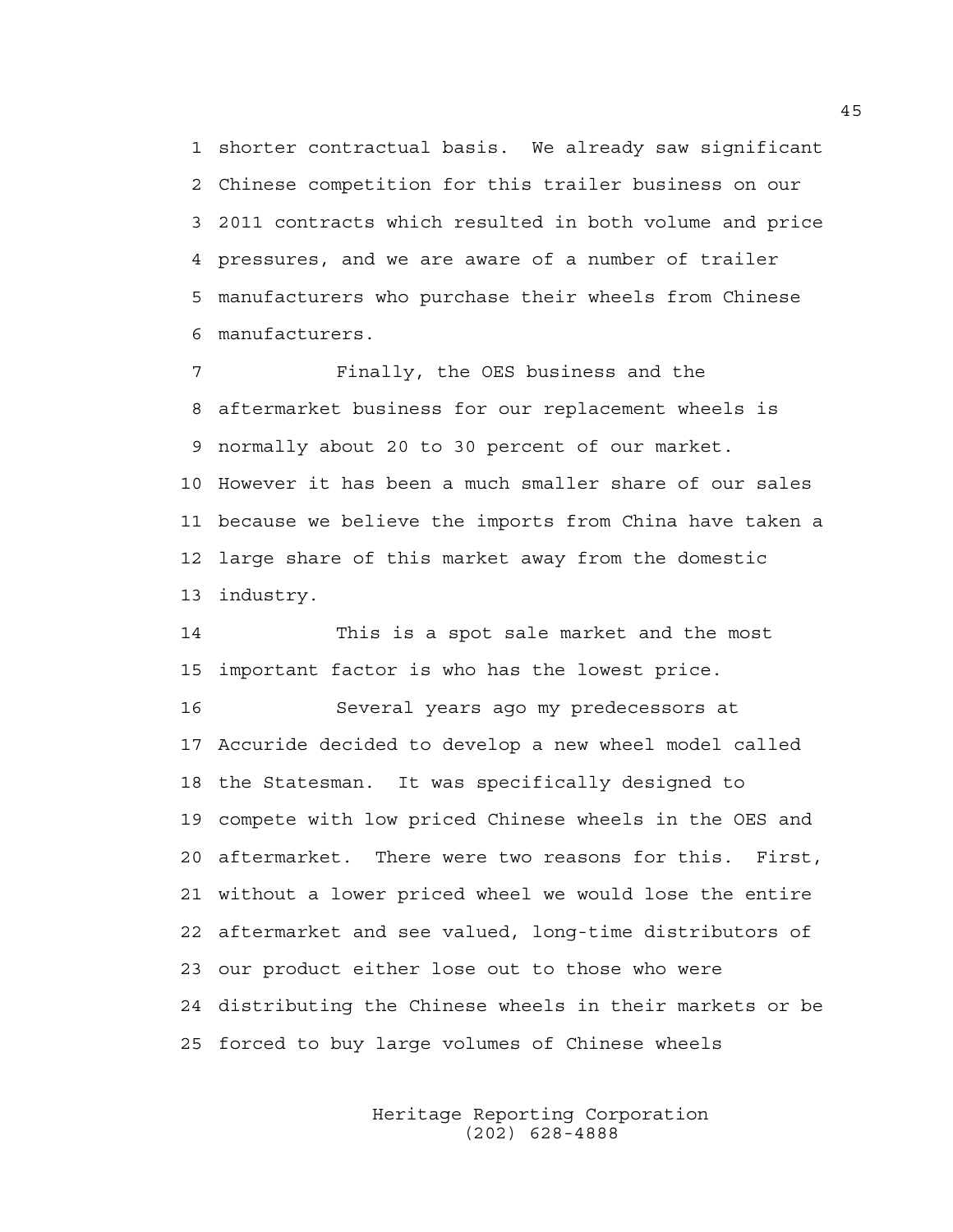1 themselves to be competitive.

2 The second reason was the need to 3 differentiate pricing for the Statesman wheel from our 4 Accuride wheels that were sold through our OEM 5 contract truck and trailer customers.

6 Put yourself in our shoes. Can you imagine 7 sitting across the negotiating table from a customer 8 who buys 300,000 wheels per year and saying to them I 9 want you to pay \$75 per Accuride wheel when that same 10 customer has learned that you would sell a thousand of 11 those identical wheels on a spot buy basis to one of 12 their distributorships for the OES market for \$60 per 13 wheel. This OEM large volume customer expects and 14 deserves to receive quantity discounts.

15 I have discovered that because of unfairly 16 traded Chinese competition Accuride had not increased 17 its prices to aftermarket customers in several years, 18 even though steel prices had increased.

19 At the end of May 2011 with the confidence 20 that the Department of Commerce would make significant 21 findings of subsidies and dumping by our Chinese 22 competitors, and after years of absorbing raw material 23 cost increases on our aftermarket sales, we announced 24 price increases effective July 1, 2011. These price 25 increases were well received by our marketplace and I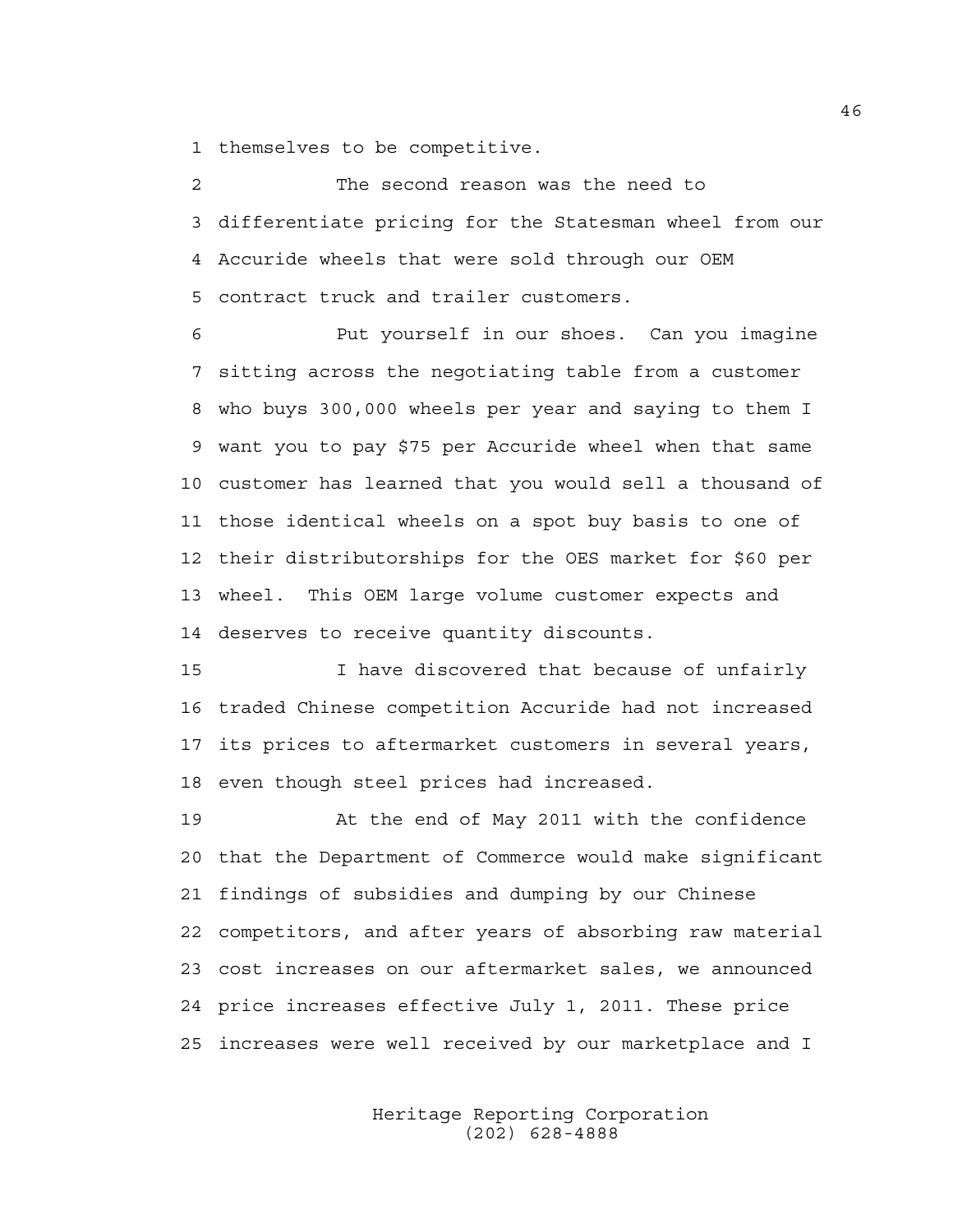1 think you can see them reflected in the information we 2 supplied to the Commission in our questionnaire.

3 Having met with approximately 75 of our 4 wheel customers since assuming my position in the 5 middle of 2011, I believe there is a renewed sense of 6 optimism among our customers that this trade case will 7 allow Accuride to remain in the steel wheel business 8 and to reinvest in our steel wheel business. I am 9 convinced that without relief that optimism would turn 10 to pessimism and it would be a matter of only a few 11 months to a few years before unfairly traded Chinese 12 steel wheels would force Accuride out of this 13 business.

14 For that reason and on behalf of our many 15 valued employees, I ask you to make an affirmative 16 determination.

17 Thank you.

18 MR. HAZLETT: Good morning Chairman Okun and 19 members of the Commission. My name is Scott Hazlett 20 and I am the Senior Vice President and General Manager 21 of the Wheels Division at Accuride Corporation.

22 I joined Accuride in October 2011.

23 Prior to entering the private sector in 1990 24 I served a decade in the Army as a combat arms officer 25 with company-level command in Europe, and four years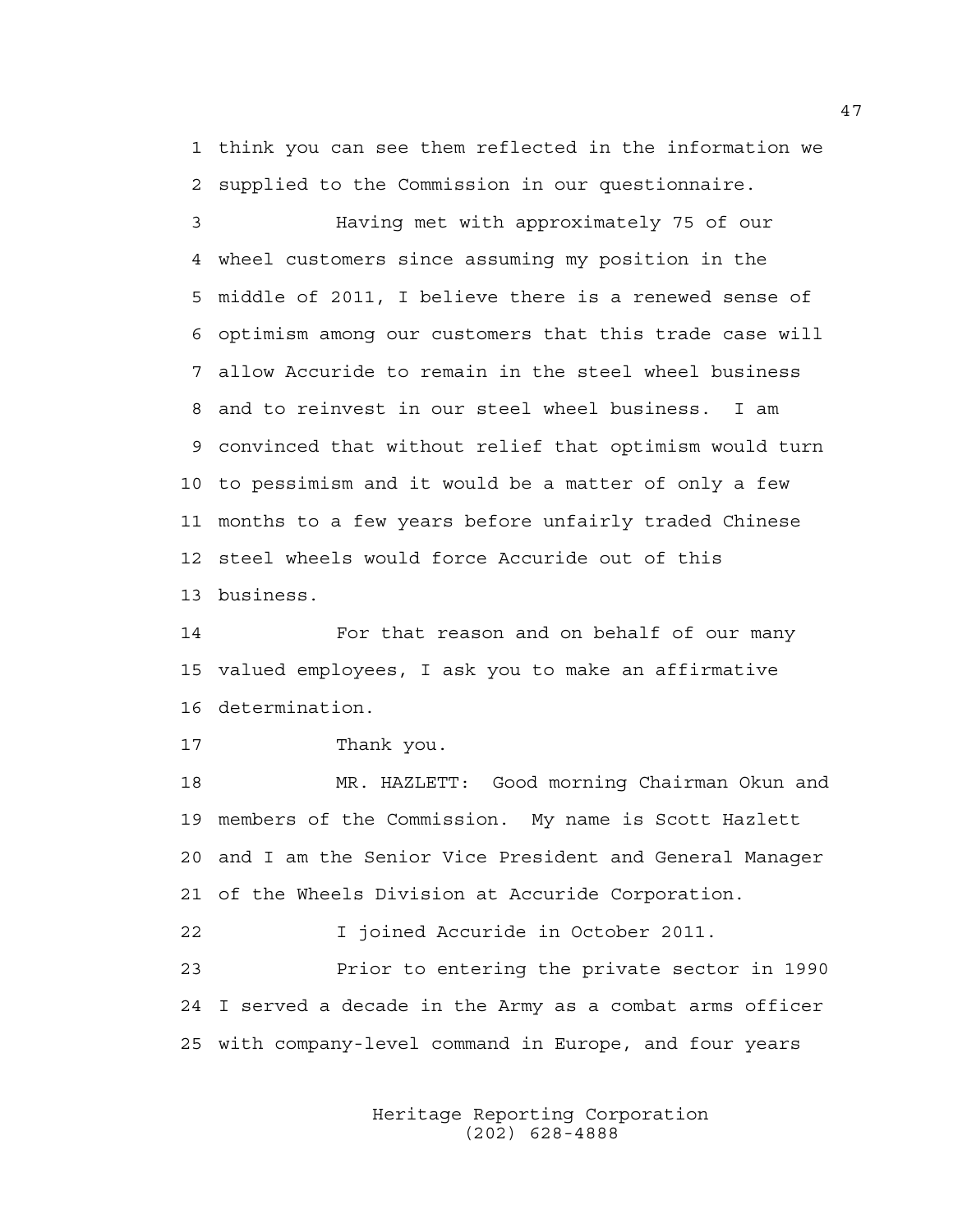1 on the staff and faculty at West Point.

2 Over the course of the past 21 years I have 3 managed large multinational manufacturing and 4 distribution businesses in varied market segments 5 including consumer and industrial packaging, 6 construction, agricultural equipment, recreational 7 vehicle, light trailer, towing and weight 8 distribution, as well as automotive.

9 Our steel wheel assets at Accuride are older 10 assets with many major pieces of equipment in excess 11 of 30 years old. It is clear from my experience and 12 present assessment as well as that from the data 13 provided to you in our questionnaire responses that 14 Accuride has been under-investing in our steel wheel 15 assets for some time. This long period of capital 16 contraction has had a particularly profound negative 17 effect on the anchor of our steel wheels business, our 18 Henderson, Kentucky facility -- a 300,000 square feet 19 facility with capacity to make 2.5 million wheels, 20 currently running at roughly 70 percent of its 21 potential, presently employing roughly 180 people. 22 Despite limited capital investment over the 23 past several years as the company has navigated 24 through difficult financial periods, this factory 25 represents one of the most proficient manufacturing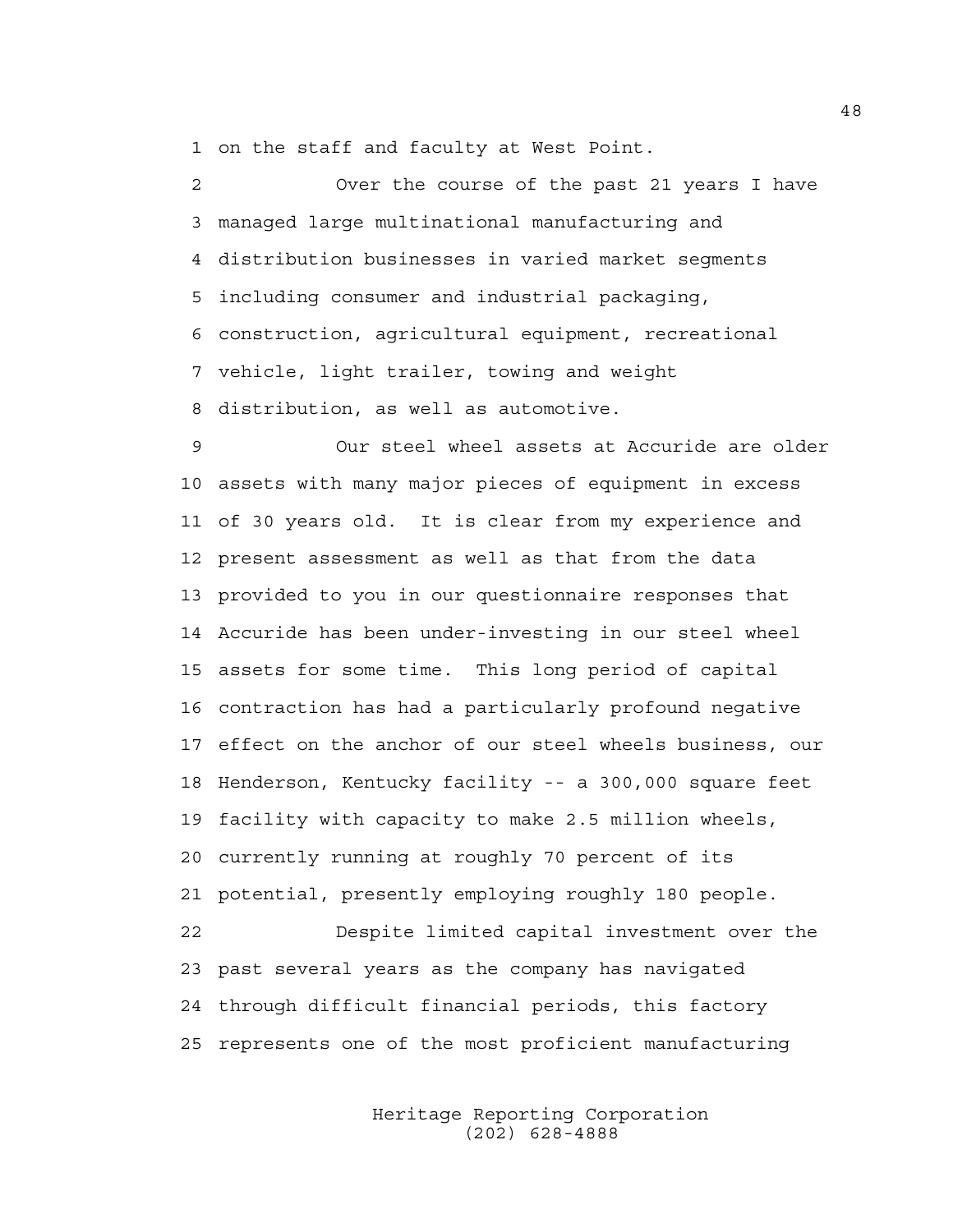1 centers in the industry. Even with these capital 2 constraints and bolstered by its tenured and very 3 skilled workforce, the Henderson facility has done a 4 superb job of maintaining its aging assets.

5 Moreover, in 2011 this facility launched an 6 aggressive set of initiatives such as lean 7 manufacturing and a step function improvement in its 8 preventative maintenance discipline to further reduce 9 costs, become more cash efficient, and overall more 10 competitive from a productivity and quality 11 perspective.

12 Given the ever-increasing competitive nature 13 of the wheels market, the new management team at 14 Accuride is committed to making renewed investment in 15 its steel wheel business.

16 We are now in the process of evaluating a 17 number of investments in Henderson in excess of \$40 18 million to aggressively position our steel wheels 19 business for future profitable growth.

20 While adequate capacity exists to serve the 21 North American market, we are committed to making 22 investments that will reinforce Henderson's market 23 leadership from perspectives of cost, quality, and 24 service performance.

25 However, Accuride is indeed at a crossroads.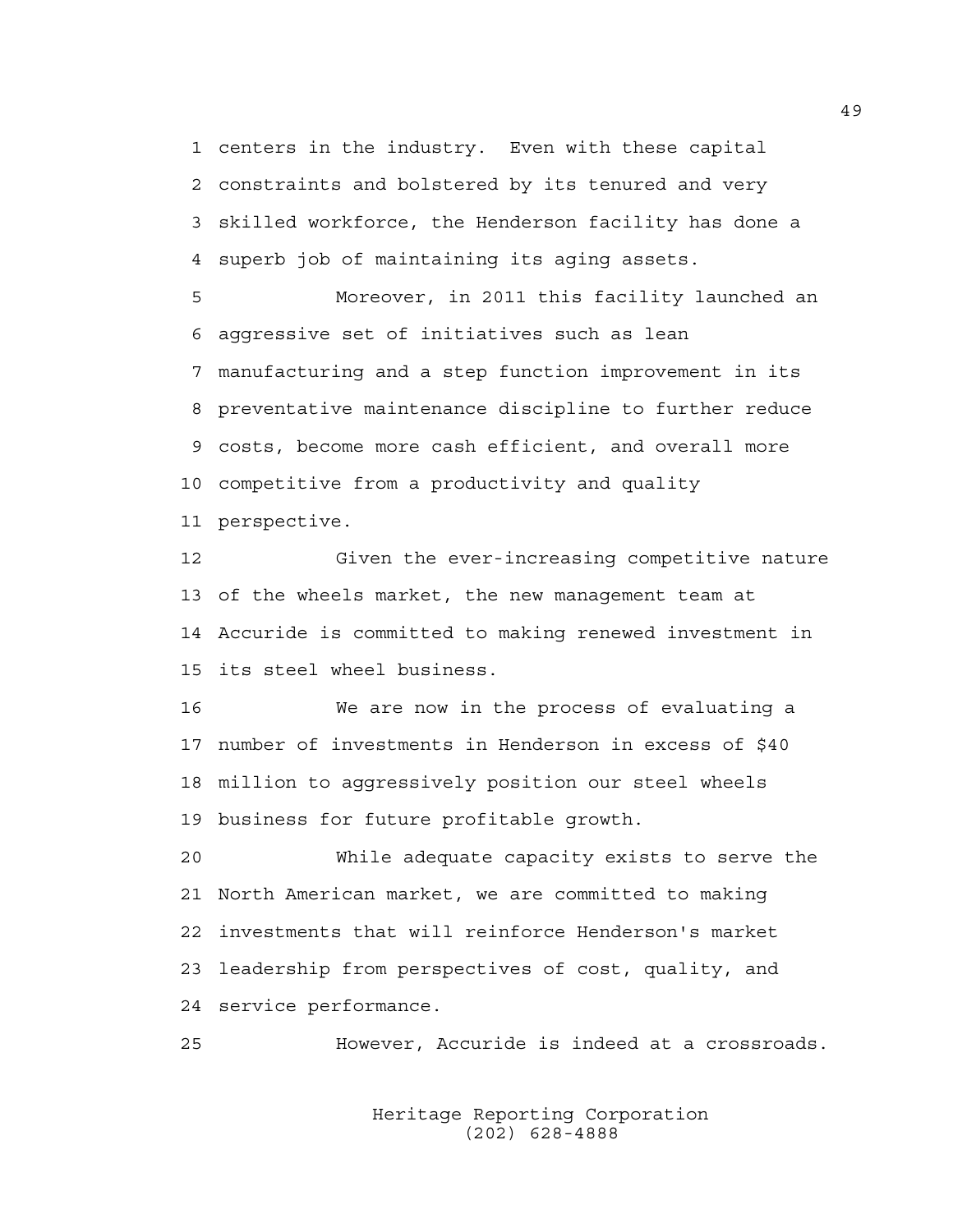1 Without relief, the lack of a level playing field 2 will likely cause us to give pause to further large 3 investment in Henderson and even question the longer 4 term viability of such a large, increasingly under-5 utilized facility.

6 I joined the Accuride team with others, 7 including my colleagues here today, to build a great 8 company. There is new leadership at Accuride today. 9 Aggressive, resolute and determined to create very 10 sustainable value for our employees, our customers and 11 our shareholders. With the right team and under fair 12 trade conditions there is no fear of competing on a 13 global stage with anybody.

14 Imperative in our forward-looking investment 15 plans is assurance that we will be afforded the 16 opportunity to indeed compete on the same plane as our 17 competitors. Risk management and transparency with 18 our board and shareholders is a fiduciary 19 responsibility we have as officers of the company. 20 Assurance for them and our employees through our 21 disciplined efforts we will continue to bring a 22 superior value to the market is paramount. Continued 23 attack from unfairly traded imports from China is a 24 clear threat to the long-term viability of that 25 construct and ultimately to the longer-term viability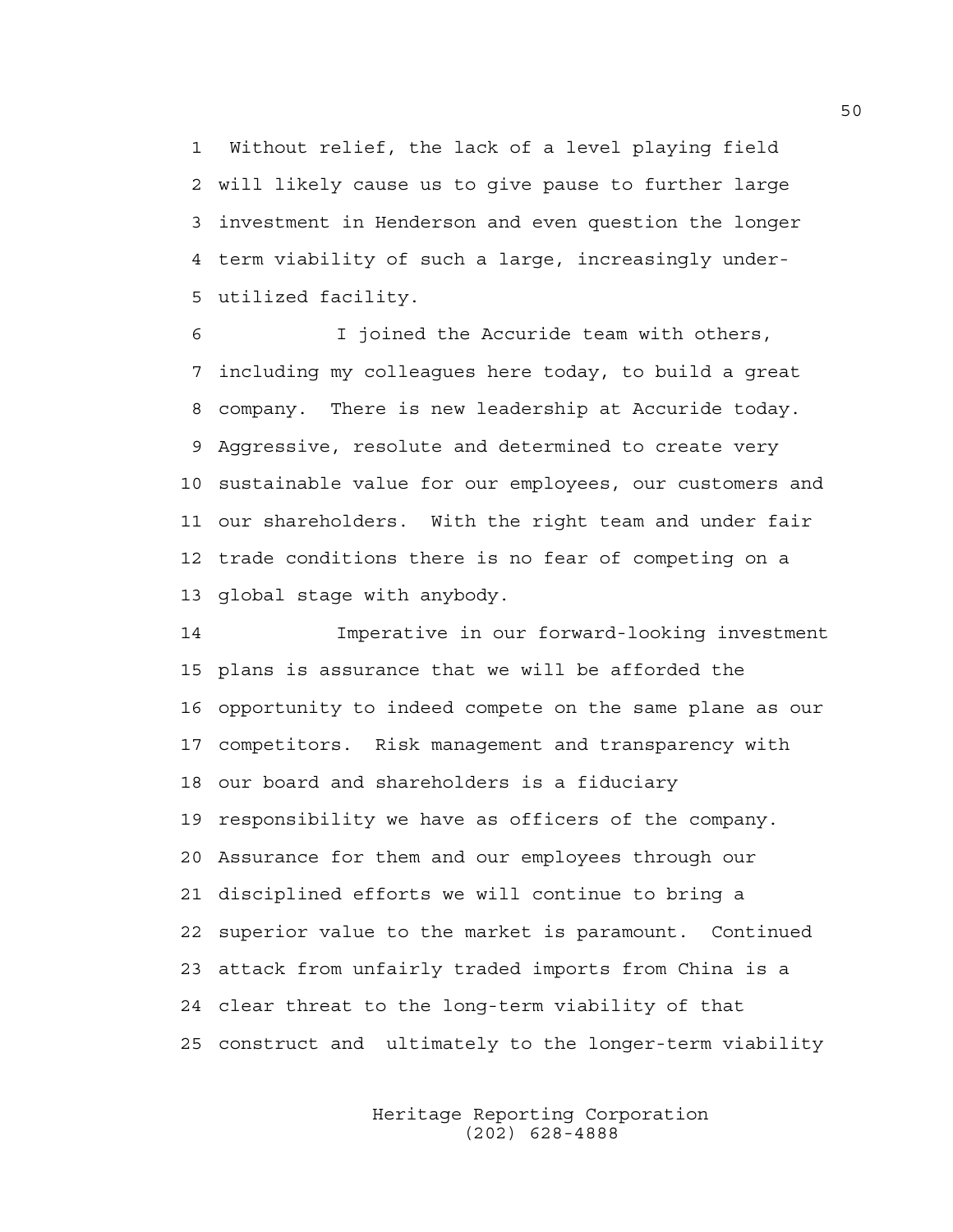1 of factories populated with hard-working and

2 accountable employees like those at Henderson.

3 I therefore join my colleagues in asking for 4 an affirmative injury determination.

5 Thank you for your time and consideration in 6 this matter.

7 MR. HAMPTON: Good morning Chairman Okun and 8 members of the Commission. My name is Donald Hampton, 9 Jr., and I am the vice President of Operations for 10 Maxion Wheels, the successor to Hayes Lemmerz 11 International. I have been with Hayes for 10 years 12 and have a total of 24 years of experience in the 13 automotive and truck parts businesses.

14 Until recently I was the Vice President and 15 General Manager of the Americas for Hayes Lemmerz 16 International where I was responsible for the 17 operations of five facilities -- two in Brazil, two in 18 the United States, and one in Mexico.

19 Both of our plants in the United States 20 produce steel wheels. We have invested heavily over 21 the years in modernizing our Akron facility which 22 opened in 1927. Unfortunately, since 2008 we have had 23 to forego many capital expenditures in the plant. For 24 example, in July 2009 we shut down our paint lines in 25 Akron. We decided to out-source painting of our steel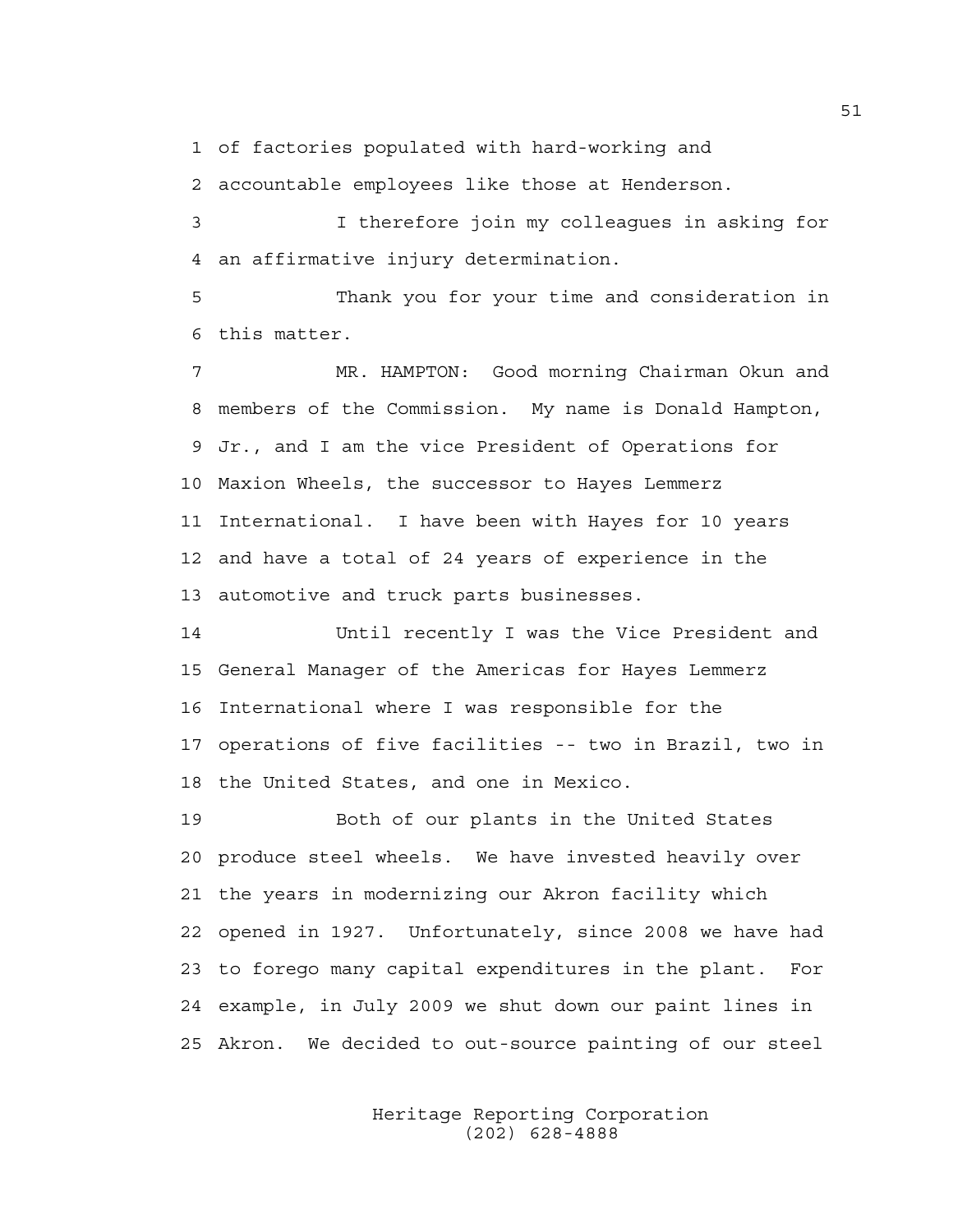1 wheels invest of investing in new paint lines in the 2 plant, an investment of \$5 million.

3 In order to make the capital investments in 4 Akron, Ohio and Sedalia, Missouri facilities that are 5 necessary to improve quality and efficiency, our 6 company must generate profit and cash flow.

7 You will also hear from my colleagues that 8 we struggled during the period of investigation you 9 are reviewing to pass along increased costs to our 10 customers. We must be able to generate adequate rates 11 of return to justify new investments in our plants.

12 To add improvements when you're not able to 13 pass along raw material cost increases simply doesn't 14 make sense in today's business world.

15 I am pleased that we are joined today by 16 Dave Vorshak from our work force of United 17 Steelworkers in Akron, Ohio. As the General Manager 18 of two plants in the United States, one union and one 19 non-union, I can tell you that I'm equally satisfied 20 with our relationships with our team members and the 21 spirit they have to maximize productivity with the 22 current equipment at both plants.

23 Obviously my first job is to make sure we 24 provide a safe working environment at our plants. 25 This may not be the case in China. I look forward to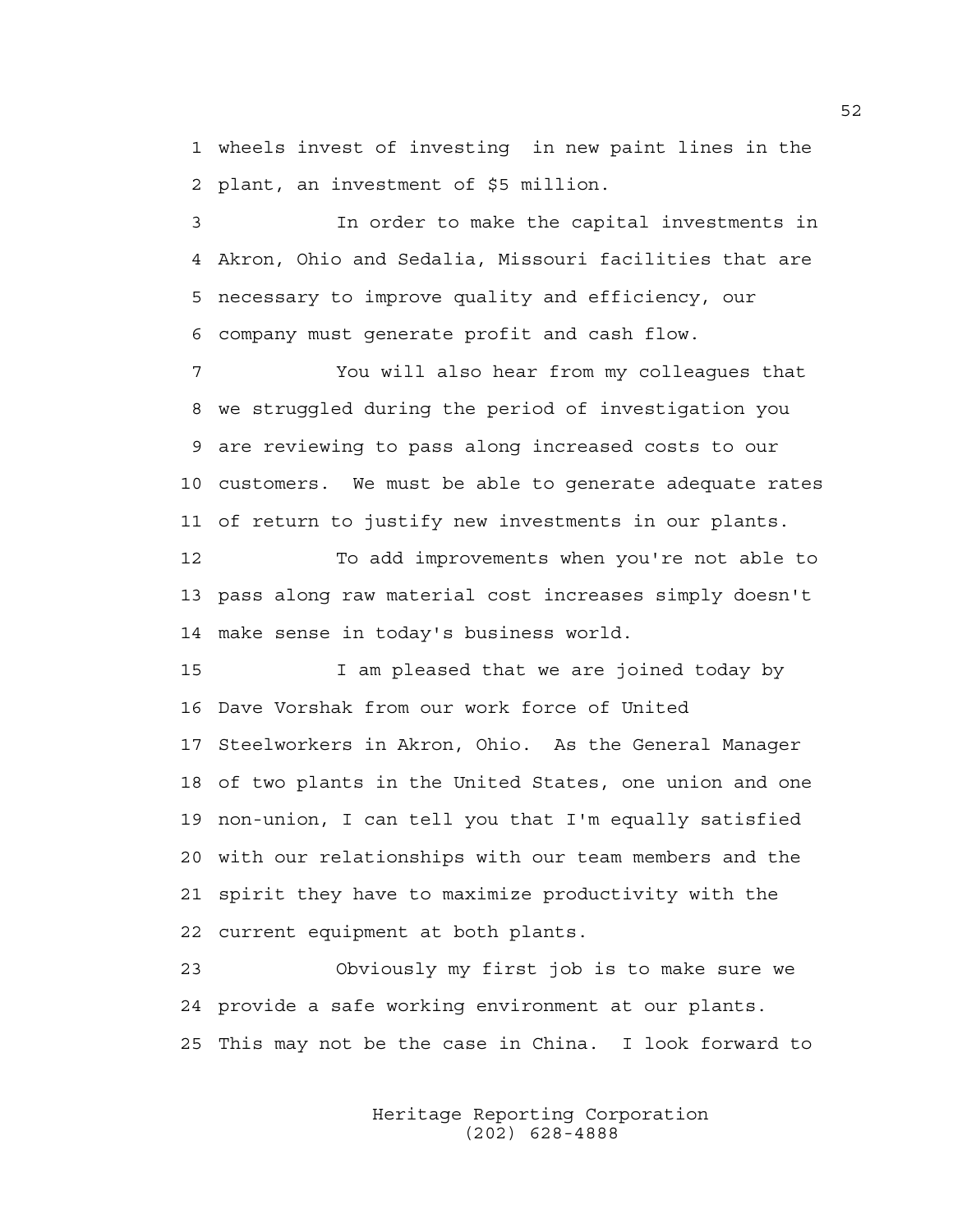1 working with Dave and all of our team members to make 2 sure that both these plants remain open and viable in 3 the future. I want to make sure that they can earn a 4 good living and share in the success of our company.

5 After ten years at Hayes I know most of 6 these team members personally. You heard Mr. Bentley 7 describe the shutdown of Hayes plants in the United 8 States as a result of unfair trade from China. I ask 9 you to give me and my colleagues at our plants in 10 Akron and Sedalia the opportunity to do our jobs and 11 continue to improve our plants and produce products. 12 Don't let dumped Chinese wheels shut down these plants 13 and cost these good hardworking Americans their jobs.

14 Thank you.

15 MR. VORSHAK: Good morning Chairman Okun and 16 members of the Commission. I am honored to appear 17 here today to provide testimony in your final 18 investigation of unfairly traded steel wheels from 19 China. My name is Dave Vorshak and I am President of 20 United Steelworkers, Local 2L of Maxion Wheels in 21 Akron, Ohio. I have served in this position for three 22 years. I've worked in the plant for eight years. My 23 job is quality technician, entrusting me to evaluate 24 and ensure that wheels made at the plant meet 25 specifications.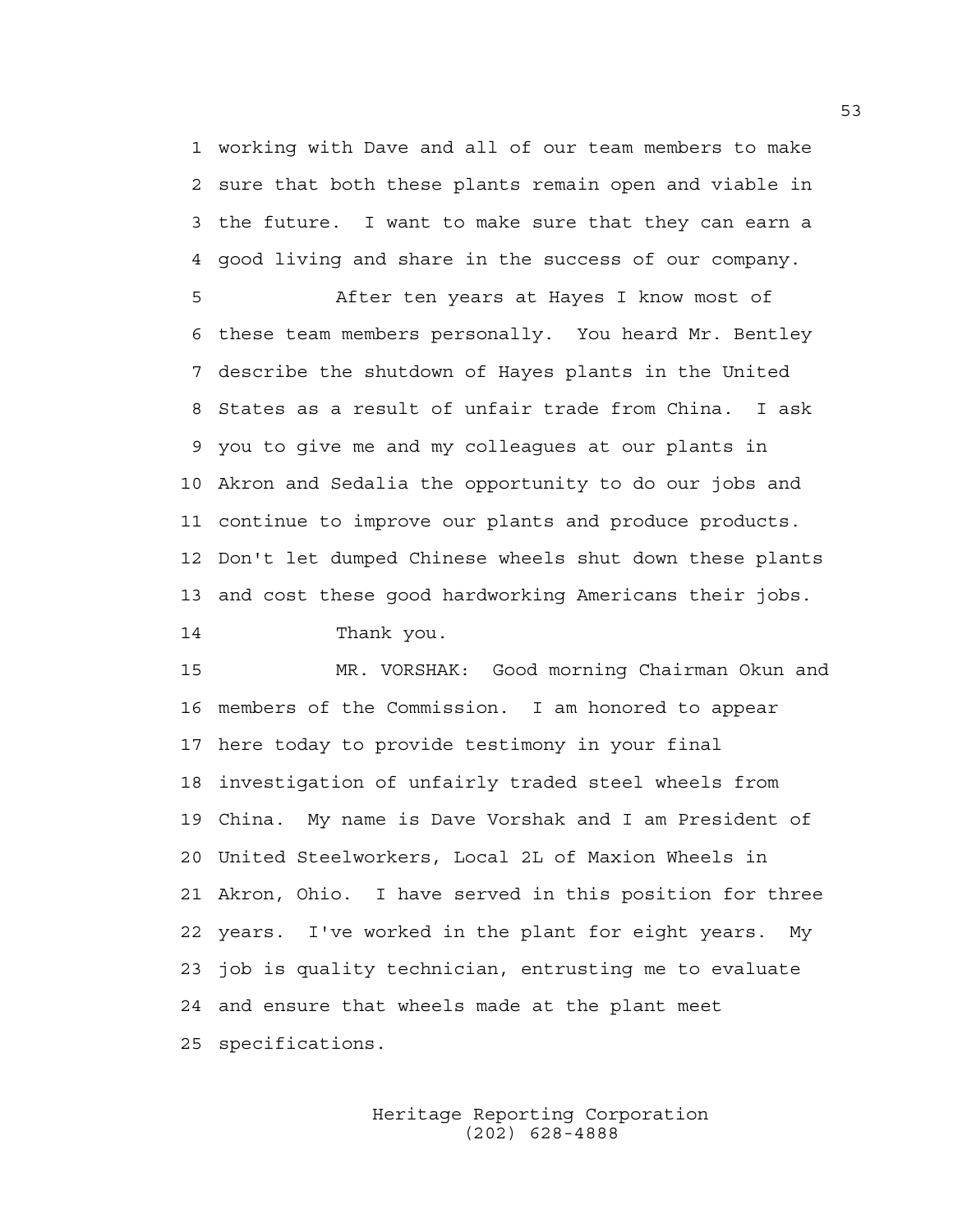1 There are 80 United Steelworker members at 2 this plant. We had approximately 20 workers on layoff 3 in 2010 for up to 18 months who were rehired between 4 January and June of 2011.

5 In August of 2011 our local negotiated a new 6 three year contract with Hayes Lemmerz and I believe 7 both sides were satisfied with this agreement. We 8 obtained our first raises in six years, but we also 9 agreed to higher health care insurance co-pay 10 percentage from our members. Fortunately during the 11 bankruptcy discussed by Mr. Bentley our union members 12 did not lose an pension or insurance benefits.

13 As United Steelworkers unit president I 14 would say that our workers and management have an 15 excellent working relationship. Everyone in our plant 16 gives their all to safely and efficiently produce the 17 highest quality wheels in order to serve our valuable 18 customers and make sure that our plant stays open.

19 As you have heard, our plant was built in 20 1927. During my eight years at the plant Hayes made 21 investments in the plant, but as you heard from Mr. 22 Hampton, the plant certainly needs additional 23 investments and relief from unfairly traded Chinese 24 wheels which will be necessary in order for our new 25 owner, Maxion Wheels, to make those improvement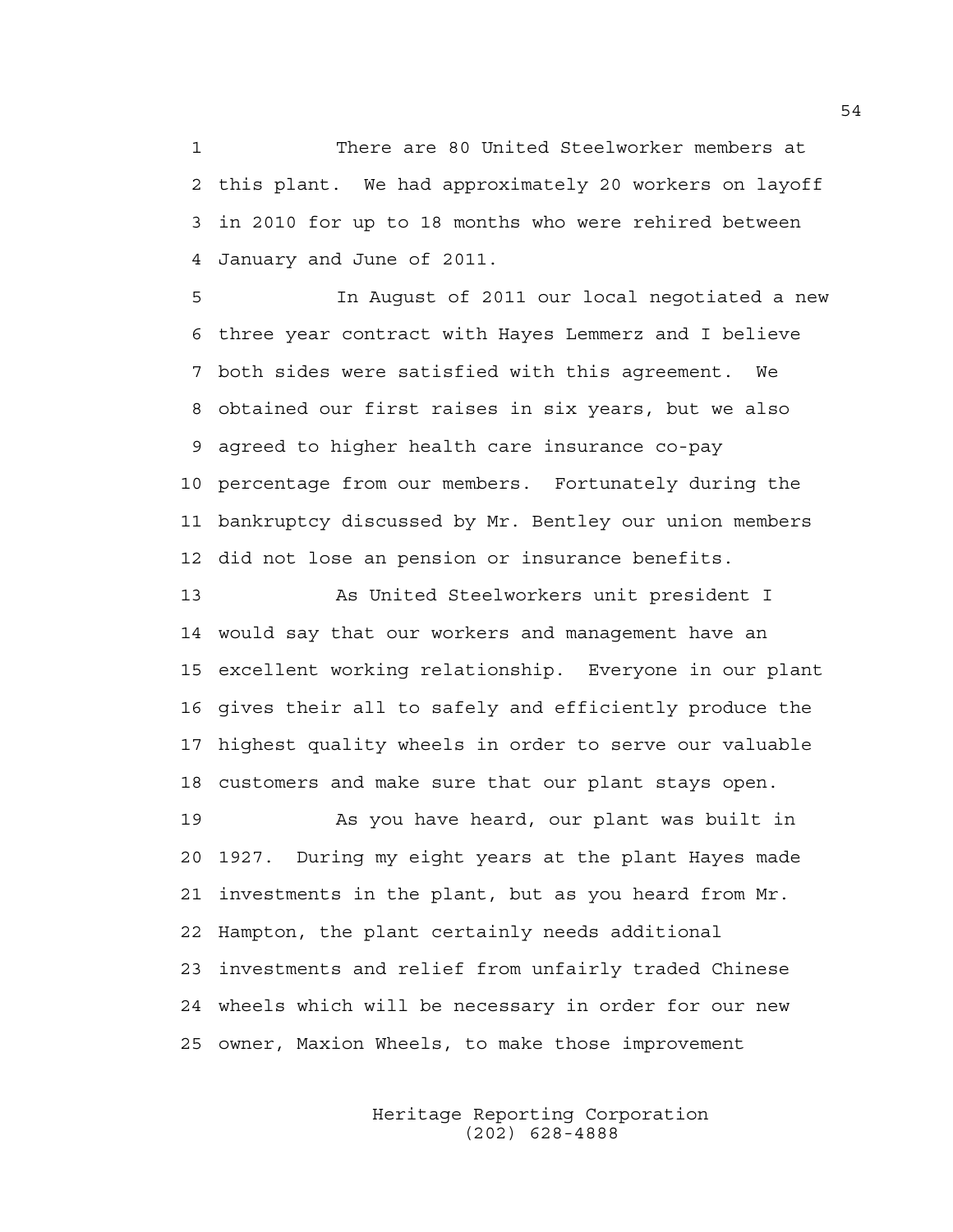1 investments.

2 I'm married with two children, ages six and 3 seven. During much of the period you are 4 investigating from 2008 to 2010 our plant was 5 operating on one shift, four days a week. That meant 6 that I was taking home 20 percent less of my paycheck. 7 It was extremely difficult to pay our bills, put gas 8 in the car, and feed a family of four at an 80 percent 9 pay level.

10 We are currently running two shifts. During 11 some of my early years at the company the plant ran on 12 three shifts. That means with continued relief and an 13 improving economy Maxion Wheels could hire back a 14 third shift and our union work force could grow in 15 size, contributing further to the growth of our Akron 16 area economy.

17 I find it very difficult to think what the 18 future will hold for me and others if we do not 19 receive relief. If you allow subsidized and dumped 20 Chinese steel wheels to continue to obtain a larger 21 share of the U.S. market then our plant, the oldest of 22 the three U.S. plants manufacturing these wheels, will 23 likely be the first to shut down. This is not the 24 result we seek.

25 In earlier testimony you also heard that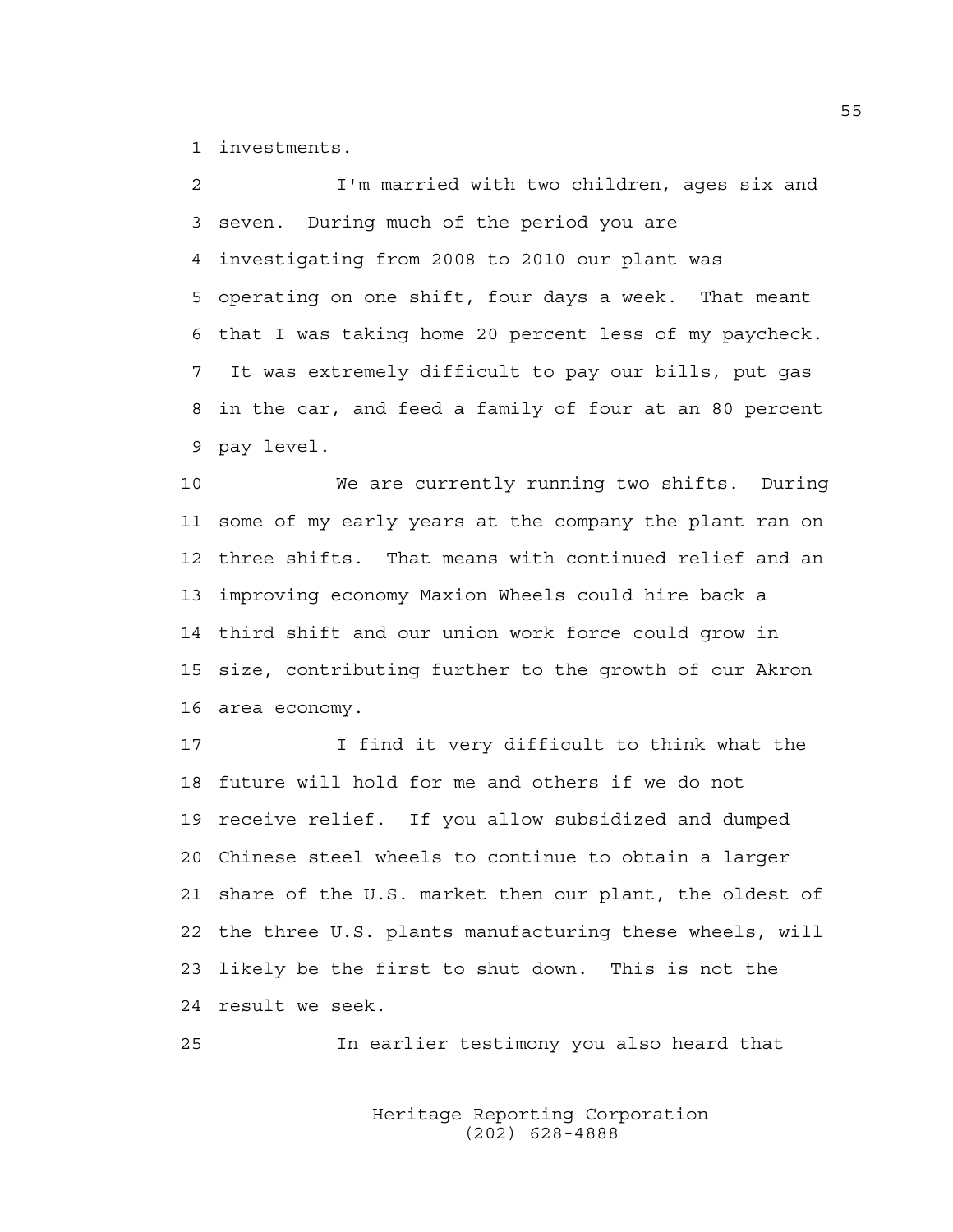1 Hayes previously shut down six plants making aluminum 2 and steel wheels for autos. today the unemployment 3 rate in Akron is approximately 10 percent. I would 4 say that if Maxion Wheels closes the plant there is no 5 chance that I would be able to get a job with 6 comparable pay and benefits in Akron. The same would 7 apply to my 80 fellow US union members. In fact I am 8 uncertain, given the state of the economy, that we 9 could get any job.

10 Therefore I ask you first on behalf of my 11 family; second on behalf of my fellow workers and 12 their families and the Akron plant and my fellow US 13 brethren who make the steel that we use to make the 14 wheels, to make an affirmative determination.

15 Thank you again for the opportunity to 16 testify today.

17 MR. KATO: Good morning Chairman Okun and 18 members of the Commission. My name is Matt Kato. I'm 19 the Director of Sales for North America for Maxion 20 Wheels, the successor to Hayes Lemmerz International. 21 I've been in the industry for 16 years. Ten

22 of those years with Hayes Lemmerz and prior to that 23 with TRW Automotive. I am responsible for sales of 24 both aluminum and steel wheels, but as you have heard, 25 we no longer produce aluminum wheels in the United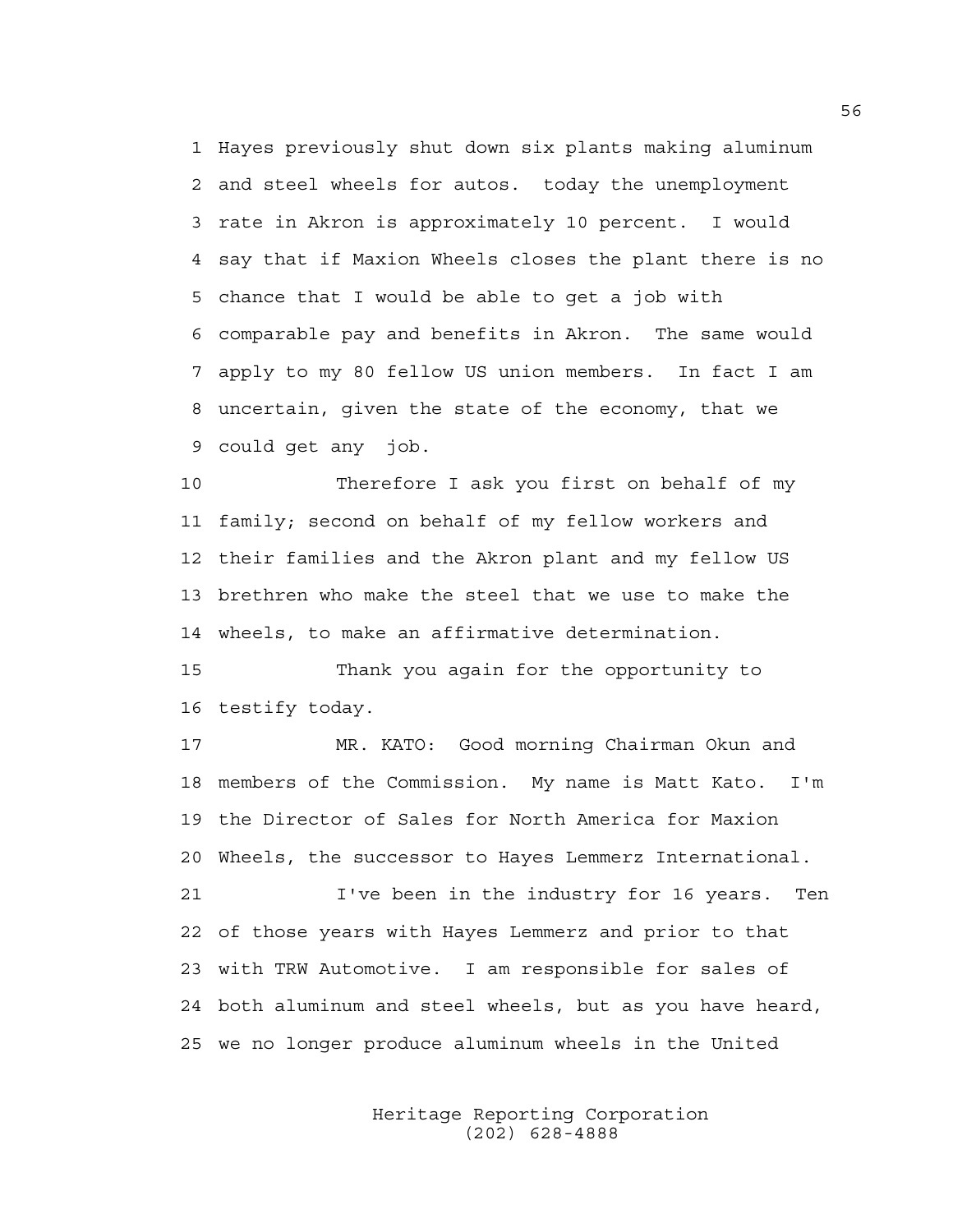1 States.

2 Our commercial truck contracts are generally 3 multi-year contracts for OEM sales. These contracts 4 fix the price but do not fix the quantity that our OEM 5 buyers purchase from us. While in the past OEM 6 contracts covered sales for both original equipment 7 use and original equipment service use, we are aware 8 that some of our contract customers began buying 9 Chinese wheels for use in their OEM and their OES 10 businesses.

11 When I testified at your staff conference in 12 April of last year I notified the staff that a number 13 of our trailer customers who tend to have one year 14 contracts had switched to Chinese supply. We supplied 15 this information to the Commission, and I am hopeful 16 that our customers verified these lost sales to your 17 staff.

18 At the end of 2011 we had one of our largest 19 OEM contracts expire. While we had several months of 20 negotiations with this buyer, we have not yet been 21 able to finalize a new multi-year contract. Like an 22 expired labor agreement, we continue to operate under 23 the expired contract with the intention of making 24 adjustments retroactive to the expiration of the 25 previous contract. If unfairly traded Chinese wheels

> Heritage Reporting Corporation (202) 628-4888

57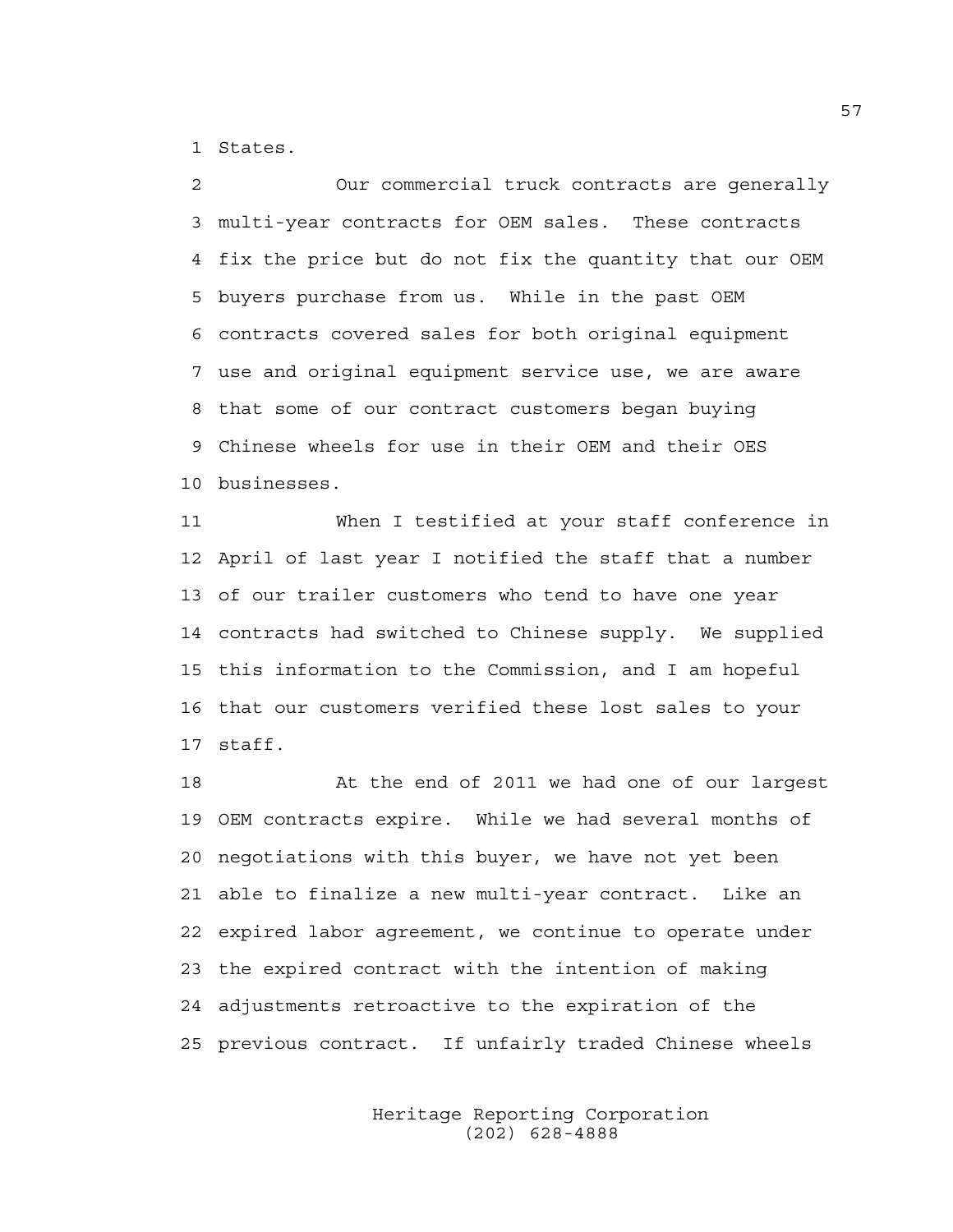1 are available at incredibly low prices then we are 2 bargaining from the short end of the stick. If you 3 make sure duties are imposed on these Chinese wheels 4 then we are bargaining in a fair market environment.

5 We will still have to compete with imports, 6 but we'll compete with fairly traded imports.

7 One thing that is vital to our business is 8 to make sure in the future we're able to charge 9 customers the cost of supplying them with premium 10 coated wheels. This is a significant additional cost. 11 It can be as much as ten percent of the total. And 12 yet the Chinese gave U.S. customers premium coated 13 wheels without charging for that additional cost. 14 That put us at a significant competitive disadvantage.

15 Based on my experience in selling steel 16 wheels for commercial trucks as well as my prior 17 experience with TRW Automotive there is no mystery as 18 to the fact that auto and truck part manufacturers are 19 supposed to get a better price for smaller quantity 20 sales to aftermarket customers. Unfair Chinese trade 21 has reversed these normal commercial realities.

22 We found ourselves struggling to make sales 23 in the aftermarket at prices as low or lower than our 24 large volume OEM prices. In fact large national 25 distributors who have distribution markups to build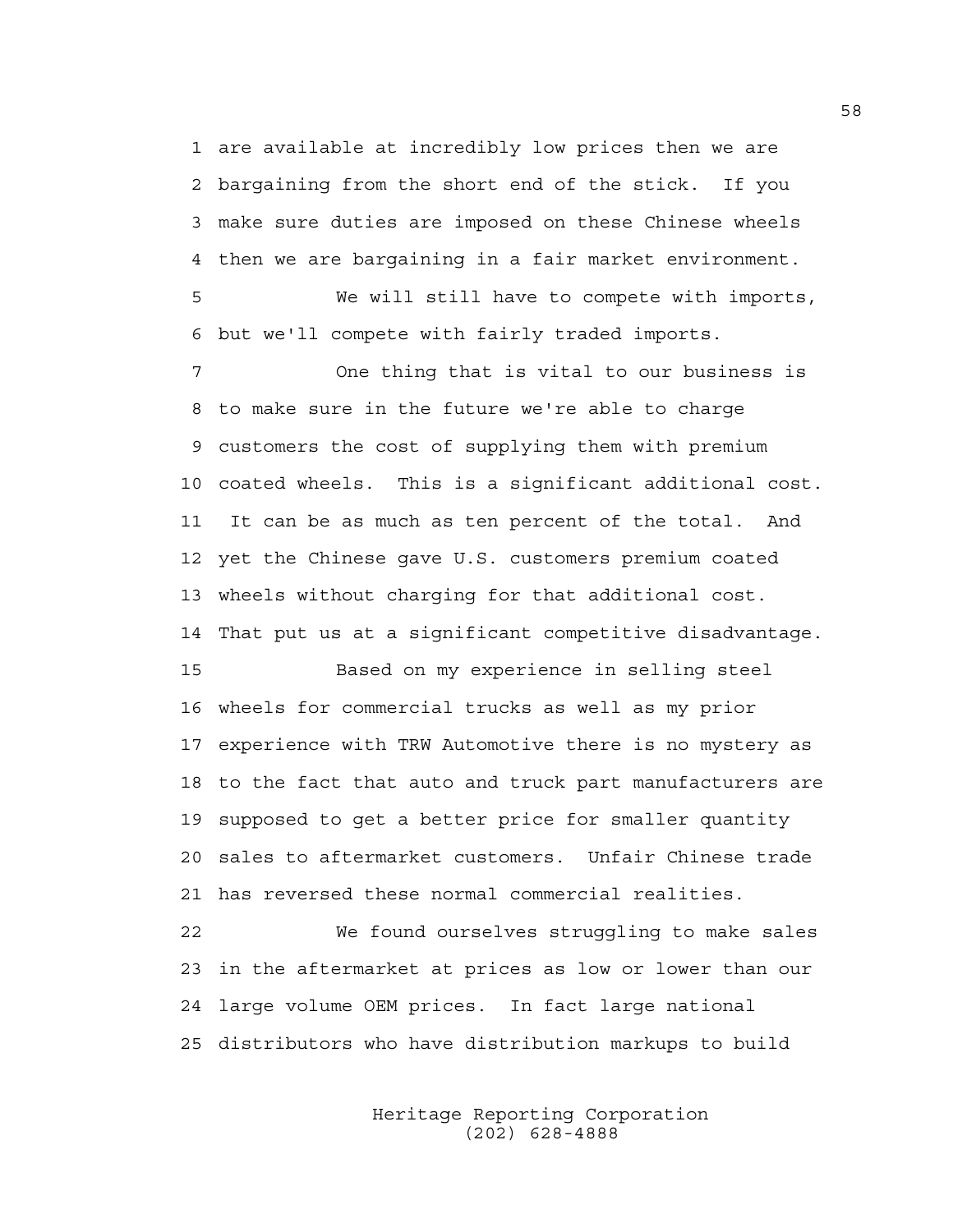1 into their pricing had been selling Chinese wheels to 2 truck and trailer service centers at lower prices than 3 OEM manufacturers could buy from us.

4 I think you can understand clearly from our 5 testimony and from the record before you that the 6 Chinese industry has first eaten up a huge chunk of 7 the aftermarket business and smaller but significant 8 chunks of the OES and trailer OEM businesses. They 9 will eat up the OEM business in the future just as 10 they did with our aluminum automotive wheel business. 11 Based on my experience it will be difficult 12 if not impossible to continue selling Hayes Lemmerz 13 wheels manufactured in the United States without the 14 imposition of AD and CVD duties against China. I ask 15 you not to let that happen and to make an affirmative 16 injury or threat of injury determination.

17 Thank you.

18 CHAIRMAN OKUN: Thank you.

19 Mr. Schagrin, Senator McCaskill is here, so 20 we're going to interrupt to have her testify.

21 MR. BISHOP: Madame Chairman, our final 22 congressional witness today is The Honorable Claire 23 McCaskill, United States Senator, Missouri.

24 CHAIRMAN OKUN: Welcome Senator. You may 25 proceed.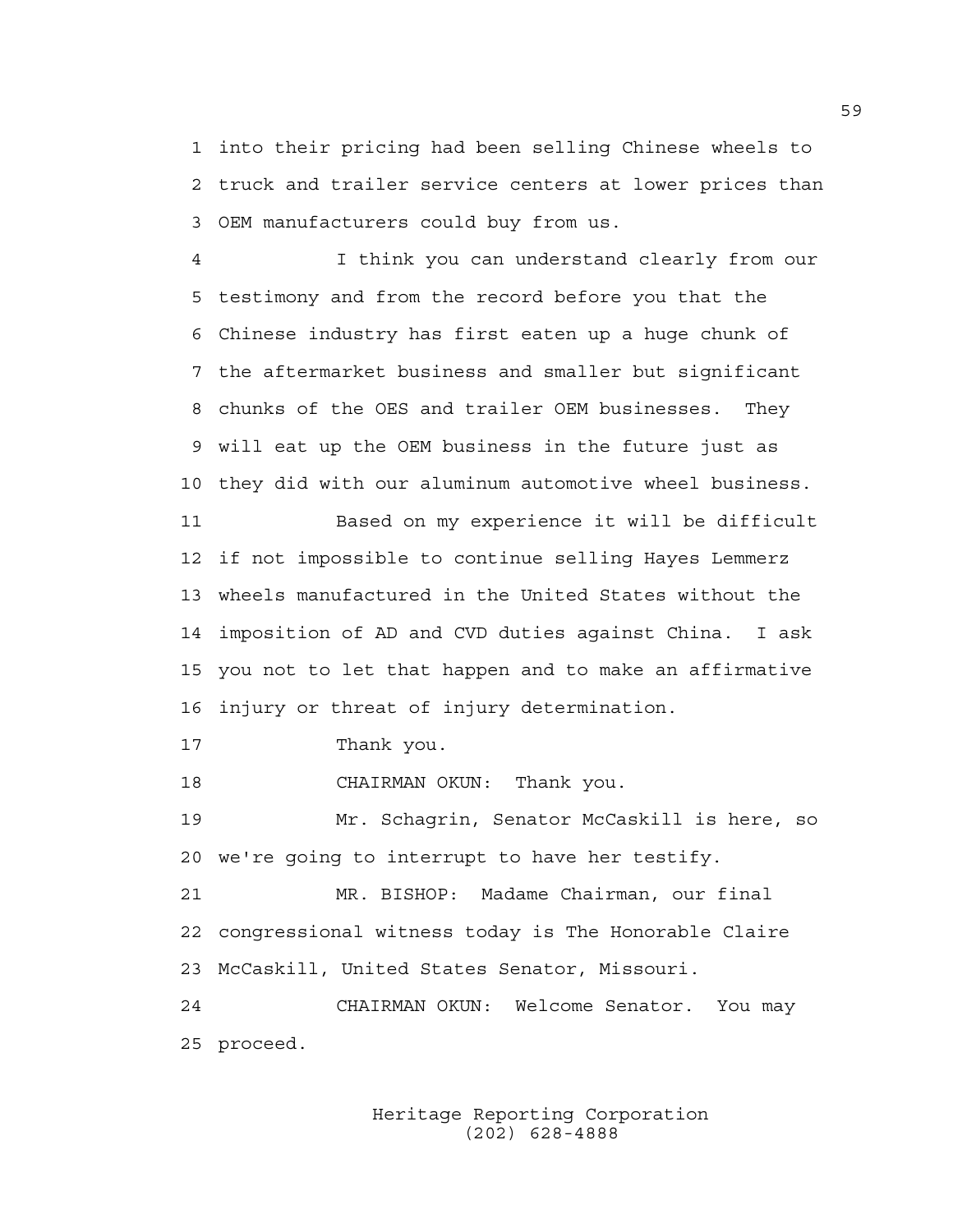1 SENATOR McCASKILL: Thank you very much.

2 Chairman Okun and members of the Commission, 3 thank you for allowing me to testify today before you.

4 This is not my first time here, and in the 5 other instances I have been here I've been pleased 6 with the fair and deliberate action that you have 7 taken in regards to leveling the playing field with 8 international commerce.

9 This is about a very personal subject for me 10 and for Missourians, it's about jobs in Missouri. 11 It's about jobs in a small community, Sedalia, 12 Missouri, the home of our State Fair. We've been 13 manufacturing steel wheels in Missouri for over 30 14 years. The Hayes plant in Sedalia was established in 15 1978 and has been providing good jobs in this close-16 knit community ever since.

17 Unfortunately the state of Missouri has 18 already lost a significant number of jobs in the auto 19 industry due to the recession. Employment by auto 20 parts manufacturers dropped by 40 percent in Missouri 21 after the crash in 2008.

22 The Hayes plant itself had to lay off almost 23 half of its workers. To this day the company has not 24 been able to hire any workers back in Sedalia, despite 25 the fact that the market for steel wheels has expanded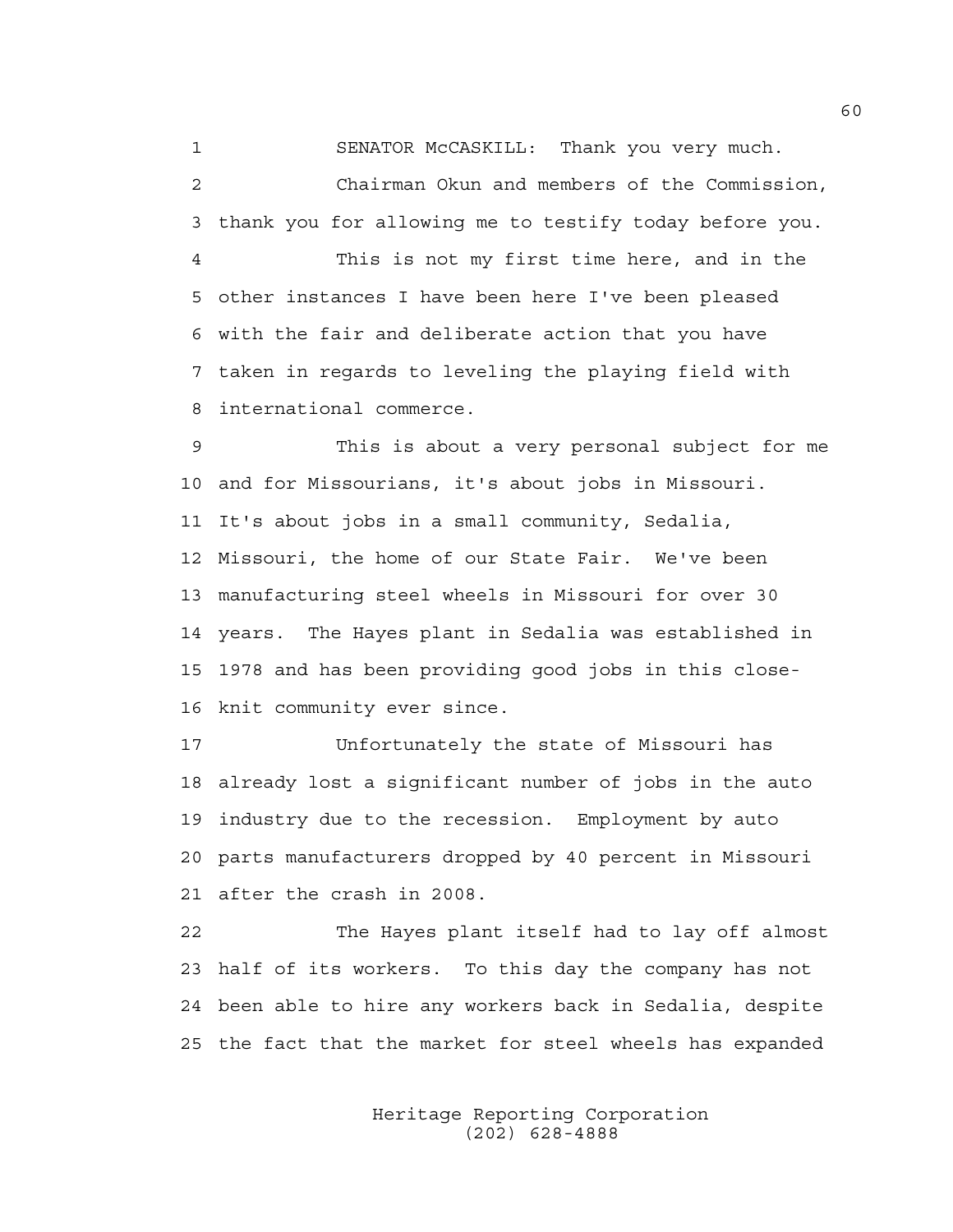1 as part of our economic recovery.

| $\overline{2}$ | Americans accept that there are going to be               |
|----------------|-----------------------------------------------------------|
| 3              | good times and bad times, but what Americans can't        |
| 4              | accept is when these jobs go away because of unfair       |
| 5              | and illegal subsidies provided to foreign competition.    |
| 6              | The Department of Commerce has made a                     |
|                | 7 preliminary determination that Chinese manufacturers    |
| 8              | of steel wheels receive a broad range of subsidies,       |
| 9              | from subsidized electricity to subsidized steel, that     |
|                | 10 gives those companies an unfair advantage over U.S.    |
|                | 11 manufacturers.                                         |
| 12             | This is a story we've heard from a number of              |
| 13             | industries who are struggling to compete with             |
|                | 14 artificially cheap Chinese imports and the Department  |
|                | 15 of Commerce and the International Trade Commission     |
|                | 16 have ruled against such subsidies in a number of other |

17 cases.

18 All I ask is that you look at the facts. 19 While there are illegal trade practices that are doing 20 harm to American companies, we have to stand up and 21 protect them when these illegal trade practices exist. 22 It is not reasonable for the good people of 23 Sedalia or anywhere in this country to suffer because 24 companies in China will not play fair.

25 I thank you for your consideration. More

 Heritage Reporting Corporation (202) 628-4888

61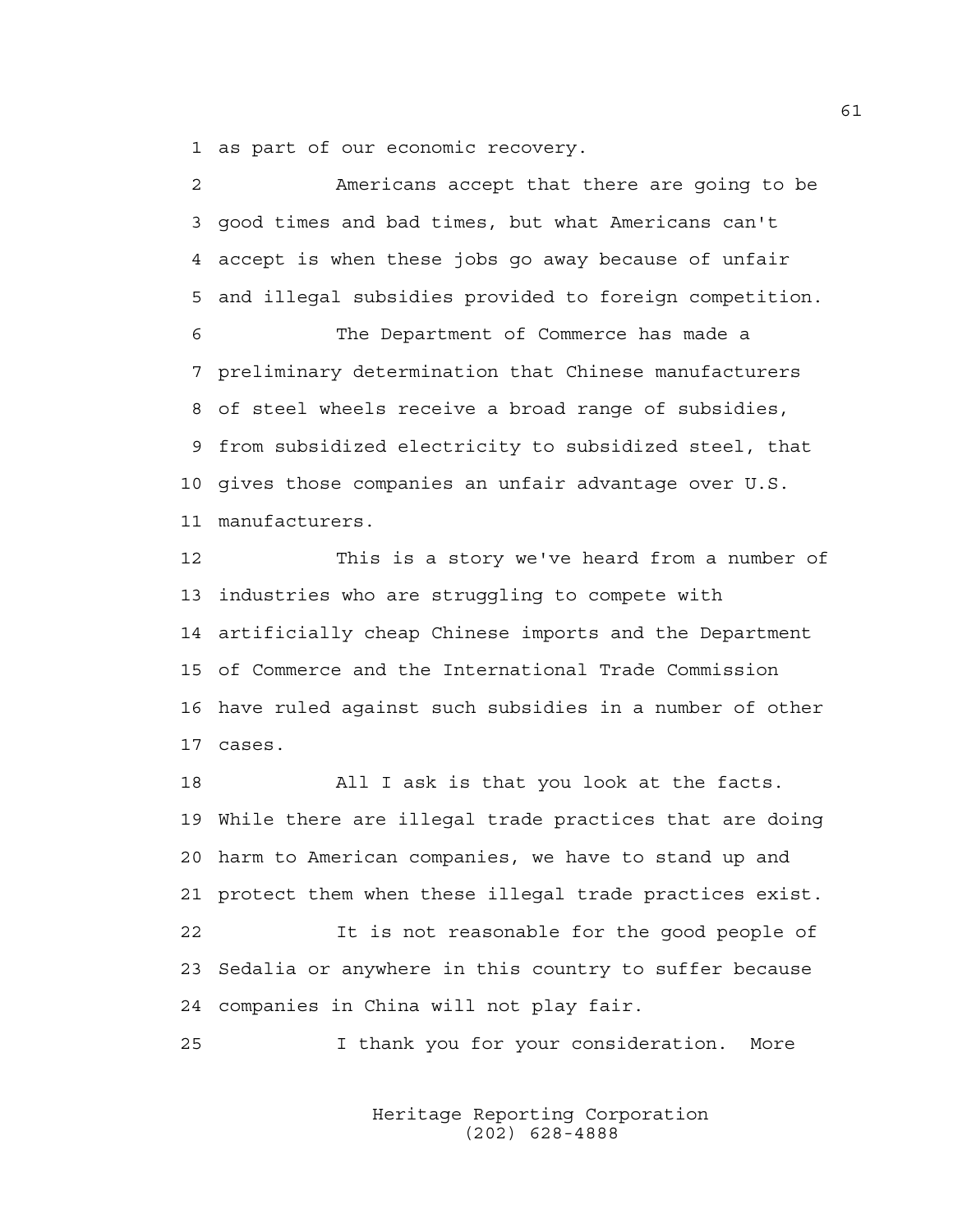1 importantly, I thank you on behalf of the almost 300 2 workers at the steel manufacturing facility in 3 Sedalia, Missouri, and their families. They have 4 good, middle class jobs and we need to make sure that 5 when the sun sets on this recession, as we climb out 6 of it, that we continue to level the playing field in 7 a way that promotes international marketing of our 8 products in other countries, but makes sure that that 9 playing field is level.

10 Thank you very much for your time today. I 11 very much appreciate the opportunity to be here. You 12 have a hard job, and a lot of people want to Monday 13 morning quarterback what you do. I want to say 14 personally I appreciate the service to our government 15 and the decisions that you've made I think have 16 reflected a difficult path that we have to navigate, 17 but at the end of the day if we know they're not 18 playing fair, it's up to you all to do something about 19 it.

20 Thank you all very much.

21 CHAIRMAN OKUN: Thank you for your 22 testimony.

23 Let me check with my colleagues and see if 24 anyone has any questions.

25 Thank you very much.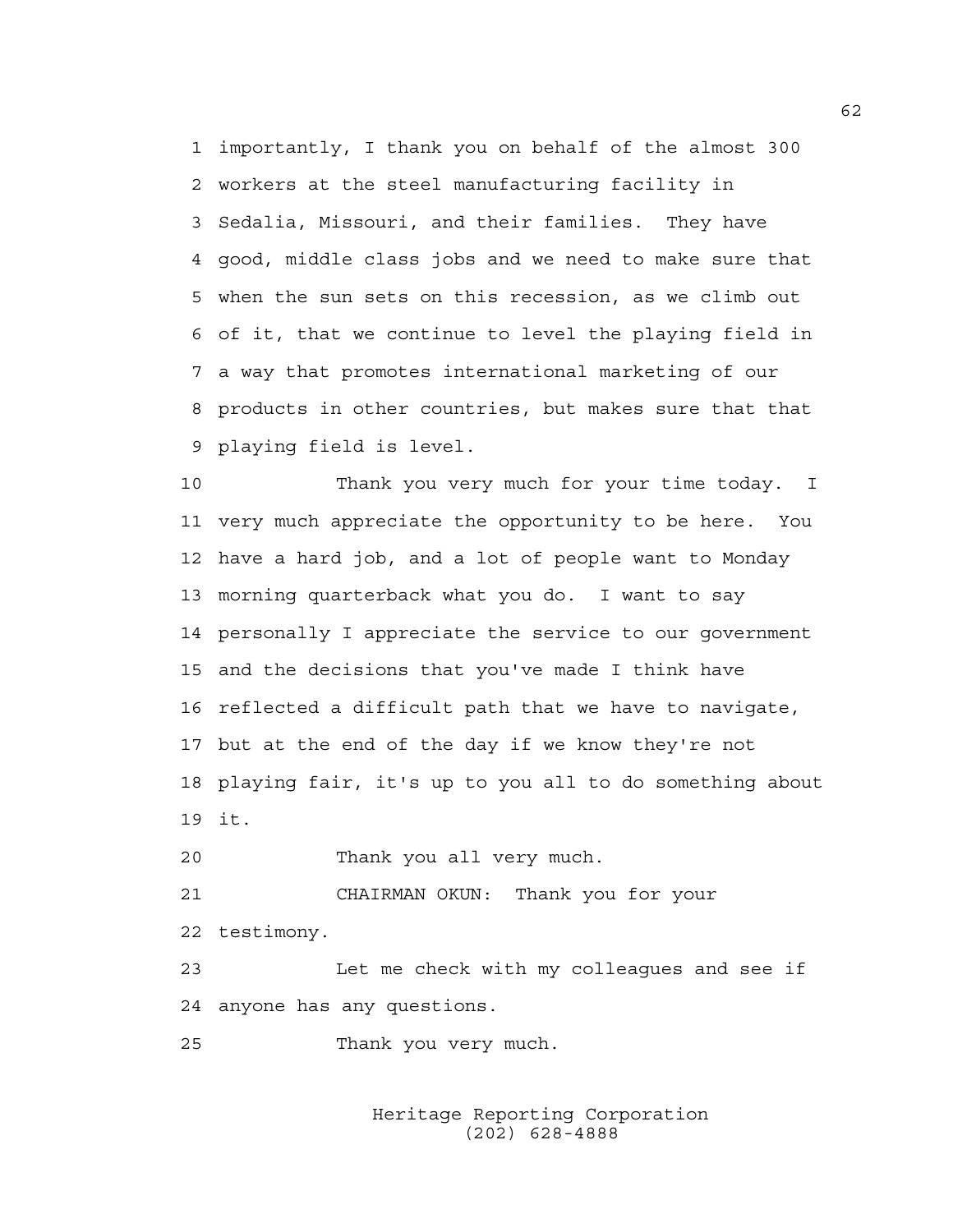## 1 SENATOR McCASKILL: Thanks.

2 MR. WILLIS: Good morning Chairman Okun and 3 members of the Commission. My name is David Norris 4 Willis and I am the President and CEO of CRW Parts, 5 formerly Chesapeake Rim and Wheel Distributors, Inc. 6 We are the successor to RW Norris and Sons which was 7 founded in 1850 and we remain a family-owned company 8 to this day.

9 Our company has ten outlets throughout the 10 Mid-Atlantic region. We sell truck parts primarily to 11 fleets, tire dealers and repair shops. We are a 12 founding member of the VIPAR Heavy Duty buying group 13 which was set up originally in the 1980s to help 14 distributors leverage their buying power in order to 15 get more competitive pricing in the forms of discounts 16 and rebates from truck parts manufacturers.

17 We sell both steel and aluminum wheels. The 18 difference between steel and aluminum wheels is the 19 steel wheels sell in the price range of \$70 to \$80 20 each, while aluminum wheels sell in the price range of 21 \$210 to \$250 each.

22 Our customers specifically ask us for either 23 steel or aluminum wheels, but because everyone is 24 aware that steel wheels are approximately a third of 25 the price of aluminum wheels, customers rarely ask us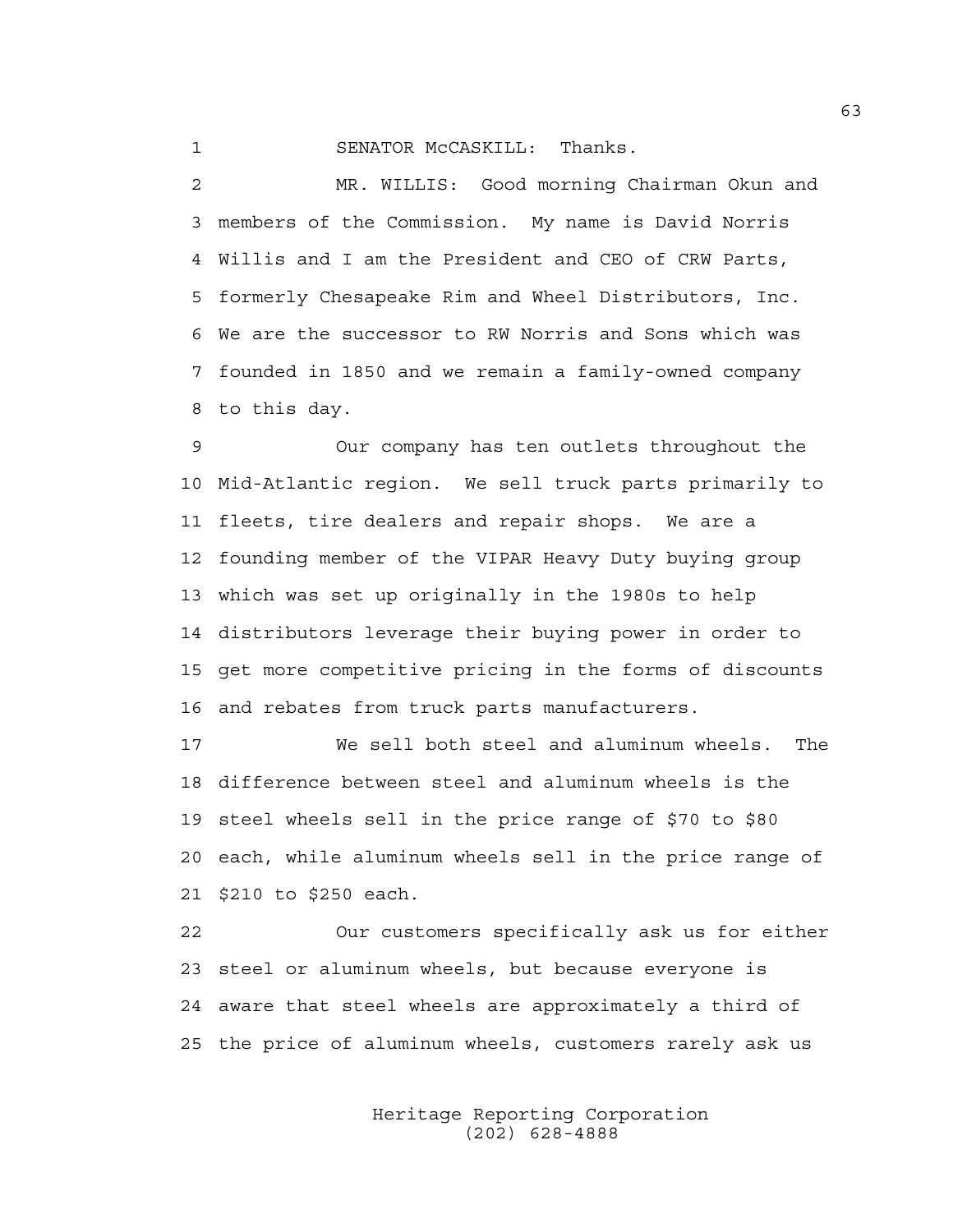1 to price both.

2 As a Mid-Atlantic distributor our main 3 competitor is an Ohio-based company. They advertise 4 widely to our customer base and then ship from a 5 central warehouse in Ohio. They will advertise the 6 Accuride part number, the most popular of which is 7 50308PW, a 22-5 8-1/4 wheel for commercial trucks and 8 trailers, at a price lower than our cost, then ship 9 our customer freight prepaid an import wheel.

10 Many of our customers do not care whether 11 the wheels they purchase are Chinese or American, they 12 just want the lowest price.

13 A few years ago in order to keep us 14 competitive with the Chinese wheels Accuride moved us 15 from Accuride wheels to Statesman wheels at a much 16 lower price. Even after this move to the Statesman 17 wheel, CRW was forced to constantly go to Accuride and 18 ask them to lower their prices in order to keep us 19 competitive with the import wheels. I even bought a 20 couple of truckloads of these Chinese wheels. These 21 wheels met the DOT specifications and are safe, 22 otherwise I would have not sold them. However, while 23 many truck fleets and tire dealers may just want the 24 lowest price, I do care about where the products we 25 sell are made. Call me old fashioned, but I like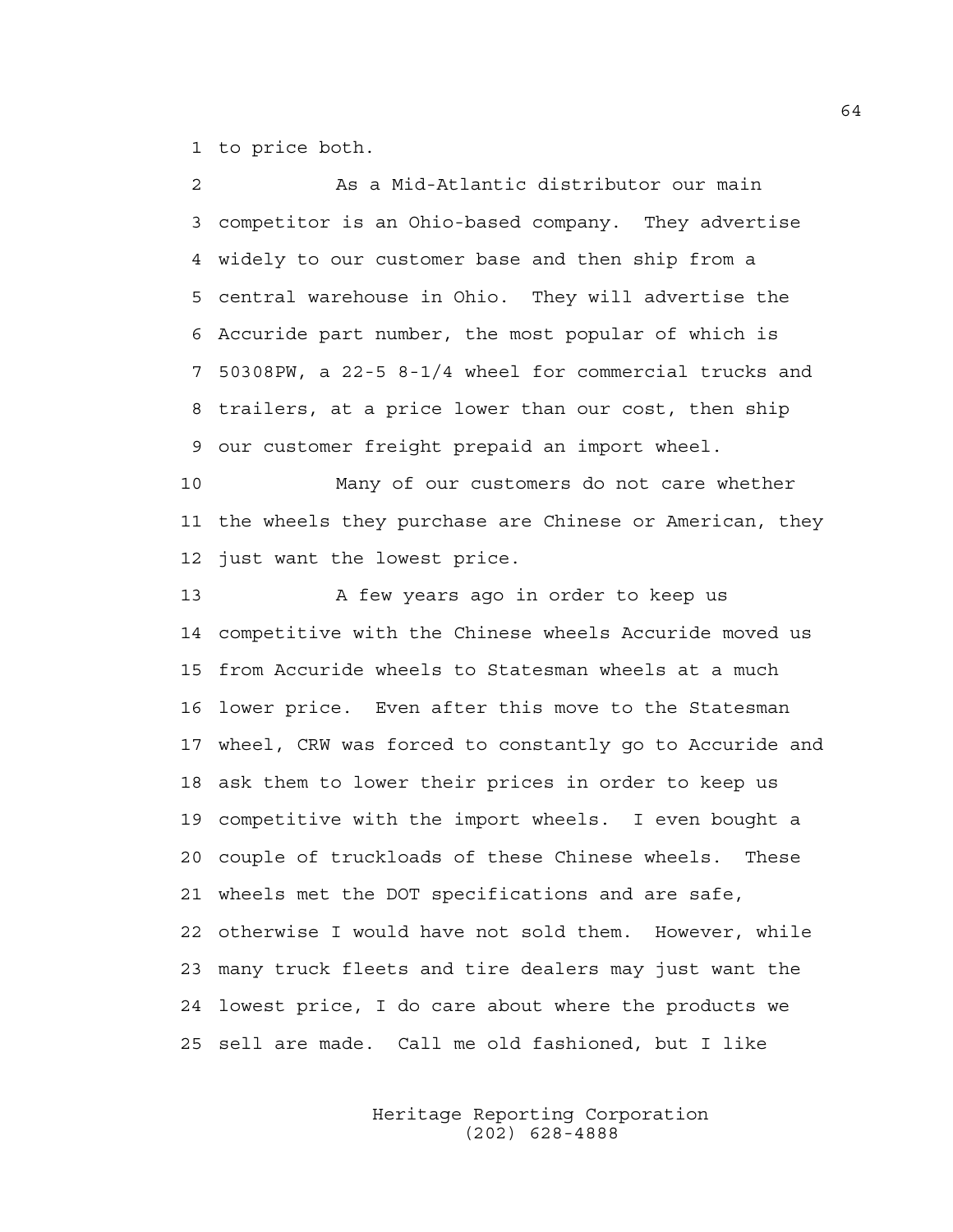1 selling products made in America.

2 Our perception is that the economy is slowly 3 recovering and we foresee a continued recovery in our 4 business from the very big hit we took during the 5 recession of 2009. Because of the Chinese 6 competition, we are selling a lower priced steel wheel 7 at a lower margin. It is important to me that our 8 profits recover as well as our volume. I am sure that 9 will only happen if the large volumes of extremely low 10 priced and unfairly traded Chinese wheels are removed 11 from this marketplace.

12 On behalf our 110 employees and our 10 13 outlets, I support the domestic wheel industry's 14 request to impose duties against unfair Chinese trade 15 practices.

16 Thank you very much.

17 MR. STEWART: Good morning Chairman Okun and 18 members of the Commission. I am Tom Stewart and I am 19 the President of Carolina Rim and Wheel Company.

20 We are based in Charlotte, North Carolina, 21 and our company was founded in 1926. For all 86 years 22 that Carolina Rim and Wheel has been in business we 23 have had a relationship with Accuride and its 24 predecessor, Firestone Steel Products, and Hayes 25 Lemmerz an dits predecessor Goodyear Metal Products.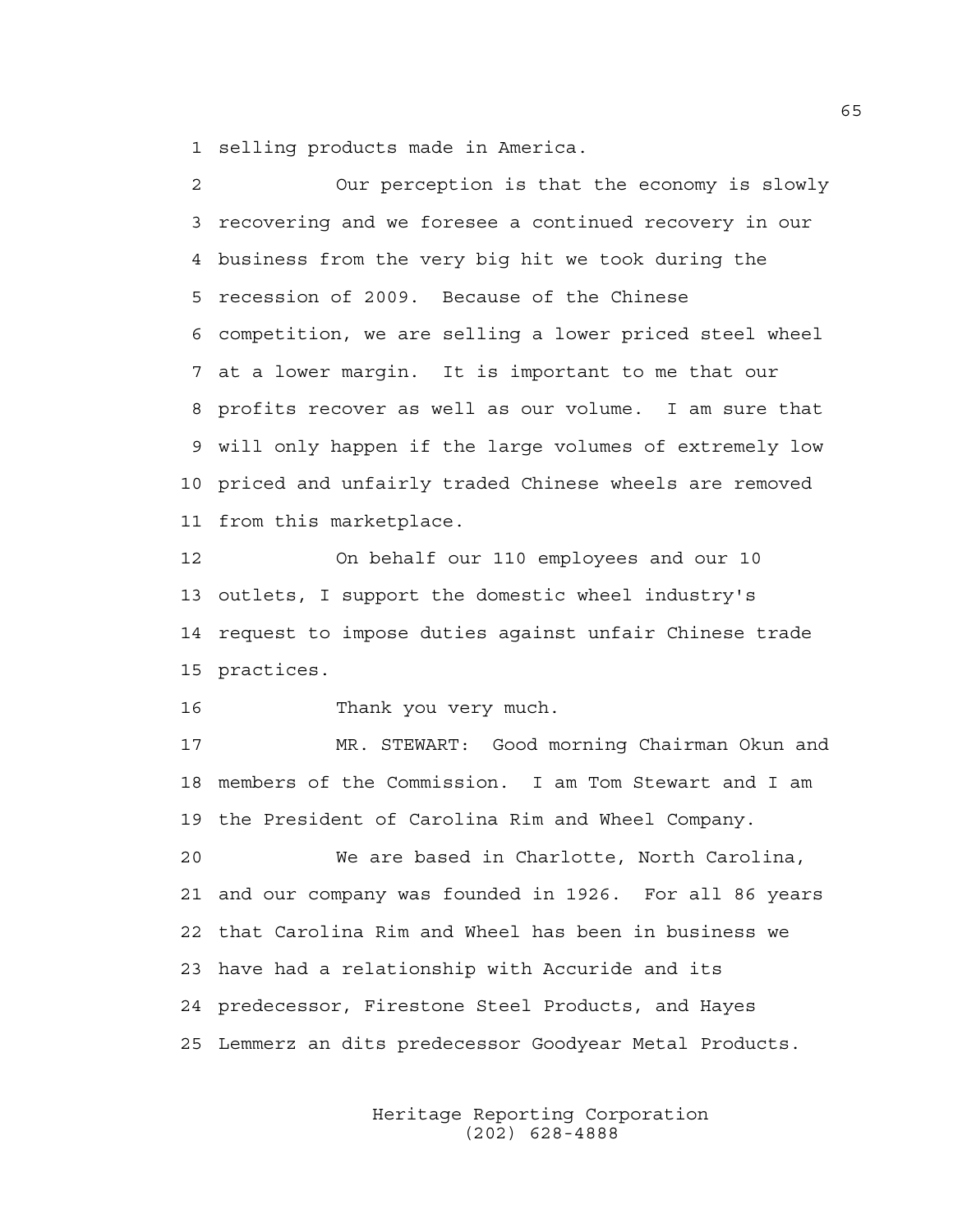1 We have five locations serving North Carolina, South 2 Carolina and Georgia.

3 I am the third generation of family 4 ownership and management and I am hopeful that we will 5 have a fourth generation.

6 Carolina Rim and Wheel is an aftermarket 7 distributor of heavy truck parts. While we do make 8 direct sales to some small OEM trailer producers in 9 our region we primarily sell for the replacement 10 market to truck fleets, repair facilities and tire 11 dealers. We distribute both aluminum and steel 12 wheels.

13 We have not purchased any steel wheels from 14 China. Over your period of investigation I have 15 received numerous offers from Chinese wheel producers 16 through importers or agents at delivered prices to our 17 stocking locations much less than domestic steel 18 prices for wheels from Accuride or Hayes Lemmerz. In 19 fact just a few weeks ago I received an offer from 20 China for a 22-5, 8-1/4 steel wheel equivalent to the 21 Accuride part number 27404PW at \$40.74 FOB China. 22 With freight, but without the AD and the CVD duties, 23 the price would be approximately 25 percent less than 24 Accuride's price.

25 The fact that we do not purchase Chinese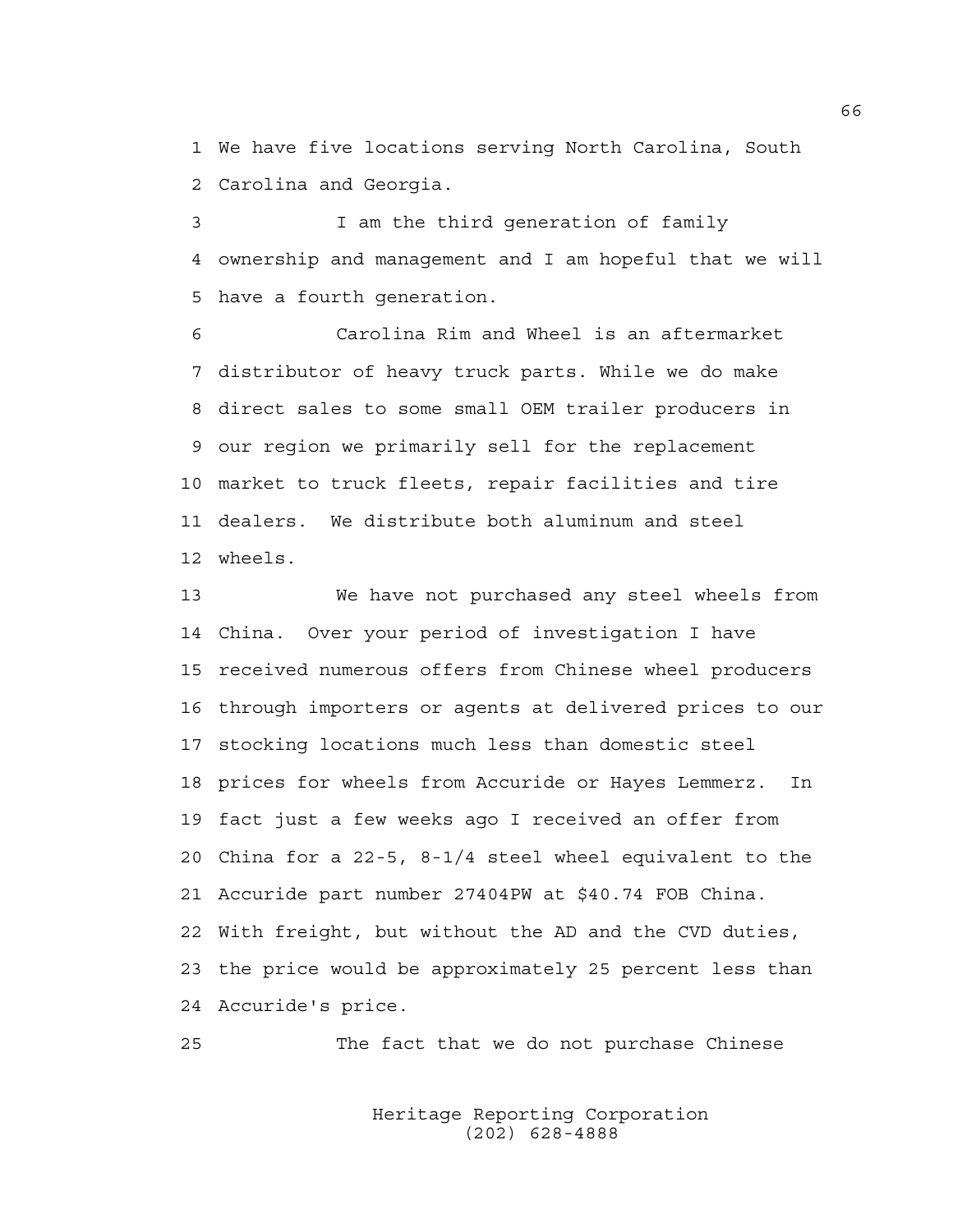1 steel wheels does not mean that Carolina Rim and Wheel 2 or our domestic suppliers have not been injured by the 3 steel wheel imports from China.

4 I would estimate that over the past several 5 years our company has lost 20 to 25 percent of our 6 steel wheel business to an Ohio-based company which 7 was offering lower prices in our market by selling 8 dumped Chinese wheels. As a result, Accuride offered 9 us a less expensive wheel that they call the Statesman 10 wheel, so I had to begin selling the lower priced 11 steel wheel at a lower profit margin in order to stay 12 competitive with distributors of Chinese wheels.

13 You do not have to be a genius to do the 14 math. I have the same overhead, employment costs at 15 my five distribution centers, but I make fewer dollars 16 per wheel than ever. I believe in American 17 manufacturing because more the more manufacturing we 18 have, the stronger our country will be.

19 As a distributor of many different truck 20 parts, I can tell you that there are already some 21 parts where I buy American brand name products that 22 are made in China. I am presuming that if you do not 23 give the domestic wheel producers relief from the 24 Chinese subsidies and dumping, that they will move to 25 China so they can enjoy the Chinese subsidies and then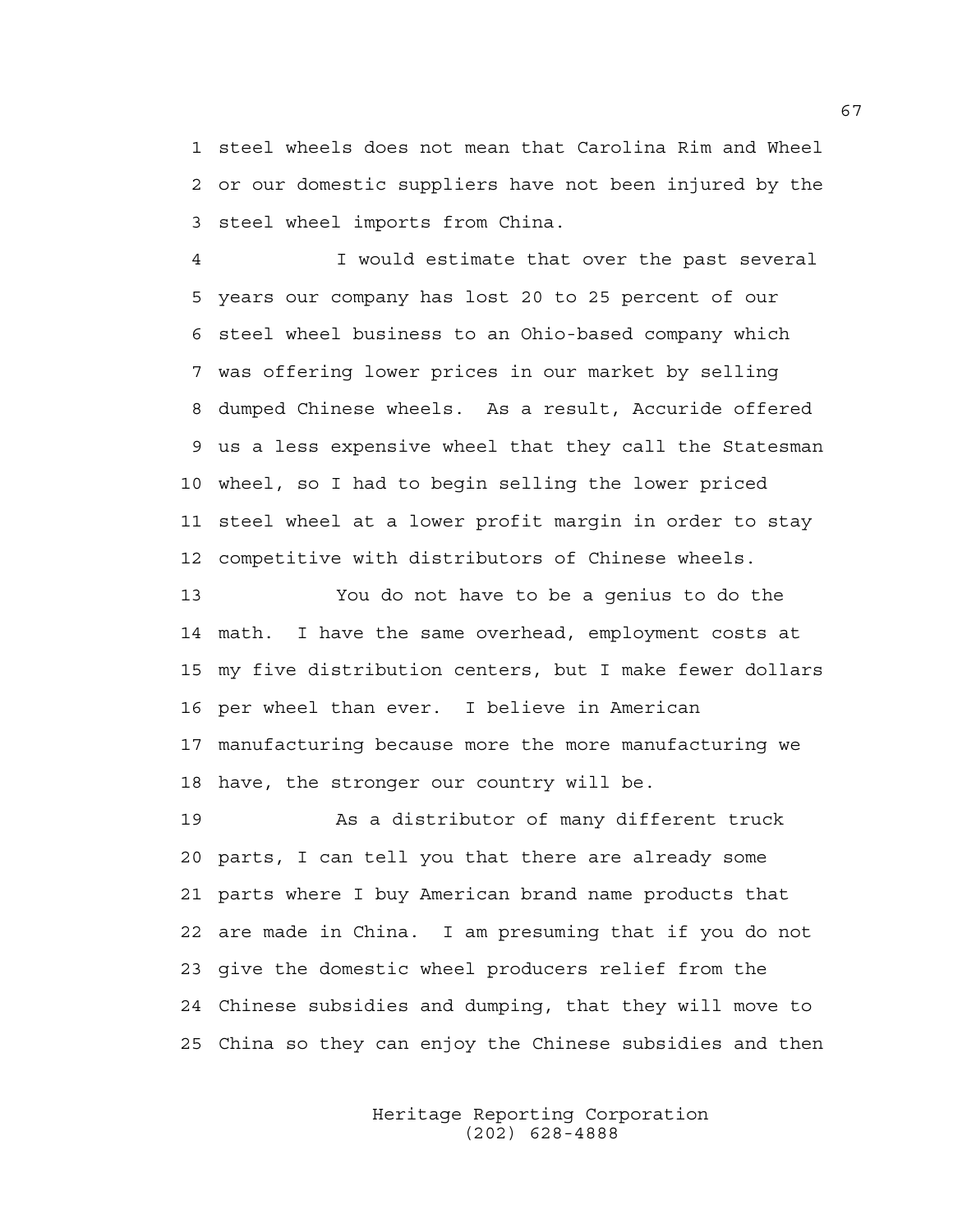1 they will want me to sell Chinese made wheels under an 2 American brand name.

3 I do not want to see this happen. I don't 4 think it's good for our country, and I came here today 5 to ask you to make sure that the people who still make 6 steel wheels in the United States get a fair shake.

7 Thank you very much.

8 MR. SCHAGRIN: Thank you, Tom, and Chairman 9 Okun, members of the Commission, that concludes the 10 domestic witness panel's direct testimony. We would 11 be happy to answer the Commission's questions. Thank 12 you.

13 CHAIRMAN OKUN: Thank you.

14 Before we begin our questions let me take 15 this opportunity to thank all of the witnesses for 16 being here. We appreciate having so many members of 17 the industry up here to answer questions, and Mr. 18 Vorshak, thank you for appearing and representing the 19 union and the workers. I appreciate your willingness 20 to answer our questions as well.

21 Just a reminder with two or three rows of 22 witnesses, to please state your name for the record 23 when you're replying to questions for the benefit of 24 the court reporter and for us as well.

25 With that, we will begin our questions this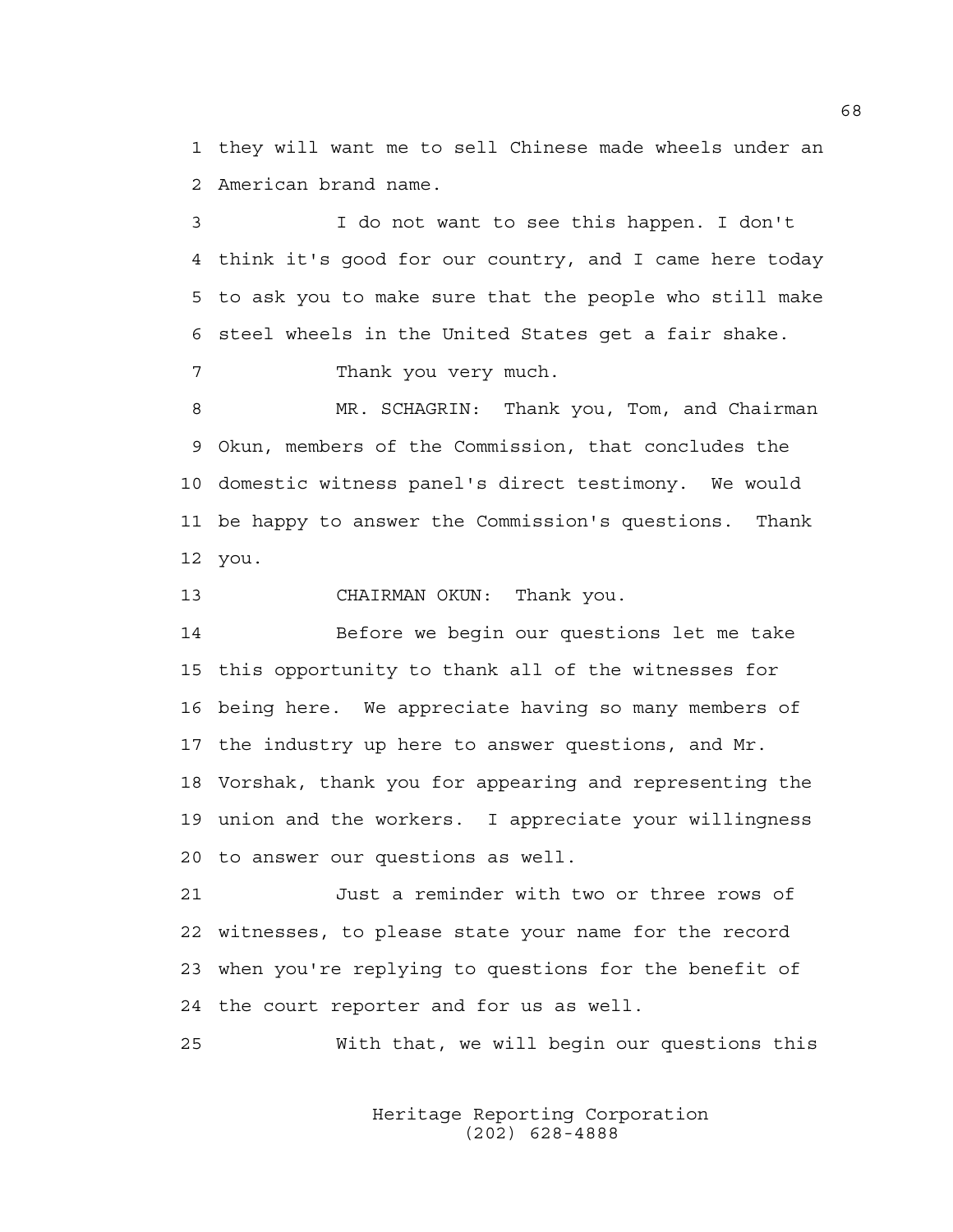1 morning with Commissioner Pinkert.

2 COMMISSIONER PINKERT: Thank you, Madame 3 Chairman. I join the Chairman in thanking all of you 4 for being here today.

5 I have a couple of questions related to 6 OEMs.

7 The first one is, how important is just in 8 time delivery to the original equipment manufacturers? 9 MR. DAUCH: It's very important. We need to 10 basically only keep a day of stock ahead of them, 11 their plants. They give us their schedules and we 12 usually deliver three or four times a day to those 13 factories.

14 MR. BENTLEY: This is Fred Bentley, and I 15 would just add to Rick, in addition to being very 16 important it's also fairly easy to accomplish. If you 17 look at what has happened in the truck wheel business 18 and also in the other markets, the Chinese have been 19 willing to, at their cost, put local distribution 20 centers in place to overcome that hurdle.

21 MR. DAUCH: Typically in the auto -- Rick 22 Dauch, CEO, Accuride. In the auto and truck industry 23 the Chinese will put a warehouse close by to the OEM 24 factory and store five to eight weeks of inventory at 25 that location.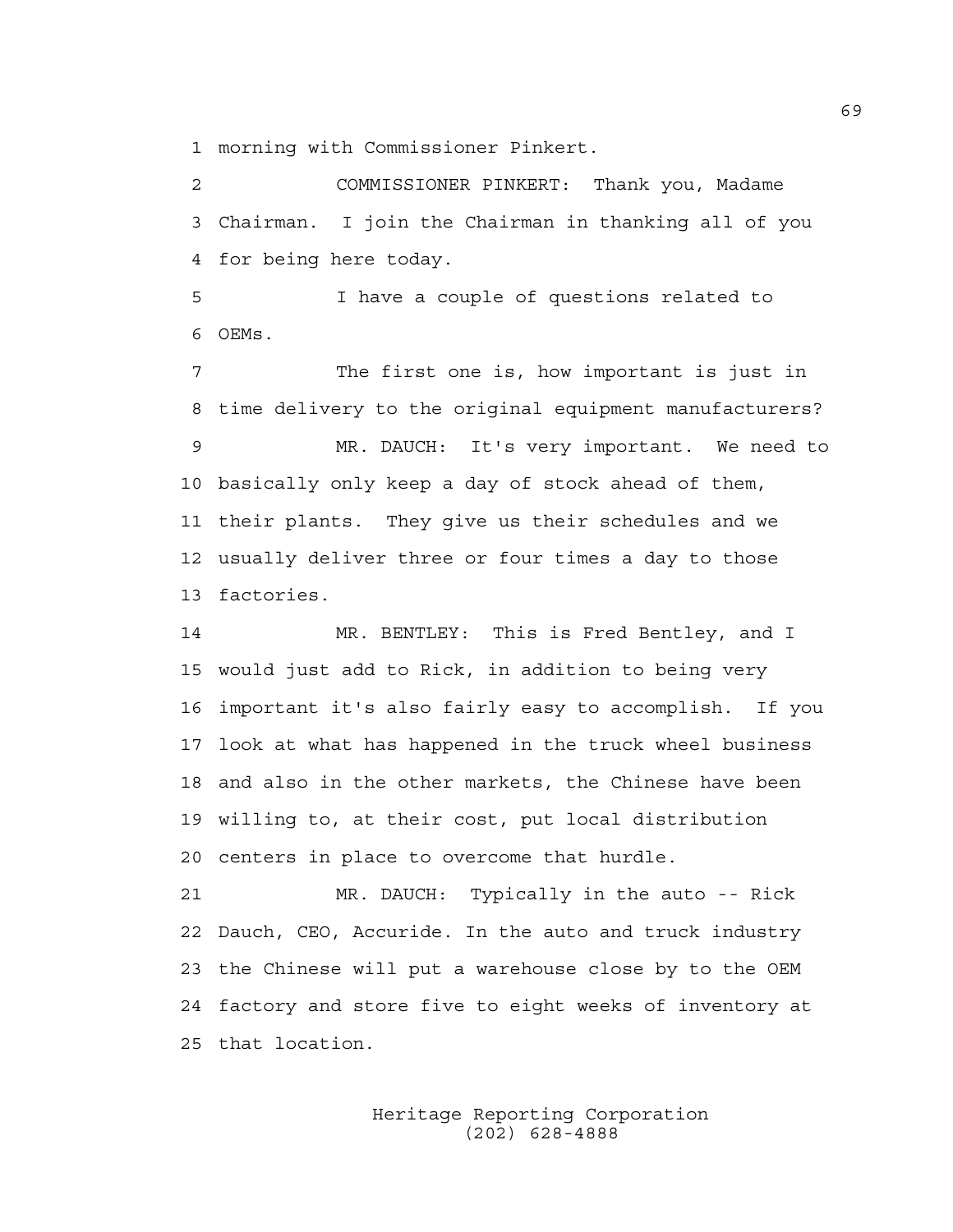1 COMMISSIONER PINKERT: Thank you.

2 Now is the domestic industry the exclusive 3 supplier of steel wheels for certain truck and trailer 4 OEMs?

5 MR. BENTLEY: Yes. This is Fred Bentley 6 again.

7 The domestic market is supplier for most, 8 not all.

9 COMMISSIONER PINKERT: Any other comments 10 from the panel on that?

11 MR. DAUCH: Trailer manufacturers, there's 12 been a bigger penetration of Chinese wheels. We're 13 starting to see the influx in the qualification of 14 steel wheels at some of the large truck OEMs. They've 15 been trying to do that for the last couple of years as 16 well.

17 COMMISSIONER PINKERT: Okay. For this next 18 question you may have to answer in the post-hearing, 19 but certainly if you can give an answer here at this 20 hearing that would be helpful.

21 Looking at the data on wheel weight, do the 22 Chinese compete primarily in a different segment of 23 the market than the domestic industry?

24 MR. BENTLEY: According to weight the answer 25 would be no. As a matter of fact most of the wheels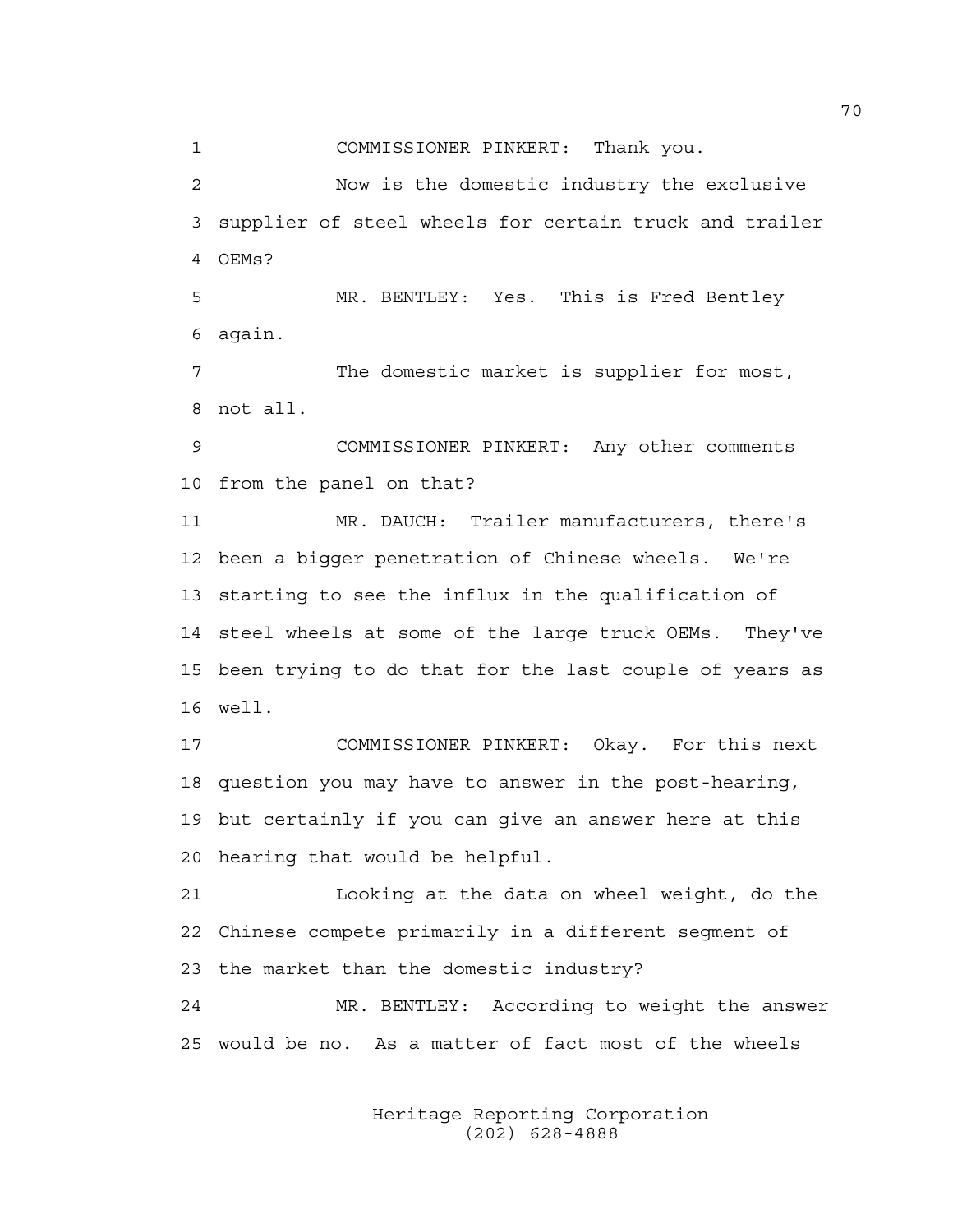1 that are in question, there was a weight difference in 2 the wheels that were supplied. Over the last several 3 years the competitors or the importers have worked 4 very hard to reduce that weight. That is a critical 5 factor as you move up the value change in this product 6 segment. So if you go from the aftermarket to trailer 7 to the OE truck manufacturers, weight becomes more 8 critical. I will tell you that the weight of the 9 wheels that are provided today are lower than the, is 10 less than the weight that was provided five years ago. 11 So to try to define them as different 12 products by weight is not the case, and quite frankly, 13 it's just used as a testing ground to improve the

14 capability of their manufacturing processes to take 15 weight out going forward.

16 MR. SCHAGRIN: Commissioner Pinkert, just to 17 interject from a matter of competition, clearly the 18 Chinese have claimed in their briefs that if they make 19 an 80 pound wheel and the domestic industry primarily 20 makes a 70 pound wheel that they're not competing with 21 each other because they're different weights.

22 Look at a trucks. When we're all driving 23 down the road and we're stuck in traffic, which I was 24 on Route 50 this morning, I see way too many trucks 25 also stuck in traffic. For the purposes that these

> Heritage Reporting Corporation (202) 628-4888

71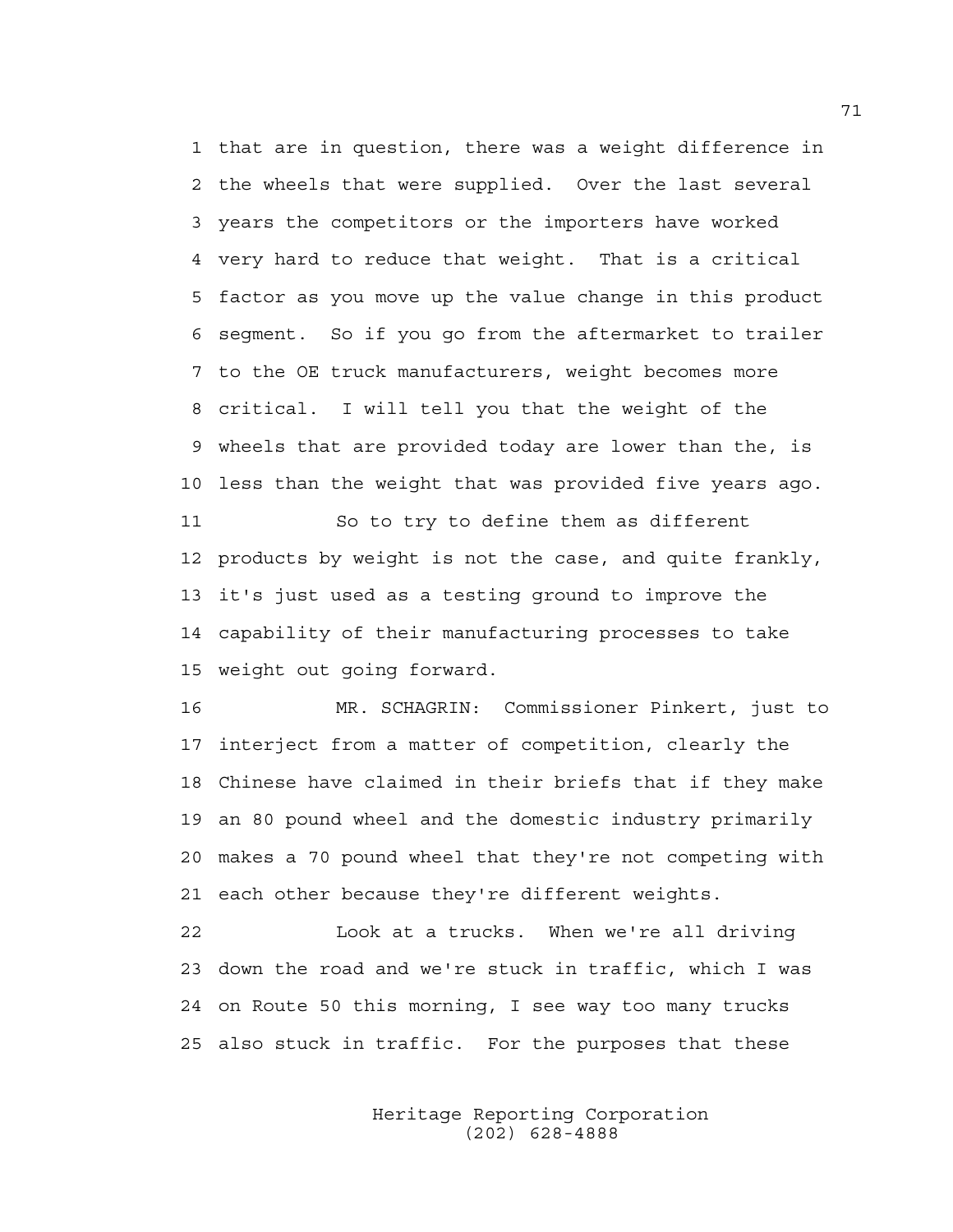1 wheels are made, there is simply no difference on an 2 18 wheeler between an 80 pound steel wheel from a 3 China or a 70 pound steel wheel from made in the 4 United States. They do the same thing. They get the 5 same tire put on the wheel. They perform exactly the 6 same.

7 While there might be a difference in a 8 period of high gas prices between a steel wheel and an 9 aluminum wheel where you're talking about 40 or 50 10 pounds difference in weight, and therefore you do get 11 into significant savings in terms of fuel costs, the 12 difference of ten pounds is just not that significant.

13 So there are some differences in wheel 14 weights based on the fact that the Chinese start out 15 making a heavier product, as did the domestic industry 16 10 or 15 years ago. Every one in the domestic 17 industry and the Chinese are constantly moving because 18 steel is the principal cost factor. Everyone in this 19 industry in the U.S. and China and around the world 20 are moving towards lighter weights. But in terms of 21 competition between the Chinese product and the U.S. 22 product, wheel weight represents zero difference in 23 the marketplace.

24 Also, if you think about it, since steel is 25 the primary cost driver, how can somebody sell a wheel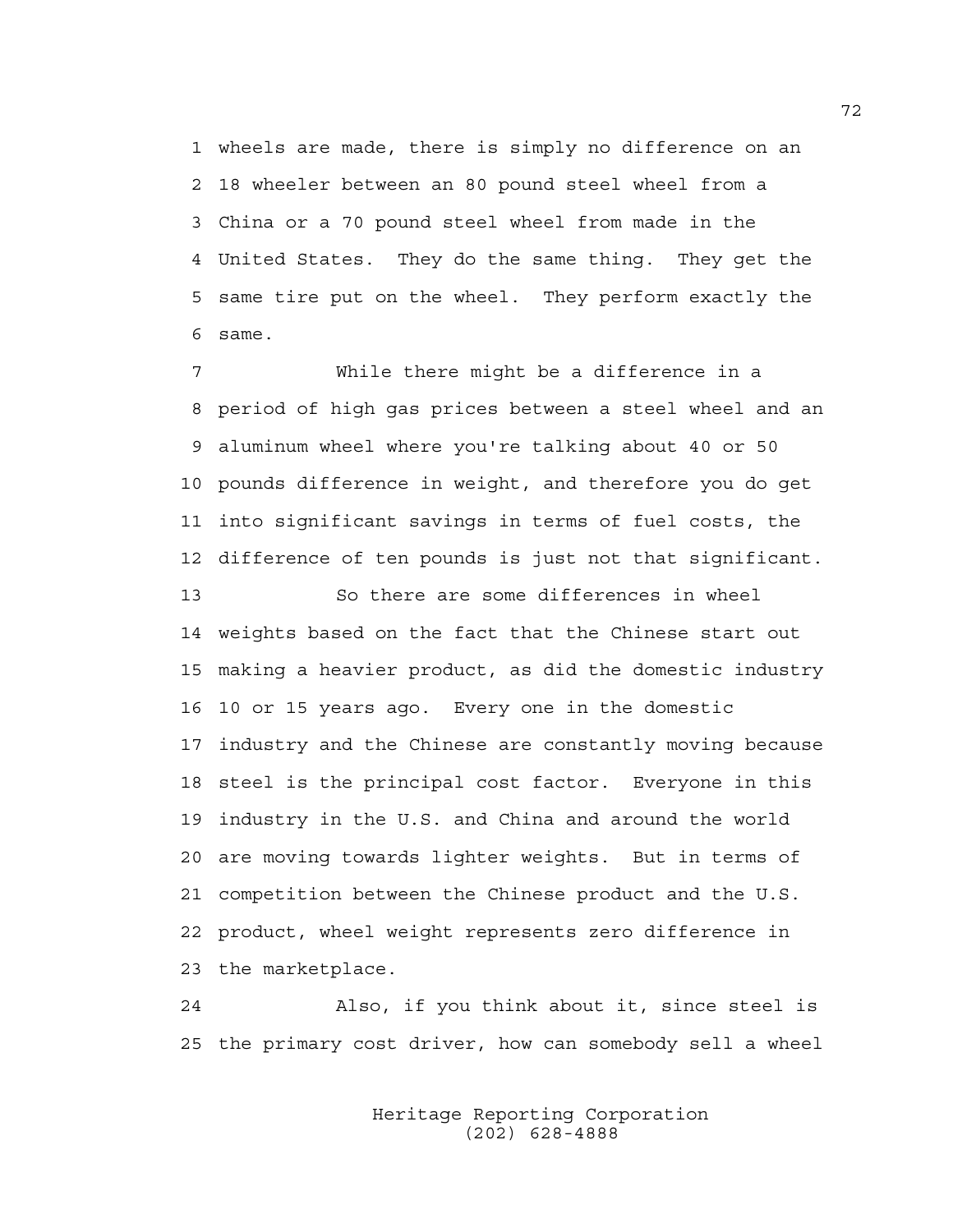1 with 10 or 12 or 14 percent more steel in it at a 2 price that's 25 percent less than their competitor 3 with less steel? That boggles the mind. That's a 4 result of only one thing -- unfair competition. There 5 is no rational market basis for selling a product with 6 more steel costs at a lower price than somebody who 7 has less steel in their wheel.

8 Thank you.

9 COMMISSIONER PINKERT: Thank you.

10 You did mention aluminum wheels just now, 11 Mr. Schagrin. I want to ask whether any shift in 12 demand toward aluminum wheels is making this industry 13 more vulnerable?

14 MR. DAUCH: This is Rick Dauch, Accuride 15 CEO.

16 There has been a small shift in aluminum. 17 First of all, if you're on a global basis North 18 America has a larger penetration of aluminum wheels, 19 around 30 to 33 percent. If you go to China, Brazil 20 or less developed countries it's less than three 21 percent because the aluminum wheels can't handle the 22 condition of the roads there.

23 Over the last three or four years as we've 24 seen fuel prices go up we've seen a small migration of 25 two or three points from steel to aluminum. So right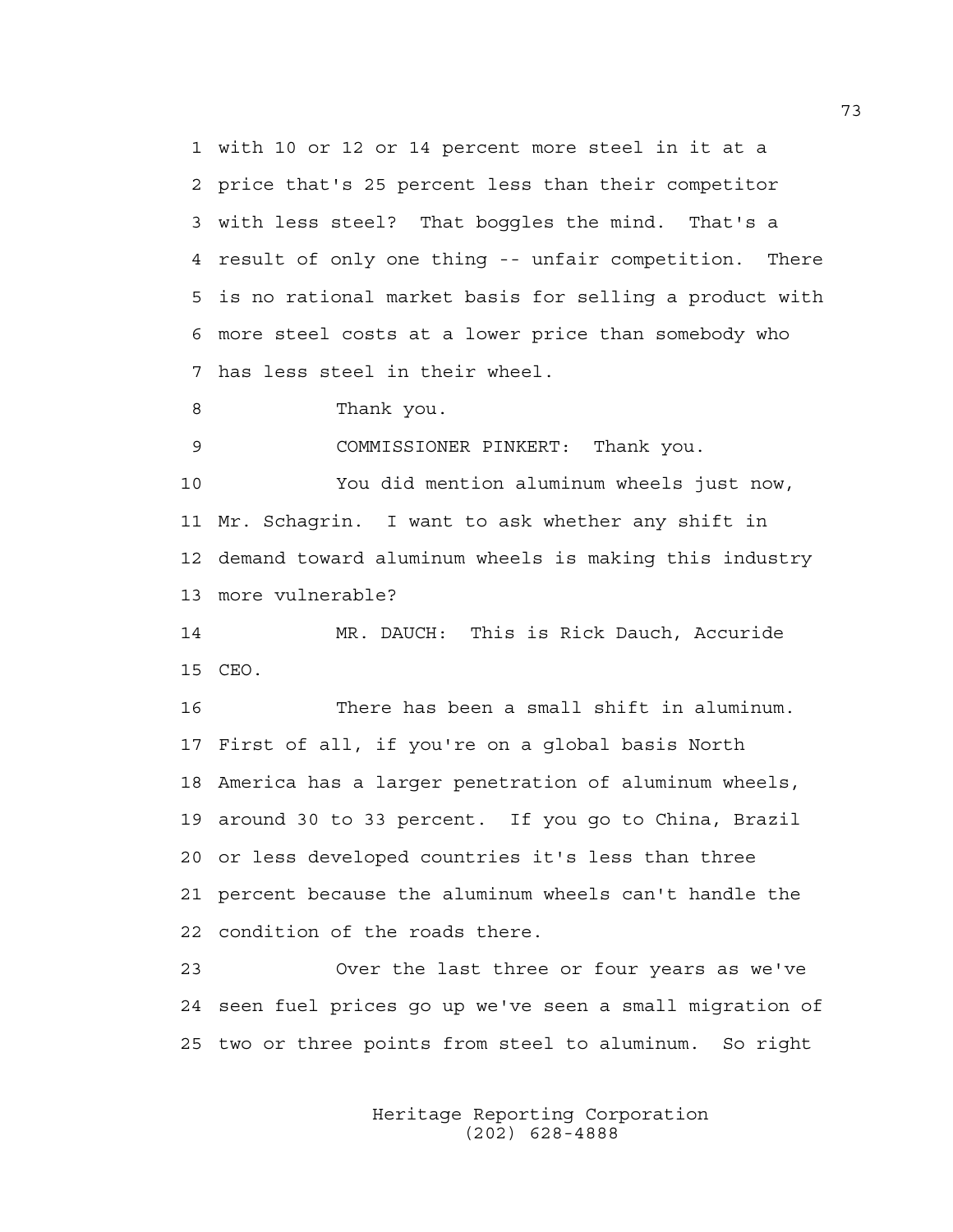1 now we're still running at our company around two-2 thirds steel, one-third aluminum. It's been like that 3 on and off for like the last five or six years.

4 MR. SCHAGRIN: Roger Schagrin. Just to add, 5 Commissioner Pinkert, to the extent, and no one knows 6 what's going to happen to gas prices. If gas prices 7 spike even more, if diesel goes from -- I drive a 8 diesel vehicle. If it goes from \$4.50 to \$6.00 9 presumably that migration from steel to aluminum will 10 accelerate.

11 But unlike the arguments of some of the 12 respondents that the movement, particularly among the 13 OEM truck segment from steel to aluminum is an 14 alternative cause of injury, I just look at it as 15 heightened vulnerability for the domestic steel wheel 16 industry. I think if this migration continues as Mr. 17 Dauch has explained, it just makes the U.S. industry 18 face a smaller pie. And if the Chinese take a larger 19 share of a smaller pie, then there's more threat to 20 the U.S. facilities being able to remain open.

21 COMMISSIONER PINKERT: Thank you.

22 Focusing just on 2009, I recognize that we 23 look at the entire set of data that we have in front 24 of us, but just focusing on 2009, is it your 25 contention that the decline in industry performance in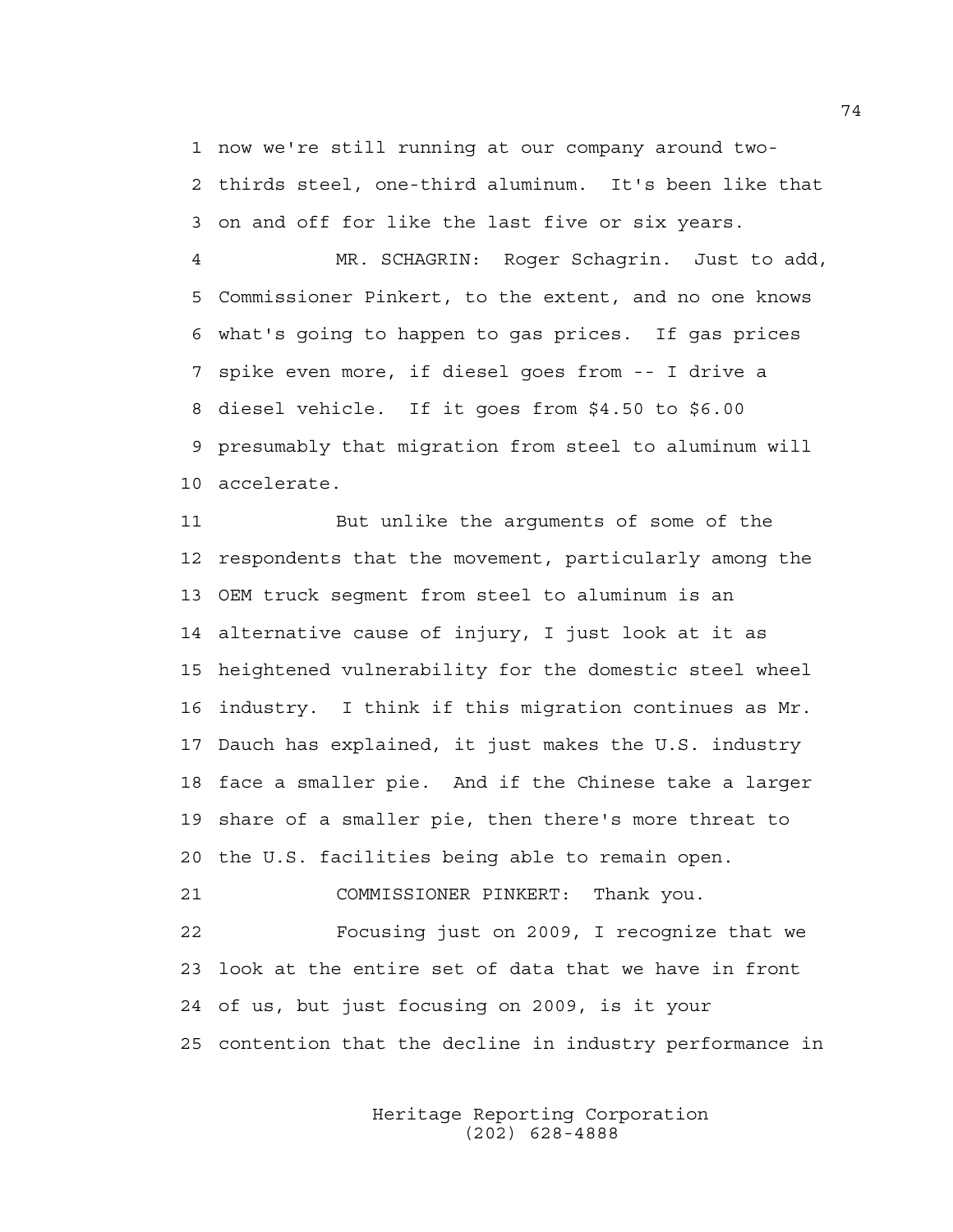1 2009 was the result at least in substantial part of 2 competition from subject imports?

3 MR. SCHAGRIN: From a legal perspective it's 4 our contention that throughout the period 2008 through 5 2010, regardless of changes in demand while both 6 domestic shipments and imports reflected in their 7 volumes the changes in demand, the fact is that 8 whether demand was decreasing in '09 or increasing in 9 2010, imports from China were increasing their market 10 share and particularly their penetration of the 11 aftermarket.

12 So we maintain that throughout the period of 13 investigation both volume market share and pricing 14 pressures of Chinese wheels contributed to the 15 material injury of the domestic industry and that's 16 not to say that it's not a valid argument that 17 decrease in demand also clearly injured the domestic 18 industry. But imports from China contributed in a 19 material way to that injury as well.

20 COMMISSIONER PINKERT: Didn't domestic 21 industry market share actually improve in 2009? 22 MR. SCHAGRIN: I believe it improved just 23 slightly, and I think a lot of that was in 24 relationship to non-market economy imports. Excuse 25 me, not non-market. Non-subject imports. I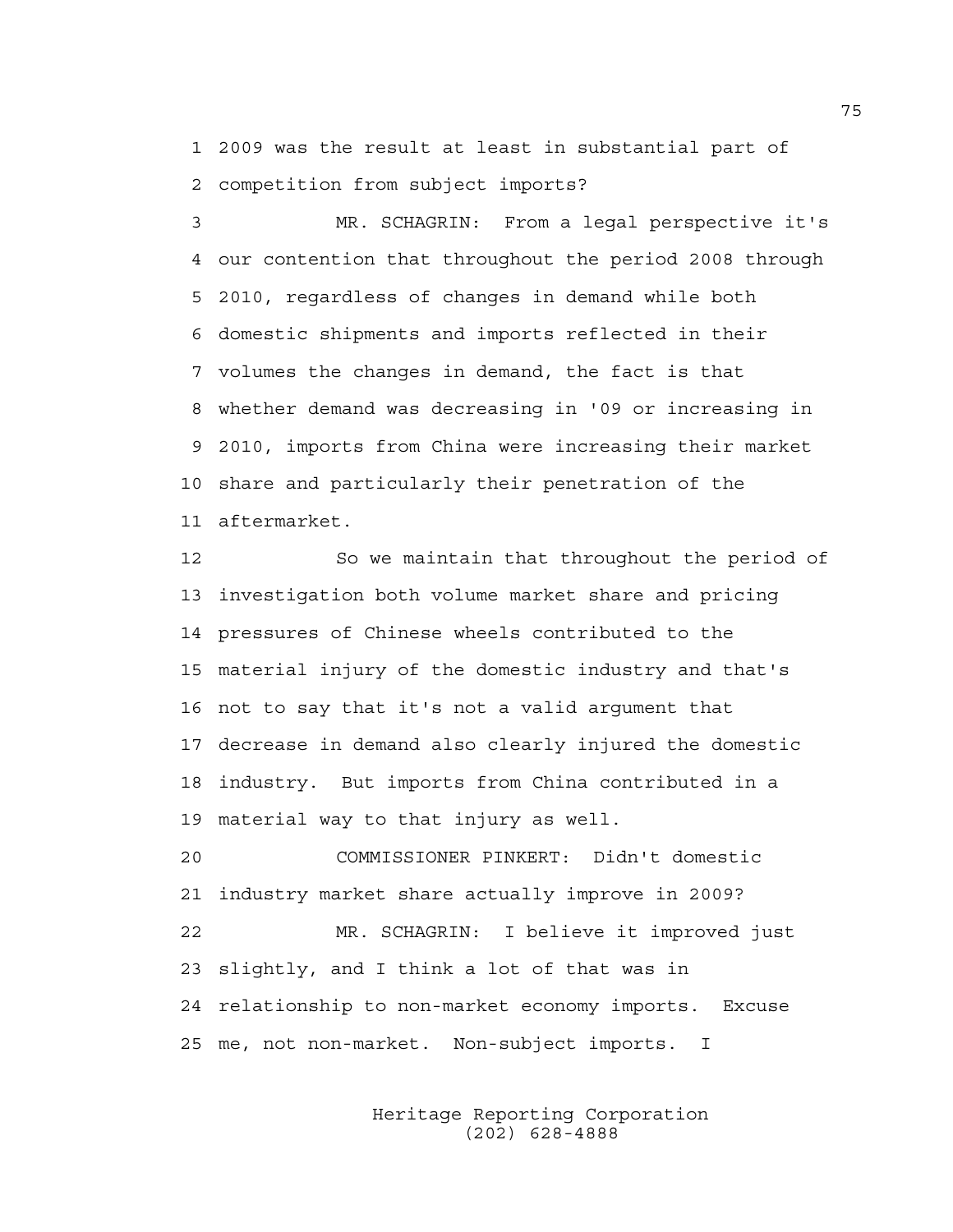1 apologize.

2 COMMISSIONER PINKERT: Thank you. 3 Thank you, Madame Chairman. 4 CHAIRMAN OKUN: Commissioner Johanson? 5 COMMISSIONER JOHANSON: I too would like to 6 welcome you all today to the ITC and thank you for 7 coming here to the hearing. 8 I have some questions on off-the-road steel 9 wheels. How do you all, and this is a question for 10 any one of the witnesses. 11 How do you respond to the Chinese 12 respondents' argument that the Commission should find 13 that off-the-road wheels are a separate domestic like 14 product? 15 MR. DAUCH: There are really two categories 16 of off-the-road wheels. There's the roads for what we 17 call agricultural vehicles or mining vehicles, and 18 neither Hayes Lemmerz or Maxion Wheels and ourselves 19 compete in that side of the market. 20 We do compete, though, on specialized 21 trucks, what we call severe duty applications for off-22 road. Logging trucks, oil field rig trucks, mobile 23 cranes, agricultural trucks that go out and service 24 the fields, that go off the road. And also military 25 applications.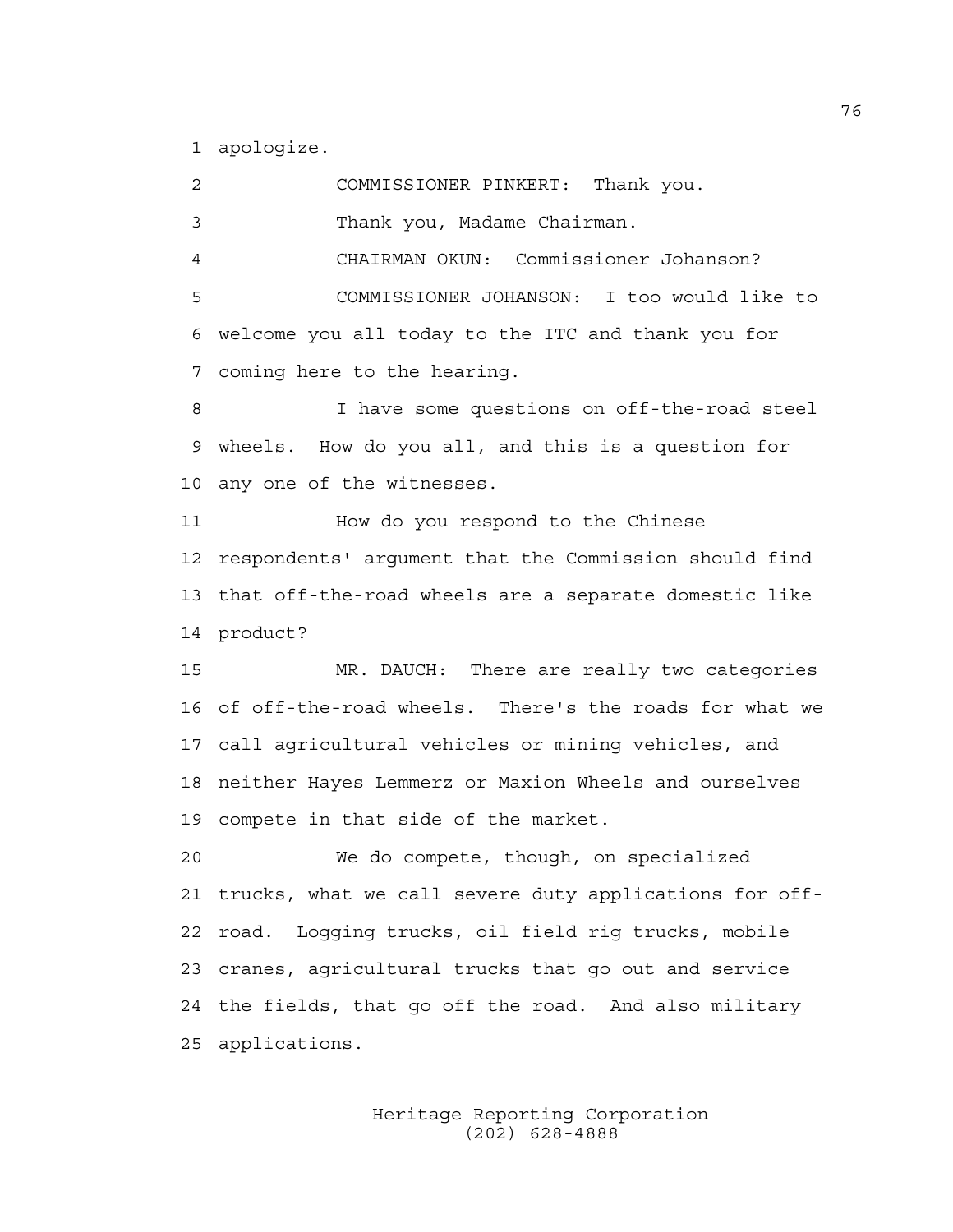1 Does that answer your question?

2 COMMISSIONER JOHANSON: Actually I was 3 wondering, could you go into a bit more depth -- Are 4 you familiar with the arguments of the respondents in 5 this area?

6 MR. DAUCH: Probably not as deep as Mr. 7 Schagrin.

8 COMMISSIONER JOHANSON: Maybe Mr. Schagrin 9 would like to address this.

10 MR. SCHAGRIN: I'm going to address it from 11 the legal side and then I'll also invite maybe Mr. 12 Byrnes as well as Mr. Kato to talk about the off-the-13 road segments that both Accuride and Hayes sell into.

14 From a legal perspective I would direct your 15 attention to -- Commissioner Johanson, it's a pleasure 16 to appear before you in what my be your first injury 17 hearing. I look forward to maybe another eight to ten 18 years, Lord willing with my health, to doing that. 19 And then please tell me to quit.

20 That is to footnote 23 of the Commission's 21 preliminary determination which I think reflects the 22 constant Commission practice. That says, and I quote, 23 it's on page seven. "We remind the parties that 24 pursuant to Rule 19 CFR 207.20(b) requests for data 25 collection in any final phase investigations should be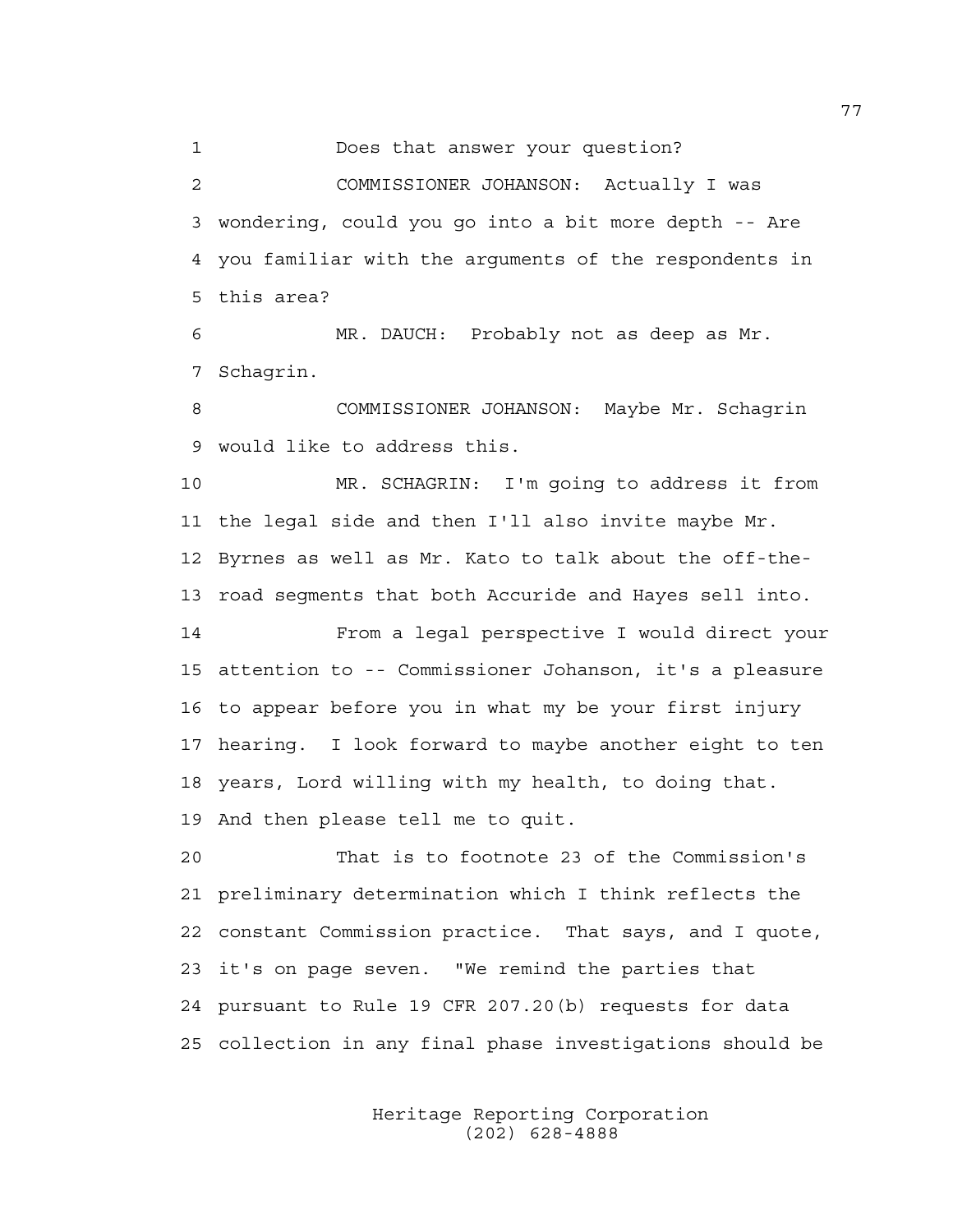1 made at the time written comments on draft

2 questionnaires are made. As the Commission's notice 3 of rulemaking promulgating this rule stated, this is 4 particularly important with respect to such issues as 5 domestic like product." End quote.

6 Unfortunately, despite the fact that the 7 parties to this investigation have extremely 8 experienced counsel, somehow, and the fact that the 9 Commission has incorporated this practice since 1996, 10 somehow none of these parties paid attention to the 11 Commission's practice area and instead made only in 12 their pre-hearing briefs arguments about a different 13 like product.

14 The Commission Staff has had no opportunity 15 to gather information on this issue according to the 16 six factors,.

17 Notwithstanding that, we recognize in other 18 investigations the Commission has still at least paid 19 attention to these issues in their final 20 determinations. So I'll quickly go down the 21 Commission's six like product factors for you between 22 on-the-road or off-the-road.

23 First, there's a misnomer in a lot of the 24 information given to the Commission that if a wheel is 25 stamped DOT that it can't be used off-the-road. That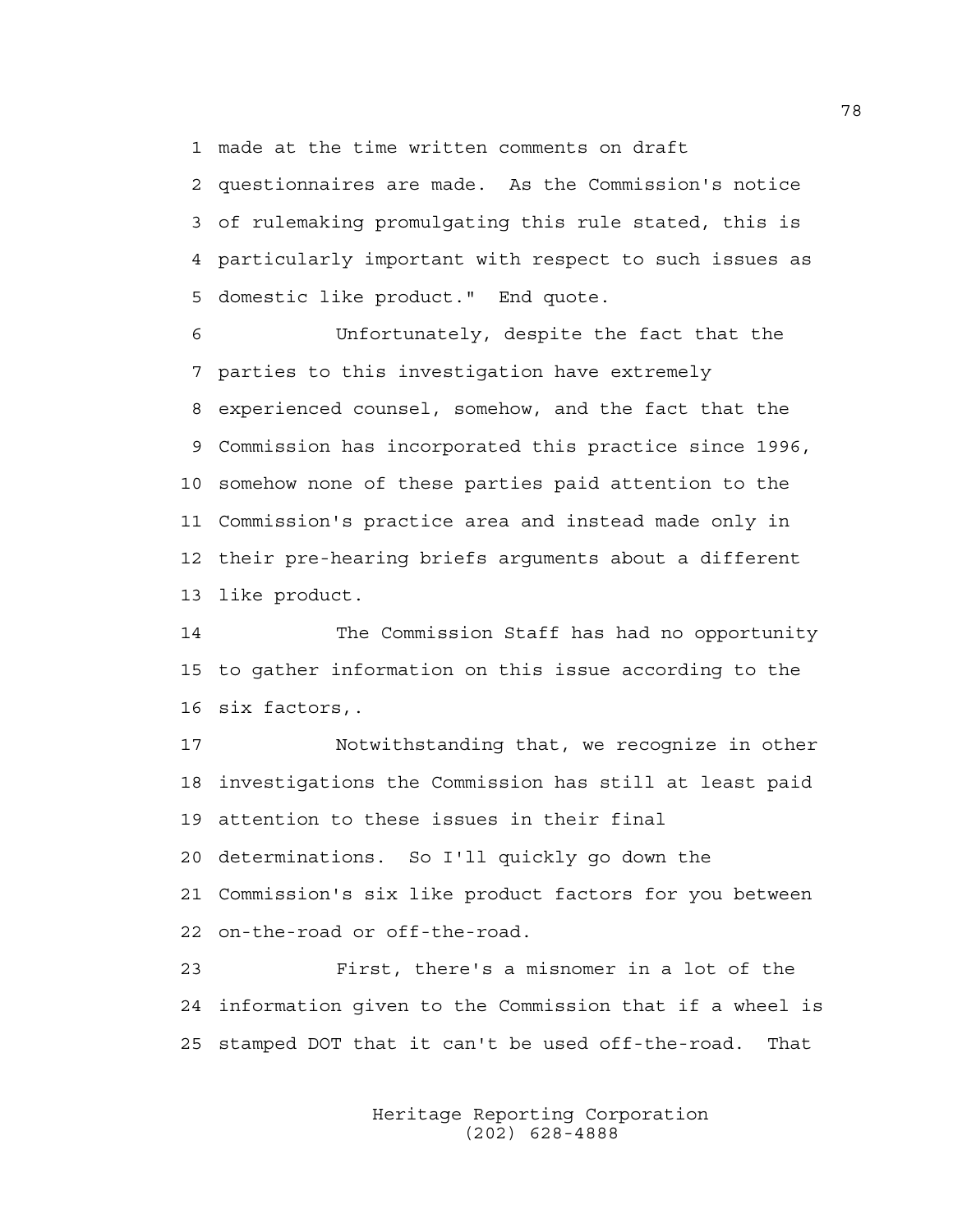1 is simply not true. That is not a correct statement.

2 The opposite is true. A wheel cannot be 3 used on federal highways unless it is stamped DOT. 4 But the fact that there's a DOT stamp put in at the 5 factory on the wheel doesn't mean it can't be used 6 off-the-road.

7 So both Accuride and Hayes make wheels and 8 work with people in the logging industry or mining 9 industry or for cherry-pickers or all matter of off-10 the-road vehicles, now with Caterpillar which stated 11 in a statement that's now off the record that they 12 only have one qualified international supplier, 13 neither of which is Accuride or Hayes. But they work 14 with these folks and they sell them heavier wheels 15 with higher load factors because they have higher 16 loads for these off-the-road purposes for the uses of 17 these off-the-road vehicles. They make them in the 18 same factories with the same workers using the same 19 machinery, sell them through the same channels of 20 distribution. You either sell directly to the OEM 21 manufacturer or you sell through distribution through 22 these off-the-road.

23 The wheels are very similar, they just take 24 higher loads. They are heavier load-bearing. 25 So I think if you were to look at this on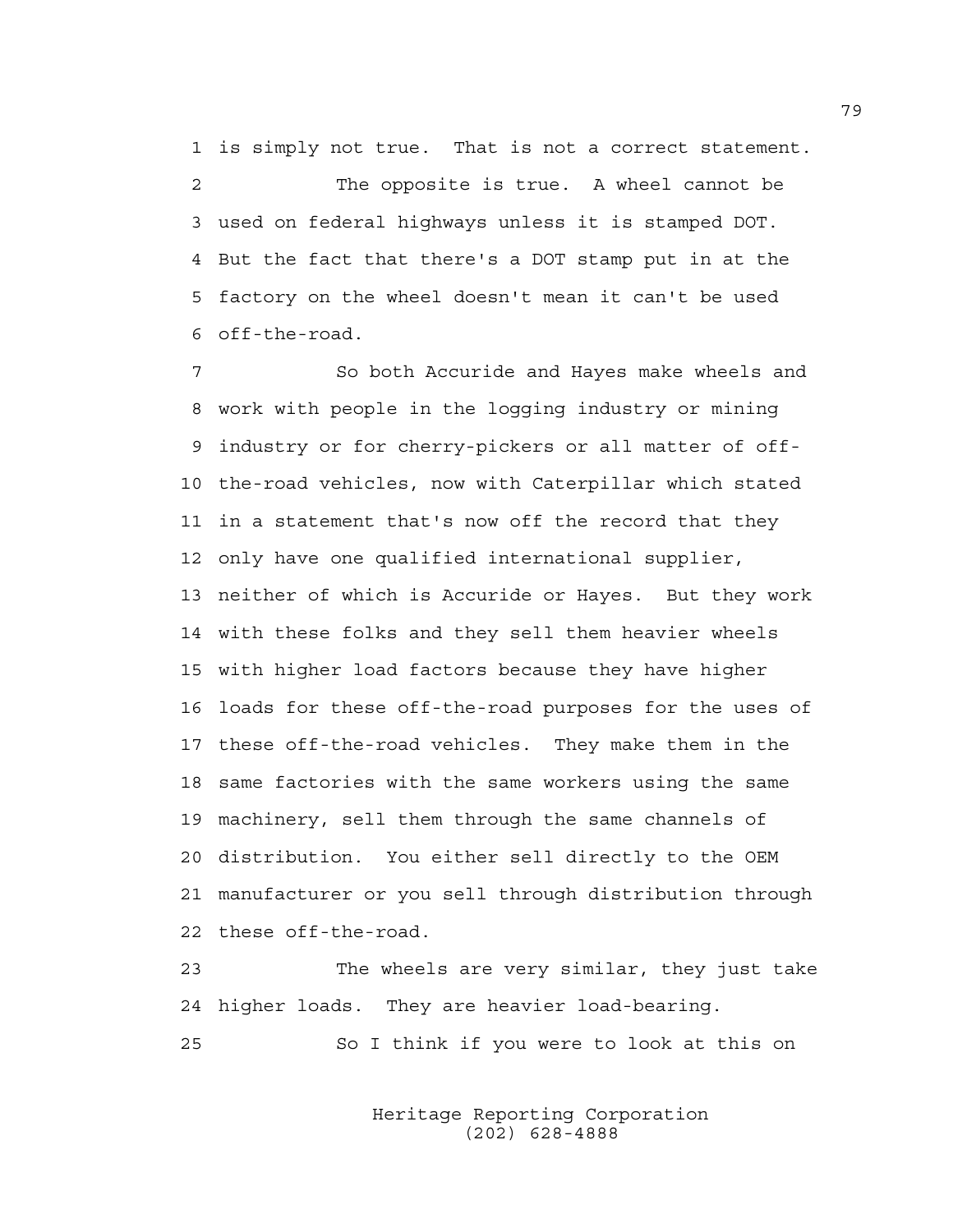1 the six factors, even though you don't have all of the 2 information because of the failure of parties to 3 properly follow the rules, I think you would find that 4 they were the same like product.

5 MR. BYRNES: We sell wheels that are used by 6 manufacturers for a lot of industries. Mr. Dauch 7 mentioned mobile cranes, for instance. We don't have 8 any possible way to know if a wheel will go to a truck 9 that will transport a crane that travels highways to 10 build bridges or produces a wheel that will be used on 11 a truck that carries a crane that services wind farms 12 off of our highway system. It's impossible for us to 13 know. All we know is we produce a wheel that is heavy 14 duty and can be used both on-road or off-road.

15 COMMISSIONER JOHANSON: Thank you for your 16 response.

17 On a question regarding demand, the staff 18 report shows an increase in the production of new 19 trucks and trailers. How has increased production 20 affected demand for steel wheels in the aftermarket? 21 MR. BENTLEY: This is Fred Bentley, CEO of 22 Maxion Wheels.

23 Obviously with demand going up there has 24 been an increase of, total demand going up, there's 25 been an increase for steel wheels in the aftermarket.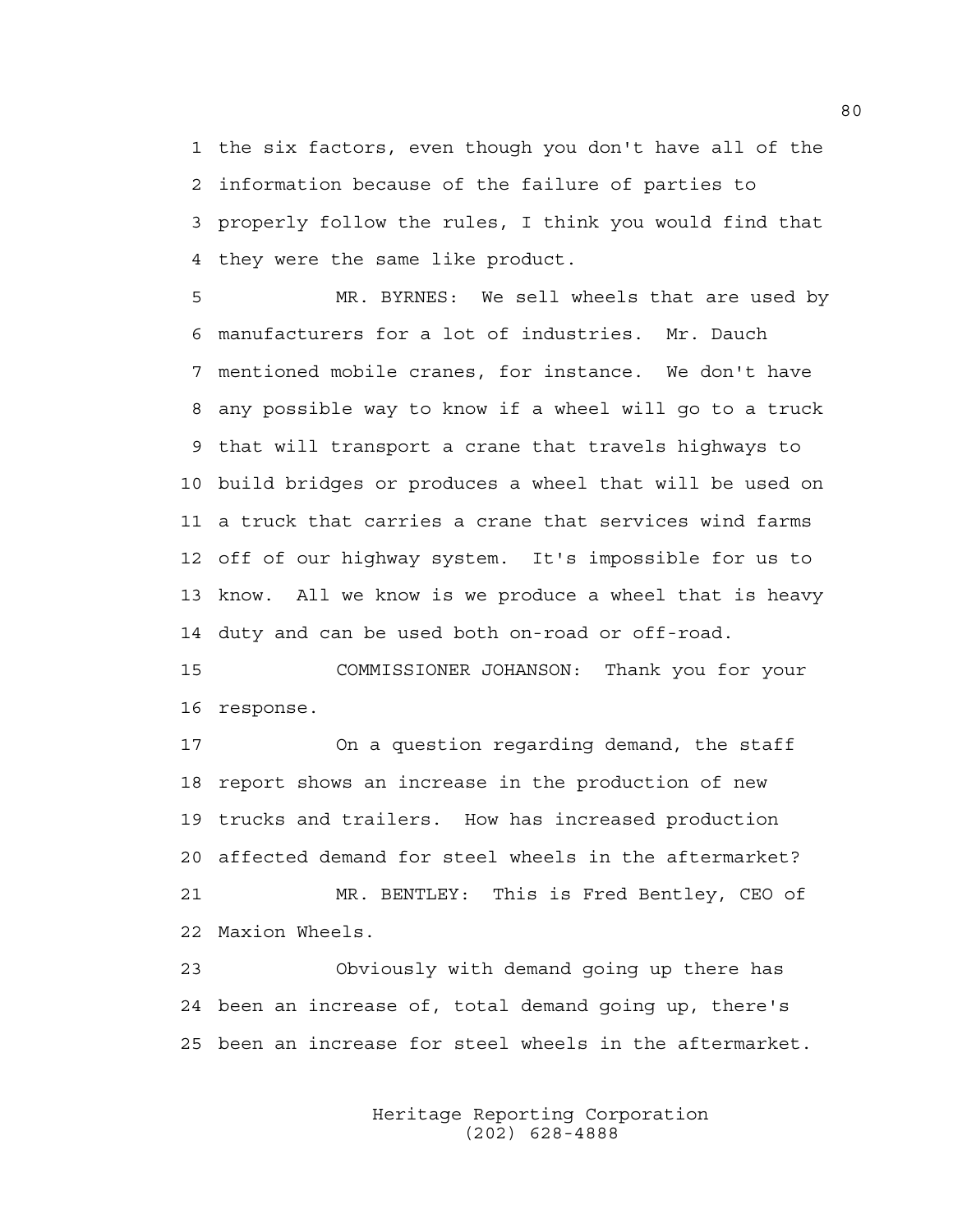1 However what I would highlight is even 2 though there is recovery, if you go back into the past 3 two cycles of the commercial vehicle market and look 4 at each of the three segments, whether it was 2000 and 5 2001 or 2006, 2007, the peaks of both of those cycles 6 were higher than the current demand that exists for 7 steel wheels.

8 So the point that I'm making is that even 9 though there's a recovery, the amount of demand that 10 did exist historically, the amount of supply was able 11 to support higher peaks, the previous two hither peaks 12 relative to the industry.

13 COMMISSIONER JOHANSON: Go ahead, Mr. 14 Byrnes.

15 MR. BYRNES: Across this period the 16 aftermarket has been relatively flat. Very small, 17 single digit increases over this period. The size of 18 our fleet in North America is not increasing greatly 19 so the number of wheels replaced each year does not 20 increase greatly.

21 There are as many trucks obsoleted as have 22 been built over the period as an OE.

23 MR. DAUCH: Right now our current lead times 24 for aftermarket OE are less than two weeks, so we can 25 service all the needs.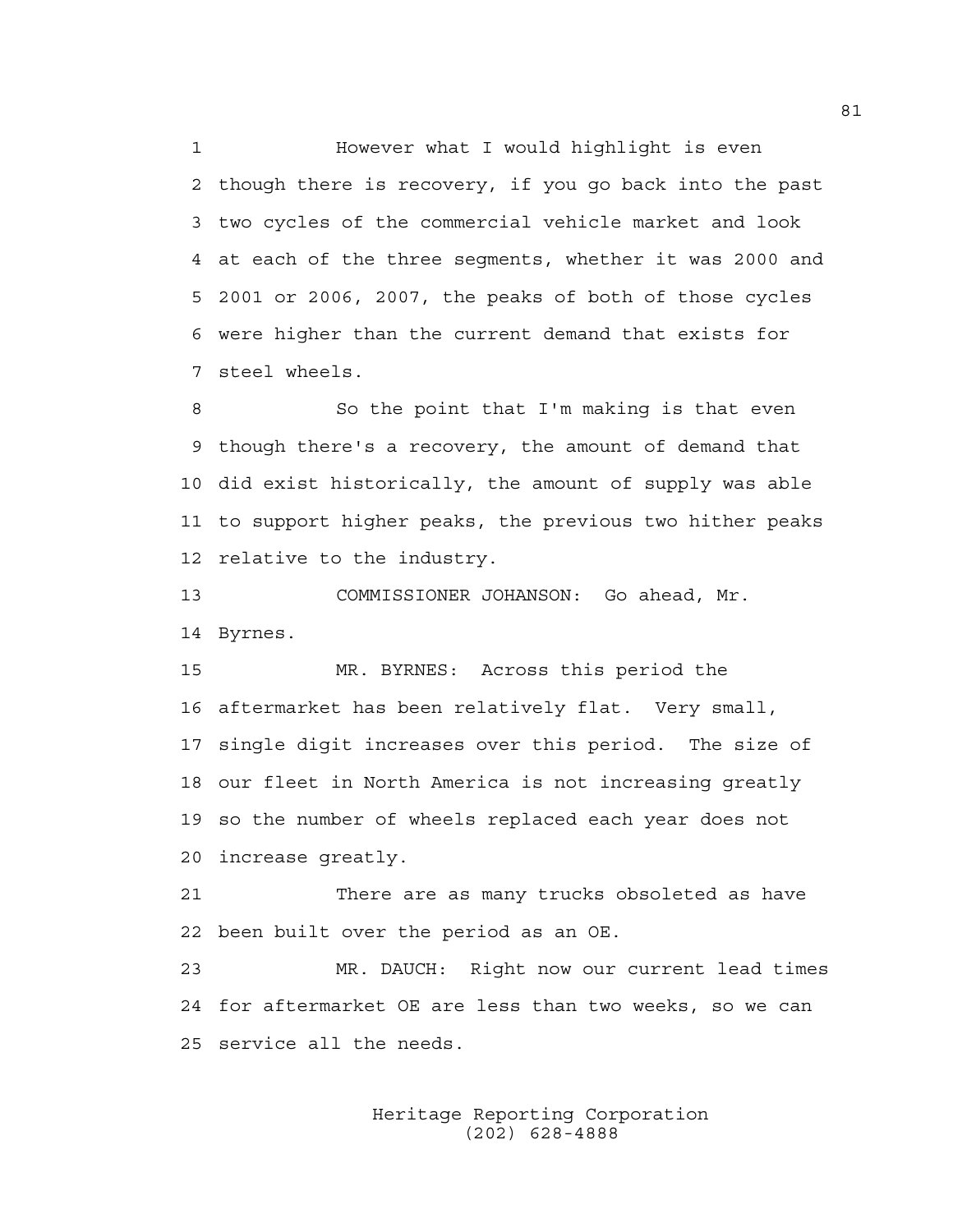1 COMMISSIONER JOHANSON: Thank you.

2 I have another question regarding the 3 aftermarket and also OEMs.

4 Are OEM and aftermarket steel wheels 5 produced in the same manufacturing lines in your U.S. 6 facilities? And do you know if the same is true with 7 Chinese producers? If not, I can ask them this 8 afternoon.

9 MR. DAUCH: I can say for Accuride that we 10 do produce in the same facilities on the same lines. 11 MR. BENTLEY: And at Hayes I can say the 12 same.

13 COMMISSIONER JOHANSON: Okay. And are the 14 wheels that you sell to the aftermarket different in 15 any way form those sold to OEMs?

16 MR. BYRNES: No. The only difference would 17 be a Statesman wheel was offered exclusively to the 18 aftermarket as a lower priced offering for us. But 19 the specs and the standards are exactly the same. 20 MR. KATO: This is Matt Kato for Hayes

21 Lemmerz. The same applies for us. The wheels that we 22 sell into the OEM channel are the same as the wheels 23 we sell in the aftermarket channel.

24 COMMISSIONER JOHANSON: Thank you. 25 I didn't see this addressed in the materials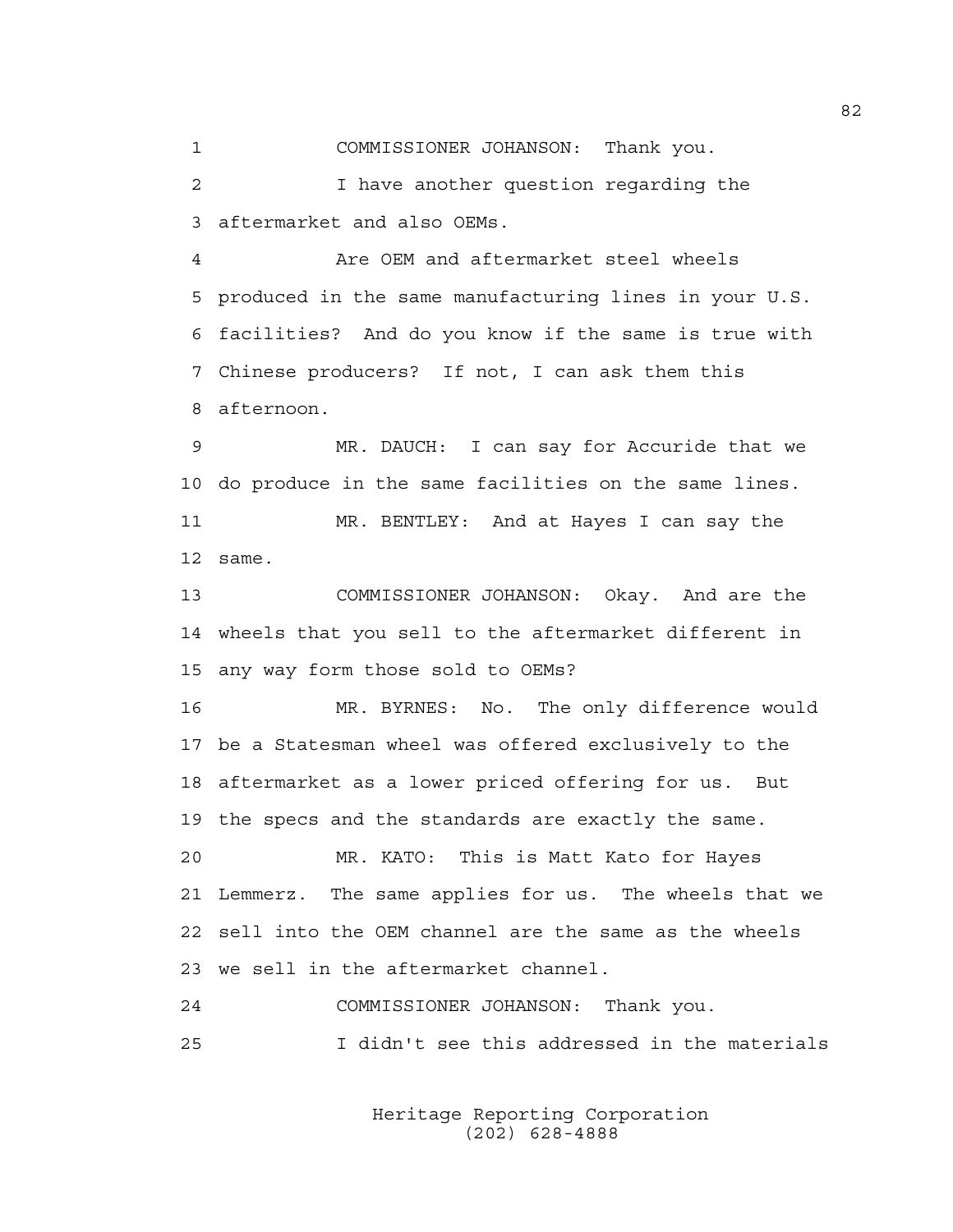1 that I have and I apologize if it is somewhere and if 2 I just somehow missed it, but talking about, and this 3 is a very kind of basic, background question, but I 4 know that the cost of aluminum wheels is about three 5 times as much as those for steel wheels.

6 I was wondering, if I was a purchaser, why 7 would I want to buy aluminum over steel wheels? I 8 know there are fuel savings. How much are those 9 savings? Are they comparable in all other ways? 10 MR. DAUCH: Good question. Three or four 11 reasons right now.

12 There's less maintenance on an aluminum 13 wheel. You don't have to wash them off. You have to 14 take steel wheels off about every two or three years 15 and repaint them, polish them down.

16 Two, if you put your entire tractor and 17 trailer onto aluminum wheels and go to a duplex or 18 wider wheel, our fleets show they save about 5.4 19 percent on fuel. So I can give the MPV on that.

20 A third thing I'd say, cosmetic appearance, 21 especially on the owner/operator guys who drive their 22 own tractors. They like to have those things painted 23 up and have sporty wheels.

24 COMMISSIONER JOHANSON: Thank you. You 25 answered my question.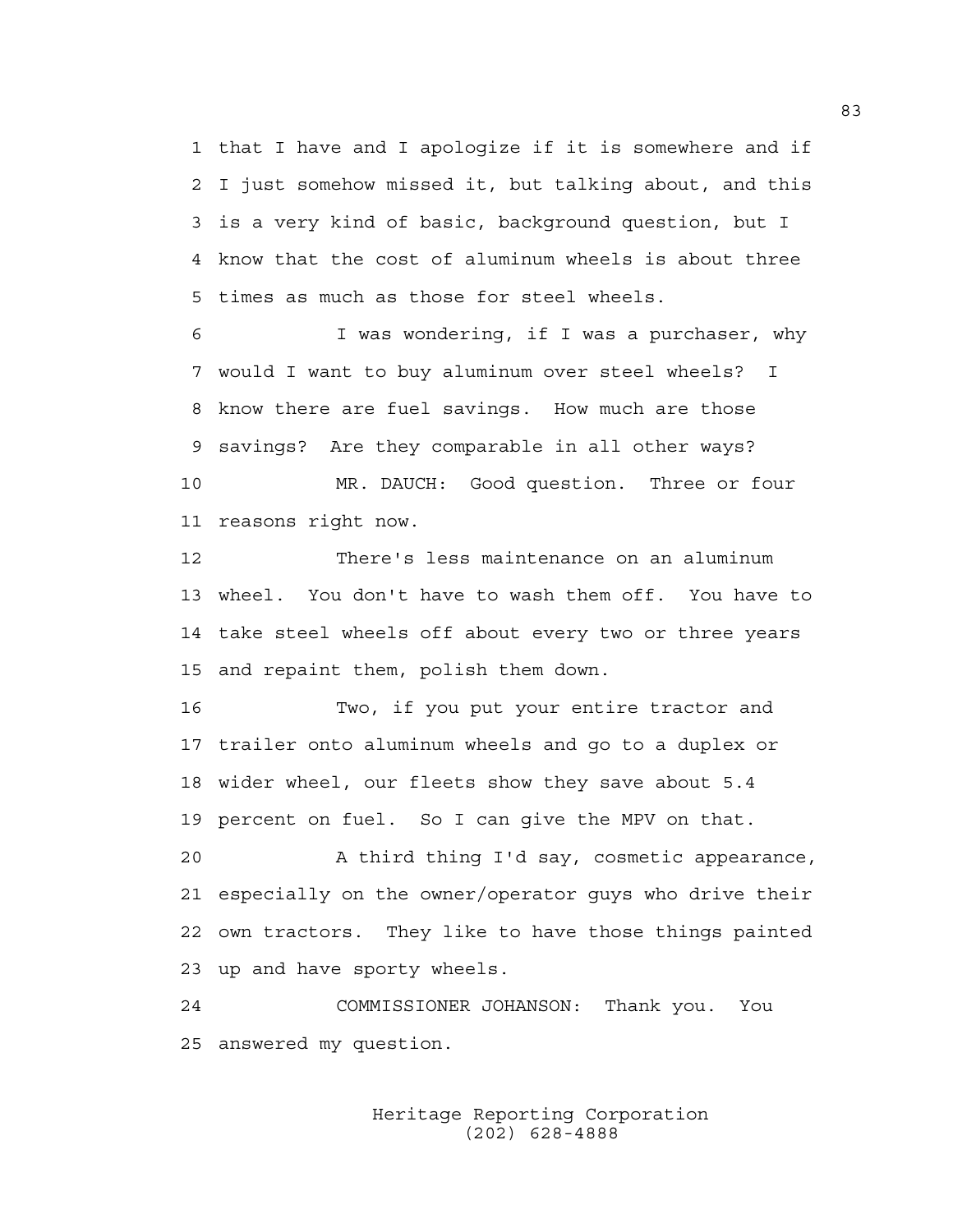1 Thank you, and my time is up.

2 CHAIRMAN OKUN: Thank you again for all your 3 responses thus far.

4 With respect to the demand for, looking 5 forward, the staff report in Chapters 2-3 and 2-4 6 figures give improving demand and forecast for 7 sustained growth.

8 I wanted you to comment on how you see the 9 market going forward, and in particular if you can tie 10 that to the comments that have bene made about the OEM 11 purchase, the contracts that are coming due, and 12 particularly at the end of the year. I don't want to 13 get into any business confidential information, but 14 what I want to understand from a producer standpoint 15 is, going into those contracts if that's the demand 16 forecast, what does that mean in terms of how you look 17 at the renegotiation? And since many of you have had 18 a lot of experience, if you could give me some 19 perspective on whether this looks the same or 20 different than when you were renegotiating those same 21 contracts I guess three years ago, if that's the time 22 period.

23 Again, not touching anything confidential, 24 but just helping me understand what it looks like for 25 these big OEM contracts for you.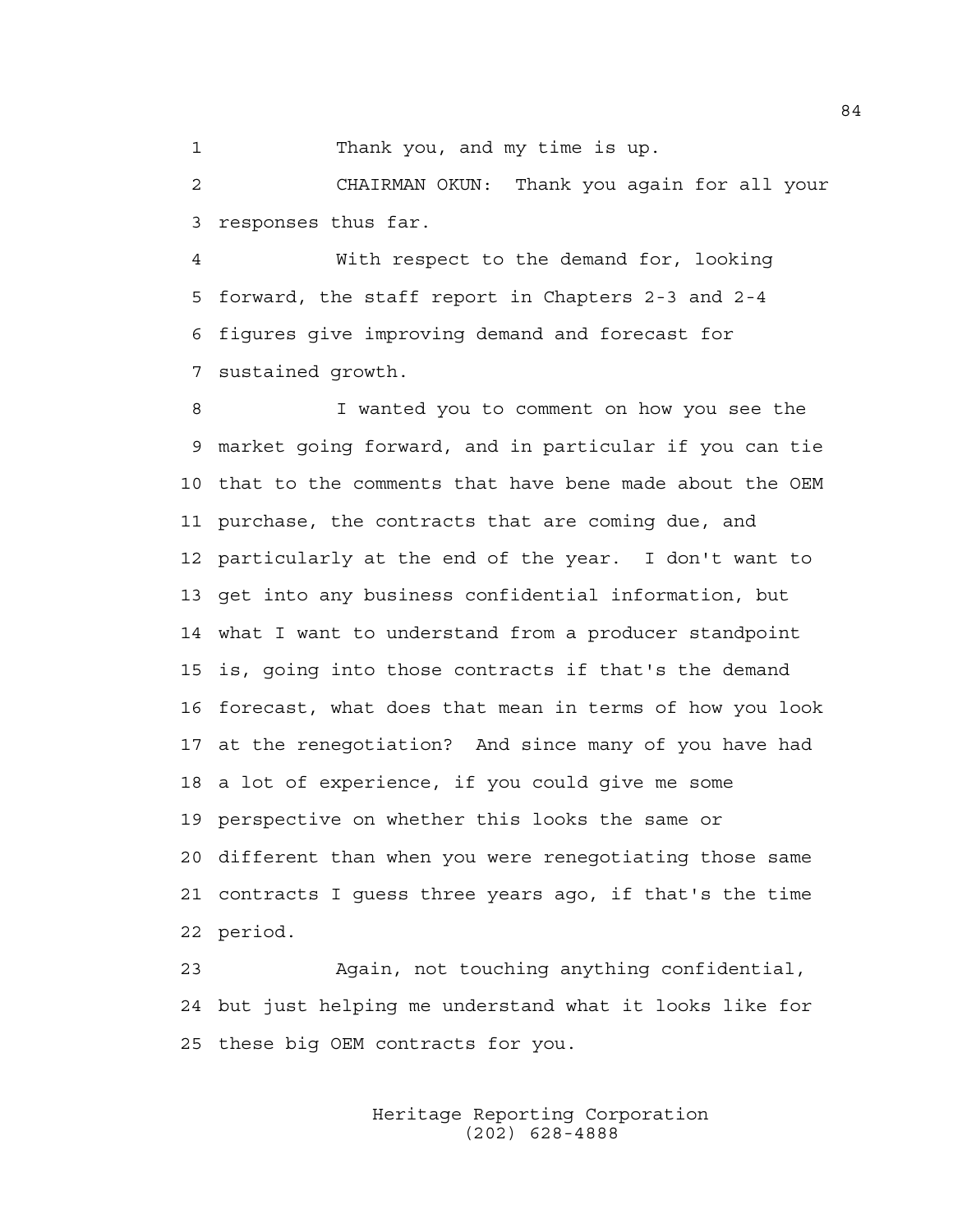1 Mr. Bentley?

2 MR. BENTLEY: What I would say, and I'm 3 going to take a little bit broader approach to this 4 and take a global look at kind of the way this works.

5 We at Hayes were unfortunate enough to 6 experience this single play play book, if you will, in 7 several different markets which is, start with 8 aftermarket, go to service and trailer, then work our 9 way to the OEM truck manufacturer. It's a consistent 10 play book. It's a consistent play. And it's not 11 varied in approach. And it takes some time to work 12 your way to the OEM.

13 I would say that in Europe we see the first 14 instance where one of the OEM global customers has 15 accepted a Chinese wheel into their offer. So to the 16 extent that demand plays into the equation, I would 17 tell you that regardless of whatever forecast you look 18 at globally, the demand today is satisfied by the 19 supply that's offered.

20 Our customers are sophisticated purchasing 21 people and they will look to use the excess capacity 22 that exists already, regardless of whatever growth 23 forecast that you look to lever this Chinese capacity 24 that's being added as an offering to their product 25 portfolio.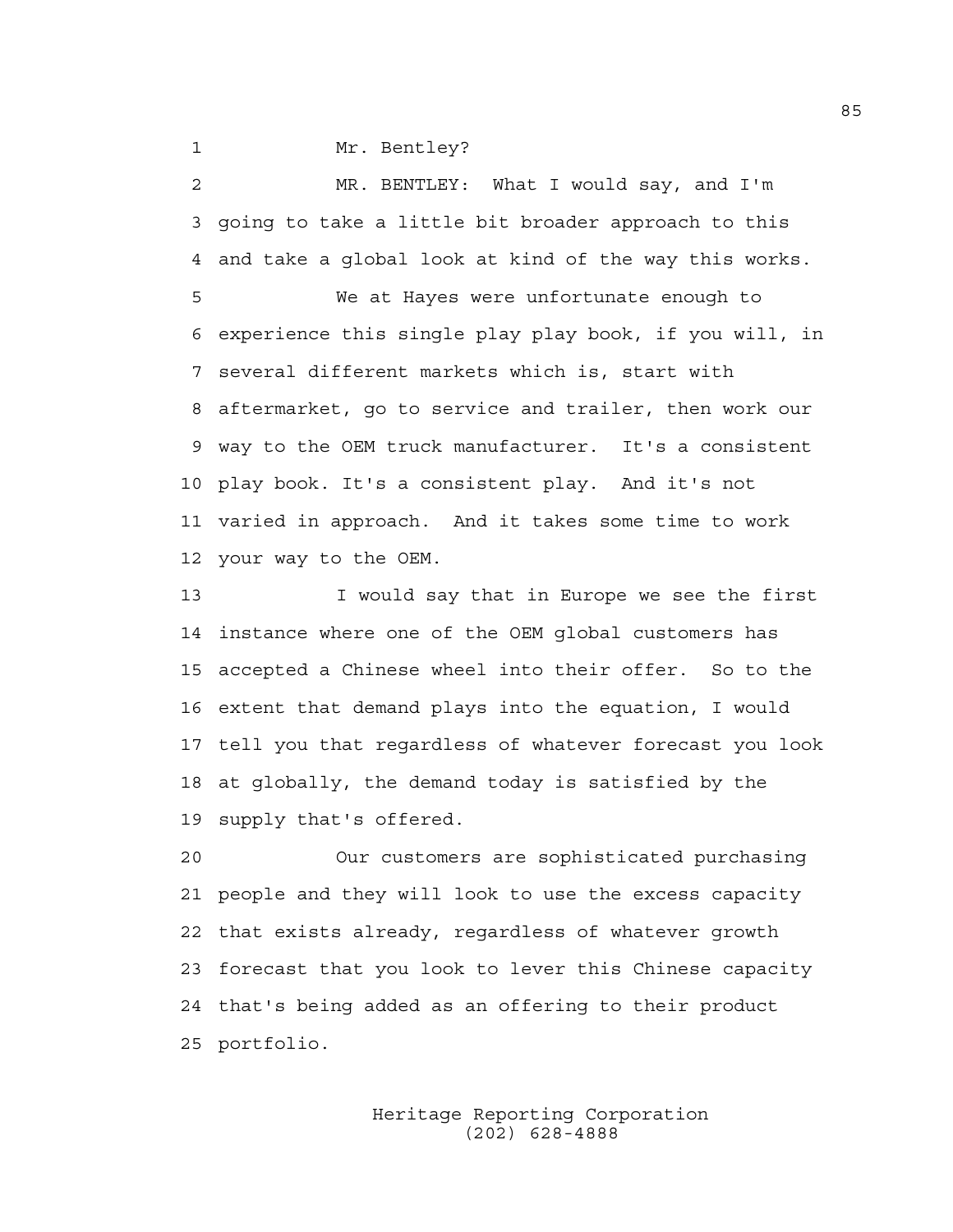1 So I would tell you that the demand is going 2 up but again, as I mentioned in my previous answer, 3 it's less than the last cycle and less than the cycle 4 before that, and our buyers will look to incorporate 5 the Chinese offering into the OEM piece. They are 6 today. The first one in Europe.

7 CHAIRMAN OKUN: I will come back to you, but 8 Mr. Dauch?

9 MR. DAUCH: Thanks. Mr. Dauch, Accuride. 10 A couple of things. Go back to the global 11 look. We're only a North American player today but we 12 have studied the global truck market. The top ten 13 truck manufacturers in the world now, five of those 14 are Chinese. That's a difference in the last ten 15 years. Daimler has been number one, is now number 16 two. I think Daimler currently is using Chinese-made 17 wheels on their trucks in Europe. They have talked to 18 us about becoming a global supplier.

19 Volvo, Mack and Renault are aligned 20 together. PAKAR Group with DAF and Leyland. So 21 you're starting to see, similar to what happened in 22 the auto industry, you're starting to see these global 23 companies starting to use their global leverage on the 24 footprint here.

25 As we head forward in 2012, '13, '14, our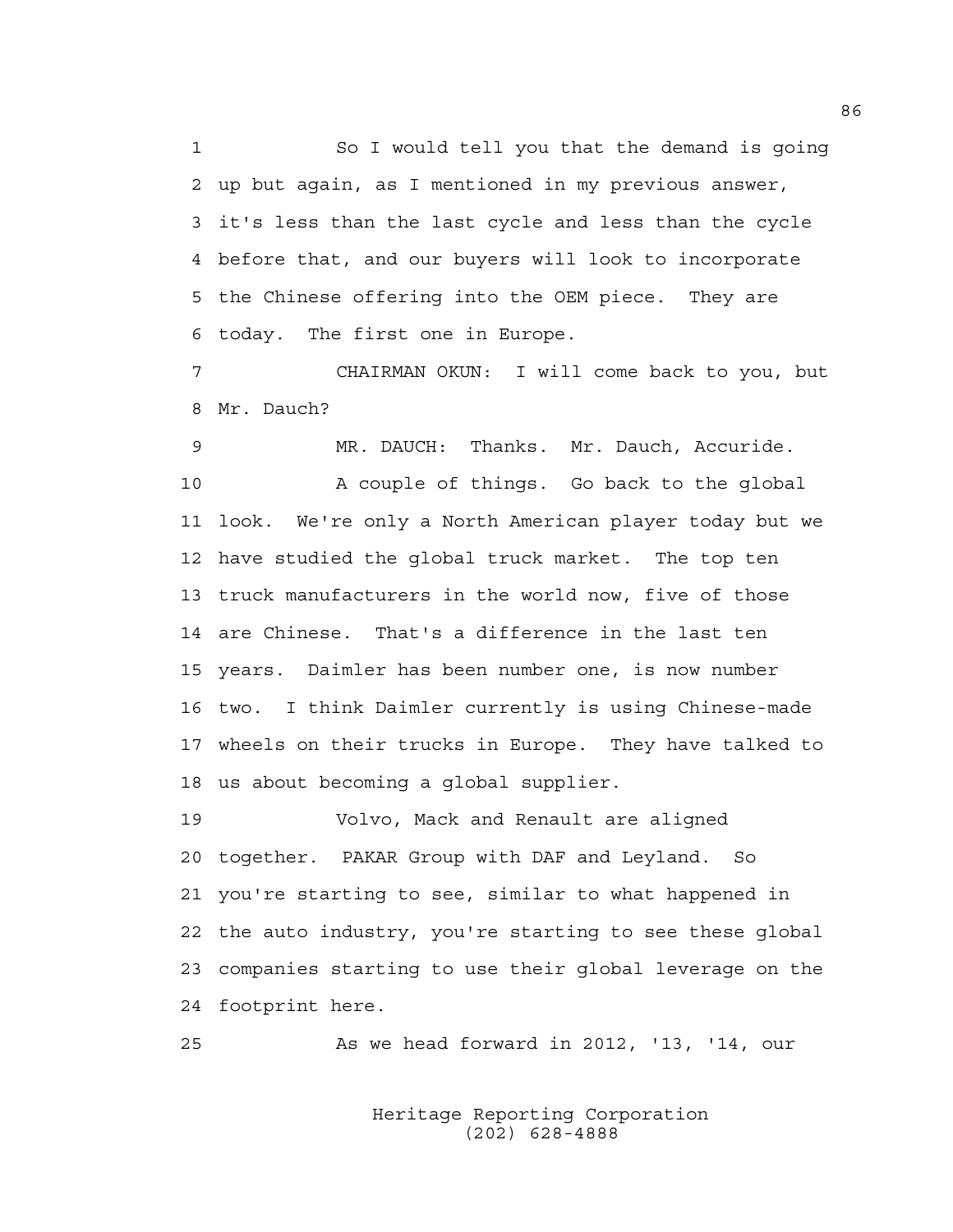1 contracts expire at the end of this year with three of 2 our truck manufacturers. We're starting to feel that 3 pressure right now, will you be able to give us lower 4 prices, otherwise we'll seek some of our off-shore 5 suppliers to supply. We're starting to qualify that. 6 I was told last year, in Germany, after 7 receiving Supplier of the Year from Daimler that they

8 were qualifying two of my competitors to leverage our 9 prices in 2012.

10 So we do see the recovery in the truck 11 market. It's not as robust as it was in the past, 12 primarily because the housing market is depressing the 13 service market of five through seven, but we're going 14 to be in some tough negotiations in third and fourth 15 quarter this year to extend our contracts, hopefully.

16 CHAIRMAN OKUN: Just to be clear, and I'll 17 come back to what you're saying about the European 18 market.

19 With respect to the last time you were in 20 negotiated, did you have Chinese competition for your 21 OEMs at that point?

22 MR. DAUCH: I as not here in that role three 23 years ago.

24 MR. BENTLEY: It existed, but not to the 25 extent that it does today. Most of the competition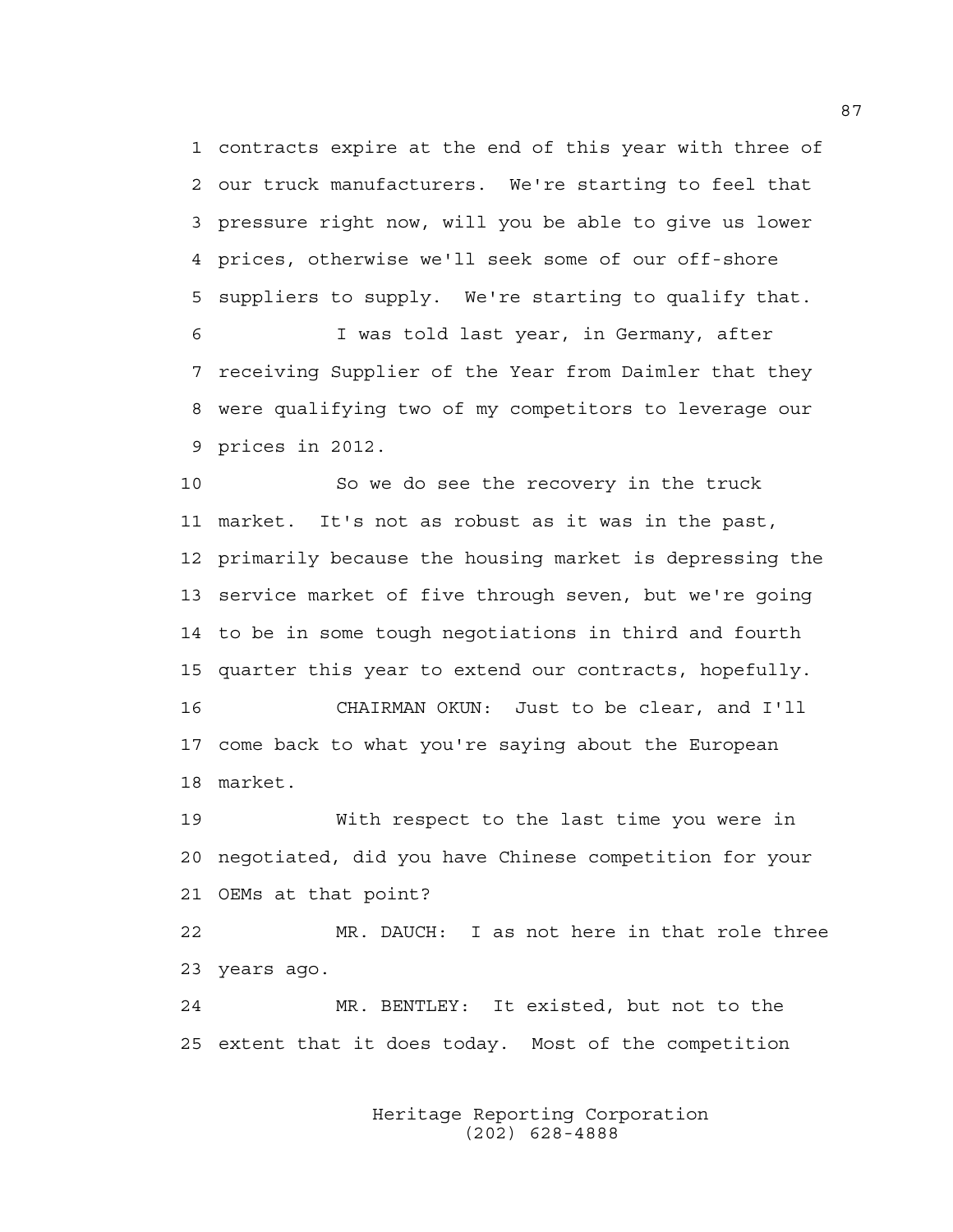1 that existed was around the aftermarket, and then over 2 the last three years the amount of presence in both 3 the trailer and the truck segments have increased.

4 CHAIRMAN OKUN: There may have been 5 something in the record about this but help me if you 6 can. When you're renegotiating, again I'm looking at 7 OEM truck now, are these single source or multiple 8 source contracts?

9 MR. BENTLEY: Largely multiple source. 10 MR. KATO: This is Matt Kato. Maybe I can a 11 little to that as well.

12 Specific to contracts and negotiations and 13 OEMs and pressures from competitive arenas, in our 14 submission in April Hayes Lemmerz had provided in our 15 confidential submission an example of a negotiation 16 that we had at the end of 2010 to retain a 17 longstanding OEM customer. We were unsuccessful. 18 That customer moved to what they told us was a Chinese 19 source. It was at approximately 20 percent price 20 reduction from where we were. That was one of our 21 most specific impacts, and that was going into 2010 at 22 the OEM level.

23 As I mentioned in my testimony, as we 24 wrapped up 2011 we had what would have been our second 25 largest truck OE customer, a multi-year contract

> Heritage Reporting Corporation (202) 628-4888

88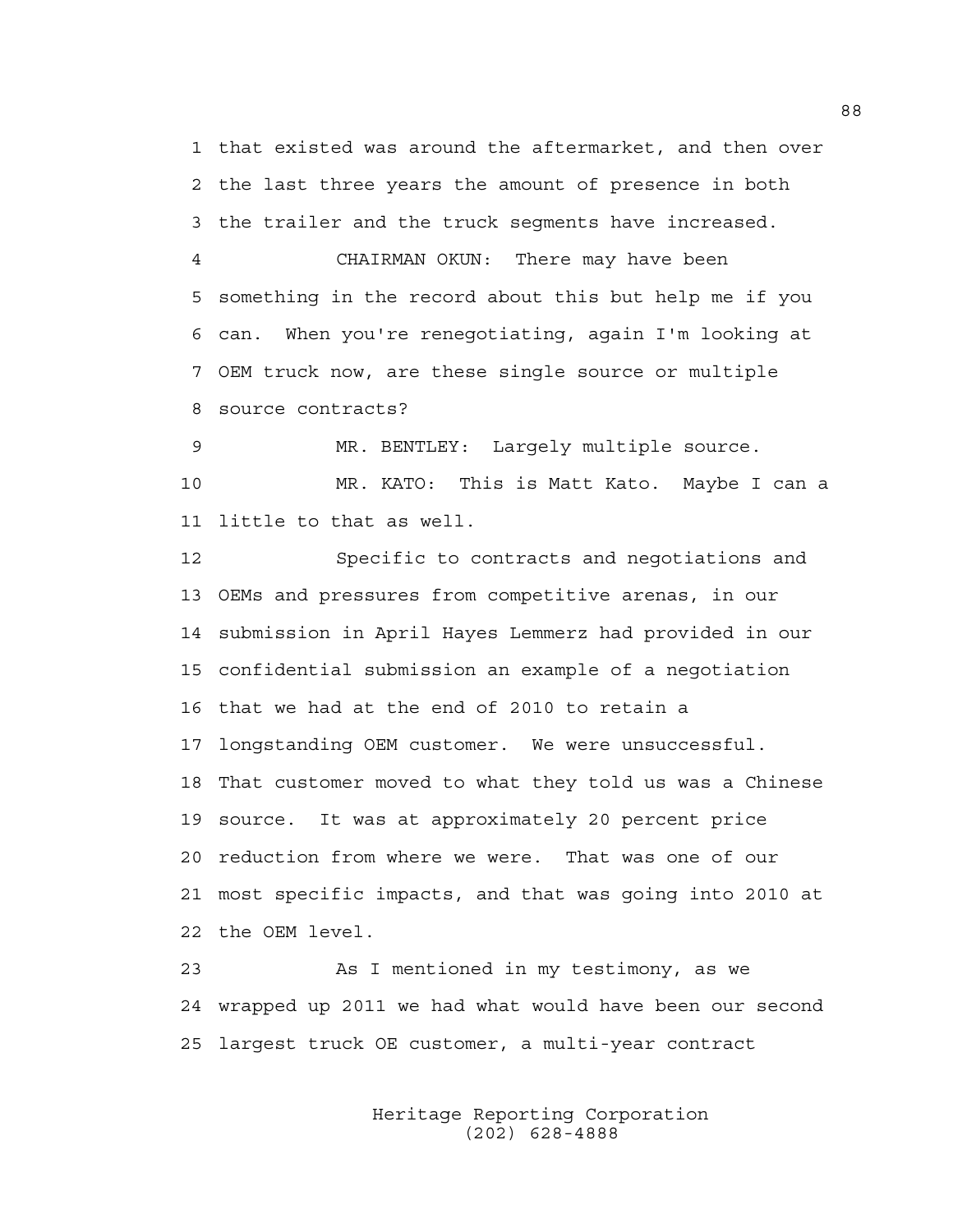1 expire. And we began negotiations in July of last 2 year. They are still open. We've bene unsuccessful 3 in finding resolution on another multi-year contract. 4 The price pressure that is there is tremendous. We 5 have been put on notice that other competition, 6 Chinese competition, is in play.

7 So to a point that Mr. Bentley had made 8 about sophisticated purchasing systems and about 9 leveraging global buys, it's happening now. Those two 10 specific contracts are very real for us.

11 CHAIRMAN OKUN: Mr. Kato, you may have said 12 this. Are these truck or trailer?

13 MR. KATO: Both of those examples are truck. 14 On the trailer side in our submission in April we 15 also provided some trailer OEMs for you that have 16 already moved to Chinese wheels.

17 CHAIRMAN OKUN: And then if you could, 18 coming back to the examples you give for the global 19 sourcing, are those price -- Is there a global 20 strategy with respect to these contracts that are 21 coming up? In other words are the purchasers asking 22 for a global price for other markets as well, or is 23 this a U.S. or a North America contract only? 24 MR. BENTLEY: I think it goes to the earlier 25 question that you asked about single source or dual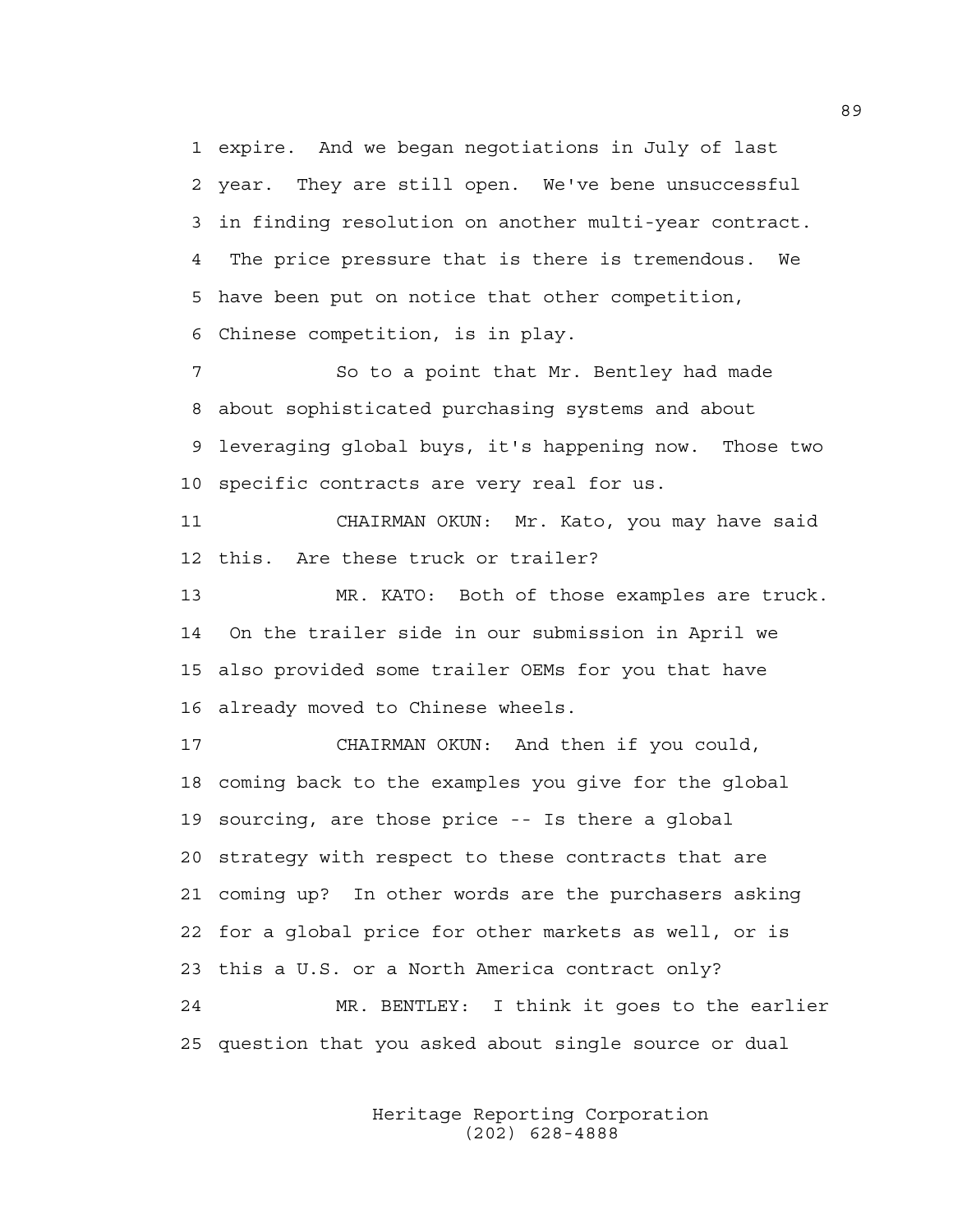1 source. What tends to happen is they'll look for one 2 of each and they'll use a global source for assurance 3 and also for maybe technology, and then they'll use a 4 second source to manage price.

5 MR. BYRNES: This is Chuck Byrnes. You 6 asked about other experiences, similar experiences.

7 We make a product, brake drums, for the same 8 marketplace. There's actually a speaker here today, 9 KIC, that entered the aftermarket for brake drums for 10 commercial vehicles. They then moved to being 11 qualified and have succeeded in selling very 12 inexpensive product to trailer OE manufacturers. And 13 just recently they've been qualified and started 14 selling drums that are on OE truck production today.

15 Very similar marketplace, very similar 16 drivers from our customers. I think a parallel to the 17 exact example we'll see in the future of steel wheels.

18 CHAIRMAN OKUN: With respect to, I know Mr. 19 Kato you had talked about the contract being open and 20 not being able to -- Do you anticipate any other 21 changes with respect to how contracts are done? Or 22 have you seen anything else with respect to OEM and 23 trailers or others? In other words, are you still 24 anticipating that you will be signing multi-year 25 contracts to the extent you're successful?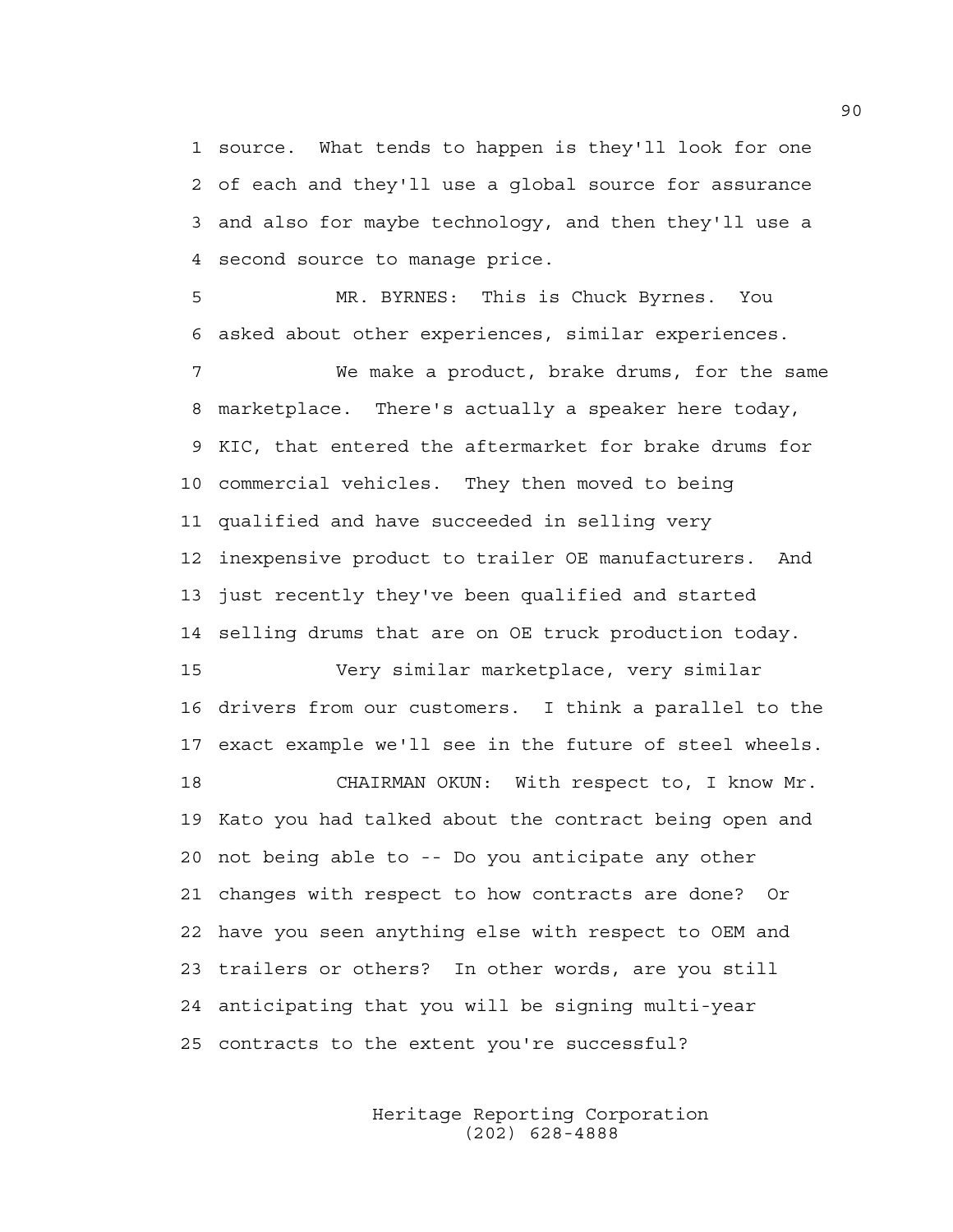1 MR. KATO: The desire of the OEM that I'm 2 referencing will provide more detail outside of this 3 in confidential nature, but the desire of that OEM was 4 to sign a multi-year contract. It was our desire as 5 well when the negotiations began. At one point as 6 part of the negotiation as a lever they pulled, they 7 had said perhaps we only sign a one year contract.

8 At the price point they were requesting and 9 telling us we needed to meet, we said we wouldn't be 10 interested or wouldn't be able to from a 11 sustainability standpoint sign into more than a one 12 year contract.

13 So essentially we were aligned with them 14 only because of the aggressive price point that they 15 were asking us to sign up to which ultimately we 16 didn't, we couldn't, it's still open. But they're 17 back to a multi-year contract. They would like that. 18 They would just like it at a very aggressive price. 19 And it's one that we don't find sustainable at this 20 juncture when it's based on unfairly traded product. 21 CHAIRMAN OKUN: Thank you for all those 22 responses. My red light has come on. 23 I'll turn to Vice Chairman Williamson.

24 VICE CHAIRMAN WILLIAMSON: Thank you, Madame 25 Chairman, and I do want to express my appreciation to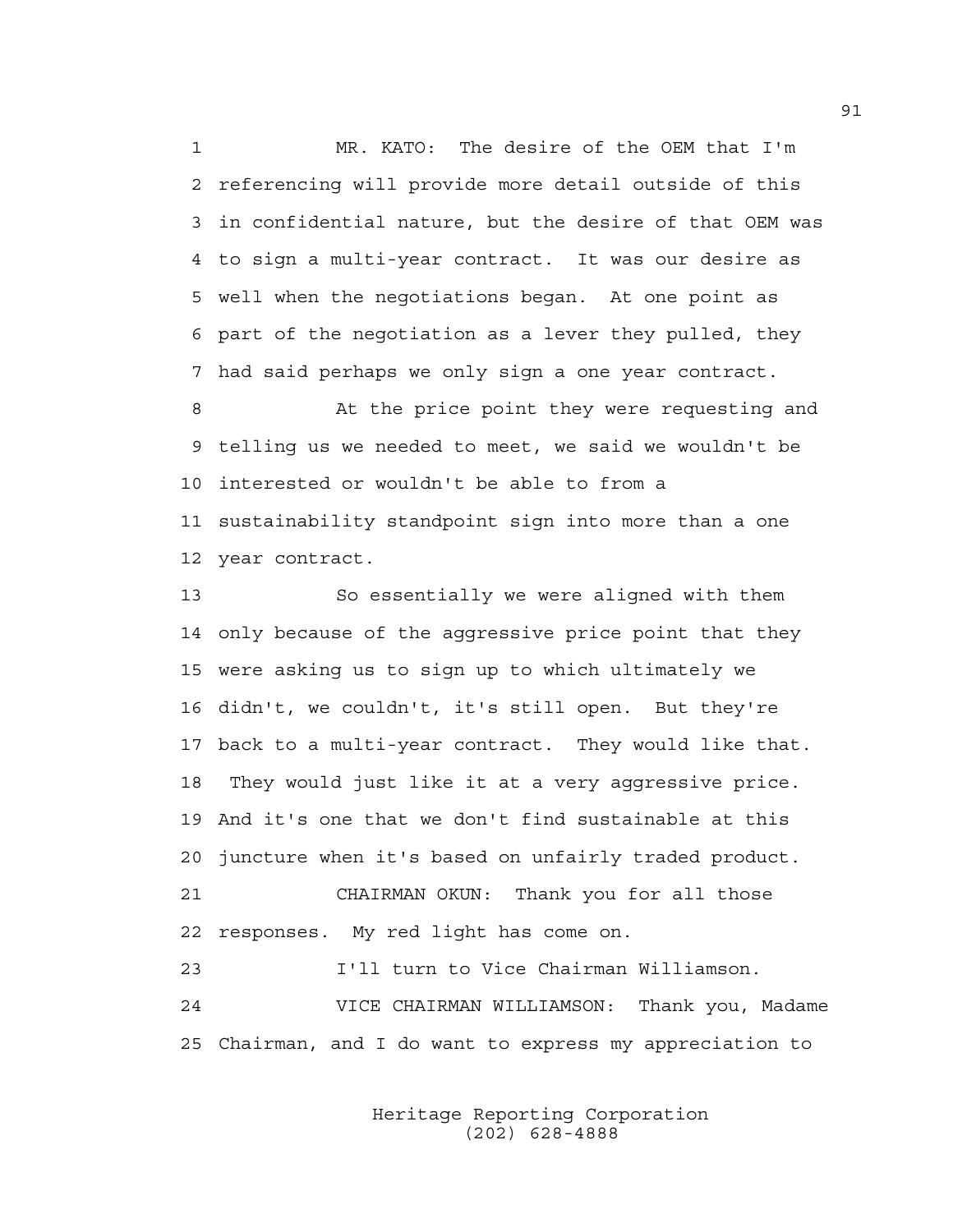1 the witnesses for coming this morning.

2 To what extent do prices in ne market, one 3 part of the market affect prices in the other? For 4 example, are OEMs aware of prices in the aftermarket? 5 And if so, how do these affect contract negotiations? 6 MR. BYRNES: Chuck Byrnes. The OEs are very 7 aware because they actually have their own aftermarket 8 distributorships at their dealers. So like our 9 aftermarket partners are here today, they compete with 10 OE-owned dealership service organizations. They 11 actually have very direct information on the pricing 12 in the aftermarket. 13 VICE CHAIRMAN WILLIAMSON: How do the

14 changes in demand in the OEM segment affect demand in 15 the aftermarket? When there's increasing demand in 16 the OEM segment is there also indication that fleet 17 buyers are buying new trucks, less need for 18 aftermarket parts?

19 MR. BYRNES: New trucks aren't serviced as 20 often as older trucks. Often older trucks will be 21 obsoleted as new trucks come into the fleet. So the 22 aftermarket does not run in parallel with the OE 23 market. In fact an OE market increase of five or ten 24 percent will normally not generate much of an increase 25 at all in the aftermarket business.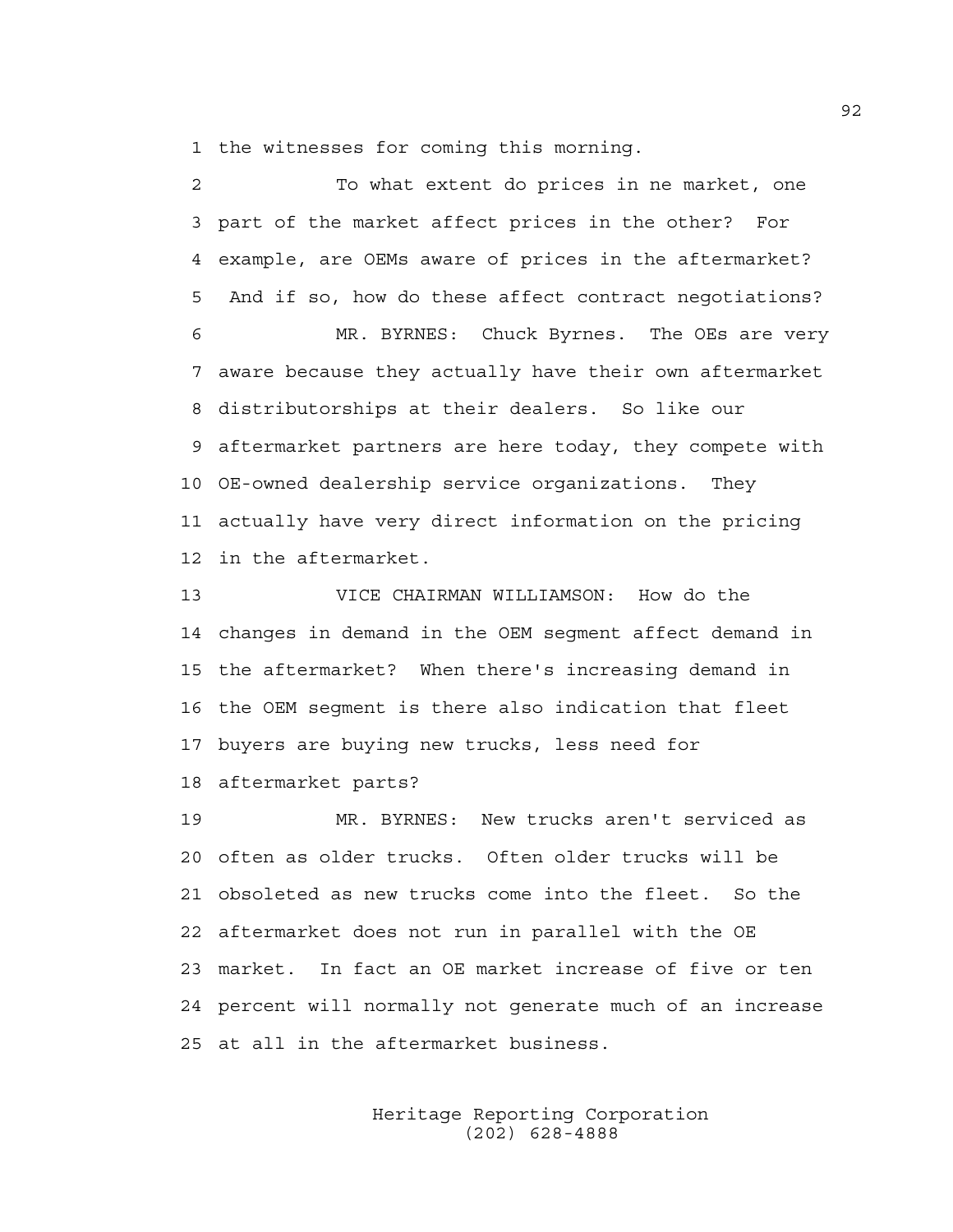1 We forecast a small single digit increase in 2 aftermarket this year, and probably closer to seven or 3 eight percent increase in the OE market this year. 4 They don't necessarily run in parallel.

5 VICE CHAIRMAN WILLIAMSON: Since the idea is 6 that the wheels are going to last as long as the truck 7 or trailer, what are the things that cause people to 8 have to replace them?

9 MR. BYRNES: Chuck Byrnes again.

10 Steel wheels actually will corrode over 11 time. Aluminum wheels don't corrode very often. But 12 also accidents, damage during the life of the vehicle, 13 so they'll be replaced because they're no longer fit 14 for use.

15 MR. DAUCH: Tires fail. A tire blows on the 16 road, you've seen those on the road before. It can 17 damage the wheel.

18 VICE CHAIRMAN WILLIAMSON: Good.

19 MR. STEWART: Tom Stewart, North Carolina 20 Rim and Wheel Company.

21 On the aftermarket side, a lot of our sales 22 go to tire dealers. Tire dealers run tire banks for 23 major fleets, so they have spare tire and wheel 24 assemblies available for when a tire goes flat, they 25 can just quickly change it out and move it forward.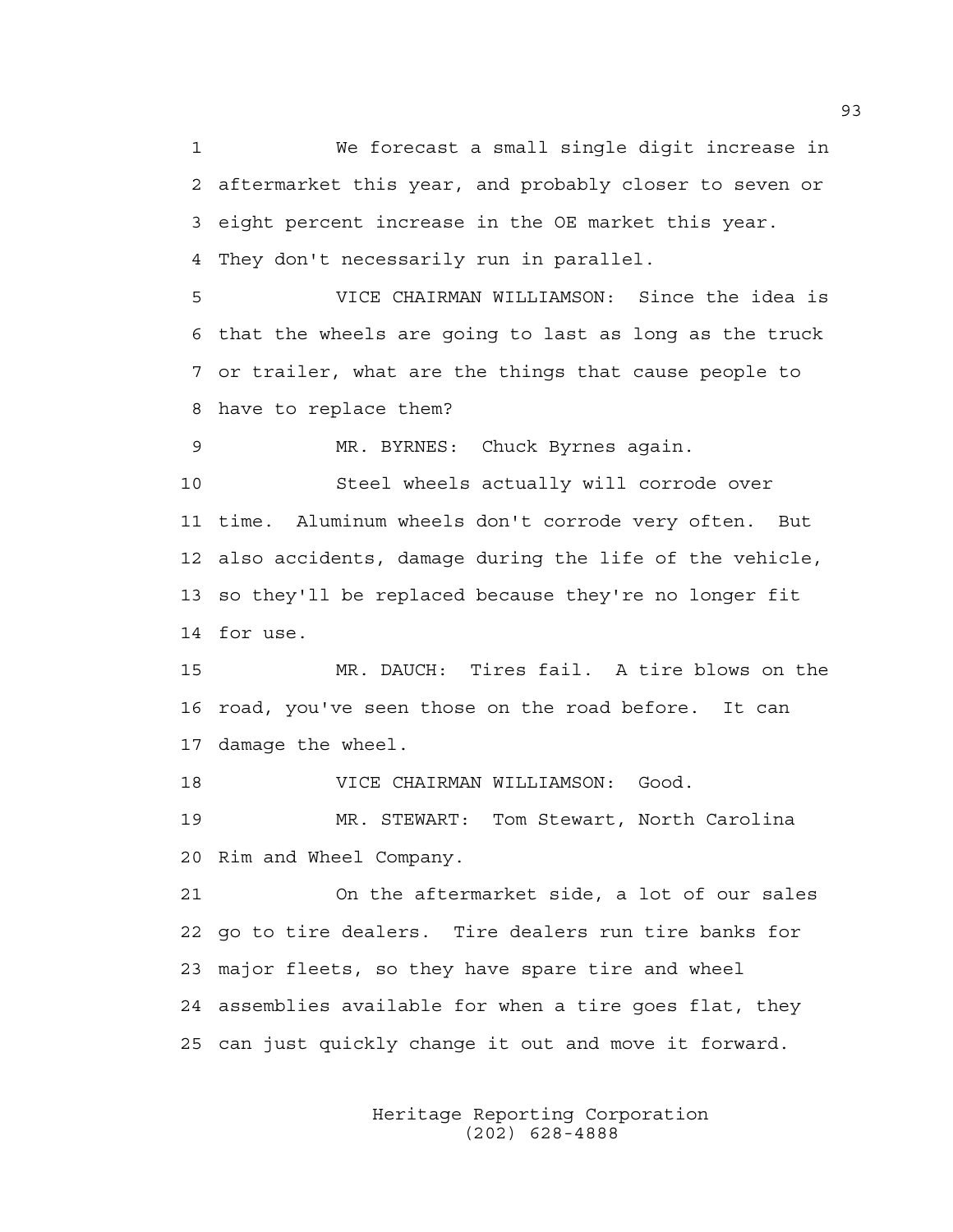1 So instead of just having a single spare on 2 a truck, they have multiple spares sitting back either 3 in the fleets or in the tire dealers that go out and 4 make the changes. So that has increased our business 5 over the last probably eight, nine, ten years, because 6 that practice didn't really exist eight or nine, ten 7 years ago. So it added some business into the 8 aftermarket.

9 VICE CHAIRMAN WILLIAMSON: Thank you. 10 Does the state of the infrastructure on U.S. 11 roads have any impact on demand? Some of you remarked 12 that in developing, places like Brazil and all, it 13 does affect you, but I was wondering about here in the 14 U.S..

15 MR. WILLIS: This is David Willis. CRW 16 Parts. It absolutely does. Curbs, you name it. I 17 think we've all driven behind a tractor trailer and 18 watched the wheels wobble back and forth, with 19 excessive tire wear.

20 So I think the fleets are very aware of the 21 expense with their vehicle as it relates to the tire, 22 and the liability aspect of the wheel. So they are 23 very cognizant of making sure that the wheels on their 24 tractor trailers are as well kept as humanly possible. 25 VICE CHAIRMAN WILLIAMSON: Thank you.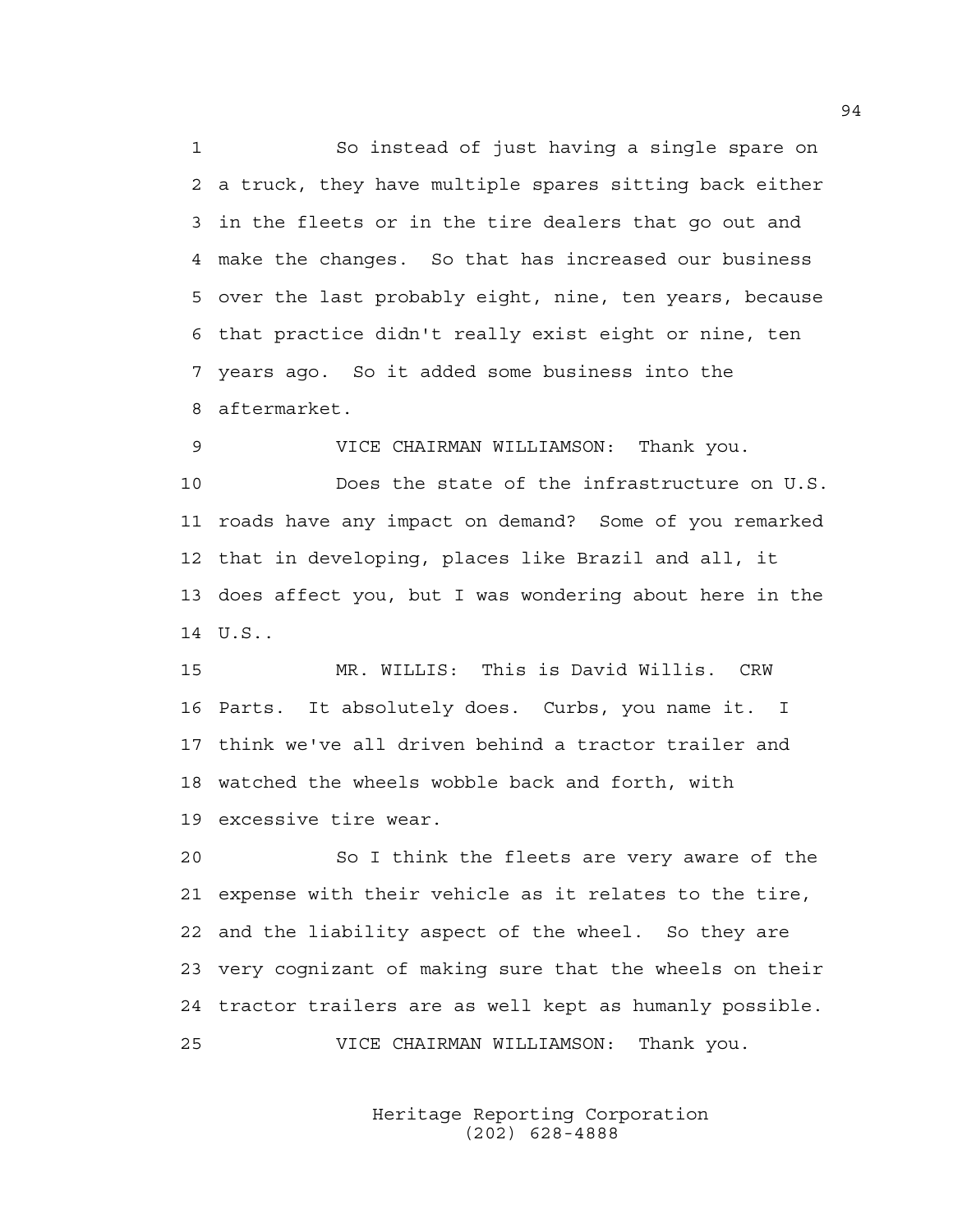1 Mr. Vorshak, I was wondering if you could, 2 looking at sort of the employment data and wages, I 3 was wondering if you could maybe address to what 4 extent do you think that number reflects the recession 5 and to what extent it reflects the Chinese imports? 6 It may be a difficult thing to do, but if there's any 7 insight you can give us on that I'd be interested din 8 that.

9 MR. VORSHAK: In 2006 the company came to 10 the union, asked for help. We froze wages at that 11 point. Also that was, we froze them from that point 12 on until 2010 and when that expired we actually 13 negotiated another year extension of that agreement.

14 In the current agreement we have, we dropped 15 our 90/10 insurance coverage. We only have 80/20 16 available to us. We raised our co-pays. Yes, we did 17 get a raise with that, but that was the first raise in 18 six years.

19 I don't know if that helps you out any. 20 VICE CHAIRMAN WILLIAMSON: So you're saying 21 this trend really started before the recession and 22 it's --

23 MR. VORSHAK: Yeah.

24 VICE CHAIRMAN WILLIAMSON: -- and it's 25 continuing.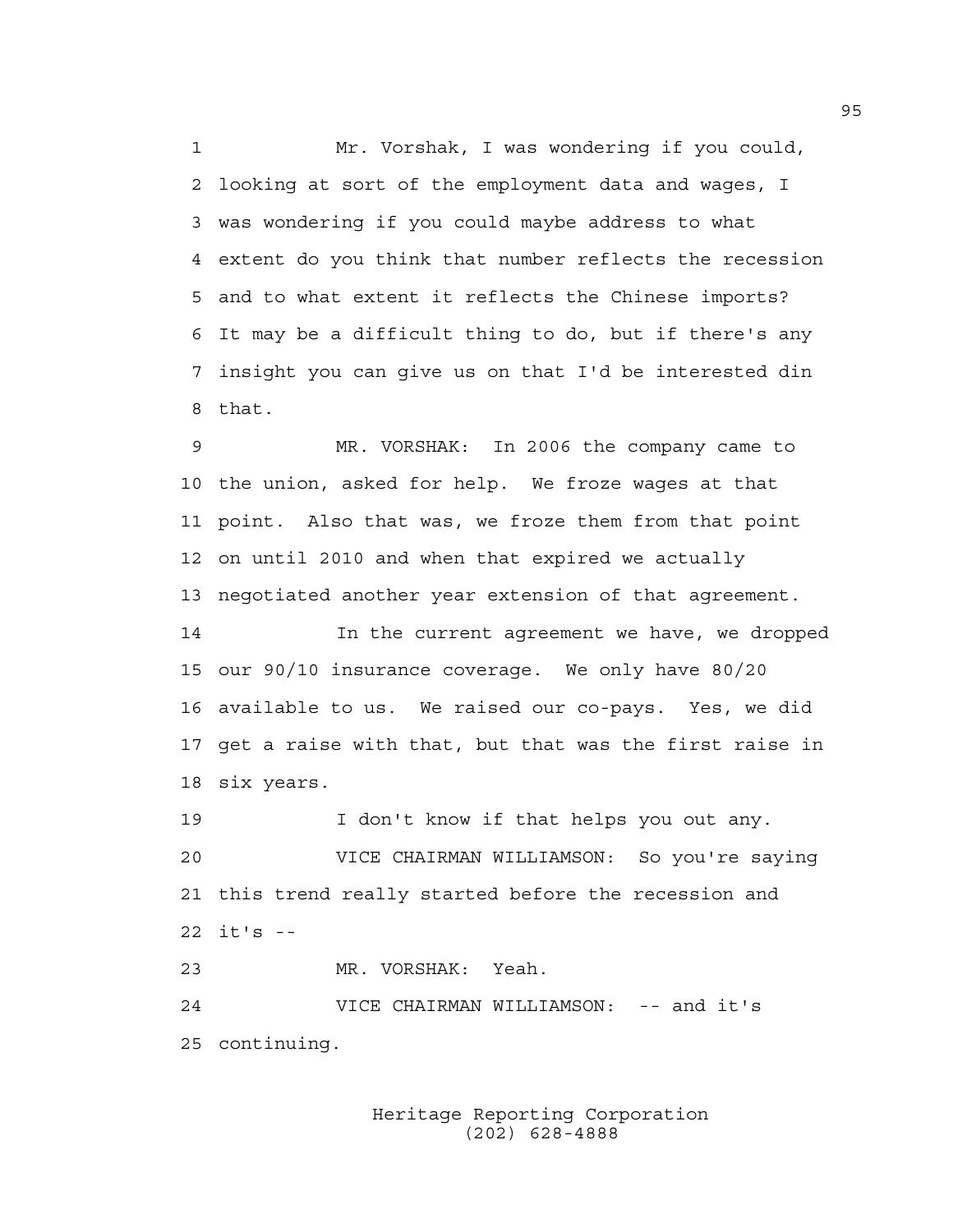1 MR. BENTLEY: Fred Bentley. If I may jump 2 in. I would add a couple of things.

3 The first thing relative to what Dave 4 references to 2006, that was the middle of a contract 5 discussion. So the local union opened a discussion 6 relative to wages outside of the normal discussion 7 time relative to a contract. The reason for 8 mentioning that is that this is not about an 9 unwillingness to accept an economic reality. The 10 union has been very open to adjusting wages outside 11 the normal course of what we would do.

12 Mr. Dauch mentioned labor content relative 13 to their wheels earlier. I'll tell you that at Hayes 14 we have a similar number.

15 Again, the point here, I'll draw it back to 16 what Mr. Schagrin said, this is in a product that is 17 largely a raw material content product with low labor 18 content. And the example that Dave mentions, with a 19 willingness to adjust the input cost of the labor 20 piece in an open manner over the last several years. 21 this is really about either a creation of matter, and 22 I would say that that's focused on steel wheels. We 23 may want to look at a better application. Or 24 something's weird that's going on with other input 25 prices.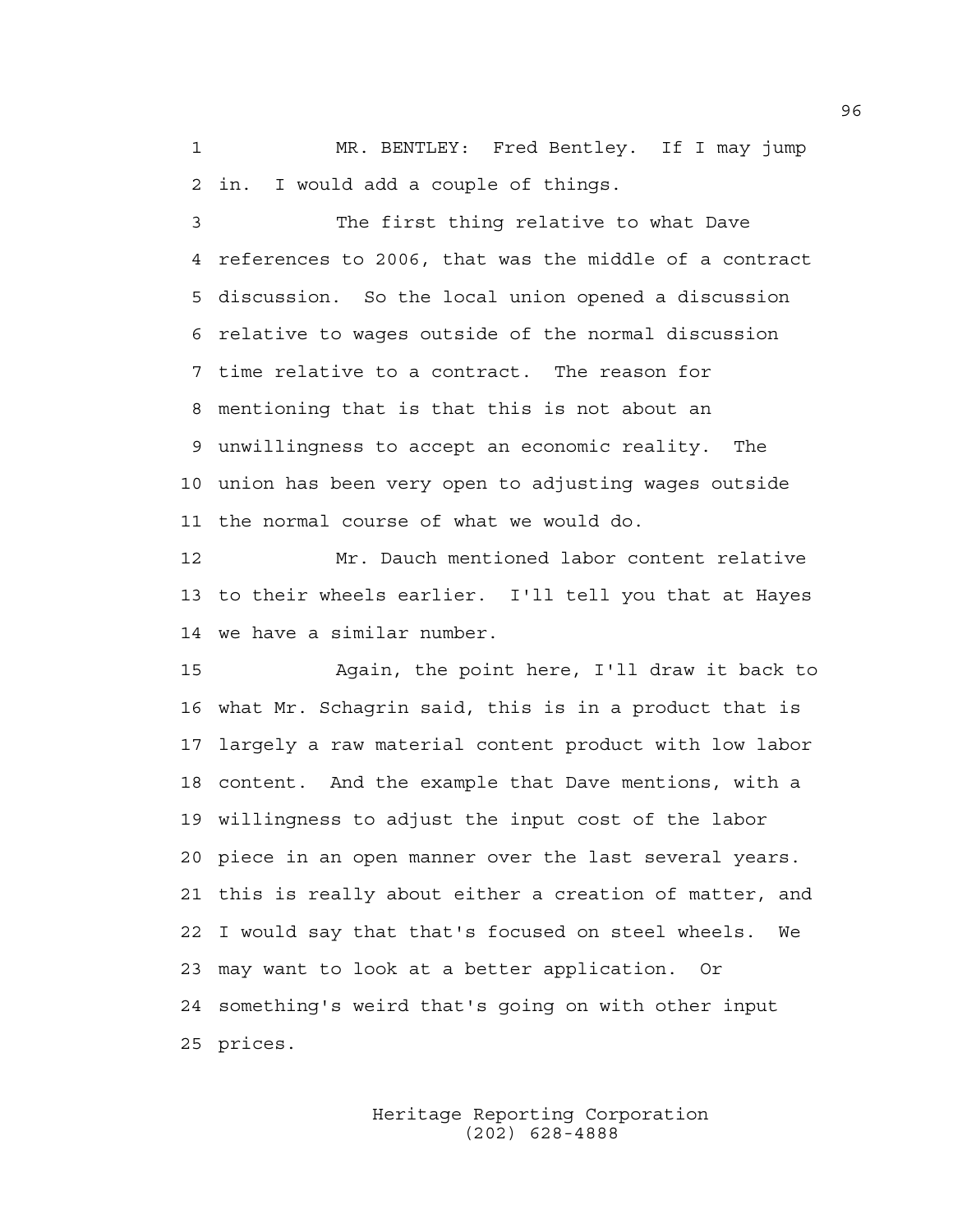1 VICE CHAIRMAN WILLIAMSON: I don't think I 2 understood that last statement. I don't know if you 3 can explain it further.

4 MR. BENTLEY: The point is that the steel is 5 such a large part of the content, either you're 6 creating steel or you're getting something that's 7 subsidized at a different price and that's the only 8 way that you can have the price difference when you 9 have labor content as such a small part.

10 VICE CHAIRMAN WILLIAMSON: Okay, good. 11 Mr. Hampton?

12 MR. HAZLETT: If I could add, Donald

13 Hampton.

14 Something that we follow is the Steel Index, 15 the CRU. So steel is a commodity, we follow the CRU 16 price for steel. If you take a look at it, from 2004 17 to present, steel prices have continued to escalate. 18 If you take a look at our prices to our customers, in 19 particular in the aftermarket segment, which again, 20 the aftermarket segment prices continue to go down 21 from 2004. So steel prices are up across the board 22 since 2004, prices to our customers are down. Again, 23 if the prices to the aftermarket segment are down, 24 prices to the OEs are down as well. So we've 25 continued to see the major input costs to our product,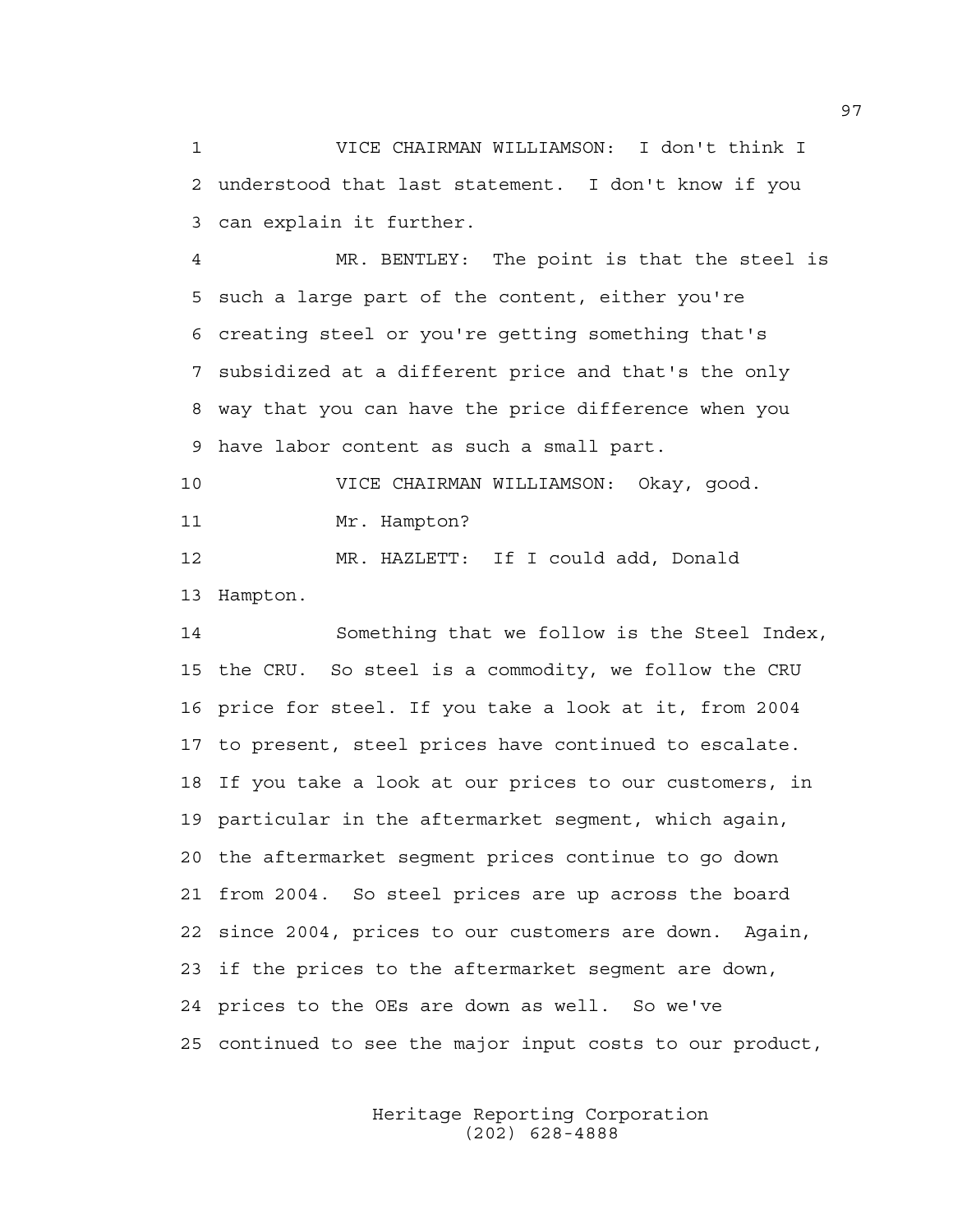1 price, to us escalate but our prices to our customers 2 go down. Again, that drove us, talk about the union 3 negotiations with labor and such, they've been 4 troopers in the Akron plant and they understand it and 5 so the union's been very cooperative with us. We've 6 done a number of things to try and keep ourselves 7 competitive in the market.

8 Take a look at our margins, they're slim, 9 very slim. And getting worse. And again, that's only 10 because we've been forced to continue to lower our 11 prices in every segment that we serve due to unfair 12 competition. That's what's driving the prices down in 13 times where steel prices are going up. It just 14 doesn't make sense.

15 MR. DAUCH: Can I make a comment as well? 16 Rick Dauch, Accuride.

17 So it's Econ 101. Steel prices are going 18 up, aftermarket which is Typically in the industry the 19 most profitable part of your business, the prices are 20 going down because of the competition we see from 21 China.

22 So if steel's going up and prices are going 23 down we have to offset and try to make money.

24 So you're seeing zero percent wage increases 25 for three or four years, not just because of the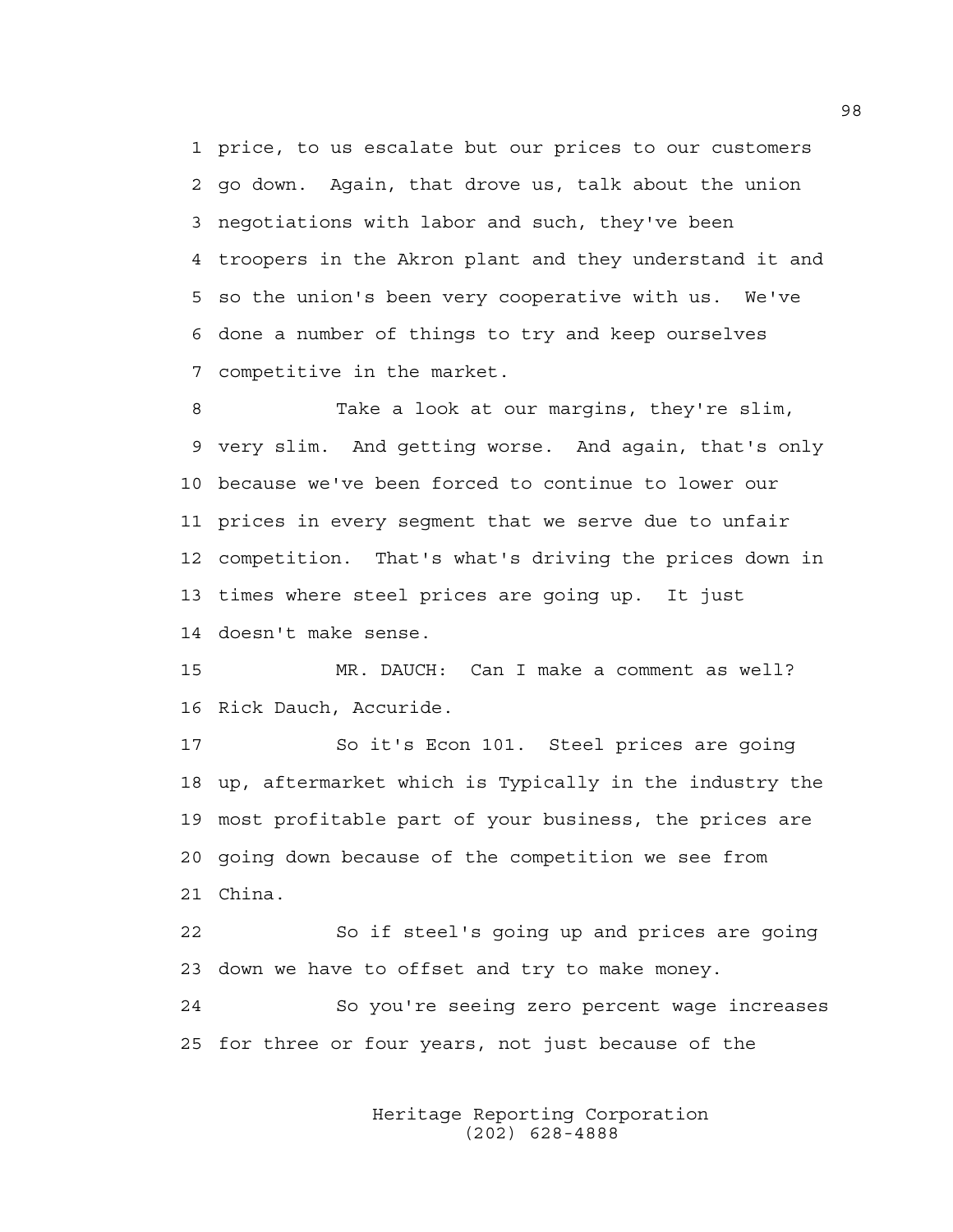1 recession. Those are Draconian cuts to survive in 2 2008 and 2009. Frozen pensions. Take away a 401K, 3 those are starting to come back now in terms of the 4 match. But you're also seeing reduced monies being 5 spent in R&D. Our company is spending less than 1.2 6 percent I think on R&D right now. A good company 7 should be spending 1.8 to 2.5 percent. Capex to 8 restore your equipment, to repair your facilities, so 9 you don't have leaky roofs and parking lots that are 10 broken, should be at 3.5 to 4 percent a year. Over 11 the last four or five years this company's only done 2 12 to 2.5 percent or less.

13 So we're addressing that. If you don't have 14 the pricing to get the profits, you can't do that.

15 VICE CHAIRMAN WILLIAMSON: Thank you. 16 My time has expired, but I guess the reason 17 for the original question was thinking about to what 18 extent is the injury being seen in terms of the 19 workers, but I guess you're also saying there are a

20 other ways, a number of additional ways to look at it. 21 Thank you.

22 CHAIRMAN OKUN: Commissioner Pearson? 23 COMMISSIONER PEARSON: Thank you, Madame 24 Chairman.

25 Greetings to all the panelists. It's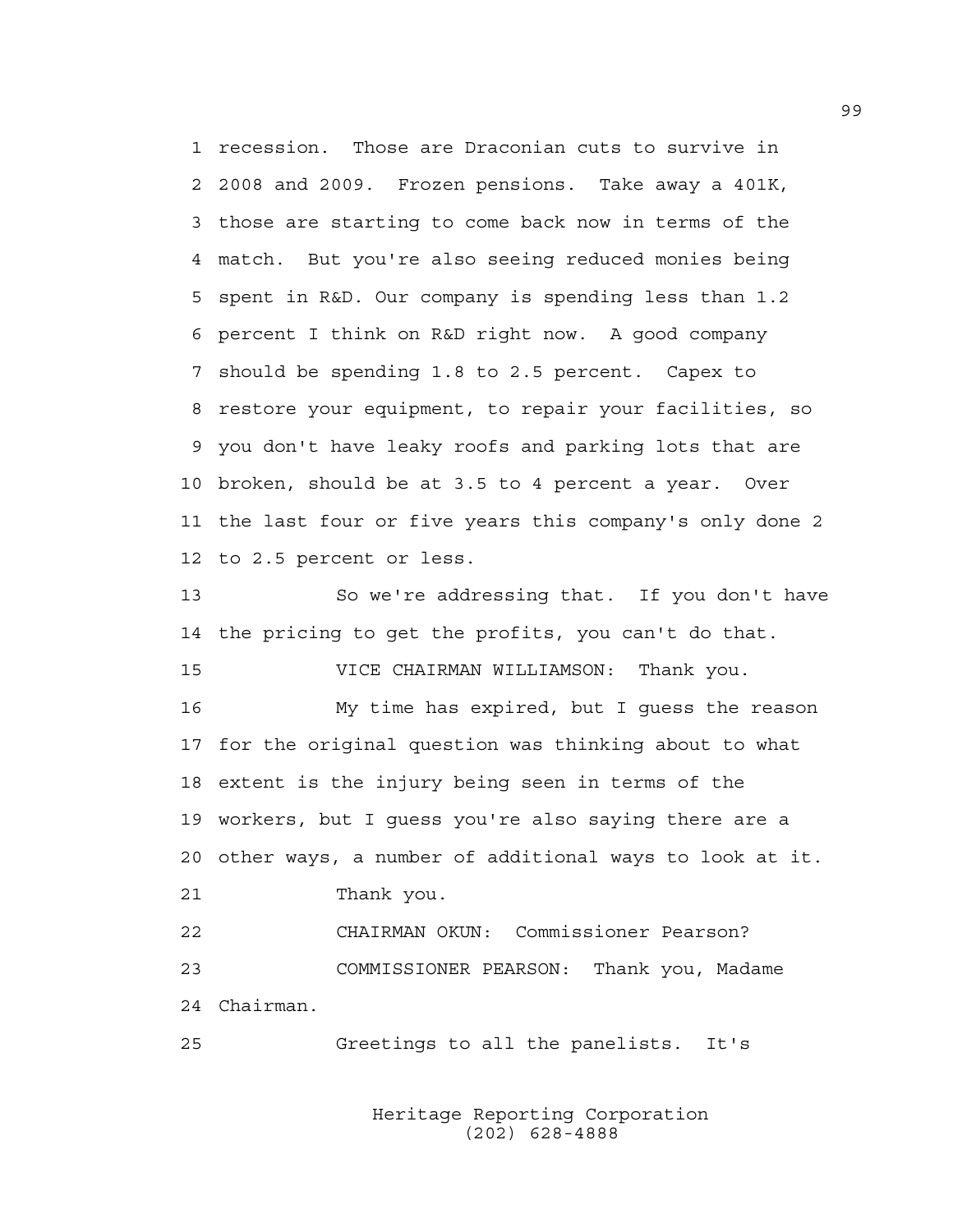1 frankly always a pleasure to have people with a lot of 2 industry experience in front of us. Mr. Schagrin can 3 tell you that I've said things like that more than 4 once, so it's good to have you here.

5 You've made a compelling argument that the 6 competition from the Chinese wheels is having major 7 effects on your industry in a variety of ways. In 8 that case why don't we see it reflected more clearly 9 in terms of the market share achieved by Chinese 10 wheels in the U.S. market? Much of our data are BPI 11 and can't be discussed, but China's market share has, 12 that's public so I can talk about it. It started at 13 10.5 percent of the market ibn 2008, went down a bit 14 in 2009, up a bit in 2010 and ended in 2011 at 10.9 15 percent, so a 0.4 percent increase over the POI.

16 I hear what you're saying and I look at that 17 very modest increase and the two aren't matching up. 18 What am I missing?

19 MR. WILLIS: David Willis, CRW Parts.

20 If you don't mind, I sell 50 percent of my 21 product is automotive and in our case we sell a lot of 22 brakes, rotors being some of it. If you're driving a 23 car you've got rotors on the front. We've all had to 24 get them replaced.

25 Five years ago our rotor business was 95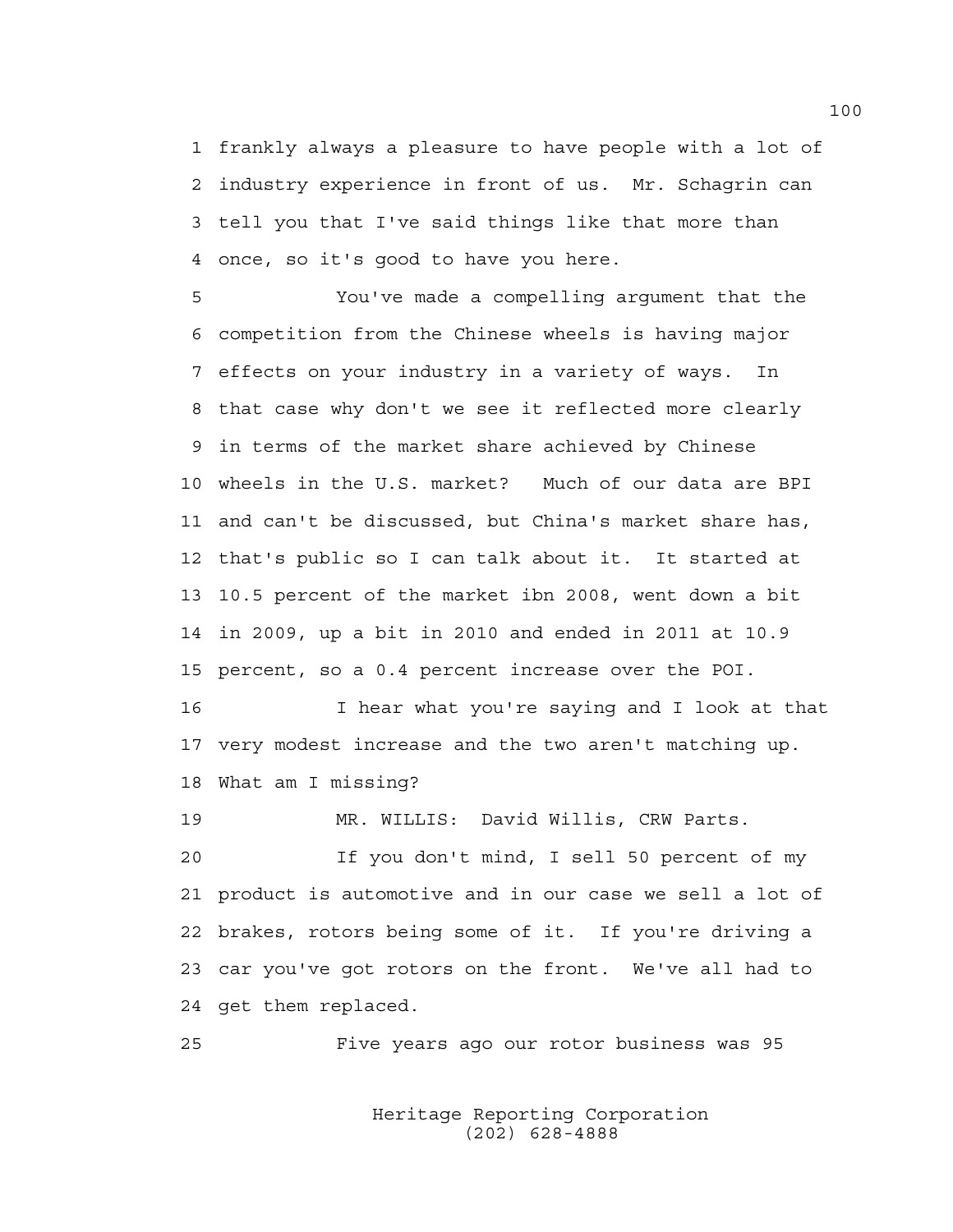1 percent American-made premium product. Today it is 2 100 percent China. It's coming quick. I think what 3 you're hearing now is testimony that says it's coming 4 and when it hits it comes quick and it's too late. 5 That's I think reflecting what they're saying. The 6 storm is brewing, it's coming, be prepared because 7 when it hits it's going to be too late.

8 MR. SCHAGRIN: Commissioner Pearson, Roger 9 Schagrin, if I may.

10 The tenor of your question is what are we 11 missing, so let me direct --

12 COMMISSIONER PEARSON: What am I missing is  $13 - -$ 

14 MR. SCHAGRIN: Well, it's what the entire 15 Commission is missing. You're not along on this 16 particular case in missing something that other 17 Commissioners are not. That is you're missing 18 imports. Your staff has done a yeoman's job in trying 19 to get the information on imports, but what is clear 20 in virtually every China case, and I think this record 21 is as replete with that information as any China case 22 I've worked on, is that as time progresses, as the 23 number of producers in China in this product area, 24 steel wheels from the period 2008 to now we're in 25 2012, has probably doubled, from maybe 25 to 50. The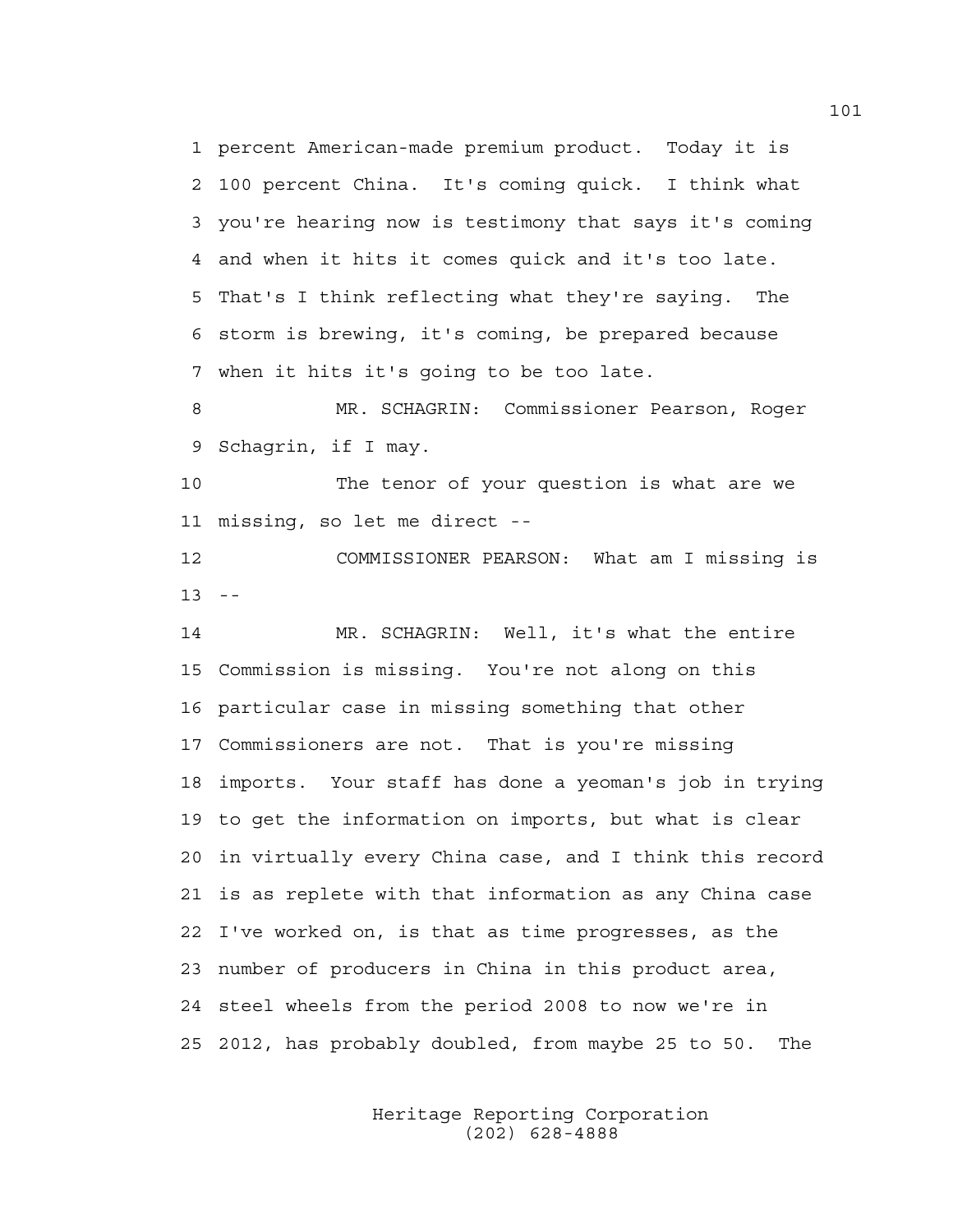1 number of importers in the U.S. has certainly

2 increased significantly. There's always, when there 3 are more foreign producers who are sending emails out 4 to everyone involved in an industry there's always 5 more new importers. If you can buy a product as an 6 importer at 30 or 40 percent less than the market, 7 have nothing more than a cell phone and a brief case 8 and an office and manage to make a 10 percent markup, 9 something that producers with facilities can't manage 10 to do but you can do it with just a cell phone and a 11 brief case, you'll have more and more new players as 12 importers.

13 Those are the folks, both the new Chinese 14 wheel exporters to the United States and the new 15 importers of wheels in the United States, are the ones 16 who have tended not to respond to the Commission's 17 questionnaires. You have a lot of information on 18 people who show up in the import data in these 19 categories, and I think Ms. McNay who's quite an 20 expert in the auto and truck areas would tell you that 21 one particular HTS item, the only things that should 22 enter in that HTS are subject products. The 23 definition is it's steel wheels for vehicles that are 24 in other HTS area are commercial trucks, dump trucks, 25 ambulances, garbage trucks. They all take these kinds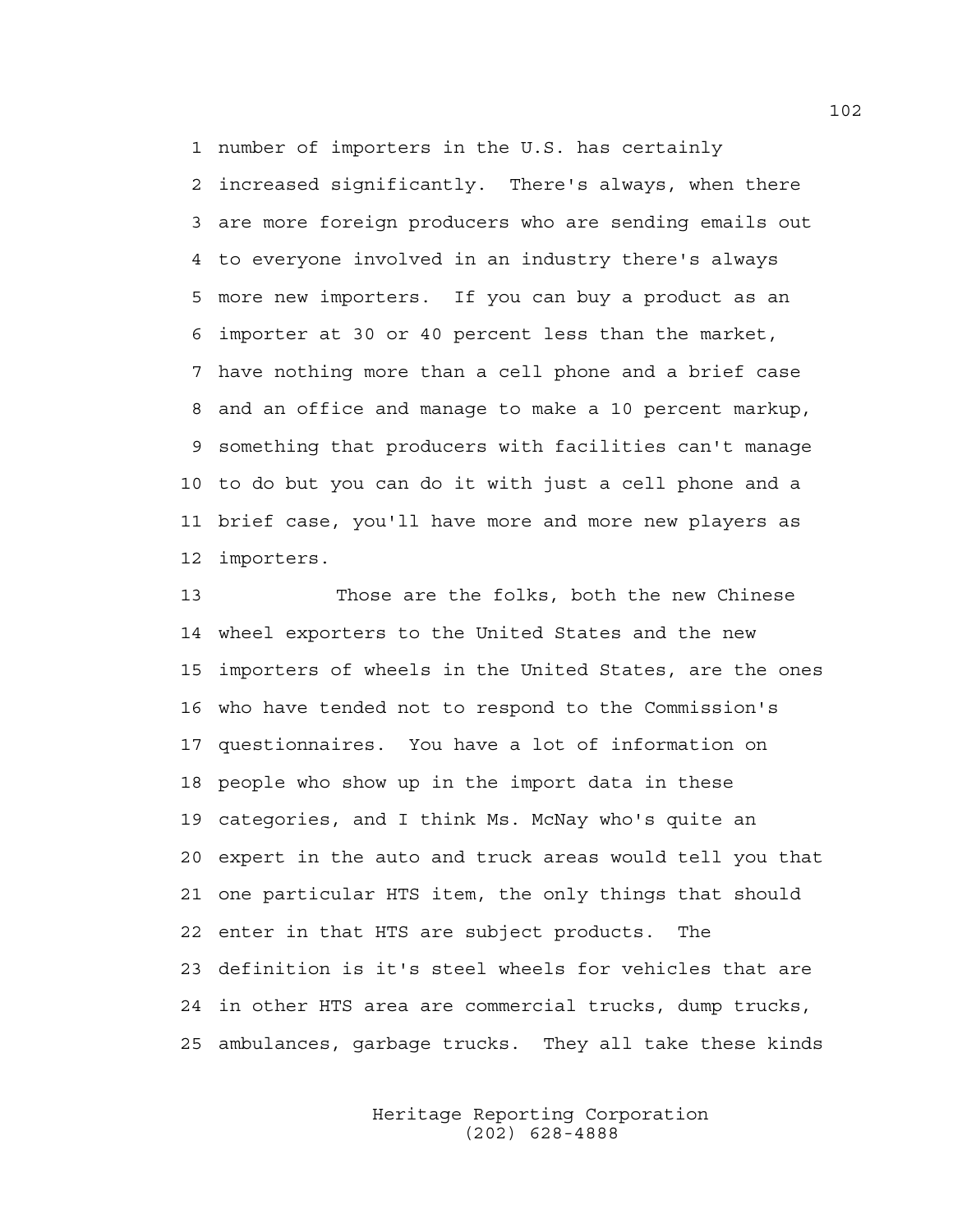1 of wheels. Autos are excluded from that HTS. We have 2 a number of importers who show up in that statistical 3 information that you all get from the Customs Service 4 and to whom your staff has sent importer's 5 questionnaires who just simply don't respond.

6 As to the data you do have, it's pretty 7 clear to me, and that's why we do emphasize and we'll 8 rebut later Mr. Lee's assertions about 2011 import 9 data. It's pretty clear and we have a chart in our 10 pre-hearing brief that actually the peak based just on 11 the importer data you do have of imports from China in 12 terms of market share was in the fourth quarter of 13 2010 where it actually reached over 15 percent, and 14 that's in a chart in our public pre-hearing brief. 15 That's on page nine of our pre-hearing brief. That 16 was very simple math. You have full year 2010 data, 17 you have three-quarter 2010 data. You subtract one 18 from the other, it gives you the fourth quarter. So 19 they got up to 15.6 percent.

20 We think they continued increasing the first 21 quarter of '11. We filed the case at the end of March 22 in spite of the continued increase that shows up in 23 imports from China. The fact is with a CBD 24 determination scheduled at the end of August, 25 originally scheduled in June and then extended, and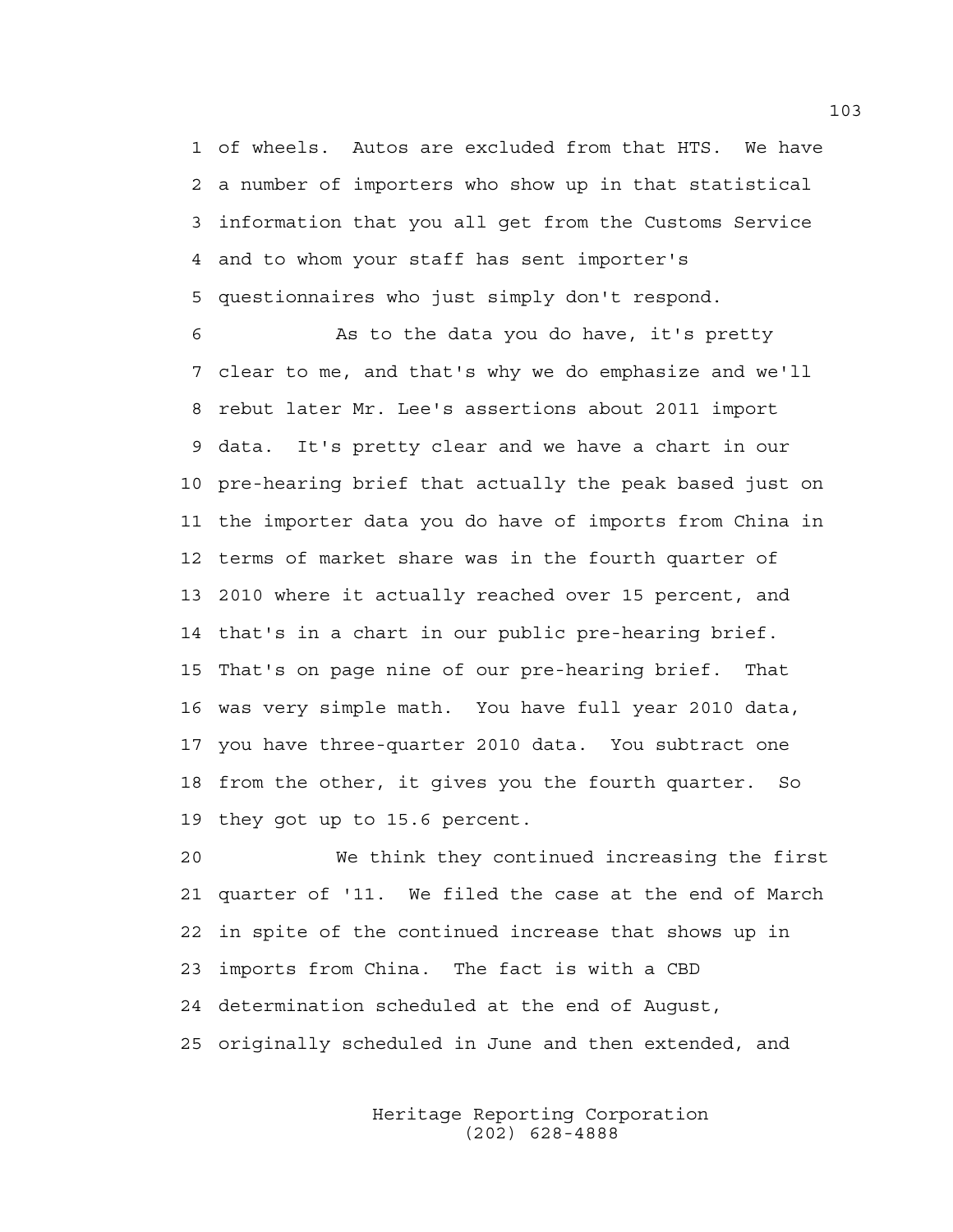1 with the possibility of critical circumstances,

2 importer after importer who did respond to your 3 questionnaires said that after the cases were filed, 4 i.e. after the first quarter, they decided to stop 5 importing from China. Because they were worried about 6 having to pay duties.

7 So there's information that this industry 8 did what was wise. Unfortunately Mr. Bentley didn't 9 know me when he was closing factories because of 10 aluminum wheel imports from China. I would have been 11 happy to help him not for the fee revenues, but in 12 order to keep 2500 Americans from being put out of 13 work because of unfair trade from China.

14 But as he says, the play book is the same. 15 They were getting larger and larger. The industry 16 came to me at the very beginning of 2011 and said 17 things are getting much worse. Can we win a case? I 18 said, using my professional expertise, that I think 19 you can. The case was filed at the end of March. Had 20 the case not been filed, those numbers would have kept 21 getting worse. Fourth quarter of 2010 was the worst 22 in terms of market share. They would have been worse. 23 If you had all the information on imports from new 24 importers who came into the market in 2010 and 2011, I 25 think you would see a more significant increase in the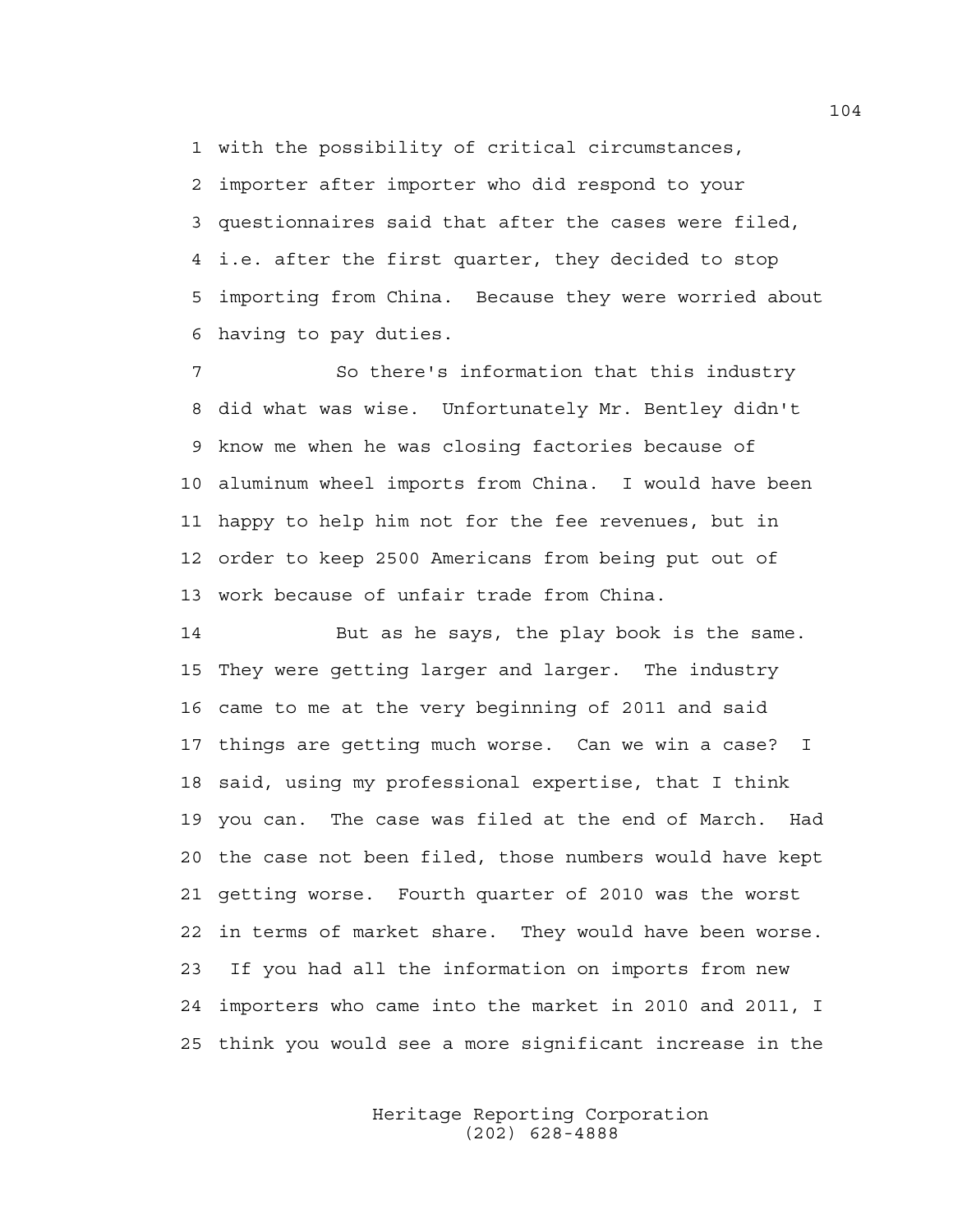1 Chinese market share.

2 COMMISSIONER PEARSON: On the basis of lack 3 of strong indication of present injury in this record, 4 are you arguing this primarily as a threat case?

5 MR. SCHAGRIN: To the contrary, this is an 6 excellent indication right on this record of current 7 material injury between 2008 and 2010 because we did 8 have growing market share, you had impact.

9 I would point out what you said in the first 10 three quarters of '11 it was only four-tenths up. It 11 does show about a two point increase in market share.

12 But as everyone said, there's no doubt the 13 threat case is stronger than the injury case because 14 in the largest segment of the market the industry has 15 been shielded, not the most profitable segment but the 16 largest segment, the OEM truck market, industry has 17 been shielded by the contracts.

18 As those contracts are up for renewal 19 there's information on the record that OEM truck 20 producers are qualifying Chinese suppliers, they are 21 already doing contracts in Europe, the same companies 22 that do business here are doing contracts in Europe, 23 giving Chinese suppliers their contracts in Europe. 24 They will do the same thing here.

25 So the threat is extremely real and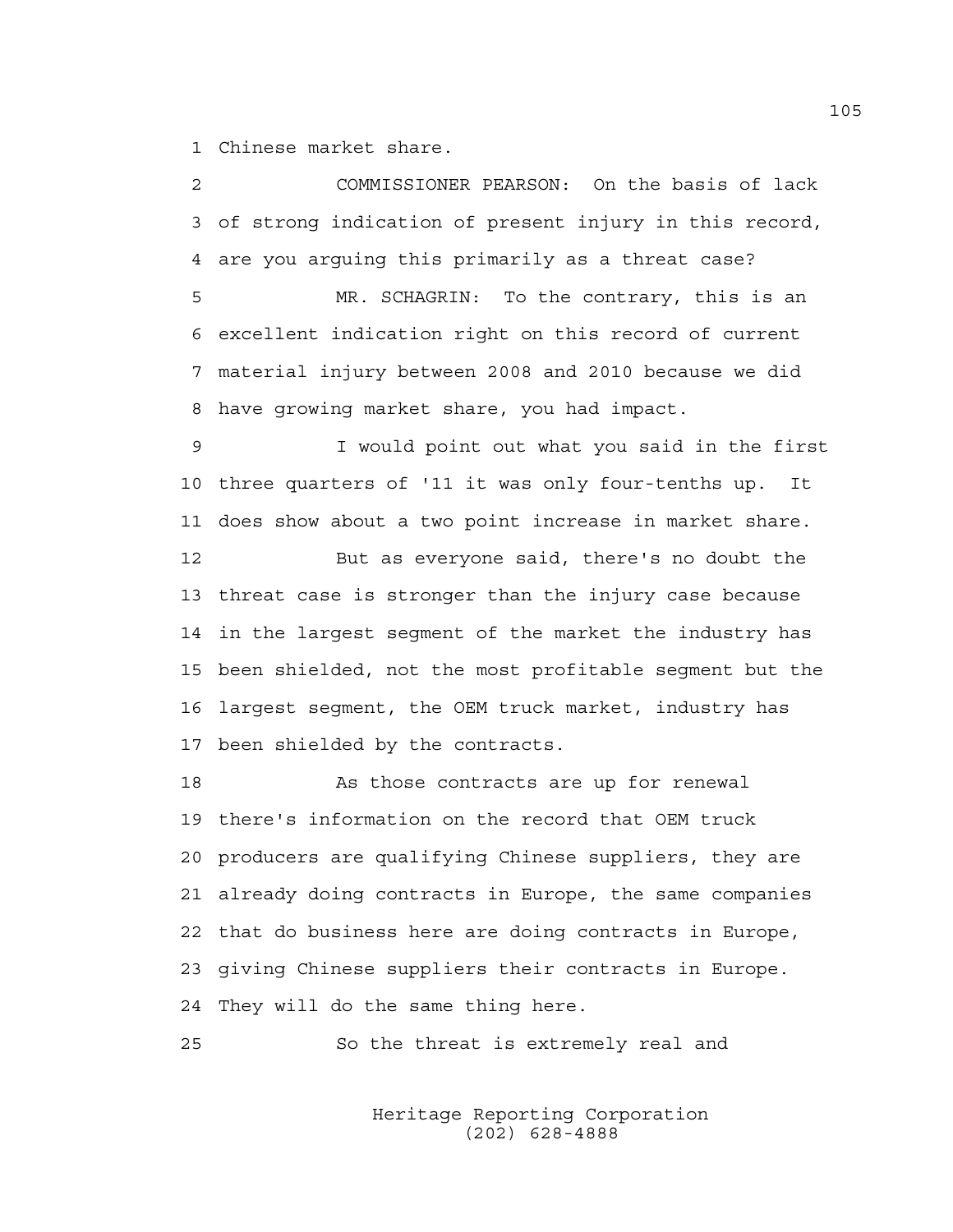1 imminent, but there's also a strong injury case as 2 well.

3 COMMISSIONER PEARSON: I think -- 4 MR. BOHN: John Bohn here.

5 There's also a bit of a statistical anomaly 6 at work here. If you aggregate different sets of 7 disparate data, movements in one large set may mask 8 movements in others and here we've got the truck OEM 9 segment which is large relative to the others, and yet 10 the Chinese imports have not penetrated that much. So 11 improvements in the truck OEM segment in demand may 12 mask very large inroads in the other segments.

13 So as far as threat goes, the truck OEM 14 segment is imminently threatened. The other segments 15 have already seen considerable injury which the data 16 reflect.

17 COMMISSIONER PEARSON: Madame Chairman, I 18 think my time has been exhausted with those answers so 19 I will pass.

20 CHAIRMAN OKUN: Commissioner Aranoff? 21 COMMISSIONER ARANOFF: Thank you, Madame 22 Chairman, and thank you to all the witnesses for being 23 here this morning.

24 I want to start with some background 25 questions, some of which my colleagues have touched on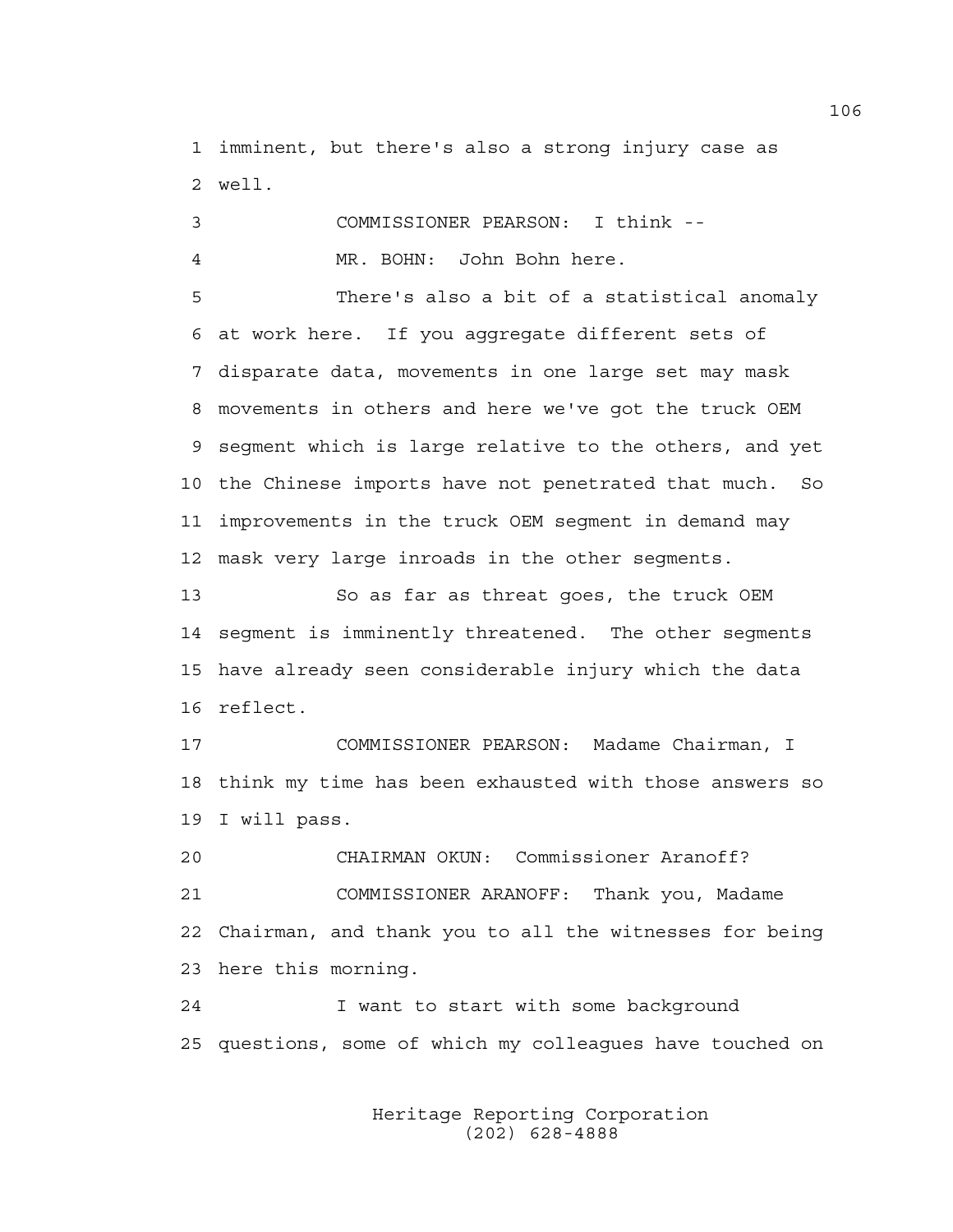1 but I'm not sure I've gotten quite all of them 2 answered.

3 Barring some kind of accident, what's the 4 expected life of a steel wheel?

5 MR. NOLL: I'm William Noll from Accuride. 6 When we design the product it's for infinite 7 life, so basically it's a factor of how well it's 8 maintained. If you maintain the product, keep it 9 painted and everything else, it could be an infinite 10 life product so there is no projected life per se. 11 COMMISSIONER ARANOFF: And that's the same, 12 whether it's going to a truck or trailer or maybe a 13 smaller one going on a pickup or something going on 14 one of these potential heavy duty off-the-road

15 applications, it would all be the same?

16 MR. BENTLEY: That's correct.

17 COMMISSIONER ARANOFF: A question about 18 aluminum wheel demand.

19 There's been a discussion in this case about 20 the fact that demand has shifted from some extent from 21 steel to aluminum wheels. The data in our staff 22 report show very little if any shift over the three 23 year period of investigation, and I wanted to get your 24 explanation for why that is, whether that means that 25 what shift there was is already done, already took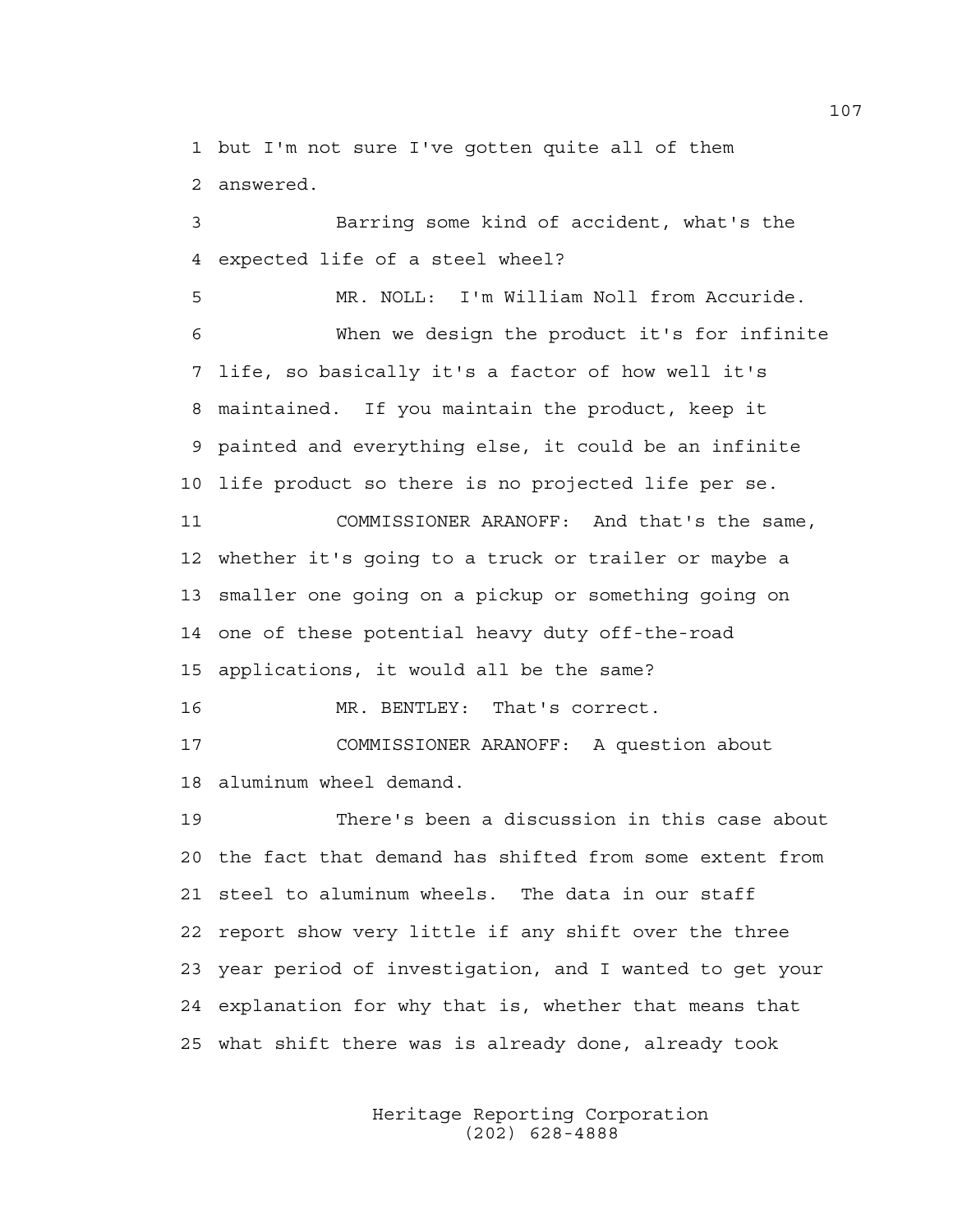1 place before our period, or whether it's something 2 very gradual we can't see in a three year time slice.

3 MR. DAUCH: The answer is price. In the 4 depths of the recession people were pinching every 5 penney so they were buying steel wheels rather than 6 aluminum wheels. As the economy continues to recover, 7 we're starting to see the migration.

8 Two things. The economy recovering and 9 price of fuel going up, we're seeing a migration of 10 one or two points per year in aluminum wheels right 11 now.

12 Does that answer the question?

13 COMMISSIONER ARANOFF: I think so.

14 So what you're telling me is there was a 15 market shift going towards aluminum wheels. It halted 16 during the recession and it's picking up again?

17 MR. DAUCH: But if you go back, we've gone 18 back and looked at 2005 and so, it's around 30 to 33 19 percent aluminum wheels. We're seeing that now 20 approach 34, 35 percent right now. So steel wheels 21 are still two-thirds of our business or more.

22 COMMISSIONER ARANOFF: Okay.

23 MR. WEISEND: This is Denny Weisend from 24 Hayes Lemmerz.

25 One of the other things that you see in this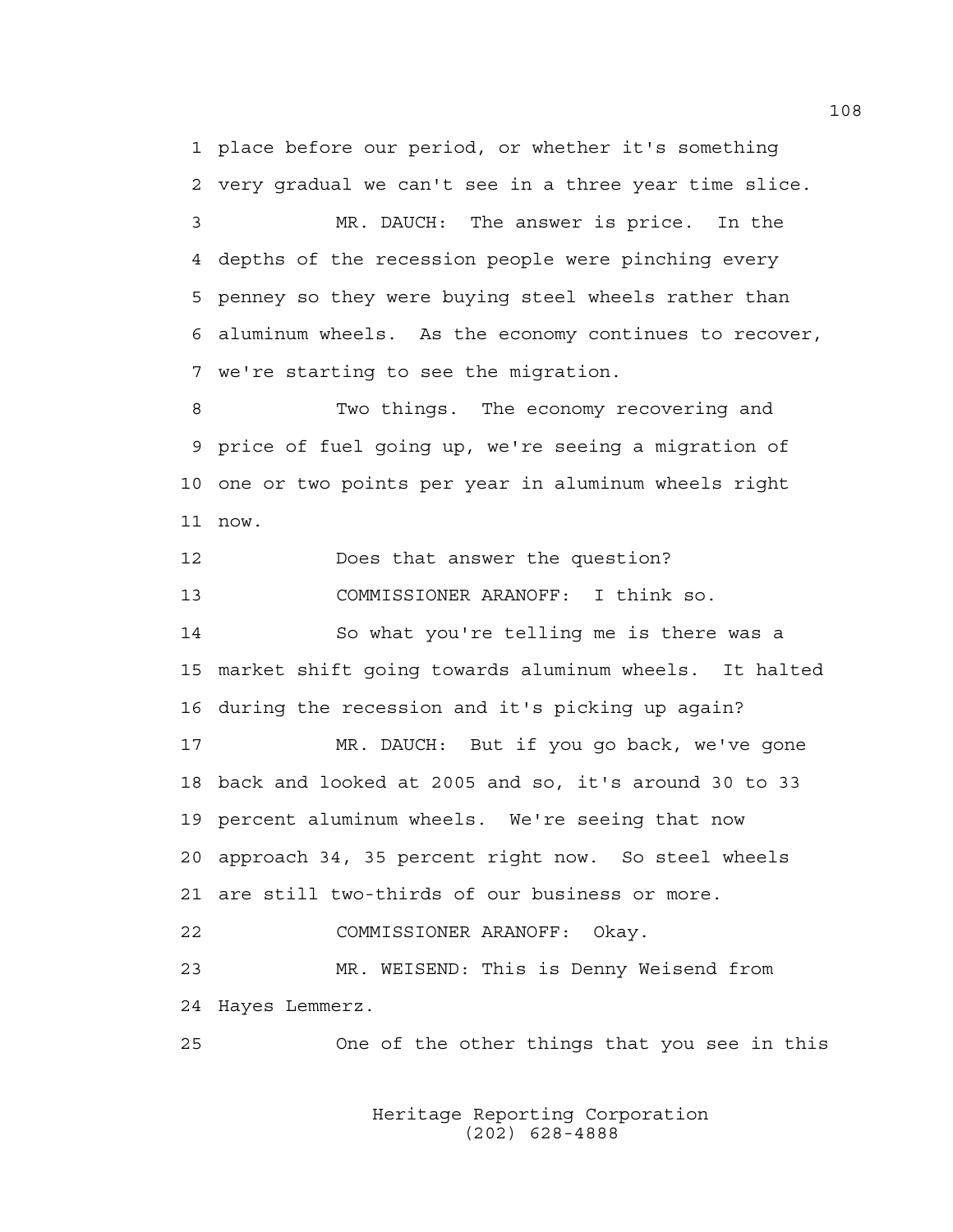1 is with other components in the truck such as engines 2 with other changes that they're having to make with 3 emissions to be compliant engines, the vehicle is 4 getting heavier, and so in order for the fleet guys to 5 maintain a comparable weight they're using aluminum to 6 offset some of those other component weight penalties. 7 COMMISSIONER ARANOFF: Okay. Do you see an 8 upper limit on the trend towards shifting away from 9 steel and toward aluminum? Are there some parts of 10 the market that are just never going to shift over to

11 aluminum wheels?

12 MR. DAUCH: We don't know. We don't think 13 it's going to go 100 percent aluminum for sure. It 14 depends on the applications, especially as Dennis 15 said, on the freight. You're seeing the dry van, the 16 guys who carry the dry goods, those are almost 90-95 17 percent steel wheels today.

18 The ones that are carrying liquid bulk, 19 chemicals, reefer vans that carry the milk and ice 20 cream, we're seeing more of those aluminum so they can 21 get more weight because as he said, the emission 22 systems are heavier, the engines are heavier, they've 23 got to take out weight somewhere else. They're 24 willing to pay the extra \$1200 to \$1800 per truck to 25 get aluminum wheels to save that weight.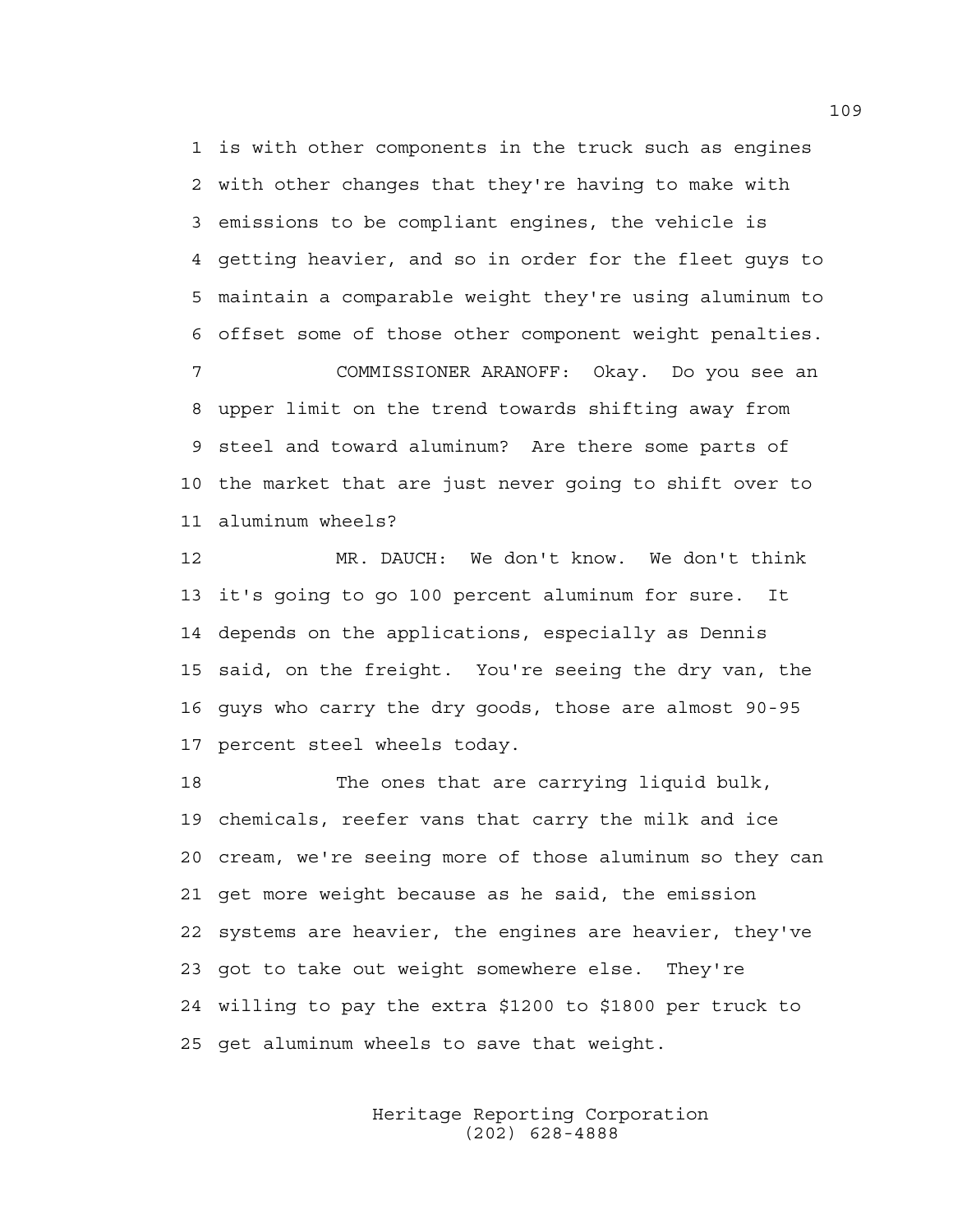1 MR. BENTLEY: This is Fred Bentley. What I 2 would add is that we do continue, both companies 3 continue to invest in improving the technology of 4 steel wheels, and that is to allow part of our 5 customer base that is price sensitive relative to the 6 product they buy to be able to get the benefits, some 7 of the benefits that are offered by aluminum, by 8 improving the quality of our steel.

9 So I would say there is some threshold. I 10 would think it would be hard to estimate what that is, 11 but there's a reason that it's only going up a little 12 bit versus significant changes for the reasons that 13 Mr. Dauch mentioned.

14 What I would just give you a global 15 comparison. The penetration rate in the U.S. of 16 aluminum of 30-35 percent is the highest that's in the 17 world. Most penetration rates are somewhere around 10 18 percent or less.

19 So it's a unique environment and there is a 20 limit and we do continue to invest in steel so that we 21 can give some of the benefits that are demonstrated by 22 aluminum as well.

23 COMMISSIONER ARANOFF: Is one of the ways 24 that you do that involving the use of high strength 25 low alloy steel?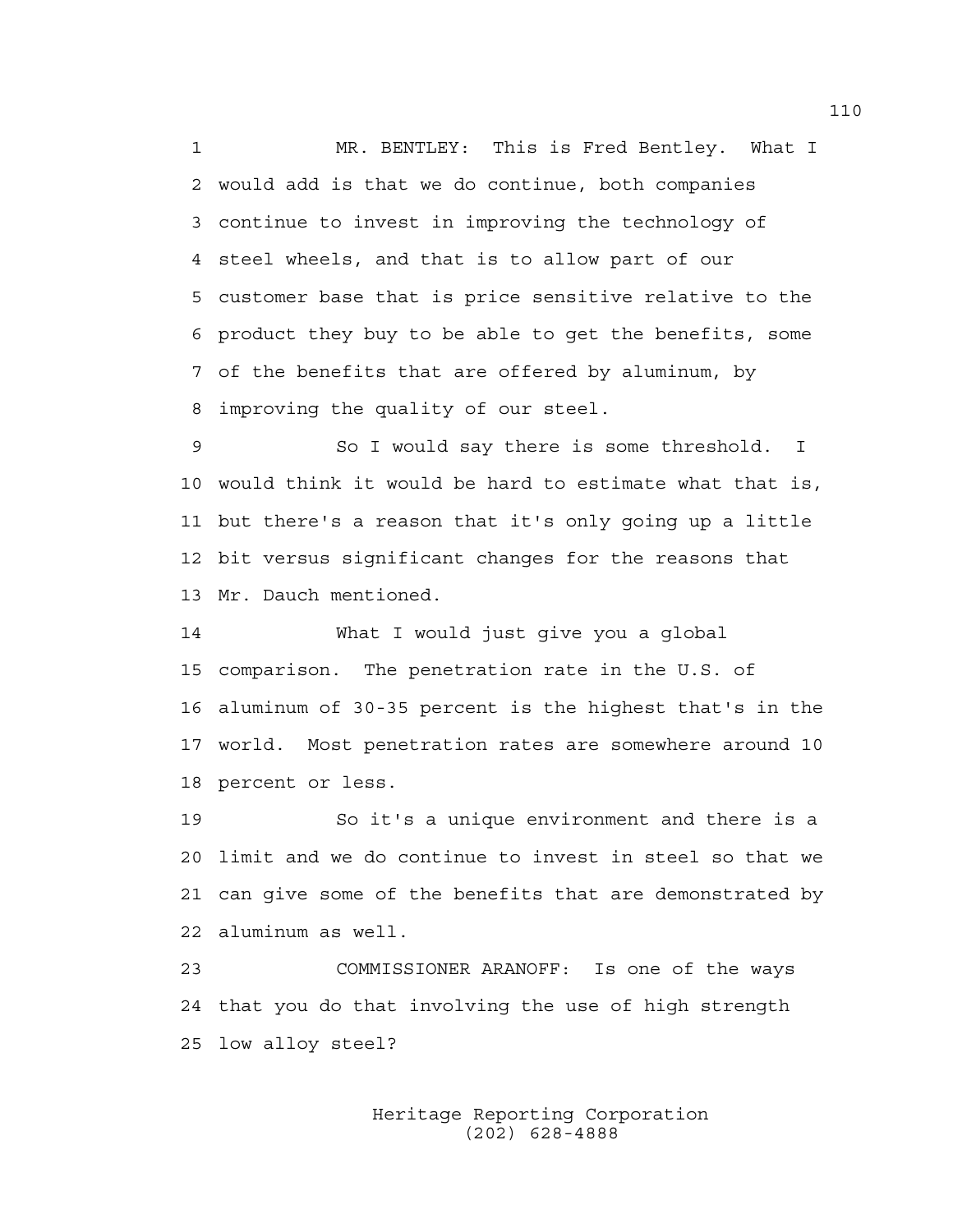1 MR. HAMPTON: Yes, that's correct. 2 COMMISSIONER ARANOFF: How much of your 3 production now involves the use of high strength low 4 alloy steel? Of steel wheels? 5 MR. HAMPTON: On the commercial side, 90 6 percent of it or so. 7 COMMISSIONER ARANOFF: By commercial side 8 you mean -- 9 MR. HAMPTON: Trucks. 10 COMMISSIONER ARANOFF: And for the 11 aftermarket? 12 MR. HAMPTON: For the aftermarket, that 13 includes truck. 14 COMMISSIONER ARANOFF: So what does it not 15 include? 16 MR. HAMPTON: Heavy duty. Heavy duty wheels 17 we still use low carbon steel. 18 MR. BENTLEY: And what he means by heavy 19 duty is just some of the off-road applications or 20 ideas that were mentioned in earlier testimony. 21 COMMISSIONER ARANOFF: Is that the same for 22 both producers? 23 MR. DAUCH: Yes. 24 COMMISSIONER ARANOFF: So 90 percent is 25 about right?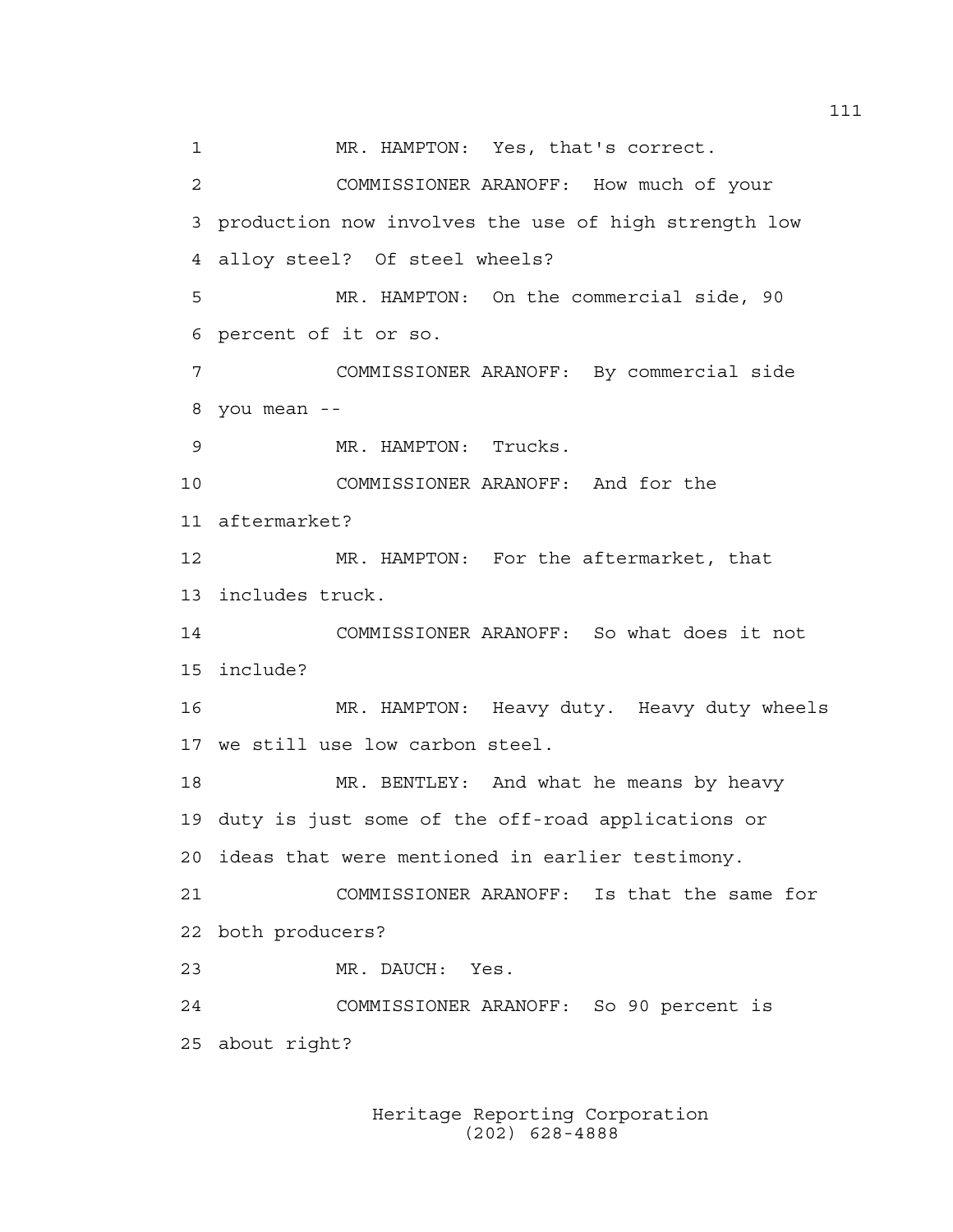1 ` MR. DAUCH: That's correct.

2 MR. HAMPTON: If I could add, that steel, 3 number one, it allows us to reduce the weight of the 4 product. But it's also more costly.

5 COMMISSIONER ARANOFF: Aside from reducing 6 the weight, does that kind of more expensive steel 7 have any other performance advantages that a customer 8 might want? Or is it entirely about cost versus 9 weight?

10 MR. NOLL: This is William Noll from 11 Accuride.

12 Can I step back just a second? When you 13 talk about HS/LA steel, we at Accuride do not use what 14 is in the industry called HS/LA. What we do is use a 15 refined grain steel that gives us the higher strength 16 capability.

17 So officially we can't call it an HS/LA 18 steel but it has the same effect. And based on that, 19 we have almost no HS/LA steel in our product. There 20 is no differentiation between using that steel for the 21 OEM or the aftermarket applications. I just wanted to 22 clarify that.

23 COMMISSIONER ARANOFF: I appreciate that 24 clarification.

25 MR. SCHAGRIN: Just one other point of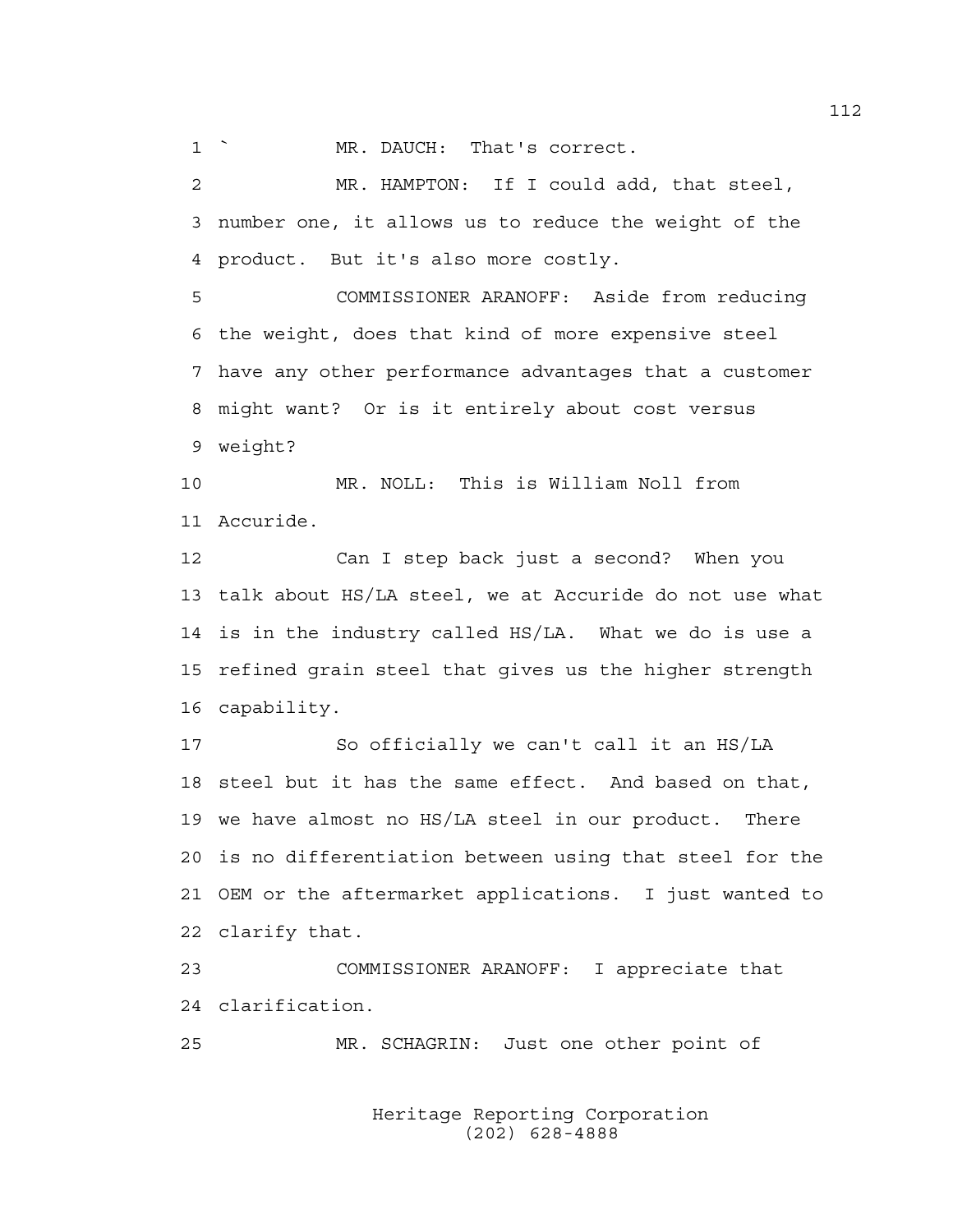1 clarification. Respondents have argued in their 2 briefs that one of the things that differentiates 3 allegedly Chinese wheels from domestic wheels, and we 4 talked about weight earlier, was that we use HS/LA 5 steels here and the Chinese are not using them. I 6 would just have two comments.

7 I think the definition is a little bit 8 murky, as Mr. Noll who's an expert, I'm certainly not, 9 where people are using higher strength steel. Some of 10 that just comes from better refining on the carbon 11 side, not necessarily the use of expensive alloys.

12 But the other thing is, as I think this 13 Commission knows well from a lot of China steel cases, 14 just as the Chinese steel wheel producers can make 15 wheels just as good and meeting the DOT 16 specifications, the massive Chinese steel industry can 17 make every kind of steel that the American steel 18 industry can make.

19 So they can use specialized, better refined 20 carbon or HS/LA, whichever it might be, and those tend 21 to be technical the same way that U.S. producers can. 22 All the same steels that are available in the U.S. 23 are available in China.

24 COMMISSIONER ARANOFF: Let me turn before my 25 time is up to a couple of clarifications.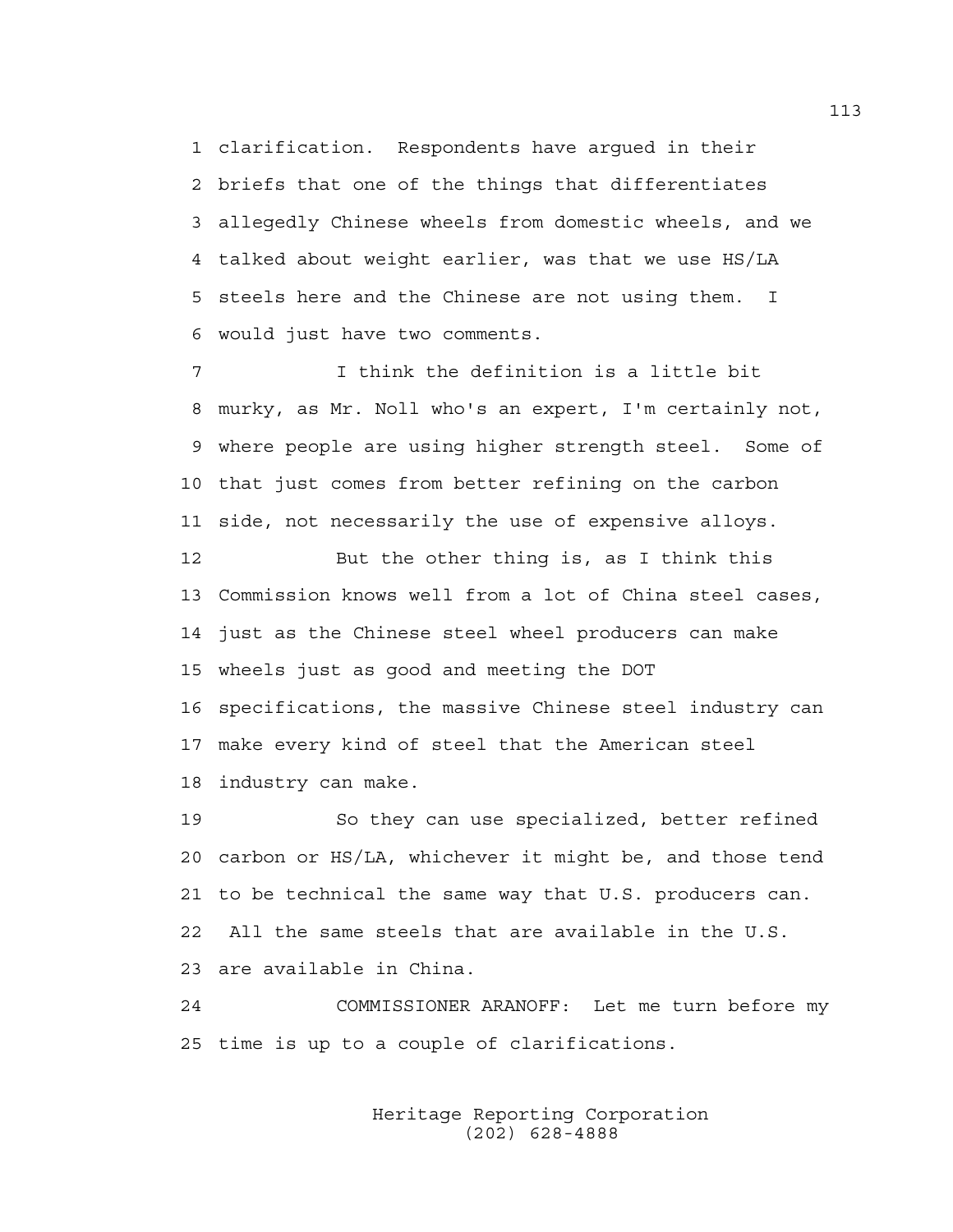1 Mr. Kato, in responding to one of my 2 colleagues you were mentioning specific customers, 3 specific truck accounts where you had competed against 4 Chinese product and we've pulled up the exhibit that I 5 think you had from the preliminary phase, but I just 6 wanted to make sure because I think you referred to 7 some other ones as well.

8 For the post-hearing since it's 9 confidential, if you could just make sure that you're 10 identifying the specific customers, when the 11 conversations take place, who to the best of your 12 knowledge you were competing against, and what the 13 volume involved was so that we'll have that all in 14 once place.

15 MR. KATO: Surely.

16 MR. SCHAGRIN: And we'll do that in the 17 post-conference confidentially.

18 COMMISSIONER ARANOFF: Okay.

19 Also for the post-hearing ,since there's 20 been a lot of discussion both at the preliminary phase 21 and now about these OEM contracts that are coming up 22 for renegotiation at the end of this year, to the 23 extent that we don't have it on the record, I'd like 24 to have all in one place if we could the terms of 25 those existing contracts in terms of duration, price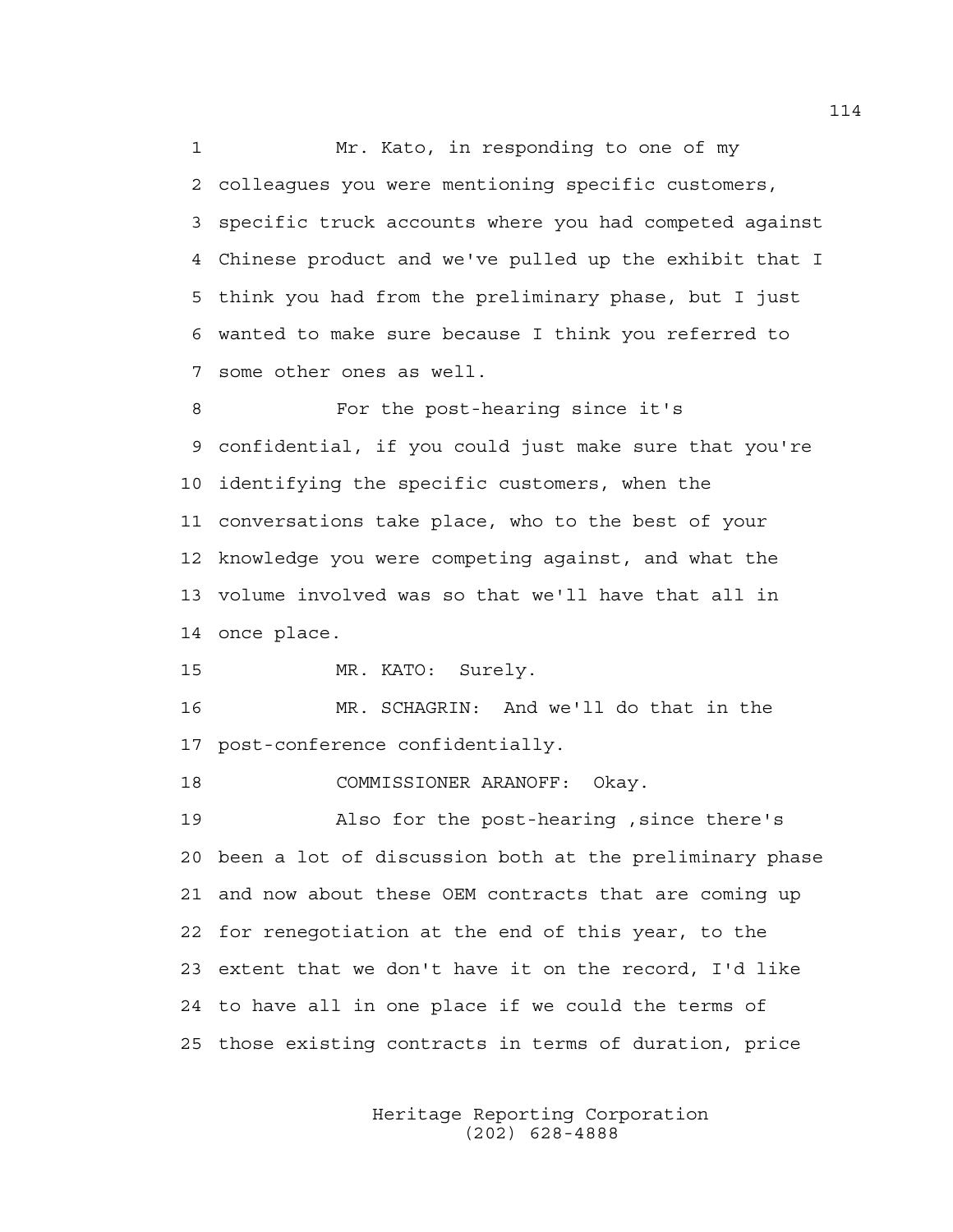1 terms including any cost pass-through type provisions, 2 whether they were exclusive or not, what the volumes 3 actually sold under them were. Any other details you 4 can provide just so we have an understanding of what 5 the state of play is right now. And obviously 6 specifically for the contracts coming up this year, 7 but if there are others that you want to provide, that 8 would help us.

9 MR. SCHAGRIN: We'll do that confidentially 10 in the post-hearing brief.

11 COMMISSIONER ARANOFF: Thank you very much. 12 Thank you, Madame Chairman.

13 CHAIRMAN OKUN: Commissioner Pinkert?

14 COMMISSIONER PINKERT: Thank you, Madame

15 Chairman.

16 I want to go back to something that you just 17 talked about, Mr. Schagrin, and then also some earlier 18 testimony that you gave in regard to that weight 19 difference that we were talking about in the last 20 round.

21 You said just in response to Commissioner 22 Aranoff that the Chinese can make any kind of steel. 23 And presumably they can make it in any weight range as 24 well, or correct me if I'm wrong. So my question is 25 why would that additional weight that you talked about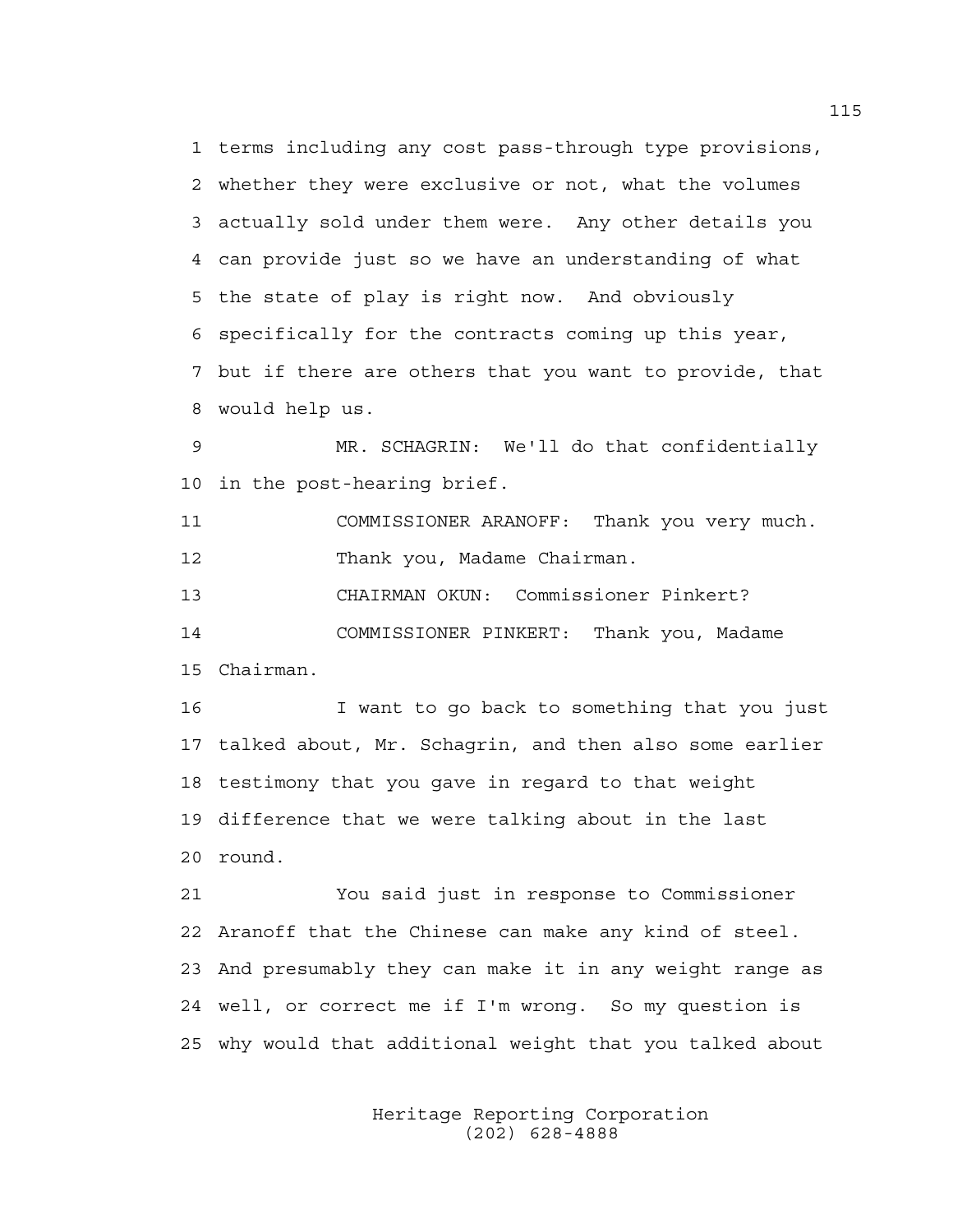1 in the earlier round of testimony be there for the 2 Chinese if it's true that, as you say, there might be 3 a cost advantage at the larger weight but there would 4 be an even greater cost advantage if they sold it at 5 the lower weight.

6 MR. SCHAGRIN: I'll let others on the panel 7 join in, but my understanding in talking to them about 8 the Chinese industry is at its inception, like most 9 Chinese industries, they started out to furnish their 10 own market. Their own market which doesn't have any 11 competition between steel and aluminum. Evidently 12 aluminum wheels are not used on commercial trucks in 13 China. Wanted a heavier weight wheel. So that's what 14 the Chinese producers began making and what they 15 focused on.

16 When they came to the U.S. market they 17 focused on lower prices and customers and I think the 18 two distributors can comment on this, customers don't 19 care in the aftermarket whether they're getting an 85 20 pound or a 75 pound wheel. They just want the 21 cheapest wheel. So there was no need for the Chinese 22 as they were penetrating the aftermarket to focus on 23 making lighter weight wheels.

24 As their industry has become larger, more 25 complex, massive over-capacity to furnish their own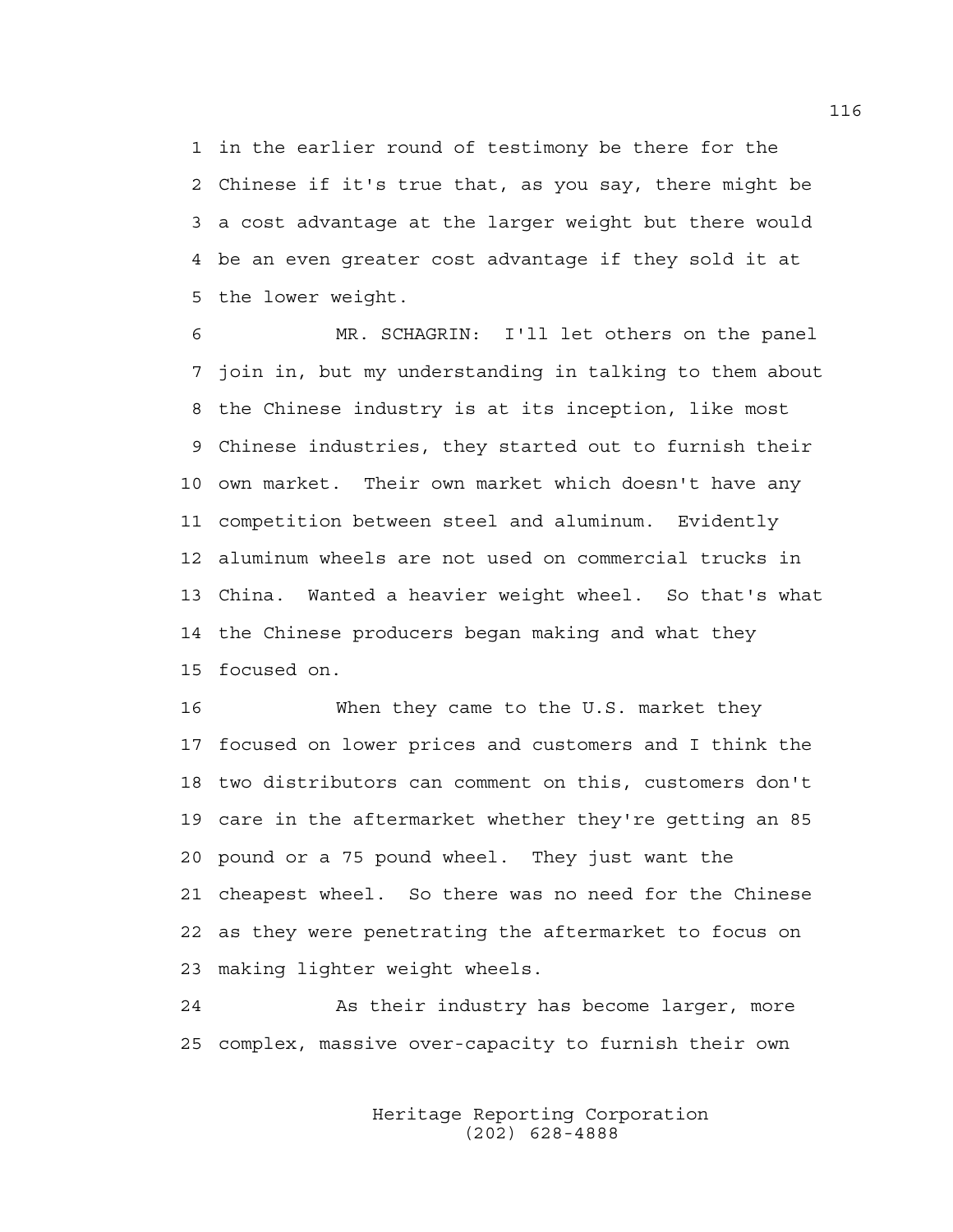1 market, the most export-oriented of the Chinese have 2 begun in the last couple of years developing lighter 3 weight wheels in order to penetrate the OEM market 4 which does want on a whole fleet of trucks, or all the 5 trucks manufactured, wants the light weight wheel. So 6 therefore companies like Centurion which is not here 7 today but I believe we gave you these advertisements 8 in our post-conference brief, began saying that we're 9 making a Gladiator wheel that's going to be lighter 10 than the wheels we've been offering. And the same is 11 true of other Chinese producers.

12 So it's just a question of migration of the 13 Chinese industry up the quality and the value chain. 14 They started out focusing on heavy wheels, we'll just 15 sell them at the cheapest price. Now they're thinking 16 about let's also migrate into lighter wheels, also 17 sell them at the cheapest price.

18 So I think that's what's going on here. I'd 19 invite anybody with knowledge on the Chinese industry 20 to comment as well.

21 MR. DAUCH: This is Rick Dauch and I'll let 22 Fred come in too.

23 If you go to China, you go to Brazil, you go 24 to India, and you get out of the Eastern Seaboard of 25 China you've got tough roads. So the wheels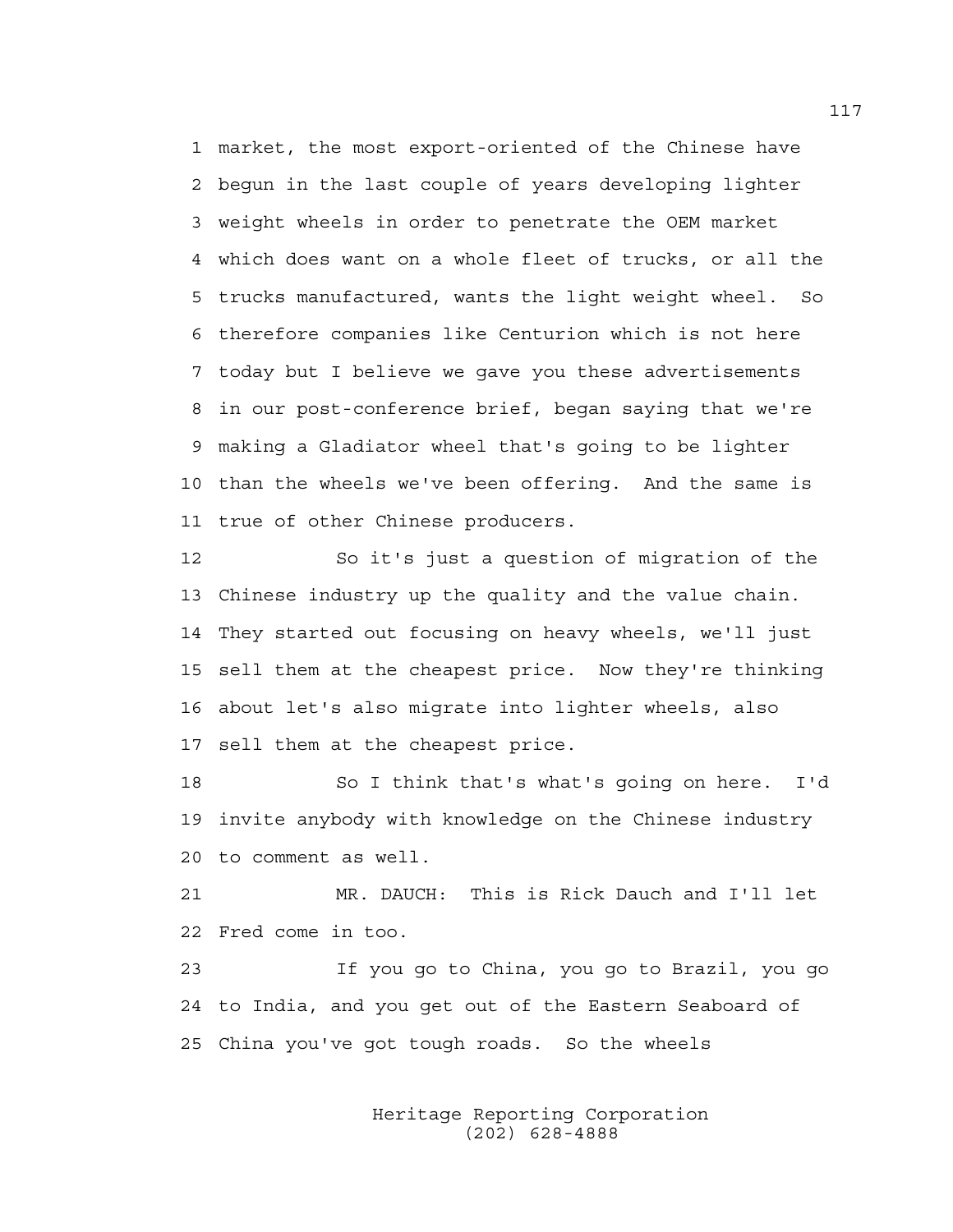1 traditionally in those countries have been heavier 2 wheels to withstand the tough road conditions.

3 And two, also you have overloaded conditions 4 on trucks. Quite prevalent in some of these 5 countries. So in the last ten years China has made a 6 significant massive investment in infrastructure, so 7 you're starting to see better quality highways along 8 the Eastern Seaboard. We were in Mongolia recently, 9 brand new highway.

10 They've also changed the laws. You can get 11 fined or imprisoned if you overload your truck. And 12 they mandated a move from a tube type tire to a 13 tubeless type tire and that conversion is underway in 14 China right now.

15 There's been over 100 to 150 million of 16 capital expenditures made by the Chinese companies to 17 buy brand new German or U.S. made technology to make 18 tubeless wheels in the last five or six years. We're 19 starting to see that over there as well. That's why 20 you're starting to see the migration from a heavier 21 wheel to a lighter wheel coming here.

22 MR. NOLL: This is William Noll. 23 Just to add to what Rick said, there's also 24 a learning curve involved. It's easier to weld 25 standard steel. When you start going into these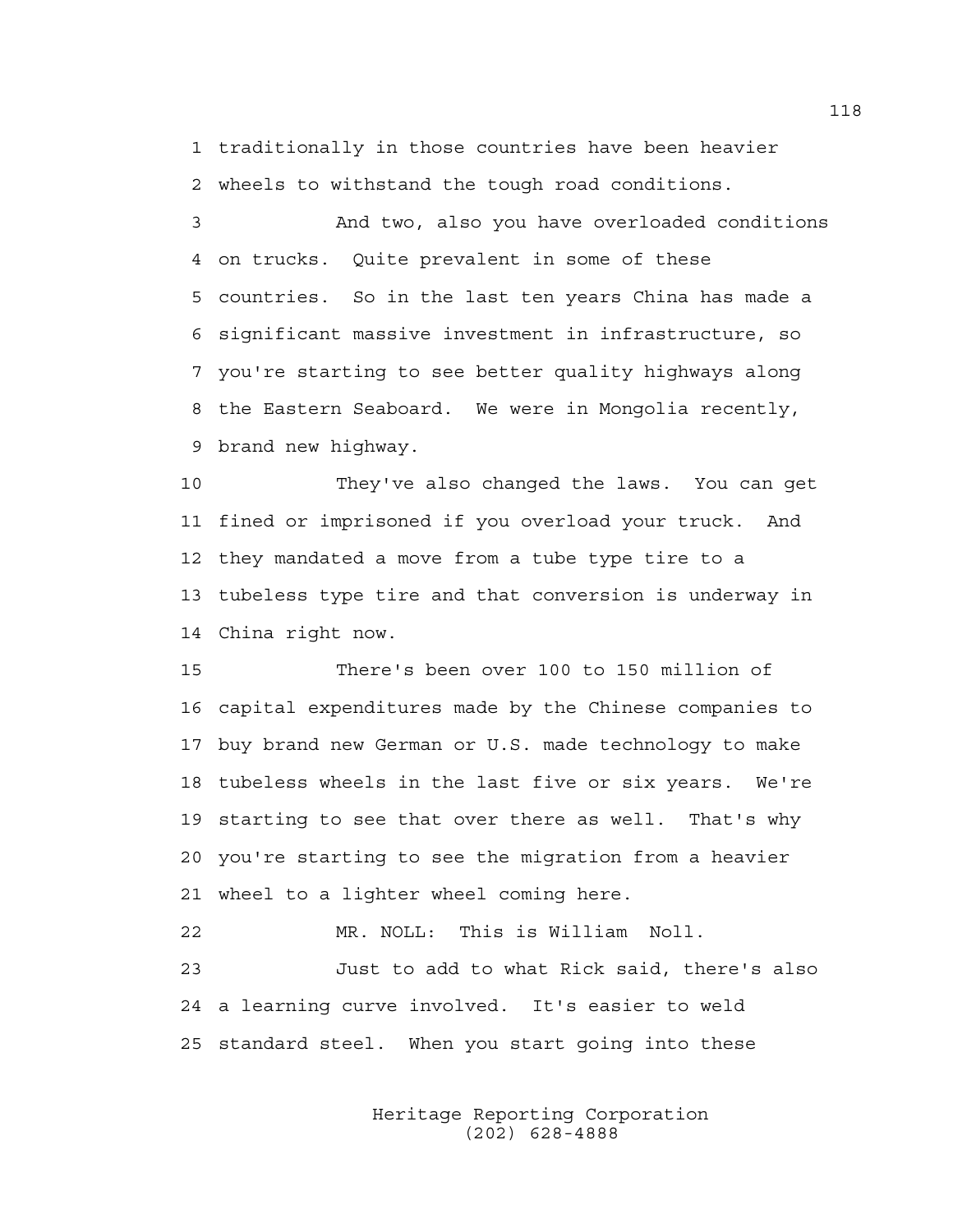1 higher strength steels it becomes a matter of a 2 learning curve. We had to go through a learning curve 3 before we could weld these things properly.

4 Also when you go to the higher strength 5 steel it's also more susceptible if you have an impact 6 or a mix or whatever. It's more susceptible for that. 7 So one of the things is there's just a 8 learning curve. It just takes a matter of time until 9 they'll be able to work through that as we did. 10 MR. HAMPTON: Just to elaborate a bit. I 11 was the plant manager of our Akron facility from 2004 12 to 2006. And during that time we were in the 13 development phase of a lightweight wheel utilizing 14 HS/LA material. 15 So it's not as simple as just changing the material 16 out and running the wheel. There's qualification that 17 takes place. And as was noted, there's a learning 18 curve from a process standpoint as well. To actually

19 run that particular steel and the equipment, weld it 20 and to manufacture a wheel that actually functions 21 properly.

22 So it's not a matter of why don't they. 23 It's a matter of when will they. They will. 24 COMMISSIONER PINKERT: Thank you. 25 This next question may again be one of those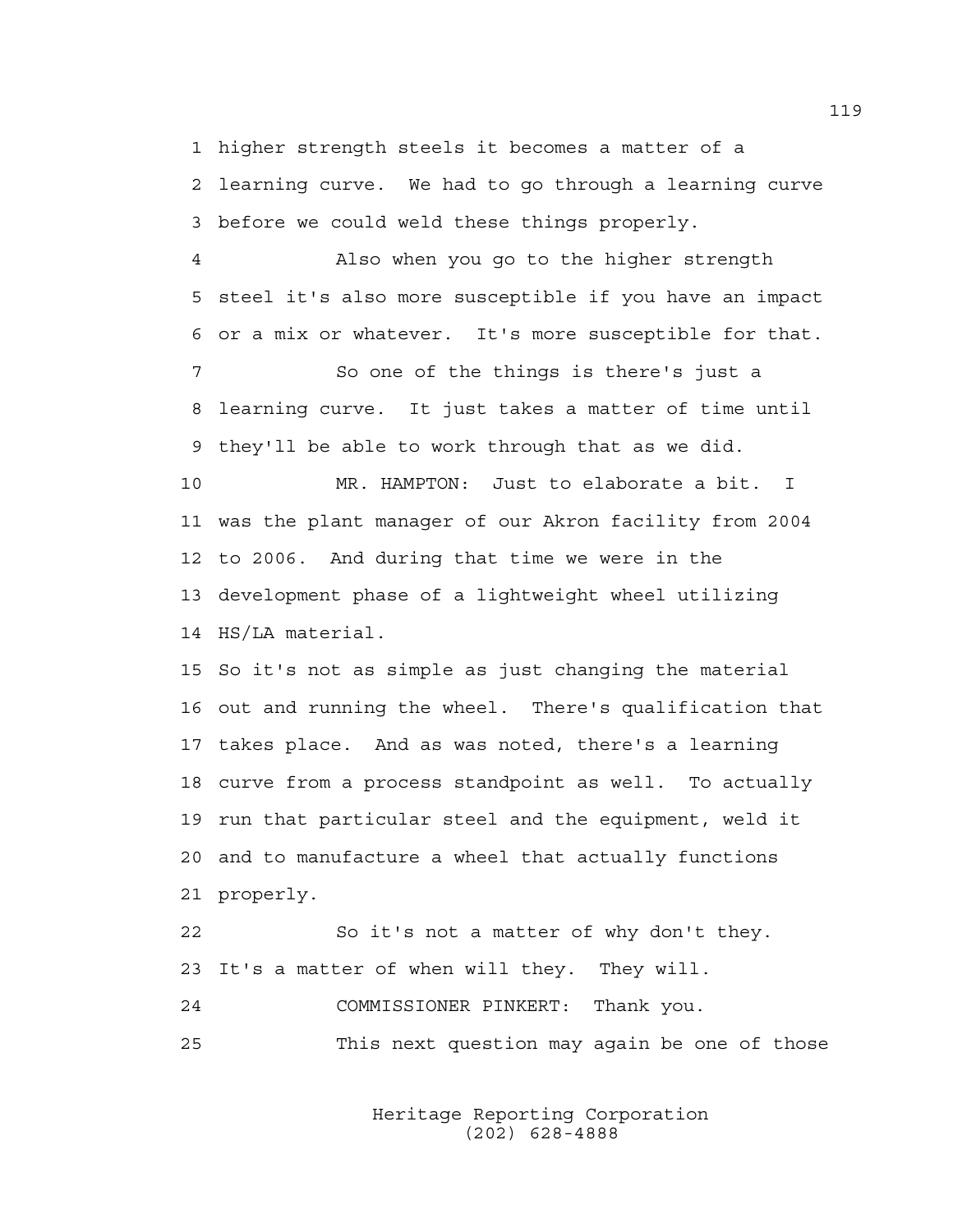1 questions that is better for the post-hearing. But 2 what distinguishes Accuride and Hayes in terms of 3 their manufacturing and marketing of steel wheels? 4 MR. DAUCH: Between the two of us? 5 MR. BENTLEY: I think we'll wait until the 6 post.

7 COMMISSIONER PINKERT: Thank you.

8 MR. SCHAGRIN: We'll address it in the post-9 hearing brief, Commissioner Pinkert.

10 COMMISSIONER PINKERT: Thank you.

11 I want to turn to a slightly technical 12 issue, but again, anybody that has an opinion about 13 this or has some information about it I welcome your 14 testimony.

15 Is the price depression argument that you're 16 making in your brief centered on average unit values 17 or is it based on the price to price comparison data? 18 MR. SCHAGRIN: It's a combination of both. 19 Certainly the price to price data between the Chinese 20 products and the U.S. products show consistent 21 underselling.

22 The information, particularly yin the 23 aftermarket, shows some declines in domestic pricing 24 prior to mid 2011 price increases, and we have made 25 the price suppression argument that on average over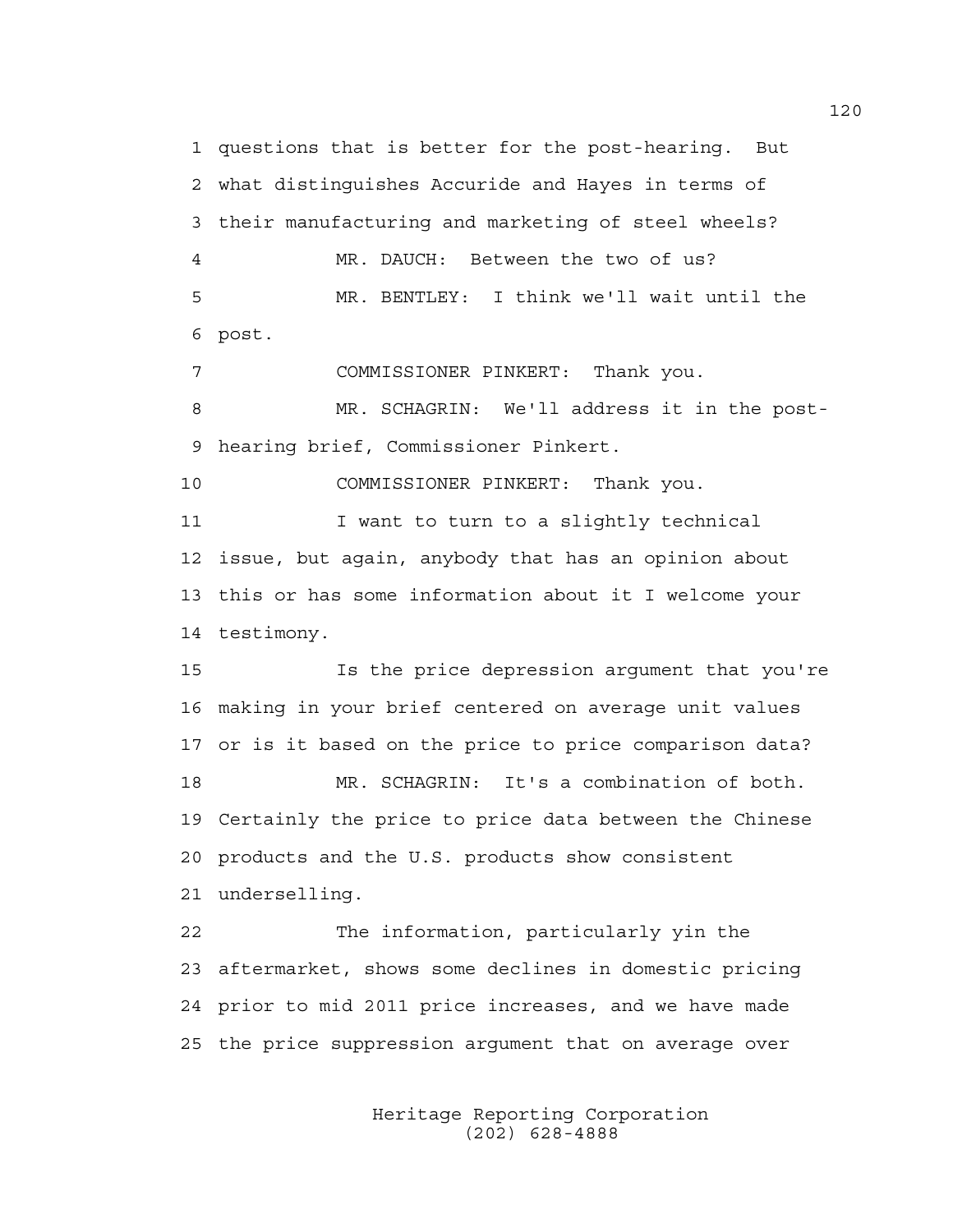1 the POI that costs have been increasing somewhat and 2 the ability of the industry to pass along those cost 3 increases has been suppressed.

4 ` COMMISSIONER PINKERT: Thank you.

5 In your opening statement, Mr. Schagrin, and 6 then subsequently you emphasized the level of 7 reporting or non-reporting by the Chinese producers. 8 How should we determine the proportion of 9 non-reporting by the Chinese producers given what 10 you've seen already in the staff report?

11 MR. SCHAGRIN: I would make two comments. 12 First, we attempted just on the basis of 13 information submitted publicly by Chinese steel wheel 14 producers to the Department of Commerce where in their 15 quantity and value questionnaire responses in order to 16 obtain either a separate rate or to be chose as 17 mandatory respondents, they have to give information 18 for just the department's POI which in this case was 19 July 1, 2010 through December 31, 2010, as to what 20 their exports were to the United States.

21 So we gave those to the Commission in our 22 brief, including each of the Chinese responses to the 23 Department of Commerce. Just that information alone 24 showed approximately, and the charts are in here, 25 approximately 200,000 wheels exported by Chinese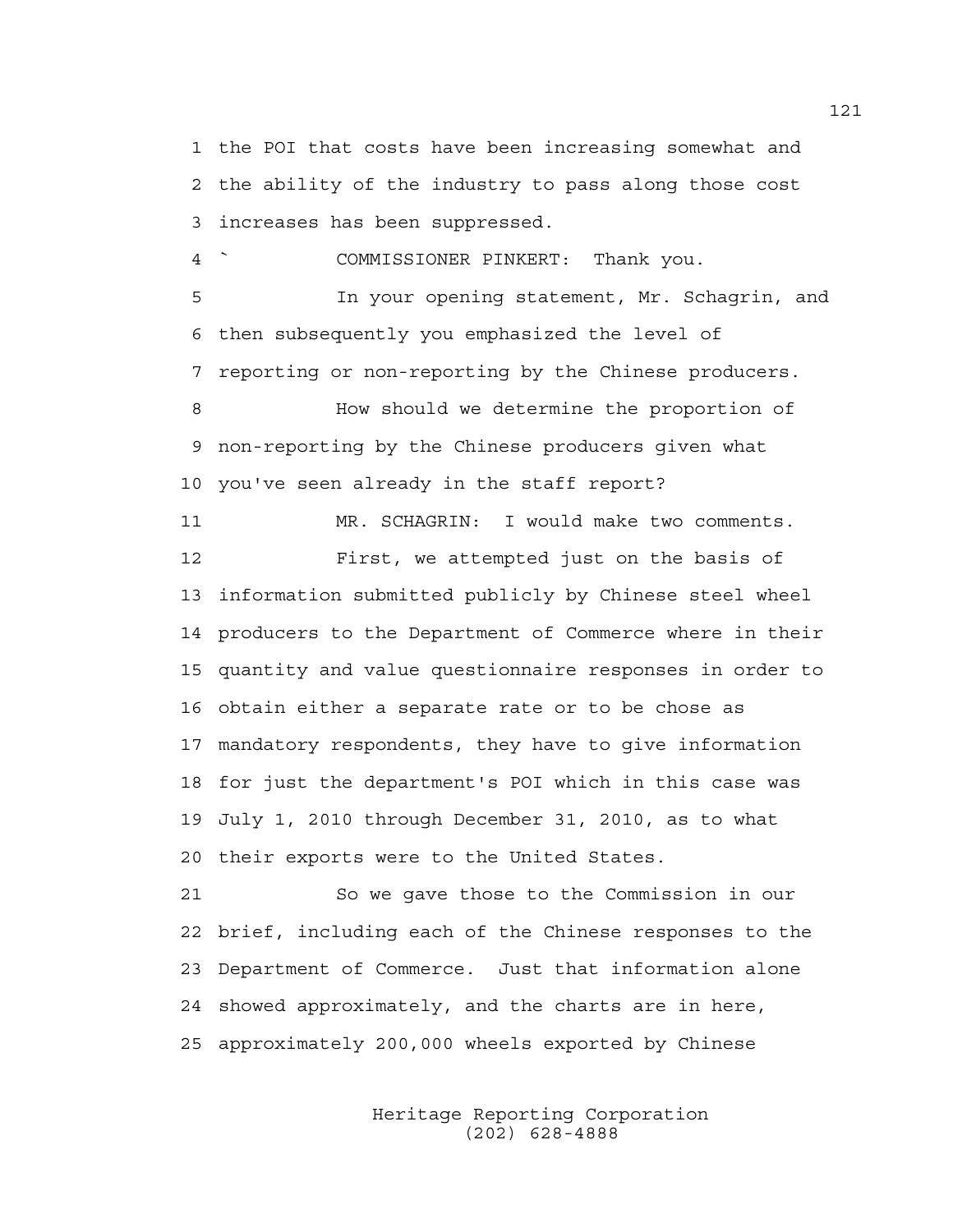1 producers in just the second half of 2010 which is not 2 accounted for in foreign producer responses.

3 The second thing is, because you do make 4 public who has responded to your questionnaires, we're 5 endeavoring to do the same thing in the wheels case, 6 and I apologize in advance to the Commission for not 7 having had it finished in time to present it at this 8 hearing. That we did in the drill pipe case. We're a 9 little more handicapped because in that case where one 10 of the VAM Executives had lived in China for six years 11 and they had extensive offices in China in which to 12 conduct research we're working with Accuride and with 13 consultants to do as much research as possible. We'll 14 present it in our post-hearing brief so that 15 respondents have an opportunity to comment on this new 16 factual information in their final comments.

17 To go through all the Chinese producers and 18 what public information there is on their capacity. 19 Just in about the 15 to 20 we've gathered information 20 on thus far, we have information on over 50 million 21 wheels, steel wheel capacity, in China. The 22 information you have from now about six or seven 23 responses to the Commission is less than 10 million. 24 So there literally is about five times as 25 much capacity in Chin that we already know about as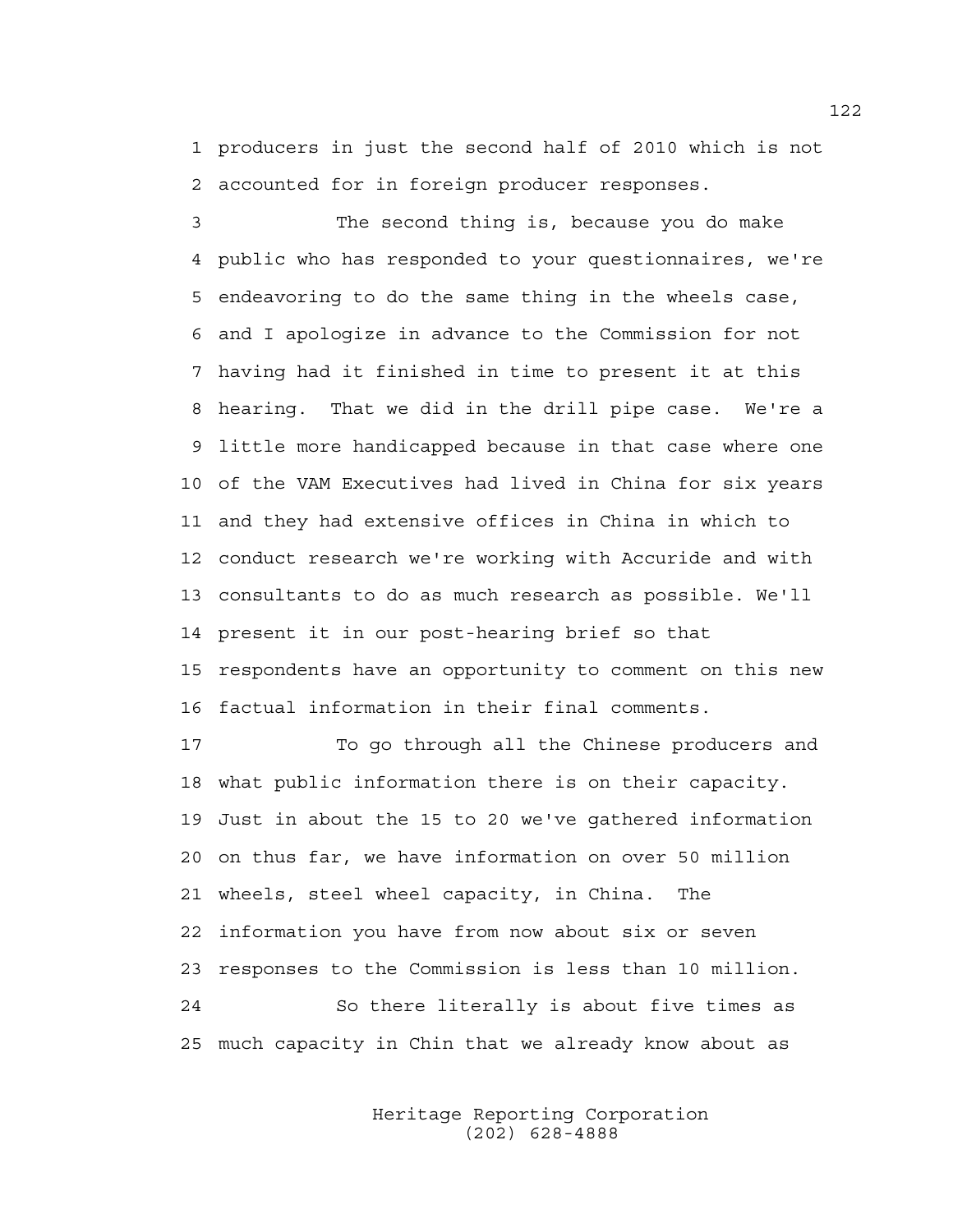1 you have responses for. I think this Commission, 2 using the statute and the SAA can draw appropriate 3 adverse inferences for the failure to cooperate.

4 You'll be able to ask Mr. Lowe later. He 5 told you at the preliminary conference that his firm 6 had a meeting in Beijing with 16 wheel producers. 7 That was almost a year ago. I know the way the 8 communist government works in China. If a trade 9 association run by party members tells their members 10 to cooperate with the U.S. government, they will 11 cooperate. They're clearly not being instructed to 12 cooperate and I think that's harming your 13 investigative process here.

14 I see the red light's up, but I'd be happy 15 to carry on in further opportunities.

16 COMMISSIONER PINKERT: Thank you.

17 CHAIRMAN OKUN: Commissioner Johanson.

18 COMMISSIONER JOHANSON: I have just a 19 follow-up question, one or two of them.

20 Getting back to the aluminum wheels, I was 21 thinking about it after you gave me my answer as to 22 how they differ from steel wheels. I think you stated 23 that they provide about a five percent savings in fuel 24 consumption? Is that correct?

25 MR. DAUCH: For the entire tractor, the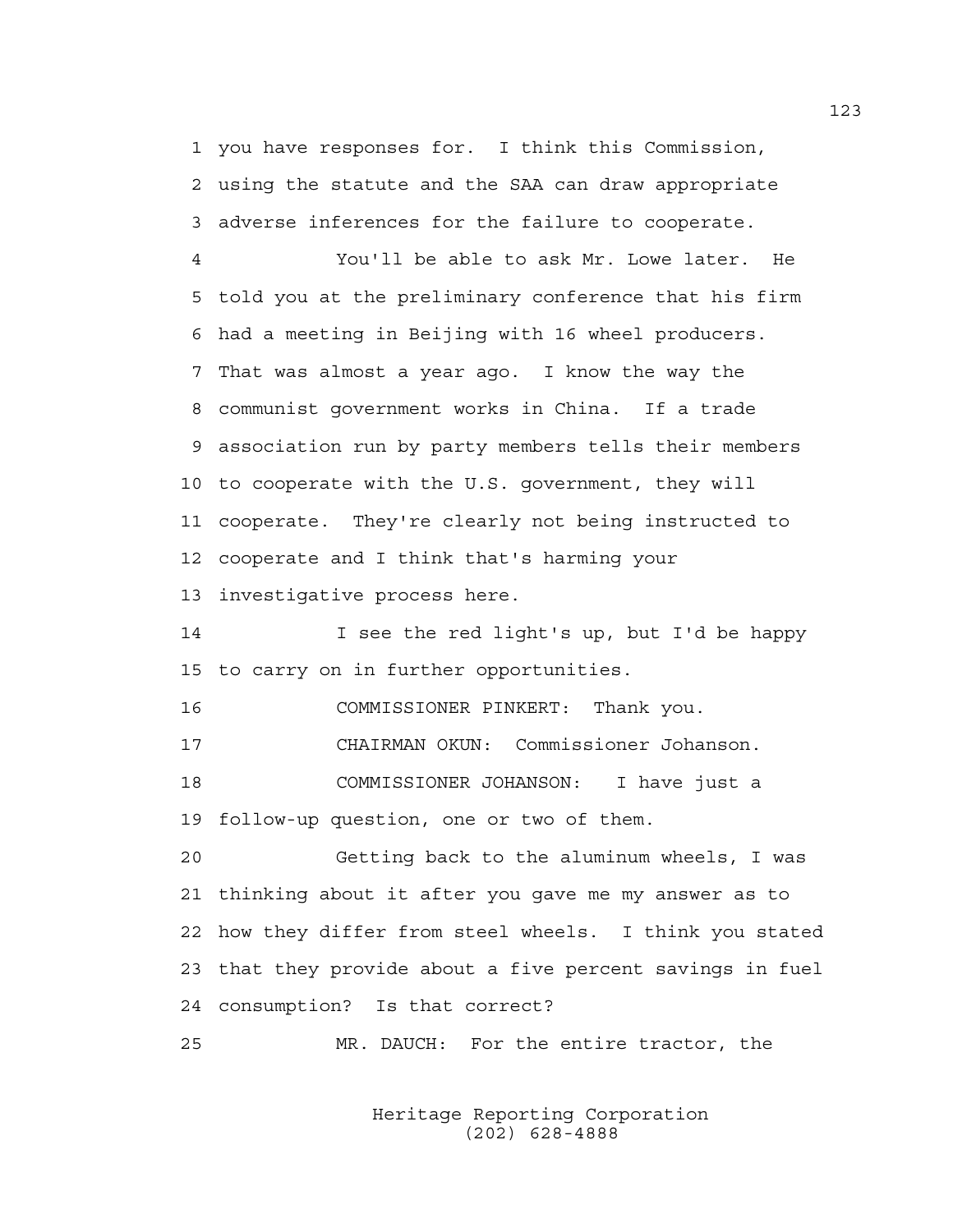1 truck and the trailer outfitted with aluminum wheels. 2 Over a six month study our studies show they save 3 about 5.4 percent fuel.

4 COMMISSIONER JOHANSON: That's a lot of 5 savings I would think. I'm kind of surprised that 6 more truck owners aren't going to aluminum wheels, 7 just thinking, I assume, that a truck uses several 8 thousand dollars worth of fuel a year, you'd think 9 you'd see more movement in that direction.

10 MR. DAUCH: We're seeing that in larger 11 fleets. Kroger. Some of the larger large fleets who 12 have the capital resources to do it are doing that 13 kind of stuff.

14 COMMISSIONER JOHANSON: Thanks.

15 MR. BENTLEY: If I can add, most trucks fill 16 up their trailers before they weigh out, so if they're 17 hauling around tissue paper they don't really get the 18 advantage of any fuel savings, whereas a tanker truck 19 that for every pound you take out of fuel, or milk, 20 you can put in more as you take it out of the wheels 21 you can put it into the vehicle. There's where they 22 get the real cost benefit. So to many, they don't see 23 that five percent. It can be up to if you have a 24 specific applications where you're weighing out before 25 you cube out.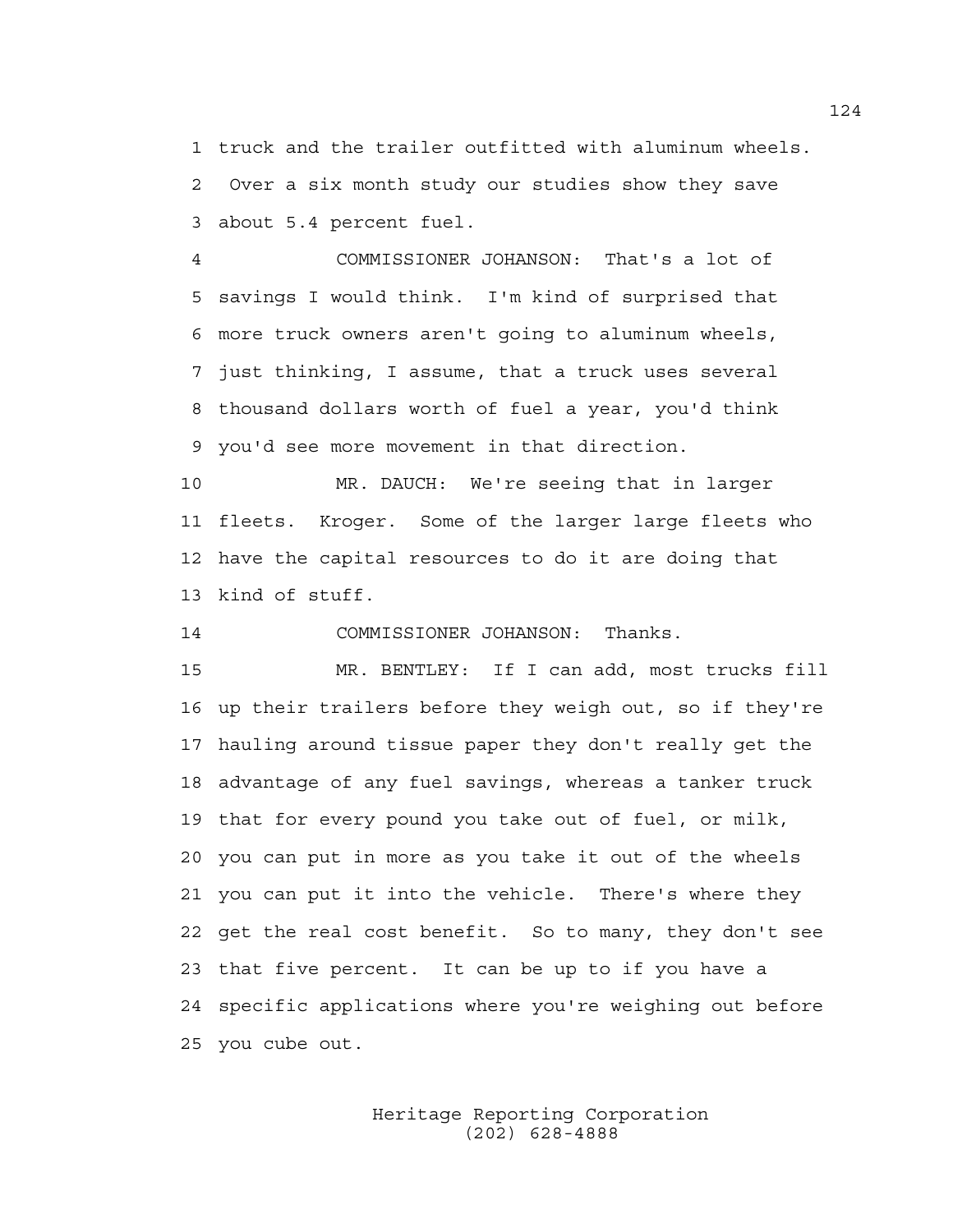1 COMMISSIONER JOHANSON: So in fact the 2 heavier the truck the more use you get out of, or the 3 more benefit you get from an aluminum wheel.

4 MR. BENTLEY: Exactly.

5 COMMISSIONER JOHANSON: Thanks. That's very 6 interesting.

7 This is a question for any of you. That is, 8 in which market segments do you expect to see the most 9 growth in wheel sales? Heavy trucks, trailers, or 10 passenger trucks?

11 MR. KATO: This is Matt Kato with Hayes 12 Lemmerz. Just a quick clarification to your question. 13 Passenger trucks, you're referring to trucks that 14 would take wheels not within the scope of this -- 15 pickup trucks. Okay.

16 I think that what drives the segment growth, 17 and the cycles are a bit different, and I would 18 encourage certainly Chuck to comment as well, but you 19 see the cycle on the commercial vehicle side, the 20 truck, that tends to lead the passenger car side, the 21 light vehicle side, which would include pickup trucks, 22 things of that nature.

23 So I think that we would expect near term 24 growth to be greater on the commercial vehicle side 25 than on the light vehicle side, only because of the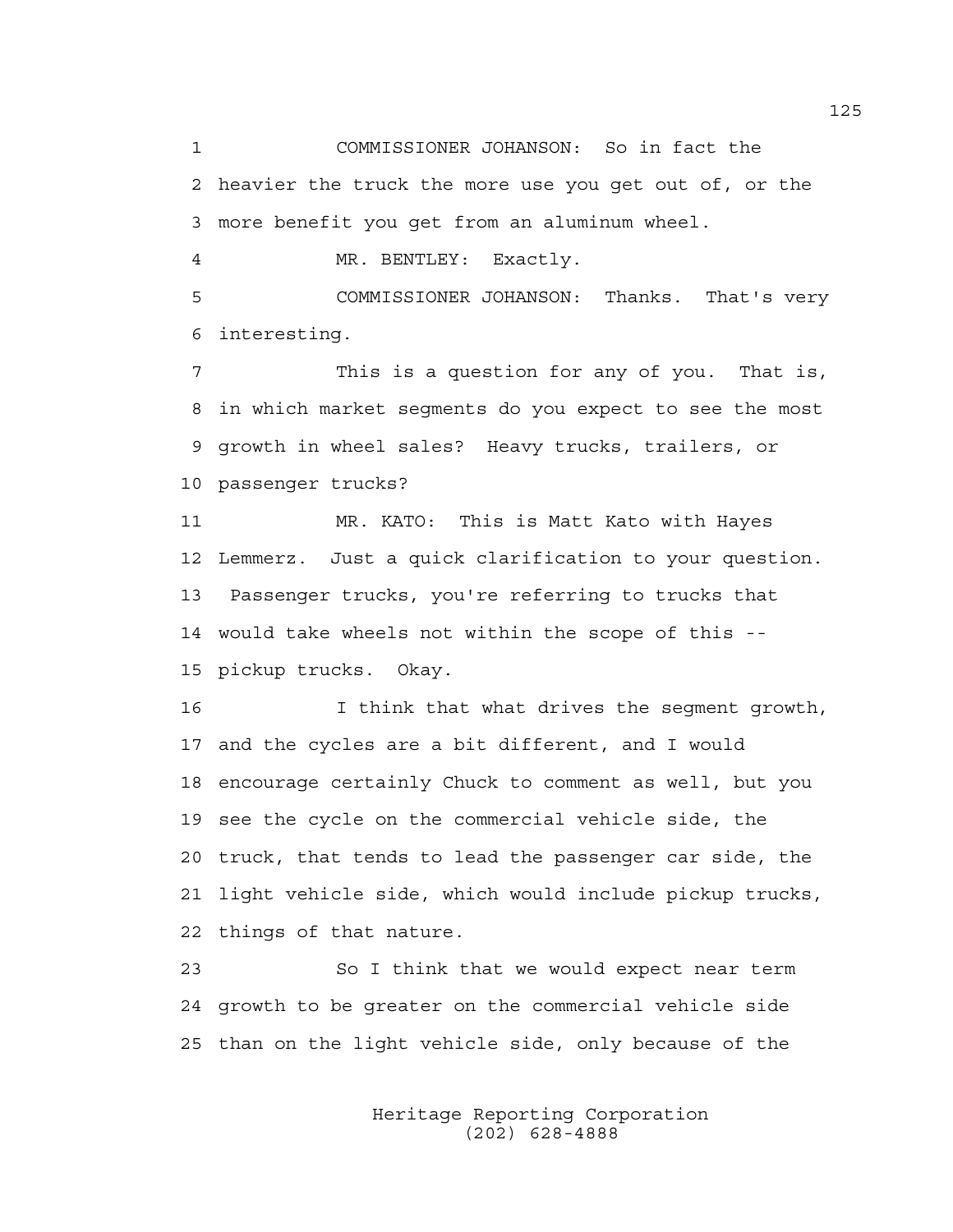1 nature of how those two relate. You tend to see it 2 lead the passenger car side.

3 Did I answer your question? 4 COMMISSIONER JOHANSON: Yes, thank you. 5 MR. KATO: Chuck Byrnes. Our three main 6 segments -- Class 8, we'll see a 7 to 8 percent 7 increase this year in usage. Class 5 to 7 is a flat 8 market year over year tied to the housing industry. 9 Then in trailers we see a little higher, probably 9 or 10 10 percent increase in our trailer market OE this 11 year.

12 COMMISSIONER JOHANSON: Thank you. 13 This will be my last question, and it's 14 probably best addressed by either Mr. Willis or Mr. 15 Stewart.

16 In your experience have domestic producers 17 ever been unable to supply your firms with steel 18 wheels?

19 MR. STEWART: Not any significant inability 20 to supply. There could be a time where lead times 21 switched out from 7 to 10 days to maybe 14 to 20 days, 22 but no, overall they've always been able to supply 23 steel wheels to us. They've had more issues with 24 aluminum wheels in the past.

25 COMMISSIONER JOHANSON: Why have there been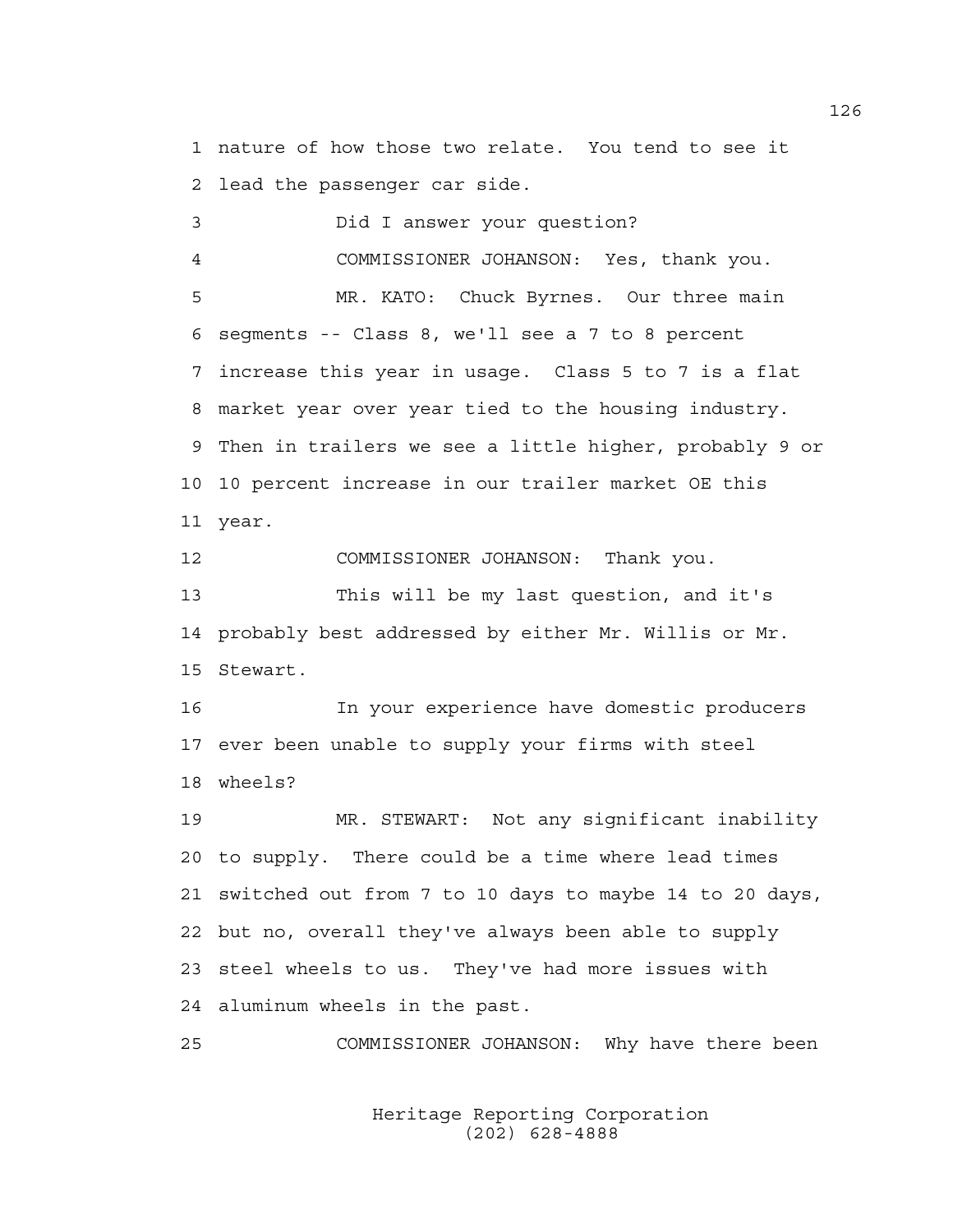1 more problems with aluminum wheels? Do you know? 2 MR. STEWART: It was just capacity. As some 3 of the market shifted to aluminum wheels it was a 4 capacity issue. going to the fact that Accuride had 5 just purchased the new aluminum wheel plant because 6 they recognized that there is a shortage, not so much 7 a shortage right now, but there possibly will be 8 shortages going forward.

9 COMMISSIONER JOHANSON: Thanks.

10 MR. WILLIS: I would concur with Tom on 11 that.

12 COMMISSIONER JOHANSON: Thank you. That 13 concludes my questions for this morning.

14 CHAIRMAN OKUN: Just a follow-up question 15 with respect to aluminum. For the contracts with 16 OEMs, would you quote for both aluminum and steel on 17 the same contract? Again, if something's confidential 18 you can provide it post-hearing.

19 MR. BYRNES: Class 8 they aren't necessarily 20 in alignment for end date of contract. We have three 21 steel wheel contracts up in 2012. We have two 22 aluminum wheel contracts up in 2012 on the big four 23 truck people. All of our trailer contracts are year 24 to year so you would see aluminum and steel both 25 available on the trailer side.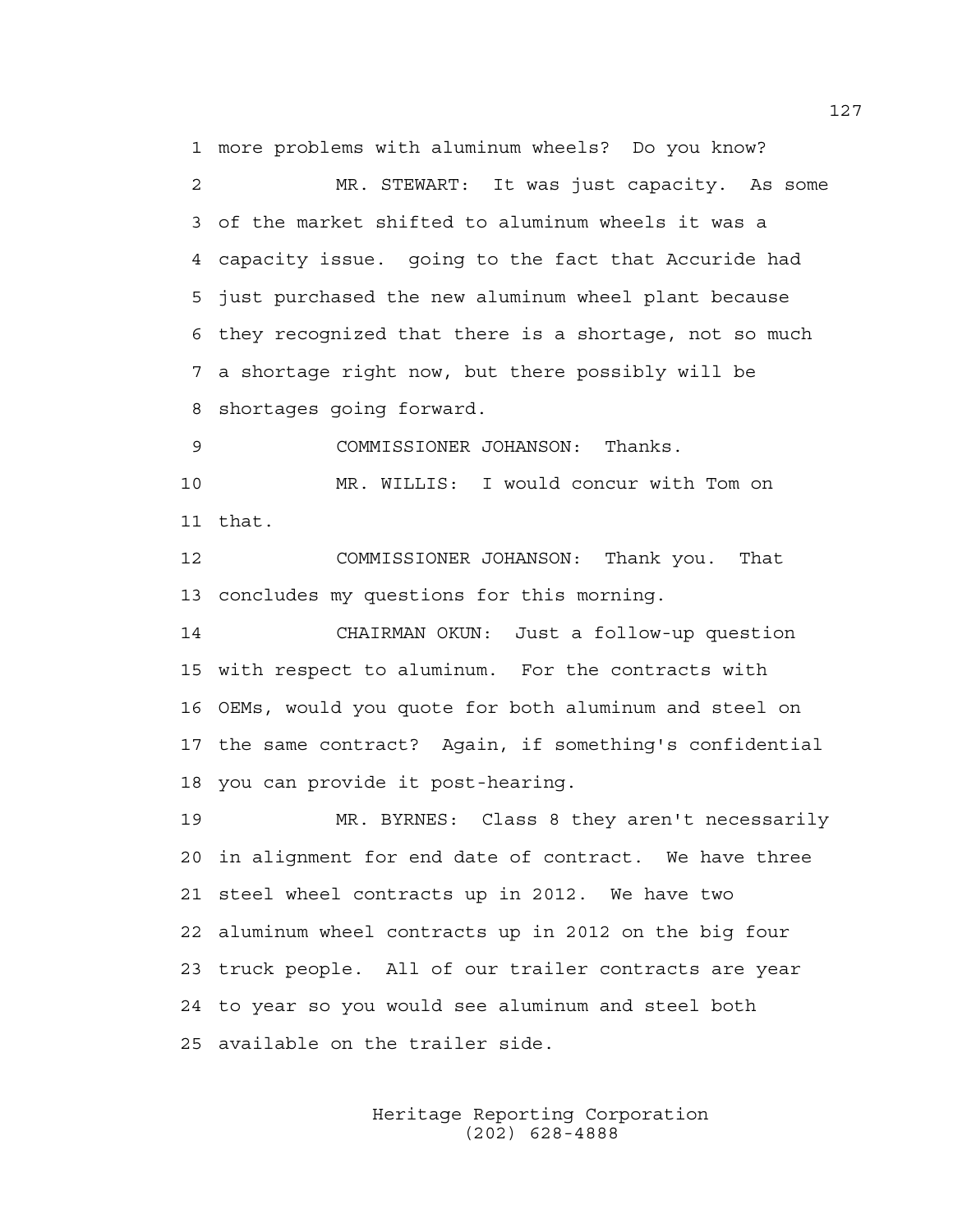1 ` CHAIRMAN OKUN: Again, this might be in the 2 record, but if it's not, are those contracts the ones 3 you referenced, the trailer contracts, they would be a 4 mix of aluminum and steel?

5 MR. BYRNES: Yes. Trailers use both 6 aluminum or steel like the tractors do also.

7 CHAIRMAN OKUN: So you'd be giving different 8 prices for the two, obviously, but you'd be, the same 9 contracts, asking you to supply X number of aluminum, 10 X number of steel, different prices.

11 MR. BYRNES: On trailer.

12 CHAIRMAN OKUN: Okay.

13 If it's not reelected in the record, Mr. 14 Schagrin, make sure I understand where that is and as 15 Commissioner Aranoff requested, just having all that 16 in one place with respect to the contracts that are 17 expiring would be very helpful.

18 I wanted to ask with respect to technical 19 support clauses. Are those only with respect to OEMs 20 or OEE -- Talk about technical support clauses and 21 what that means for a customer. For a purchaser, I 22 should say.

23 MR. BYRNES: At Accuride we have fleet and 24 aftermarket and OE service people that will help to 25 use our product correctly and optimize the durability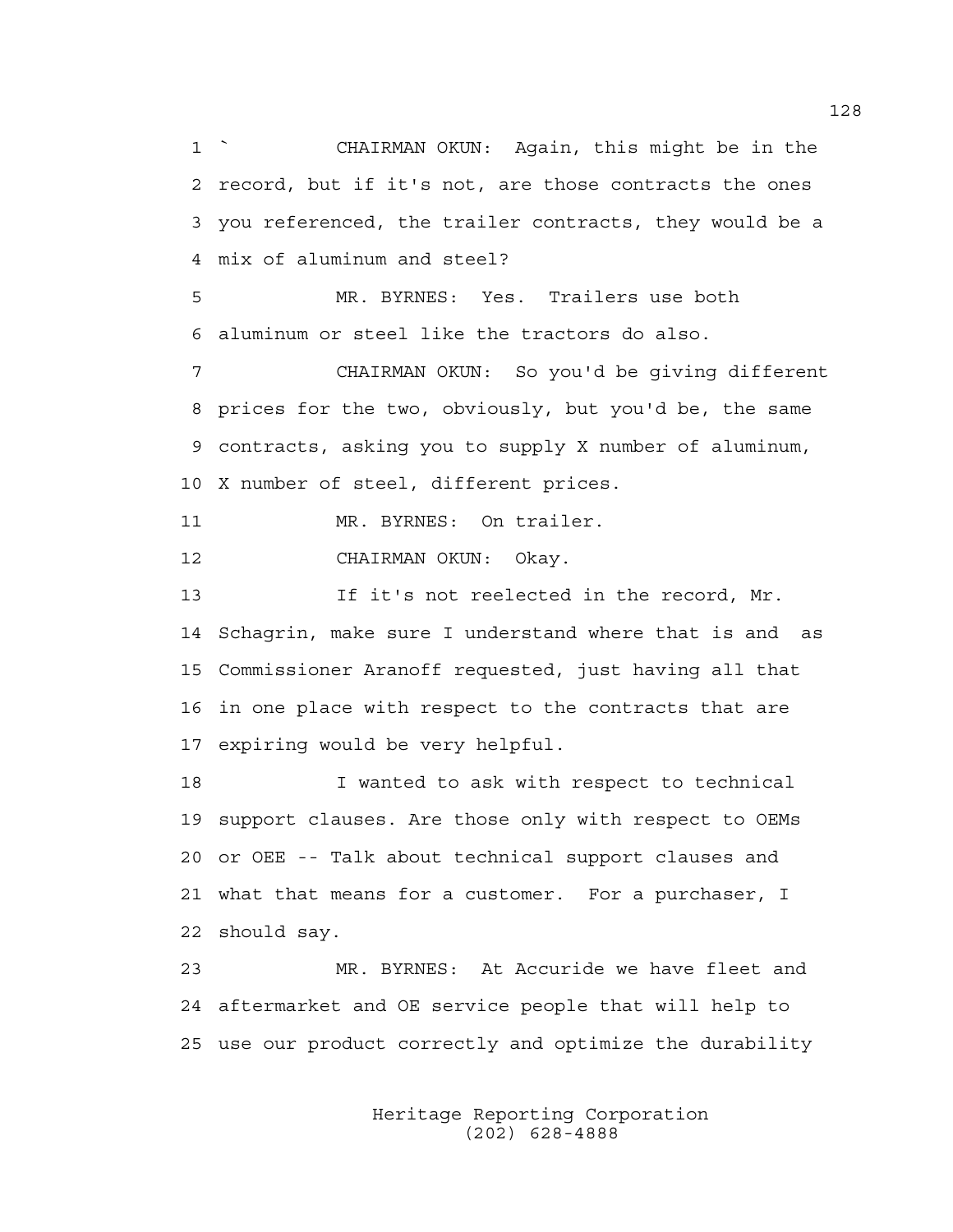1 of our product.

2 I don't know about a clause. I'm not sure 3 we guaranteed it to nay particular customer. We 4 offered as part of our standard service package, we 5 feel it's value we add for our customers.

6 MR. WEISEND: This is Denny Weisend from 7 Hayes.

8 In terms of servicing our products, we 9 service our products to all segments of the market 10 whether it's in the form of something as simple as a 11 product trifold that gives you the dimensions, low 12 carrying capacity, that type of thing, to hands-on 13 maintenance seminars for fleets or distributors who 14 request the training specifically.

15 CHAIRMAN OKUN: Okay.

16 MR. STEWART: We receive a lot of help from 17 Accuride representatives in the field. We take them 18 into fleets that have problems or specification 19 issues. They have a lot of cataloging on their web 20 site and in hard cover. So we use that all the time. 21 They've been very helpful to us.

22 CHAIRMAN OKUN: That's Mr. Stewart from 23 Carolina?

24 MR. STEWART: Yes.

25 CHAIRMAN OKUN: With respect to imported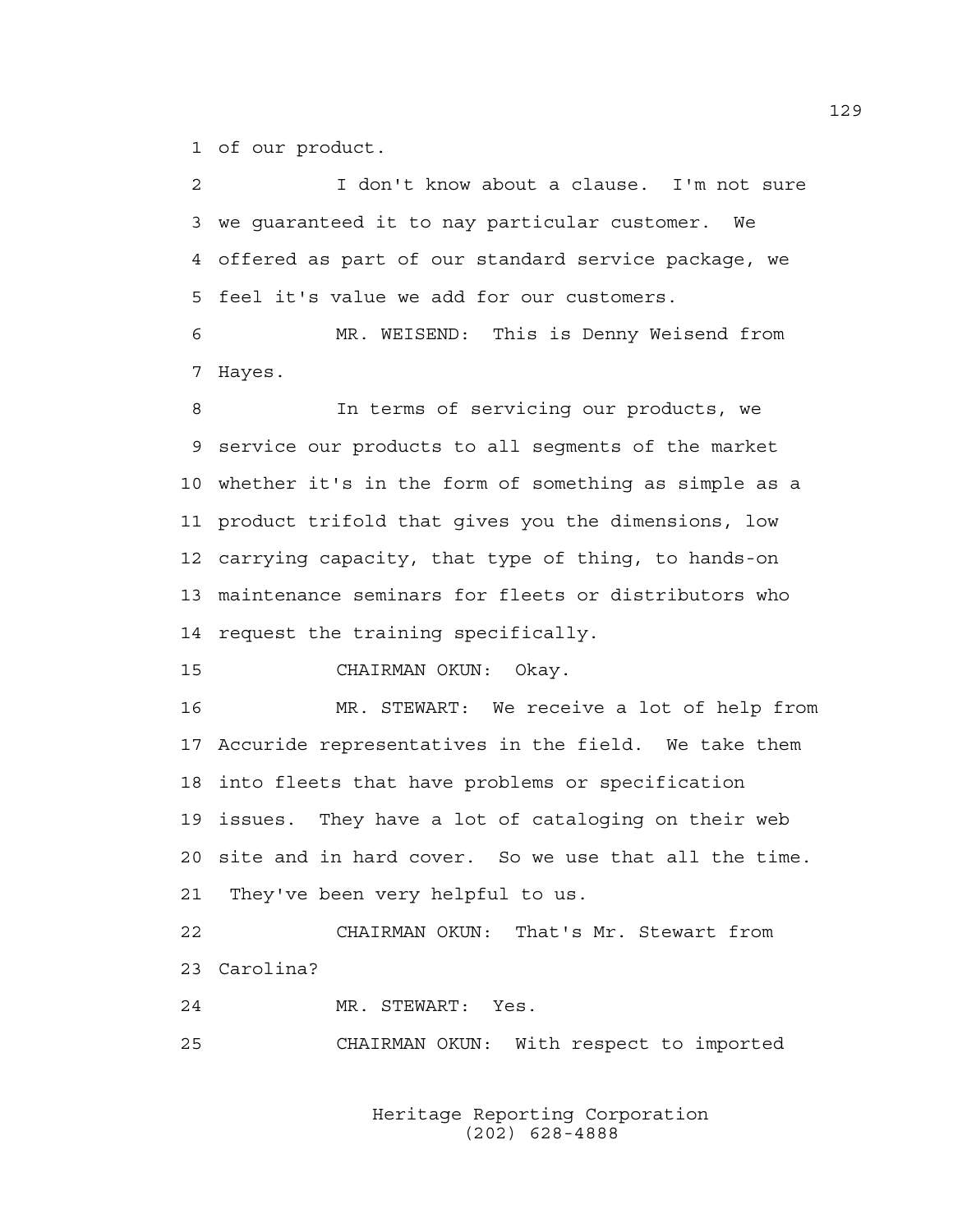1 products, do you have -- You don't import, so that's 2 not an issue. Is that something that you could talk 3 to Mr. Willis?

4 MR. WILLIS: There really isn't any. What 5 they offer is price. Price, price, price, and the 6 rest is very little.

7 CHAIRMAN OKUN: I appreciate those comments. 8 Let me turn, Mr. Schagrin, maybe I need to 9 start with you, but producers might have something to 10 add.

11 Respondents have argued, and Mr. Lee in his 12 opening, referenced whether the pendency of the 13 investigation impacted what we see in 2011. I wanted 14 to give you a chance to respond to that with some more 15 specificity. A number of producers had referenced 16 what had happened, but the timing is before. So some 17 had said we did it in anticipation. We think it's 18 anticipation. So I'd like to have some more 19 clarification of what was happening in the market 20 versus the timing of what we would normally look at in 21 terms of pendency of the investigation. 22 MR. SCHAGRIN: I'm happy to, Chairman Okun. 23 First let's start with the dates. This case

25 who imported Chinese wheels was aware of the fact that

24 was filed on March 30, 2011. At that time everyone

 Heritage Reporting Corporation (202) 628-4888

130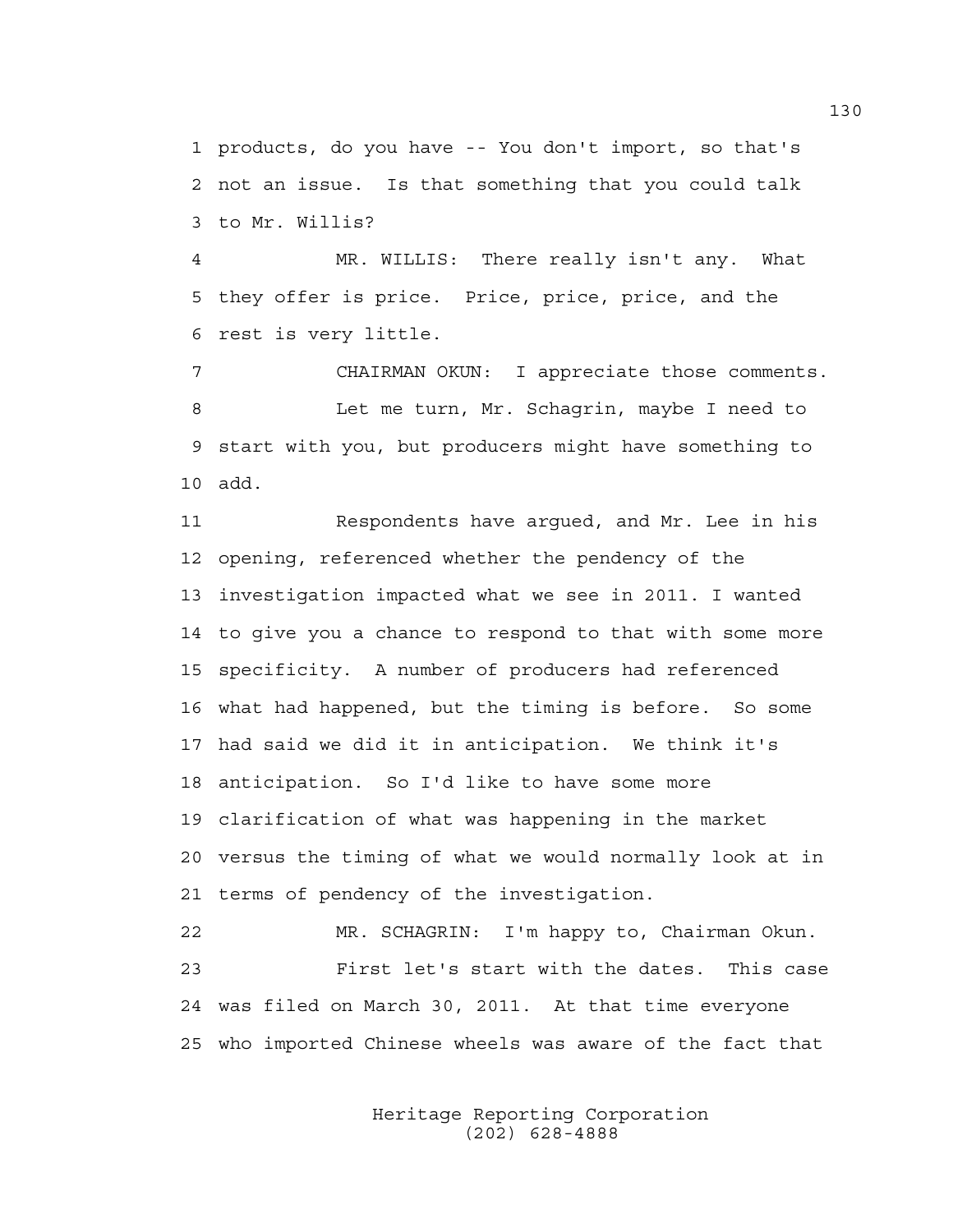1 there were CBD and AD investigations pending.

2 At that time the Department of Commerce 3 would have had their CBD determination scheduled for 4 late June of 2011, and their AD for early, I think it 5 would be late August of 2011.

6 Both of those preliminaries were extended. 7 In fact while Mr. Lee wants to take the publication 8 date in the Federal Registers as the CBD preliminary, 9 which I think fell on September 2nd, in fact as I 10 remember it the department's preliminary CBD 11 determination was signed on about August 27th which 12 meant that with the critical circumstances findings 13 that were made against all Chinese wheels, but not as 14 the three particular producers, that duties could have 15 been collected by the Customs Service as early as 90 16 days prior to August 27th or by the end of May of 17 2011.

18 There's no doubt imports were up because 19 they were surging in the first quarter. however, and 20 here I think the best information is what's on the 21 record and I think it's just undeniable. Importer 22 after importer, because you do have a question in your 23 questionnaire that says did the filing of these cases 24 affect your imports? And importer after importer said 25 yes, we stopped importing sometime after these cases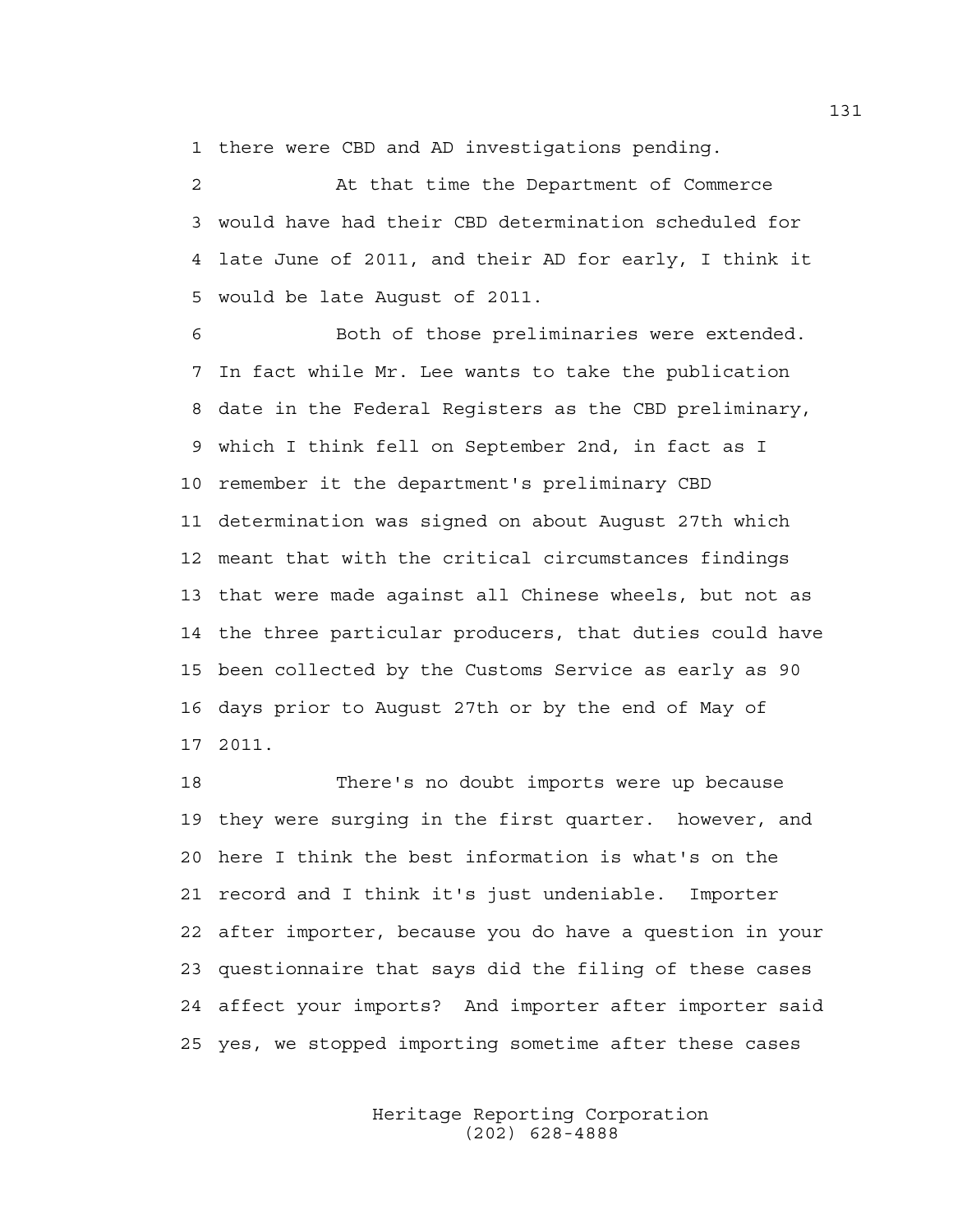1 were filed. Some gave specific dates, others didn't 2 and just said we stopped it after.

3 Mr. Byrnes testified that it was Accuride's 4 faith in me after I described them the process of the 5 Department of Commerce, that allowed then to announce 6 a price increase to be effective July 1st. About the 7 time that we thought that duties would have a 8 significant impact. Nobody could order a Chinese 9 wheel after July 1st and get it imported into the 10 United States before Congress' preliminary 11 determinations.

12 So we're a little bit hampered. We will 13 give you the information on the import statistics on a 14 monthly basis. We realize you have to use importer 15 questionnaires. Unfortunately, even though we think 16 we have one HTS that should account for like 80 to 90 17 percent of the subject or non-subject wheels the data, 18 like a lot of data issues today with the Customs 19 Service which unfortunately has been hollowed out 20 after 9/11, isn't always very good data. But we'll 21 still give it to you as a monthly analysis.

22 I think you'll see just on that basis, and I 23 know the staff did not gather information from 24 importers as to imports every month for the six months 25 prior to the filing and the six months after. But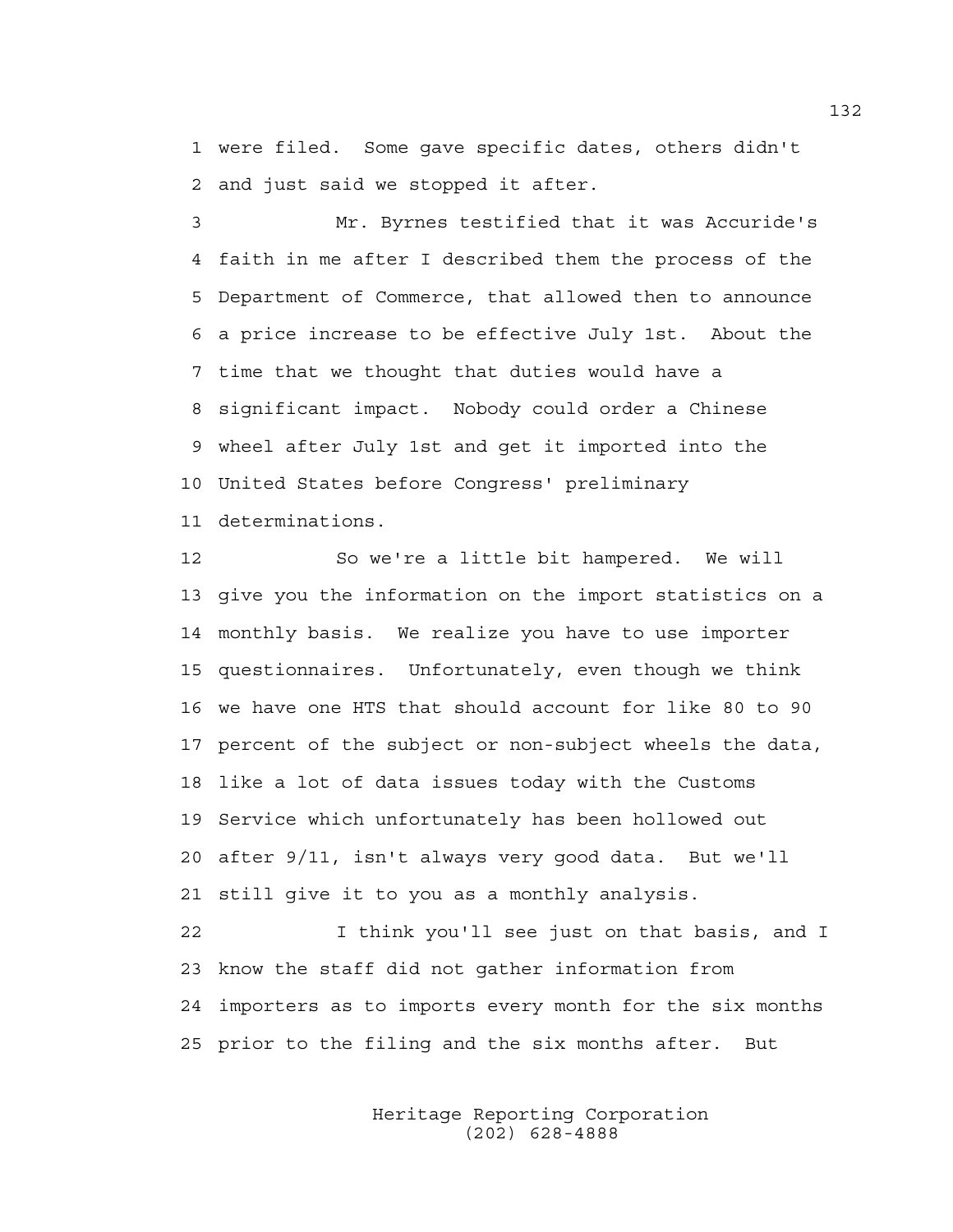1 we'll give that to you and I think it's going to show 2 that imports were very heavy in the fourth quarter of 3 '10, very heavy in the first quarter of '11, very 4 heavy in April, May '11. And by about June or July 5 they just fell right off a cliff. We think there 6 were very very few imports of Chinese steel wheels 7 after June or July of 2011.

8 I hope I've answered your question. 9 CHAIRMAN OKUN: I appreciate those comments. 10 I wanted a chance to talk a little bit about 11 the pricing data that's on the record and what it 12 indicates with competition. And in particular, if you 13 could just respond, again, product one, big volume 14 product. I think maybe one of the Commissioners

15 touched on this. Not much change in terms of pricing 16 over this period. And I wanted to explore that a bit 17 more.

18 MR. SCHAGRIN: I think, and obviously the 19 domestic industry's pricing information is 20 confidential but I'll just characterize it. Product 21 one is the very popular size, and product one was for 22 sales to the OEM market. I think your consistency in 23 pricing there is evidence of the fact that that 24 product during the time period was subject to 25 contracts. And as I think was mentioned earlier by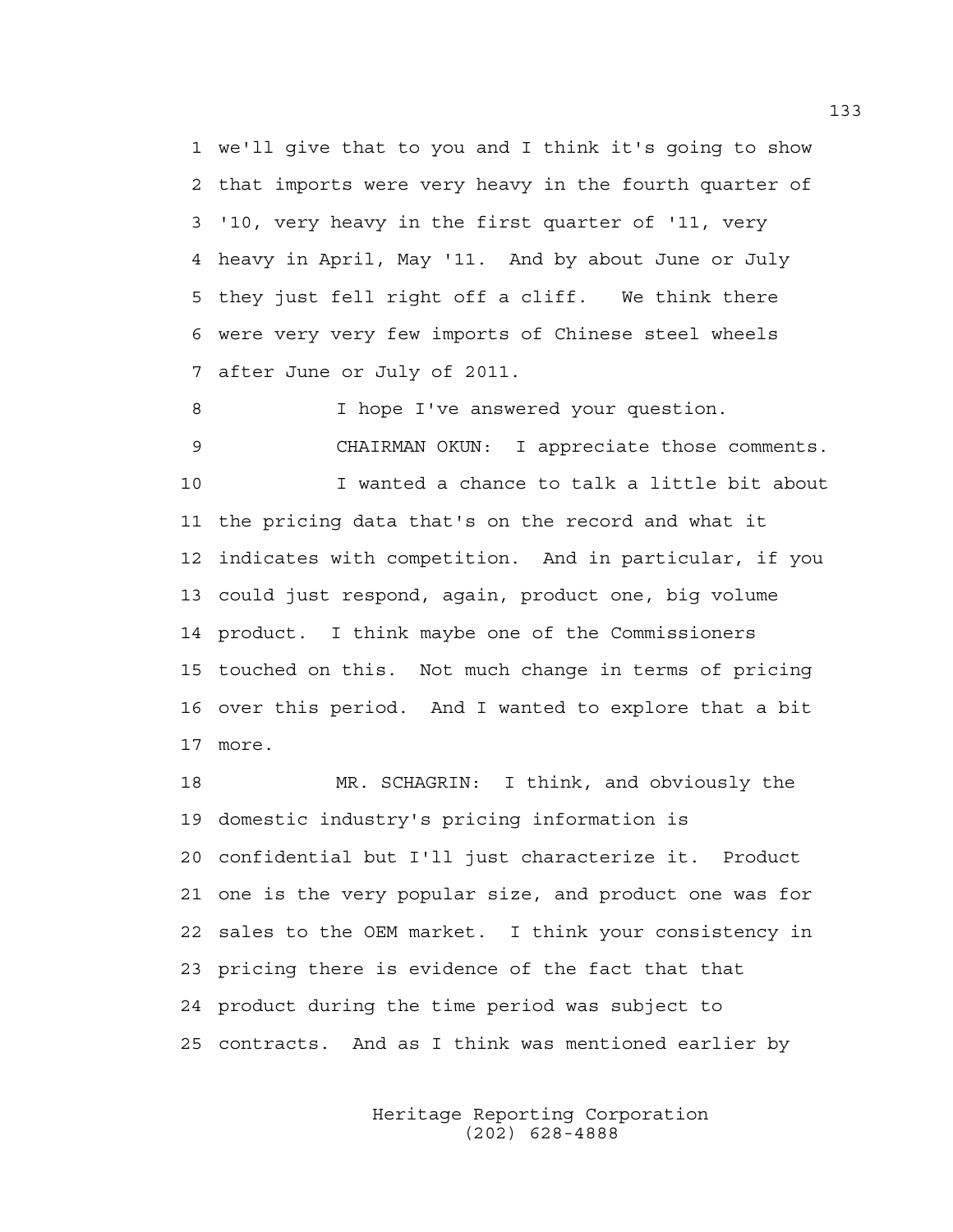1 industry witnesses, those contracts do fix price.

2 They don't fix quantity but they fix price. So I 3 don't think it's surprising that for the sales where 4 there's very large volumes but the sales that are made 5 under contracts that fix prices that you see very very 6 little changes in pricing.

7 Unlike products 3 and 6 which would be 8 products for the aftermarket.

9 CHAIRMAN OKUN: My time is about to run out. 10 I think you've said you're hampered on, you've bene 11 hampered a little bit. But to the extent, we've 12 collected a lot of data about demand forecasts in 13 China which look robust. If you can comment on that 14 or be sure that anything you collect would be in your 15 post-hearing so that we can see your view of that. 16 Again, I think it goes both to the tire weight issue 17 and also just where -- I know what you're saying about 18 the number of tires being produced in china, but at 19 least the forecasts I've seen also show big demand. 20 Tires. Wheels, I'm sorry.

21 MR. SCHAGRIN: Just before the light turns 22 read I would say we do not believe that wheel demand 23 in China in 2012 or 2013 will be robust. Not only is 24 the Chinese economy slowing considerably, but in 25 particular their demand for new commercial trucks is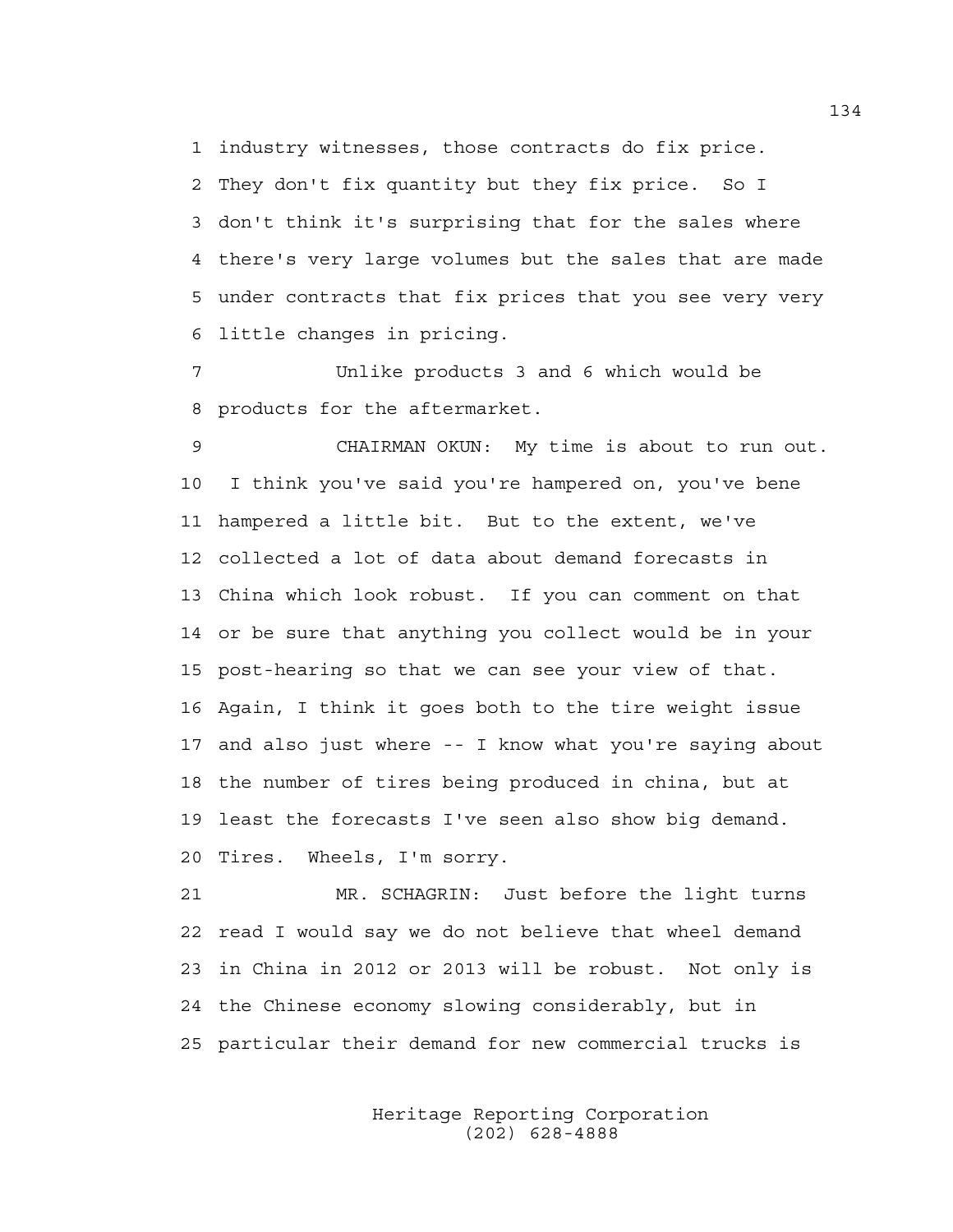1 really either flattening or even declining somewhat.

2 So while there's no doubt that over the last 3 I've years there has been robust increase in the 4 demand in China, we believe that in the next two years 5 there will be just the opposite -- very very flat to 6 even weakening demand in China. I think we've 7 provided some information in our pre-hearing brief. 8 We'll try to give you even more in the post-hearing 9 brief.

10 CHAIRMAN OKUN: Thank you for all those 11 responses.

12 Vice Chairman Williamson?

13 VICE CHAIRMAN WILLIAMSON: Thank you, Madame 14 Chairman.

15 Just to follow up on that point, are you 16 saying that the demand for wheels in China is probably 17 going to grow less than the Chinese economy is 18 growing? Why do you say that?

19 MR. SCHAGRIN: Yes, and I would invite Mr. 20 Bentley or Dauch who know more about it as to why that 21 is, but there's no doubt based on forecast that that 22 is what is forecast, is that demand for wheels in 23 China will now grow more slowly than the Chines 24 economy.

25 MR. BENTLEY: There are industry experts who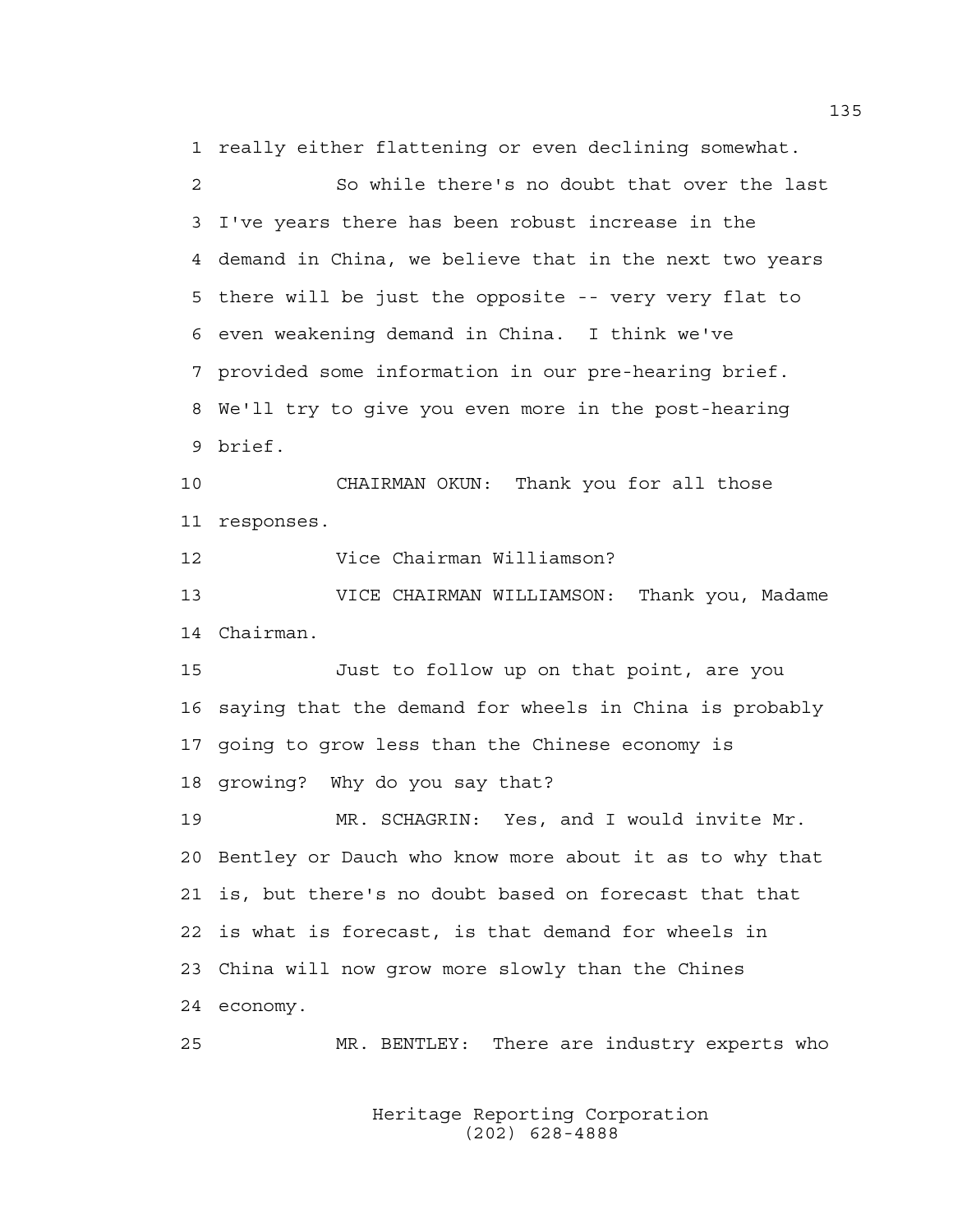1 give demand by region and the forecast is down for 2 2012 and flat for 2013.

3 Now to your specific question as to why, 4 it's not necessarily specific science when you buy, so 5 some of that could be driven by the buy over the last 6 year or two was higher than what the demand was. And 7 if you look at the growth rate the last five years 8 it's significantly higher than the economic growth. 9 So there's some logic to that.

10 The second thing that was mentioned in an 11 earlier point was just with a newer fleet there's no 12 need to do the replacement at the same rate as your 13 fleet would age. So that could also be influencing it 14 as well.

15 VICE CHAIRMAN WILLIAMSON: Thank you for 16 that.

17 MR. DAUCH: They had a big construction boom 18 when they had the Olympics a few years ago.

19 We went and visited four or five of the 20 Chinese competitors in China in the last six months. 21 One of those Chinese competitors has installed bays of 22 over 14 million steel wheels per year. He's running 23 today around 70 percent capacity utilization. So 30 24 percent, that tells you he's got about almost three or 25 four million wheel capacity available.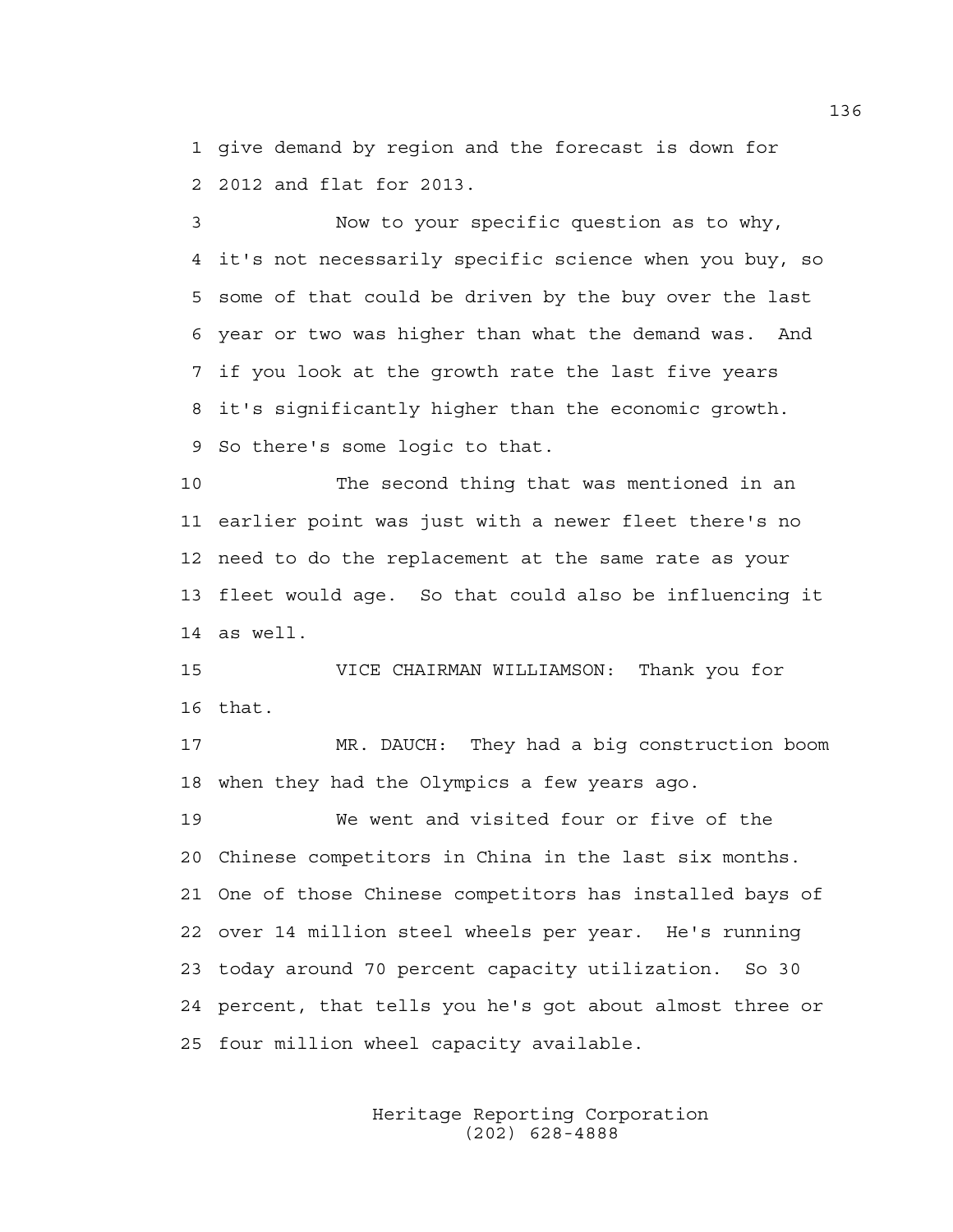1 We went to another steel wheel manufacturer, 2 we bought a brand new line for \$1.1 million for 3 tubeless type wheels. Right now he's just qualifying 4 that right now. To go back to Don's point about he's 5 qualifying, learning how to make that tighter 6 tolerance type steel. So there's excess capacity 7 sitting in China today with equipment they've 8 purchased in the last two or three years.

9 Fred and I talked yesterday, the last time 10 either one of us made a large capital investment for a 11 new tubeless wheel machine line has probably been over 12 15 or 20 years. Our competitors have bought 150 13 million dollars of new equipment just in the last five 14 years.

15 VICE CHAIRMAN WILLIAMSON: Thank you.

16 In that same area, Mr. Schagrin talked about 17 the huge capacity, production in China that we may not 18 know anything about. So what indications do you have 19 that a good part of this will be -- Exports to the 20 U.S. Is there a difference between product made for 21 the domestic market and for the export market? 22 MR. SCHAGRIN: We don't think there's a 23 significant difference, as I think Mr. Dauch said. 24 Almost all their new capacity added over the last 25 several year is for the same tubeless wheels that are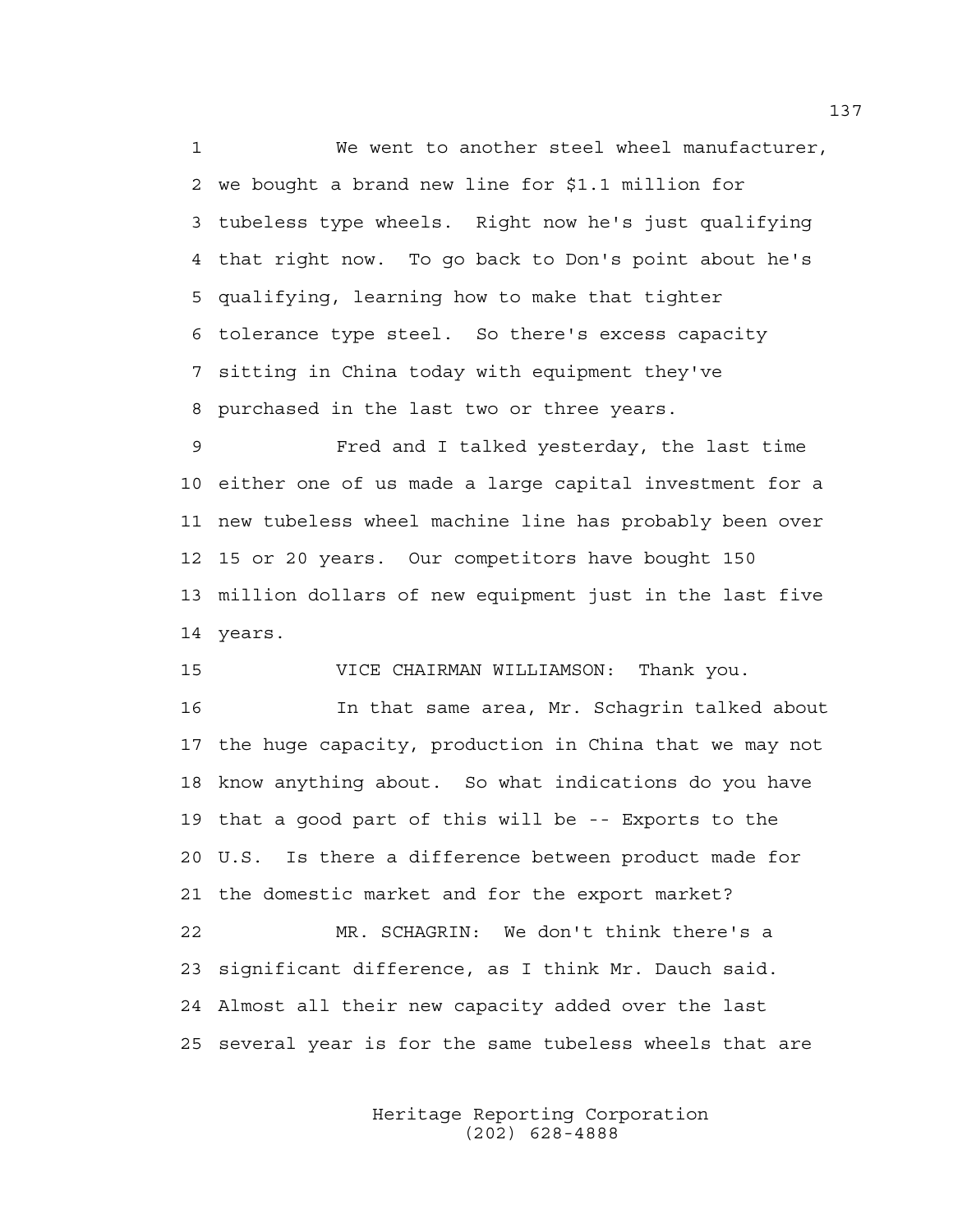1 used in the United States and are now I believe 2 mandated for the last two or three years in China. 3 That they use that type of wheel because it's safer.

4 So as to why they would target the U.S., we 5 are probably the second or third largest market in the 6 world. China is probably the largest. They have all 7 of this excess capacity. They would like to utilize 8 it, provide more employment, employ people, are less 9 likely to be marching in the streets for political 10 change. So there's a lot of subsidies in order to 11 export products.

12 And finally, they are being shut down in 13 other markets. One thing I can comment on now is that 14 respondents as to the impact of dumping duties imposed 15 in India and Argentina have surprisingly, even though 16 they are in control of information on total Chinese 17 exports, instead they've given you information on a 18 single Chinese producer, the one that got the lowest 19 margin, and said look, this hasn't impacted them. 20 Well, it's impacted their total exports to those 21 countries because all the other producers in China got 22 higher margins, and certainly that one producer didn't 23 account for all of the exports t India and Argentina. 24 So I think --

25 VICE CHAIRMAN WILLIAMSON: Is that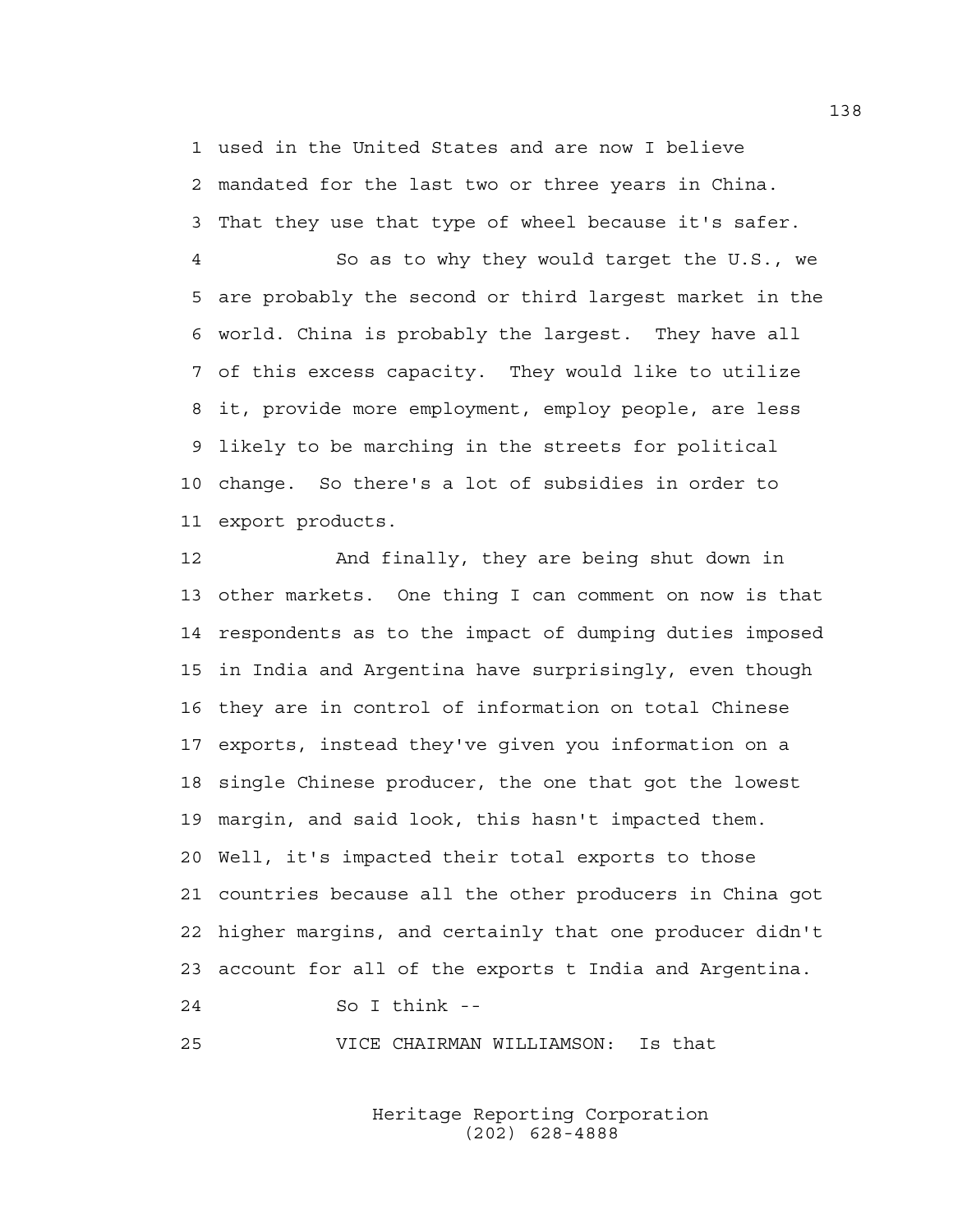1 information on the record?

2 MR. SCHAGRIN: It's already in the record, 3 but we will amplify on that in our post-hearing brief. 4 We also know, as was stated, that Chinese 5 wheel producers are trying to get qualified both in 6 the U.S. and in Europe with the major truck producers, 7 and that's because they have the capacity. 8 I don't think someone would walk into a 9 truck producer and say please qualify us. you have 10 contract needs of 300,000, 400,000, 500,000 wheels per 11 years. We want to be qualified but we can only supply 12 you 20,000. 13 The fact that they're trying to get 14 qualified, and there's information in the record on 15 them trying to get qualified indicates they have the 16 capacity to supply those contracts needs. 17 VICE CHAIRMAN WILLIAMSON: Thank you. 18 Do the domestic producers ever hold back 19 capacity to try keep available some capacity for large 20 orders from truck and trailer OEMs? 21 MR. BYRNES: We have plenty of capacity for 22 all customers. We don't hold back any capacity. 23 VICE CHAIRMAN WILLIAMSON: The question was 24 earlier asked, have you turned away potential 25 customers? I know the distributors answered that. It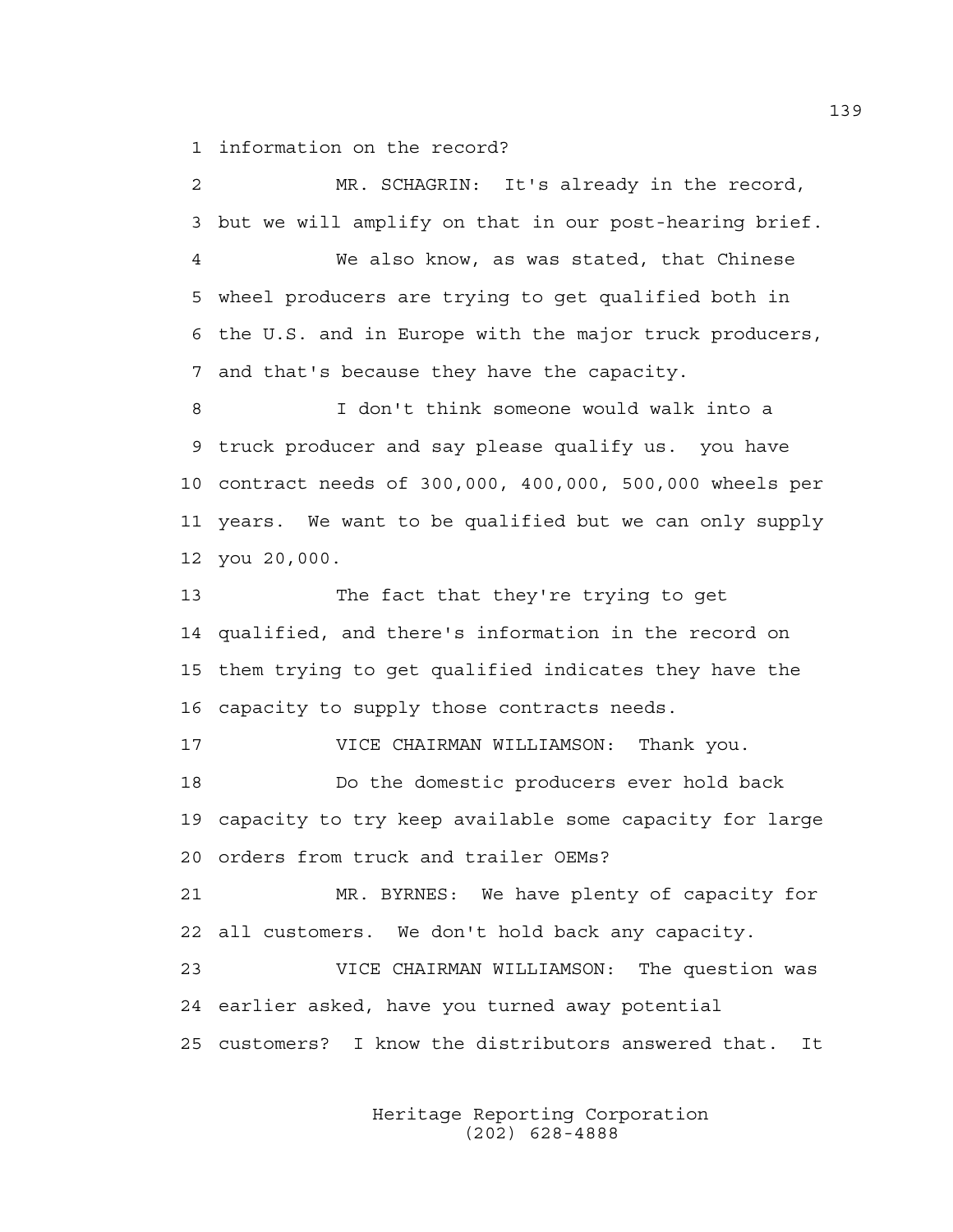1 assume it's the same answer from domestic producers, 2 too?

3 MR. BYRNES: We have 1,000 active customers. 4 We have big customers that are OE, small customers 5 that are OE, large distributors and small 6 distributors. We don't refuse to service any of our 7 market.

8 MR. BENTLEY: This is Fred Bentley for 9 Hayes. Same answer.

10 VICE CHAIRMAN WILLIAMSON: Thank you. 11 Can less established Chinese producers 12 compete effectively for long term, high volume 13 contracts in the U.S. with the larger OEMs? What 14 would be the evidence for that?

15 And can they provide the support and 16 reliability that the large OEMs require?

17 MR. BENTLEY: Would you mind repeating the 18 first part of the question?

19 VICE CHAIRMAN WILLIAMSON: What is the 20 ability of say, do the Chinese producers to compete 21 effectively for the long term high volume contracts 22 that the large OEMs require, and can they provide the 23 support and reliability that the OEMs usually demand? 24 MR. BENTLEY: I would say yes, they are 25 capable, as demonstrated by one of the large global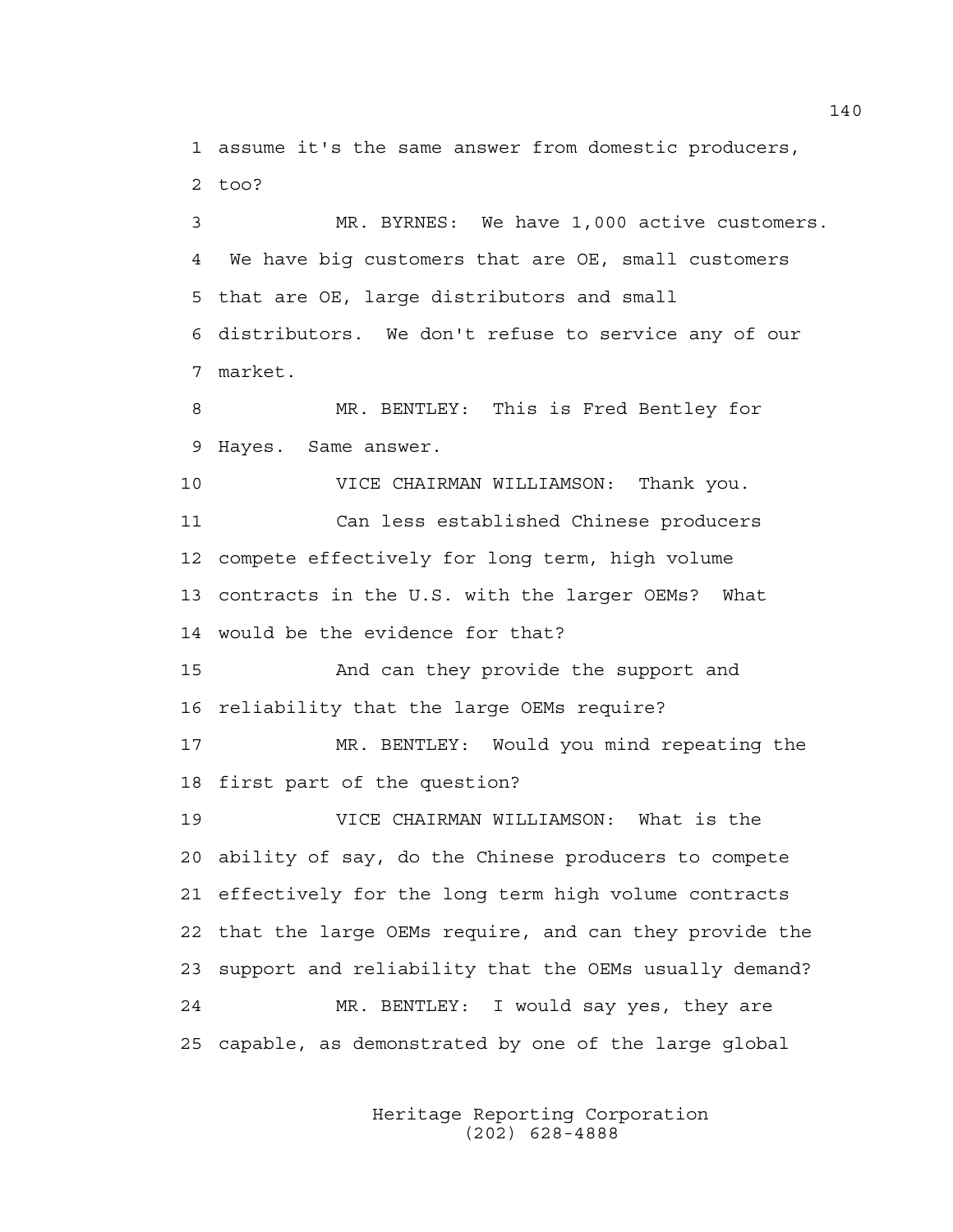1 OEs actually accepting a Chinese producer for wheels 2 in Europe. so yes.

3 And there's no reason for me to believe that 4 that won't be the same, that that will be the same in 5 the other markets as well.

6 I'm quite confident that they will be 7 qualified, and then as we mentioned before, as they 8 kind of use this start with aftermarket and work their 9 way up the value chain to improve capability, that 10 they're going to be capable, if not already, to supply 11 the OEMs. Again, it's being demonstrated by our 12 customers' behavior of accepting it.

13 MR. HAMPTON: If I could add to that, Mr. 14 Bentley talked about earlier Hayes Lemmerz closure of 15 several aluminum wheel plants. And that happened 16 rapidly. It happened very very rapidly. There's no 17 reason to believe that they found themselves able to 18 service and they were qualified with major OEMs on 19 the aluminum wheel market in that arena. I believe 20 the same will happen with truck wheels as well. It 21 will happen very fast.

22 MR. BENTLEY: If I may expand on that a bit, 23 just to give some perspective.

24 On the passenger car side of the business 25 Typically the wheel is quoted for an entire lifetime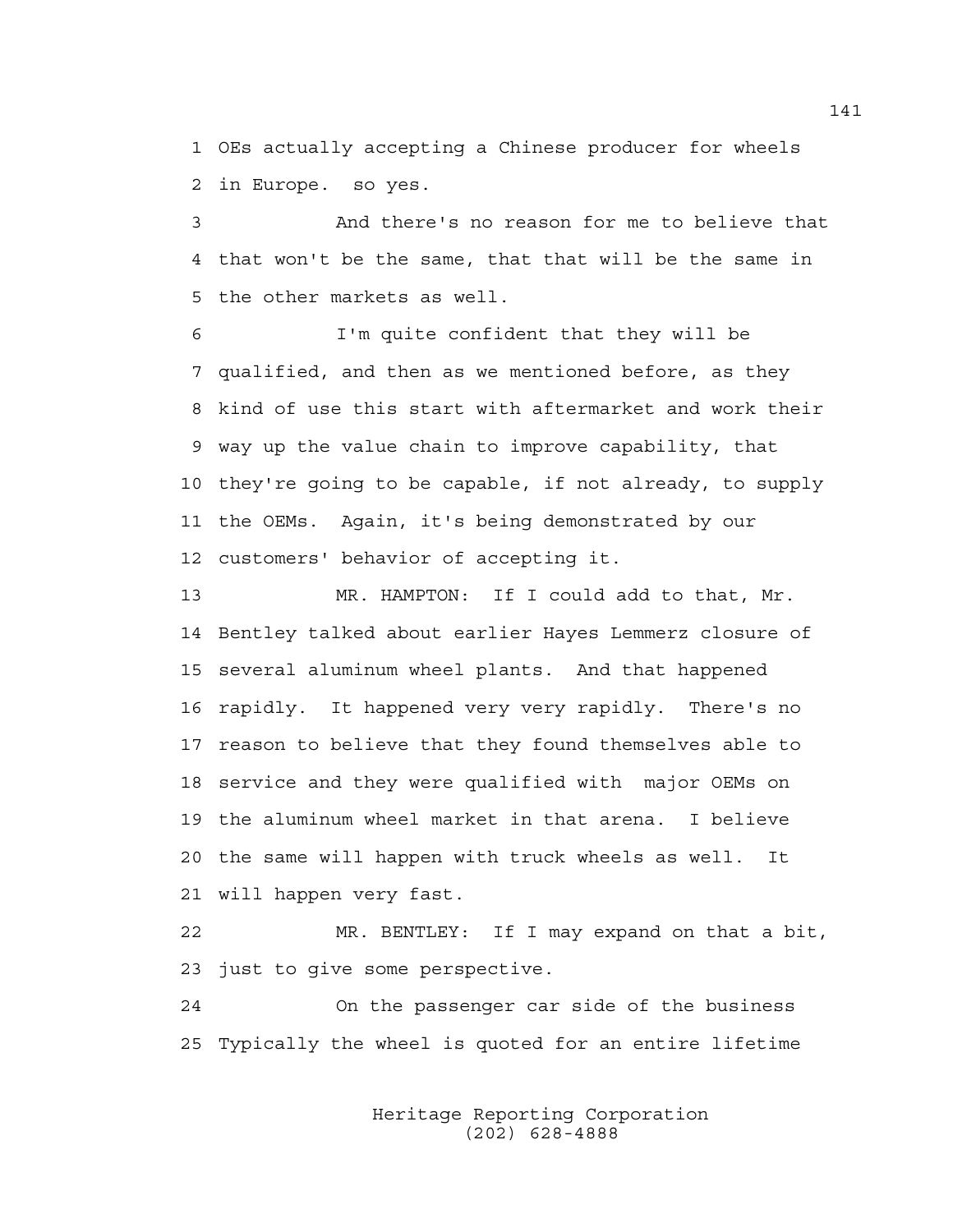1 of the product which is around five to six years 2 before a new car is built.

3 If you remember in my earlier testimony, It 4 mentioned between 2002 and 2008 we closed five 5 aluminum plants, six plants total. So in one life 6 cycle we closed all of our aluminum wheel capacity in 7 the United States.

8 You've heard previous testimony that the 9 life cycle of the contracts in the commercial vehicle 10 is anywhere from distributors at the spot market up to 11 three years for the OEM. So there's precedent here 12 where within a life cycle of a contract that an entire 13 switch could be made.

14 VICE CHAIRMAN WILLIAMSON: Will you see this 15 first in the trailer market and then in the truck 16 market? If so, why does it go that way?

17 VICE CHAIRMAN MR. BENTLEY:: Actually first 18 was in the aftermarket. And the distribution channel 19 there is different. The distributors selling point is 20 their availability of inventory which fits very well 21 to selling wheels in bulk. So it's the easiest 22 distribution channel and it's more price sensitive 23 than quality.

24 So it's easy to start there and then work 25 your way to trailer and then work your way to truck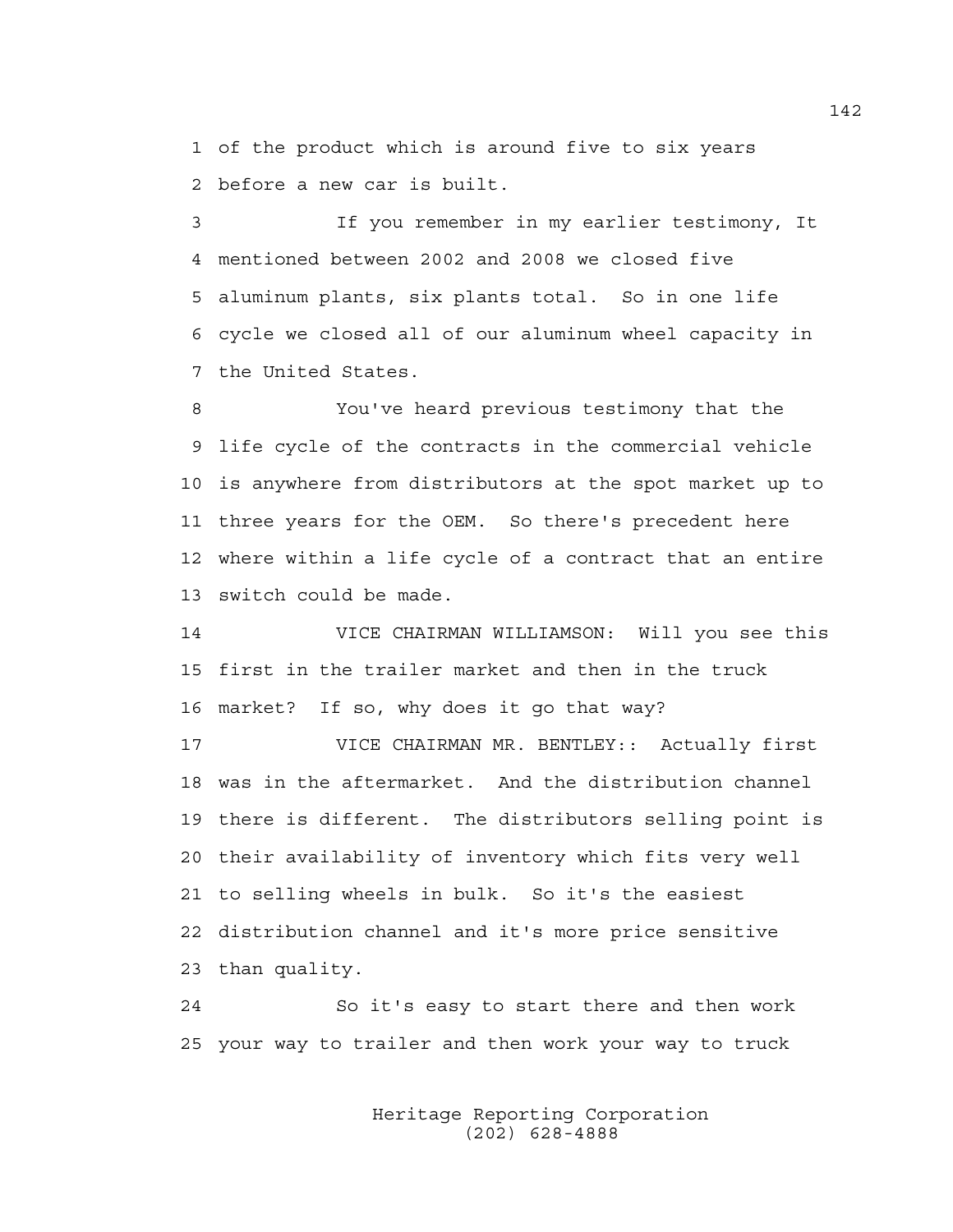1 which is a different distribution channel and also a 2 different requirement from a quality and reliability 3 standpoint.

4 So it's the same thing as we've seen in 5 other countries. It's the same play that we've seen 6 in Europe, we've seen in India, and the other markets 7 where we've had a similar type of discussions.

8 MR. WEISEND: Denny Weisend. One of the 9 other things that would possibly affect a more rapid 10 transition in the trailer side is if you take a look 11 at the wheels that are covering in the scope here, 12 most of those wheels on the trailer side you can cover 13 probably 98 percent of those applications. So it's a 14 much easier migration into that market segment than it 15 is for truck that have a broader scope of product 16 offerings.

17 VICE CHAIRMAN WILLIAMSON: Thank you for 18 those answers.

19 CHAIRMAN OKUN: Commissioner Pearson? 20 COMMISSIONER PEARSON: Thank you, Madame 21 Chairman.

22 This is a question I believe for Mr. Willis 23 and Mr. Dauch.

24 Mr. Willis, if It understood your testimony 25 correctly, you indicated that at one point you needed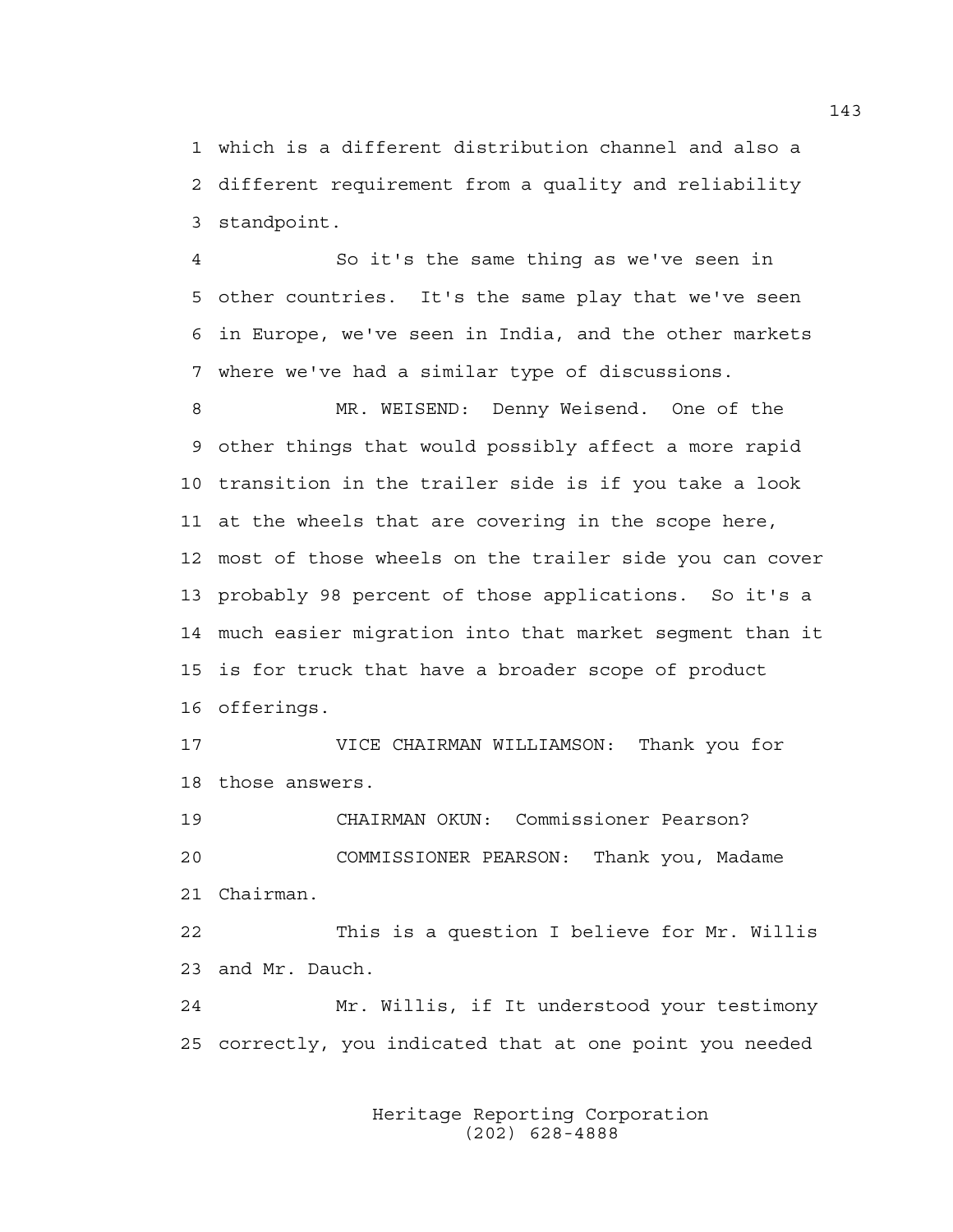1 to go to Accuride and ask them to lower their price on 2 a product, is that correct>

3 MR. STEWART: Yes.

4 COMMISSIONER PEARSON: The question for Mr. 5 Dauch, why did we not see any lost revenue allegations 6 in this record, including the one that is just 7 referenced by Mr. Willis? Did you end up not lowering 8 the price?

9 MR. STEWART: I would say there are times he 10 says I can't. And just because I ask doesn't me he 11 gave.

12 MR. DAUCH: In the period '08, '09, '10, 13 you're seeing a recovery of the truck market. If you 14 go deep into our market share you're seeing a big 15 degradation of our share in the aftermarket piece and 16 you're seeing lower revenues there and lower market 17 share there. Specifically.

18 Statesman wheel today, we don't make much 19 money if they make any money at all. It's just 20 basically trying to hold onto some of that market 21 share.

22 COMMISSIONER PEARSON: So you have been 23 relatively successful at maintaining the prices for 24 your preexisting products but you accepted a lower 25 price on the Statesman because it was designed for a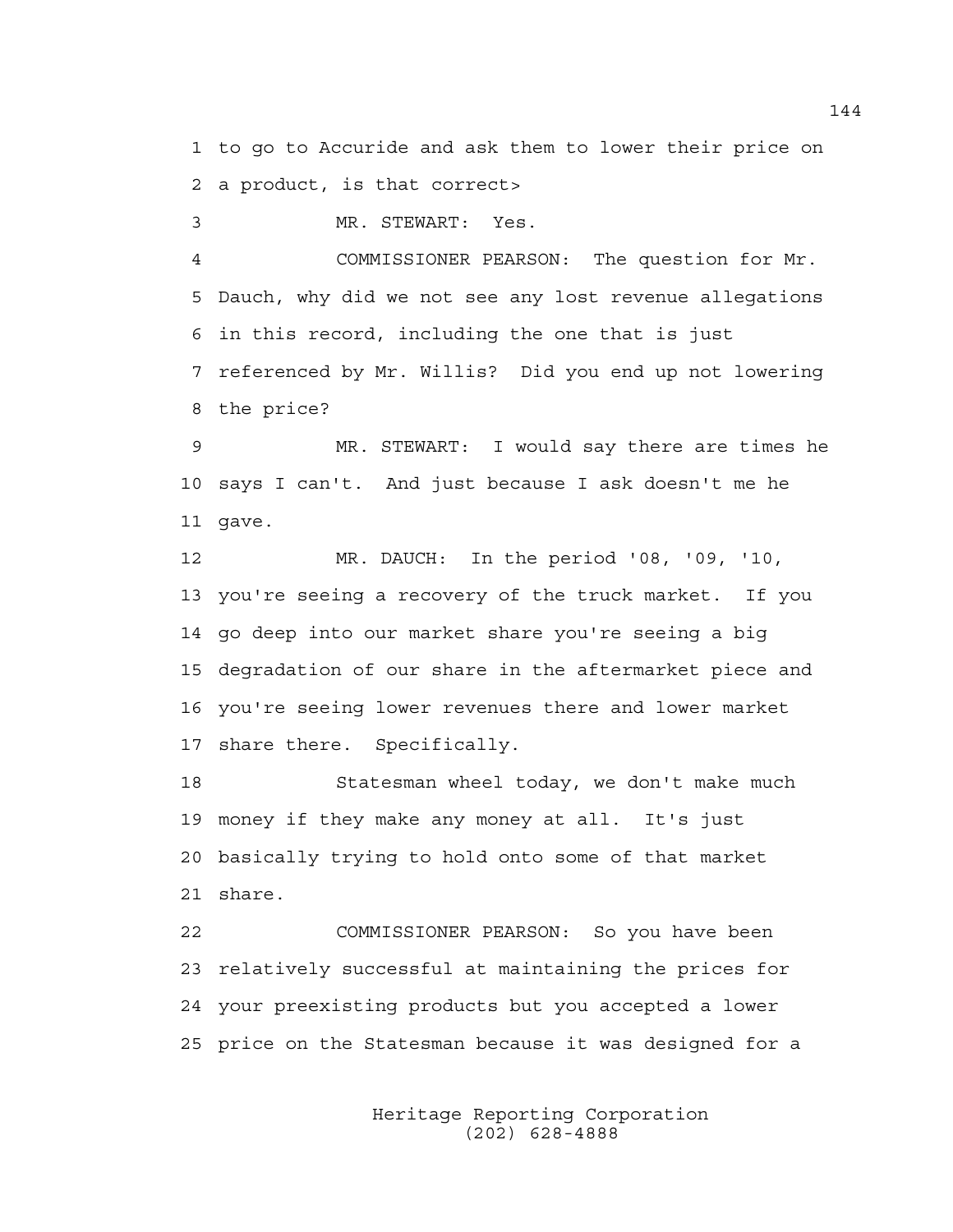1 lower end of the market?

2 MR. DAUCH: I'll ask one of the sales guys 3 here that can talk about it in terms of how much of 4 our aftermarket is now Statesman.

5 MR. BYRNES: I'm interested in Dave and 6 Tom's feedback also.

7 It estimate that more than 75 percent of our 8 current aftermarket volume is on the Statesman wheel, 9 a much lower margin wheel.

10 By the way, maintaining price has been 11 mentioned many times while the raw material cost was 12 increasing. So we thought it was a huge win for us to 13 be able to maintain our price in that environment.

14 MR. STEWART: In the industry, again we've 15 had the perspective of being in business since 1850 16 and we've seen a lot that's happened in the automotive 17 side. With the product that's coming from China, most 18 manufacturers don't want to give up the price and move 19 from a branded product. But you go from price to 20 market share and the move to the States man to not 21 give up market share. They give up a lot in the way 22 of profitability, give up a lot in the way of margin, 23 but they don't want to give up the market share.

24 MR. SCHAGRIN: Commissioner Pearson let me 25 also add since maybe I'm more aware of this than the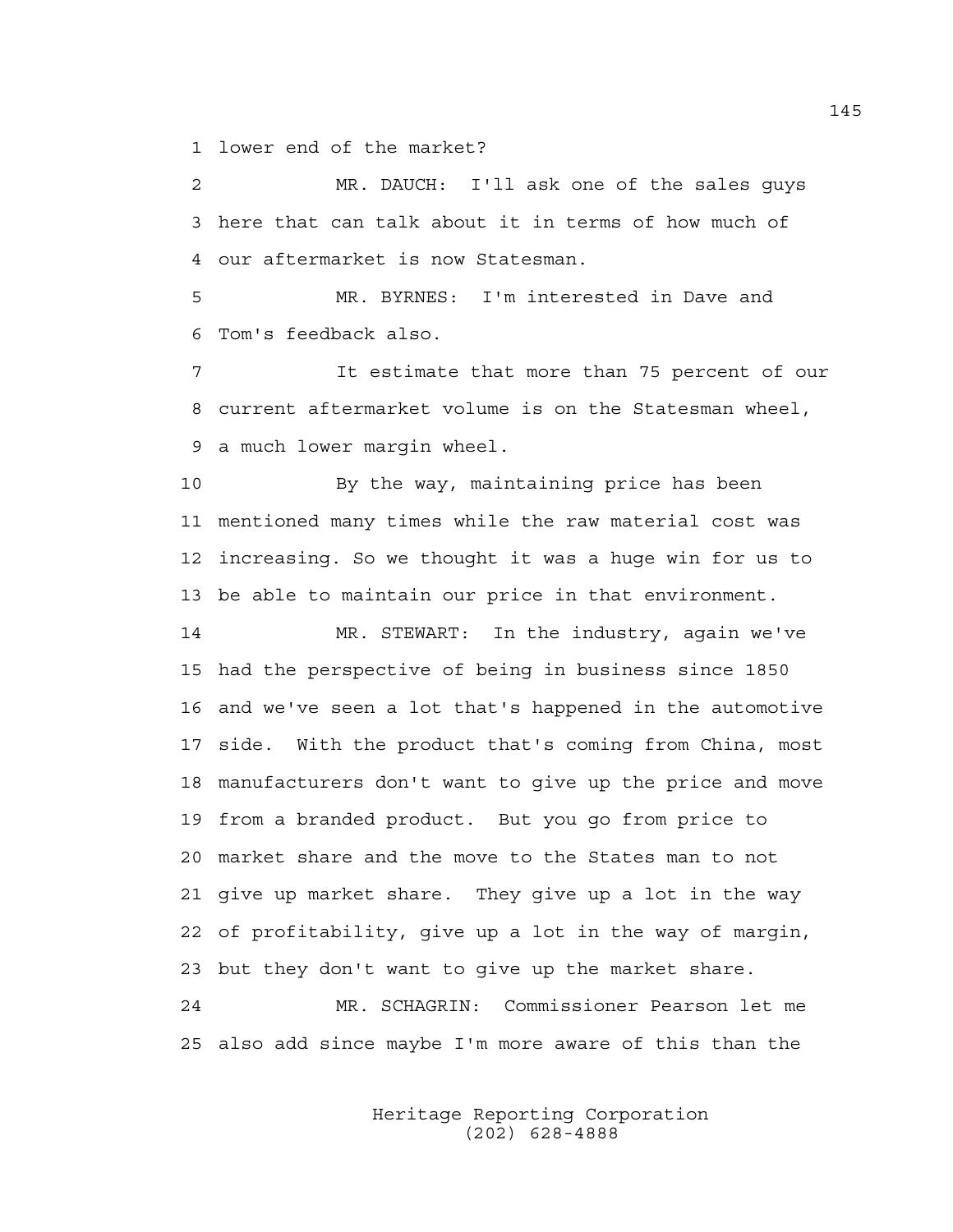1 industry folks, the way the system works here on sales 2 and lost revenue allegations.

3 The fact is that Accuride wasn't able to fit 4 information in the Commission's boxes which we're 5 required to do with the filing of the petition. And 6 Hayes was. And that's the real reason. I know that 7 respondents made a big deal out of it but the fact is, 8 and this happens in a lot of cases, I'm glad we had so 9 many verified lost sales here.

10 But Accuride just couldn't, with their 11 computer systems and their salesmen's reports nail 12 down the boxes for the allegations the way the 13 Commission staff rightfully needs it in order to go 14 out and verify and that's the main reason.

15 COMMISSIONER PEARSON: So we do have 16 legitimate lost sales allegations on the record. WE 17 have no lost revenue allegations on the record. 18 Correct?

19 MR. SCHAGRIN: Yes, that is the case. 20 COMMISSIONER PEARSON: Okay.

21 MR. STEWART: Tom Stewart. As far as our 22 company is concerned, if Accuride had not come out 23 with the Statesman wheel we would probably be out of 24 the wheel and rim business. Or a large portion o fit. 25 It also drives our volume so it allows us to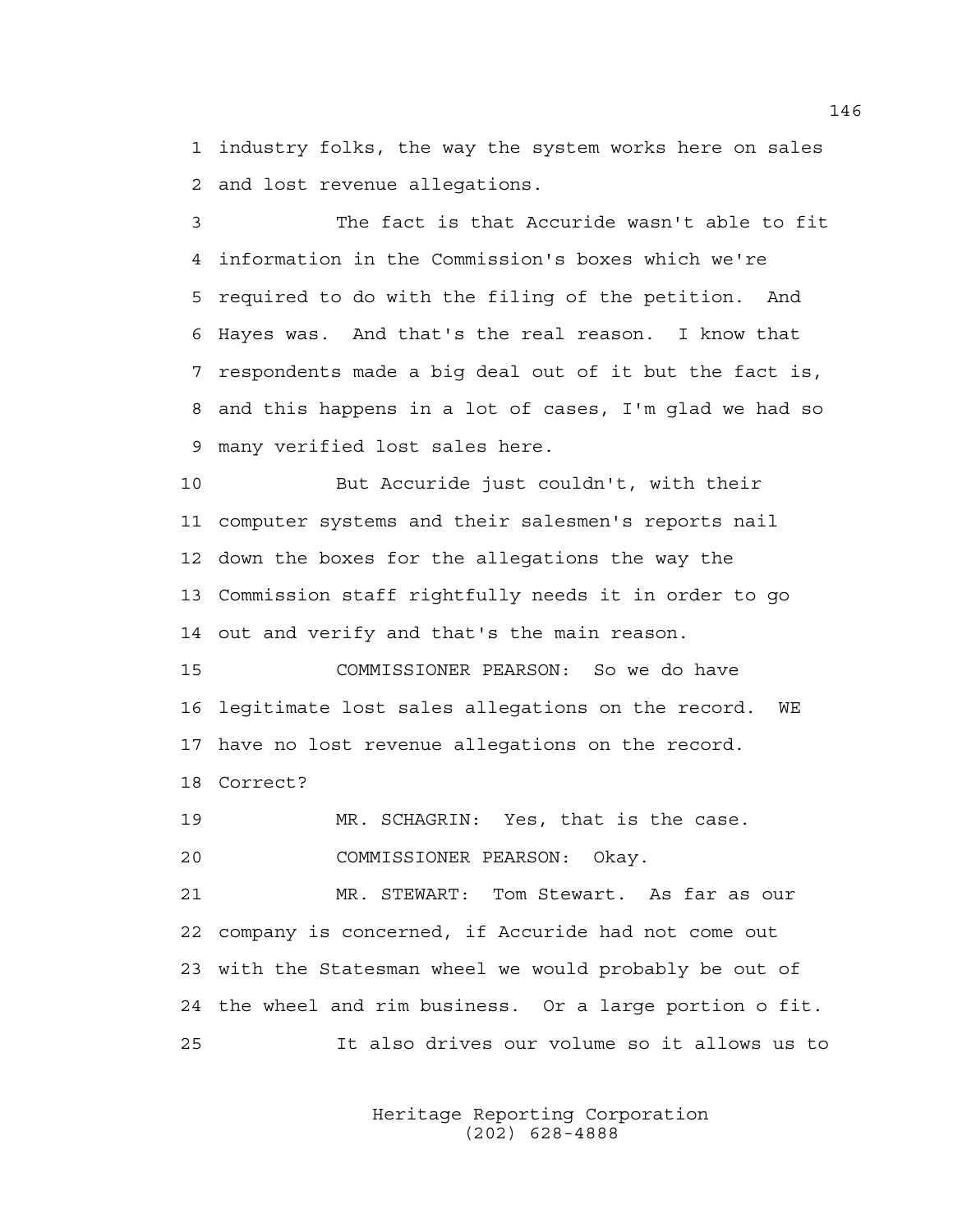1 purchase in trailer load with other products. We 2 still carry the Accuride wheels. We do have some 3 customers that prefer that wheel for whatever reasons, 4 but without the Statesman wheel and the lower prices 5 we'd be out of the business. And since 1926 our 6 company name is Carolina Rim and Wheel. That would be 7 very devastating to us.

8 COMMISSIONER PEARSON: I understand. 9 This is a question for post-hearing. 10 On Table 2-1 of the staff report, most of 11 which is BPI, there is information regarding the 12 market segment served by U.S. producers and producers 13 from various countries. And I'm looking at that and 14 I'm not seeing a lot of evolution in market shares or 15 segment shares for the different producers over the 16 POI with the possible exception of some movement that 17 we see for the other non-subject countries.

18 If for purposes of post-hearing you could 19 address that, what am I to understand out of this 20 because one could have envisioned changes in the share 21 that the U.S. producers were serving by market segment 22 based on some of the testimony we've heard. I don't 23 see it reflected.

24 MR. SCHAGRIN: Because of the BPI nature 25 we'll address it in the post-hearing.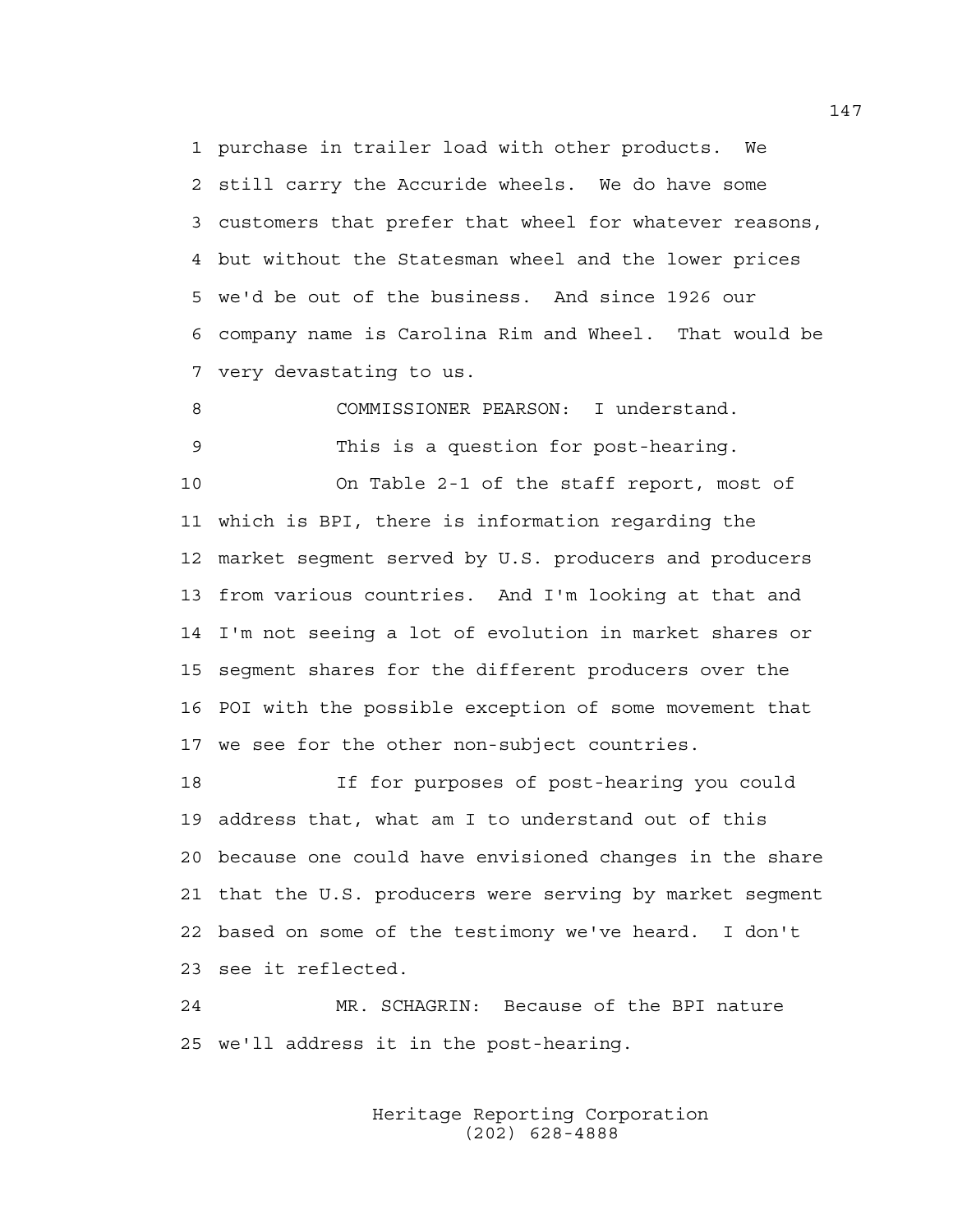1 COMMISSIONER PEARSON: Thank you.

2 My last question has to do with threat. 3 There are times when I've made affirmative threat 4 findings on the basis of trends that were in place, 5 that had extended into the future, could very likely 6 lead to injury for the domestic industry.

7 On this record I'm wrestling with which 8 trends if extended would get us to threat? We can see 9 that yes, there has been an increase in imports in 10 China since 2009 but they haven't gained meaningful 11 market share. It understand there may be a data issue 12 there, but I'm looking at what's in front of me.

13 On the other hand from the recession in 2009 14 through interim 2011 we see increase in apparent 15 consumption. U.S. production in shipments, capacity 16 utilization of the domestic industry, an increase in 17 production employees and hours worked increase in 18 gross profit and operating income, and an increase in 19 the ratio of operating income to sales.

20 If I look at that and project out to the 21 future, how do I get to threat?

22 MR. SCHAGRIN: It's very easy, and having 23 known you Commissioner Pearson to change your vote 24 from a negative prelim to an affirmative on threat in 25 the final, but that's not going to keep me from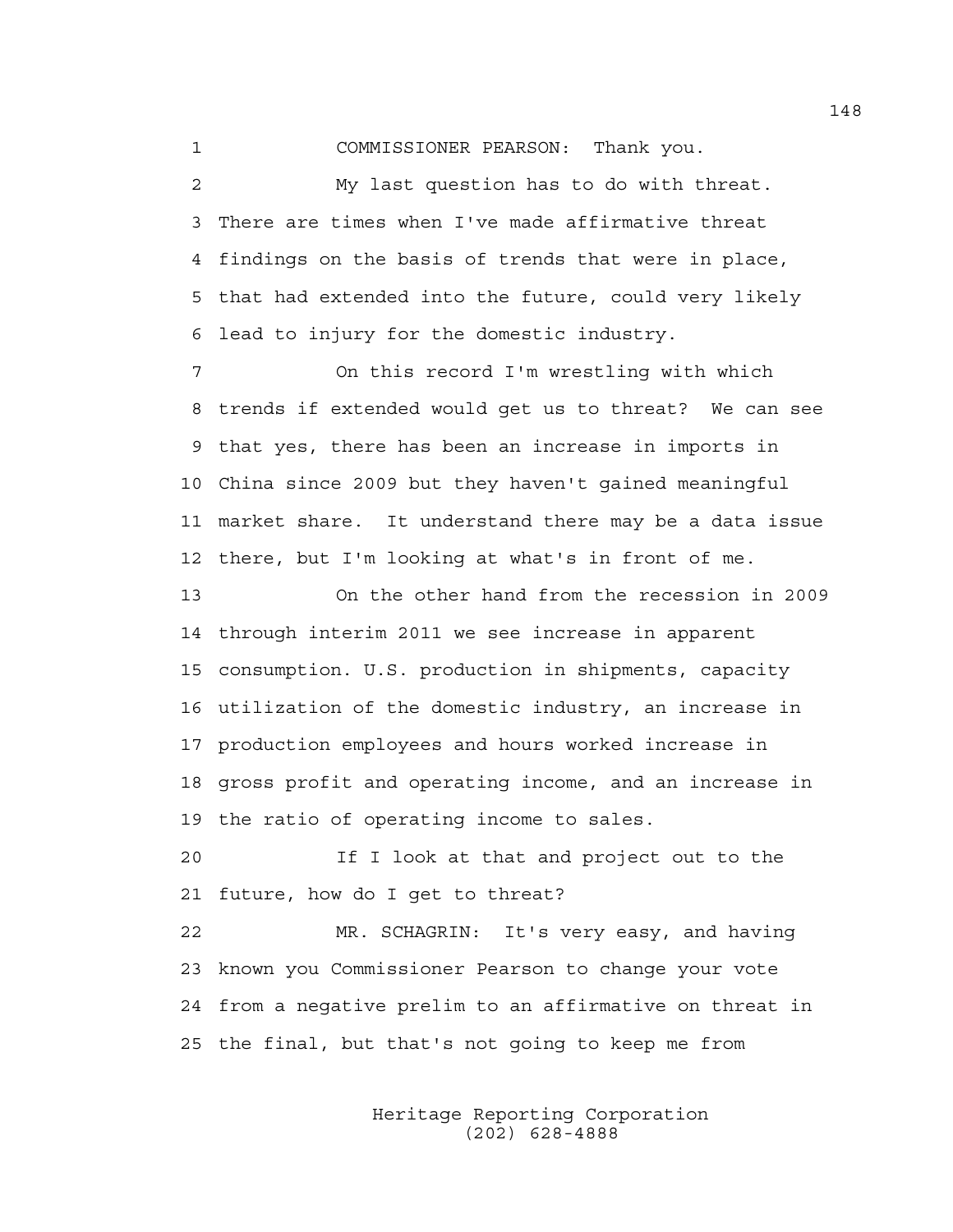1 trying. It may keep banging my head against the wall, 2 it may harm my health, but I'm going to keep up with 3 it forever,. Forever. As long as I'm alive and It 4 have this job, I'm going to keep after it.

5 Let me explain to you why this is a very 6 significant threat case.

7 In the aftermarket you do see, and this goes 8 to 2-1, but the information on China is public there.

9 You see a constant growth of Chinese 10 concentration and market share in the aftermarket. So 11 they are in the easiest pickings in the market, they 12 are constantly growing.

13 You see smaller upward trends in trailer. 14 But the largest segment of the U.S. market for steel 15 wheels is the OEM truck market. There you see 16 virtually no penetration for two reasons. A, the 17 contracts hadn't expired, and secondly because the 18 Chinese hadn't been qualified.

19 I would say, as I said in my opening, that 20 you would have to believe the Chinese and not your 21 record which shows that OEM truck suppliers are in the 22 process of qualifying Chinese suppliers, and of course 23 for threat you have there excess capacity, et cetera, 24 but they're in the process of being qualified.

25 The fact that as we'll put in the record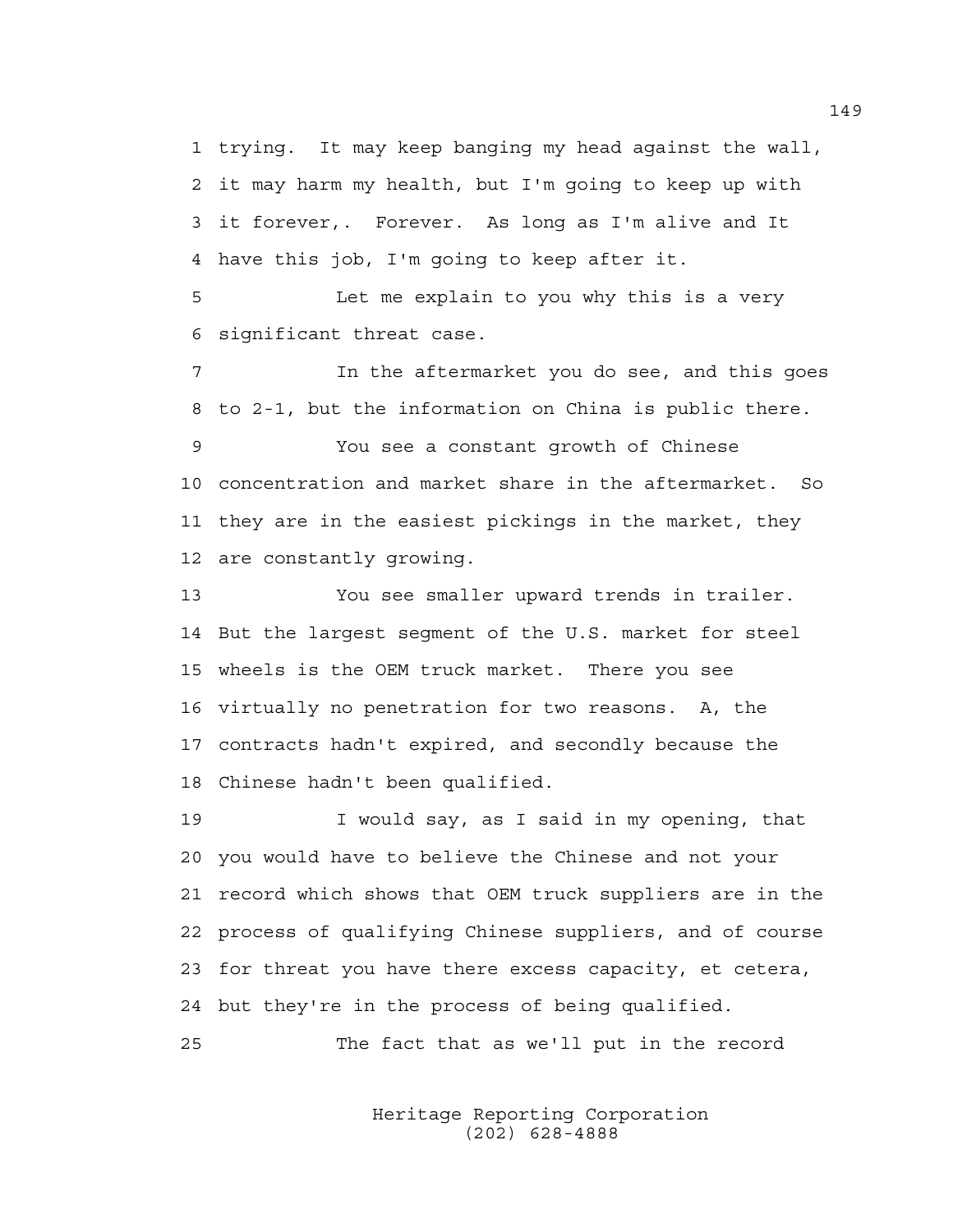1 an affidavit from Mr. Bentley that just within the 2 past several months or weeks Daimler, maybe the 3 largest truck producer in the European Union, entered 4 into a supply contract with Chinese wheel producers. 5 If they will do it there and they're also one of the 6 two largest truck producers in the United States, why 7 wouldn't they do it here?

8 And they've penetrated in auto and truck 9 part after auto and truck part. They have eventually 10 penetrated the auto and truck OEM markets.

11 I think you'd have to suspend disbelief, or 12 as was constantly in the biography of Steve Jobs, 13 enter into some kind of reality distortion field to 14 really believe that the Chinese will not penetrate in 15 the imminent future which would be in the next 12 16 months as these contracts come up, the U.S. OEM truck 17 market. And when they do, Mr. Vorshak's going to 18 lose his job. That's why I ask you, now I appeal to 19 empathy. It can't see on behalf of subsidized by the 20 government of communist China, looking at this record 21 and saying It don't believe they could possibly take 22 the OEM truck, any part of the OEM truck segment 23 because even if they take one out of four contracts, 24 it's a huge share. And It don't think you can come to 25 that conclusion.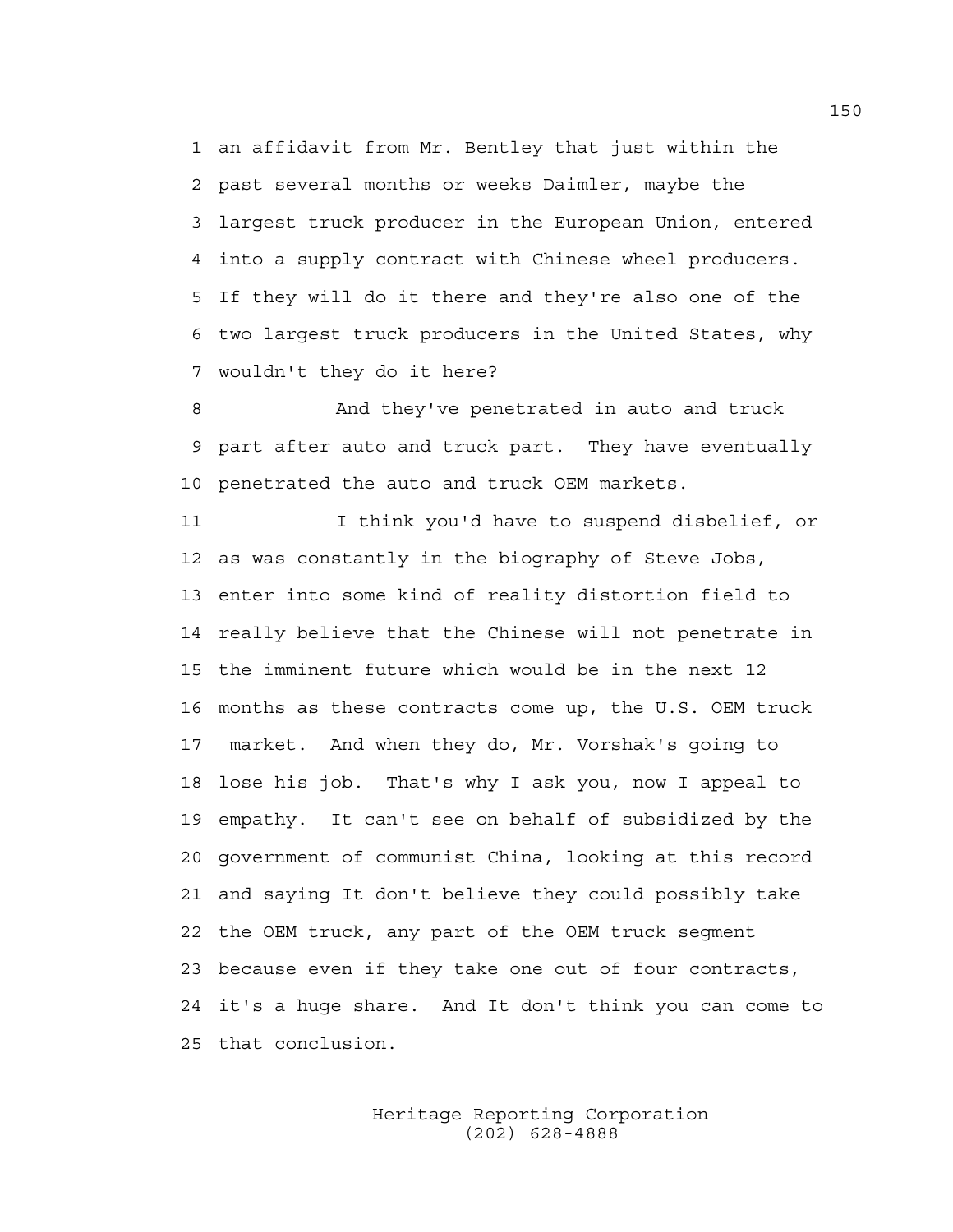1 If you did because It didn't do my job, 2 then Dave Vorshak loses his job and It don't want to 3 be blamed for that because It didn't do my job to the 4 best of my ability.

5 So I'd just ask you to look at the record to 6 the best of your abilities and really answer the 7 question, I don't believe that the Chinese could take 8 an OEM truck contract? I don't think on this record 9 you can come to that conclusion.

10 COMMISSIONER PEARSON: Thank you very much. 11 Just for the record, I have never known Mr. 12 Schagrin not to do his very best job. So thank you. 13 With that I believe I have no further 14 questions. I've appreciated all of the responses of 15 this panel.

16 CHAIRMAN OKUN: Commissioner Aranoff? 17 COMMISSIONER ARANOFF: Thank you, Madame 18 Chairman. It's hard to follow that.

19 I actually was one of the commissioners who 20 made a threat determination in the preliminary phase 21 and I very much understand and appreciate the argument 22 that's being made here that there's a certain pattern 23 and that there's a lot of collective experience that's 24 present here. That said, if I have a choice between 25 writing an opinion saying a lot of experience people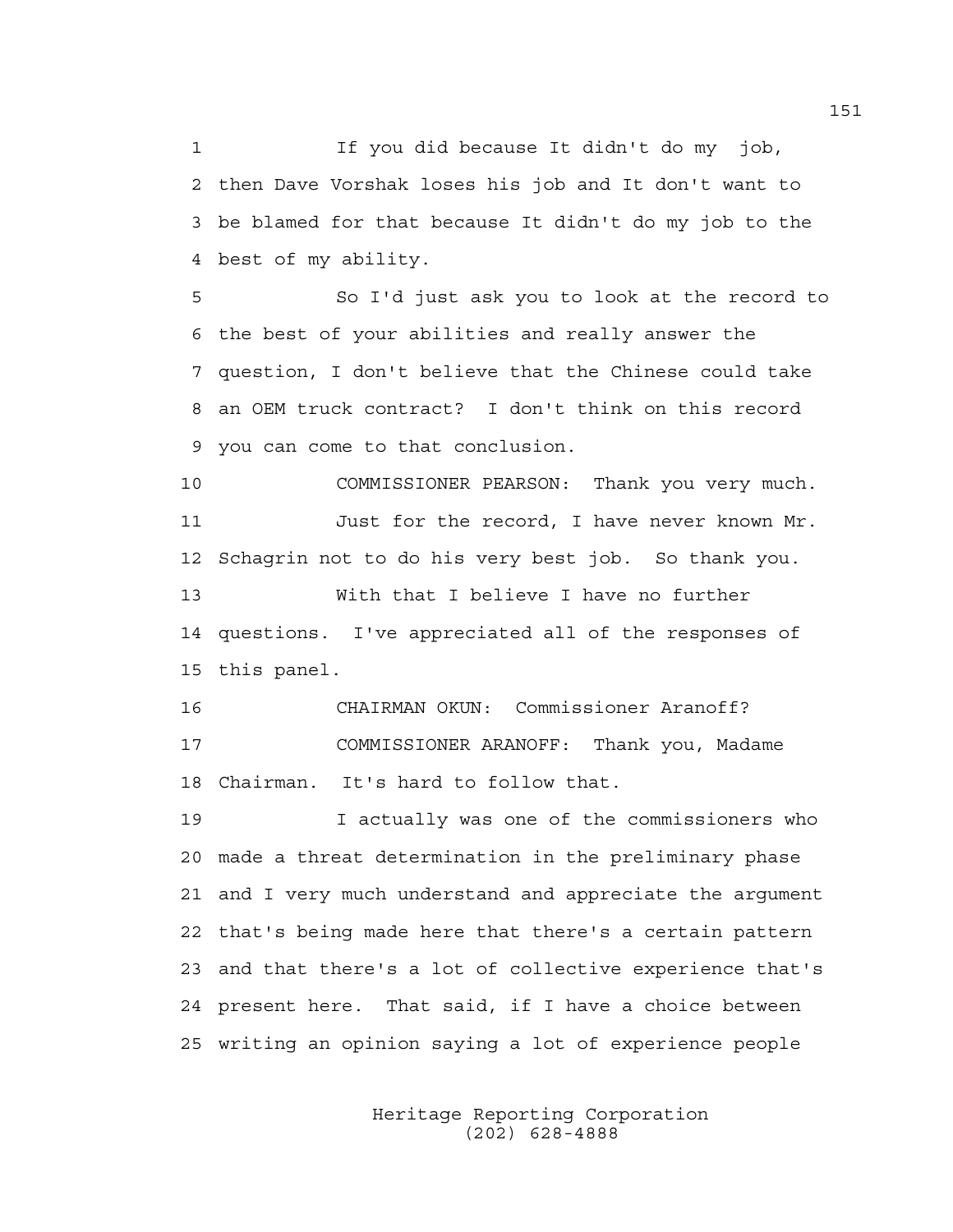1 are personally convinced that this is going t happen, 2 and one where they can show me sales reports or other 3 company type of evidence that their customers are in 4 fact in the process of qualifying Chinese suppliers, 5 particularly the OEMs where the contracts are coming 6 up that you've talked about so much. That they've 7 been solicited by Chinese suppliers, if there's 8 anything that you can put in the record that's going 9 to document the collective belief here about what 10 would happen if the Commission doesn't vote in the 11 affirmative in this case, It think that at least for 12 me that's very important evidence.

13 It know there are some pieces that Hayes put 14 on the record in the prelim and It in fact pulled them 15 and looked back at them, so that's a start with regard 16 to a couple of accounts.

17 I'm particularly interested in the OEMs 18 whose contracts come up but if there's anything you're 19 able to add post hearing that would be very helpful. 20 MR. DAUCH: One of the contracts that comes 21 up, we have a similar contract with a different 22 product family that we made today. That customer just 23 sent out a request for quotation for all of our 24 current business for those components. Our chief 25 competitor is a Chinese source competitor. They've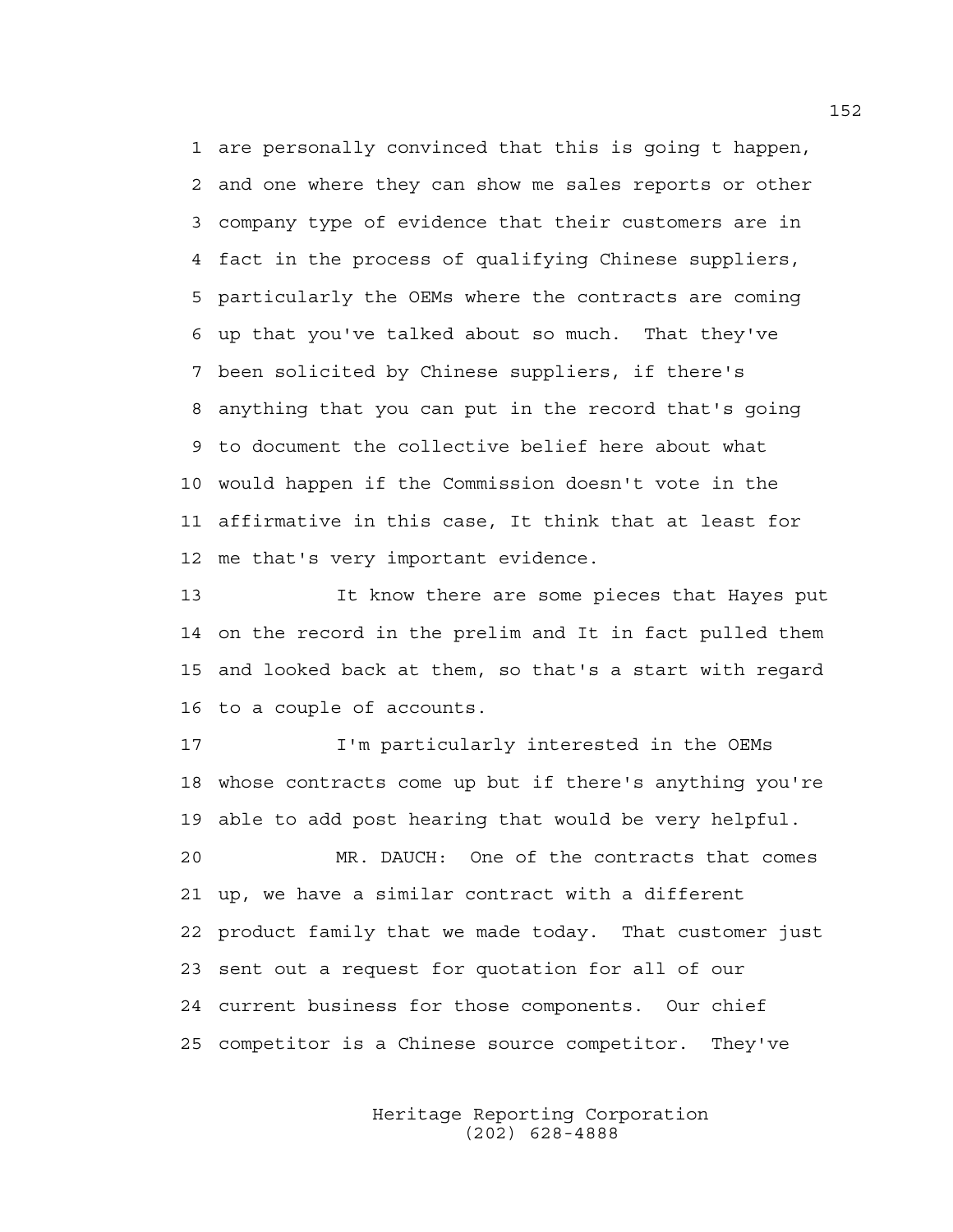1 already been working on qualifying first in the 2 aftermarket parts, the OES, they gave them a contract 3 last year. Now they're getting ready to give 4 potentially our entire OEM contract, which is almost 5 \$40 million a year, which would significantly deplete 6 our business in our UAW plant in Illinois. We'll give 7 you some of that data.

8 COMMISSIONER ARANOFF: That would be 9 helpful. I'm specifically interested in obviously 10 looking at the extent to which Chinese producers are 11 currently qualified or are trying to qualify some of 12 these OEM accounts they haven't yet sold to.

13 MR. SCHAGRIN: To amply justify your 14 affirmative preliminary threat determination, the 15 beauty of going to final threat investigations is 16 purchaser responses, which in this market because of 17 the size of certain purchasers it's even more 18 relevant, I think, than a lot of other investigations 19 where you may have thousands and thousands and 20 thousands of purchasers and you've got some of the 21 largest here.

22 When you get information from the largest 23 purchasers you're really covering a big part of the 24 market.

25 So I believe here, and I'll just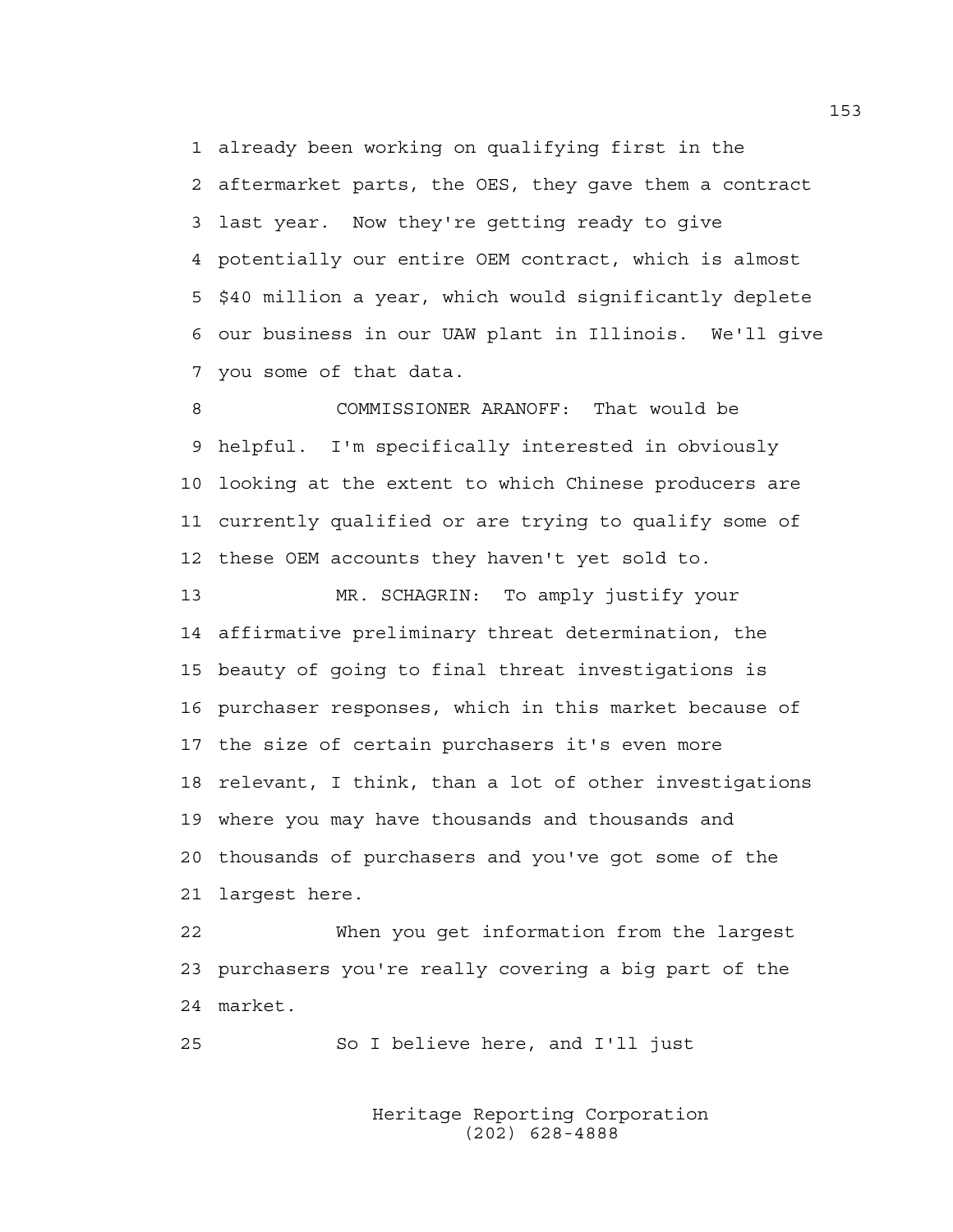1 characterize it, we have the confidential information 2 in our brief because it was so important. You have 3 information from purchasers in purchaser responses 4 that they are testing and qualifying Chinese wheels 5 and I think that goes right to the issue of your 6 question that you don't have to depend on the 7 experience which is so massive of these industry 8 witnesses. You can base your decision on information 9 on this record and purchaser responses, and we'll 10 reemphasize that in our post-hearing brief, as well as 11 gathering other information as you requested on these 12 contracts and what knowledge that might not appear in 13 the purchaser responses.

14 COMMISSIONER ARANOFF: Thank you. That 15 would be helpful.

16 The part of the market that I haven't heard 17 any conversation about today so far has been the 18 smaller sized wheels that fall within the scope here 19 that are going onto pickups or SUVs or whatever that 20 are being sold to auto manufacturers. Can you talk a 21 little bit about the state of play with respect to 22 Chinese suppliers in that part of the U.S. market? 23 MR. BENTLEY: If you look at three segments 24 of the market, whether it's aluminum wheel or truck 25 wheel, or the lighter vehicle or the light vehicle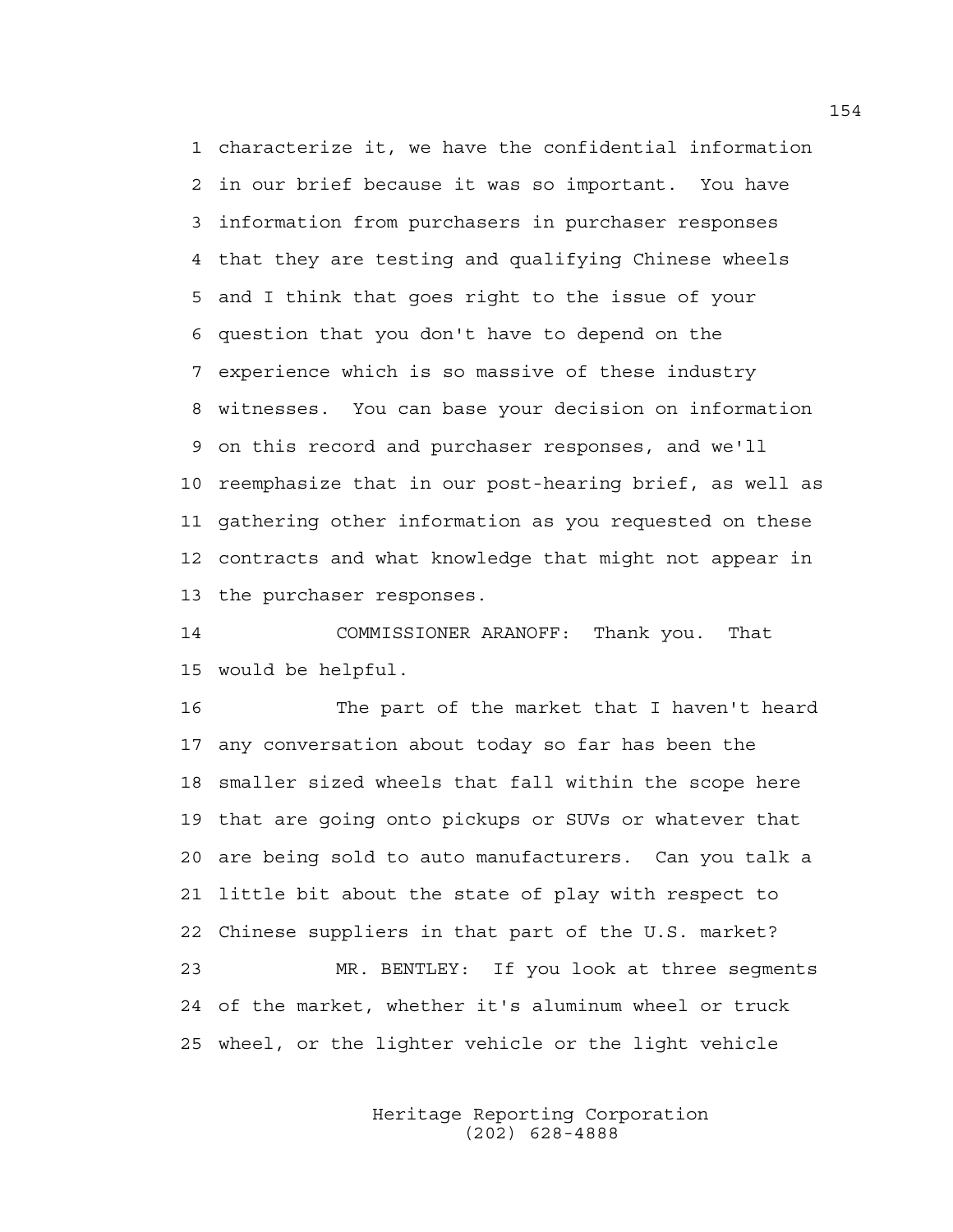1 that you're referencing now, a large part of that 2 market is already absorbed or is absorbed in the 3 aftermarket. However there is some complication 4 relative to process and the making of those wheels 5 that make it a little more difficult to go after that 6 part of the market.

7 But you see some similar behaviors in that. 8 What It would say is the aluminum wheel was 9 the first because it was the largest piece. The 10 commercial vehicle truck market was second. And in 11 relative scope this part's smaller than the total. 12 There's some penetration in the aftermarket but it's 13 not been a targeted piece of the market so far.

14 MR. DAUCH: Light trucks primarily is a 15 phenomenon for the United States, North America. You 16 don't see a large population of pickup trucks in 17 Europe. You don't see them in Asia except for 18 Thailand, and some in Brazil. But It was in the axle 19 business, making axles for light trucks for 14 years, 20 and the competition is right here in North America.

21 COMMISSIONER ARANOFF: To make sure that It 22 understand, you're saying that so far Chines producers 23 haven't been interested in that part of the market.

24 MR. DAUCH: Right.

25 MR. KATO: Matt Kato, many of those vehicles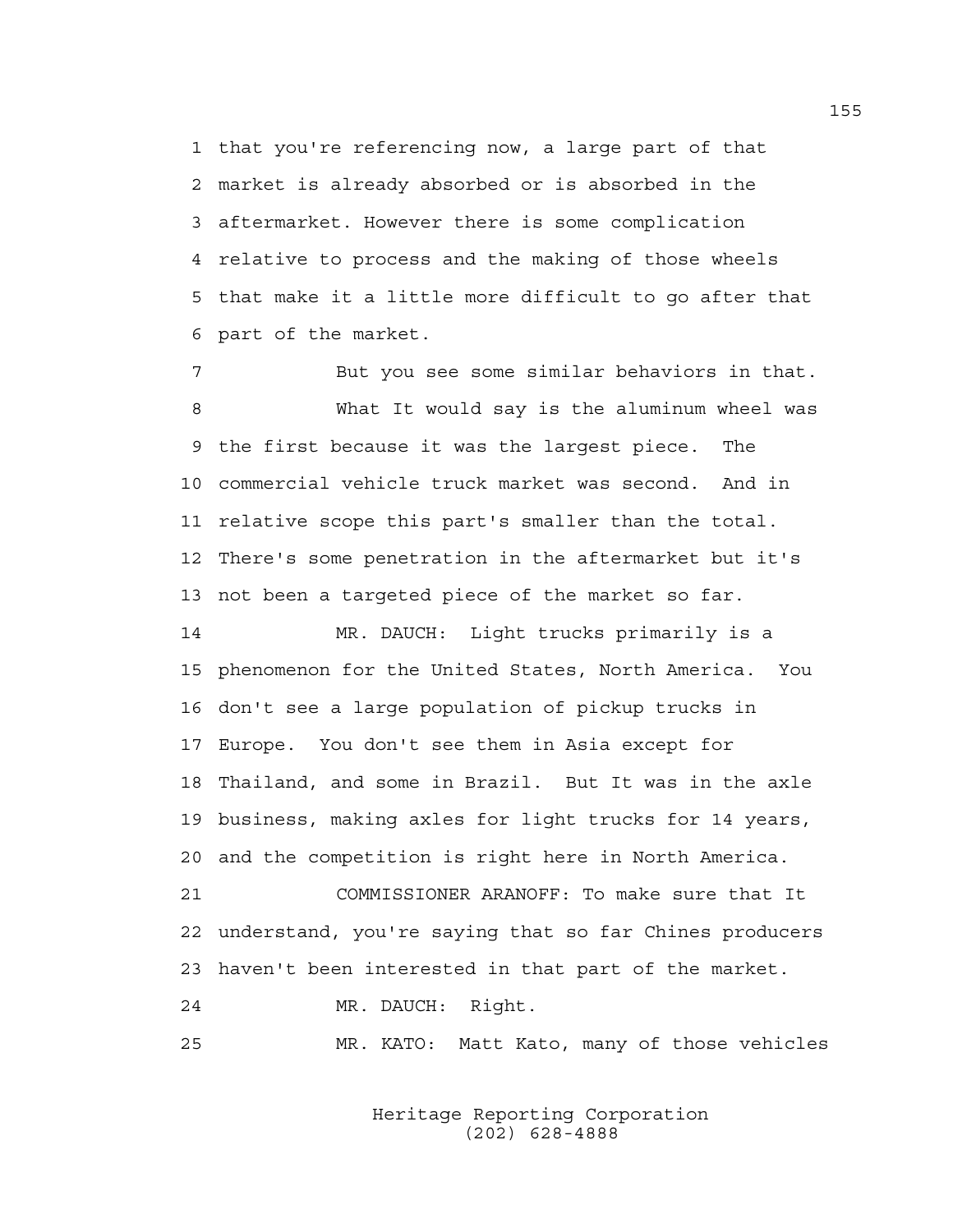1 that we're talking about here that would fit the low 2 end diameter range of this investigation are built by 3 passenger car OEMs. General Motors, Ford, Toyota, 4 Chrysler. Those OEMs have utilized the Chinese supply 5 base significantly. It is unquestionable. They buy 6 millions and millions and millions of wheels, steel 7 wheels from Chinese based suppliers.

8 If the question as It understand it is 9 comment on that segment, that which may use 18 inch 10 wheels, for example, the low end of this, the 11 customers who would buy the majority of those, at 12 least in the Hayes Lemmerz case have a decade or more 13 experience buying from Chinese suppliers. It think 14 it's happening today. I think it's --

15 COMMISSIONER ARANOFF: Buying other products 16 from Chinese suppliers, to clarify. Okay.

17 Do we have evidence on the record that would 18 allow us to estimate the volume of domestic product 19 sales going for these off-the-road applications? I 20 understand that some of the witnesses testified that 21 you don't know for sure when you're selling some of 22 the heavier weight products what it's going to be used 23 for, but you must have an idea of how big that market 24 is.

25 MR. SCHAGRIN: The answer to your question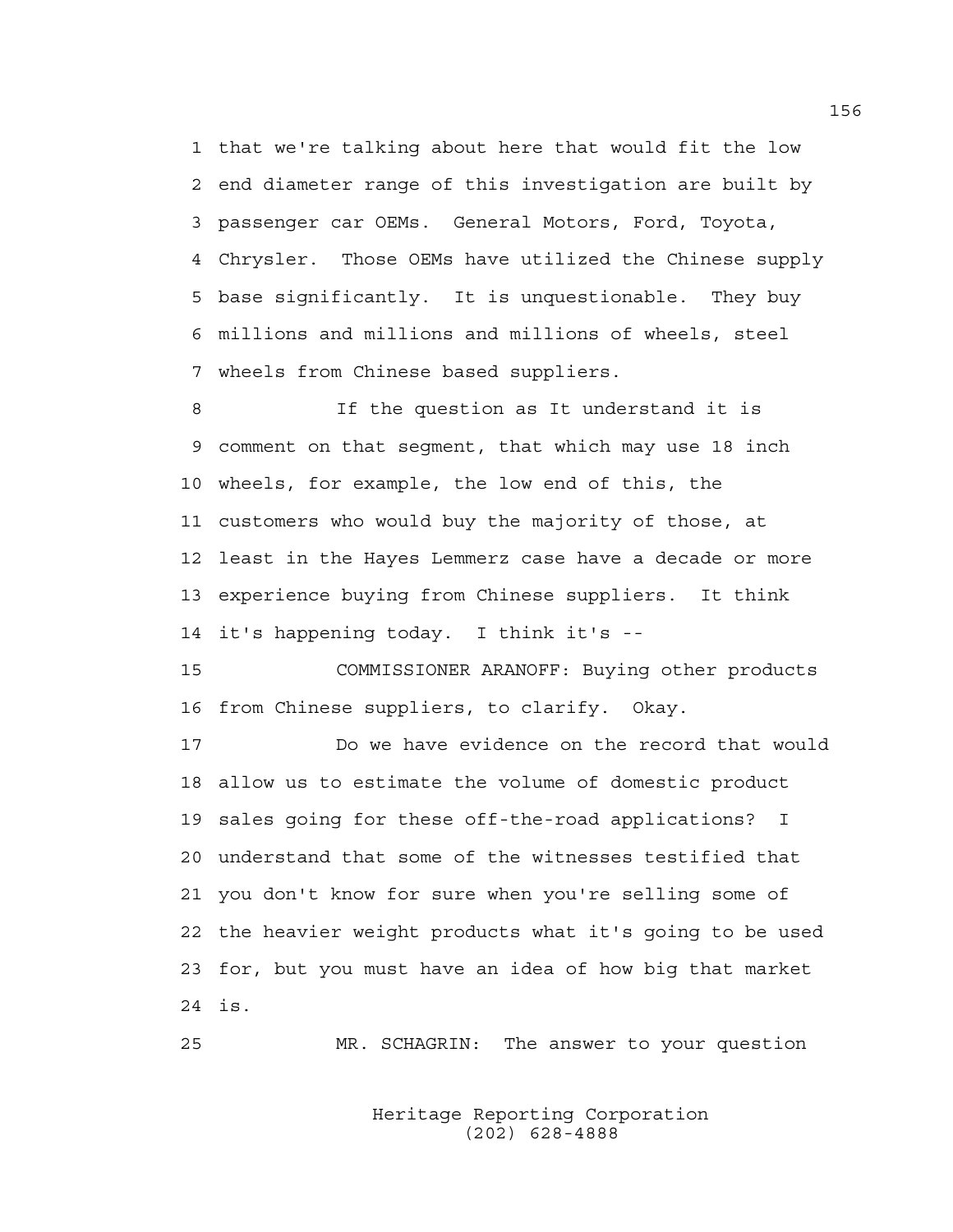1 is no, and that is because the questionnaires didn't 2 ask for on-road, off-road.

3 I think there is a misnomer in saying that, 4 in asking for medium duty, heavy duty, and other. The 5 assumption that if you don't put numbers in the other 6 that automatically means you don't sell any heavy duty 7 wheels for off the road.

8 So with that clarification, I'll let the 9 sales people talk about how much of their sales go for 10 off-the-road purposes that show up in the 11 questionnaire responses, in the heavy weight wheel 12 segment.

13 MR. BYRNES: I'm not sure It can help on the 14 second part.

15 We don't know if a wheel is going on a truck 16 that will service wind farms and repair agricultural 17 equipment in fields.

18 We do have some data on the size of the 19 wheel market that goes to harvesting equipment, 20 tractors, not our core market. It can supply that 21 after the hearing. But it's not a significant part of 22 our business in direct sales.

23 COMMISSIONER ARANOFF: Okay. I appreciate 24 that.

25 Earlier today we were talking about the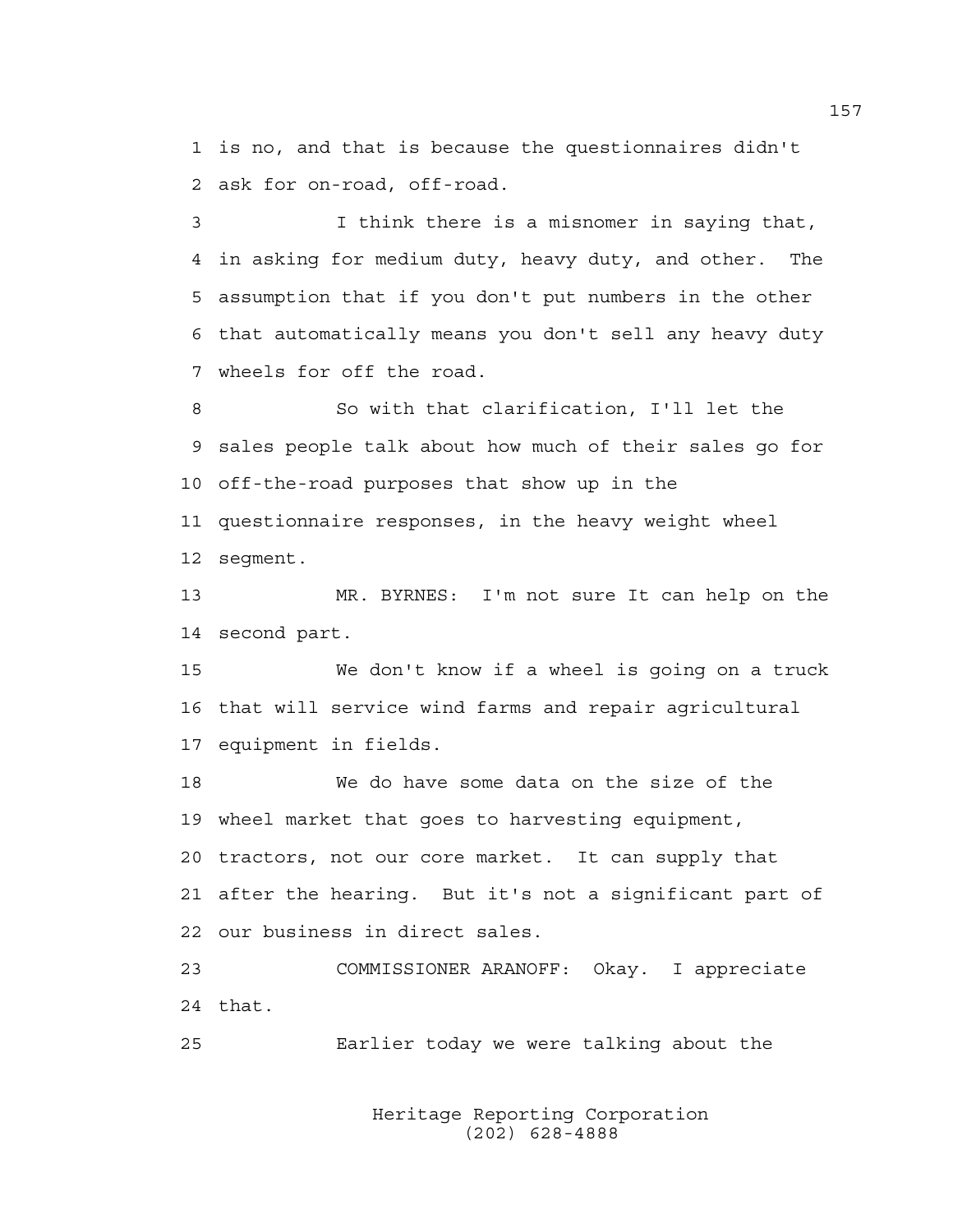1 issue of whether Chinese suppliers would be able to 2 provide just in time delivery and whether any 3 inability to do would keep them out of some parts of 4 the U.S. market. And the testimony from some of the 5 witnesses was oh, if it's a large enough customer they 6 would just put a warehouse near them and keep the 7 inventory there at the Chinese suppliers's cost or the 8 importer's cost.

9 We do have a few examples on the record of 10 instances involving trailer OEMs that switched to 11 Chinese supply, and It guess some distributors as 12 well.

13 Are you aware of whether Chinese producers 14 or Chinese importers already have warehouses near them 15 or established warehouses near them as a result or 16 condition of those sales?

17 MR. DAUCH: To the OEM or to the 18 aftermarket?

19 COMMISSIONER ARANOFF: Both, either.

20 MR. DAUCH: There will be testimony this 21 afternoon that that company has already established a 22 country-wide distribution network here.

23 COMMISSIONER ARANOFF: That's with respect 24 to distributor sales?

25 MR. DAUCH: That's correct. Not for wheels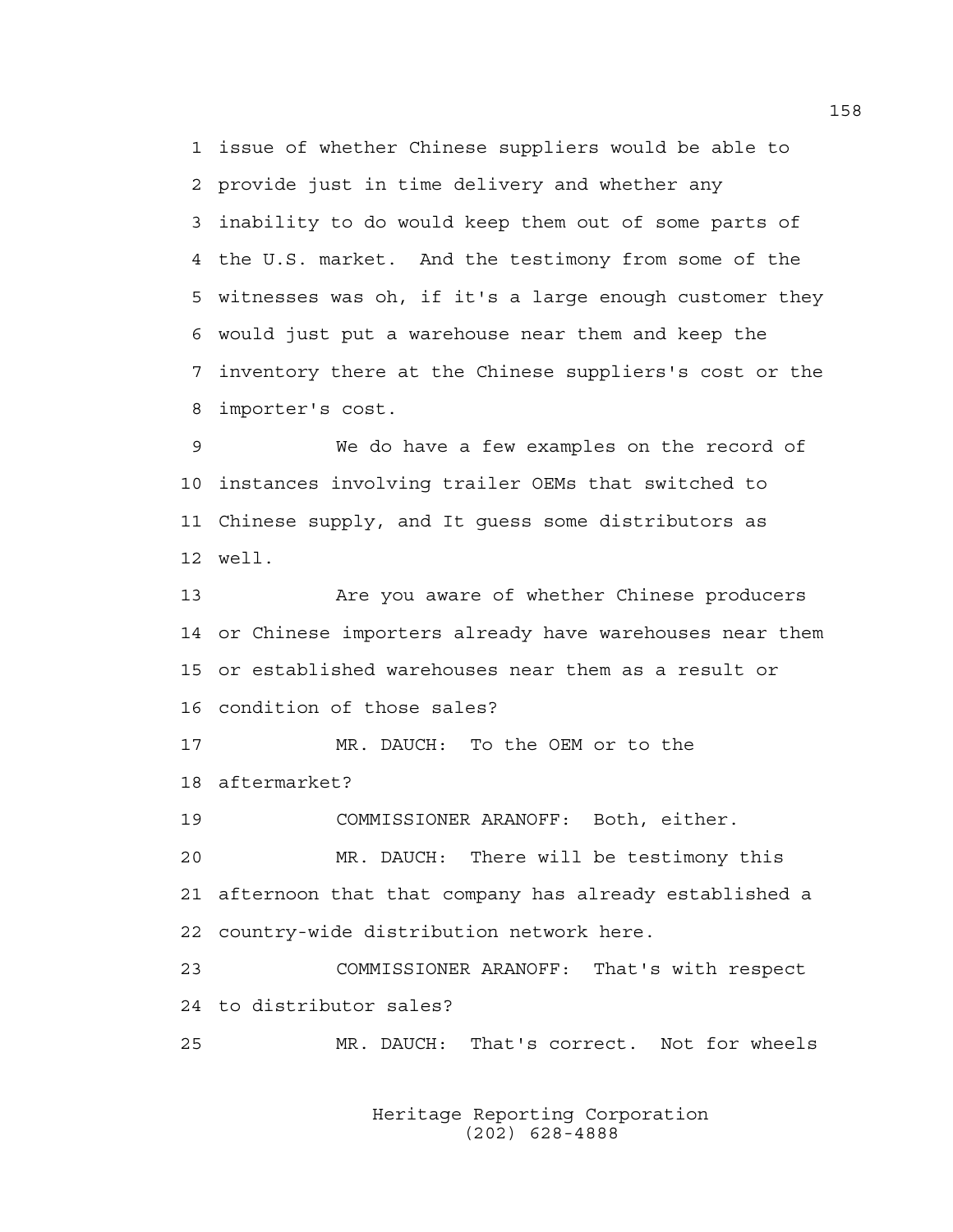1 today, but for other parts that are similar to wheels 2 that go to similar customers.

3 MR. BENTLEY: You're asking to characterize 4 a very diverse distribution channel with one answer. 5 So yes, there are cases where they've set up the 6 warehouses and in some instances where the volumes are 7 different they may service that from a warehouse that 8 was set up to service something else. So there's not 9 an absolute answer to your question. It depends on 10 the situation.

11 So mainly yes, and that's the model. But 12 there are exceptions.

13 COMMISSIONER ARANOFF: If there are specific 14 cases where a warehouse was set up with a specific 15 customer in mind, that would be helpful to have on the 16 record.

17 MR. SCHAGRIN: We'll give you information 18 from the public domain that a company called 19 Centurion, one of the two largest exporters based on 20 their selection by the Department of Commerce, right 21 on their web site which advertises Centurion USA, they 22 also advertise their U.S. Stocking locations, so we'll 23 give you that information in our post-hearing.

24 COMMISSIONER ARANOFF: Thank you very much. 25 I think that actually is all of my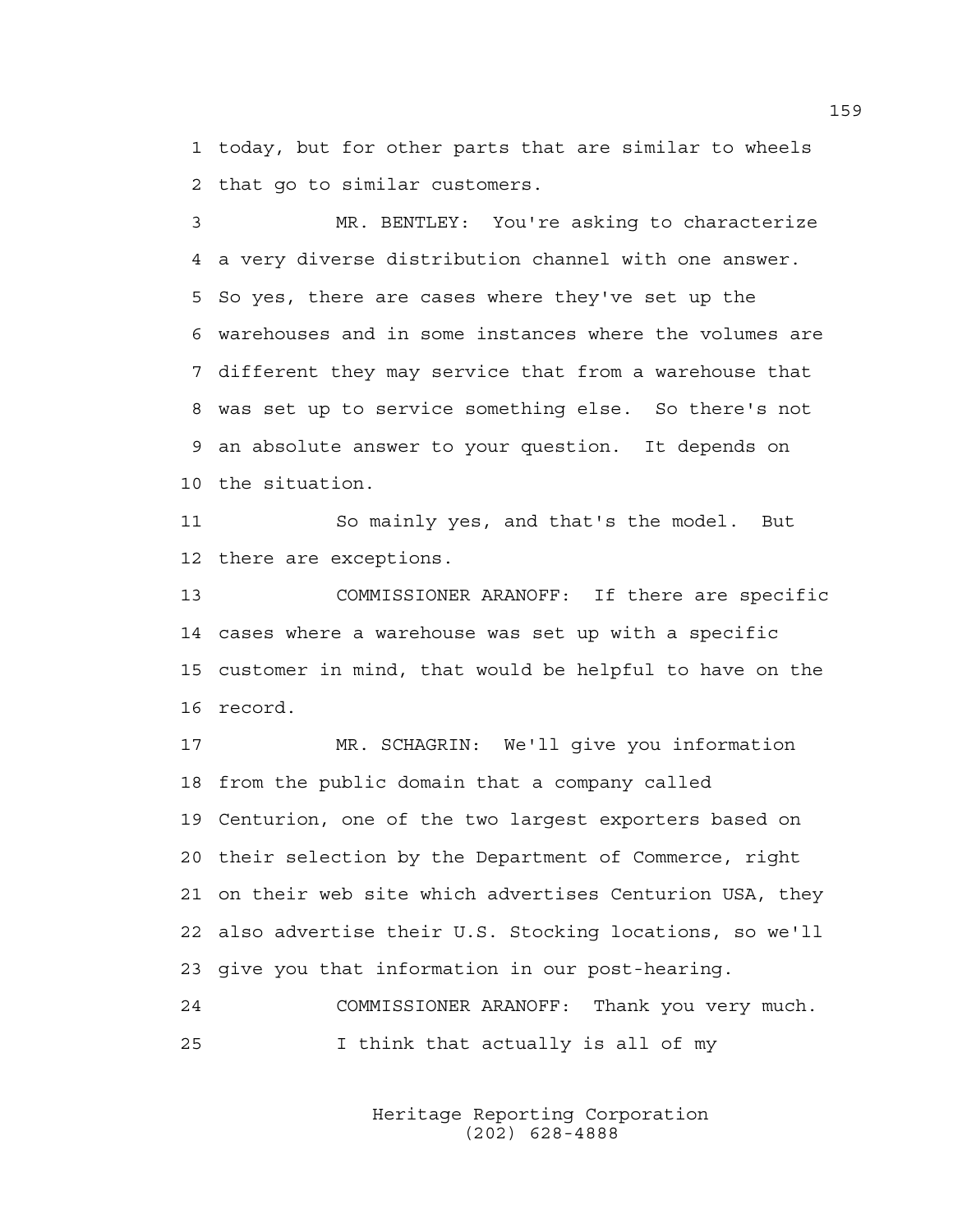1 questions. It do want to thank all the witnesses. 2 Thank you Madame Chairman.

3 CHAIRMAN OKUN: Let me see if there's 4 another round? Any questions?

5 VICE CHAIRMAN WILLIAMSON: Just one 6 question. Part of it was asked about the pricing 7 products, and I know you started on one. But I'm 8 particularly interested in pricing product six, either 9 now or post-hearing. They don't seem to show the 10 price effects you'd expect to see, so I want you to 11 comment on that.

12 MR. SCHAGRIN: We'll do it in the post-13 hearing since it's all BPI information.

14 VICE CHAIRMAN WILLIAMSON: Thank you. 15 CHAIRMAN OKUN: Commissioner Johanson? 16 COMMISSIONER JOHANSON: Mr. Schagrin, you 17 responded to Mr. Pearson a few minutes ago and you 18 stated that Daimler recently signed a contract with 19 Chinese producers to purchase wheels for large trucks. 20 I apologize but I wasn't listening as closely as I 21 would have if I had asked the question. Is that the 22 case?

23 MR. SCHAGRIN: That is the case. It was not 24 in the record. It's something I learned from Mr. 25 Bentley yesterday.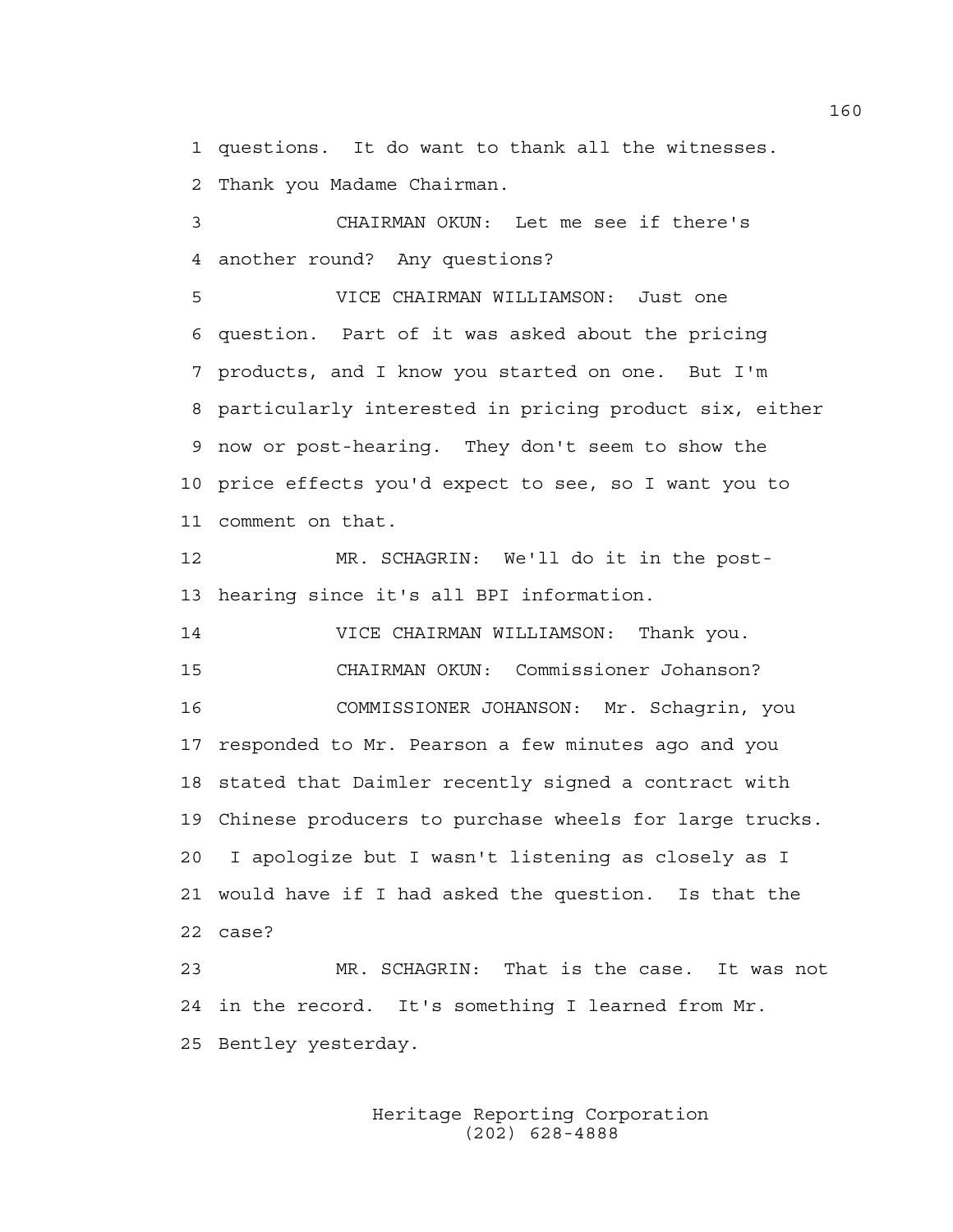1 MR. BENTLEY: Yes, that is the case.

2 COMMISSIONER JOHANSON: Once again these are 3 for large trucks?

4 MR. BENTLEY: Yes.

5 COMMISSIONER JOHANSON: So they're somewhat 6 identical to what we would have in the United States? 7 MR. BENTLEY: It's the same size wheel, same 8 type of wheel, yes.

9 COMMISSIONER JOHANSON: It could basically 10 be used on U.S. trucks?

11 MR. BENTLEY: There are differences between 12 EU and U.S. requirements but it's the same size wheel 13 and same market segment for both truck segment of the 14 market.

15 COMMISSIONER JOHANSON: Thank you, and I 16 apologize for not listening as closely earlier.

17 CHAIRMAN OKUN: Let me turn to staff to see 18 if they have questions of this panel?

19 MR. CORKRAN: Douglas Corkran, Office of 20 Investigations.

21 Thank you, Madame Chairman. Staff has no 22 additional questions.

23 CHAIRMAN OKUN: Do those in opposition to 24 imposition of the order have any questions for this 25 panel?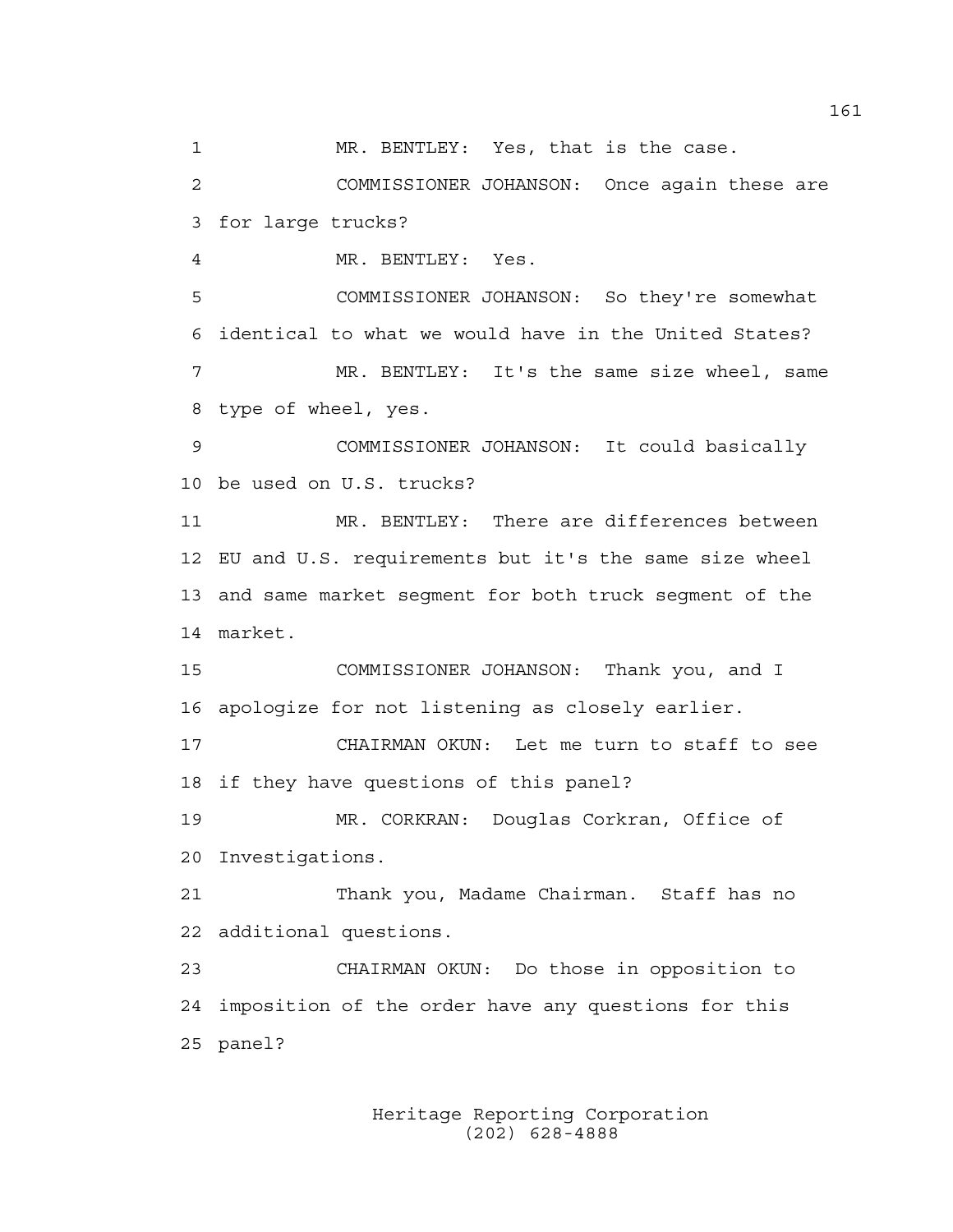1 Mr. Lee for the record states there are no 2 questions.

3 Before breaking for lunch I want to take 4 this opportunity again to thank all the witnesses for 5 your testimony this morning, for answering our many 6 questions, and for your continued participation in 7 preparing for your post-hearing.

8 Again, this will be a good time to take an 9 hour break for lunch. We will return at 1:50.

10 I would remind parties that the room is not 11 secure so please take any confidential business 12 information with you.

13 With that, we will stand in recess.

14 (Whereupon, a luncheon recess was taken at 15 12:53 p.m., to reconvene at 1:50 p.m. this same day, 16 Thursday, March 8, 2012.)

- 17 //
- 18 //
- 19 //
- 20 //
- 21 //
- 22 //
- 23 //
- 24 //
- 25 //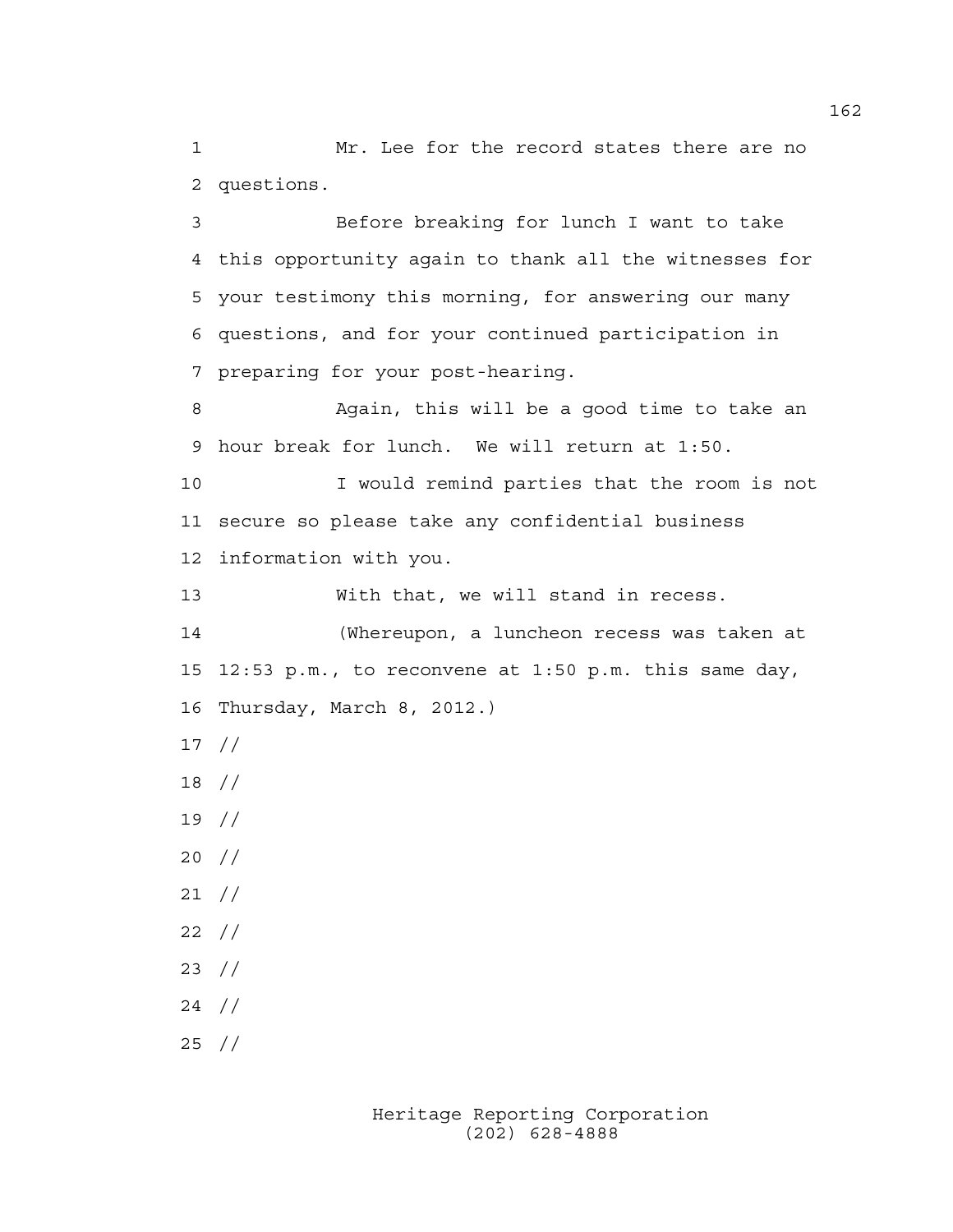1 A F T E R N O O N S E S S I O N 2 (1:50 p.m.) 3 CHAIRMAN OKUN: Good afternoon. This 4 hearing of the U.S. International Trade Commission 5 will now reconvene. Mr. Secretary, will you please 6 announce our next panel. 7 MR. BISHOP: Madame Chairman, the panel of 8 those in opposition to the imposition of antidumping 9 and countervailing duty orders have been seated. All 10 witnesses have been sworn. 11 CHAIRMAN OKUN: Welcome, and you may 12 proceed, Mr. Lee. 13 MR. LEE: Good afternoon. I'd like to 14 introduce our first guest, Tom Cunningham. 15 MR. CUNNINGHAM: I'm sorry. 16 CHAIRMAN OKUN: Just making sure you had 17 your microphone by you. 18 MR. CUNNINGHAM: Thank you. My name is Tom 19 Cunningham. I'm the president of the Cunningham 20 Company. We had the pleasure of testifying before 21 your committee staff last April in the preliminary 22 conference. We're grateful again to be able to come 23 and explain our perception of the wheel business. 24 The key thing about the U.S. steel wheel 25 market is it's highly segmented, primarily split into

Heritage Reporting Corporation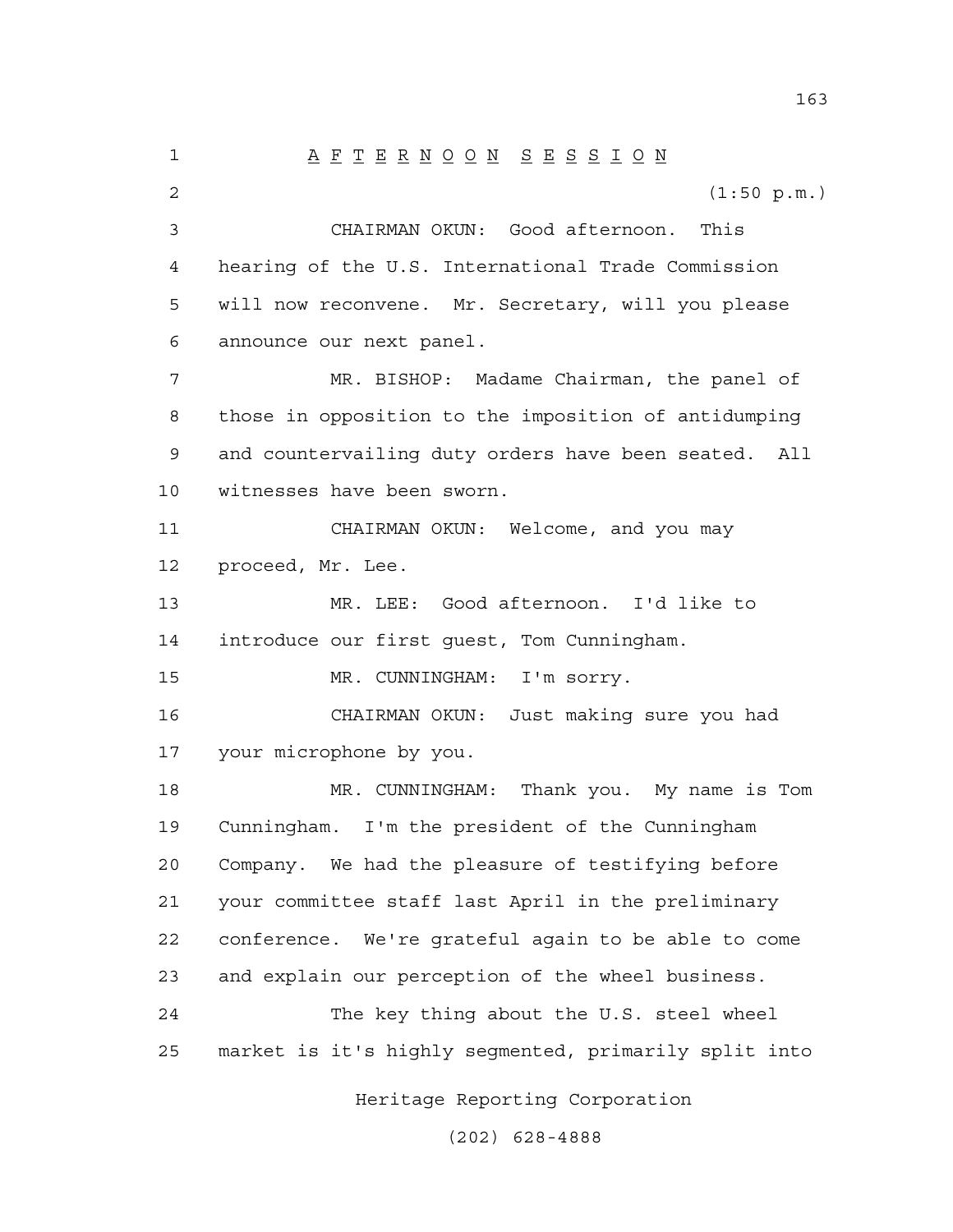1 two segments, the OEMs and the after-market. OEMs can 2 be split into distinct categories, including the big 3 four OE truck manufacturers: Navistar, Paccar, Volvo-4 Mack, and Freightliner. There are other -- there are 5 OEM trailer manufacturers, including the big three: 6 Wabash, Great Dane, and Utility, who alone account for 7 more than half of the U.S. trailer builts, and the 8 other small- to medium-sized OEM trailer 9 manufacturers.

10 Another OEM category covers a wide variety 11 of OEMs, including producers of light to medium 12 trucks, such as Ford and General Motor, school buses, 13 frat tanks, military vehicles, ag-construction 14 vehicles, and other vocational vehicles. Many OEMs 15 have parts or service divisions that resell wheels and 16 other parts to the broader truck-trailer manufacturer 17 that the Commission refers to as OES.

18 The after-market consists of a variety of 19 players. There are online wheel and rim distributors 20 who sell not just wheels, but also hubs, drums, air 21 filters, wipers, and most other truck parts. They're 22 tire dealers who buy wheels from us, put tires on 23 those wheels, and then sell the wheel/tire package to 24 small trailer manufacturers. And then there are 25 fleets like Fed Ex who when they need a replacement

Heritage Reporting Corporation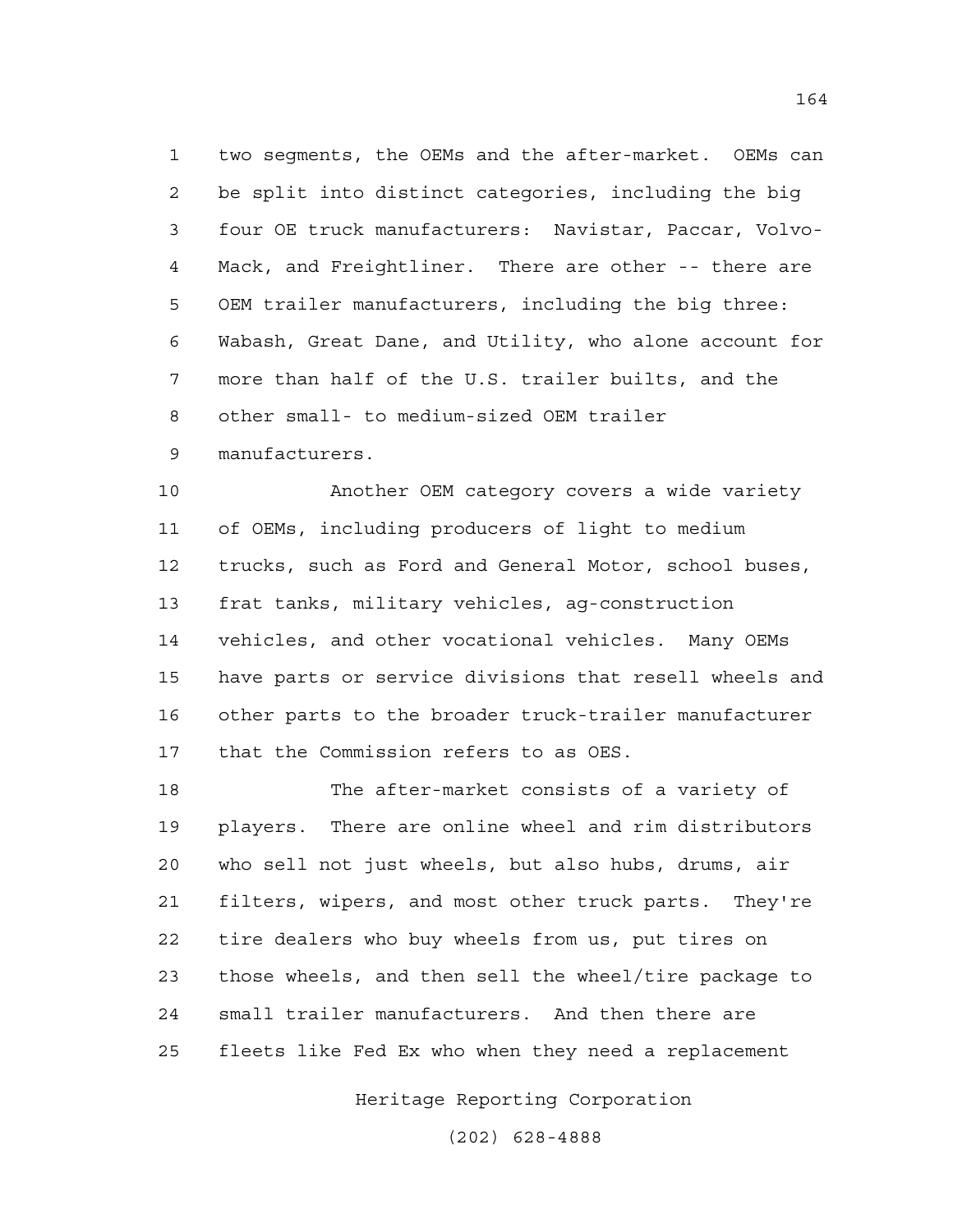1 wheel would buy them in the after-market.

2 The OEM segment, market segment, dwarves the 3 aftermarket with OEMS accounting for about 85 to 90 4 percent of all steel wheels consumed in the U.S. As 5 OEM truck and trailer builds rise and fall, steel 6 wheel demand rises and falls. The aftermarket is very 7 small, only about 15 percent of the total wheel 8 demand, because unlike tires and brake drums, steel 9 wheels just don't wear out.

10 As we testified in the preliminary 11 conference, most of our U.S. customers are very small 12 aftermarket distributors, our tire dealers, who are 13 too small to buy from Accuride or Hayes, although 14 Accuride and Hayes are definitely in the aftermarket 15 segment. Their attention to the aftermarket depends 16 on how well the OEMS are doing. When OEM demand 17 spikes, Accuride and Hayes need to spend most of their 18 time and energy to try to keep their biggest customers 19 satisfied, whereas the smaller customers often get 20 short-changed, either in terms of fewer quantities or 21 longer lead times or higher prices.

22 When OEM demand shrinks, as it did in 2008 23 and 2009, Accuride and Hayes scrounged for any 24 available sales, called upon previously neglected 25 aftermarket customers. A significant portion of my

Heritage Reporting Corporation

(202) 628-4888

165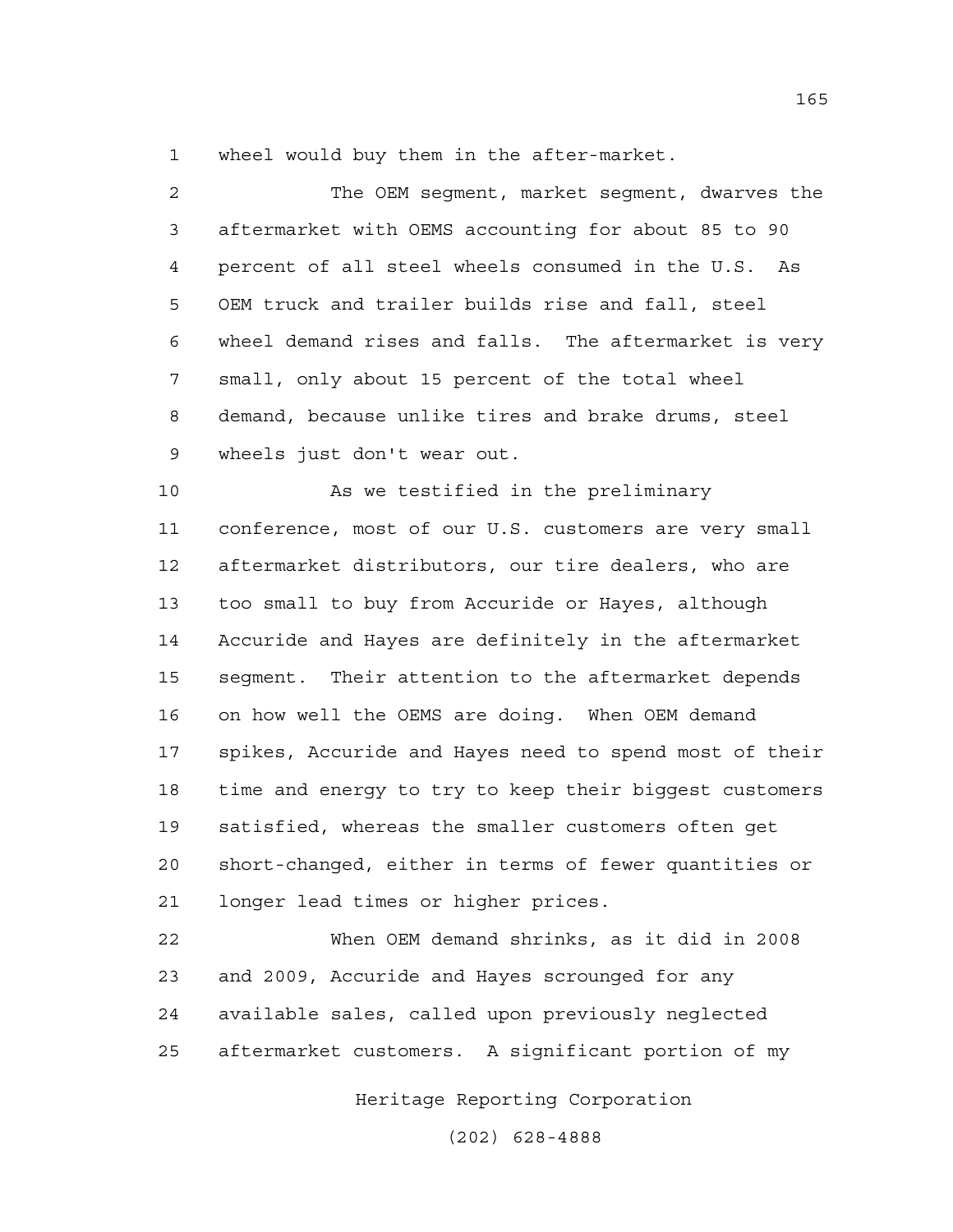1 customers are aftermarket customers who may have been 2 burned by Accuride and Hayes in the past and don't 3 trust them now or are worried that they might be 4 abandoned in the next up cycle.

5 These customers trust that I am a reliable 6 supplier of steel wheels and that they'll be -- 7 whether in good times or bad. I don't supply a major 8 U.S. OE truck or trailer customer, so I'm not 9 susceptible to these swings up and down. I don't have 10 those pressures that Accuride and Hayes do.

11 My Chinese wheels do not compete with 12 Accuride or Hayes with any large OEM -- U.S. OEM truck 13 and trailer producers. There is some competition in 14 the aftermarket, but the aftermarket has always been a 15 very small part of the overall steel wheel operations 16 of Accuride and Hayes. This is how it has always 17 been. I have worked for Accuride for almost 30 years. 18 It has always been that way, and it is today.

19 To me it's absurd that Accuride and Hayes 20 would even claim to be injured by imported Chinese 21 wheels. Accuride and Hayes are the only two producers 22 who supply the biggest trucker and trailer OEMs, whose 23 build rates are the main drivers of their total steel 24 wheel demand.

Heritage Reporting Corporation 25 The Chinese wheels, in contrast, are

(202) 628-4888

166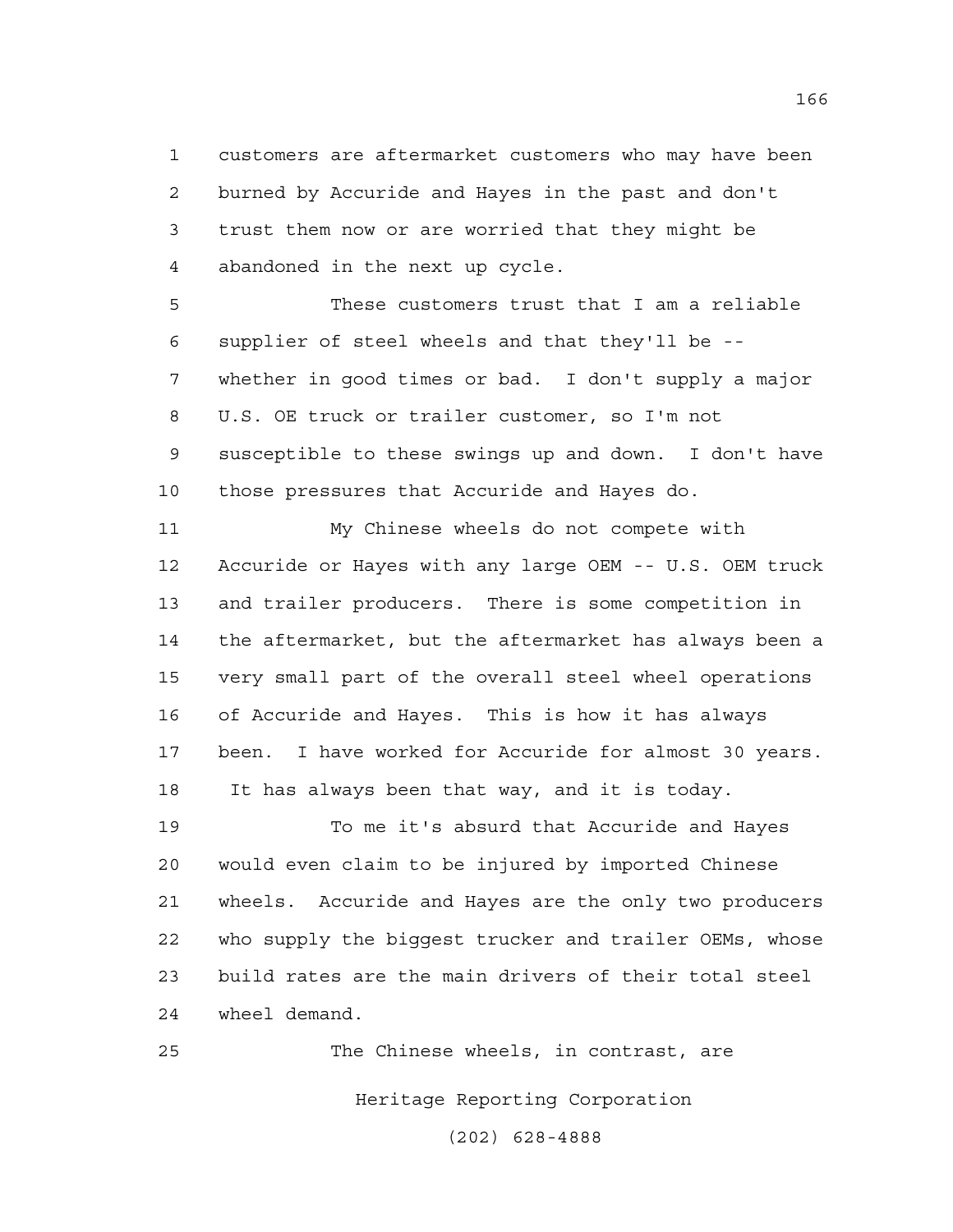1 competing primarily in the aftermarket. This segment 2 of the market has a minimum impact on the overall 3 steel wheel operations of Accuride and Hayes.

4 I appreciate the chance to share my comments 5 with you, and will be happy to answer any questions as 6 you may have. Thank you.

7 MR. HATTON: Good afternoon. I'm Greg 8 Hatton, president of KIC Holdings. We're located in 9 Vancouver, Washington, where we employ 25 people.

10 KIC was founded in 1972 as an exporter of 11 machinery for the wood products industry and heavy 12 transportation equipment and components. Over the 13 years, we became the largest exporter of the U.S. 14 manufactured components for heavy trailers. We 15 design, engineer, and develop products to global 16 standards, and these products in the early years 17 mostly to Asia. In the mid-1990s, we expanded into 18 the U.S. market.

19 Around the year 2006, several of our U.S. 20 customers asked if we could supply them a steel wheel. 21 These customers were smaller trailer manufacturers 22 and distributors to small manufacturers and to the 23 aftermarket. They explained to us that they were not 24 receiving adequate support from the U.S. suppliers of 25 steel wheels and wanted to see if we could offer them

Heritage Reporting Corporation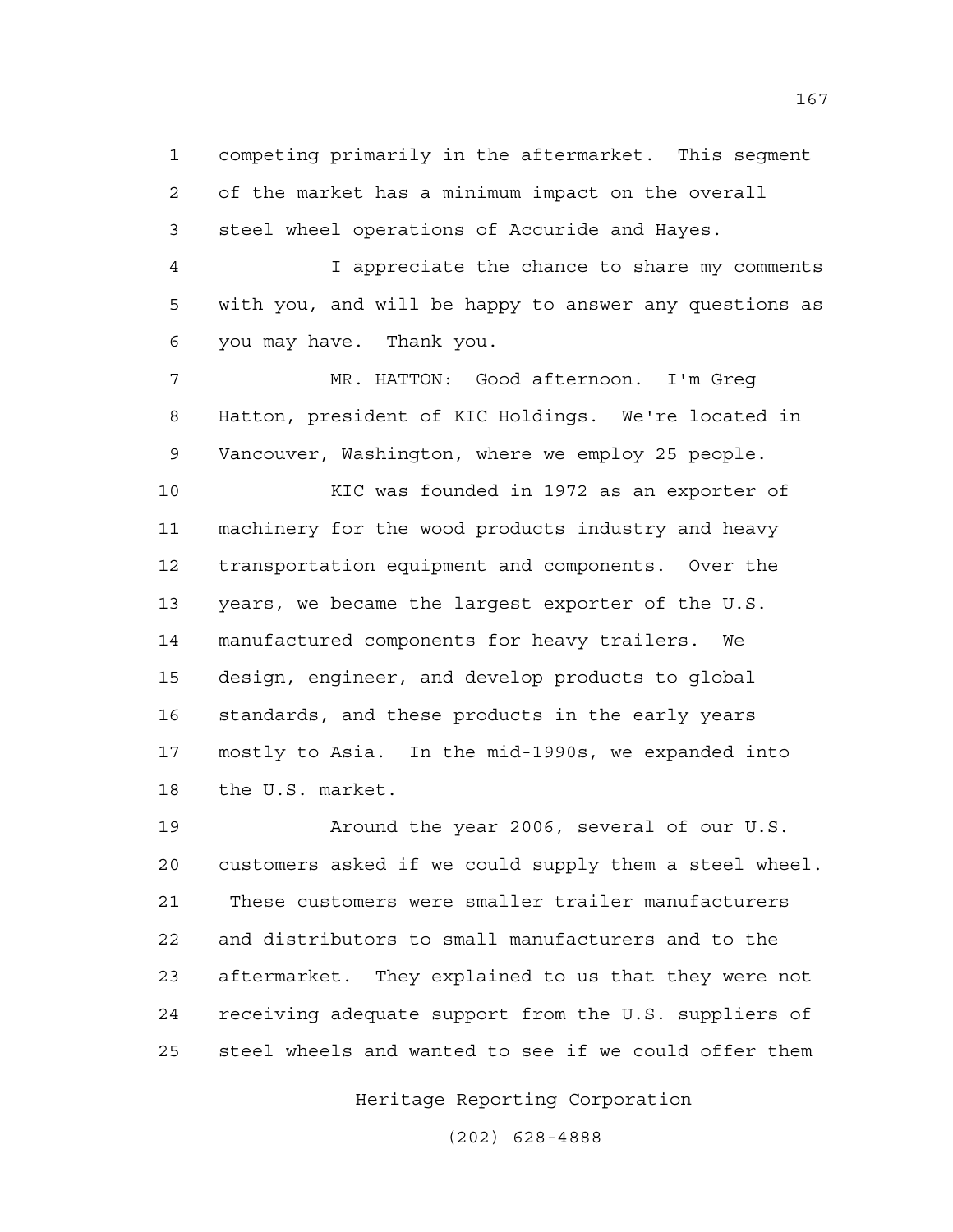1 the same high level of service, quality, and support 2 that we provided for our other products. They 3 explained that the U.S. suppliers of steel wheels were 4 more focused on the truck and larger trailer OEM 5 markets and were unable or unwilling to offer 6 consistent supply to the small trailer manufacturers 7 in the aftermarket through the ups and downs of the 8 market.

9 So in response to these customer 10 solicitations, we began to develop KIC steel wheels in 11 2006, partnering with a manufacturer located in China. 12 It cost us approximately \$1 million to develop the 13 product and qualify it to sell to these U.S. 14 customers. After an exhaustive process in the 15 development testing, we began selling KIC steel wheels 16 at the end of '09, 2009.

17 Today, we continue to supply steel wheels to 18 small trailer manufacturers in the aftermarket. 19 Roughly 25 percent of our sales are to small trailer 20 manufacturers, and 75 percent is to the aftermarket.

21 In contrast, U.S. producers are focused on 22 the truck and larger trailer OEMs. My colleague, John 23 Schneider, will explain in more detail why the U.S. 24 producers focus on these larger market segments. But 25 for now, I'll say that our steel wheel business has

Heritage Reporting Corporation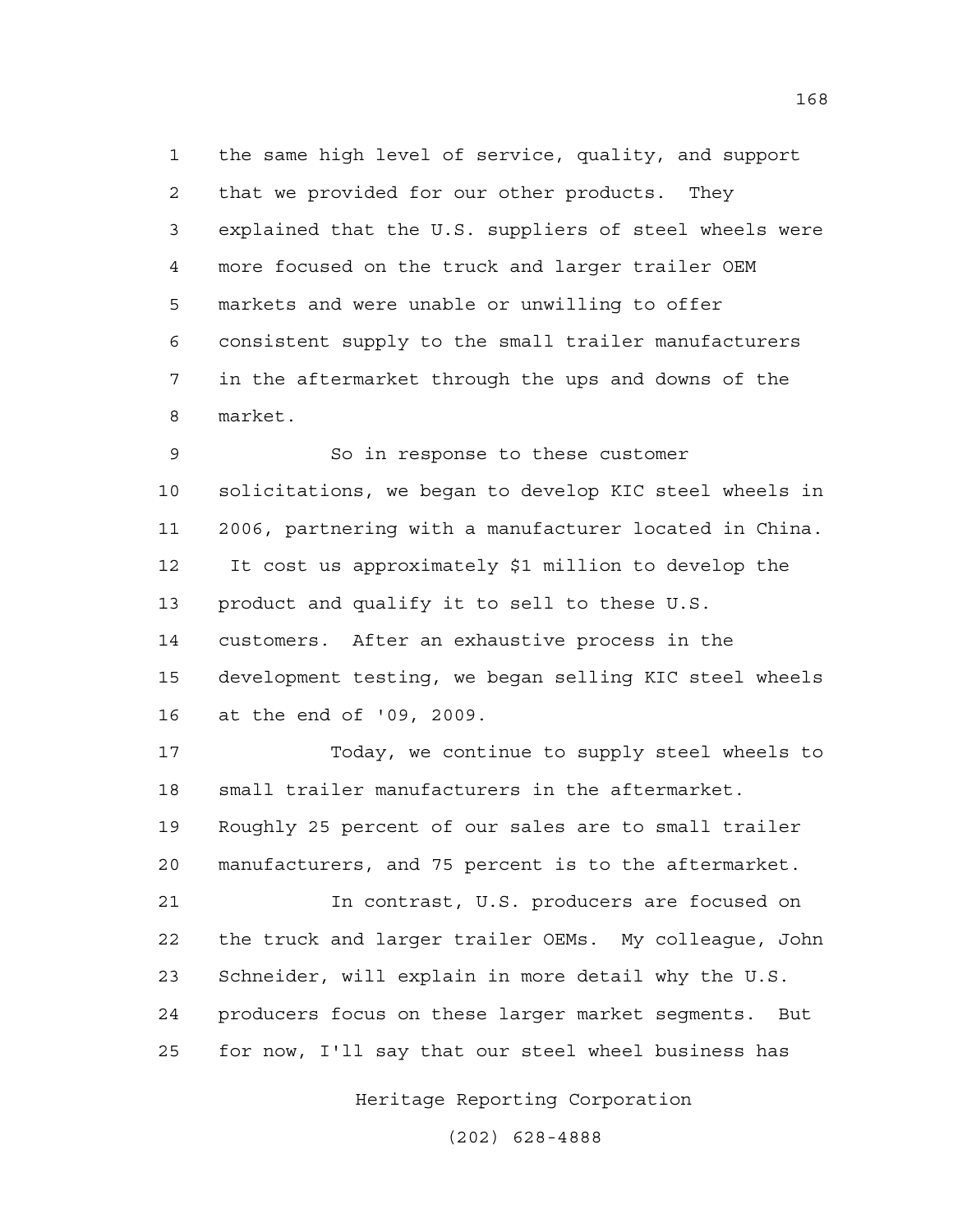1 not come at the expense of the Petitioners. We simply 2 do not have the capability to supply to the large OEM 3 customers that Accuride and Hayes service.

4 Instead, our steel wheel business has come 5 at the expense of other importers offering Chinese 6 steel wheels. KIC's business model is quite different 7 from that of a typical importer. We're a true partner 8 with our manufacturer in China. We're responsible for 9 the development, testing, technical support for our 10 products. Our success in steel wheels has resulted 11 from a large investment we made to develop the 12 product, our reputation for excellent customer service 13 and support, and our willingness to supply to market 14 segments that the U.S. producers had not and have not 15 prioritized.

16 So this concludes my remarks. Thanks for 17 your time. I'll be happy to answer questions later. 18 Thank you.

19 MR. SCHNEIDER: My name is John Schneider, 20 and I head up the sales efforts for KIC. I've been 21 with KIC going on six years now. I spent most of my 22 -- all of my career in the heavy-duty commercial 23 vehicle market. During the past 23 years, I've had 24 various sales responsibilities in the commercial 25 trailer industry, the commercial vehicle aftermarket,

Heritage Reporting Corporation

(202) 628-4888

169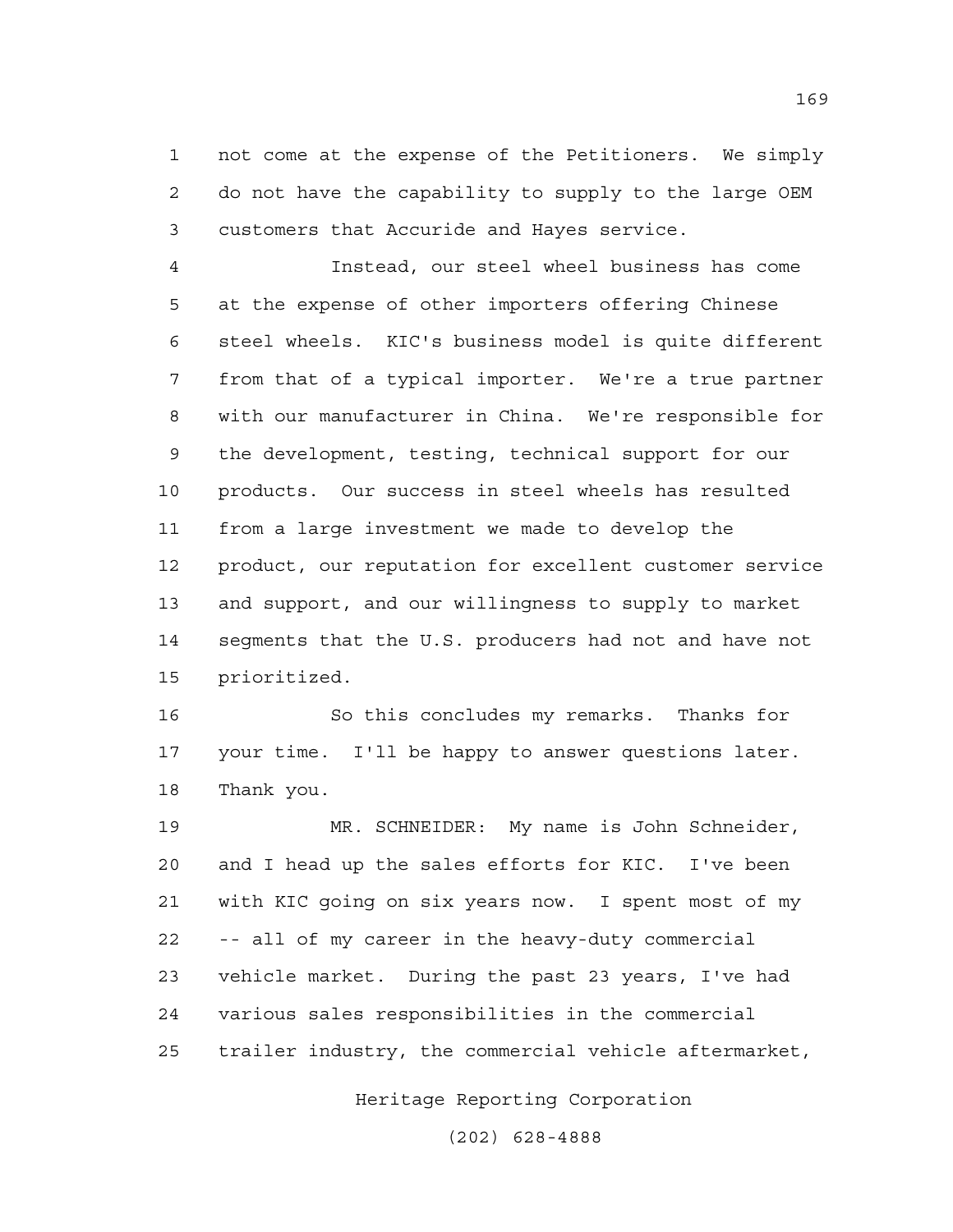1 and the truck OEM/OES channels.

| $\overline{c}$ | My most recent before coming to KIC was vice           |
|----------------|--------------------------------------------------------|
| 3              | president of truck OEM sales for Accuride Corporation. |
| 4              | During my tenure in the industry, I've had sales       |
| 5              | responsibilities for over 50 different components,     |
| 6              | including steel wheels used in OEM production and      |
| 7              | aftermarket challenge for trucks, trailers, and buses. |
| 8              | The commercial vehicle market is highly                |
| $\mathsf 9$    | cyclical. During market peaks, component suppliers     |
| 10             | have difficulty keeping pace with the demand generated |
| 11             | from the ramp-up of the commercial vehicle build       |
| 12             | rates. I've experienced these shortages firsthand on   |
| 13             | the sales side for the components of this business.    |
| 14             | For example, in the late nineties, there               |
| 15             | were shortages for steering components. Also in the    |
| 16             | late nineties through the early 2000s, there were huge |
| 17             | shortages of brake drums, frame rails, as well as      |
| 18             | steel wheels during the same time, and continuing to   |
| 19             | the $2000 - mid-2000$ time frame.                      |
| 20             | If you follow the industry, you'll note that           |
| 21             | the current build rate has been affected by component  |
| 22             | supply. Because of the cyclical nature of the market,  |
| 23             | component suppliers are forced to prioritize their     |
| 24             | output, their production output. The Petitioners, for  |
| 25             | example, cater to the large OEMs and usually have      |

Heritage Reporting Corporation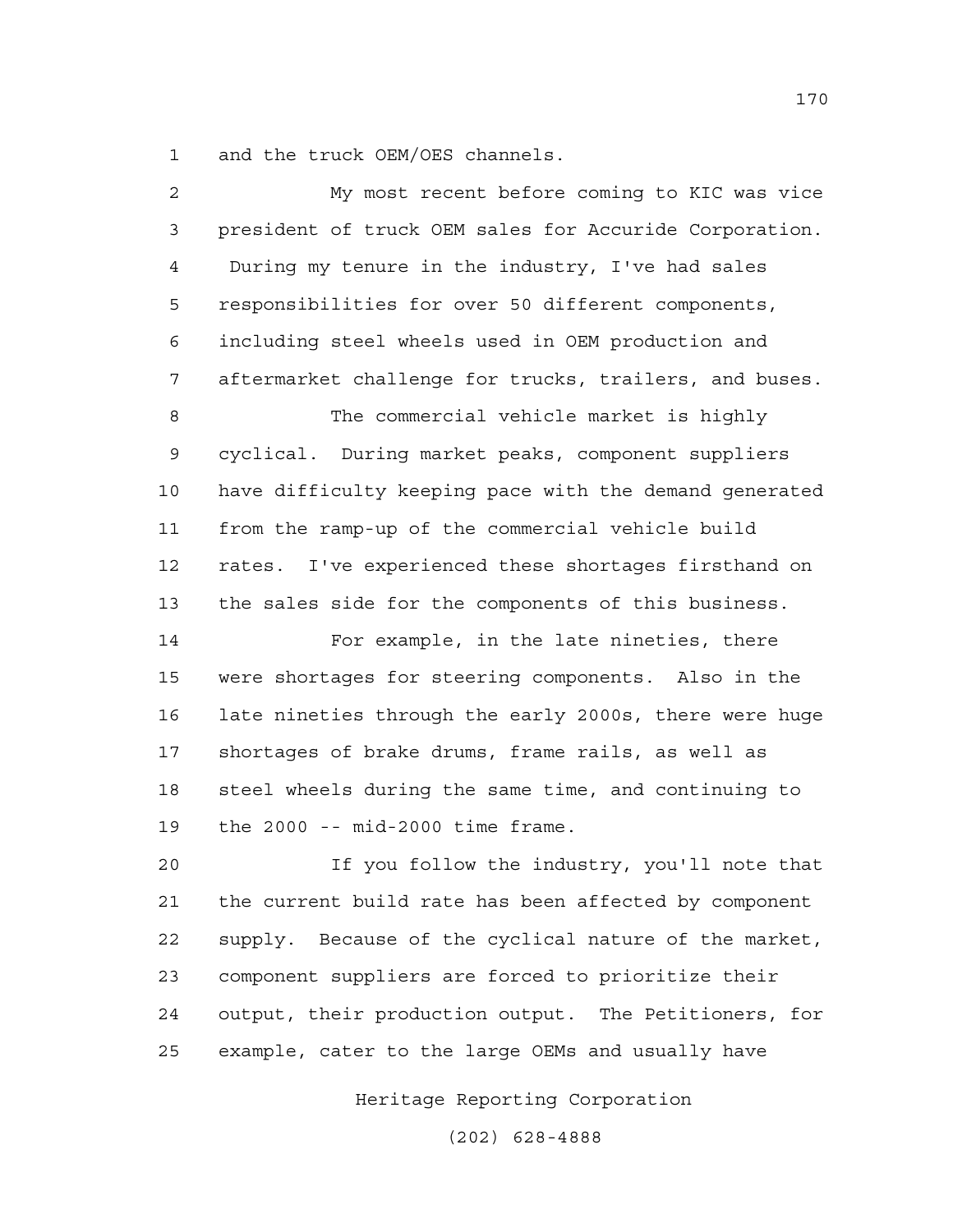1 long-term agreements with their customers in this 2 market segment.

3 Historically, when the market peaks, 4 Accuride and Hayes have had difficulty keeping up with 5 demand and have either cut off smaller customers or 6 placed them on allocation because of contractual 7 obligations to supply to the large OEMs. 8 Consequently, smaller customers have learned that they 9 cannot rely on the U.S. producers to provide a 10 consistent supply of vehicle components and have 11 turned to other sources, like KIC.

12 We built our business by supplying almost 13 exclusively to the smaller purchasers who are most 14 adversely affected by capacity constraints during the 15 market upturns. KIC got into the steel wheel market 16 based on repeated requests from our customer base, who 17 were manufacturers of small trailers and aftermarket 18 buyers.

19 These customers turned to KIC claiming that 20 Accuride and Hayes did not focus on this segment of 21 the market. We've rarely come across Accuride and 22 Hayes in dealing with our steel wheel customers, and 23 we respectfully ask that the ITC takes these market 24 dynamics into consideration when you make a 25 determination. Thank you.

Heritage Reporting Corporation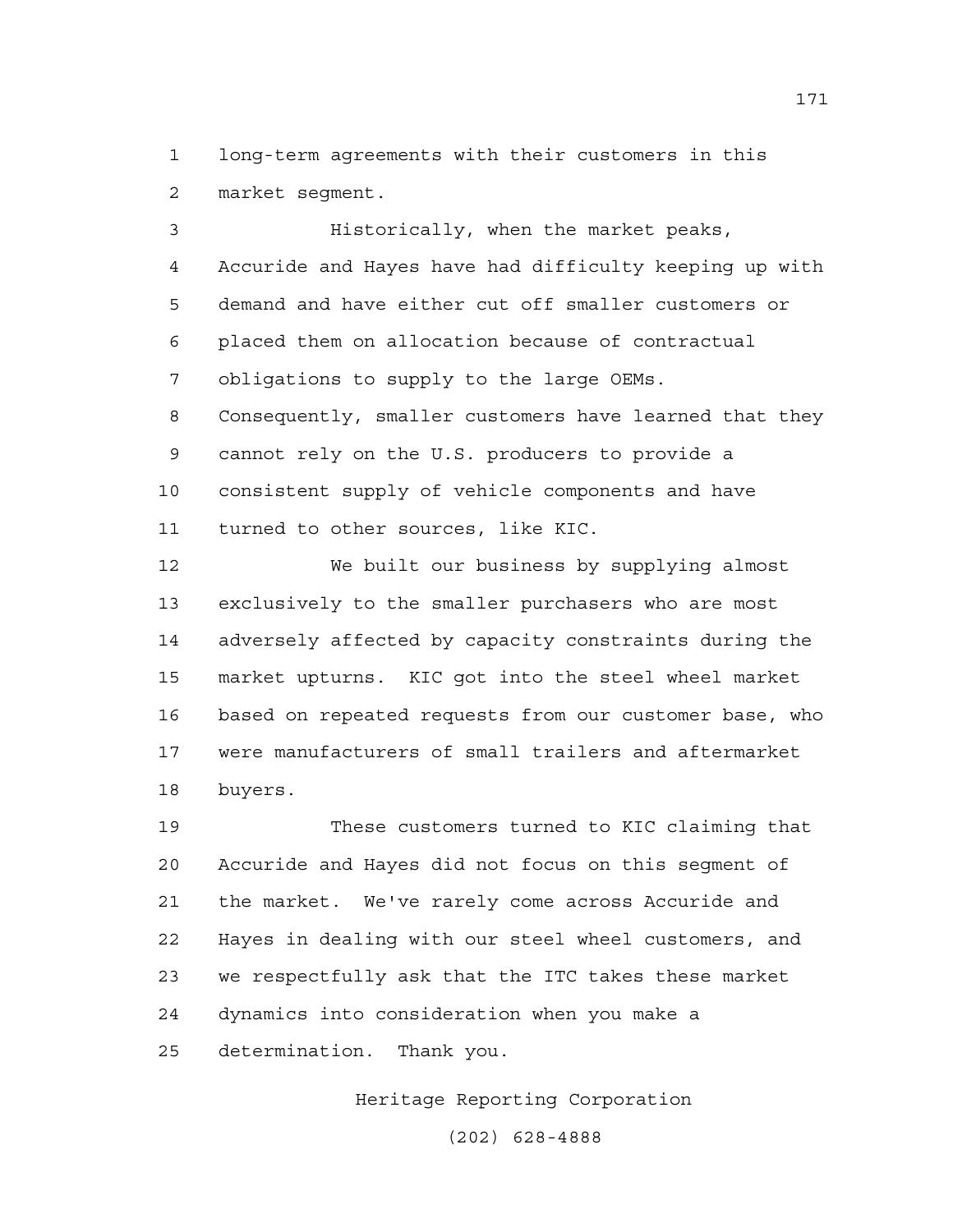1 MR. WU: Good afternoon. I thank you for 2 the opportunity to testify. My name is Jesse Wu. I 3 am the sales director for Zhejiang Jingu Company, 4 Limited. Zhejiang Jingu is a Chinese producer and 5 exporter of steel wheels, including the wheels covered 6 by this investigation. I am joined by Zhejiang 7 Jingu's general manager, Fengfeng Sun.

8 Today I will describe for you what the 9 Chinese commercial vehicle market looks like, how 10 rapidly the Chinese commercial vehicle market is 11 growing, and how the Chinese steel wheel industry is 12 responding to this tremendous demand.

13 The Chinese vehicle market is huge. The 14 sheer size of Chinese commercial vehicle market has 15 created tremendous demand for steel wheels in China. 16 The demand is at least four or five times greater than 17 the demand for steel wheels in the United States. For 18 the last five years, commercial vehicle and steel 19 wheel demand in China has grown steadily and 20 significantly. Although the demand slowed in 2011, 21 all projections show that that demand in China for 22 steel wheels in the size range covered by this 23 investigation will only grow, and grow rapidly.

24 As I mentioned, this expected increase in 25 demand for steel wheels in China is driven mostly by

Heritage Reporting Corporation

(202) 628-4888

172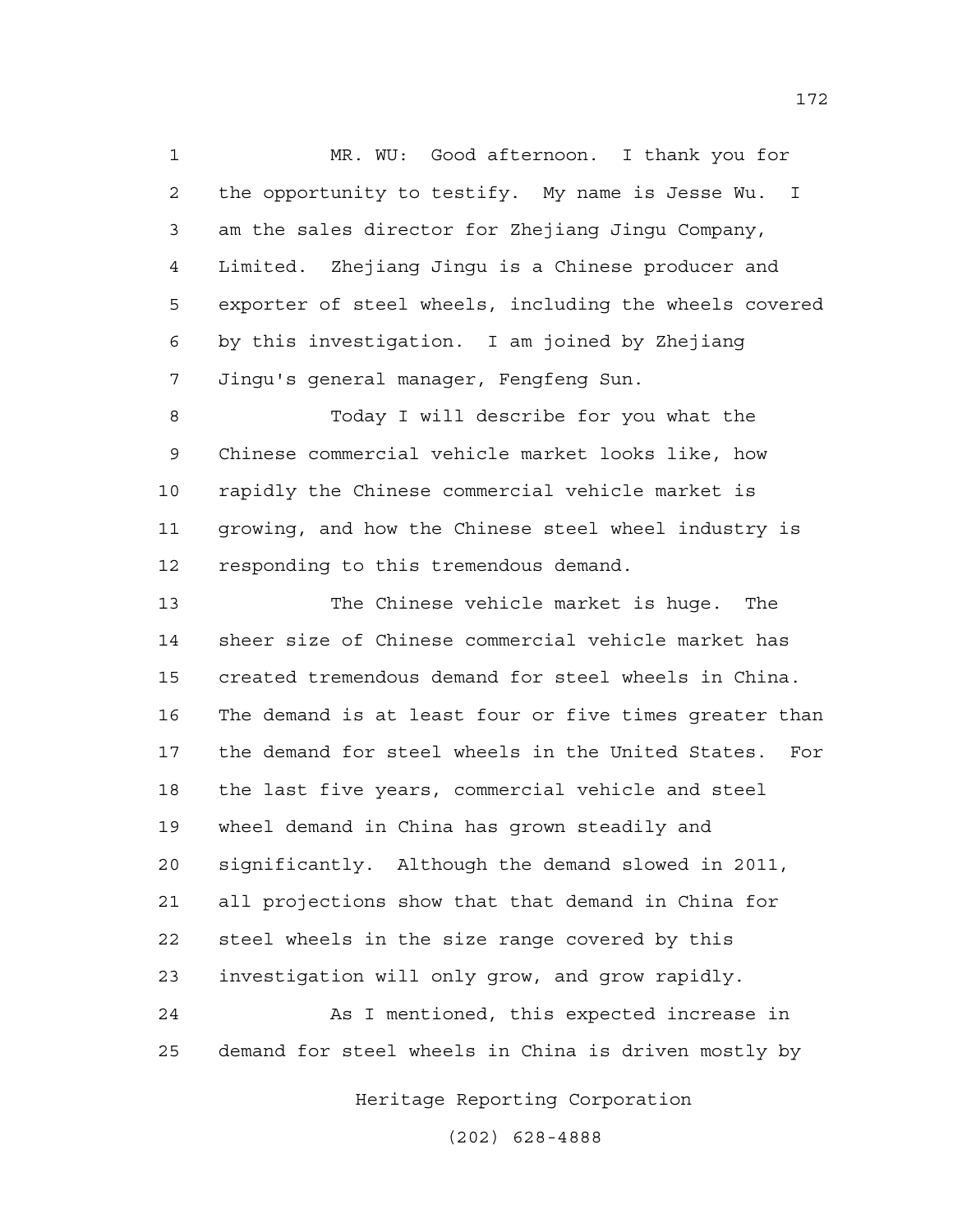1 demand for new commercial vehicles. In addition,

2 China is undergoing a major transition from old tube-3 tire wheels to the tubeless wheels. This change is 4 adding to already strong demand.

5 I understand that the Petitioners claim that 6 there are many Chinese steel wheel exporters that are 7 unaccounted for this investigation. Petitioners are 8 mistaken. Just because a Chinese company can produce 9 steel wheels does not mean the same company can 10 produce a steel wheel for the U.S. market.

11 Most Chinese companies cannot produce steel 12 wheels for the U.S. market. To be accurate, I am 13 aware of no more than eight Chinese companies that can 14 actually steel wheels for the U.S. market. These 15 companies include us, Zhenggang, Centurion, Stone 16 wheel, Sunrise. Not only have Petitioners overstated 17 the total number of Chinese exporters, they have also 18 overstated Chinese production capacity.

19 Their estimate of a capacity of 15 million 20 subject wheels is wrong. This number likely reflects 21 production capacity for all types of steel wheels, 22 including a large number of small wheels for passenger 23 cars, tube-tire wheels that are not used in the U.S., 24 especially wheels for ATVs and golf carts and old TR 25 wheels.

Heritage Reporting Corporation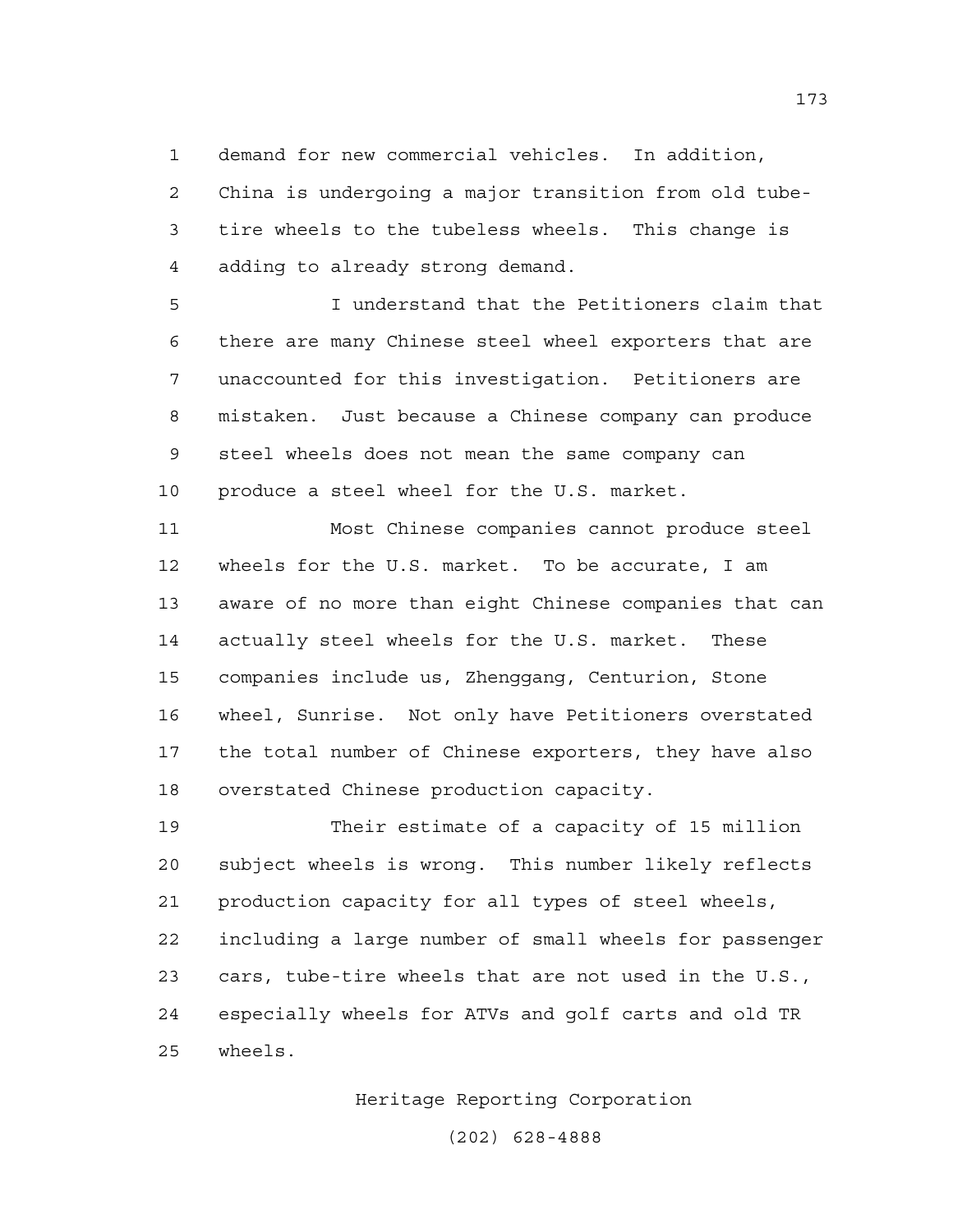1 Once you adjust for those non-subject 2 wheels, total production capacity in China is closer 3 to 6 million steel wheels, most of which serves the 4 Chinese domestic market. There are several key 5 reasons to explain why only a few Chinese producers 6 can produce steel wheels for the U.S. market and why 7 production capacity in China is much smaller than what 8 Petitioners claim.

9 First, many Chinese companies cannot produce 10 the steel wheels that are less than 85 pounds. Wheels 11 that weight more than 85 pounds are not acceptable in 12 the U.S. market.

13 Second, many Chinese companies produce only 14 old tube-tire wheels. Tube-tire wheels are no longer 15 used in the United States.

16 Third, many Chinese companies cannot produce 17 steel wheels that meet minimum U.S. steel safety 18 standards. Even when they meet U.S. safety standards, 19 most Chinese companies choose not to enter the U.S. 20 market because of the potential risk and the cost of 21 product recalls. Product recalls are rare in China, 22 and Chinese producers know the Chinese domestic market 23 poses far fewer business risks than the U.S. market.

24 Finally, many Chinese companies that 25 Petitioners claim might be out there waiting to enter

Heritage Reporting Corporation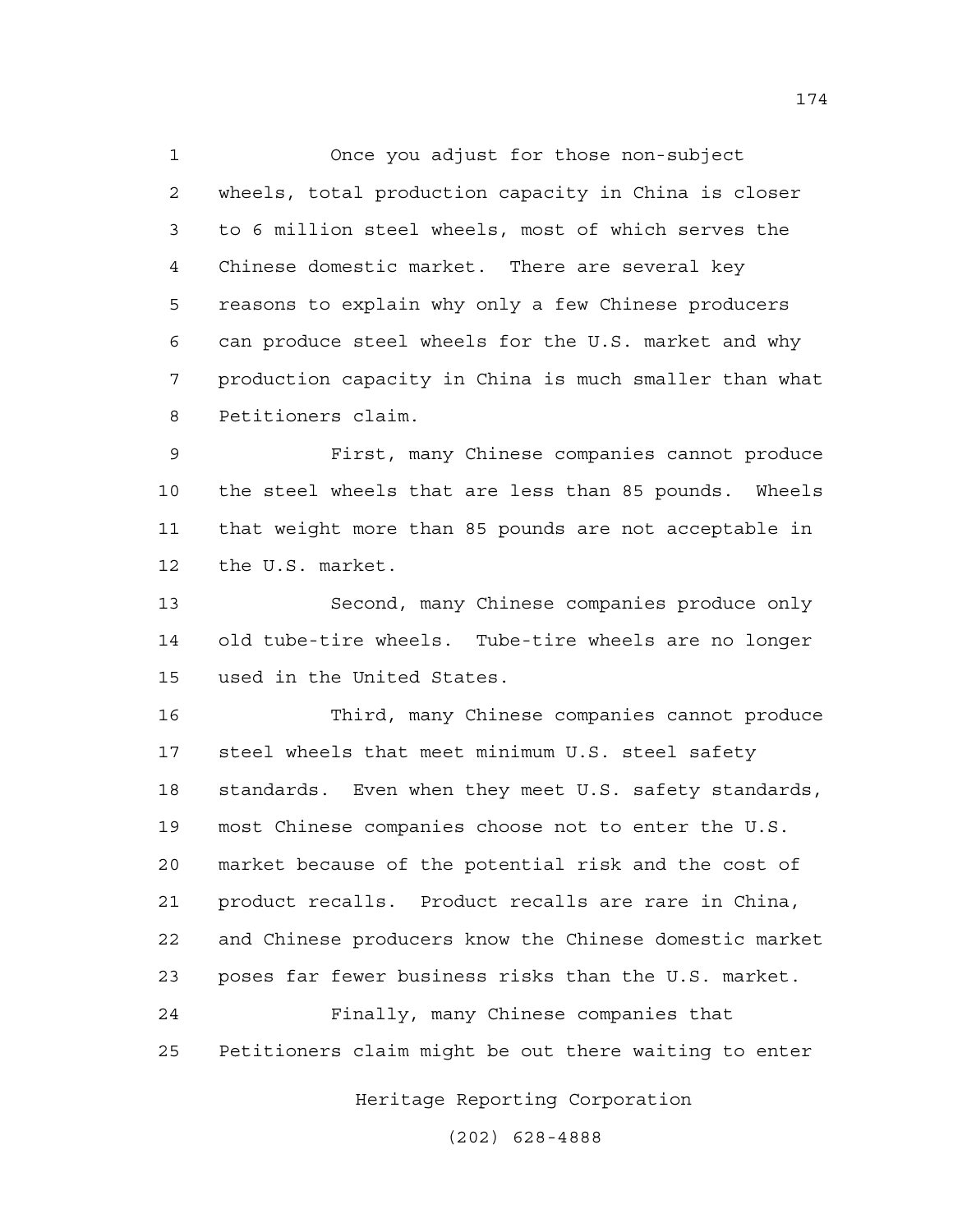1 the U.S. market do not and cannot produce the subject 2 wheels. Instead, these other companies produce 3 passenger vehicles, off-road golf cart, ATV, and other 4 non-subject wheels. Although there is a small handful 5 of Chinese producers that can produce for the U.S. 6 market, most of these companies still choose to focus 7 almost entirely on the domestic Chinese market.

8 As I mentioned earlier, the Chinese market 9 for steel wheels is much larger than the U.S. market. 10 Most Chinese producers prefer selling in their own 11 home market. These companies do not pursue the U.S. 12 market, including the aftermarket segment. Because 13 these Chinese companies can't overcome the language 14 barrier of doing business in the U.S., they don't want 15 to take on the additional work of coordinating the 16 international logistics and the other practical 17 hassles of trying to enter the U.S. market.

18 This concludes my remarks, and I'll be happy 19 to answer any questions or followup you might have. 20 Thank you.

21 MR. LOWE: Good afternoon, Madame Chairman 22 and members of the Commission. My name is Jeffrey C. 23 Lowe. I'm with the law firm Mayer Brown, LLP. We 24 represent four producer exporters of the subject 25 merchandise in China. I intend to focus on the fact

Heritage Reporting Corporation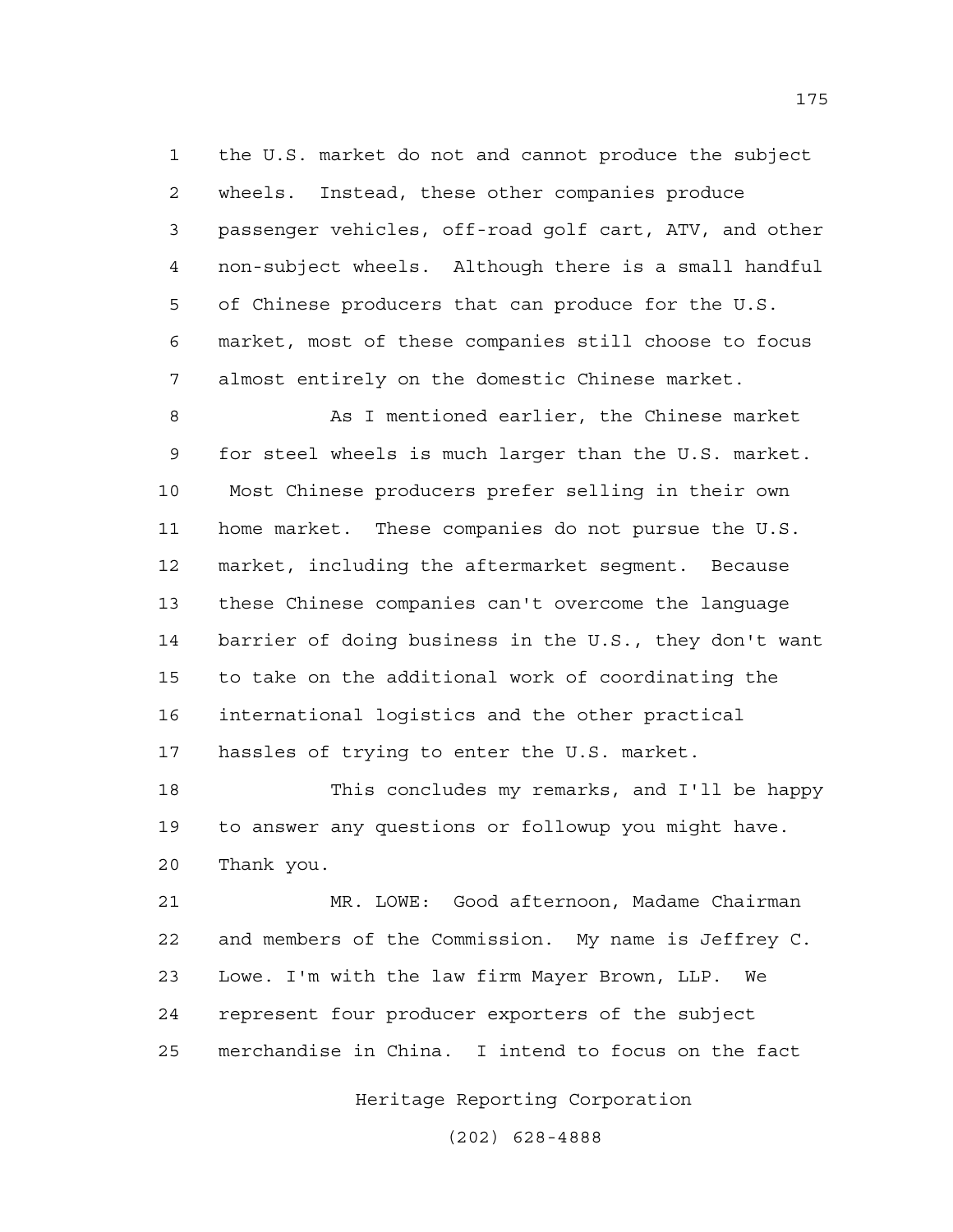1 that the domestic industry is not threatened with 2 imminent material injury by reason of subject steel 3 wheel imports from China.

4 In addressing the threat issue, the 5 Commission is required to determine whether further 6 subject imports are imminent and whether material 7 injury by reason of imports would occur unless an 8 order is issued. An affirmative threat determination 9 must be based upon, quote, "positive evidence tending 10 to show an intention to increase the levels of 11 importation," end quote.

12 The Commission must also consider a number 13 of specific statutory factors in its threat analysis. 14 We discussed the most relevant factors in our brief, 15 and I will touch on a couple of these factors here 16 today, along with the other witnesses.

17 As testified previously, Petitioners 18 dominate the truck OEM segment of the market. 19 Petitioners argue that subject imports threaten to 20 start competing for truck OEM sales when long-term 21 contracts expire in the near future, as well as for 22 trailer OEM sales.

23 This claim highlights the issue of whether 24 despite making no sales to truck OEMs during the POI 25 Chinese producers, can they reasonably be expected to

Heritage Reporting Corporation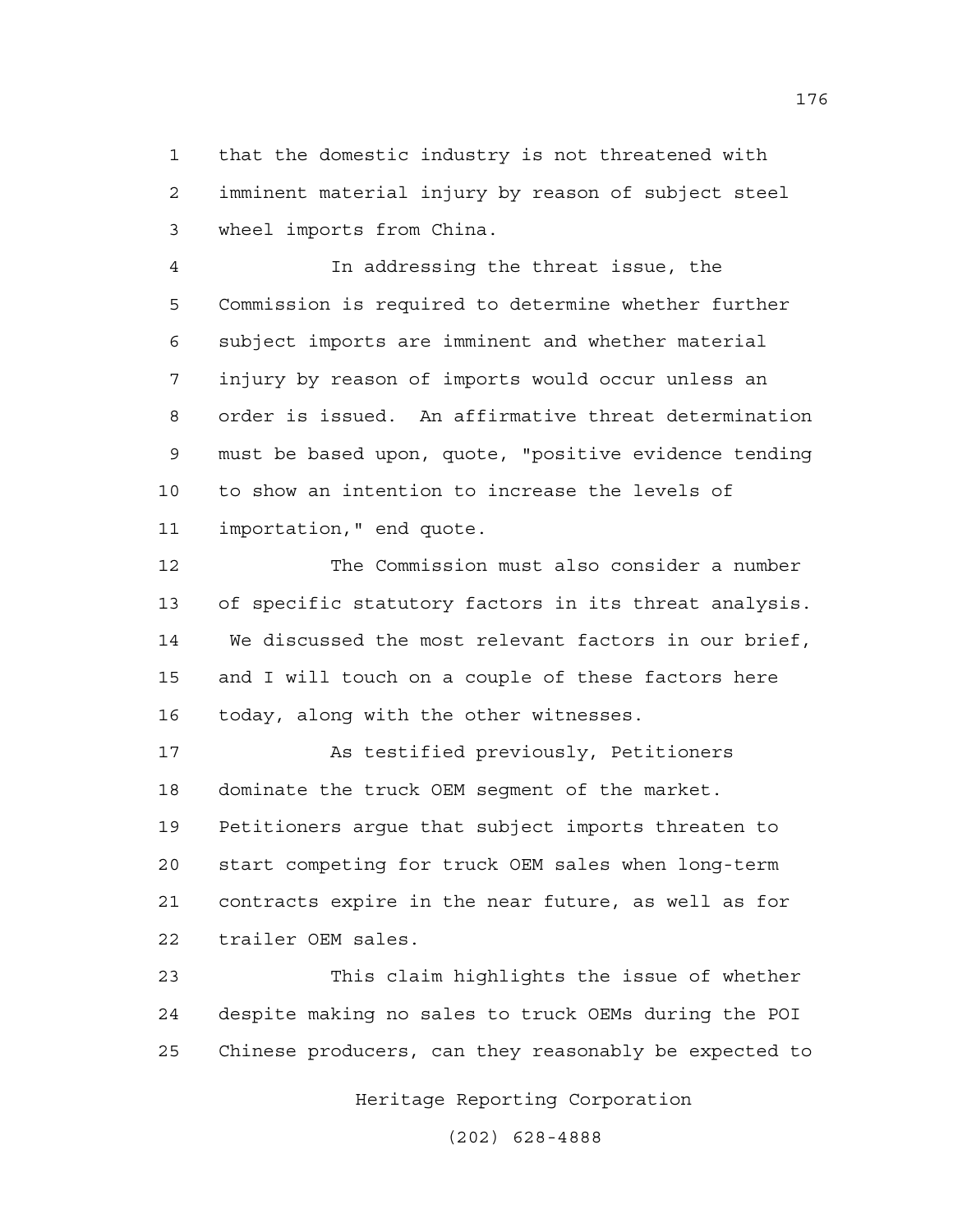1 compete for these long-term major truck and trailer 2 OEM contracts when they expire in the near future, as 3 Petitioners say is going to happen.

4 As testified earlier, Chinese producers do 5 not presently have the ability to compete for truck 6 OEM long-term three-year contracts. Likewise, Chinese 7 producers cannot compete for similar trailer OEM 8 contracts. In the first place, the Chinese cannot 9 produce the lightweight wheels demanded by the major 10 truck and trailer OEMs. Chinese producers do not 11 compete in the lighter weight wheel categories because 12 they lack the technology and equipment and high-13 strength steel necessary to do so.

14 Steel wheel weight is reduced by either 15 changing the wheel structure or decreasing the 16 material input of the wheel. Changing the wheel 17 structure requires the most advanced technology and 18 equipment, which the Chinese lack and will lack for 19 the foreseeable future. The Chinese also have not 20 developed the advanced technology necessary to produce 21 the type of high-strength steel required to 22 effectively and safely reduce wheel weight.

23 In addition to their current inability to 24 design and produce a wheel to meet major OEM best 25 qualification standards, other factors effectively

Heritage Reporting Corporation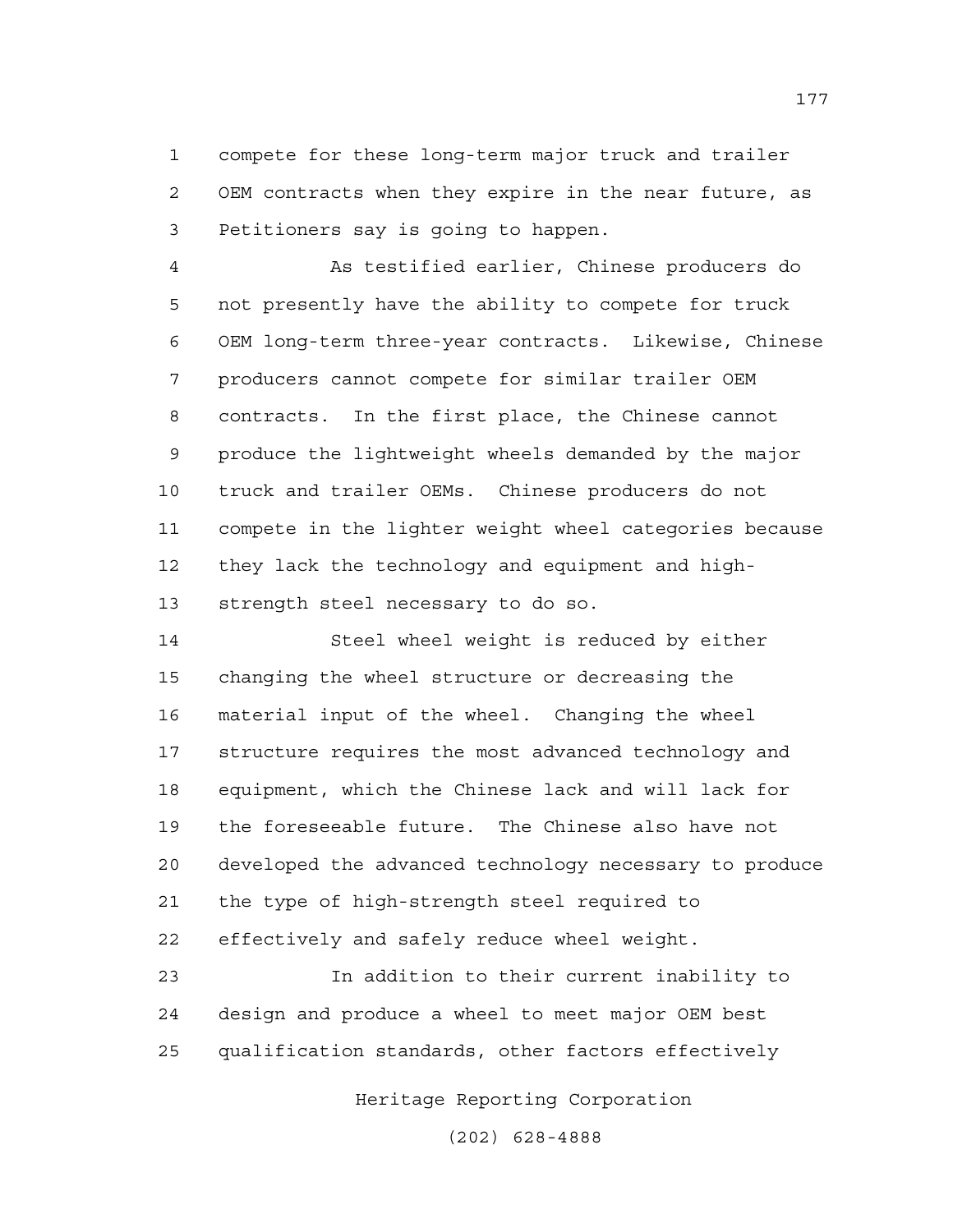1 preclude Chinese producers from competing for the OEM 2 long-term contracts. For one, OEMs impose strict 3 supplier qualification requirements that take between 4 two to three years to complete. The process includes 5 internal approval requirements involving numerous 6 engineering, quality, purchasing, and other 7 departments within the OEM.

8 Extensive testing of the proposed supplier's 9 wheel would also be required, which alone would last 10 well over a year. We are unaware of any Chinese 11 producers who have even started this qualification 12 process. Industry witnesses can address this and 13 related issues in response to Commission questions.

14 Besides the increasing subject steel wheel 15 demand in China, we also described in our brief the 16 rate of increase in Chinese steel wheel exports to 17 other markets during the POI, a trend that is also 18 expected to continue. This includes exports to the 19 European Union, South America, Canada, the Middle 20 East, and elsewhere.

21 Moreover, we explained how the antidumping 22 duty on steel wheels in place in India in particular 23 will not result in increased imports to the United 24 States. First, the Indian antidumping duty applies 25 only to tube-type steel wheels, not tubeless wheels,

Heritage Reporting Corporation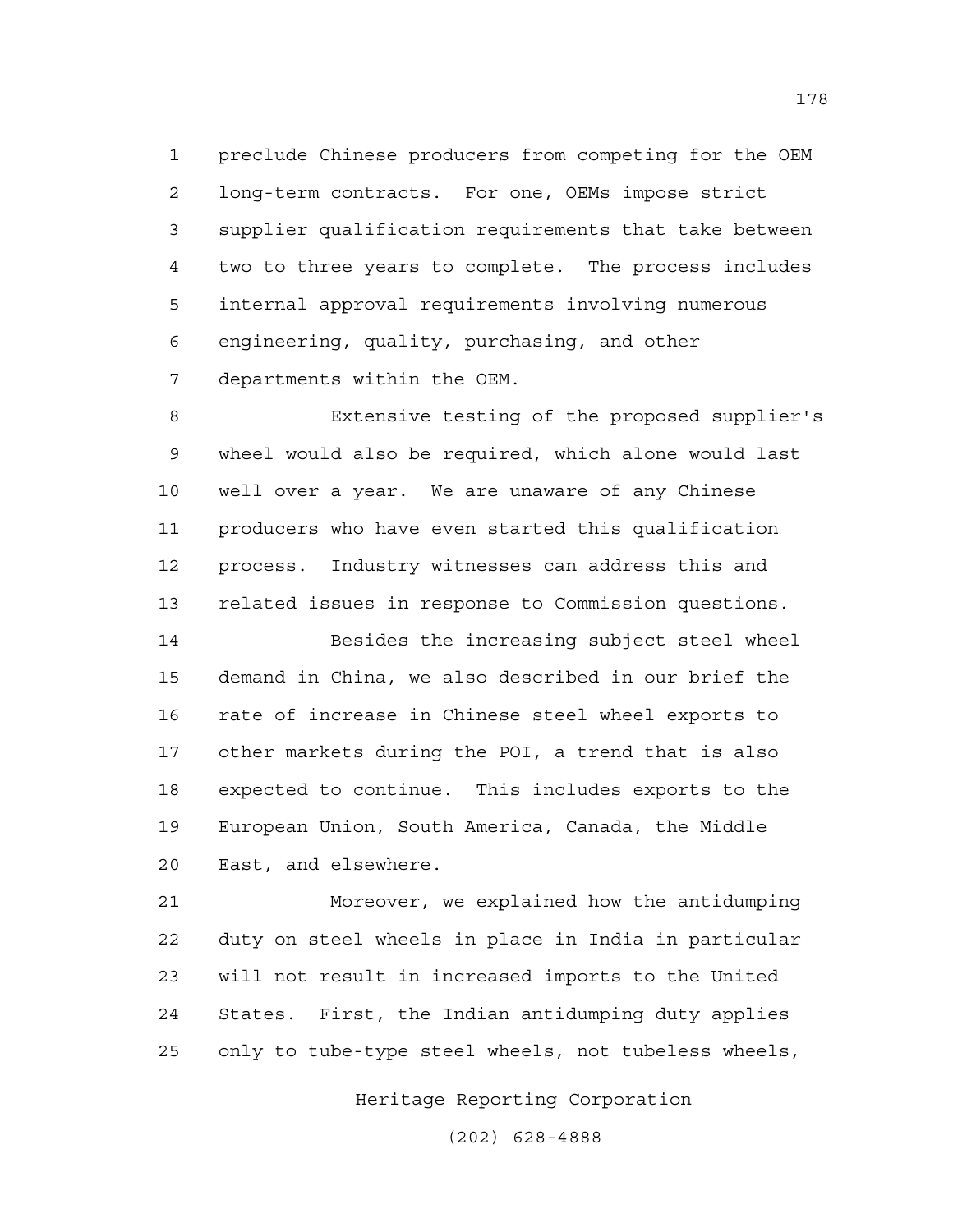1 which are now used in the United States. It also 2 applies only to wheels of 20 inches or less in 3 diameter. What is more, only certain Chinese 4 producers focus on the Indian market, where the tube-5 type wheels continue to account for the majority if 6 not all shipments.

7 In particular, only one Chinese company 8 participated in the Indian antidumping investigation, 9 Zhejiang Wheel Group, which received a relatively 10 lower antidumping rate than all other non-11 participating exporters. Chinese Customs data 12 included with our brief demonstrate that steel wheel 13 exports from China to India have increased 14 significantly since the Indian duty went into effect 15 in 2007.

16 It is clear that Zhejiang Wheel Group 17 accounted for most of these exports to India. The 18 major exporters described earlier, who account for all 19 or virtually all exports to the United States, are not 20 major exporters to India.

21 In conclusion, based upon a consideration of 22 the statutory factors as a whole and all of the 23 evidence in the record, the Commission should 24 determine that the domestic steel wheels industry is 25 not threatened with imminent material injury by reason

Heritage Reporting Corporation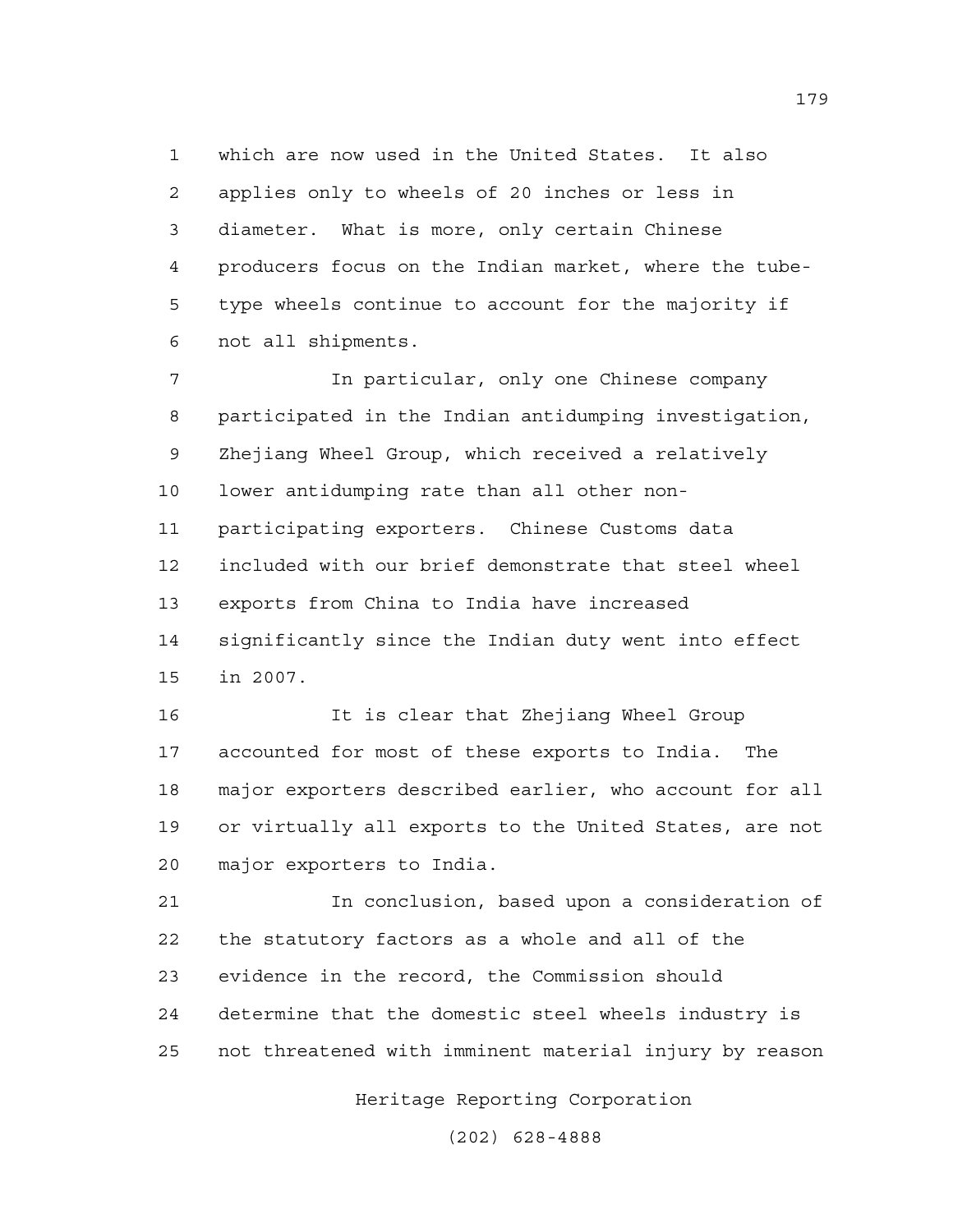1 of subject imports from China. Thank you.

2 MR. CANNISTRA: Good afternoon. My name is 3 Dan Cannistra. I'm here today on behalf of 4 Caterpillar. I suppose one of the advantages of being 5 a non-party is I have my own personal table in the 6 back of the conference room. I'd also like to 7 apologize. We had scheduled to attend today a 8 colleague from Caterpillar, Dan Schumacher, who 9 unfortunately had an unforeseen personal matter and 10 couldn't join us, but he did ask that I communicate to 11 the Commission that Caterpillar stands certainly 12 ready, willing, and able to answer any technical 13 questions which may arise from this proceeding.

14 Caterpillar is the world's largest producer 15 of construction and mining equipment. We've had a lot 16 of discussion about employees today. And just by way 17 of background, Caterpillar employs 100,000 people, 18 50,000 of which are in the United States. It's also 19 in the top three exporters for the past ten 20 consecutive years from the United States, and in fact 21 exported 2 billion worth of construction and mining 22 equipment to China in the past year alone.

23 These construction and mining equipment need 24 wheels to operate, and those wheels need to operate 25 safely in hazardous conditions, in remote areas, where

Heritage Reporting Corporation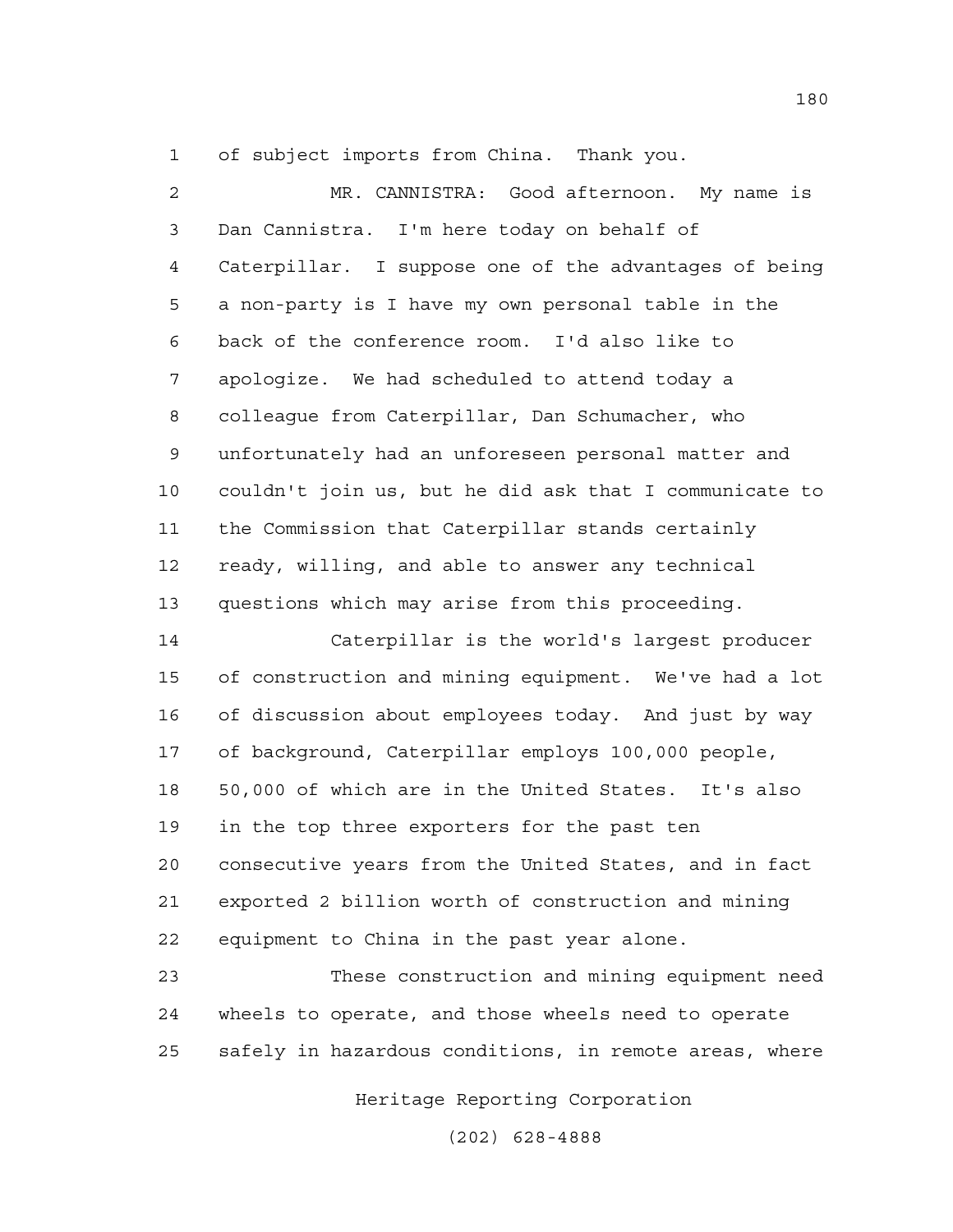1 the ability to service those wheels is not readily 2 present. Caterpillar uses offroad wheels in its 3 mining and construction equipment. They don't meet 4 Department of Transportation specifications, nor 5 should they meet Department of Transportation 6 specifications. Instead, Caterpillar works 7 individually with its suppliers to custom design steel 8 wheels that it can use in its construction and mining 9 equipment.

10 This is a two-year process for Caterpillar, 11 and that two-year period is the technical testing 12 period. That's once they have actually received a 13 prototype and can begin to actually incorporate that 14 into their mining and production equipment, and see if 15 it can withstand the rigors of operating in the 16 environments that Caterpillar's equipment operates. 17 It is a fundamentally different product than the 18 onroad tires.

19 From Caterpillar's perspective, there is 20 actually only seven producers of steel wheels in the 21 world. There is Itopic, GKN, Steel Wheels India, 22 Titan, Centurion, Rimax, and Maxim. That's it. From 23 Caterpillar's perspective, those are the only 24 producers in the world that are capable of making 25 steel wheels that can be used in construction and

Heritage Reporting Corporation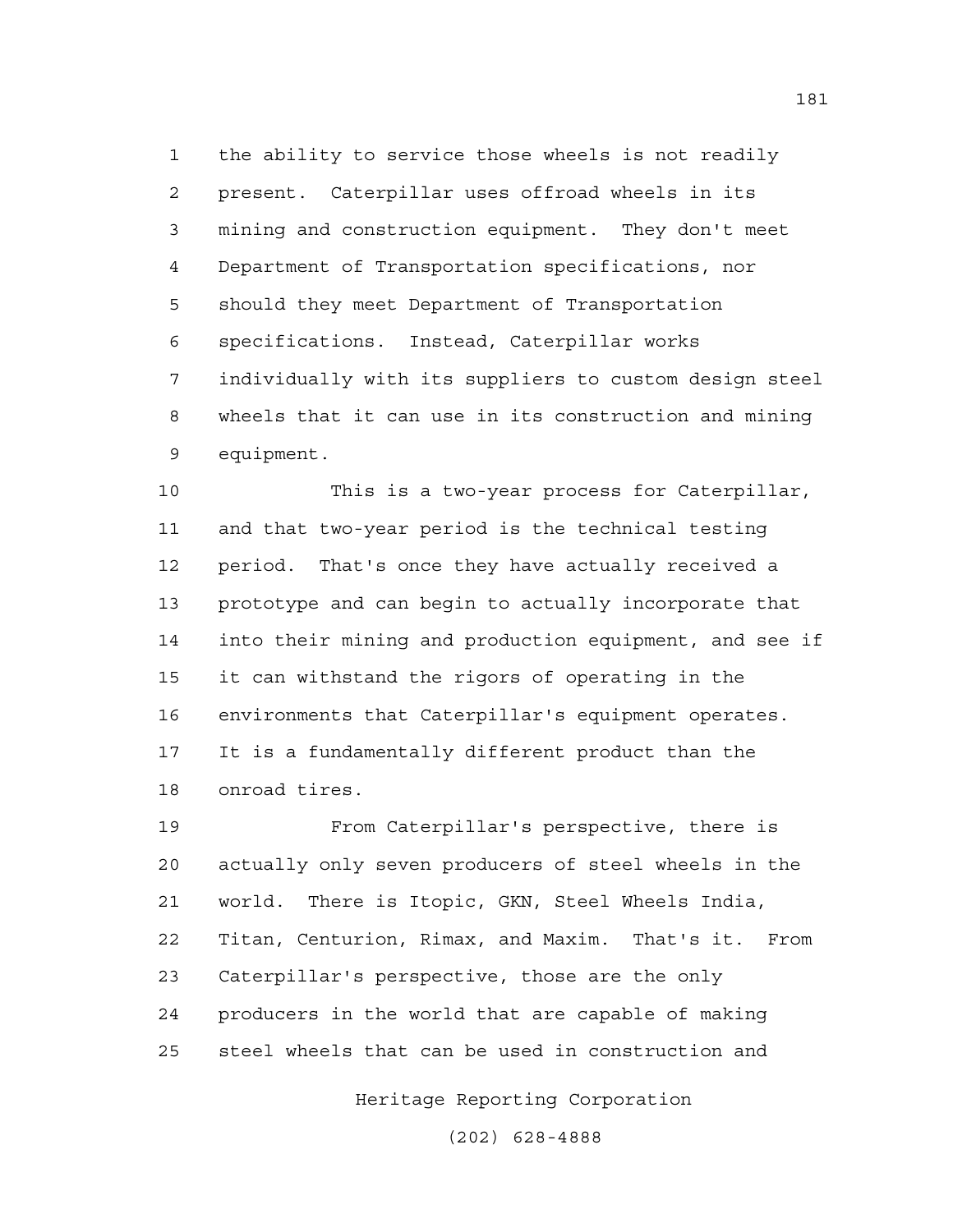1 mining equipment.

2 Of that group of seven, there are only two 3 that are actually qualified suppliers to Caterpillar. 4 That is DKN and Centurion. No other suppliers, even 5 including those on that list, have approached 6 Caterpillar with a request to supply them or to become 7 qualified to supply steel wheels to Caterpillar. And 8 if they did so, it for them as it has been for the 9 others would begin a two-year process to see if in 10 fact they could manufacture steel wheel tires that 11 could operate at the weights and the needs that 12 Caterpillar's equipment requires.

13 I'd also like to touch very, very briefly on 14 one issue that was raised today, which was the 15 suggestion that somehow the timing of Caterpillar's 16 participation in this proceeding should impact the 17 like product decision in this matter. We actually 18 think the timing of Caterpillar's participation 19 supports the separation of a like product.

20 When one of these investigations begins, 21 there is an industry dialogue that takes place. 22 Caterpillar participates in an industry comprised only 23 of those seven producers, one of which is Titan. 24 Titan is not here. Titan, to the best that I can 25 understand, has not communicated any information to

Heritage Reporting Corporation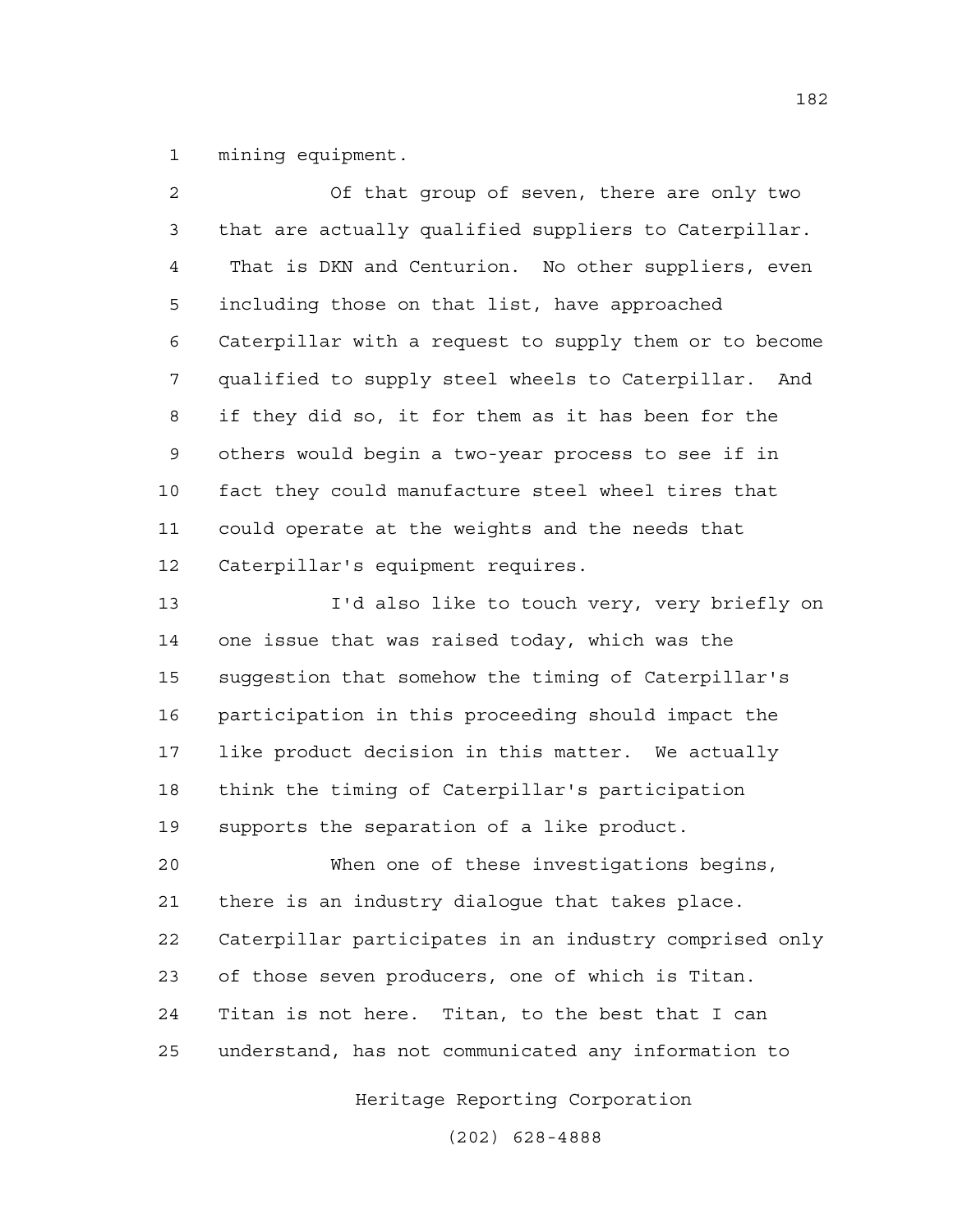1 any participation, including one of its potential 2 customers, Caterpillar, about this case.

3 So from perception of the offroad industry, 4 the construction and mining industry, this is a case 5 that concerns passenger and onroad applications. It 6 hasn't even entered the offroad construction and 7 mining dialogue. And given that Caterpillar had 8 obviously participated in previous proceedings, which 9 looked at the tires which go on the very same steel 10 wheels that we're talking about and recognized the 11 separation in tires of offroad ties on one hand, 12 passenger tires on the other hand. And they had also 13 followed from that the previous steel wheel 14 investigation, which back in 1988 found a like product 15 of steel wheel tires principally designed for 16 passenger use, again the separation between offroad 17 and onroad.

18 So I think the timing of Caterpillar's 19 participation is merely a reflection of the separation 20 that clearly exists within the industry, and certainly 21 exists from Caterpillar's perspective. Thank you. 22 CHAIRMAN OKUN: Does that complete the 23 testimony? No. I'm sorry. Mr. Rogers. 24 MR. ROGERS: Yes. Good afternoon. I'm Tom

25 Rogers with Capital Trade, appearing today on behalf

Heritage Reporting Corporation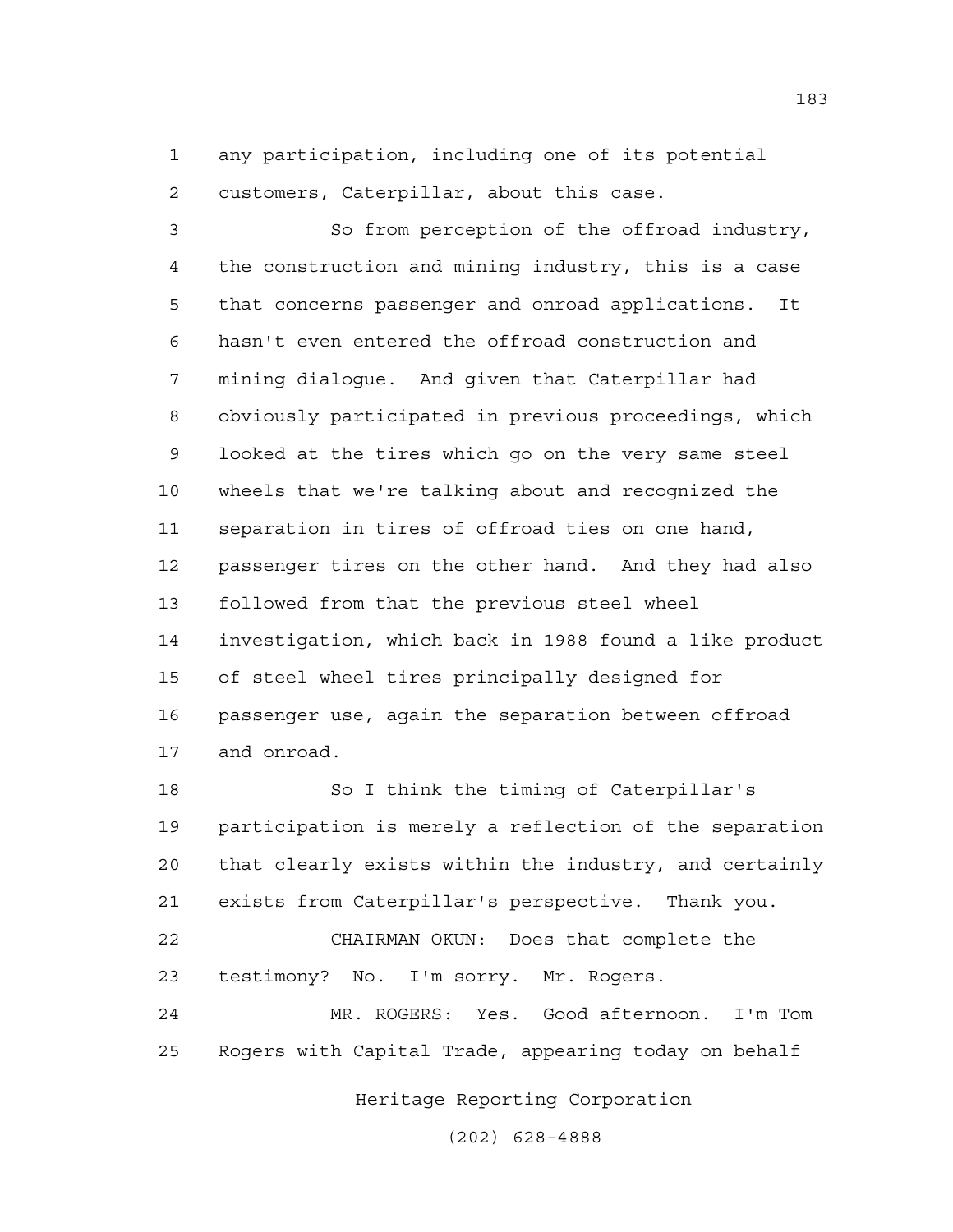1 of Respondents. I'd like to start off by saying, you 2 know, this is an interesting case because as the 3 Commission knows, the domestic industry producing 4 wheels for highway use is dominated by just two firms, 5 just two. On the one hand, this means that it is 6 fairly straightforward to identify how company-7 specific results affect the overall industry.

8 It also means, however, that much of the 9 data are confidential and cannot be addressed in 10 detail today. Accordingly, I'm going to focus on just 11 a few data issues that can be discussed publicly.

12 The first issue concerns off-the-road or OT 13 wheels. As noted in Respondent's prehearing briefs, 14 the Commission should address its analysis to exclude 15 OTR wheels. The White and Case brief explained why 16 OTR wheels are a separate like product. 17 Notwithstanding the like product issue, however, the

18 prehearing report makes clear that the data for 19 domestic producers of OTR wheels are not reflected in 20 the various trade, market share, and financial 21 summaries.

22 Because domestic producers fail to provide 23 even basic shipment data to the Commission, apparent 24 consumption is understated and Chinese market shares 25 are artificially inflated. Absent such shipment data,

Heritage Reporting Corporation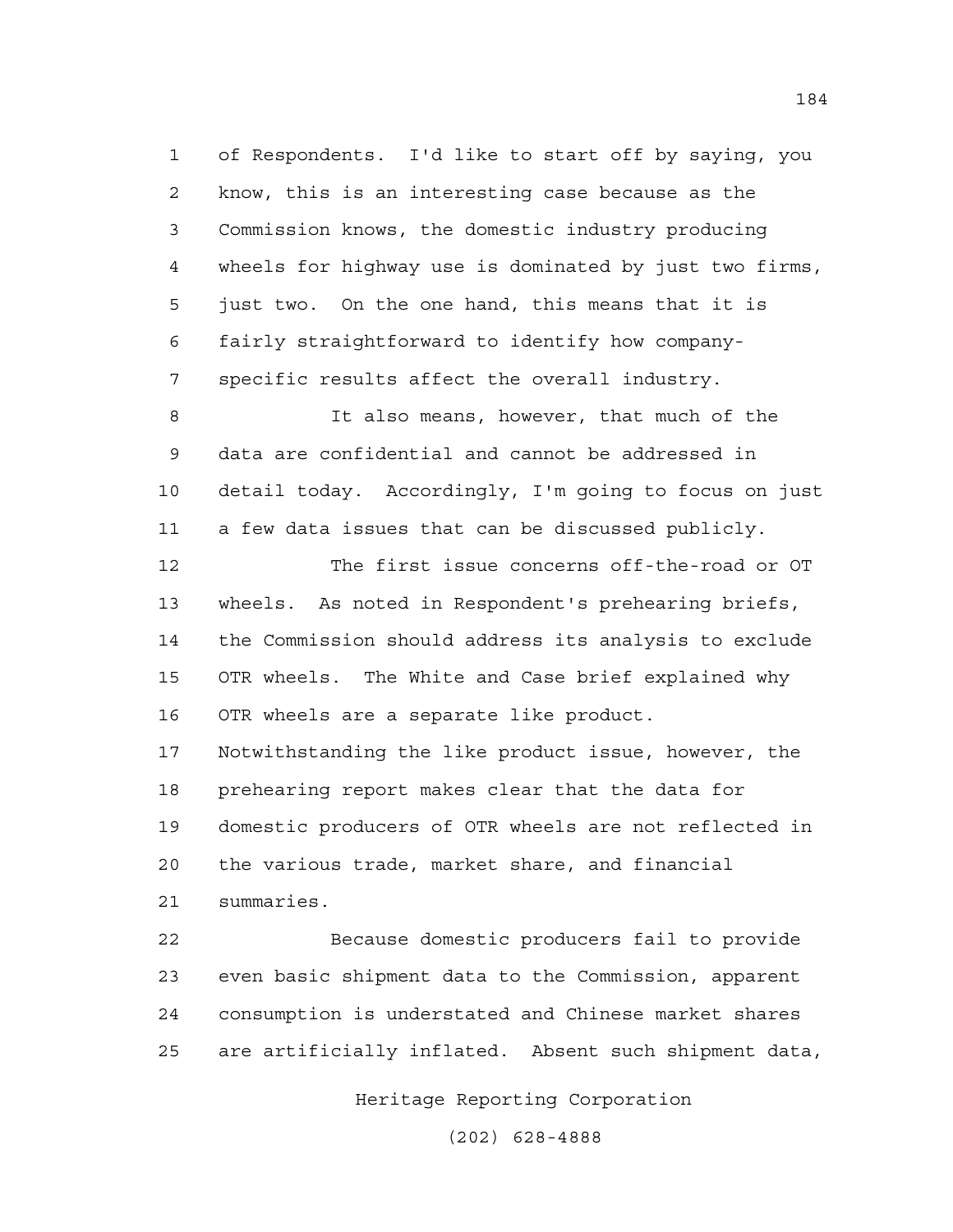1 at a minimum, a fair comparison requires that imports 2 of OTR wheels should be excluded from the Commission's 3 analysis.

4 Now, turning to the data that is on the 5 record, we agree with Petitioners that the relevant 6 HTS subheadings include non-subject wheels, and the 7 Commission should therefore rely on the importer 8 questionnaires for its analysis. Where we disagree, 9 however, is in Petitioner's estimate of unreported 10 imports, plus their suggested approach to increase the 11 total import quantity.

12 In their brief, Petitioners identified five 13 producers that did not file foreign producer 14 questionnaires and suggested the Commission should use 15 range data provided to the Commerce Department to 16 approximate those companies' shipments. I submit that 17 that adjustment is unwarranted. The questionnaires 18 that you've collected indicate that U.S. importers 19 reported shipments from all five of these producers 20 and/or their affiliates. So we don't believe that the 21 imports are underreported, let alone by one-third, as 22 suggested by Petitioner.

23 Having said that, let's leave that aside and 24 assume that the Petitioners are right. It's not going 25 to make any difference. It's not going to alter the

Heritage Reporting Corporation

(202) 628-4888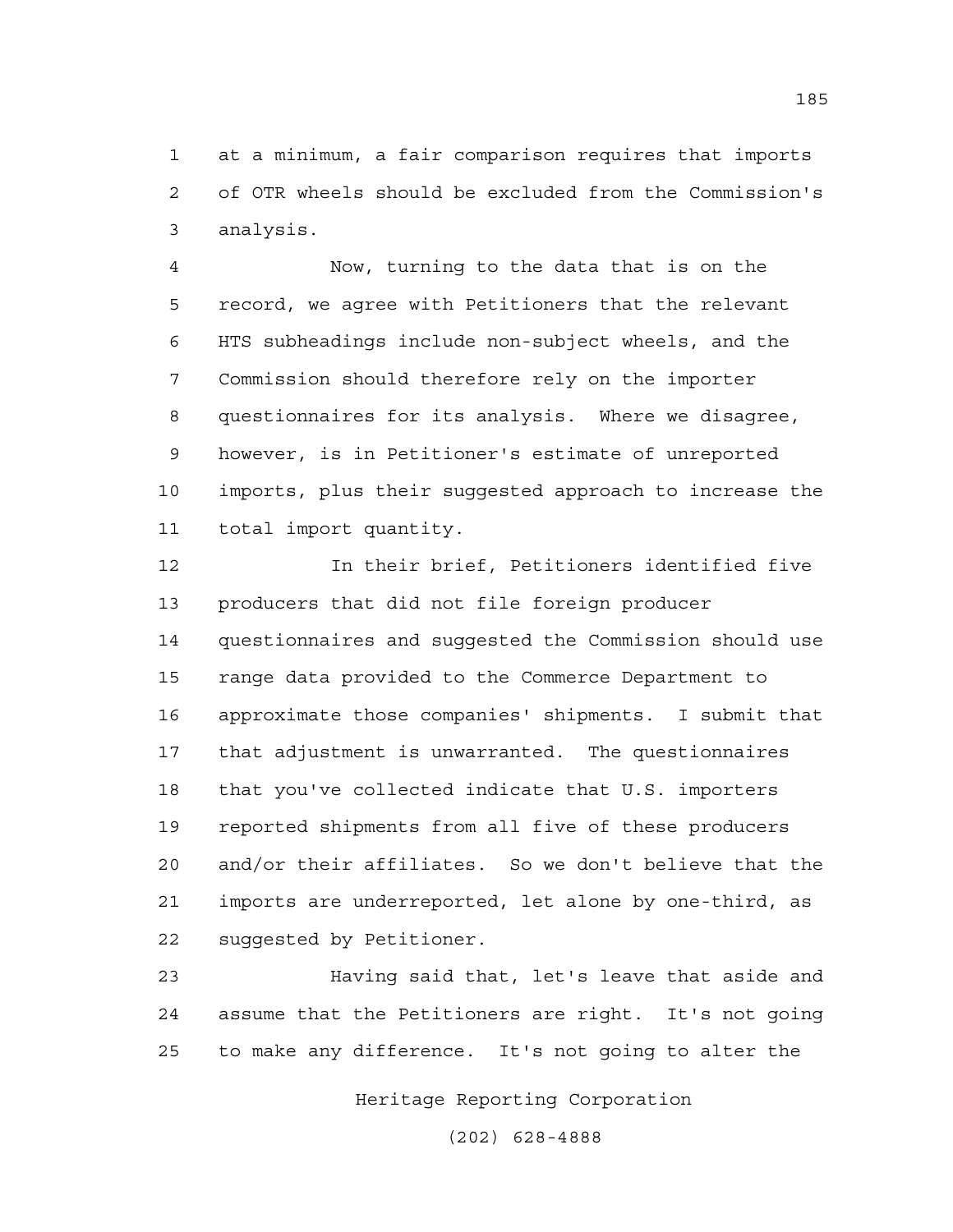1 overall picture of the case. As we heard earlier this 2 morning and was raised in many of your questions, the 3 Chinese market share in 2008 was 10.5 percent. The 4 share in 2011 was 10.9 percent. Even if we include 5 the OTR imports, increasing total imports by one-6 third, as suggested by Petitioners, would add only 7 three points to the Chinese shares.

8 The overall data would still show that 9 import market shares have not changed significantly 10 over the period. The industry trends would remain the 11 same. The marginal share increase would not 12 significantly shift any factor affecting the 13 Commission's analysis, nor would this change the fact 14 that the U.S. industry and non-subject imports account 15 for more than 85 percent of the total market.

16 The domestic industry's results and 17 prospects would still be trending sharply upward. The 18 data would still show that imports do not compete in 19 key market segments and that competition in other 20 segments is highly attenuated. The data would still 21 show no price depression, no price suppression. The 22 data would still show that despite underselling, 23 import shares did not increase. Thus, we still have 24 no adverse price effects in this market.

25 And finally, even if there were this

Heritage Reporting Corporation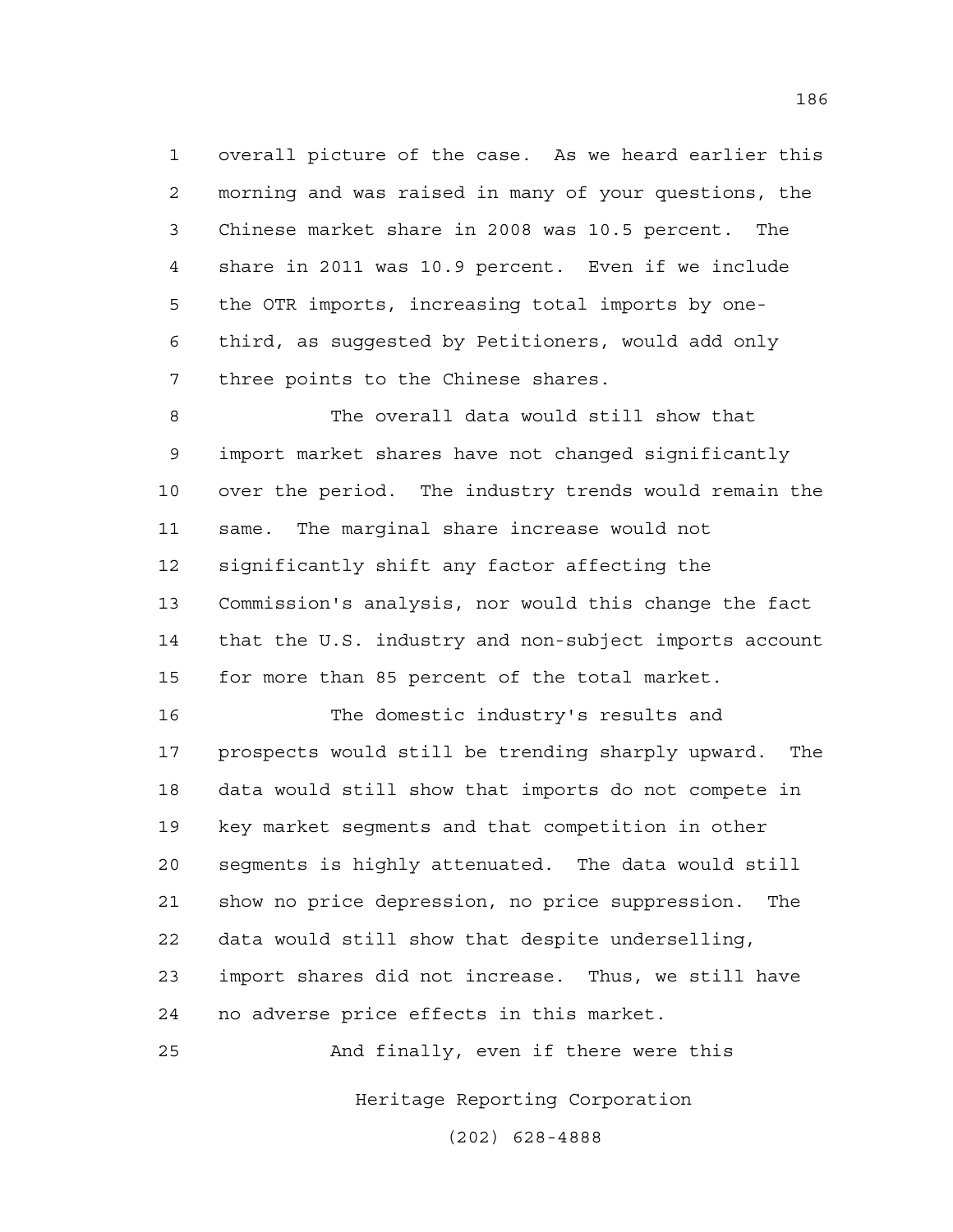1 marginal increase in imports, it would be absolutely 2 dwarfed by the demand growth for steel wheels as both 3 truck and trailer rates, build rates, surge.

4 Now, turning to the demand side, please 5 refer to chart one that has been handed out. And we 6 provided this chart in our brief, and it tells a lot 7 about the condition and prospects of the domestic 8 industry. As you can see, during the trough of the 9 recession in 2009, truck and trailer production fell 10 sharply. Demand for steel wheels, as measured by 11 apparent consumption, plummeted. Build rates 12 rebounded in 2010. Demand began recovering quickly, 13 and then accelerated further in 2011.

14 The chart also shows that build rates for 15 trucks and trailers are projected to continue to grow 16 for the foreseeable future. Petitioners are well 17 aware of these demand trends and the impact on their 18 operations. In fact, chart two is from Accuride's 19 fourth quarter 2011 earnings report, which was issued 20 just last week. The chart shows the trends in the 21 three main segments driving steel wheel consumption: 22 class A trucks, medium-duty trucks, and trailers.

23 These figures over a long period, a ten-year 24 period, vividly highlight the cyclical nature of 25 vehicle production, the dramatic growth since 2009,

Heritage Reporting Corporation

(202) 628-4888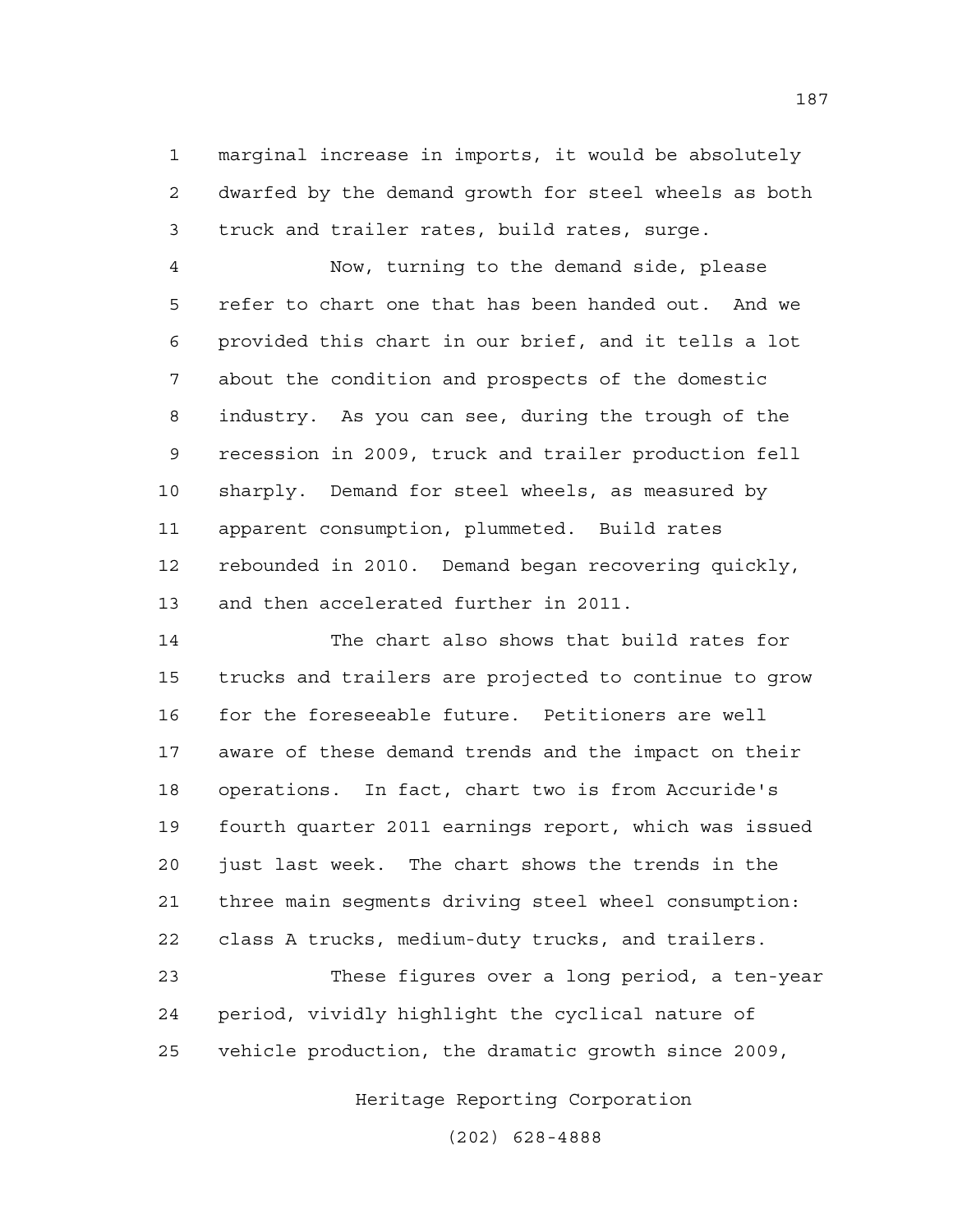1 and the projections for continued strong demand 2 through at least 2015.

3 Now, this surge in demand has led directly 4 to strong earnings growth. Again, while we cannot 5 discuss the financial data in the prehearing report, 6 we have a very good proxy as Accuride reports its 7 earnings separately for its wheels segment.

8 Chart three, again taken directly from last 9 week's earnings report, shows a dramatic growth in 10 Accuride's revenue and income. Wheel revenue 11 increased by 70 percent from \$239 million in 2009 to 12 \$407 million in 2011. Income increased at an even 13 faster rate. In fact, it doubled, rising from 49 14 million in 2009 to 99 million in 2011.

15 Given these numbers, it's pretty hard to see 16 even a glimmer of injury. Now, these are for the 17 wheel segments. These are very specific numbers for 18 the performance of their wheels.

19 Now, Petitioners know these numbers, so 20 they've claimed that they face a threat of possibly 21 losing future sales in the OEM truck market. This 22 imagined threat is speculative at best. As you've 23 heard from the industry witnesses, Chinese companies 24 have not supplied any wheels to the truck OEM segment, 25 and their trailer sales are limited to the smaller

Heritage Reporting Corporation

(202) 628-4888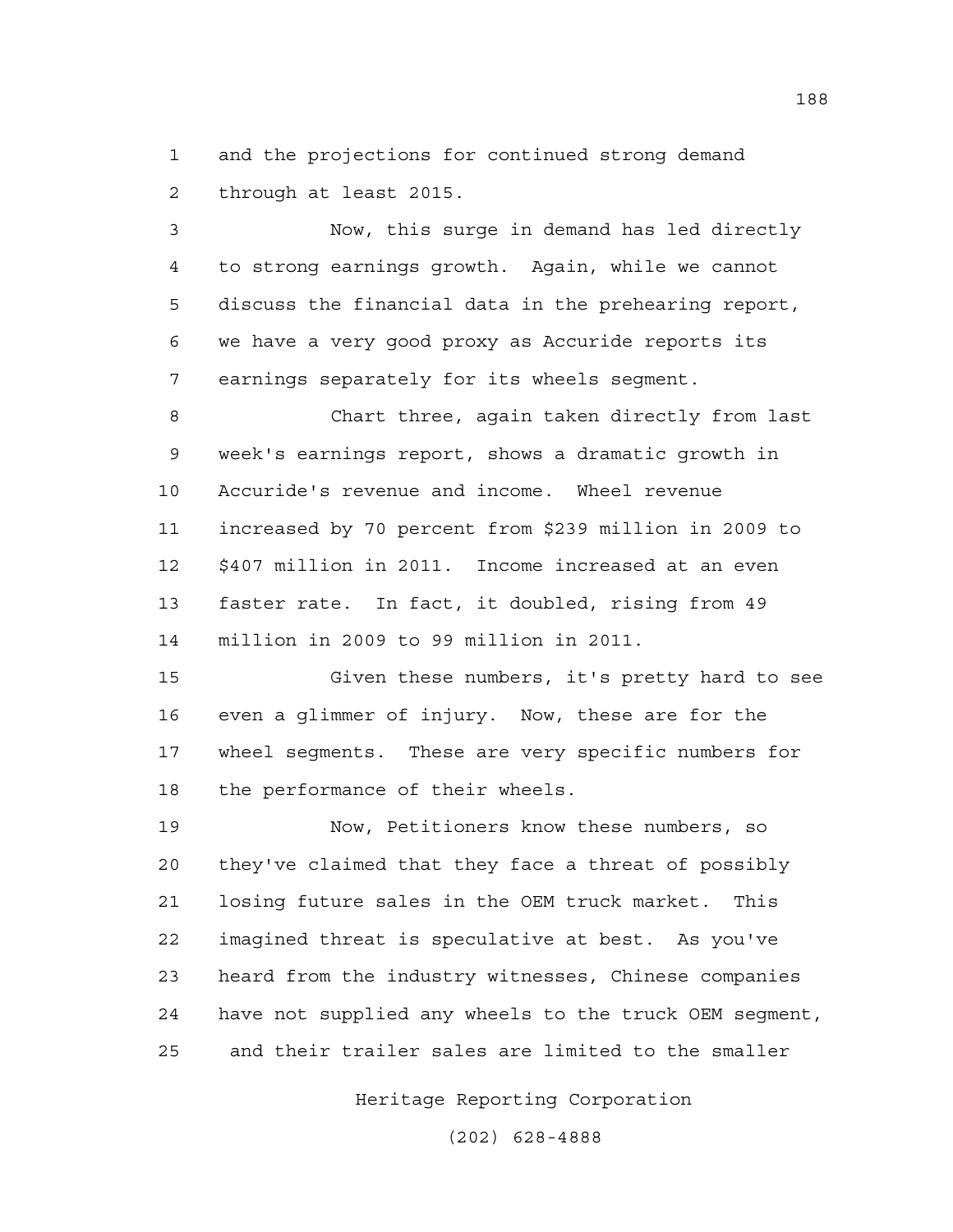1 producers that are underserved by Petitioners.

| $\overline{2}$ | When Chinese imports don't even compete in             |
|----------------|--------------------------------------------------------|
| 3              | the most important market segments, it's pretty hard   |
| $\overline{4}$ | to see how the domestic industry could be threatened,  |
| 5              | particularly when demand projections are soaring.      |
| 6              | Now, the last point I'll address concerns              |
| 7              | Chinese capacity. Petitioners raised the specter that  |
| 8              | there is this vast sea of excess Chinese capacity that |
| 9              | will inevitably come to the U.S. The Chinese economy   |
| 10             | has been growing strongly for many years, and as the   |
| 11             | Commission well knows, the capacity threat is a common |
| 12             | refrain in cases involving China.                      |
| 13             | Yes, total steel wheel capacity is growing             |
| 14             | in China. But as described by the industry witnesses,  |
| 15             | plant and product limitations mean that only a very    |
| 16             | few Chinese companies can produce steel wheels for the |
| 17             | U.S. market. Moreover, even for these companies the    |

18 data show that capacity growth is right in line with 19 the growth in Chinese shipments to the domestic market 20 and all non-U.S. export markets.

21 I would refer you to the confidential charts 22 provided on pages 26 and 27 of the Mayer Brown brief. 23 Chart four, which we just handed out, is a sanitized 24 version of the chart on page 26. As you can see, that 25 chart shows the increases in each year of the period

Heritage Reporting Corporation

(202) 628-4888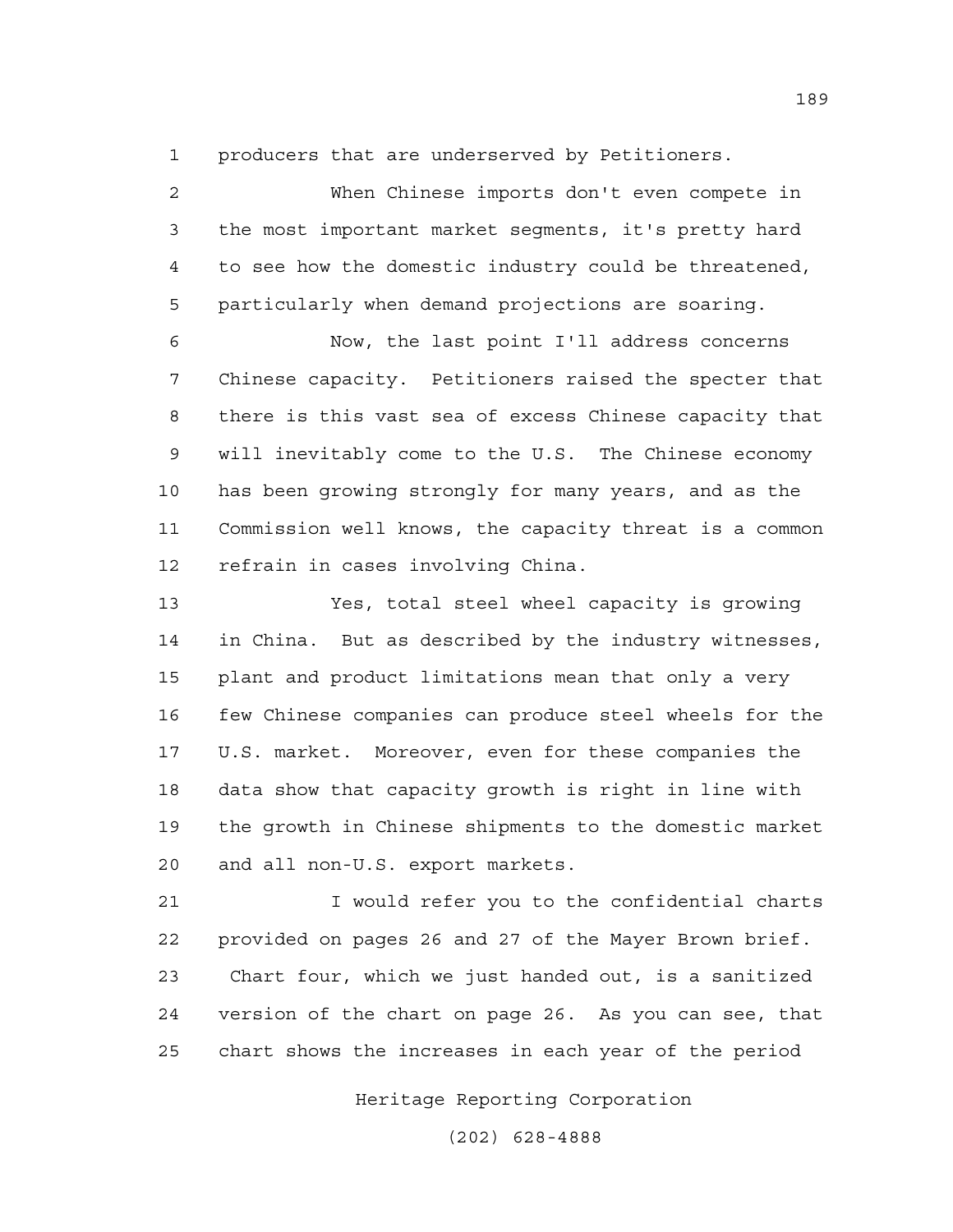1 in shipments and Chinese capacity. And the annual 2 increases in Chinese capacity are matched almost wheel 3 for wheel by increases in domestic and non-U.S. 4 shipments.

5 Petitioner's claims to the contrary, there 6 is no excessive capacity growth targeted to the United 7 States. That concludes my statement.

8 MR. LEE: My name is Adams Lee. I'd like to 9 talk about how the U.S. steel wheel market is highly 10 segmented, and I'd like to look at why the OEM segment 11 is essentially off limits to the Chinese subject 12 imports. I'd like to call your attention to the 13 comments submitted by Ford. OEMs like Ford and other 14 major truck OEMs differ significantly from the 15 aftermarket customers in their qualification process.

16 Their suppliers must go through a rigorous 17 qualification process in order to get their products 18 approved in terms of design, engineering, testing, and 19 production volume requirements. Even if a supplier 20 passes the production qualification requirements, the 21 major OEMs also require suppliers to meet other 22 support service qualification requirements, such as 23 quality control, marketing, getting their downstream 24 customer's approval, the ability to maintain large 25 inventory and nearby warehouses, just to name a few.

Heritage Reporting Corporation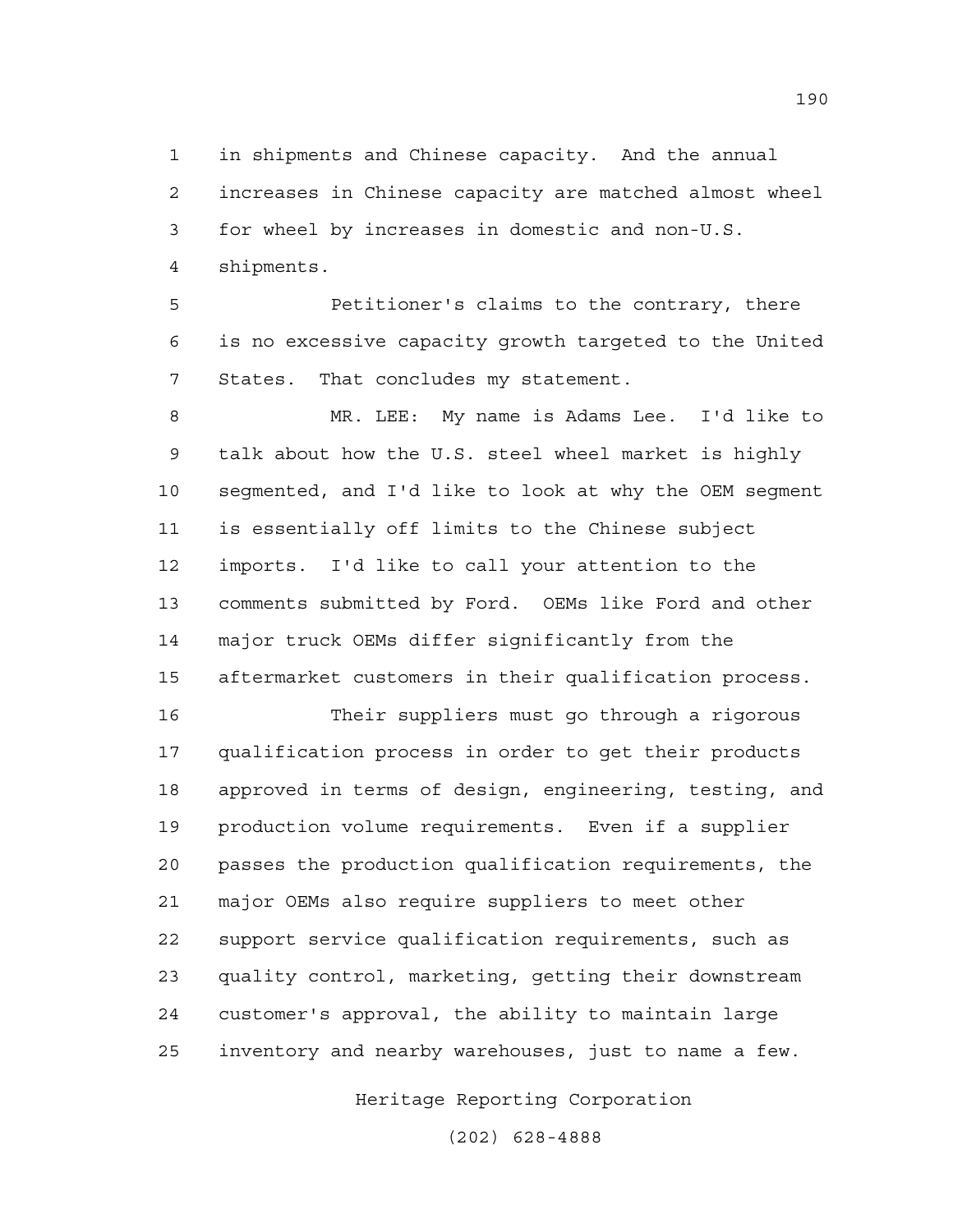1 Everything is more rigorous. Everything is 2 documented. It is our understanding that OEMs do not 3 -- they document all of these qualification steps with 4 any potential supplier. To the best of Jingu's 5 knowledge, no Chinese steel wheels are supplied to 6 Ford or any other big four truck or big three trailer 7 OEM, and none have any plans to go through this 8 rigorous process.

9 Petitioners fear that subject imports pose 10 an imminent threat to the domestic industry's renewal 11 of their long-term contracts with a major truck or 12 trailer OEM are wholly unfounded. They may lose the 13 long-term contracts to each other, but the absence of 14 any sales of subject imports to any major OEM during 15 the entire POI shows that it's extremely unlikely and 16 virtually impossible that subject imports will take 17 away one of the major OEM's long-term contracts.

18 In our prehearing brief, we provided a 19 detailed analysis of the market share data as filtered 20 by the various market segments and wheel weights, as 21 collected by the Commission in the final. The 22 additional breakdown of the market share data 23 emphatically shows how Accuride and Hayes dominate the 24 OEM truck and trailer segments and how subject imports 25 are primarily in other market segments that are

Heritage Reporting Corporation

(202) 628-4888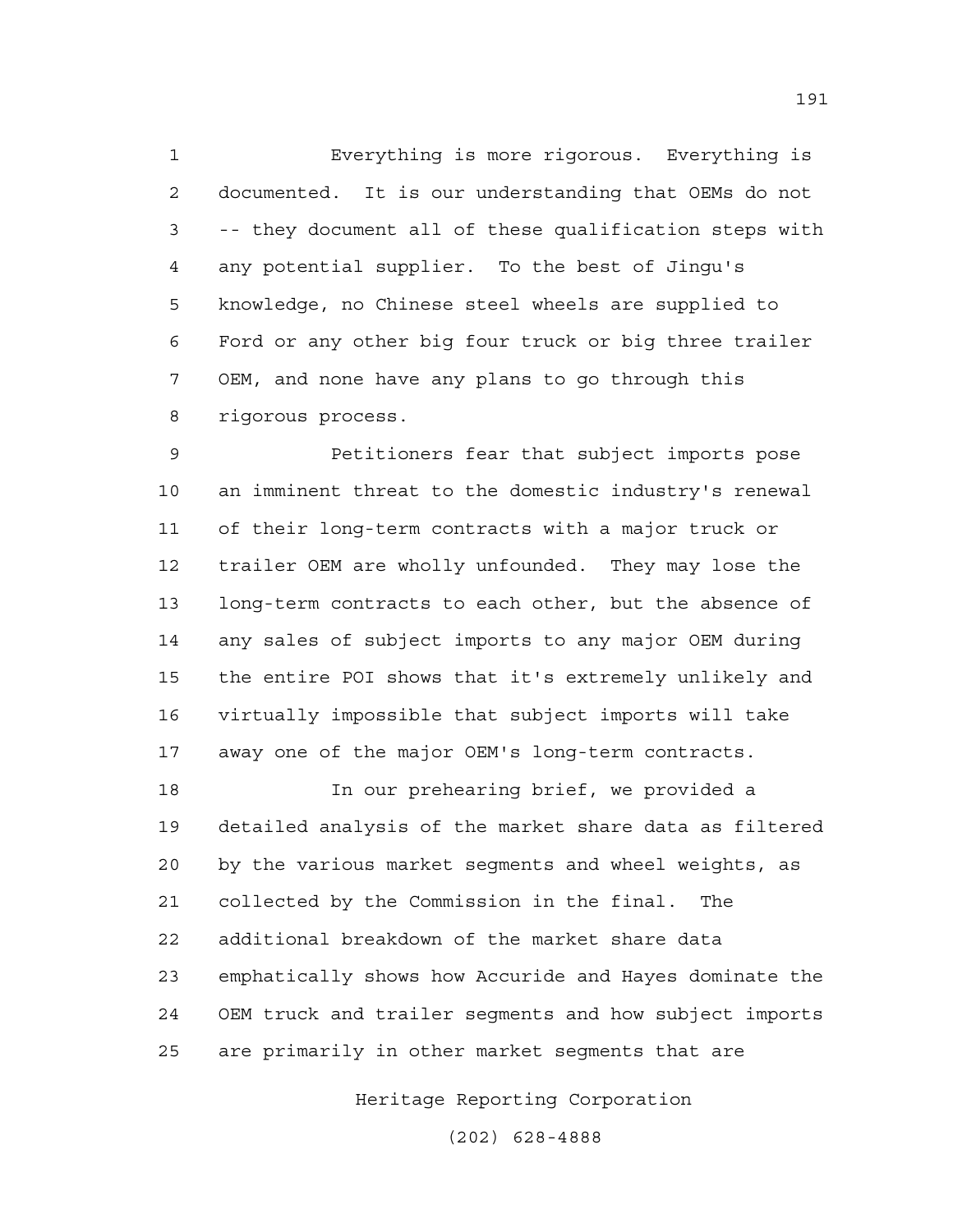1 dwarfed by the OEM market.

| 2  | As most of this analysis is proprietary, we            |
|----|--------------------------------------------------------|
| 3  | cannot discuss them here, and we will refer you to     |
| 4  | pages 10 to 25 of our prehearing brief for this        |
| 5  | analysis. However, as a proxy for this market share    |
| 6  | data derived from the questionnaire responses, we call |
| 7  | your attention to chart three, which again is from     |
| 8  | Accuride's year-end 2011 report.                       |
| 9  | Accuride themselves provide an estimate of             |
| 10 | the wheel market shares held in six market seqments:   |
| 11 | OEM truck, OEM trailer, the aftermarket for steel      |
| 12 | wheels, and the three corresponding market segments    |
| 13 | for aluminum wheels. Accuride estimates it holds 85    |
| 14 | of the OEM truck steel market, and Hayes, now Maxion,  |
| 15 | holds the other 15. There are no offshore imports in   |
| 16 | this OEM truck market.                                 |
| 17 | In the OEM trailer segment for steel wheels,           |
| 18 | Accuride estimates it holds one-third, and Maxion      |
| 19 | holds the other two-thirds. Again, no offshore         |
| 20 | imports in OEM trailers. Only in the aftermarket       |

21 segment does Accuride provide an estimate showing any 22 imports, and they hold only 33 percent, while Accuride 23 and Maxion hold the other two-thirds.

24 Although these Accuride estimates cannot be 25 reconciled to the questionnaire data, these estimates

Heritage Reporting Corporation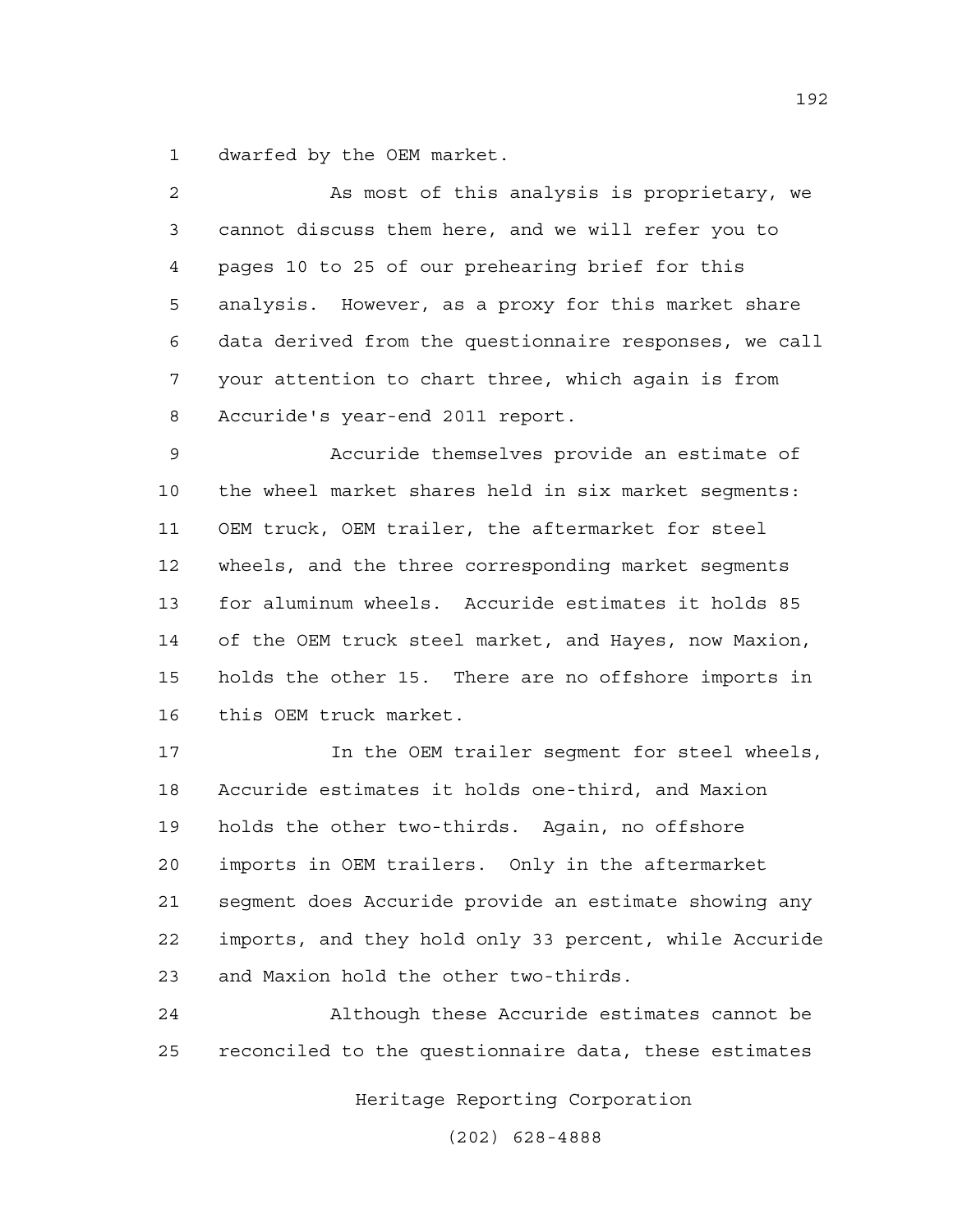1 are notable because Accuride is essentially telling 2 its investors that it believes Accuride and Hayes are 3 the only ones in the OEM truck and trailer market 4 segments, and that subject imports don't hold any 5 share worth showing.

6 With regard to pricing, the Commission's 7 pricing product data provide even more proof of the 8 attenuated competition in light of the distinct market 9 segments and differences in product weights. For 10 example, the quantities reported for pricing product 11 one show the domestic industry totally dominates the 12 market for lighter weight wheels less than 75 pounds 13 sold to OEMs. The domestic industry's quantities for 14 this pricing product by itself accounts for a very 15 large share for total apparent consumption.

16 Another key point with regard to pricing is 17 that prices fluctuated in the narrow band throughout 18 the period. Consistent with the Commission's finding 19 in the prelim, the pricing data still shows there is 20 no price depression.

21 The staff report also shows no price 22 suppression, as there was no cost-price squeeze. In 23 looking at the ratio of the domestic industry's cost 24 of goods sold to net sales data, the data shows 25 counter trends that disprove a causal correlation

Heritage Reporting Corporation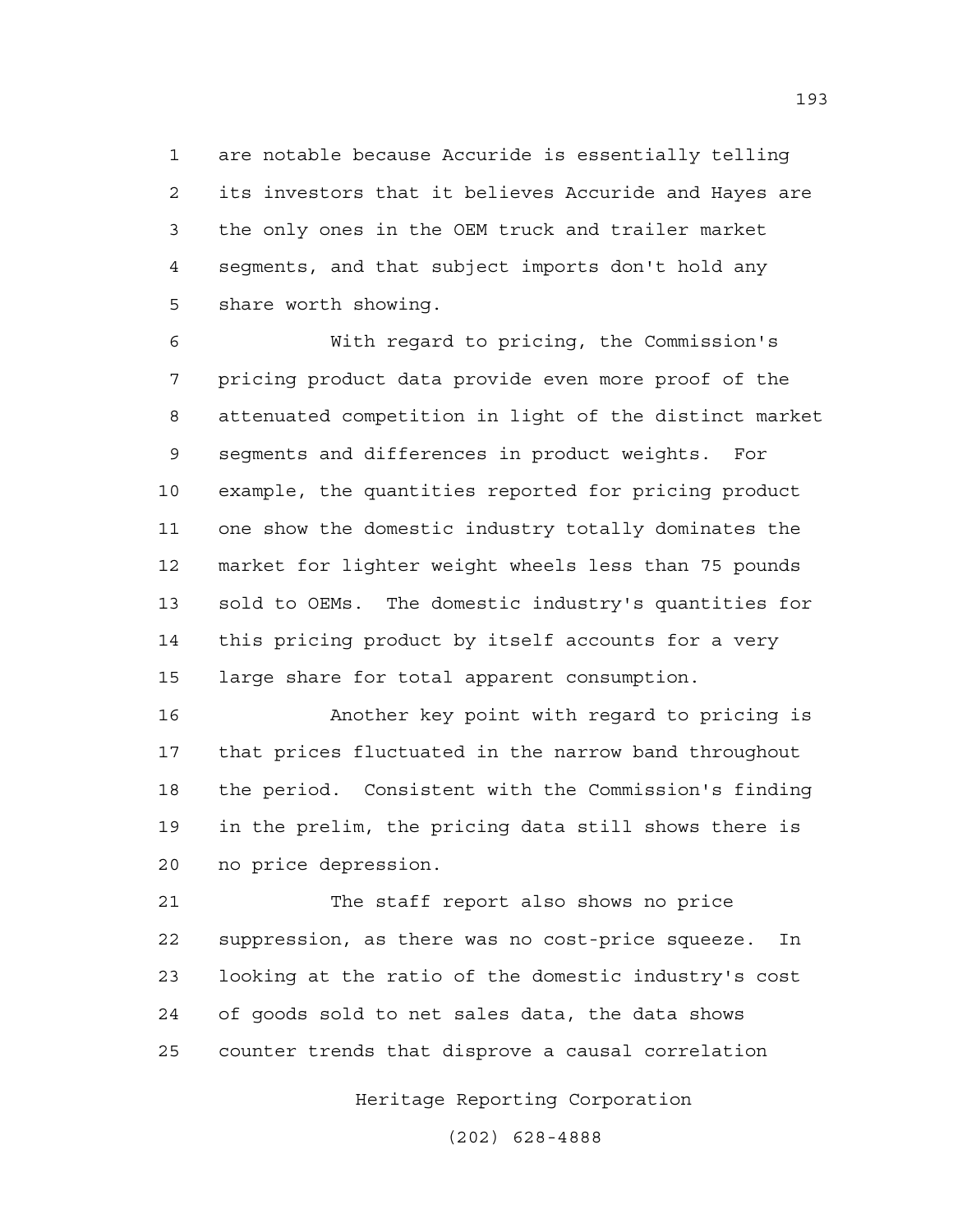1 between subject imports and the domestic industry's 2 condition. The ratio worsened, while subject imports 3 declined in 2009, and again improved while subject 4 imports increased in 2010 and again in interim 2011.

5 The record also shows the domestic 6 industry's costs reached the highest in 2009, not only 7 because it was during the worst part of the recession, 8 but also because it was artificially inflated due to 9 extraordinary nonrecurring charges related to the 10 company's bankruptcy. Subject imports cannot be 11 blamed for this.

12 Finally, our brief carefully describes how 13 Petitioners lost sales allegations are exaggerated and 14 inaccurate and must be discounted. In short, subject 15 imports have not had any adverse price effects.

16 Turning to threat, Petitioners claim that 17 they're vulnerable. This is not true. Accuride has 18 publicly told its investors that 2011 was a great 19 year, and with forecasts of continued improving 20 demand, they expect 2012 to be even better. Maxion 21 presumably would not have acquired Hayes if they 22 thought their condition was so dire.

23 Petitioners point to other products in other 24 markets as examples of how the Chinese have broken 25 into the OEM segment. However, as Petitioners

Heritage Reporting Corporation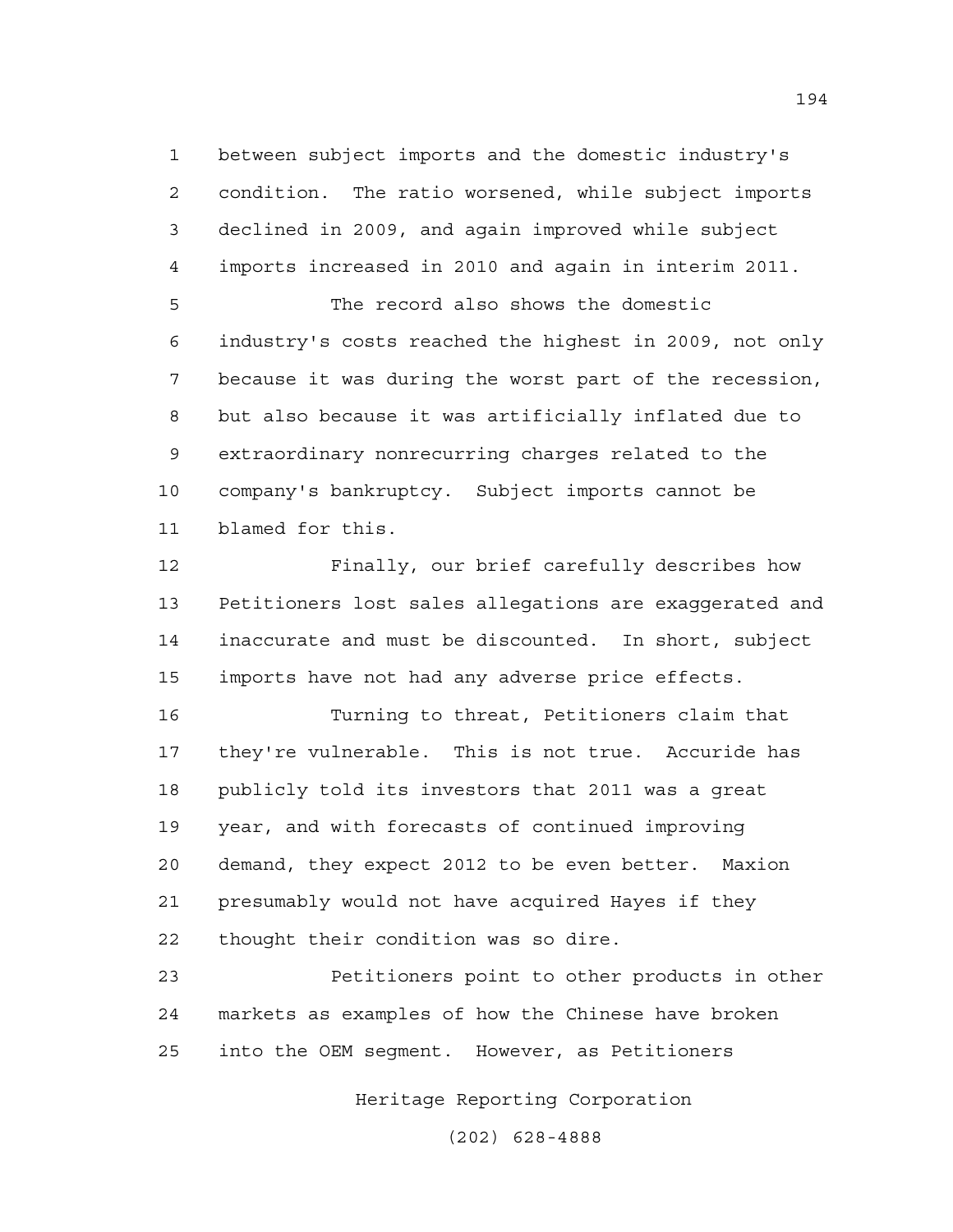1 themselves have noted in their brief, the statute 2 requires consideration of injury to the domestic 3 industry producing the like product, and it would be 4 inappropriate to consider any other automotive 5 products in any other third country market because 6 these are activities unrelated to steel wheels in the 7 U.S. market.

8 Finally, Accuride and Hayes both went in and 9 came out of bankruptcy in 2009, and publicly announced 10 that the bankruptcy proceedings gave them a fresh 11 start. Accuride even noted in one of their investor 12 conference calls that they had even improved their 13 market share during the reorganization. In light of 14 their own public comments regarding their emergence 15 from bankruptcy, the data shows Accuride and Hayes 16 cannot reasonably be considered vulnerable.

17 In sum, the striking thing about this case 18 is how little any of the volume price and impact 19 factors have actually changed over the period. 20 Although overall demand rose and fell over the course 21 of the period, market share and pricing for both the 22 domestics and the subject imports have remained 23 generally consistent.

24 Although Petitioners argue about pervasive 25 underselling by subject imports, this underselling did

Heritage Reporting Corporation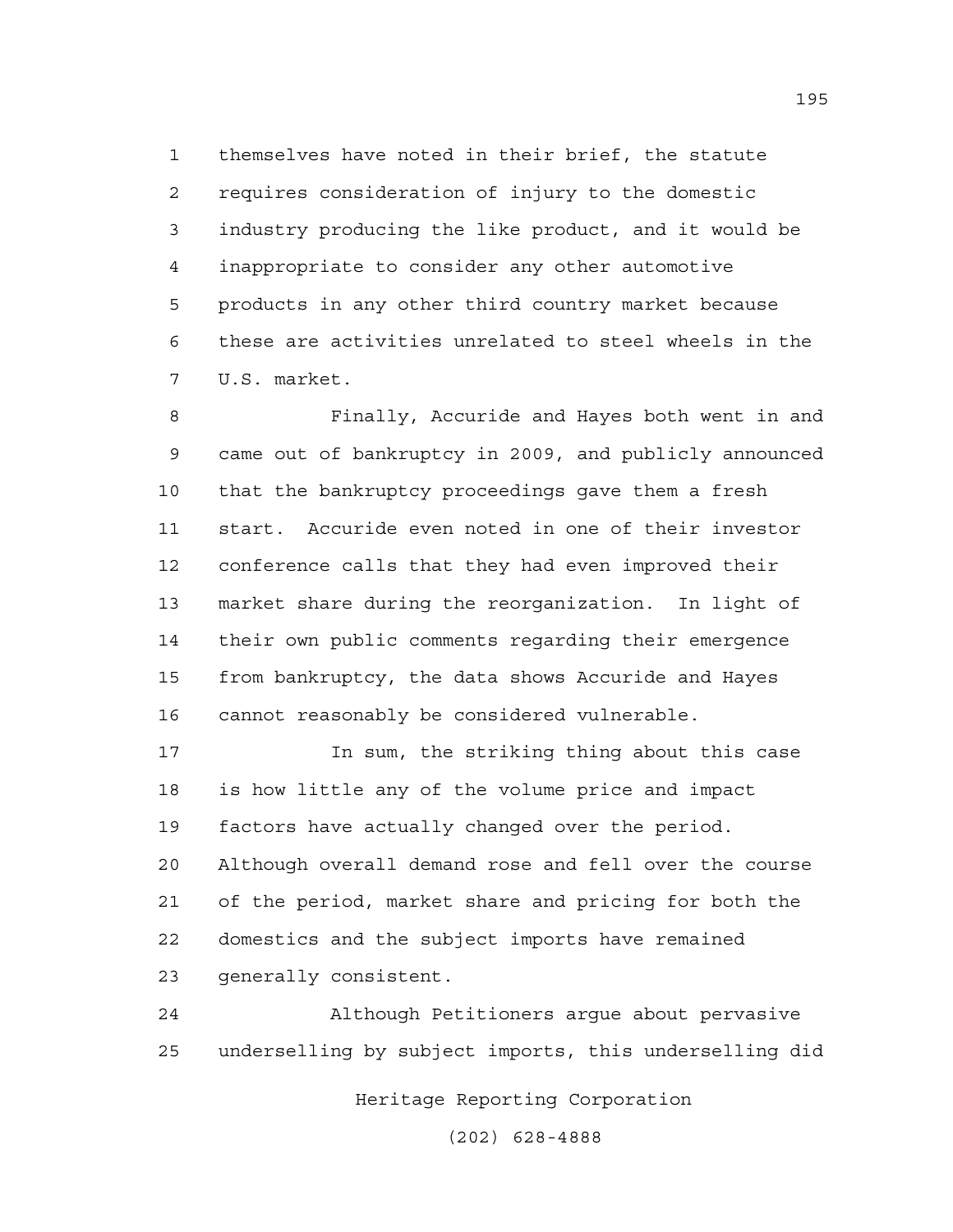1 not result in any significant gain in market share by 2 the subject imports. Accuride themselves publicly 3 noted in one of their 2009 conference calls that they 4 did not lose market share to price, even in the market 5 downturn.

6 Bottom line, the domestic industry is not 7 injured. Subject imports have not caused any adverse 8 volume or price effects. Truck to trailer builds are 9 forecasted to continue to increase. Subject imports 10 face significant barriers to the OEM market segment 11 that will remain insurmountable in the imminent 12 future. Accordingly, we urge the Commission to find 13 that the domestic industry is not injured or 14 threatened with injury by reason of subject imports. 15 Thank you.

16 CHAIRMAN OKUN: Thank you. And before we 17 begin our questions this afternoon, I want to take 18 this opportunity to thank all of the witnesses for 19 being with us today, and your willingness to answer 20 our questions. For those who have traveled from far 21 away, we are particularly grateful for your efforts to 22 be with us here today. And just a reminder, we have 23 some three tables of witnesses, so if you could just 24 repeat your name for the benefit of the court reporter 25 when responding to questions, it's helpful.

Heritage Reporting Corporation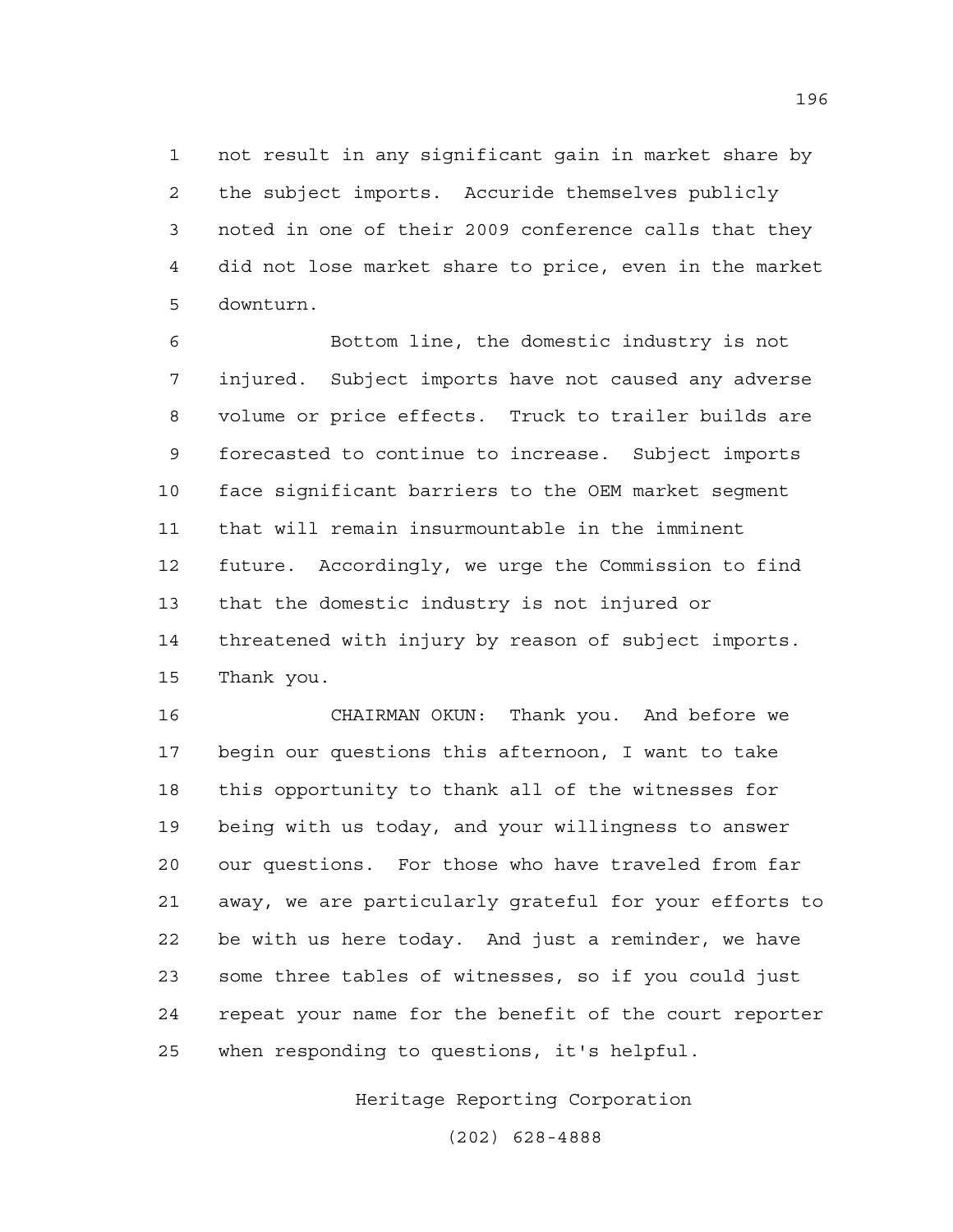1 Commissioner Johanson will start the 2 questions this afternoon.

3 COMMISSIONER JOHANSON: Yes. I thank you, 4 Madame Chairman. And I thank you all also for 5 appearing here today. My first question involves 6 sales of Chinese wheels in the European market, the EU 7 market. And my first question on that concerns 8 whether or not Chinese steel wheels are concentrated 9 in the aftermarket in the European Union, and how much 10 are in other sectors of the market, in particular the 11 OEM market.

12 MR. LEE: I think Fenfeng or Jesse from 13 Zhejiang Jingu can address this.

14 COMMISSIONER JOHANSON: That's fine. Thank 15 you.

16 MR. WU: Hi. My name is Jesse Wu from 17 Zhejiang Jingu. We are not aware of any Chinese wheel 18 maker right now that is in the OEM market in the 19 European market. Even in the aftermarket, there is 20 hardly any.

21 COMMISSIONER JOHANSON: Okay. So there is 22 insignificant sales of Chinese wheels in the European 23 market. Is that the --

24 MR. WU: Yes.

Heritage Reporting Corporation 25 COMMISSIONER JOHANSON: -- the conclusion>

(202) 628-4888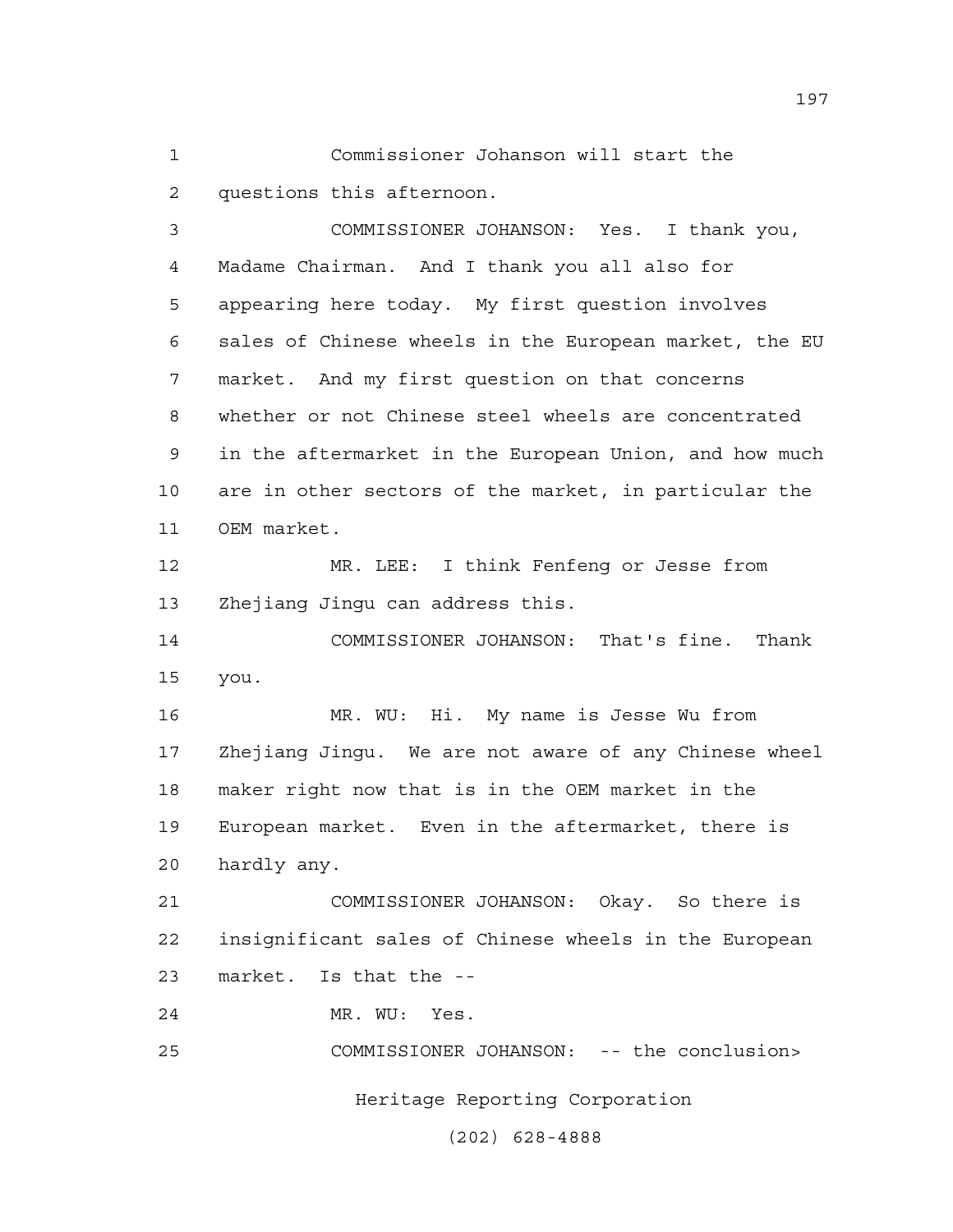1 MR. WU: Yes.

2 COMMISSIONER JOHANSON: Okay. Because this 3 morning Petitioner's counsel stated that it was his 4 understanding that Chinese producers had recently into 5 a contract with Daimler Trucks to sell wheels in the 6 European market. Are you aware of that, or any other 7 contracts or potential contracts along those lines? 8 Thank you.

9 MR. WU: Yes. Thank you for the question. 10 No, we are not aware of it, and we're certainly not 11 being requested or reviewed by any of those companies. 12 So if we know, we'll definitely know -- we'll be the 13 first one to know for sure.

14 COMMISSIONER JOHANSON: Okay. Thank you. I 15 appreciate it. And I'd like to continue along those 16 lines.

17 MR. SCHNEIDER: Excuse me.

18 COMMISSIONER JOHANSON: Yes.

19 MR. SCHNEIDER: Let me add some 20 clarification to that. John Schneider. Yeah, there 21 was testimony early on that I think probably warrants 22 some clarification. The Petitioners on several 23 occasions commented that there was product that was 24 qualified or sold into the European market. There was 25 other testimony that referenced product being sold

Heritage Reporting Corporation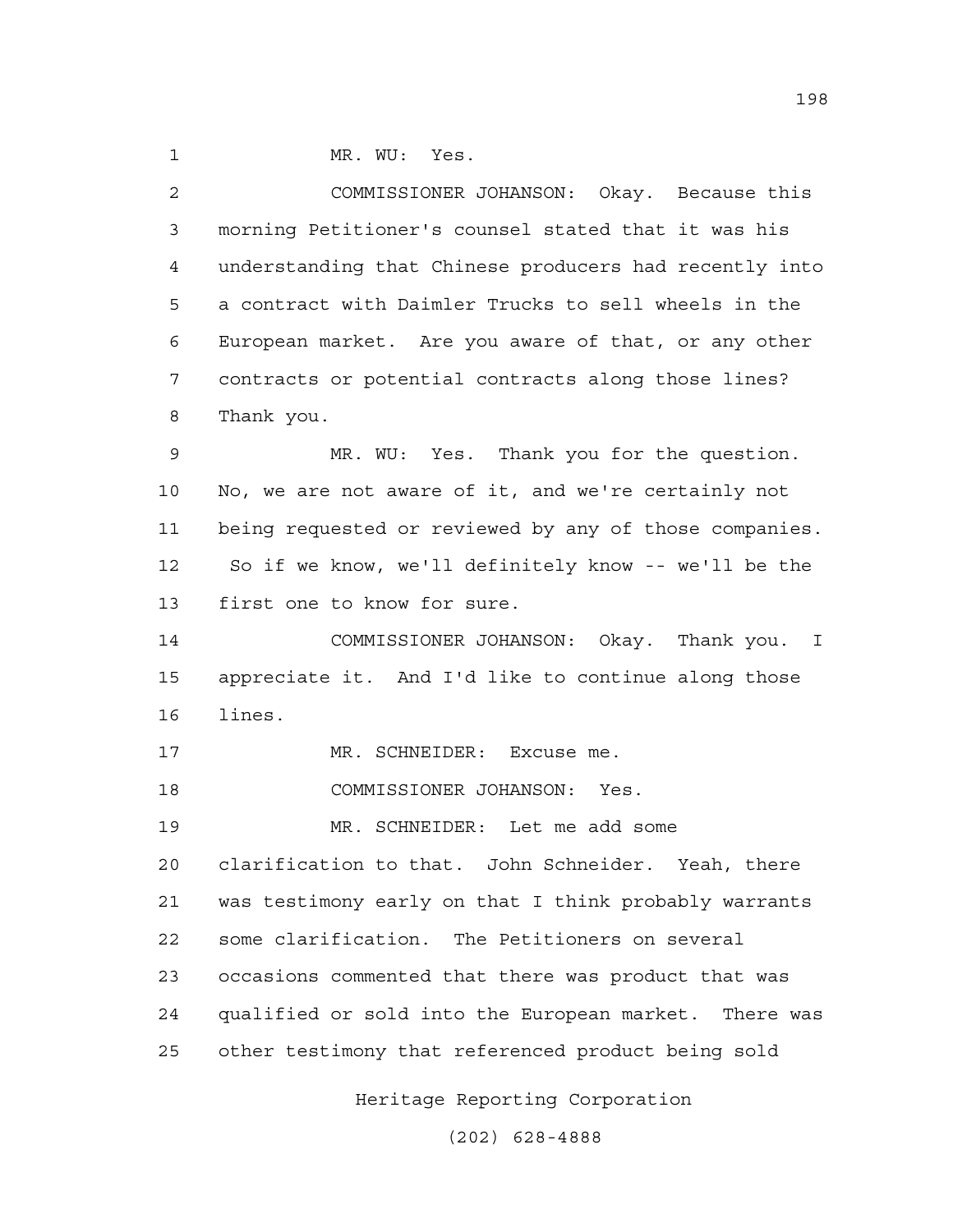1 into the automotive industry, and there was kind of a 2 reference, if I'm not mistaken -- you know, my 3 impression was that because product was being -- has 4 penetrated that market, either the European market 5 and/or the automotive market in North America, that 6 somehow there is a correlation between that and the 7 ability of Chinese manufacturers to penetrate the OE 8 market in North America. I think it warrants 9 clarification.

10 First of all, the truck OEM market -- and 11 that was another issue I think that needs 12 clarification, is when we referenced the commercial 13 vehicle market, I think the testimony earlier on, that 14 question came up, and then it was further clarified 15 that it was a truck OEM market. So when we reference 16 the commercial vehicle market, typically we reference 17 commercial vehicles in general.

18 But back to the OEMs in Europe, for example. 19 To try to jump from the assumption that because a 20 truck manufacturer has qualified a Chinese wheel or a 21 wheel from anywhere, for that matter, that somehow 22 that's going to translate over to North America is 23 actually not the case. And the reason for that is 24 that the North American market is substantially 25 different. And the reason that it's different is it's

Heritage Reporting Corporation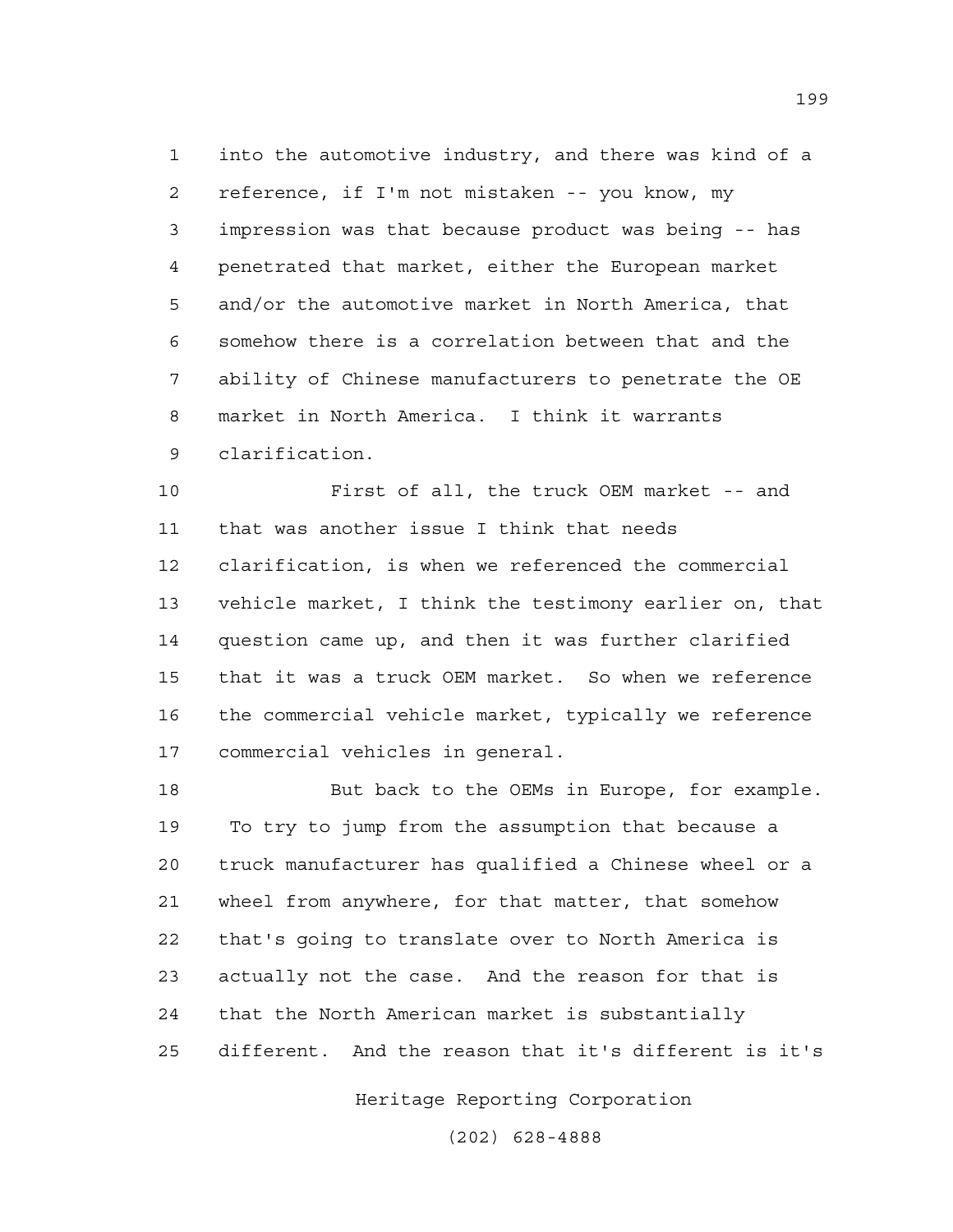1 the only market in the world where the end user has 2 the ability to basically spec basically any component 3 on the vehicle.

4 So if you were to go out and buy an 5 automobile, likely you've got a choice of several 6 different models, and those models come with a variety 7 of options. But whatever component is on that model 8 is on that model, right? You don't get to decide what 9 air cleaner you want to use. You don't get to decide 10 what transmission you put in your car. You don't get 11 to decide what rotors you use on it.

12 Likewise, on the commercial vehicle side of 13 things, in the North American market, the fleets 14 actually do get to do that. They get to decide 15 basically every component that goes on that vehicle. 16 So basically, every truck that comes down the 17 manufacturing line is a custom-made vehicle. So there 18 is a huge difference between the U.S. market and the 19 European market in the sense that they get to decide 20 what goes on that vehicle. And the reason that's 21 important is that for an OEM to qualify an offshore 22 product -- and it was already stated in a couple of 23 testimonies -- that there is rigorous requirements to 24 penetrate a truck OE, I can personally tell you that 25 that's the case, and it's not just the case for an

Heritage Reporting Corporation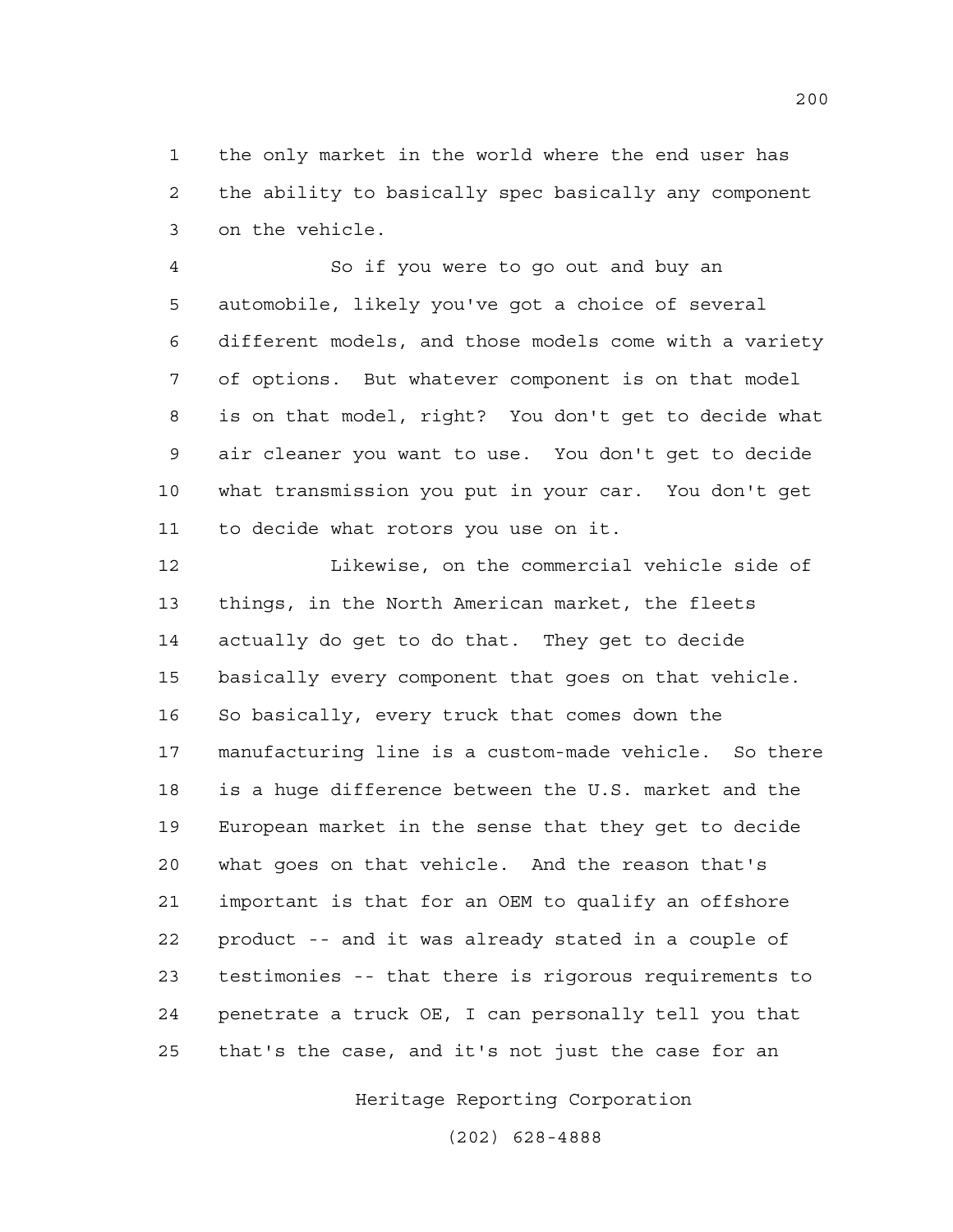1 offshore product. It's the case for domestic guys, 2 too.

3 If there was a domestic guy today trying to 4 displace -- say there is another domestic wheel 5 manufacturer trying to displace Hayes or Accuride. 6 They would have to go through that same process. And 7 for Mr. Schagrin to say that he believes that there is 8 imminent threat in a 12-month period is absurd. It 9 can't happen, unless it was somebody who was already 10 catering to that party, who had already been proven, 11 who already had been tested, who had already gone 12 through the hurdles of the marketing, the sales, the 13 engineering, the testing, and in this case, approval 14 by the end user and the ability to sell that product 15 into the marketplace.

16 So I think it's important that we clarify 17 that because there was a lot of testimony that I saw 18 that was confusing because there was an assumption 19 that because the Chinese are selling into the 20 automotive industry or they're selling into Europe or 21 other places in the world that somehow they have an 22 easy entry into the U.S. market. Absolutely not the 23 case.

24 COMMISSIONER JOHANSON: Okay. Thank you for 25 your response. And this might be a question for Mr.

Heritage Reporting Corporation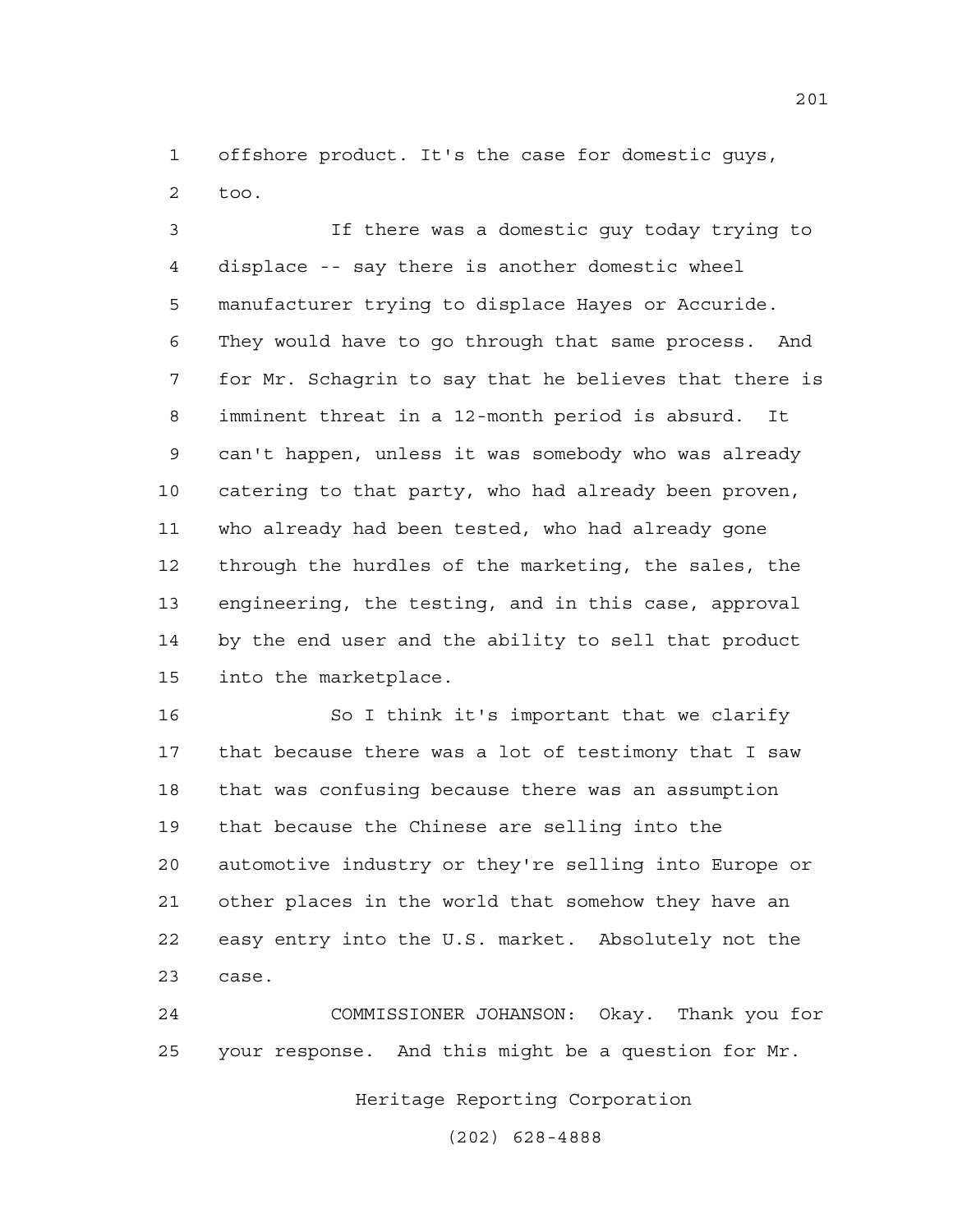1 Lee or anyone else on the panel. And that is I was 2 wondering if you could comment on the Petitioner's 3 argument that the Commission adjust upward the 4 importers' and foreign producers' data due to a lack 5 of complete response from those groups.

6 MR. LEE: We completely disagree that any 7 adjustment is warranted. First of all, Petitioners 8 listed and identified five additional Chinese 9 Respondents from the Department of Commerce 10 proceedings that had allegedly not responded to the 11 questionnaire responses. We can go through this in 12 detail in our post-hearing brief, but each of those 13 five have actually been accounted for.

14 Wooshi Superior is an OTR producer. We 15 believe they're importers -- has submitted a 16 questionnaire response. Stone Wheel we understand has 17 recently just submitted their foreign producer 18 questionnaire response. Shom and Toko is an affiliate 19 of Sunrise, who has submitted their questionnaire 20 response. Shanghai Yata is Jingu's affiliate, and 21 their data is incorporated in Jingu's questionnaire 22 response.

23 The only one who has not submitted a foreign 24 producer response is Centurion, and their importer's 25 questionnaire response -- they did submit an

Heritage Reporting Corporation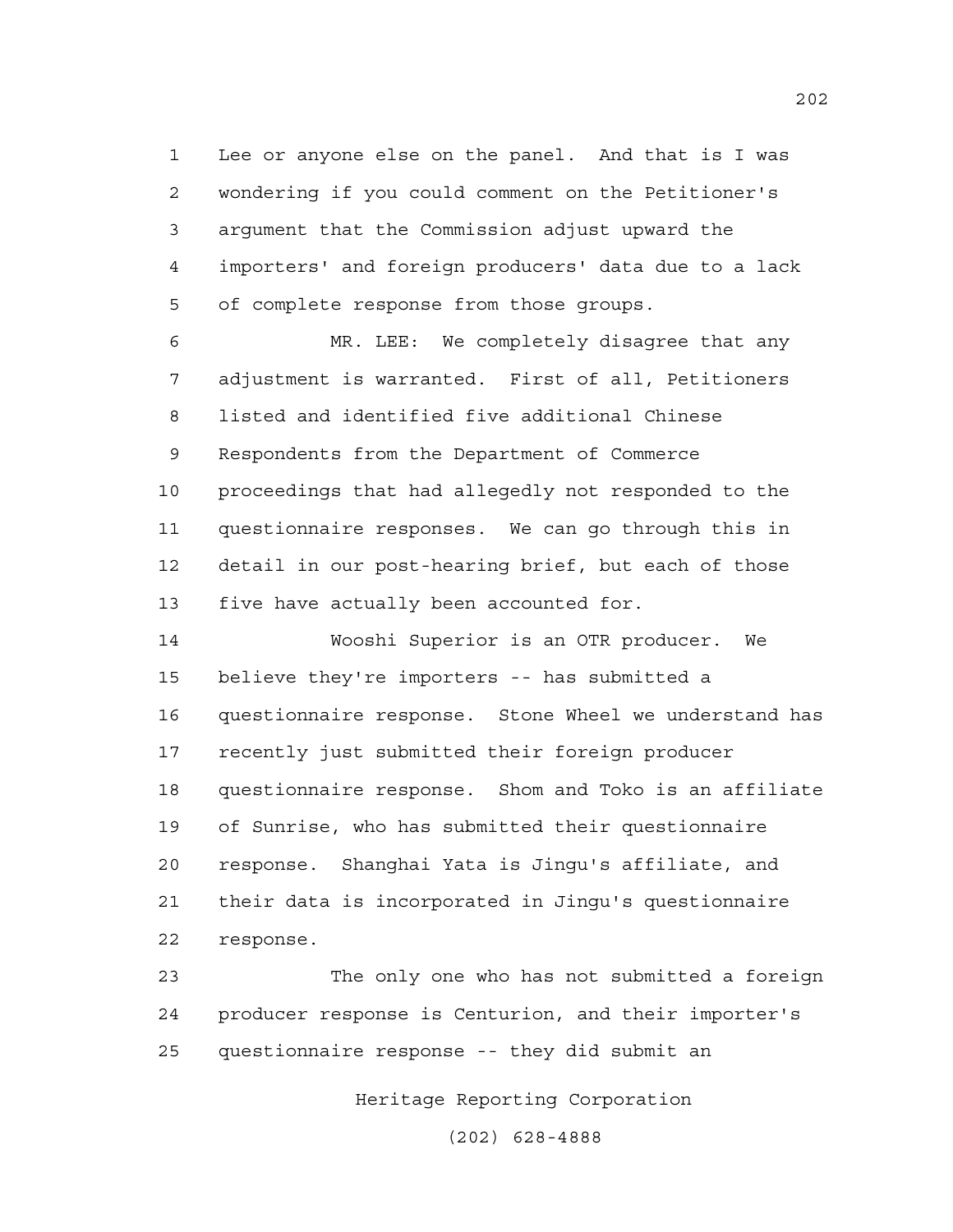1 importer's response. So we be believe that all of the 2 Chinese producers that are allegedly missing are fully 3 accounted for.

4 We note that, you know, Petitioners have 5 thrown out the number that there are at least 50 6 Chinese producers, but yet in their petition, they 7 were only able to identify 24 with specific names or 8 address. We haven't seen a list of any specific 9 Chinese producers yet, and this morning they testified 10 they're working on it. You know, they filed this case 11 more than a year ago, and they're still struggling to 12 identify any Chinese steel wheel producers that can 13 ship to the U.S. market.

14 Frankly, the bottom line is the six or eight 15 that we identified are the only ones who are shipping 16 to the U.S. market. I don't believe that they can 17 identify any Chinese steel wheel producers that really 18 should be reporting. As the Department of Commerce 19 demonstrated in their mandatory respondent section 20 process, there are a lot of Chinese wheel producers 21 out there, yes. But these are wheel producers that 22 are producing alloy wheels, sizes that are too small. 23 They're producing tubed wheels or something that 24 wouldn't be shipped to the U.S. market.

25 So, yes, there are wheel producers, but in

Heritage Reporting Corporation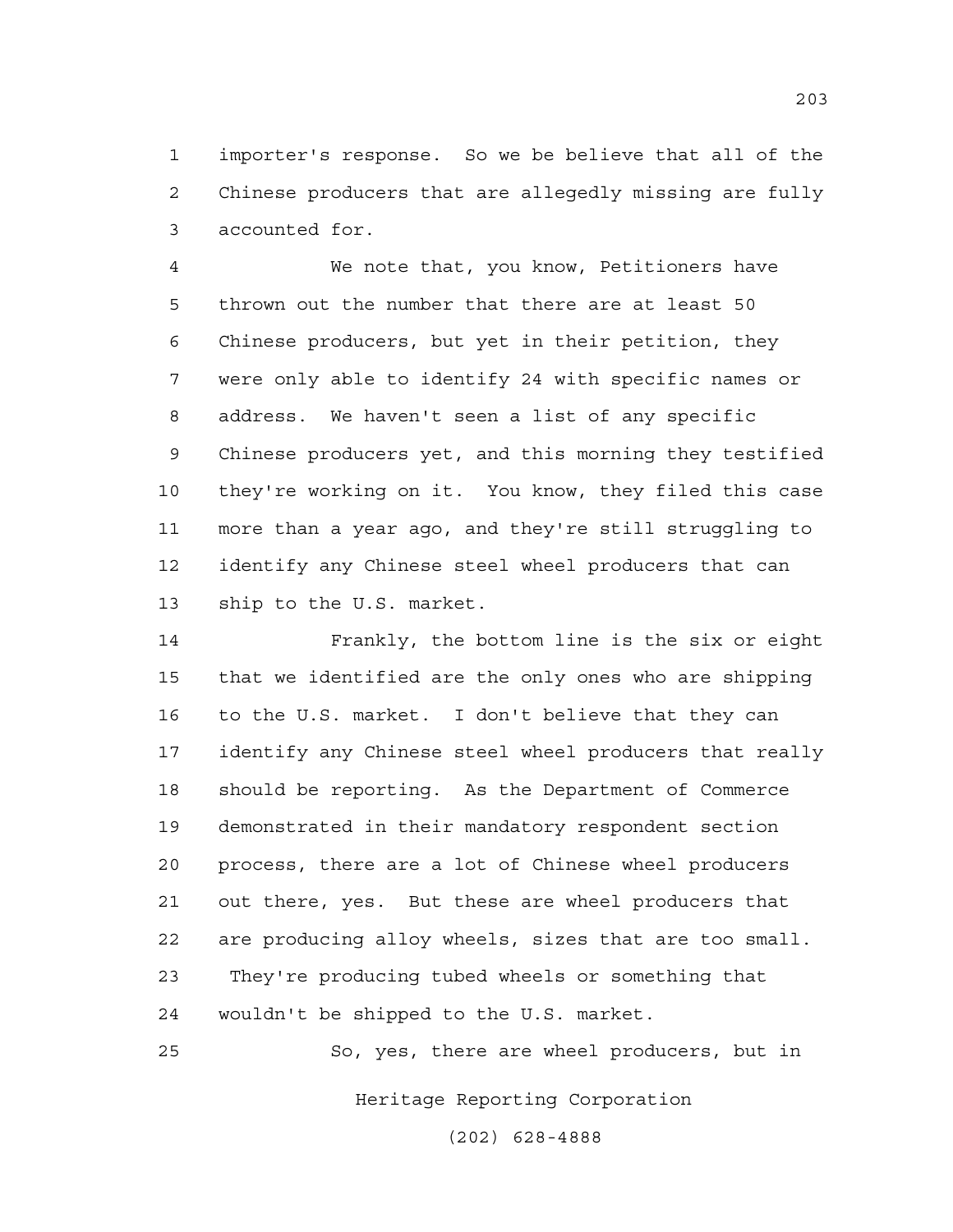1 terms of actual ones capable of shipping to the U.S. 2 market, you're looking at a very small handful.

3 COMMISSIONER JOHANSON: All right. Thank 4 you for your response. According to the staff report, 5 the majority of responding purchasers reported that 6 domestic and imported steel wheels from China were 7 always or frequently interchangeable. How does this 8 fit with your argument about attenuated competition?

9 MR. LEE: I think our industry, yes, can 10 sort of talk about how they're interchangeable in the 11 various market segments, maybe addressing the 12 difference in wheel weights and how that would affect 13 them.

14 MR. CUNNINGHAM: I'm Tom Cunningham. I 15 think if I understand, I believe you're asking what 16 are the different segments of wheels and why they 17 would be different.

18 COMMISSIONER JOHANSON: That is correct. 19 And if you could try to make this kind of a short 20 question because I just realized I'm about a minute 21 over my time.

22 MR. CUNNINGHAM: Sorry.

23 COMMISSIONER JOHANSON: And I appreciate 24 your responding.

25 MR. CUNNINGHAM: Sure. And I'll go quickly.

Heritage Reporting Corporation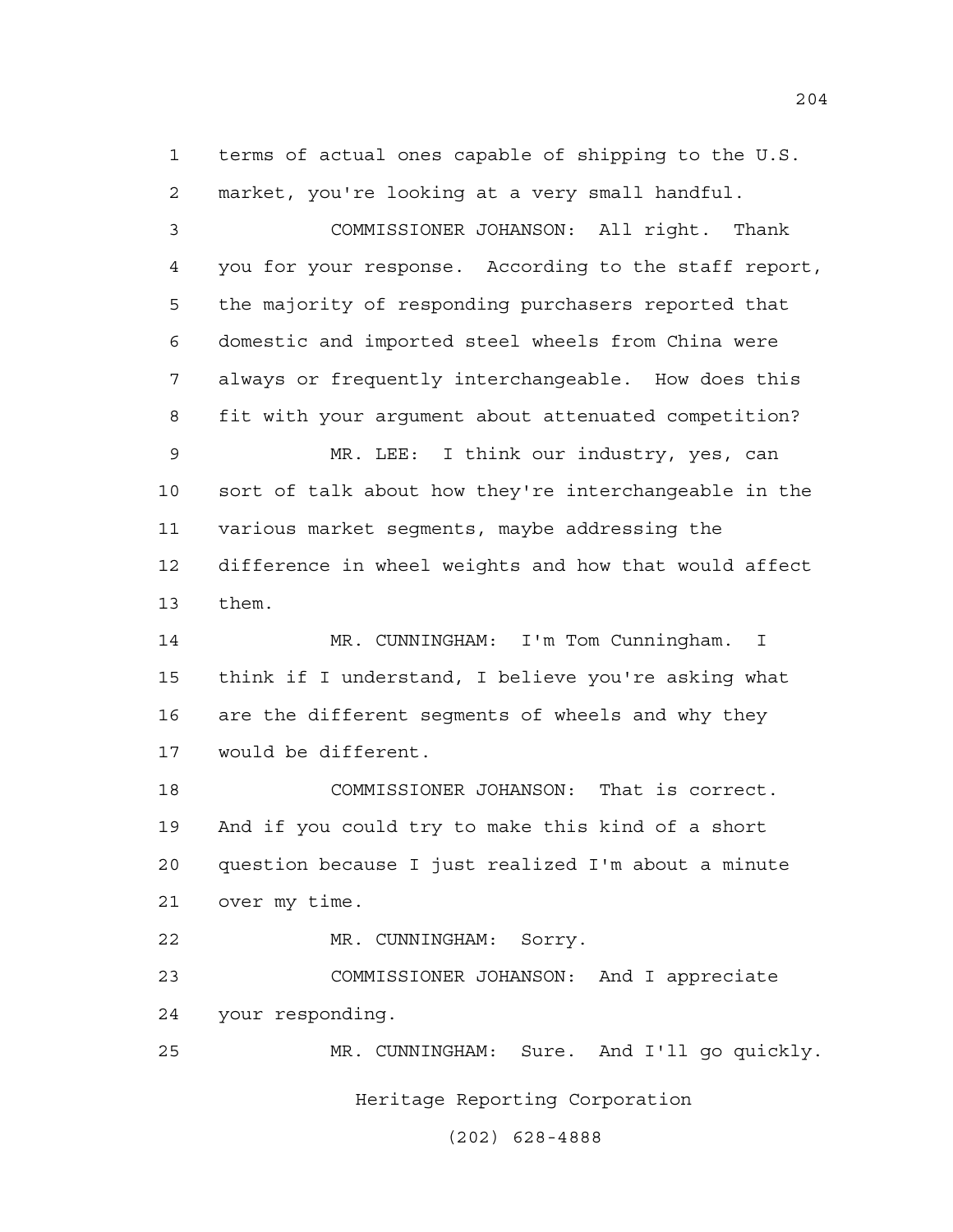1 The OE truck segment, the OE trailer segment, Hayes 2 makes a 68-pound wheel. That's their standard wheel. 3 Accuride makes their standard wheel, and you can look 4 at their catalogue and see that's the wheel that 5 weighs 68 pounds, talking 22.5, 8 record, 5 handhold, 6 standard truck trailer wheel.

7 We import a 79-pound wheel. It's a Chinese 8 wheel that has five handholds. It's a 22.58 and a 9 quarter. The primary reason we sell it to the 10 aftermarket is because that's the only segment that 11 will accept a heavier wheel. As was testified this 12 morning, when somebody walks in, I think Dave Willis 13 did, he said the guy doesn't say what does it weight. 14 It's how much does it cost. Weight is not an issue 15 in the aftermarket.

16 And to prove the point, that's why Accuride 17 came out with their Statesmen wheel, which weighs the 18 same as the Chinese wheel, 79 pounds. And even though 19 it weighs more steelwise, they sell it for less, which 20 is contrary to testimony given this morning. I hope 21 that helps.

22 COMMISSIONER JOHANSON: That does. Your 23 response was helpful. And I apologize to my 24 colleagues for taking an extra few minutes there. 25 CHAIRMAN OKUN: That's fine. We're very

Heritage Reporting Corporation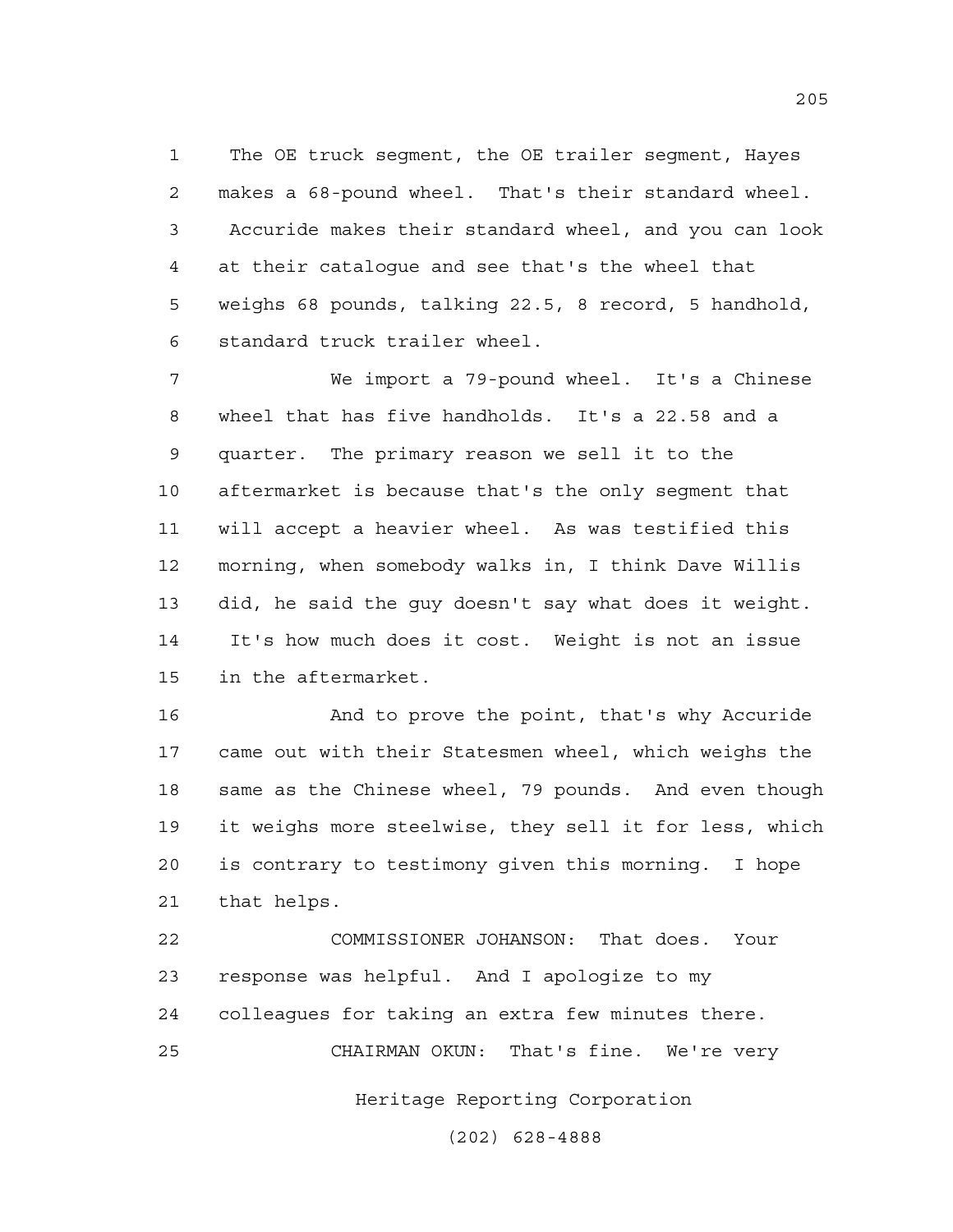1 lenient with you, Commissioner Johanson. You're new. 2 Not lenient with my lunch time, however. Yes.

3 COMMISSIONER JOHANSON: Thank you. 4 CHAIRMAN OKUN: Watch that light. Thank 5 you. Mr. Schneider, I'd like to go back to you with 6 respect to the clarifications you were providing on 7 the information with respect to OEM in the EU or in 8 other countries. And I'm wondering what can be put on 9 the record to support what you say because I think, 10 you know, it was a major contention or a major point 11 this morning, that if there are sales to a Daimler-12 Chrysler, or a Daimler in the EU of the same product, 13 and if these are multinational OEMs. I guess I would 14 say in other cases here, I have listened to that in 15 terms of how a contract negotiation might proceed with 16 respect to OEM truck manufacturers in the United 17 States. It could be relevant that they have qualified 18 with another big OEM in another country.

19 So help me understand. Again, I heard your 20 testimony, but what would we be able to look to in the 21 record? What could we put on the record to support 22 that?

23 MR. SCHNEIDER: Well, you'd simply have to 24 just go to any truck dealer anywhere in North America 25 and spec out a vehicle as if you were going to buy a

Heritage Reporting Corporation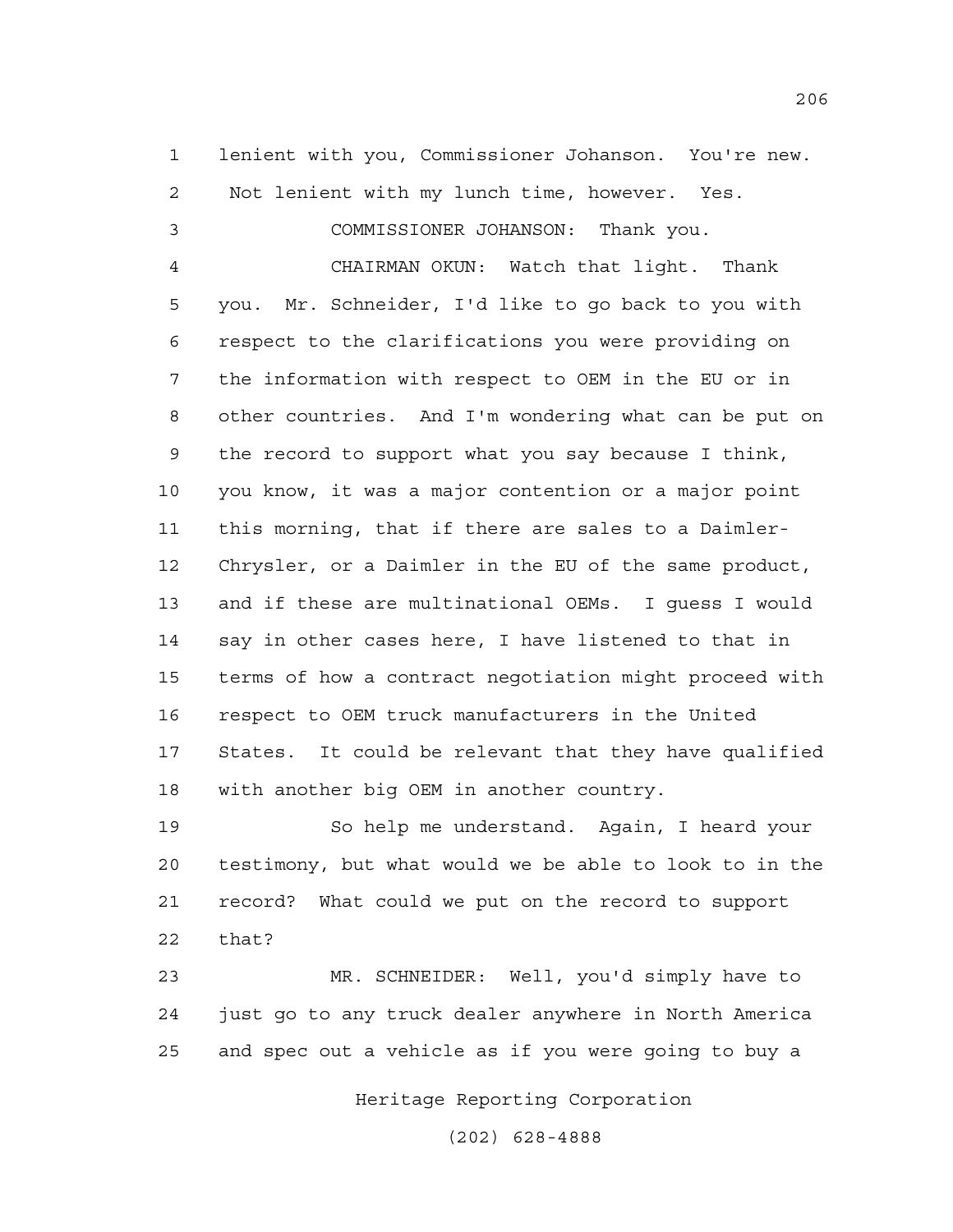1 vehicle. And what they would do is they would direct 2 you to what they call a data book. And the data book 3 basically breaks the truck down. They don't use a 4 book anymore. It used to be about that thick. Today 5 it's all done electronically.

6 But basically, you can go and you can spec 7 out any component on the truck. When I say any 8 component, not any component, but the vast majority of 9 the components. As I mentioned in my opening, that I 10 sold a lot of product to the truck OEs. For example, 11 one of the companies I represented, we had one 12 component in the vehicle. We maintained 20,000 part 13 numbers on one component at one OE.

14 So if you look at that, you can see it's 15 exponential as far as the part numbers and the variety 16 to what you can make. The rest of the world 17 basically, especially in Daimler's case because 18 Daimler is very -- they're, well, vertically 19 integrated, but they're very proud of the fact that 20 they build a very good product.

21 Their strategy and their marketing strategy 22 has been such that, hey, we build a truck. We're 23 going to build the best truck in the world, and then 24 we're going to tell the customer base it's the best 25 truck in the world, and they're going to buy it. That

Heritage Reporting Corporation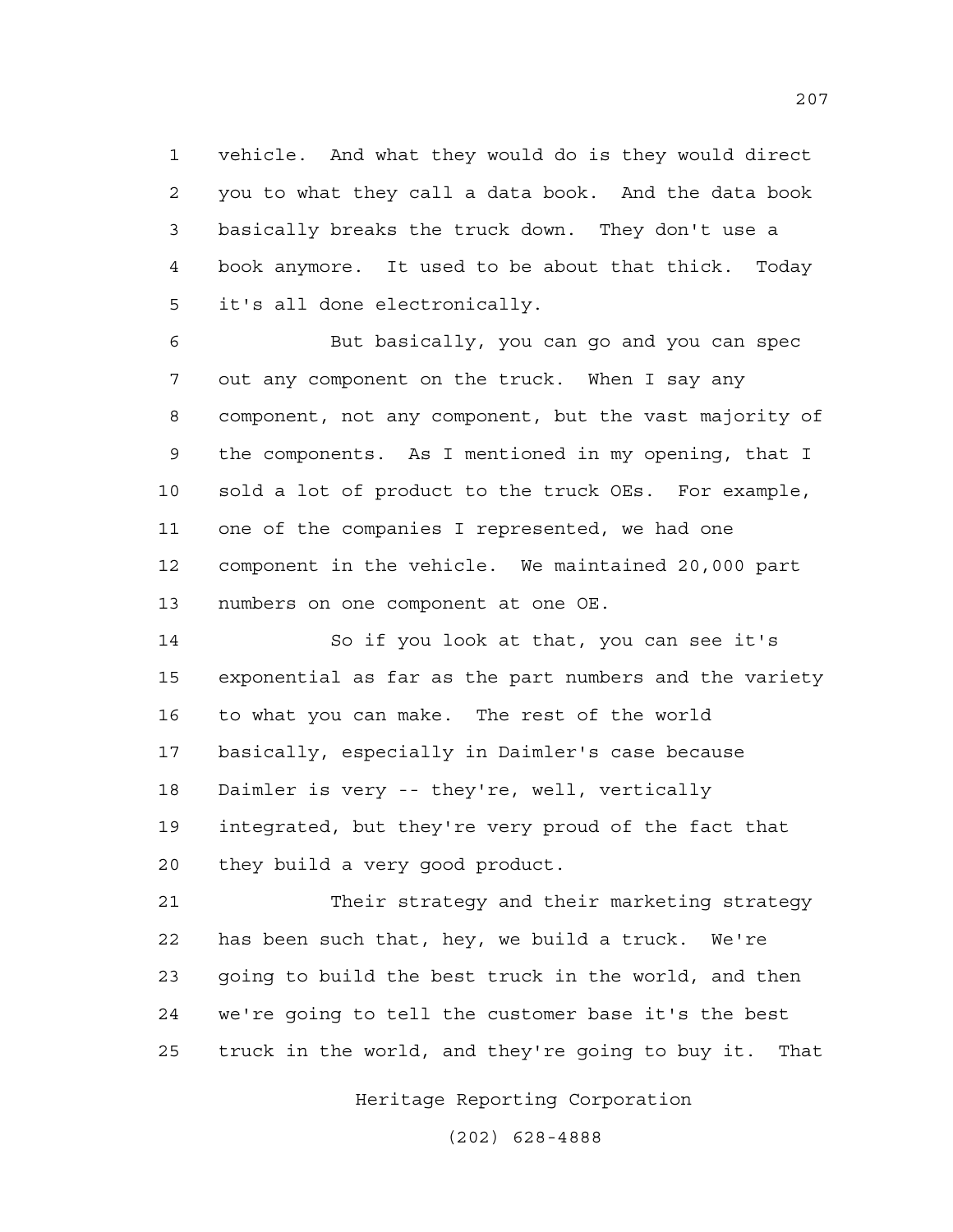1 happens in other markets. It doesn't happen in North 2 America. And the reason it doesn't happen is because 3 the fleets have the leverage. The fleets have the 4 ability to spec the vehicle specific to what they do 5 and, you know, what their lanes require and what type 6 of product they're hauling, and on and on and on. 7 It's a very competitive marketplace in the U.S.

8 As you guys all know, everything in the U.S. 9 is moved by truck, okay? And I'm very passionate 10 about the truck industry and, you know, it's a very, 11 very important industry, and because it's required 12 here, okay? You can't move -- I mean, they move by 13 rail, but not like they do in Europe.

14 CHAIRMAN OKUN: Okay. So again, you're much 15 more familiar with understanding how these things go 16 than I am, so you have to break it down a little bit 17 for me. If these contracts that the Petitioners 18 reference, if the OEM truck contracts are coming due 19 in the next --

20 MR. SCHNEIDER: Right.

21 CHAIRMAN OKUN: -- 12 months, and you are 22 someone who would like to bid on those -- and again, 23 in this hypothetical, I guess I am assuming there is a 24 Chinese bidder. What would they have to go through 25 that's different here than to sell in the E.U.?

Heritage Reporting Corporation

(202) 628-4888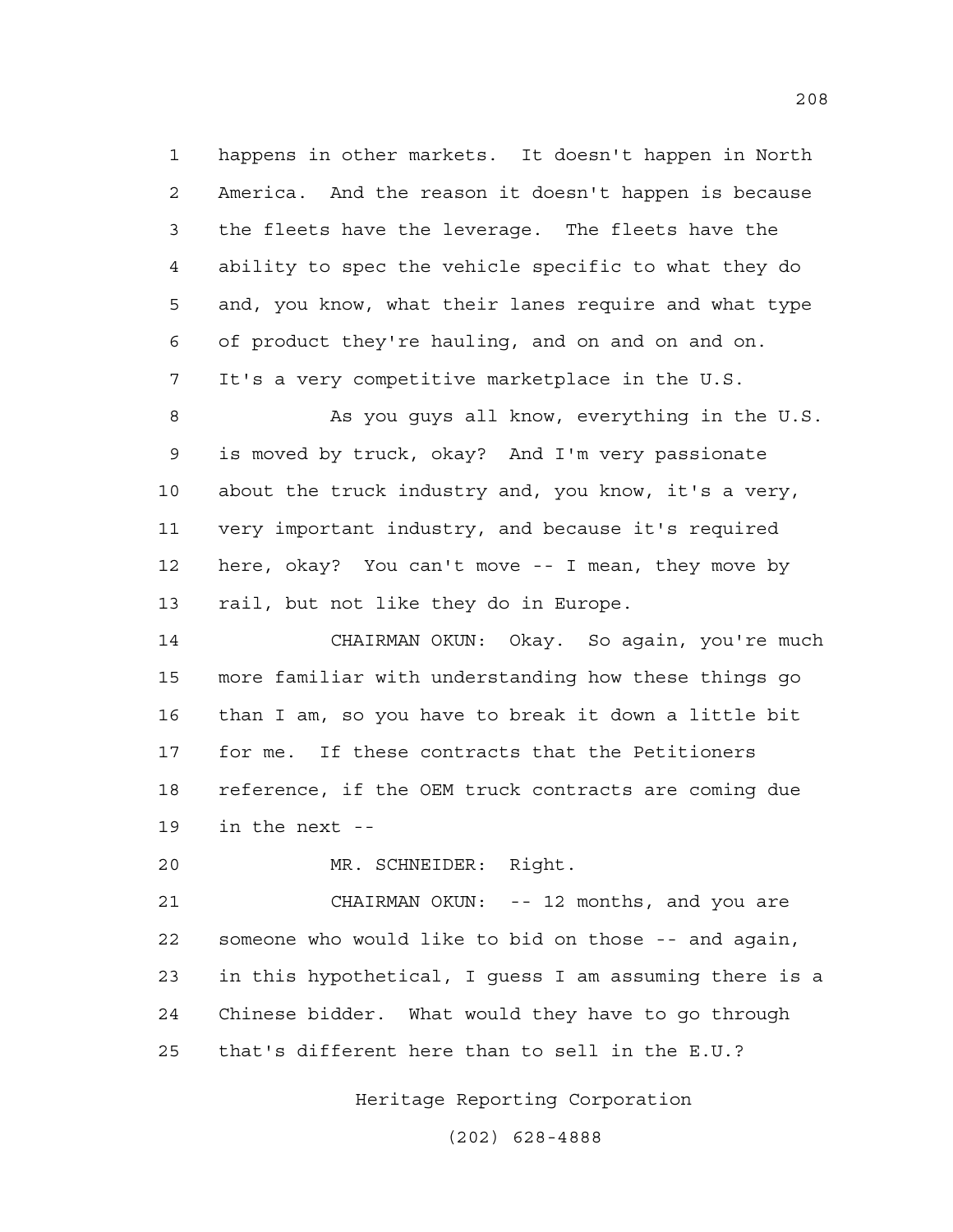1 MR. SCHNEIDER: Well, they'd likely have to 2 go through very much the same requirements. First of 3 all, the very first thing that they have to do is get 4 on the bidders list, okay? They'd have to be supplied 5 an RFQ, a request for quote, okay? And once they 6 presented that request for quote, supposing that their 7 price is attractive to the OEM. Then they'd be 8 referenced to the engineering department likely. And 9 the engineering department then would have to qualify 10 the product. They would look at drawings. They would 11 take product. They would look for test data that the 12 supplier would supply, and then once they looked at 13 that, then would take it and likely do their own 14 testing. They all have their own test facilities. 15 And then what they do is likely put the product on a 16 vehicle and send it to the proving grounds.

17 And the vehicle that goes the proving 18 grounds, what they do is they basically torture a 19 truck. They run it though a vigorous regime of 20 different kinds of events. They call them events. 21 There are cobblestones. There is ice, replicate, you 22 know, the vehicle on ice. They do a myriad of events. 23 Then at the proving grounds typically 12,000 miles 24 represents the lifetime of a truck. So you can 25 imagine how rigorous it is to be able to make that

Heritage Reporting Corporation

(202) 628-4888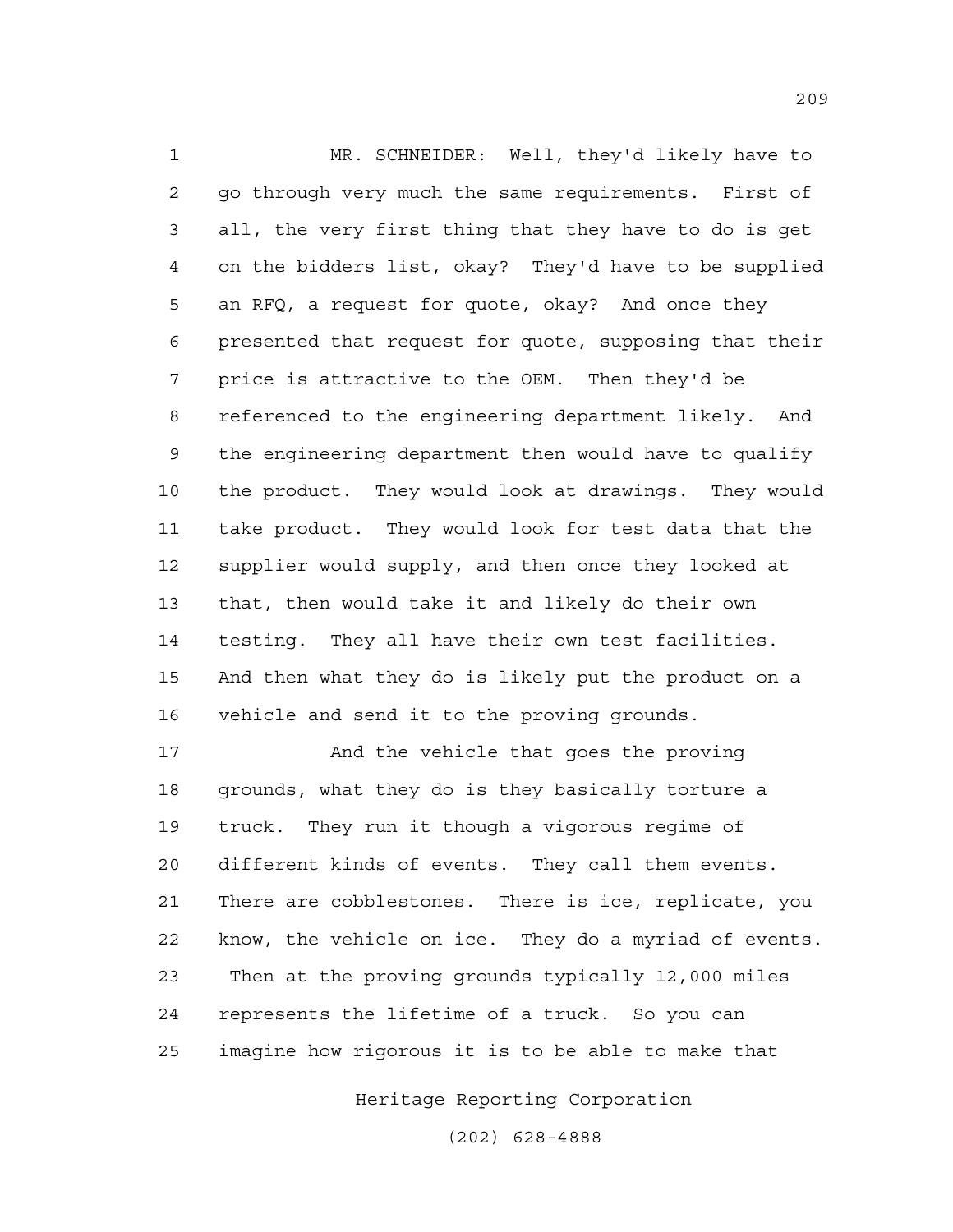1 assumption typically trucks go for, you know, hundreds 2 of thousands of miles if not millions of miles in 3 their lifespan.

4 SO this testing goes on and on and on. You 5 have to be able to pass that to the satisfaction of 6 the OE. And once you've done that, then you get the 7 marketing and sales people involved, and they say, 8 okay, look, we're going to go to the market with 9 another brand. And again, it doesn't have to be 10 offshore. It can be a domestic guy. We're going to 11 go to market with another brand. What will the 12 industry say to that brand? What will the industry 13 say? Will it be readily accepted? And then they have 14 to make a determination of whether it's prudent or not 15 to make that change based on all that criteria.

16 CHAIRMAN OKUN: Okay. And so whether or not 17 someone had qualified in the EU with an OEM using the 18 same -- going through the same process or a similar 19 process --

20 MR. SCHNEIDER: Yeah.

21 CHAIRMAN OKUN: They would --

22 MR. SCHNEIDER: Still have to do it here.

23 CHAIRMAN OKUN: Still have to do that there. 24 A question I might put to counsel and others -- Mr. 25 Lee, it looked like you were looking for a mike. But

Heritage Reporting Corporation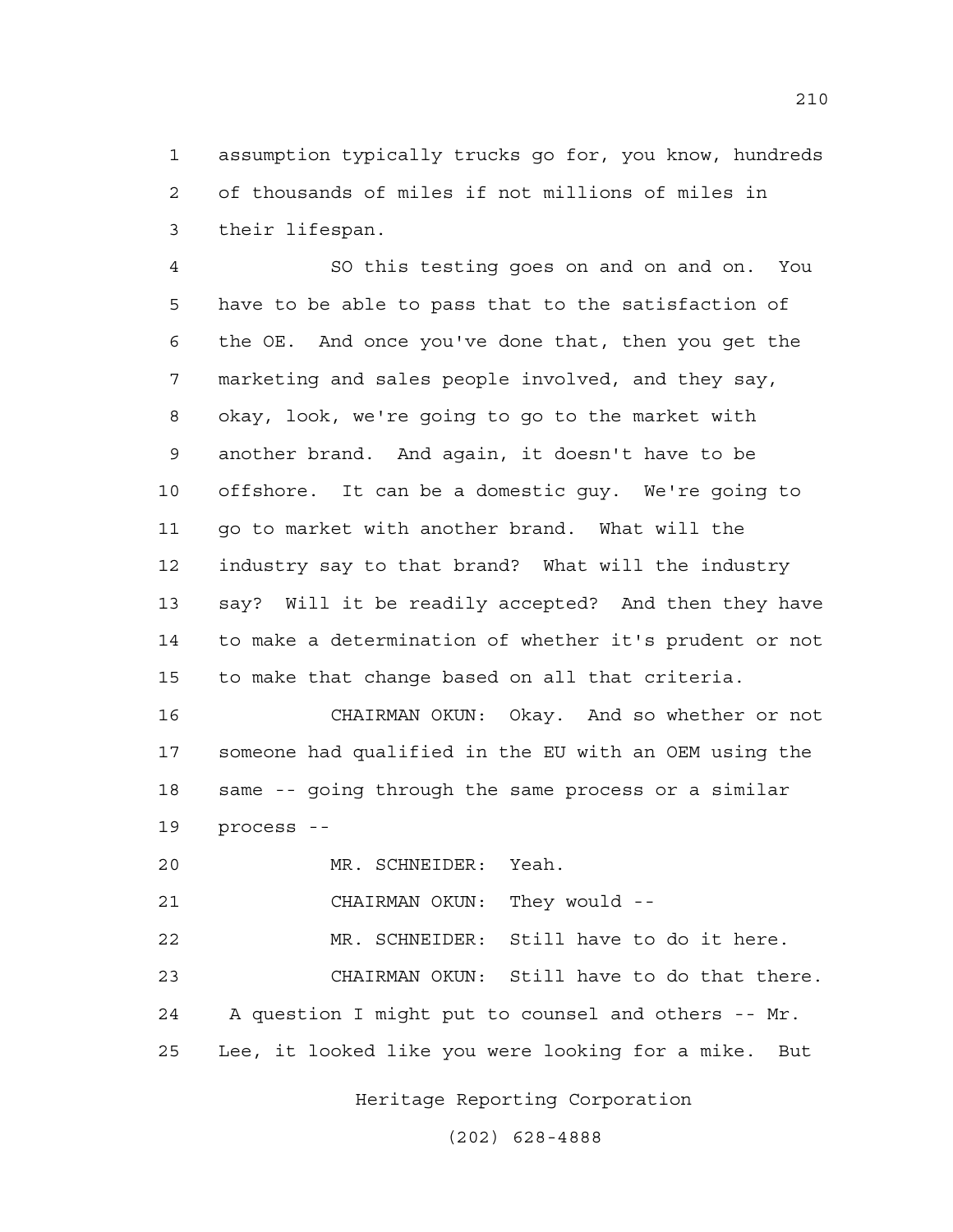1 to me, the staff report at this point in terms of the 2 qualifications, it's perhaps not broken down as much 3 between the different segments as possible. But I 4 guess I would encourage you to take a look at what is 5 in the staff report to see if that is consistent with 6 what I'm hearing. Mr. Lee?

7 MR. LEE: I think the staff report addressed 8 the qualification process in general, OEM truck, OEM 9 trailer. There was discussion about how as you move 10 up and down the value chain, the purchasers have 11 different qualification concerns there. Aftermarket 12 has the least rigorous concerns. OEM trailer and then 13 the OEM truck have the most rigorous ones.

14 Perhaps Jesse or Fengfeng can talk about the 15 Chinese OEM process. And my understanding is that 16 they are qualified in China for certain OEMs, but that 17 does not translate in any way to being able to qualify 18 or it being on a quicker path to qualification for a 19 U.S. OEM truck manufacturer in any way.

20 CHAIRMAN OKUN: Okay. Thank you. Mr. Wu or 21 Mr. Sun?

22 MR. WU: Yes. That is true. The 23 qualification in China is quite different than the 24 U.S. or in Europe. But also to the comment earlier 25 regarding -- John's comment. In the E.U., their

Heritage Reporting Corporation

(202) 628-4888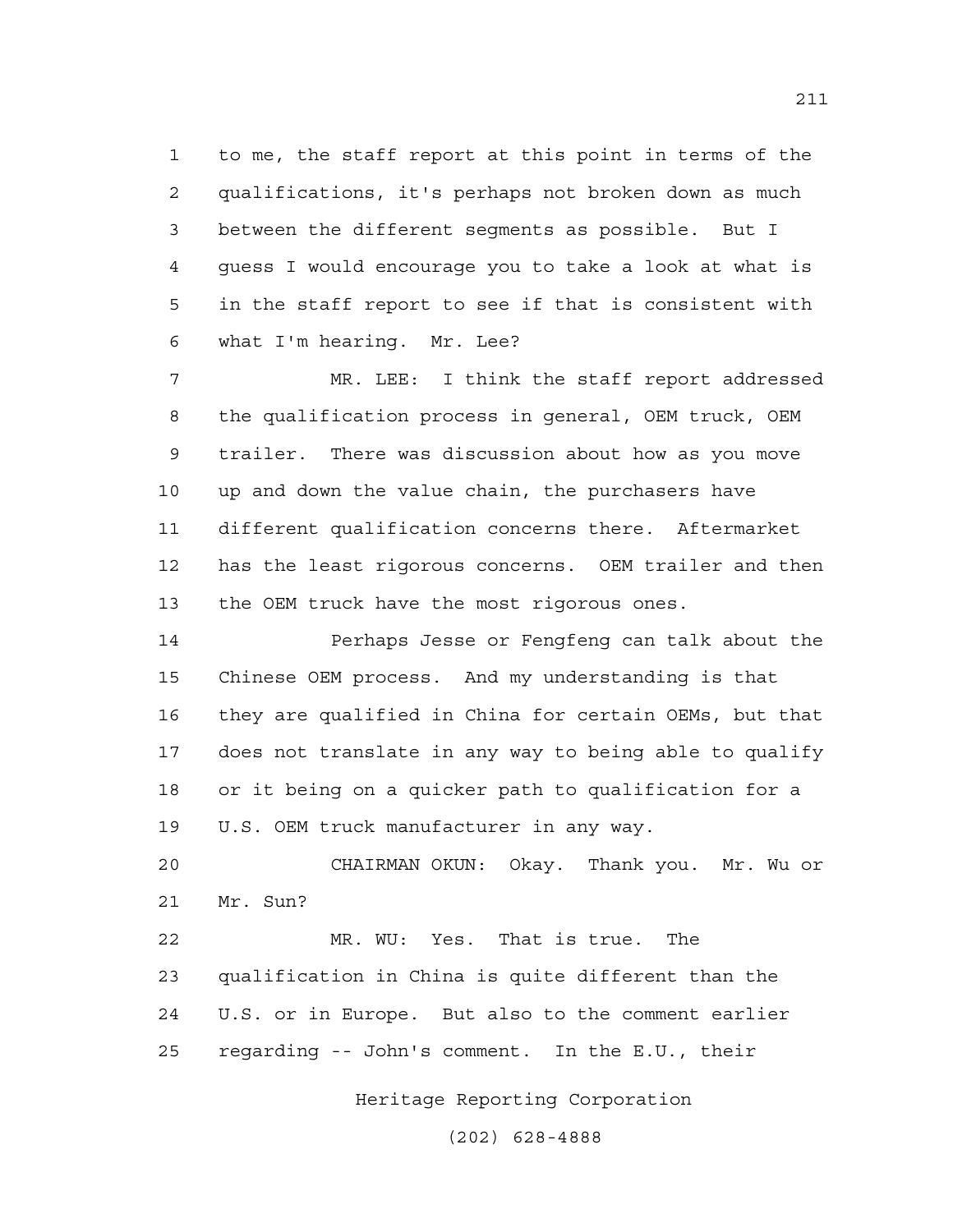1 market and also their wheel size is very different 2 than U.S. and China. And their specs are different. 3 The wheels, they don't use lightweight wheel. They 4 use weight wheels like around 100 pounds. So the 5 industry then is very different. So I just want to 6 get that clarification.

7 CHAIRMAN OKUN: Okay. Well, again if any of 8 that additional information about the different world 9 by markets could be put on the record, I think that 10 would be helpful to see.

11 And then coming back up, Mr. Schneider, 12 although now I may be losing my train of thought. I 13 believe that Mr. Dauch or one of the witnesses from 14 Accuride had commented on KIC moving into domestic 15 industry territory. I'm thinking taking sales. I 16 don't know. It might be that this is confidential 17 information, or the information would have to be 18 responded to confidentially.

19 But can you talk about your market 20 penetration in traditional -- I shouldn't say 21 traditional -- into the different segments of the U.S. 22 market?

23 MR. SCHNEIDER: Yeah. Let me comment, and 24 then I'll let our president, Greg Hatton, also 25 comment. As far as -- if we're talking about the

Heritage Reporting Corporation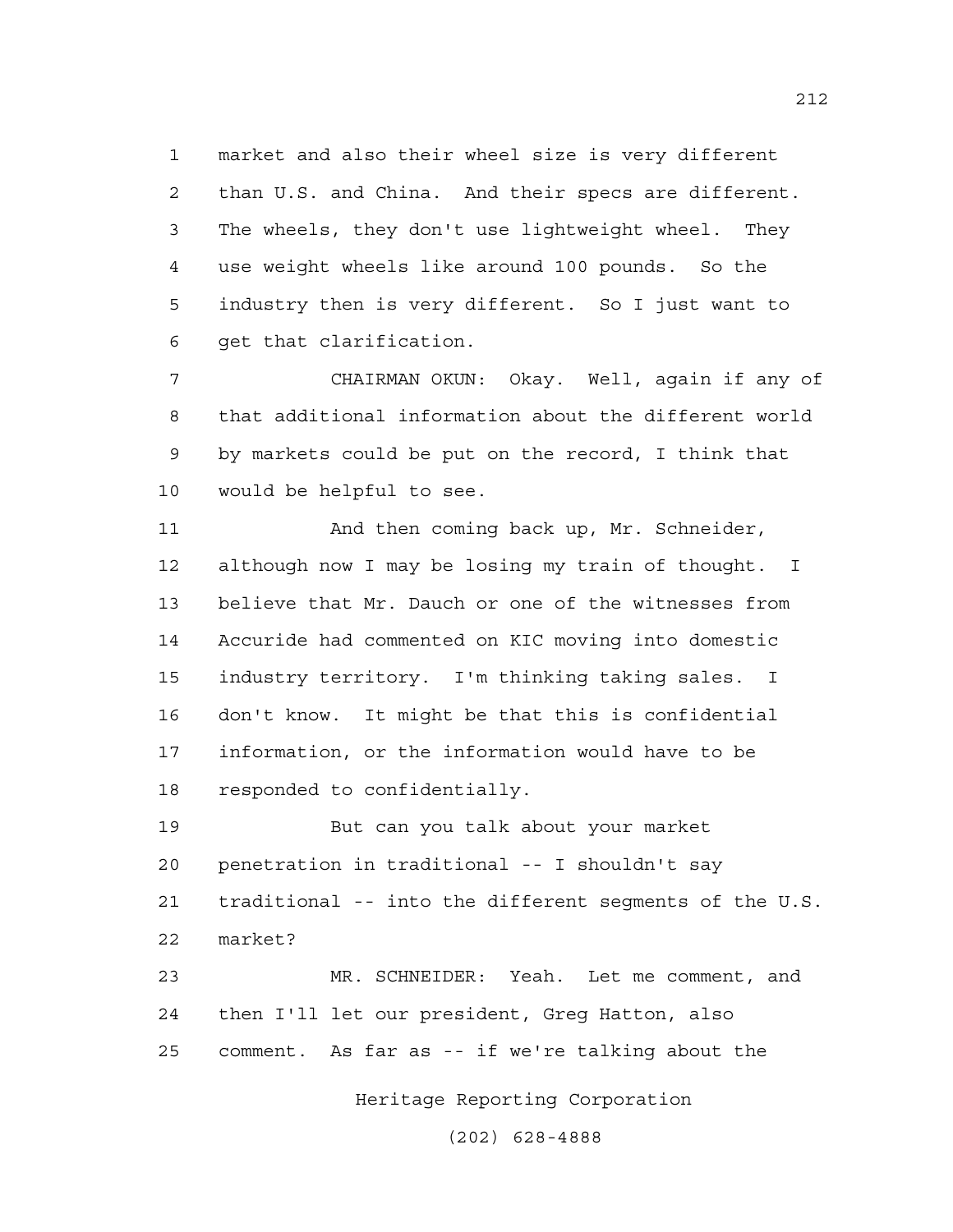1 product that's involved in this hearing, we haven't 2 been approached by any OEM with regard to providing an 3 RFQ as it relates to the contracts that are coming 4 due. Quite frankly, before his hearing, I wasn't 5 aware that the contracts are coming due, but if they 6 are, we have not been approached by anybody at any 7 truck OE with regard to any contract that's coming due 8 with regard to steel wheels. And I can tell you quite 9 frankly, if we were approached with that, we would 10 decline to bid.

11 MR. HATTON: Greg Hatton, KIC. If you don't 12 mind, I'll add a few comments. It was testified this 13 morning by Petitioner's counsel that an 80-pound wheel 14 was the same as a 70-pound wheel. Ten pounds is not 15 that significant. My experience in our industry, 16 which is almost 40 years, is that that is not the 17 case.

18 Truck OEMs, larger trailer OEMs, care about 19 the weight of the wheel. And a 79-pound wheel is not 20 the same as a 68-pound wheel or 69-pound wheel. So 21 the ability of any Chinese producer to enter the 22 market of the large OEMs, or even medium trailer OEMs, 23 without a lightweight wheel, and as defined by under 24 70 pounds, is in our experience and based on our 25 knowledge of Chinese producers not possible.

Heritage Reporting Corporation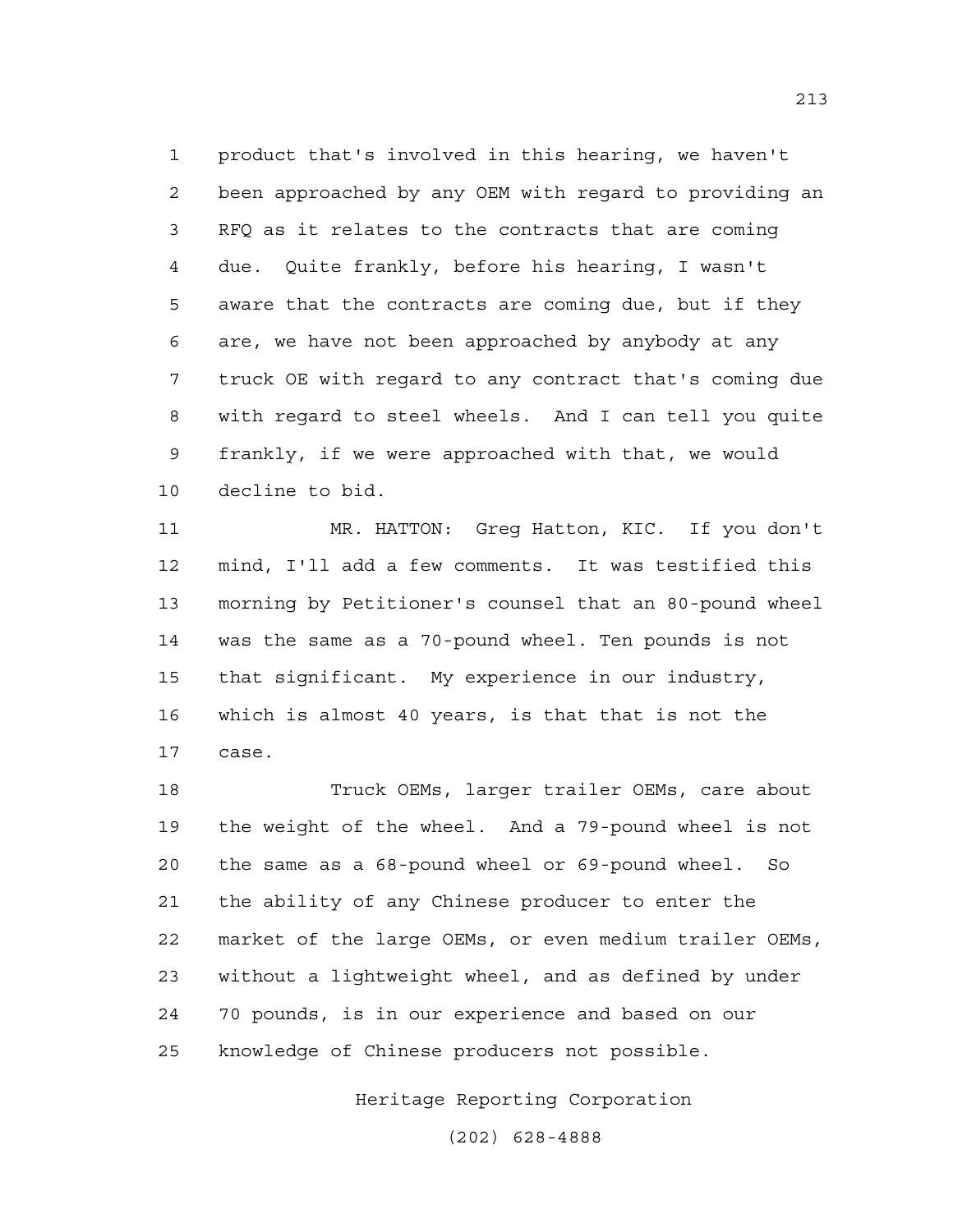1 CHAIRMAN OKUN: Thank you. I appreciate 2 those responses. Vice Chairman Williamson.

3 VICE CHAIRMAN WILLIAMSON: Thank you, Madame 4 Chairman. I too want to express my appreciation to 5 the witnesses for coming today, and especially those 6 who have traveled a long way.

7 Just to continue on this line of inquiry for 8 a minute. And I guess in a sense we're sort of asking 9 you to prove a negative, you know, that Chinese 10 producers aren't ready to -- or can't and are not 11 interested in being qualified by the large OEMs. But 12 I was wondering whether or not are any of the Chinese 13 producers supplying to U.S. manufacturers who are 14 operating in China -- are they qualified to provide 15 them with wheels, and are those wheels any different 16 from ones here?

17 MR. WU: As far as trailer industry or 18 trailer manufacturer or truck, none of them are in in 19 China present at this moment.

20 VICE CHAIRMAN WILLIAMSON: Neither truck nor 21 trailer?

22 MR. WU: Yes.

23 VICE CHAIRMAN WILLIAMSON: What about other, 24 say, global manufacturers like Daimler or Volvo? 25 MR. WU: Yes. There is company who --

Heritage Reporting Corporation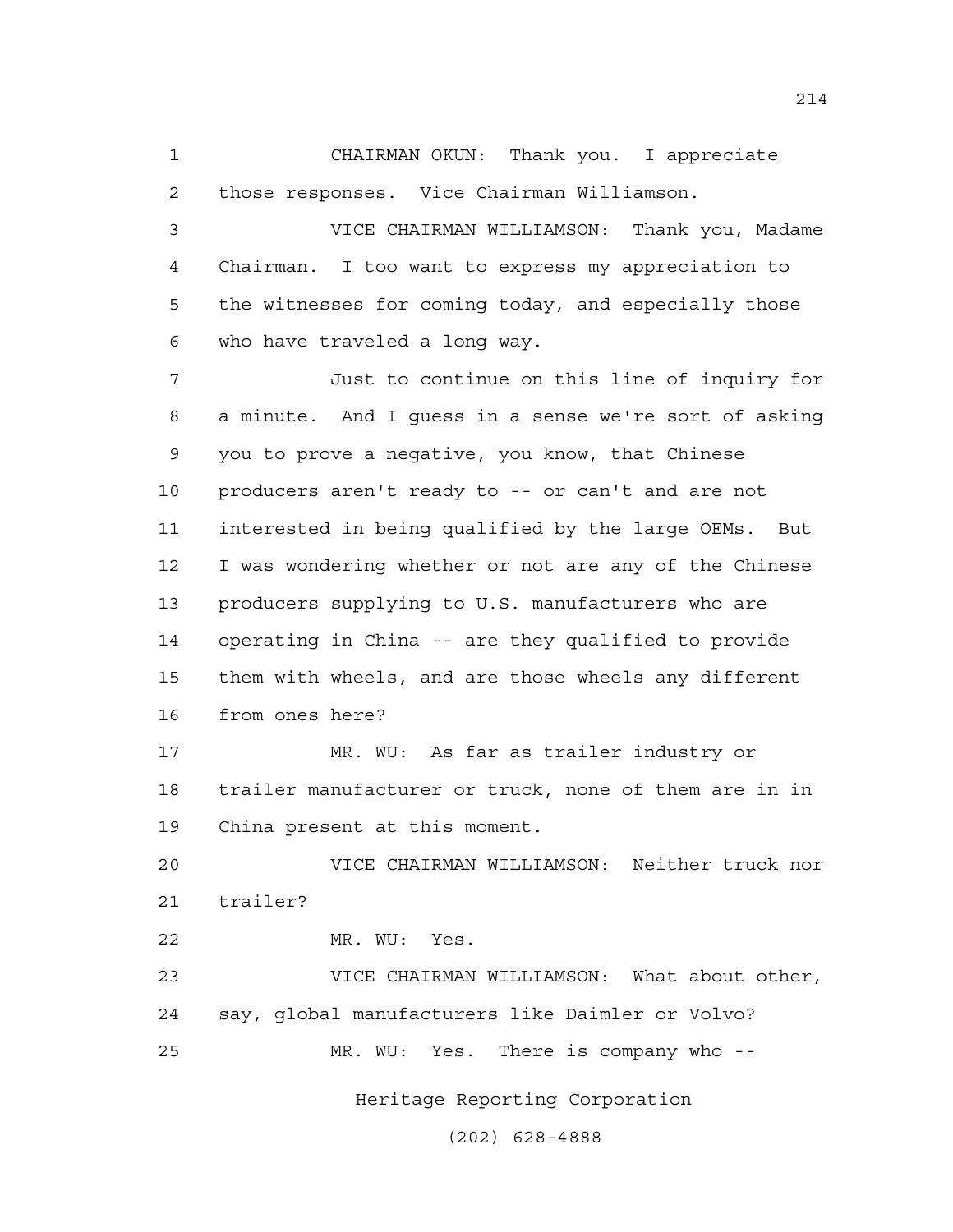1 Daimler has approached several industry -- the wheel 2 makers. That's very, very hard, even to this day, as 3 far as I know. They still cannot pass their test.

4 VICE CHAIRMAN WILLIAMSON: Okay. Not the 5 same product, but what about in terms of passenger 6 vehicles? I mean, are Chinese suppliers, they are 7 supplying wheels for passenger vehicles in the U.S. 8 Is that true?

9 MR. LEE: They're thinking about this. I 10 think we can look into that. Since we've been looking 11 at commercial vehicles, we really haven't looked at 12 passenger vehicles at all.

13 VICE CHAIRMAN WILLIAMSON: I guess the point 14 that the Petitioners were making this morning was 15 that, you know, there is a pattern, and the Chinese 16 suppliers have already made it in these markets. And 17 I guess anything you can have to shed light on that 18 would be helpful post-hearing.

19 MR. LEE: Yeah. I think we'll look into 20 that. But I think the record, what you have in front 21 of you, is data regarding the volume and the pricing 22 of OEMs and specifically OEM trucks. To the extent 23 that you can see what you have in the 2008 through 24 interim 2011 period, we believe that is the most 25 representative data of how much -- the capability of

Heritage Reporting Corporation

(202) 628-4888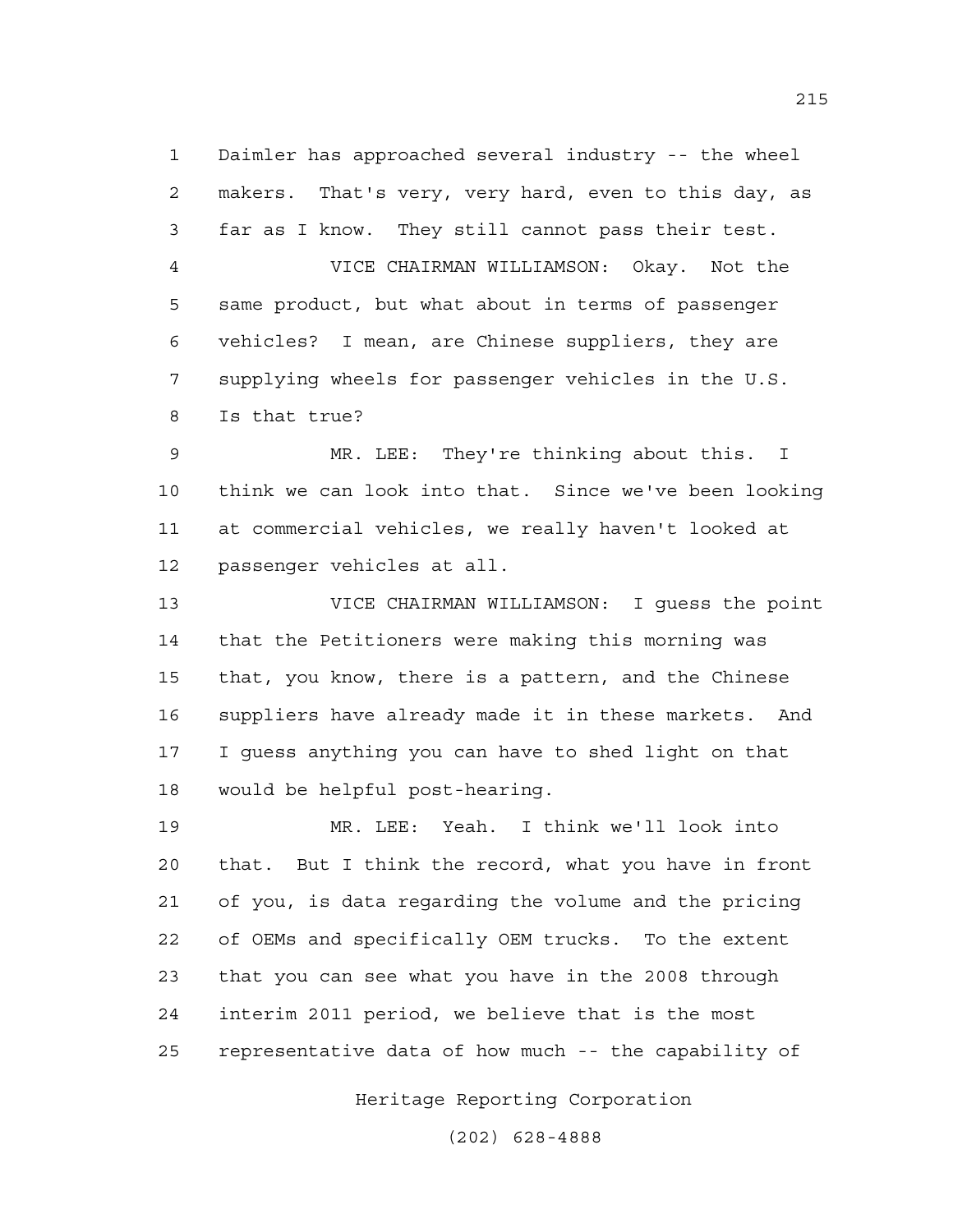1 Chinese producers to get into the OEM segment. Our 2 other --

3 VICE CHAIRMAN WILLIAMSON: Excuse me. The 4 point this morning was that it's a rapidly growing 5 capability and that it's going to -- and that, you 6 know, what is going to happen in the next two or three 7 years is quite different than what it has been in the 8 past.

9 MR. LEE: Right. I guess --

10 VICE CHAIRMAN WILLIAMSON: And I guess 11 that's what we're trying to understand.

12 MR. LEE: My understanding is that -- or the 13 testimony today is that it's not a light switch that 14 can go on so quickly. It is a quite lengthy, rigorous 15 process. And if that process had started, you would 16 have seen some more signs of that in the data already. 17 These long-term contracts, it's not like there is a 18 magic witching period for all of these contracts. Our 19 understanding is that long-term contracts have expired 20 during the period. And yet we didn't see any 21 penetration from the Chinese in that segment, even 22 though there are -- have been some long-term contracts 23 that have expired.

24 So the next round of long-term contracts 25 expiring is in our view a red herring because there

Heritage Reporting Corporation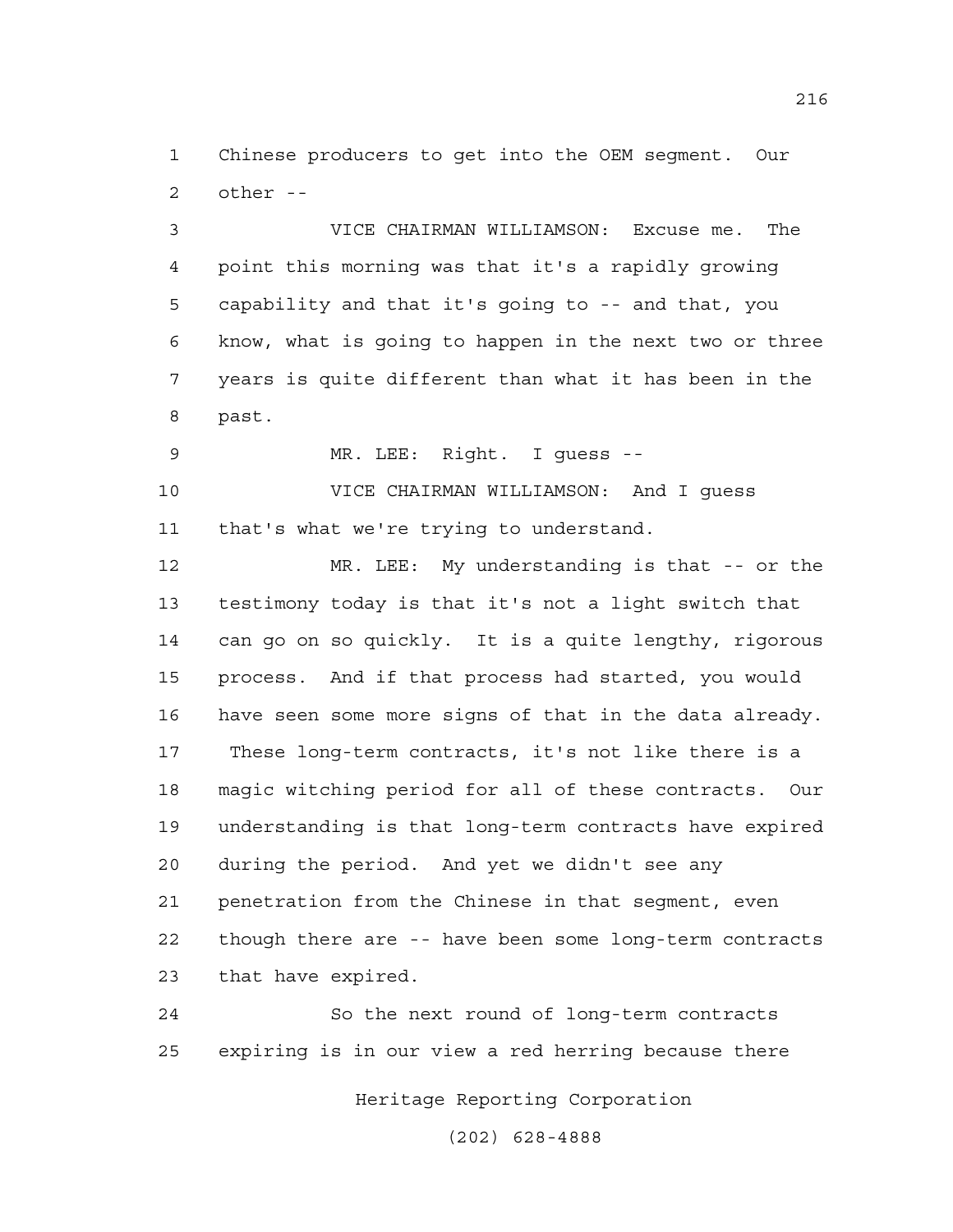1 have been other long-term contracts that seem to have 2 expired during the period.

3 VICE CHAIRMAN WILLIAMSON: Okay. Anything 4 you can provide post-hearing that would sort of 5 document the differing contentions here or your view 6 of this would be helpful.

7 MR. SCHNEIDER: John Schneider here. Not to 8 occupy the microphone, but again, Chinese wheels have 9 been in the -- Chinese wheels specific to this hearing 10 have been in the North American market for over 10 11 years. So the time period that we're looking at is 12 2008 to 2011. It's simply not when they started. 13 They've been in the market for ten years. So they've 14 not been able in that time period been able to migrate 15 up the technology chain or whatever you want to call 16 it to be able to put themselves in a position to gain 17 a conquest situation with truck OEs or larger trailer 18 OEMs.

19 VICE CHAIRMAN WILLIAMSON: Okay. What about 20 in terms of the aftermarket? Do they start off with 21 the trailer market and move to the truck market, as 22 was contended this morning?

23 MR. SCHNEIDER: We started -- Chinese wheels 24 started in the aftermarket.

Heritage Reporting Corporation 25 VICE CHAIRMAN WILLIAMSON: Yes. But I mean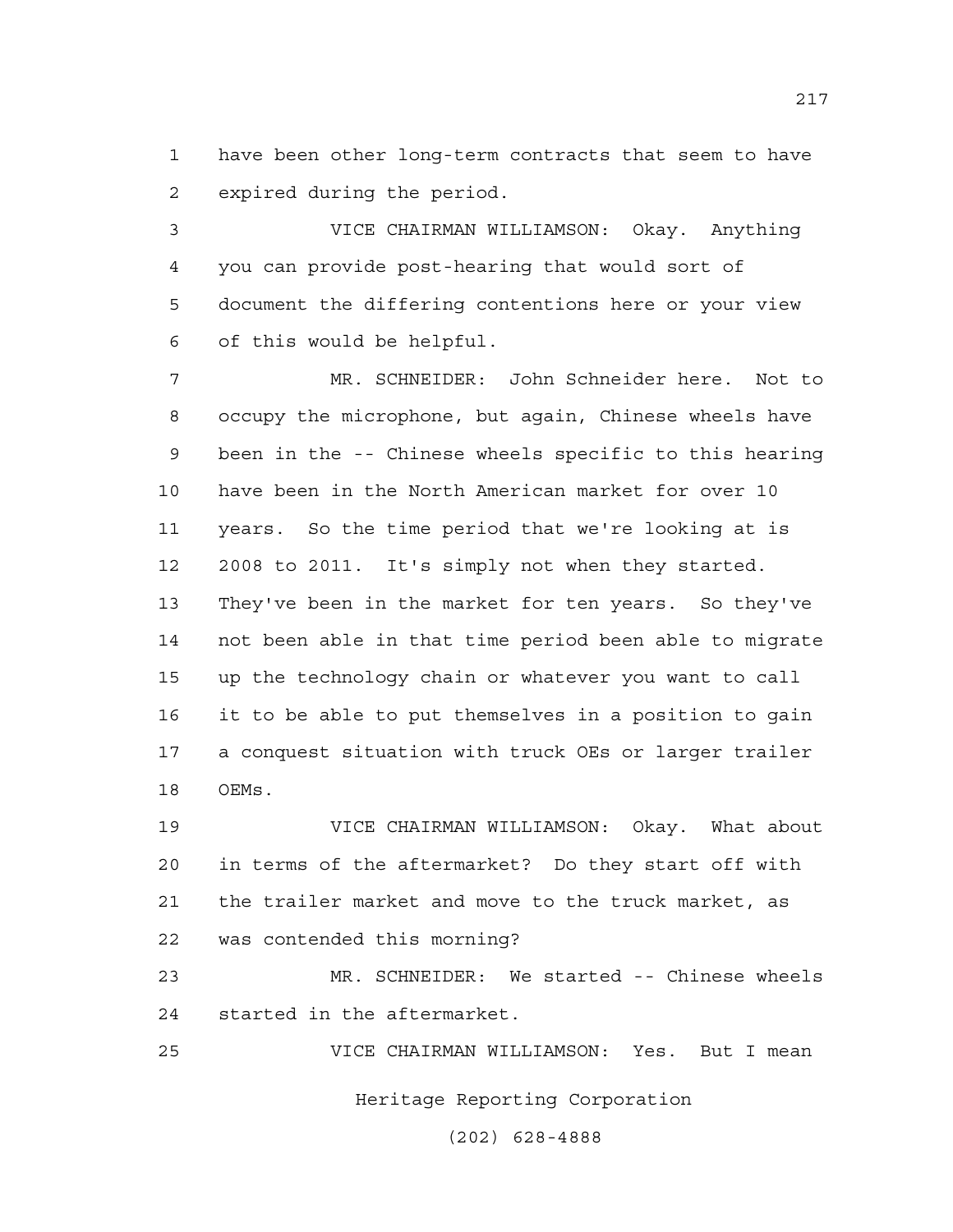1 in the aftermarket, do they start with trailers and 2 then move to trucks or --

3 MR. SCHNEIDER: No, no. It's the same 4 application, typically.

5 VICE CHAIRMAN WILLIAMSON: Okay, okay. 6 Thank you. Well, as I said, anything post-hearing 7 would be appreciated. To what extent do prices in one 8 part of the market affect prices in the other? For 9 example, are OEM prices -- to what extent are OEM 10 prices -- are OEMs aware of the prices in the 11 aftermarket, and how do you think that affects the 12 contract negotiations?

13 I had raised -- I had asked the Petitioners 14 this question this morning, so I wanted to get your 15 views on it.

16 MR. CUNNINGHAM: Tom Cunningham with the 17 Cunningham Company. Thank you for the question. I 18 heard this morning that it was very clear, and I 19 believe correct, that the OEMs, because of their OES 20 sister aftermarket activity, clearly understand what 21 the aftermarket pricing is, and of course they know 22 what their own price is.

23 I think an important question is do the 24 aftermarkets, do the Dave Willises and the Tom 25 Stewarts of the world know OE pricing, and I doubt it.

Heritage Reporting Corporation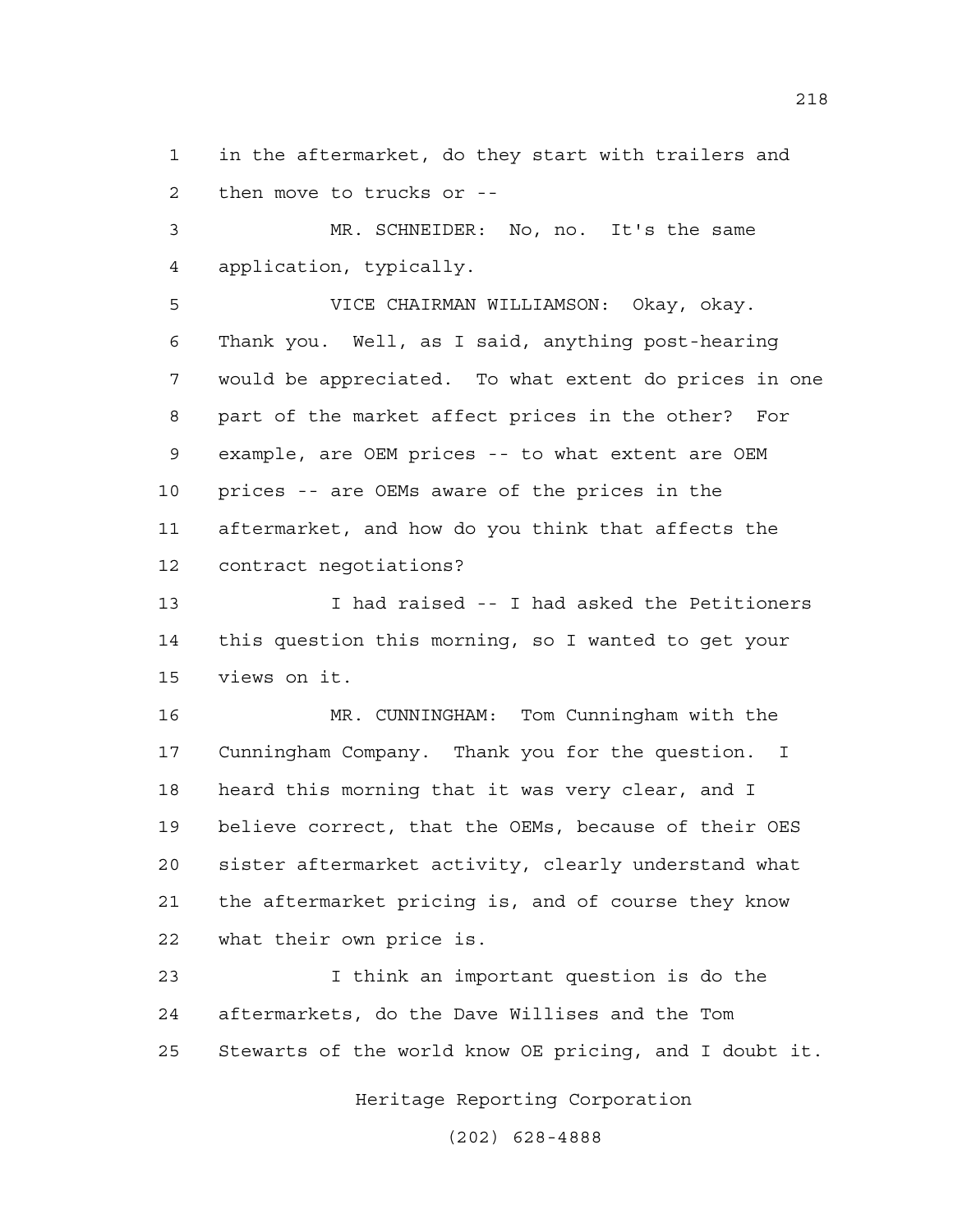1 I think even if they do, we talked about the sacred 2 aspect of the three-year contract. It's an illusion. 3 It's a mistake to grab that and say what happens in 4 three years. Everything could go crazy. I worked for 5 Accuride for almost 30 years. I had Volvo for five 6 years. I sell Chinese wheels. I don't go to Volvo to 7 sell them wheels because I don't offer the value 8 package. I know I don't. I'm not going to waste 9 their time, nor mine.

10 VICE CHAIRMAN WILLIAMSON: Excuse me. What 11 do you mean by value package?

12 MR. CUNNINGHAM: Accuride has three steel 13 wheel plants in North America. Hayes has one. 14 Accuride has an 85 -- I think 85. They say 85 percent 15 market share of truck. Trucks run a \$150,000 vehicle 16 down that production line. They can't count on Hayes 17 generally speaking with their one plant in Akron, not 18 because they're not a good company. One plant. What 19 if a tornado goes through?

20 So Accuride has a value strength. Also, 21 look at the product line. I sell two or three part 22 numbers. Volvo needs about 30. And Accuride has 23 aluminum wheels. All these truck people use aluminum. 24 So the value grows with the product line, the lighter 25 wheel, the aluminum, just in time for -- I'm sorry.

Heritage Reporting Corporation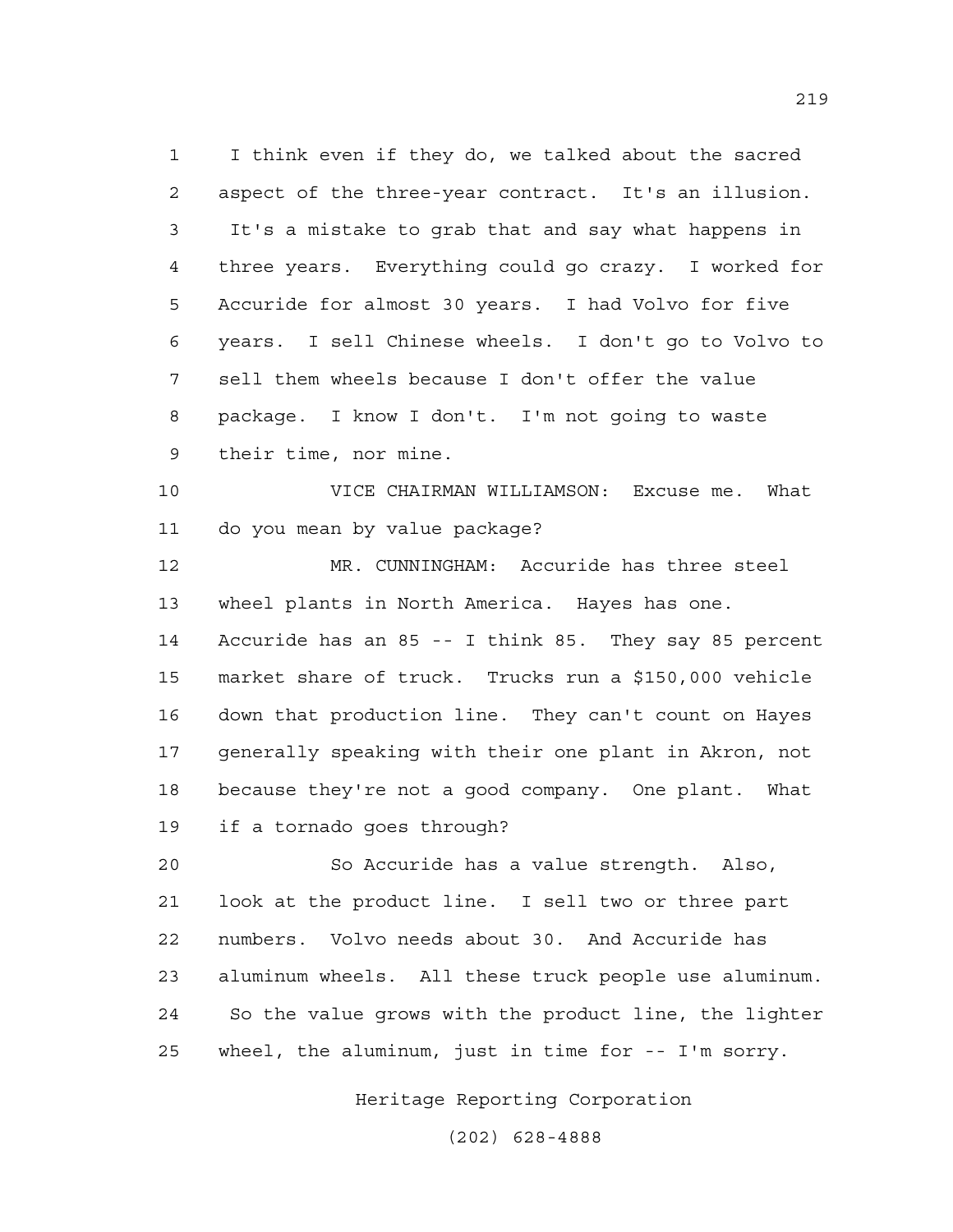1 I'm going crazy.

| 2  | VICE CHAIRMAN WILLIAMSON: No, no. That's               |
|----|--------------------------------------------------------|
| 3  | It was just the value package I didn't<br>fine.        |
| 4  | understand. The rest of it is quite clear.             |
| 5  | MR. CUNNINGHAM: Yeah. But so you -- it's               |
| 6  | not just the steel wheel. It is the package of the     |
| 7  | reliability. For example, the aftermarket guy doesn't  |
| 8  | care about the weight of the wheel. His customers      |
| 9  | don't care. So we don't need to have that value.       |
| 10 | VICE CHAIRMAN WILLIAMSON: Okay. What about             |
| 11 | the just-in-time delivery? This morning it was         |
| 12 | commented that basically what the Chinese are doing is |
| 13 | stocking a lot of stuff in warehouses in the U.S. so   |
| 14 | they can provide just-in-time.                         |
| 15 | MR. CUNNINGHAM: My business is I place an              |
| 16 | order. Hopefully 30 days later it shipped. Thirty      |
| 17 | days later, if the ship is not delayed, it arrives at  |
| 18 | the customer. That's a 60-day lead time. Accuride      |
| 19 | testified this morning that their value package of     |
| 20 | delivering a wheel is -- I think they said two or four |
| 21 | days, or maybe a week. Or Tom Stewart said at the      |
| 22 | most maybe two weeks. Great value package.             |
| 23 | VICE CHAIRMAN WILLIAMSON: Is the importer              |
| 24 | then stocking more just so that he can -- are you      |
| 25 | stocking more than you might otherwise?                |

Heritage Reporting Corporation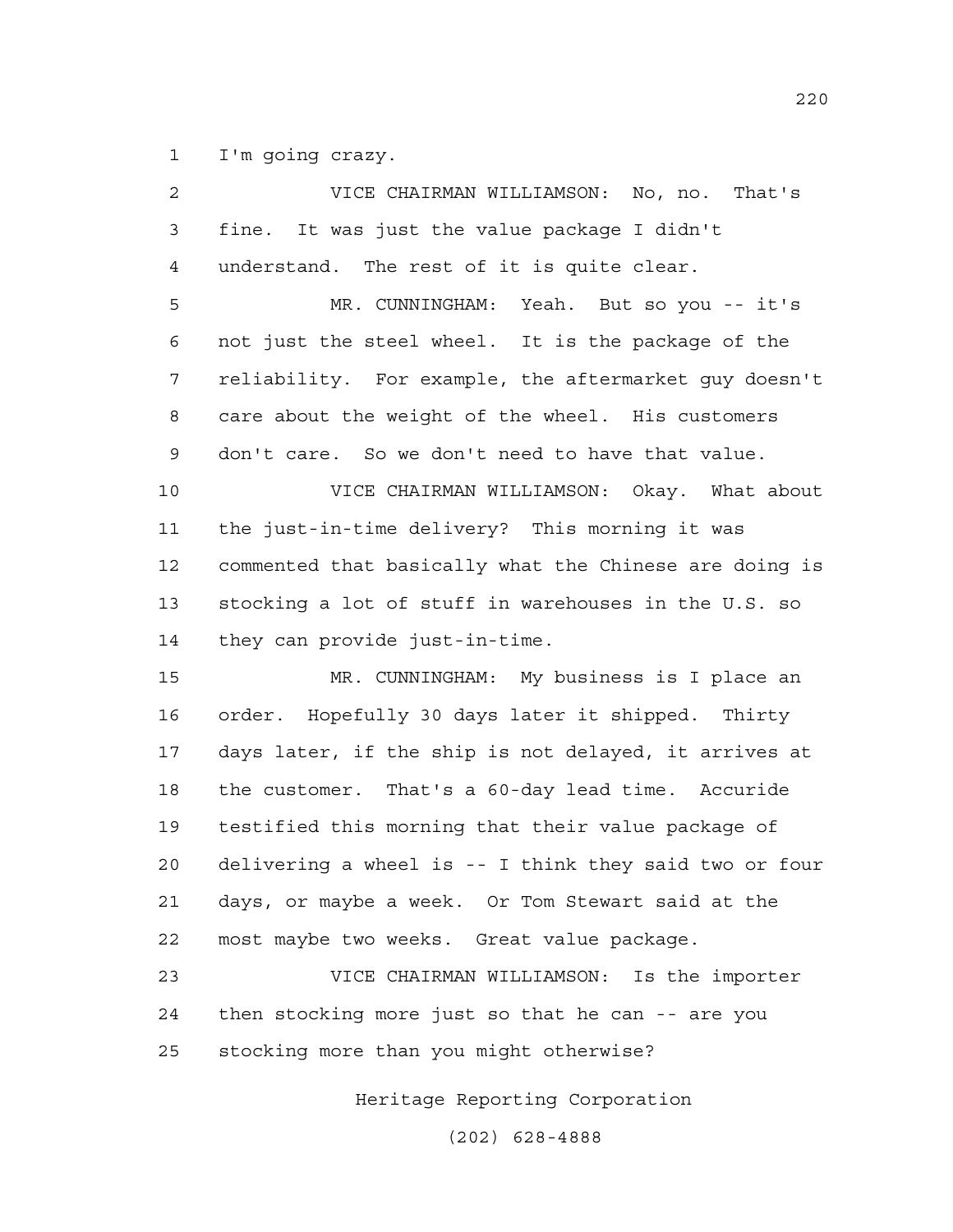1 MR. CUNNINGHAM: I don't stock wheels. I 2 can't afford to.

3 VICE CHAIRMAN WILLIAMSON: Okay. 4 MR. LEE: Our understanding is that -- 5 VICE CHAIRMAN WILLIAMSON: Thank you. 6 MR. LEE: -- there are only a very limited 7 number of Chinese suppliers that have importers that 8 are affiliated in importing and stocking in their own 9 warehouse networks. It is not a prevalent practice 10 because of the cost involved to have such a warehouse 11 system set up there.

12 VICE CHAIRMAN WILLIAMSON: Okay. Thank you. 13 From your point of view, are there differences in the 14 production and product specification requirements for 15 OEM wheels versus aftermarket wheels?

16 MR. CUNNINGHAM: Class A truck wants their 17 vehicles to be lighter. They add so many things to 18 it. When EPA requires a new fuel package, it makes 19 the vehicle heavier. So they're constantly looking 20 for lighter weight components. Aluminum wheels are an 21 obvious way to do it. That's why Accuride and Hayes 22 went to a 68-pound wheel because Accuride did, because 23 there are only a few companies in the U.S. So that 24 was that value package to the OEs.

Heritage Reporting Corporation 25 CHAIRMAN OKUN: Okay. Thank you, and my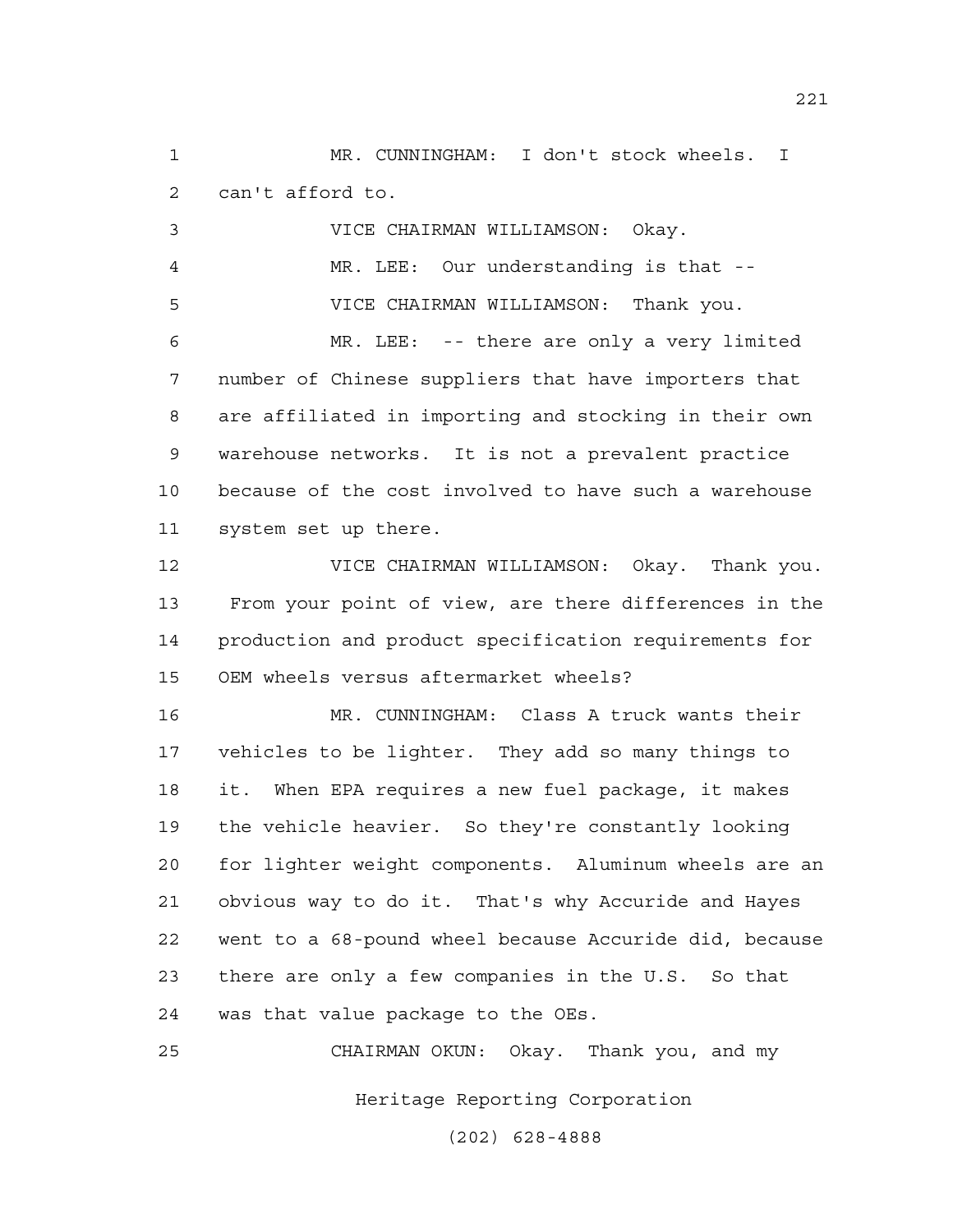1 time has expired. And thank you for those answers.

2 MR. CUNNINGHAM: Sure thank you. 3 CHAIRMAN OKUN: Commissioner Pearson. 4 COMMISSIONER PEARSON: Thank you, Madame 5 Chairman. My greetings also this panel. It's very 6 good to have you here, and I appreciate your patience 7 in hanging in with us.

8 I'd like to follow up on the Vice Chairman's 9 questions about this concept of value package, which 10 is not something that I had thought about until now. 11 And you might want also to elaborate for purposes of 12 the post-hearing. But what I'm trying to understand 13 is how important is this as a condition of competition 14 for entering into a business relationship with the 15 OEMs? Does one need a value package for anything you 16 provide to them, or are there some products that if 17 you just produce widgets, and they need widgets, 18 they'll buy from you instead of someone who produces 19 widgets and gidgets and fridgets?

20 MR. HATTON: Greg Hatton, KIC. As Tom 21 indicated, value packages is his word, but a typical 22 OEM supplier, he mentioned, has 20 or 30 part numbers 23 that they would require. If one of the Petitioners 24 were to lose his position as the primary supplier to a 25 truck OE, the new supplier, whether it be Hayes or any

Heritage Reporting Corporation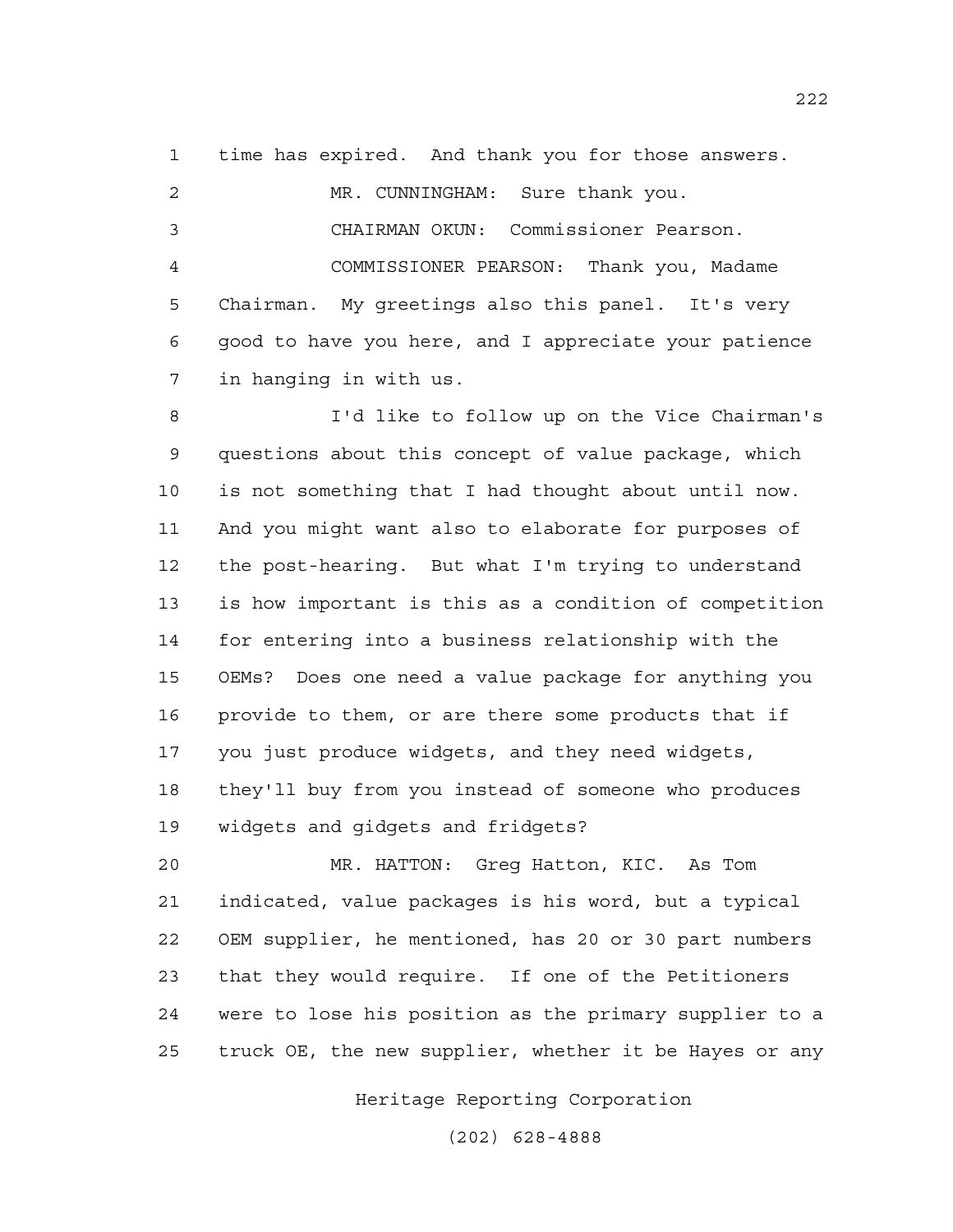1 other wheel supplier, would also need to provide that 2 breadth.

3 And again, there is a range of wheels 4 required by trucks that's very broad. None of the 5 Chinese manufacturers have that broad range of 6 capacity. So I think it would be very, very 7 difficult. That's one part of Tom's value package.

8 The second part is again, we keep talking 9 about the weight. The Petitioners indicate that the 10 Chinese are able to buy this high-strength, low-alloy 11 steel. It's not just something you go buy off a 12 shelve. You just don't order it up from your steel 13 company. It's this long, long development process. 14 And based on our experience, we have not seen any of 15 the Chinese companies doing that.

16 The other markets of the world, Europe, 17 South America, really every other market except the 18 United States, does not put the premium on weight that 19 the United States does. That to me is the biggest 20 barrier to entry that any other supplier, especially 21 one without any experience -- it would stretch 22 credibility to think that a supplier who comes in with 23 allegedly a 68-pound wheel who has never built it 24 before, who has never offered it before, would be 25 entertained and received at any truck or trailer OE.

Heritage Reporting Corporation

(202) 628-4888

223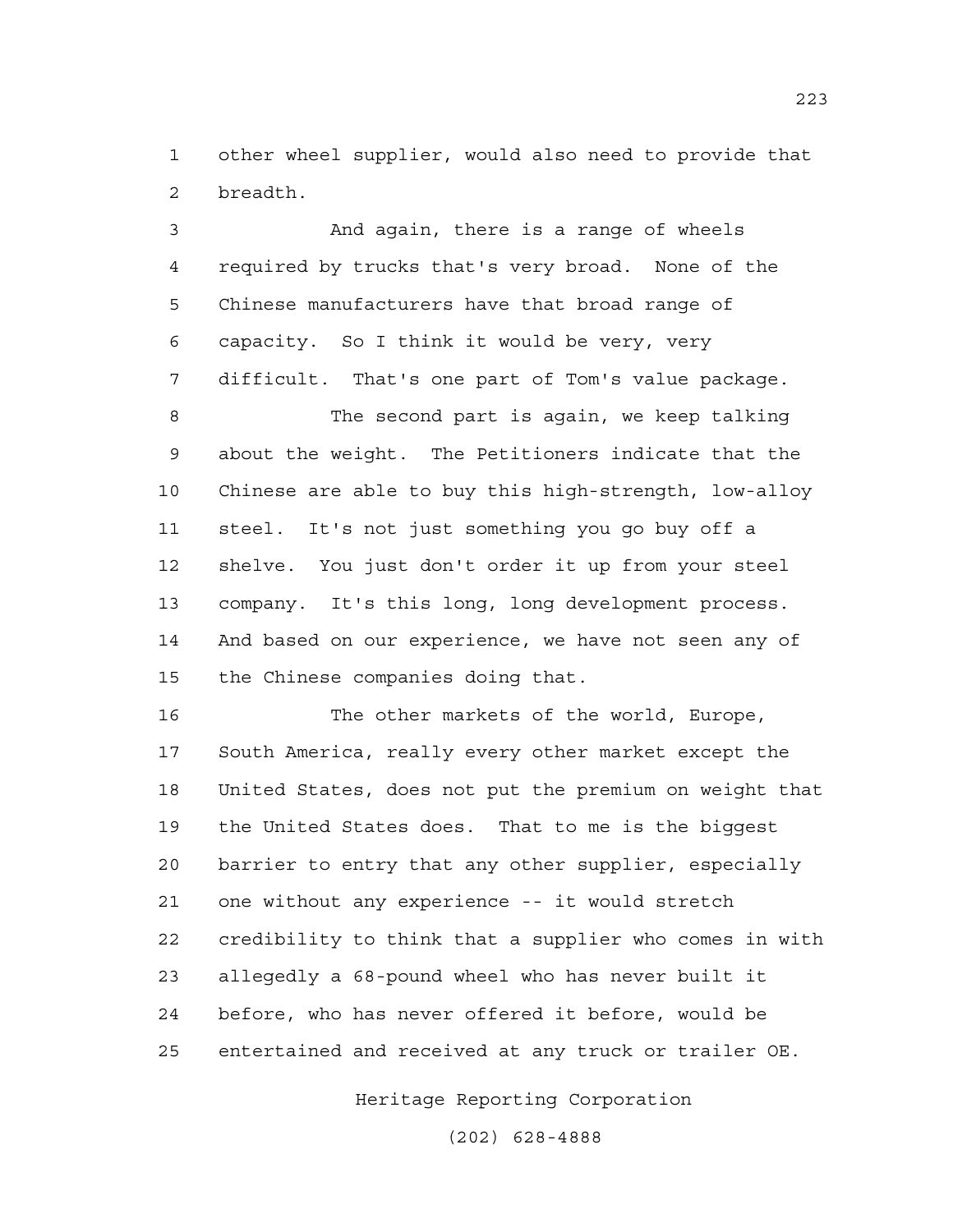1 COMMISSIONER PEARSON: Okay. Mr. Lee, is 2 the record quite complete on that issue, or are there 3 more things we should understand for purposes of the 4 post-hearing? Because as I understood the testimony 5 this morning from the domestic industry, they believe 6 they can be knocked out of the marketplace by just a 7 large supplier of wheels from China with perhaps a 8 limited product offering. And if you have a different 9 view of the market, it would be good if you could help 10 me to understand that.

11 MR. LEE: I believe this is kind of a gray 12 area because in terms of the responses that you've 13 gotten on the qualification process, I think the 14 questionnaire asked for a lot of checkbox responses. 15 And in terms of the limited narrative responses, it 16 wasn't a terribly clear picture there. It also is a 17 little blurry because you have different OEMs that are 18 responding to these questions, and the staff report is 19 kind of lumping them all together.

20 Here, we're really just talking about the 21 OEM truck guys now. And in terms of --

22 COMMISSIONER PEARSON: Not the trailer 23 manufacturers, in other words.

24 MR. LEE: Primarily, we're talking, yeah, 25 just the OEM truck guys here. So the discussion here

Heritage Reporting Corporation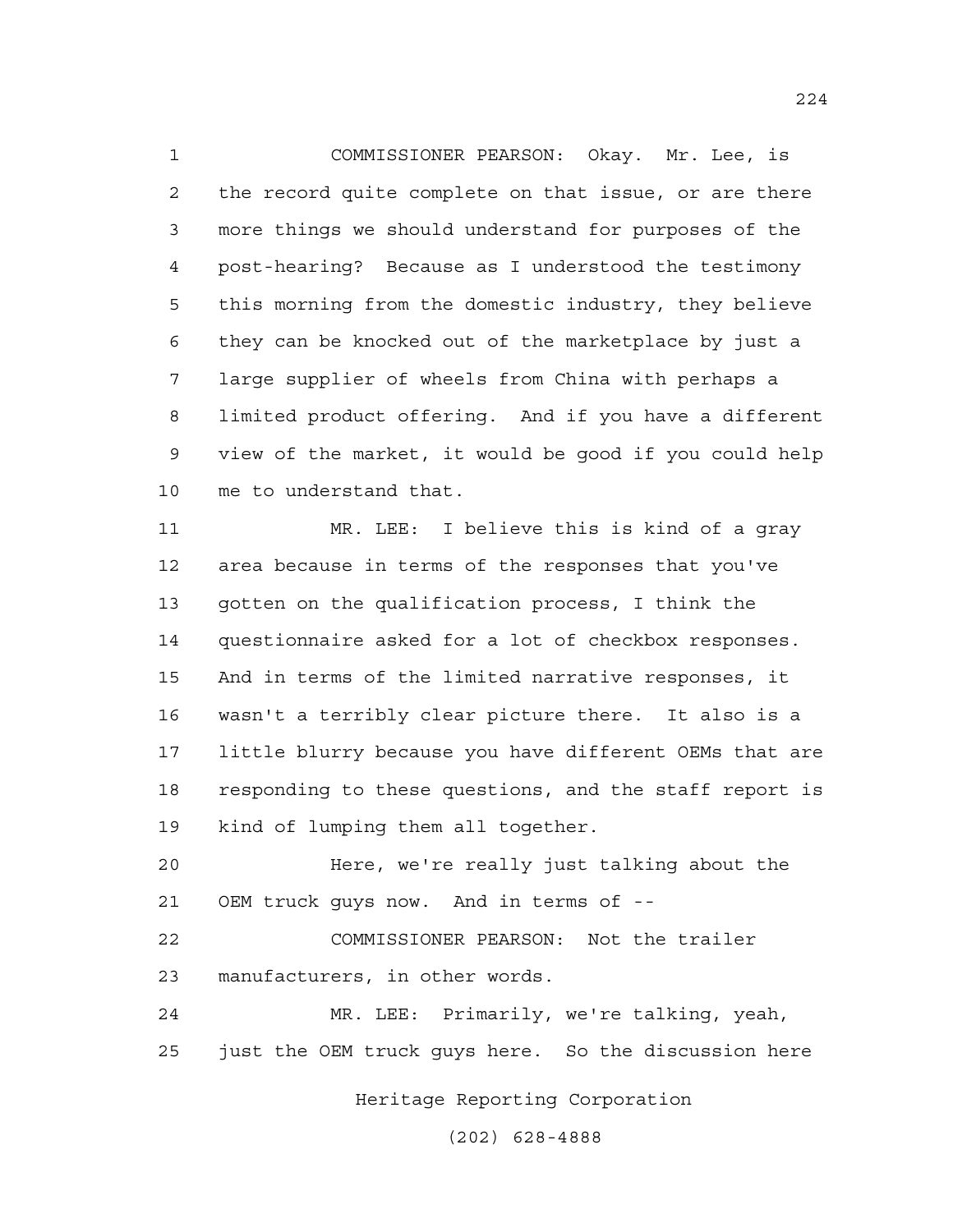1 really is breaking new ground. And I think we can try 2 to, you know, focus this and give you a clearer 3 picture of what is happening on this qualification 4 process just for the truck OEM.

5 COMMISSIONER PEARSON: Okay. And if there 6 is a similar phenomenon for the trailer manufacturers, 7 then address that, too. Or if it doesn't exist for 8 the trailer manufacturers, perhaps explain why. Maybe 9 someone would comment on that now from your 10 experiences. Mr. Cunningham.

11 MR. CUNNINGHAM: Thank you. Tom Cunningham. 12 I like to talk about like what really happens in the 13 marketplace. And take trailer, Wabash Trailers, the 14 largest producer of trailers in the United States. I 15 think they built 40,000 trailers last year, maybe more 16 than that. That's 350,000 wheels. Accuride had 17 supplied them as their number one primary supplier 20 18 or 25 years. Hayes got that business in the first of 19 2011.

20 I know the Wabash people. I've called on 21 them. They didn't even call me and ask me to quote 22 their business. I represent a Chinese wheel that 23 doesn't offer the value. They know me. They know 24 what the process is. But they also knew Hayes. Hayes 25 is a domestic supplier with the product line that

Heritage Reporting Corporation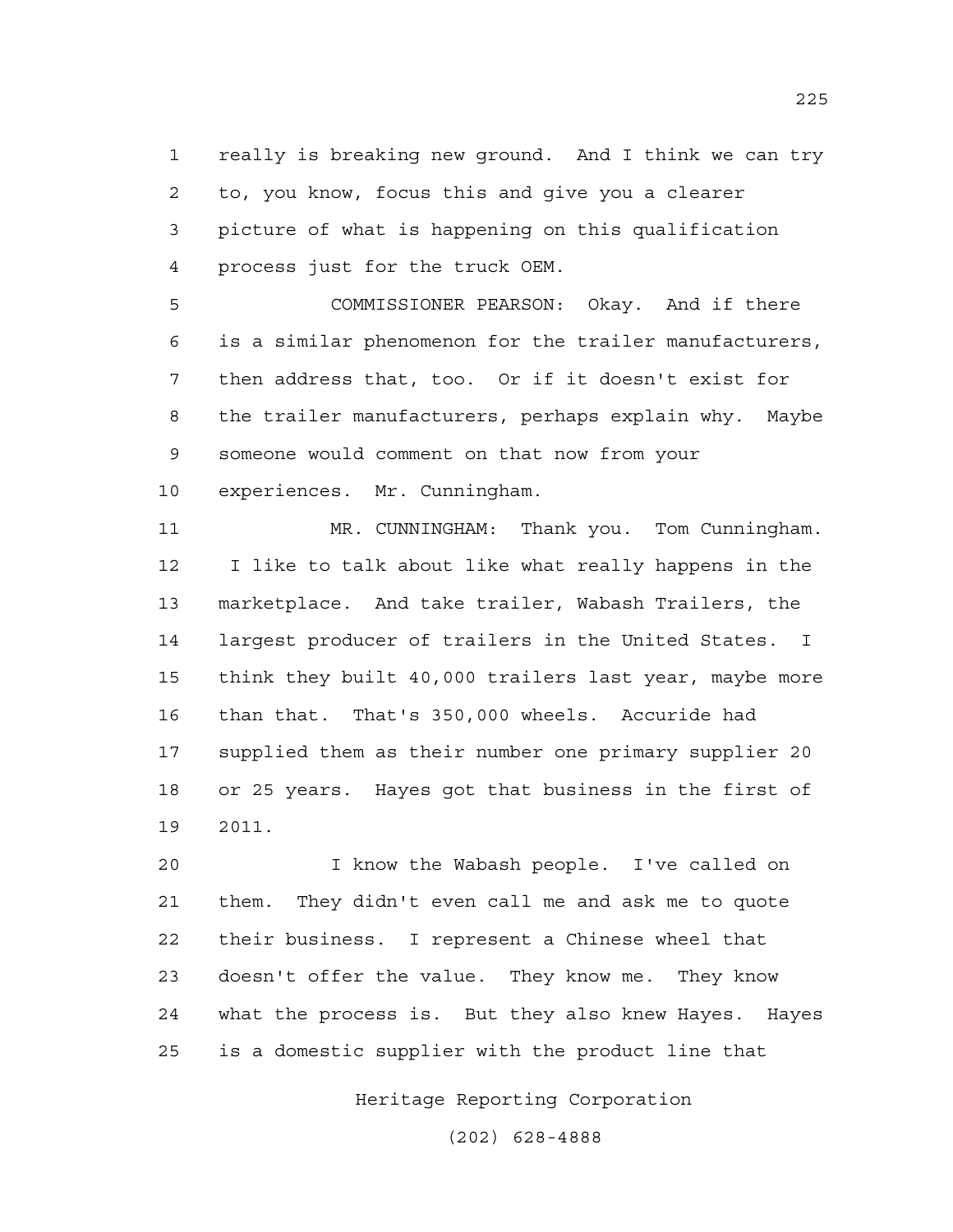1 would meet what they have. I don't know the details 2 on why the switch was made. But also in this 3 conversation I hope that the committee will see that 4 this is not just a Hayes-Accuride versus the Chinese. 5 This is also a Hayes-Accuride fight going on. And 6 their price decreases. Well, they gave Hayes the 7 business. I'm sure it wasn't because of their good 8 looks. It had to be a price decrease.

9 So at any rate -- but that's to give you a 10 real world picture of how difficult it is from an OE 11 truck and trailer perspective, at least my 12 perspective. Thank you.

13 COMMISSIONER PEARSON: Okay. So your 14 position then is that the Chinese wheels are quite 15 competitive in the aftermarket, and they have -- there 16 are some challenges to competition for the Chinese in 17 either the trailer or certain of the OE tractor 18 market.

19 MR. CUNNINGHAM: There are real challenges 20 to entry for sure. The other thing is -- and I think 21 Accuride alluded to this this morning, that the 22 highest price of a wheel, at least from Accuride's 23 perspective, is aftermarket. So that's the easier 24 place to enter the market and be competitive. 25 COMMISSIONER PEARSON: Mr. Schneider.

Heritage Reporting Corporation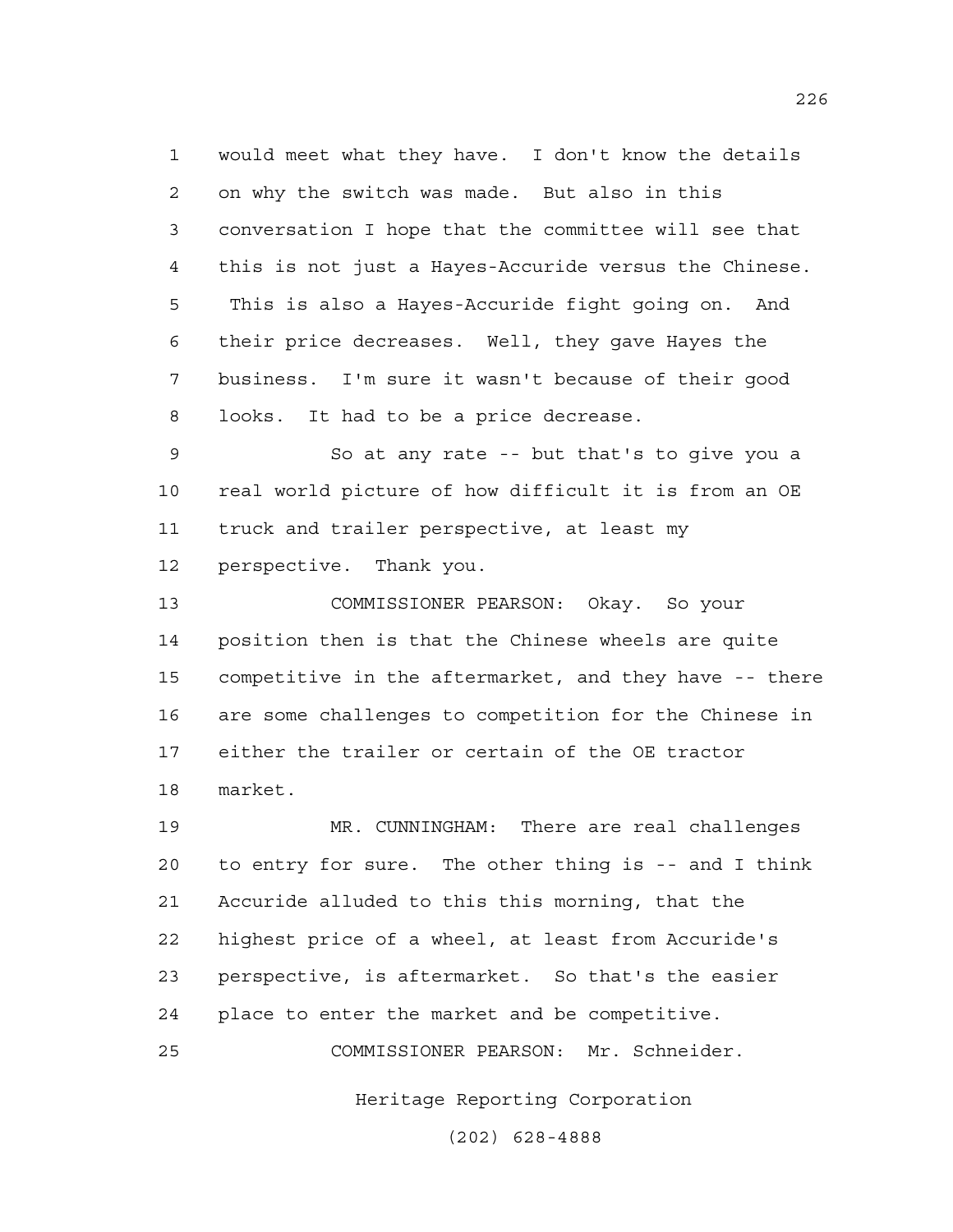1 MR. SCHNEIDER: Can I just add that -- John 2 Schneider. Can I just add that in our prehearing 3 preparation, we had some discussions with everybody 4 that's here, and nobody that's represented here has 5 ever received a formal RFQ from any OEM, truck or 6 trailer, for steel wheels. 7 COMMISSIONER PEARSON: Okay. So if you

8 wanted to solicit that business, you'd have to go 9 knock on doors or ring phones or -- pardon? Mr. 10 Hatton?

11 MR. HATTON: I'm sorry. It would be 12 necessary to have a wheel that met the specifications 13 of the industry.

14 COMMISSIONER PEARSON: Okay. So you've got 15 to find -- you would have to develop a lightweight 16 wheel somewhere in the world outside the United States 17 that would be acceptable in this country.

18 MR. HATTON: Or in the United States. 19 COMMISSIONER PEARSON: Or in the United 20 States. Of course, of course.

21 MR. LEE: I think in our discussions we 22 noted that a lot of these OEM truck manufacturers are 23 very sophisticated global companies. They are looking 24 for global supply chains, and they're aware of who is 25 out in the market as potential suppliers. And yet as

Heritage Reporting Corporation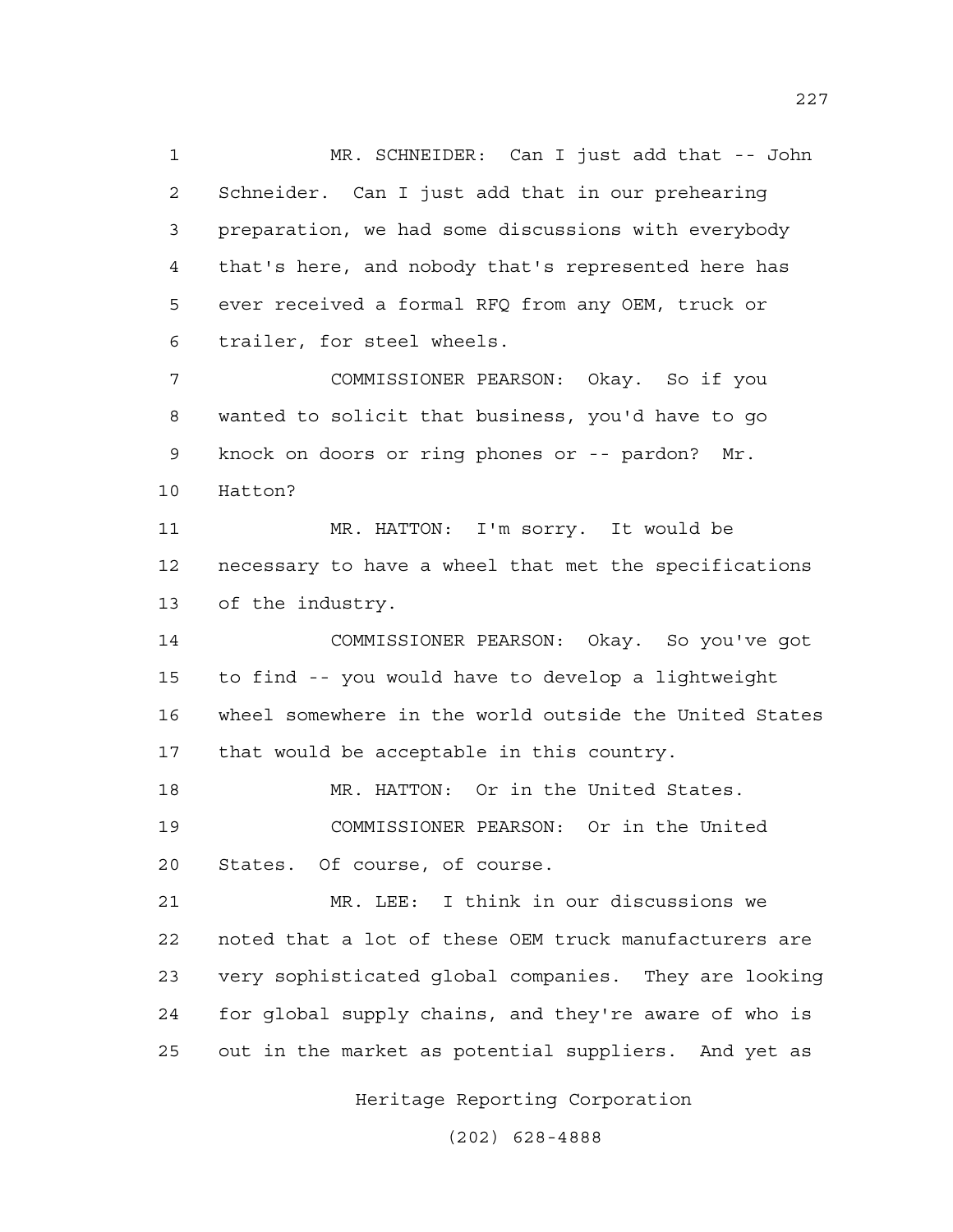1 they go through their rigorous qualification process, 2 they're only knocking on a few doors. A lot of people 3 may be knocking on their doors trying to get their 4 attention, but they're not answer them.

5 You asked if, you know, you just knock on 6 the door and try to solicit their business. I don't 7 think that would get any response from any of the 8 truck OEMs. You know, they have their qualification 9 process, and they're going to be the ones to decide 10 who they want to talk to as a potential supplier. And 11 so far to date, it hasn't been any Chinese supplier 12 yet.

13 MR. SCHNEIDER: Let me just add I know 14 representatives from domestic suppliers, component 15 suppliers, who have placed representatives in the same 16 -- they've assigned a truck OE to that representative, 17 and his responsibility is to cultivate business. And, 18 you know, 15-20 years of calling him, have never 19 cultivated any business.

20 COMMISSIONER PEARSON: It must require a 21 great deal of patience, I should think. This is a 22 somewhat different question. In the White and Case 23 brief, in Exhibit 14, there is a strategic analysis of 24 the Chinese commercial truck market by a company, 25 Frost and Sullivan. I think this is public. I can

Heritage Reporting Corporation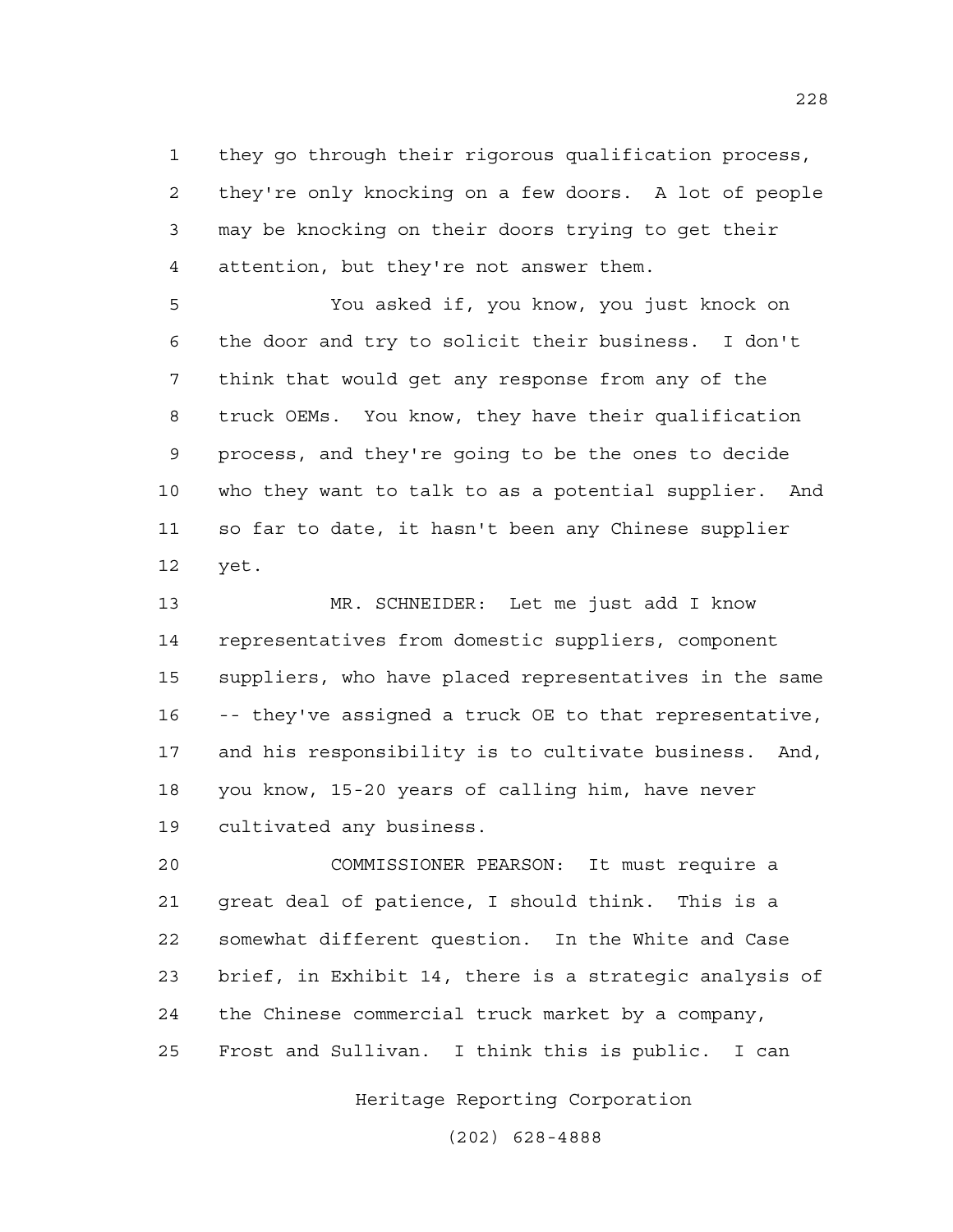1 speak about this, right? Yes, okay.

2 I was curious. On page 10, there is a chart 3 showing the commercial truck market, where things are 4 headed for the next several years. 2010 is the base 5 year. And you might have to respond in the post-6 hearing, but my question is one of the scenarios 7 showed the possibility of a 2.2 percent decrease in 8 consumption of tires for the year 2011. And that's 9 behind us now. So someone might know actually whether 10 Chinese consumption, what did go down by 2.2 percent, 11 or did it have a better result than that? 12 The numbers are presented in a range, with 13 2.2 being the low, and the high being 9.5, I guess. 14 MR. LEE: We would have to address this in 15 the post-hearing brief. Our understanding of -- there 16 are many different industry sources looking at the 17 Chinese commercial vehicle market. Their definitions 18 of what vehicles they're covering may vary slightly. 19 And trying to reconcile the various data sources can 20 be a challenge. 21 I think you're right that, you know, as of 22 2010, there was a range of estimates, that it was 23 going to be a little bit soft, or on the high end it 24 would continue to increase. You know, I think 2011

Heritage Reporting Corporation

25 did show that there was a softening of demand, but yet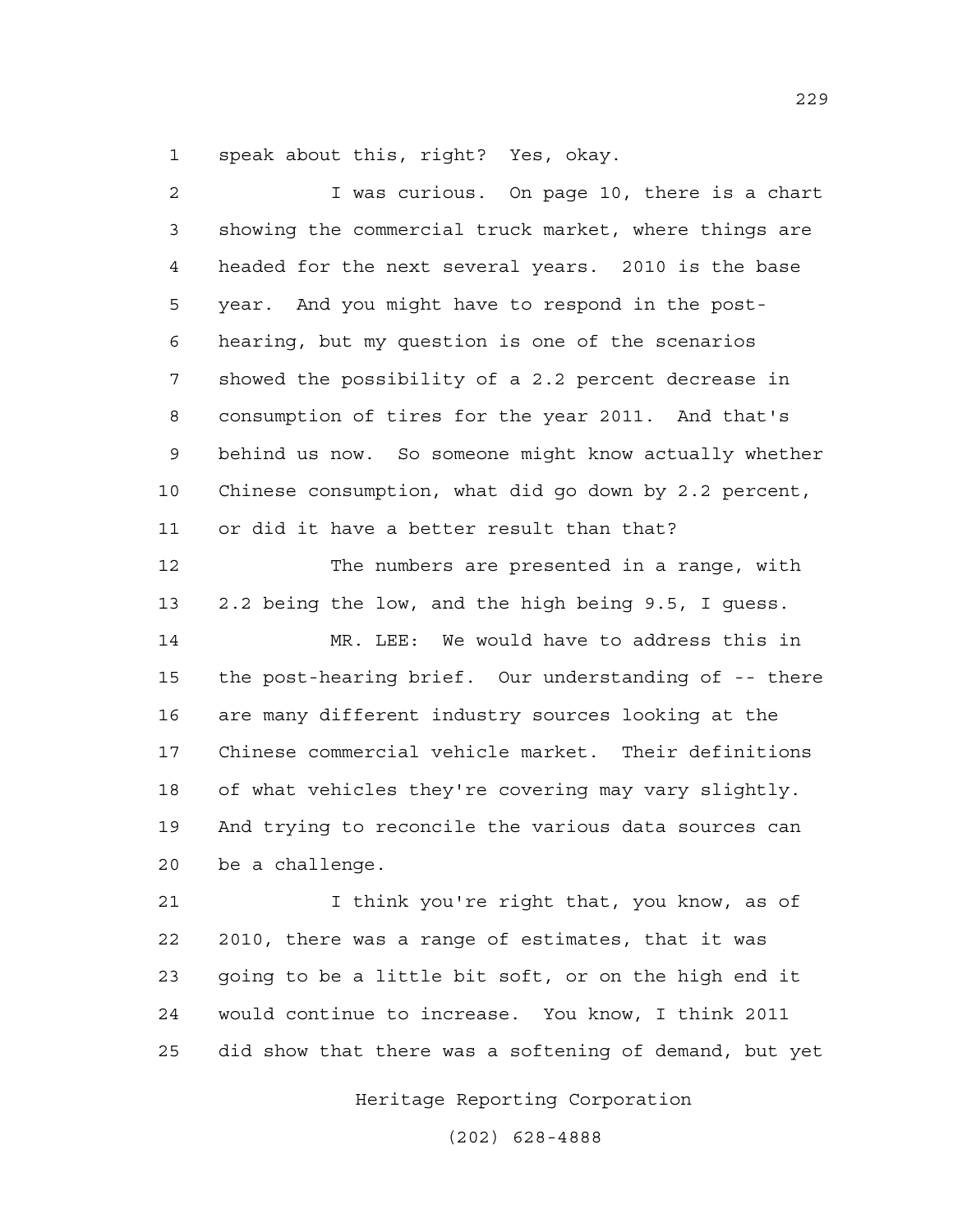1 most of the forecast that we've seen looking past 2012 2 and beyond still show overall a projected increase.

3 I think the term with regard not just to 4 specifically Chinese commercial vehicle demand, but 5 also the Chinese economy, is that there is slower 6 growth, but there is still growth. So the overall 7 picture is that it's going up, but maybe just not as 8 fast as it has been in the past five to ten years. 9 COMMISSIONER PEARSON: Okay. Well, thank 10 you. Did you --

11 MR. ROGERS: Yeah. This is Tom Rogers, 12 Commissioner Pearson. I'd just note that in the 13 record already on table 7-3, you have information on 14 Chinese shipments in the domestic market. And from 15 that, you can see that the shipments of wheels 16 themselves actually increased in 2011 over 2010. It 17 looks like it's more than 10 percent.

18 COMMISSIONER PEARSON: Okay. Thank you. 19 And of the advantages of running well past my time is 20 that it makes Commissioner Johanson feel much better. 21 Thank you, Madame Chairman.

22 CHAIRMAN OKUN: Commissioner Aranoff. 23 COMMISSIONER ARANOFF: Thank you, Madame 24 Chairman. The testimony of the panel this afternoon 25 has been that there aren't any Chinese producers who

Heritage Reporting Corporation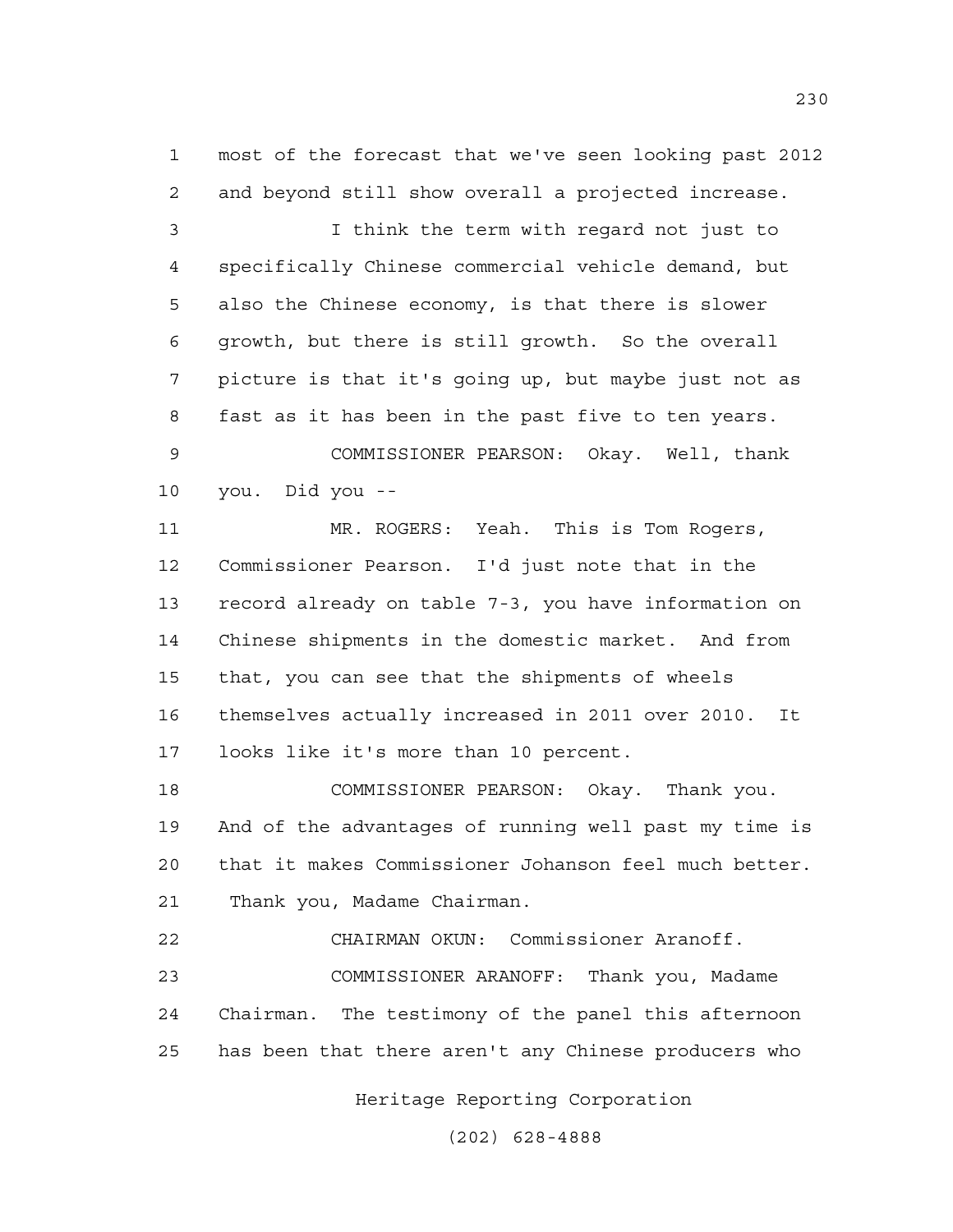1 are able to make lightweight wheels or get high-2 strength steel that you need to make lightweight 3 wheels. And I realize that in some sense, as my 4 colleague Commissioner Williamson said, you're being 5 asked to prove a negative.

6 But if you look in our staff report, where 7 we segregated the data by weight, there are Chinese 8 imports in the 65-75 pound category which clearly 9 overlaps with what you've all said is the very 10 standard 68-pound domestic product. Where are those 11 coming from? Where are they going? And what does 12 that say about your argument that nobody in China can 13 make those tires?

14 MR. ROGERS: This is Tom Rogers. I'll take 15 the first stab at that. This investigation covers 16 wheels from 18 inches to 24-1/2 inches. And when 17 we're talking about 68- or 79- or 82-pound wheels, 18 we're talking about 22-1/2 inch wheels. Because that 19 question covers all subject merchandise, it could 20 easily be covering wheels that are of a smaller size 21 and therefore a smaller weight. So I don't think you 22 can rely on that table for identifying the weight of a 23 22-1/2 inch wheel.

24 COMMISSIONER ARANOFF: Okay. Well, fair 25 enough. And I said tires again when I meant wheels.

Heritage Reporting Corporation

(202) 628-4888

231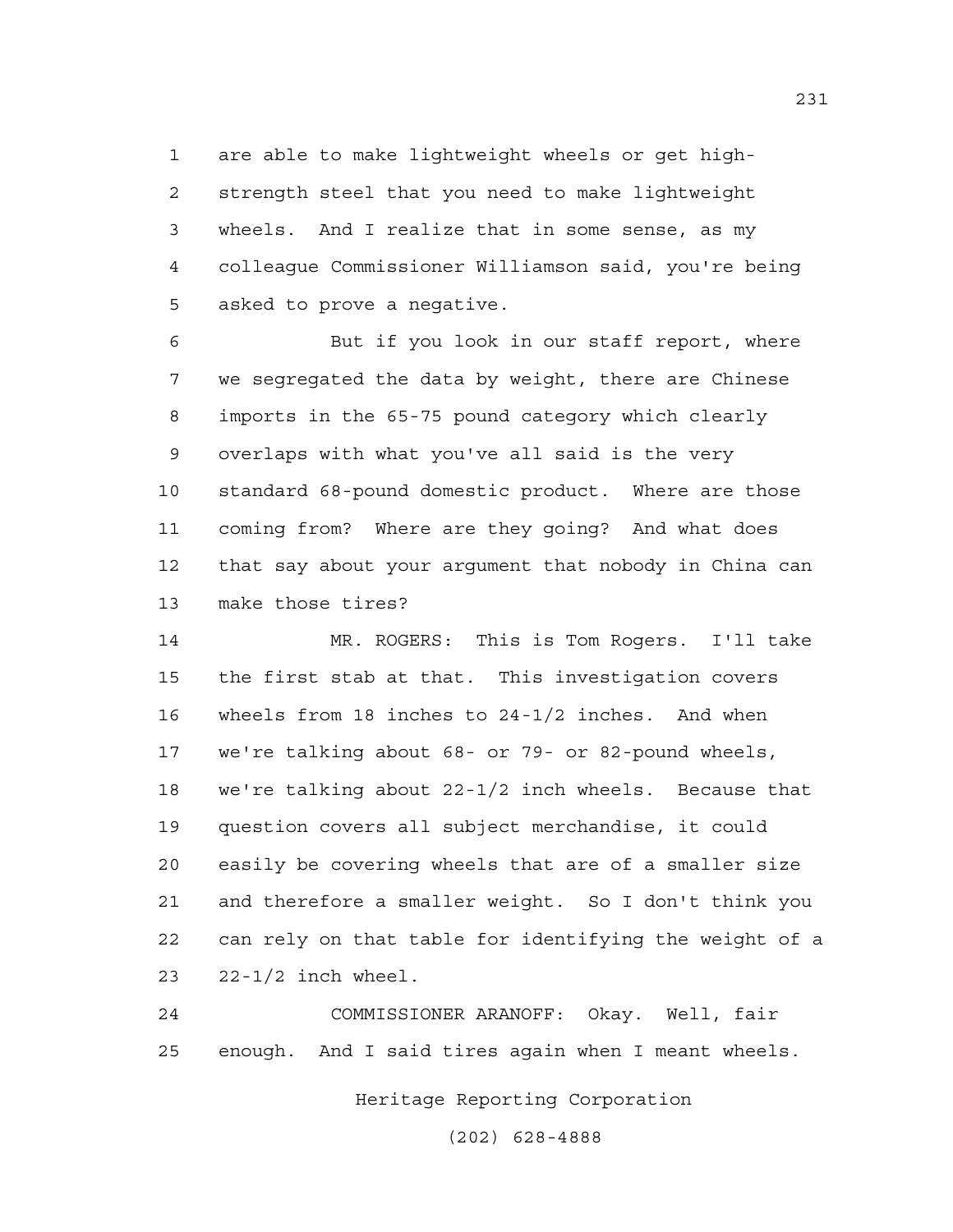1 We all have tires on the brain. But you've also 2 argued that if the Chinese producers are not providing 3 wheels for like trucks in the U.S., which was what I 4 understand was using those smaller sizes, and that 5 Chinese producers are providing maybe smaller sizes 6 that are going into agriculture, which are offroad 7 segments, which may be heavier -- so I'm still not 8 sure what it makes sense that that could represent.

9 MR. ROGERS: Right. Well, we can look into 10 it in more detail. You know, again, the investigation 11 does cover a range of products, and it's certainly 12 possible that there are exports of smaller sizes that 13 are falling in those weight categories that are not 14 going to -- you know, these truck wheels that we're 15 talking about.

16 MR. LEE: Right. We would have to go back 17 and find the specific importers that are reporting 18 those -- the ones that are showing up in those 19 categories. But I think emphatically we can say with 20 regard to truck OEM standard 68-pound wheel that 21 Accuride and Hayes are producing, there is absolutely 22 no way that the Chinese are providing that kind of 23 wheel and that that is showing up in your data tables. 24 COMMISSIONER ARANOFF: Okay. Well, I'll 25 look forward to anything else that you can glean from

Heritage Reporting Corporation

(202) 628-4888

232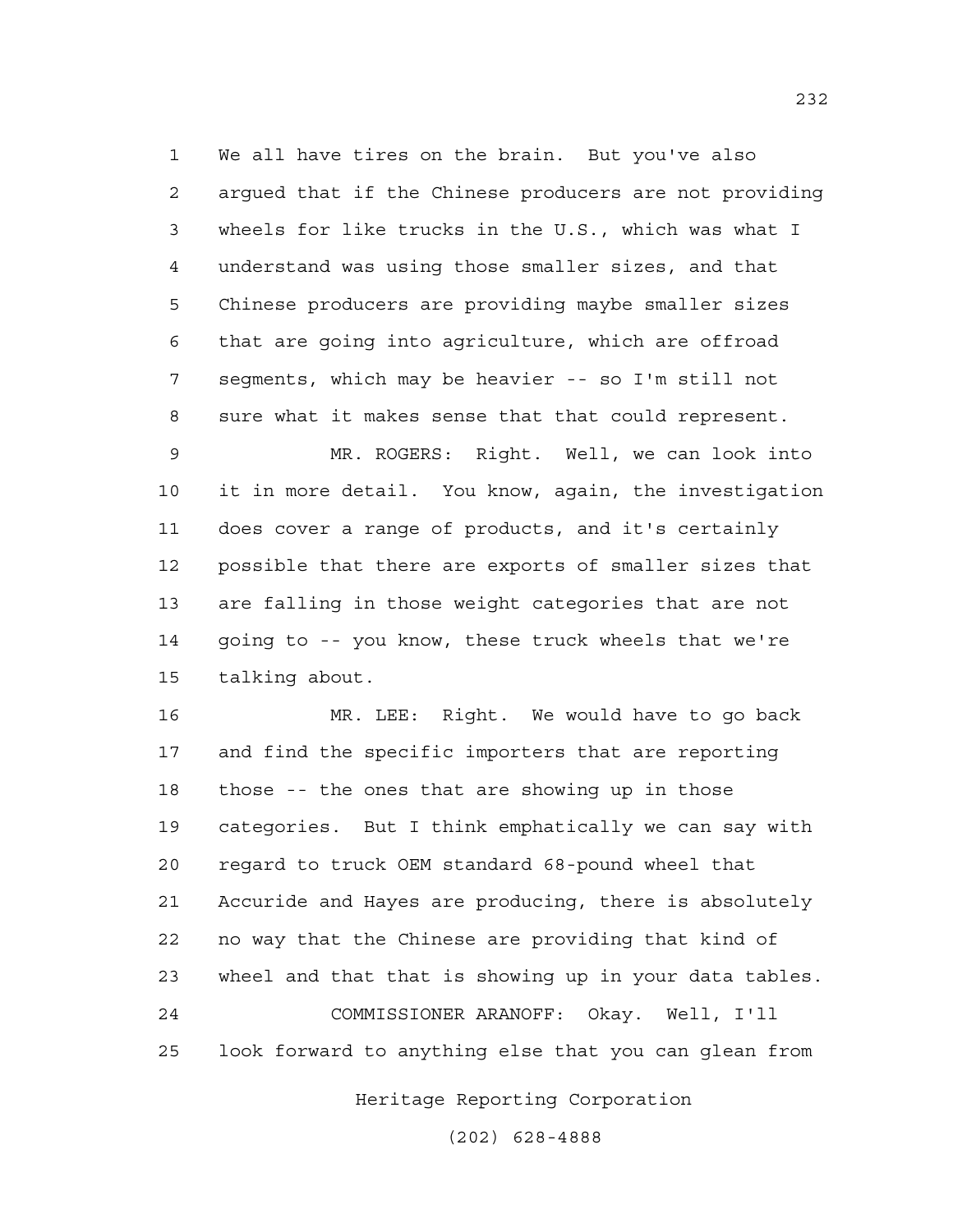1 looking at name porters. Mr. Wu, you are the official 2 is in charge of sales in the U.S. market for your 3 company? 4 MR. WU: Yes. 5 COMMISSIONER ARANOFF: Okay. Have you ever 6 paid a sales call on a U.S. truck OEM? 7 MR. WU: No. 8 COMMISSIONER ARANOFF: Have you ever sent 9 any kind of a written offer or solicitation to a U.S. 10 truck OEM? 11 MR. WU: No. 12 COMMISSIONER ARANOFF: Has one of them ever 13 talked to you at a trade show or any other place where 14 you might informally discuss doing business together? 15 MR. WU: No, not at all. 16 COMMISSIONER ARANOFF: Same thing for 17 trailer OEMs? 18 MR. WU: Yes. 19 COMMISSIONER ARANOFF: Okay. Thank you. 20 Mr. Lowe, do you know the answer to that question for 21 the Chinese producers that you represent? 22 MR. LOWE: No, Commissioner, I don't have 23 that information right off the top of my head. So 24 consistent with what the other people said, we'll look 25 into that and provide an answer with our post-hearing

Heritage Reporting Corporation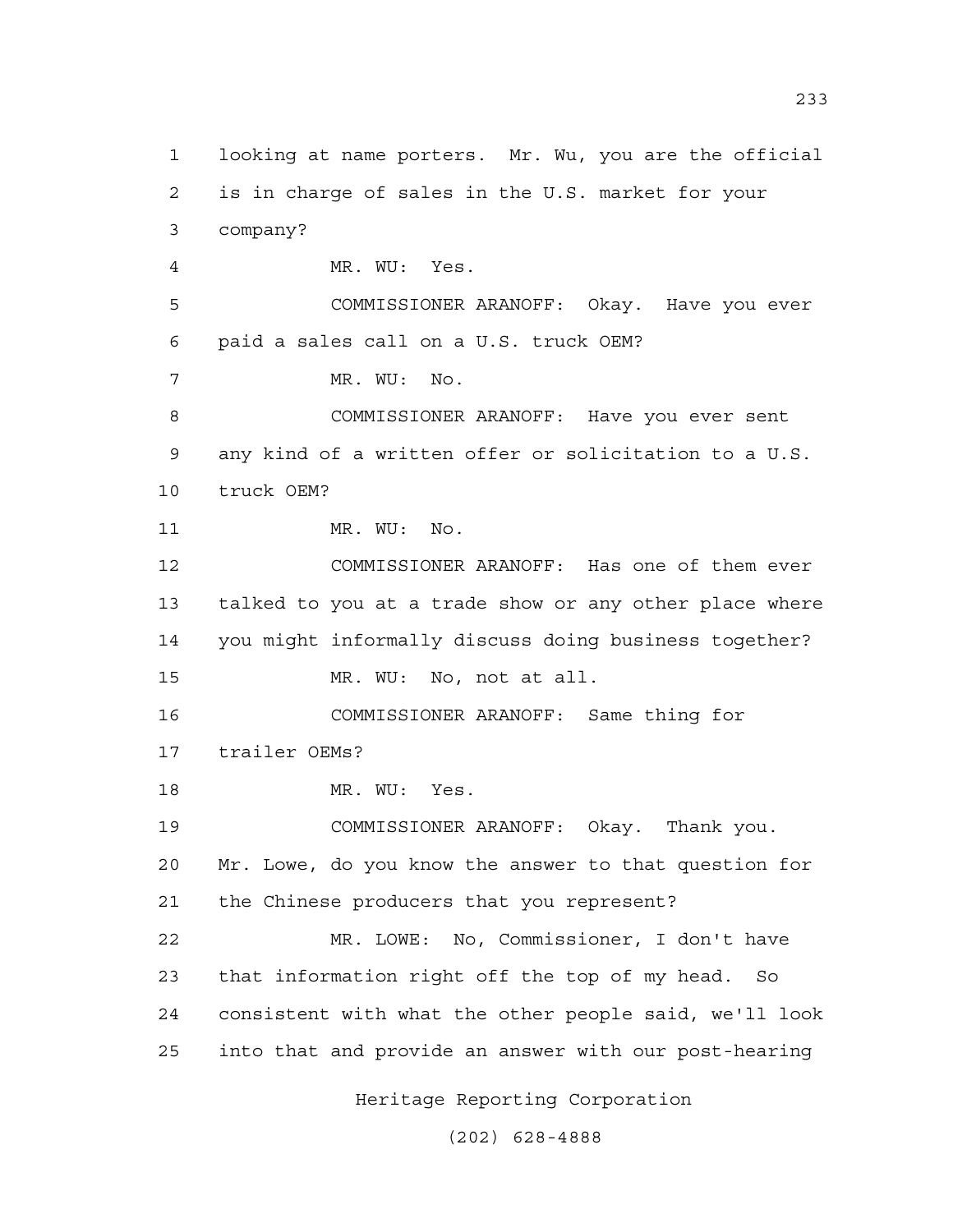1 brief.

| 2  | COMMISSIONER ARANOFF: Thank you very much.              |
|----|---------------------------------------------------------|
| 3  | There was a little bit of discussion earlier about      |
| 4  | this issue of what Chinese producers or exporters may   |
| 5  | have affiliated warehousing in the United States.<br>Do |
| 6  | any of the companies that are represented here today    |
| 7  | -- and I guess that's five companies. Any of them       |
| 8  | have warehouses in the United States for this product?  |
| 9  | MR. WU: Well, I'm speaking for Jingu. We                |
| 10 | don't have any.                                         |
| 11 | COMMISSIONER ARANOFF: Mr. Lowe, through                 |
| 12 | your companies, do you know if any of them have         |
| 13 | warehouses -- if they needed warehousing in the United  |
| 14 | States?                                                 |
| 15 | MR. LOWE: No, to the best of my knowledge               |
| 16 | none of these companies have any warehousing, and I'll  |
| 17 | confirm that.                                           |
| 18 | COMMISSIONER ARANOFF: Okay.                             |
| 19 | MR. LOWE: I'm almost certain the answer to              |
| 20 | that question is no.                                    |
| 21 | COMMISSIONER ARANOFF: Okay. Mr. Hatton,                 |
| 22 | did you want to add something?                          |
| 23 | MR. HATTON: Greg Hatton. Our business                   |
| 24 | model is different. We're an American company. We       |
| 25 | employ U.S. employees. We do have warehouses. We're     |
|    | Heritage Reporting Corporation                          |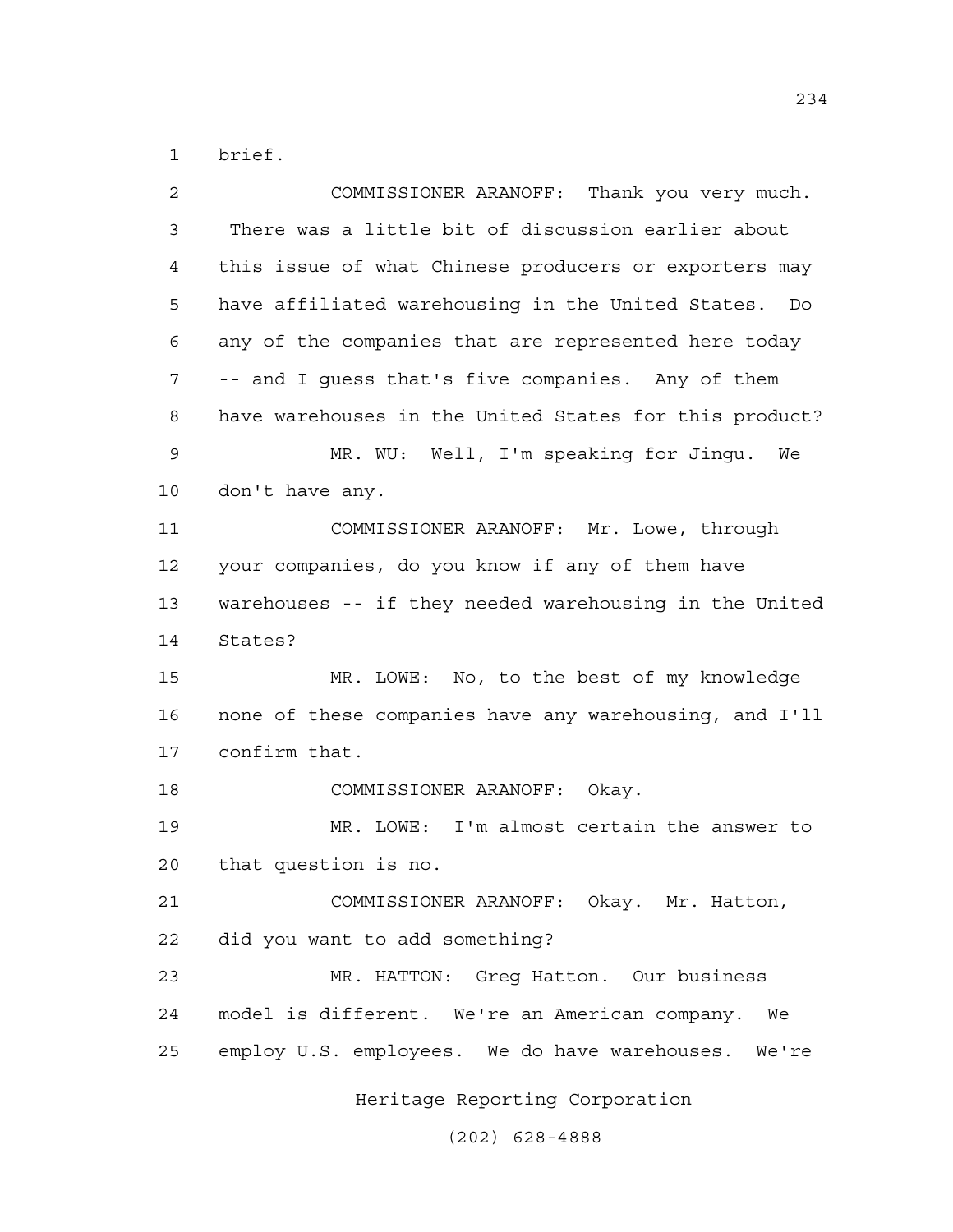1 a distributor, so we purchase our products and keep 2 those in our warehouses throughout the U.S.

3 COMMISSIONER ARANOFF: Okay. Domestic 4 producers in the panel this morning, they referenced 5 some instances where Chinese producers or perhaps 6 importers who may not be affiliated with them or may 7 be affiliated with them are able to serve at least 8 some OEM customers, maybe because they're smaller 9 trailer OEMs or some other examples, by offering to 10 set up a warehouse close to their production location 11 in order to get rid of the risk associated with the 12 long supply chain.

13 Are any of you aware of any of the companies 14 that are actually involved in that?

15 MR. CUNNINGHAM: I'm not aware of -- I'm Tom 16 Cunningham. I'm not aware of any of that activity. 17 And the logic would pass that if you go to that 18 expense, a trailer typically has a one-year contract, 19 and go to the expense to facilitate an inventory would 20 not make sense to me. So that logic follows my 21 observation. No.

22 COMMISSIONER ARANOFF: Okay. Does anyone 23 else want to comment on that?

24 MR. LEE: From the DOC proceedings, we saw 25 that Centurion does have an affiliate that is based in

Heritage Reporting Corporation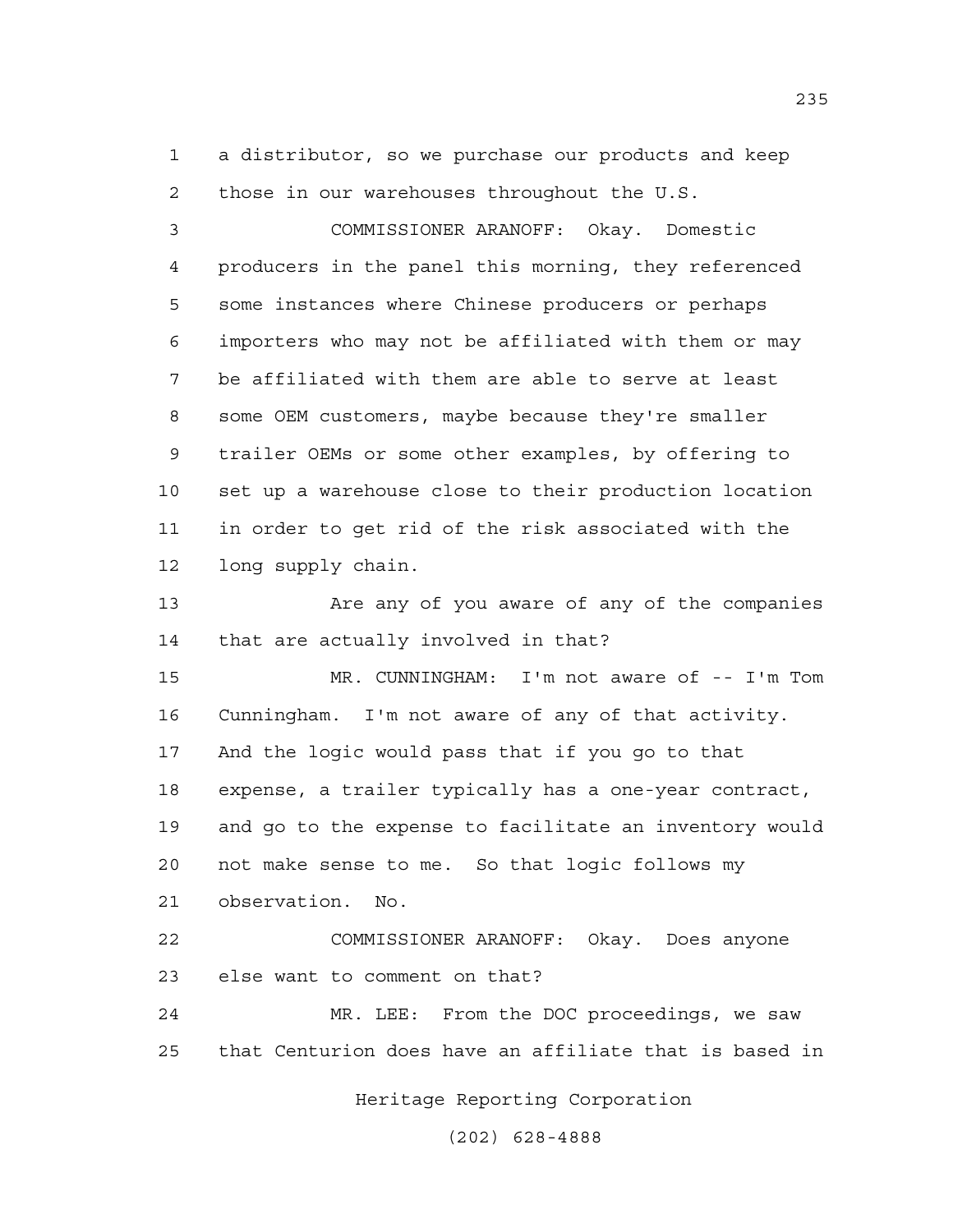1 Utah. My understanding is that they do have a 2 warehouse network, but I believe they're so far the 3 only ones that have that kind of warehousing network. 4 That's discussed by Petitioners this morning.

5 COMMISSIONER ARANOFF: Okay. That's 6 helpful. Thank you. There was a discussion today by 7 some of the witnesses about the fact that the larger 8 OEMs have to really look at business risk for the 9 larger number of parts that they need and the large 10 number of types of parts that they need. And just so 11 my question is -- and I certainly invite the domestic 12 producers to answer this post-hearing as well.

13 We often see that in industries that have 14 that concern there is a practice of having more than 15 one qualified supplier for a larger company that faces 16 a risk of supply disruption. But we don't see that 17 here. Why is that? Why aren't any of even the 18 smaller possible suppliers able to get qualified as a 19 backup?

20 MR. CUNNINGHAM: It's a very unusual 21 industry that we're in in the steel wheel industry. I 22 was looking at *Transport Topics Magazine*, March 5th, 23 and they were talking about the tire industry that 24 supplies the heavy-duty truck. And I think there were 25 12 different suppliers of tires to the same market

Heritage Reporting Corporation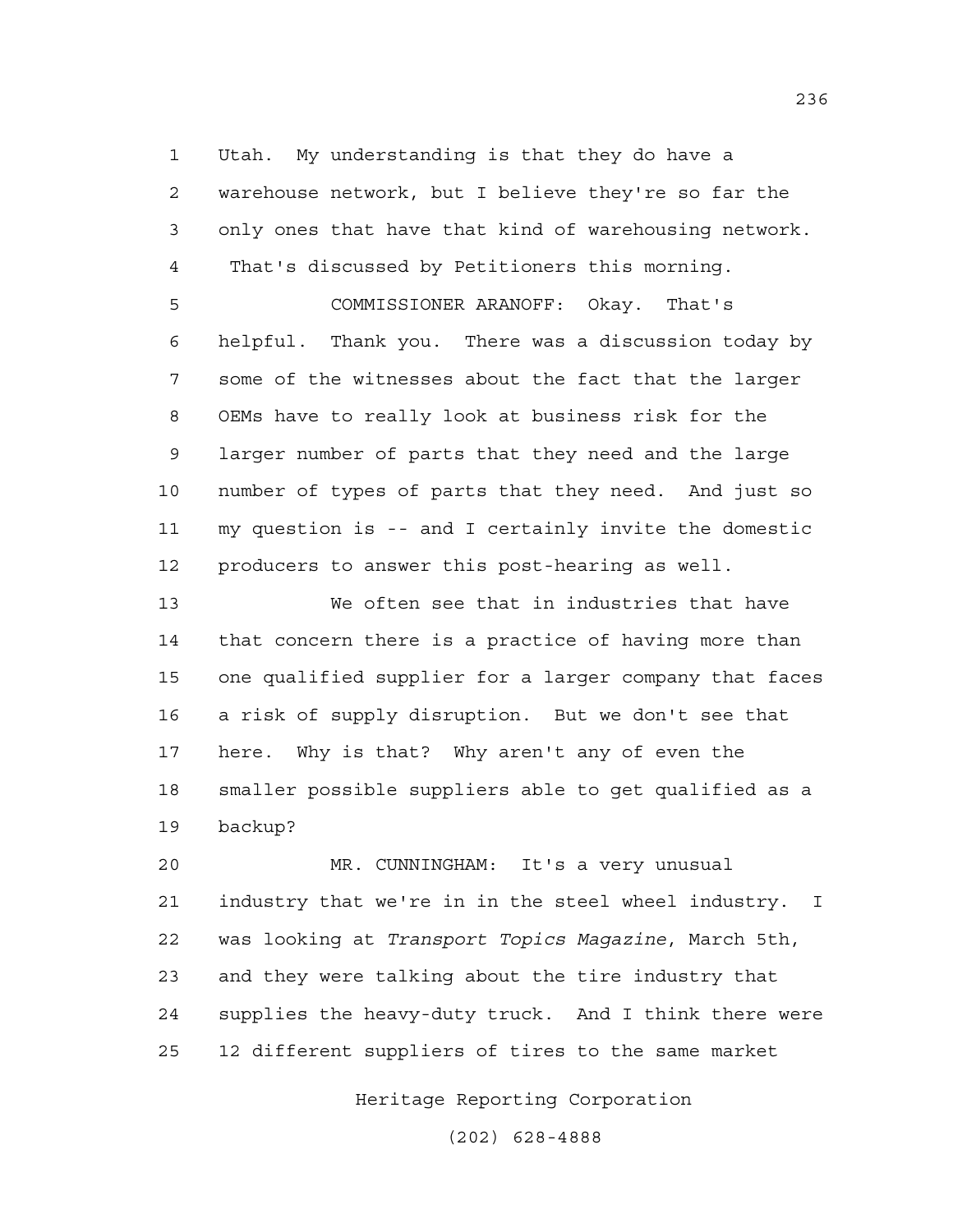1 that Hayes and Accuride service. Because of those 2 dynamics, I think it's even more important to this OE 3 to be sure that he gets supply. So we don't see them 4 out shopping.

5 You know, a vehicle can't go anywhere 6 without wheels. So once it has been made, it is 7 coming off that production line. If wheels aren't 8 there, they're in trouble. So that's my number one 9 take from it, at least from a truck and a trailer 10 standpoint. That's why -- and there are only two. 11 COMMISSIONER ARANOFF: Right. Well, that's 12 your point. But I think what you're -- what I 13 understood was that purchasers have contracts with 14 only one.

15 MR. CUNNINGHAM: That's correct.

16 COMMISSIONER ARANOFF: And why would you 17 have only one when you could have at least two and 18 maybe more, since there are other suppliers globally? 19 MR. CUNNINGHAM: From my experience, 20 although this was years ago, not that many years ago, 21 oftentimes within contracts there will be, for 22 example, we will give you this price for 85 percent of 23 your use. We'll give you this price for 90, this 24 price for 100. This industry tends to work to the 25 point that -- the other thing is the truck OEs don't

Heritage Reporting Corporation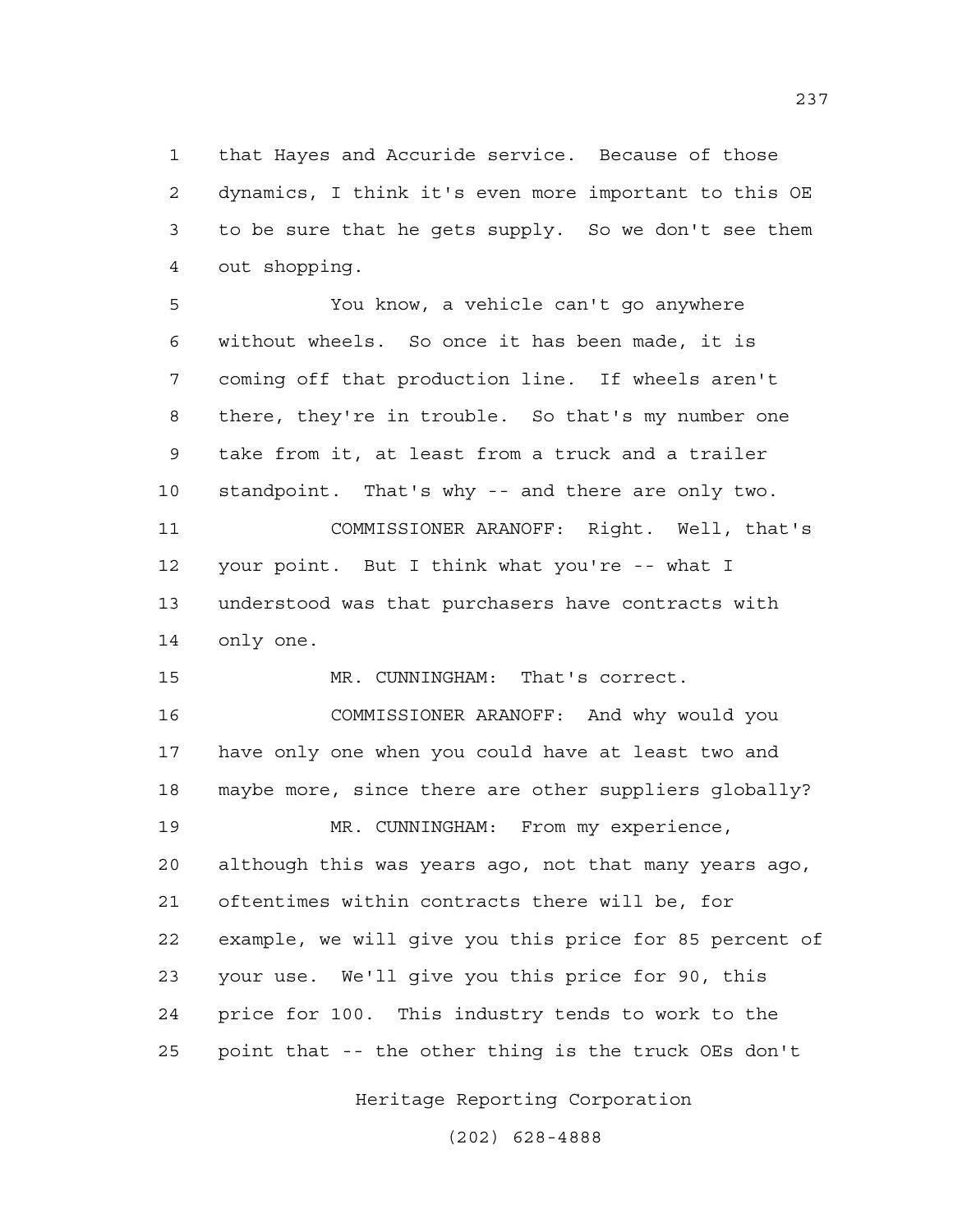1 want to have a lot of suppliers. It's a mess, the 2 part numbers.

3 I know John testified that they do, and he's 4 correct, that the end user gets to specify whatever. 5 But day to day, they'll say, this is our standard. We 6 can certainly supply whatever you want, when they've 7 been qualified. I'm afraid I've confused the issue. 8 Sorry.

9 COMMISSIONER ARANOFF: No. That's all 10 right. That's all right. Thank you all for your 11 answers. Thank you, Madame Chairman.

12 CHAIRMAN OKUN: Before I turn to 13 Commissioner Pinkert, I will note that I am not 14 turning the heat up in the room. I see people just 15 taking off their jackets everywhere, and I'm not 16 trying to get anyone out of here. It's just we're 17 trying to work out the fact that it's a nice day, and 18 somehow we can't get some air in here. So we'll 19 continue with the heat torture with Commissioner 20 Pinkert.

21 COMMISSIONER PINKERT: With Commissioner 22 Pinkert? I don't intend for this to be heat torture. 23 But in any event, I want to begin with Mr. Lowe. And 24 we've talked a lot about certification requirements. 25 And I'm not going to be focusing on what those

Heritage Reporting Corporation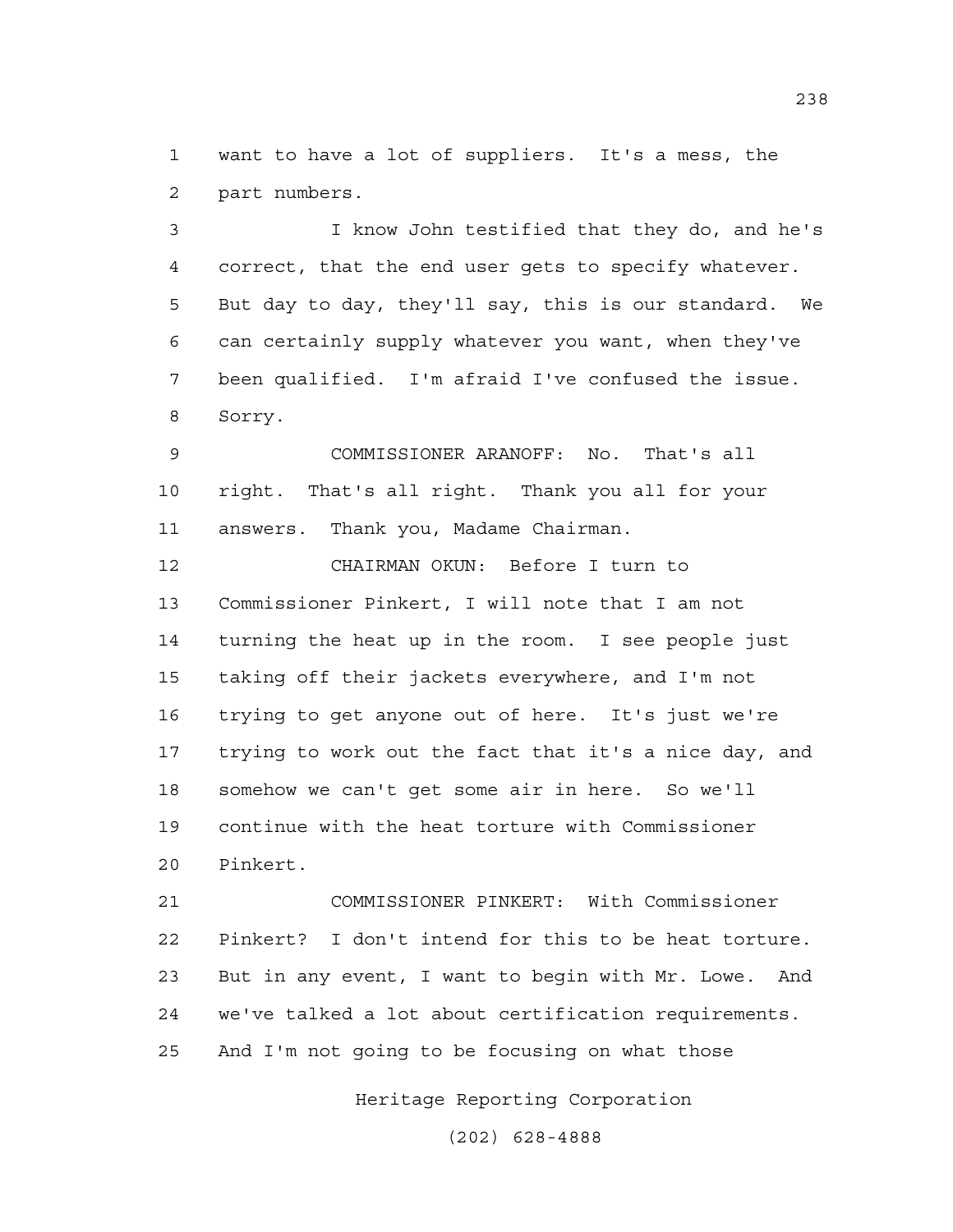1 requirements are in these questions. But I'm 2 wondering, you testified that you weren't aware of any 3 Chinese company applying for certification for sales 4 to truck OEMs. And I'm wondering, was there any kind 5 of investigation, or did you conduct any inquiries, or 6 did you ask around, or is it simply that you're not 7 aware?

8 MR. LOWE: Commissioner Pinkert, the company 9 that we deal with, Jingu, is represented here today, 10 and the companies that our law firm represents, none 11 of those companies have been approached by the OEMs to 12 be qualified to produce these -- the lightweight 13 wheels that the OEMs require. And as I said, none of 14 these companies are able to produce those types of 15 wheels. And we have done relatively extensive 16 research in China based on Jingu and other companies' 17 contacts there, and have not been able to uncover any 18 Chinese company that can.

19 I mean, I believe the testimony was that 20 there are approximately eight companies that have the 21 ability to export wheels to the United States that 22 would meet the general requirements of even the 23 heavier weights that are used here. A lot of the 24 companies produce wheels in the range of 80 to 85 25 pounds in China. They produce tube-type wheels, et

Heritage Reporting Corporation

(202) 628-4888

239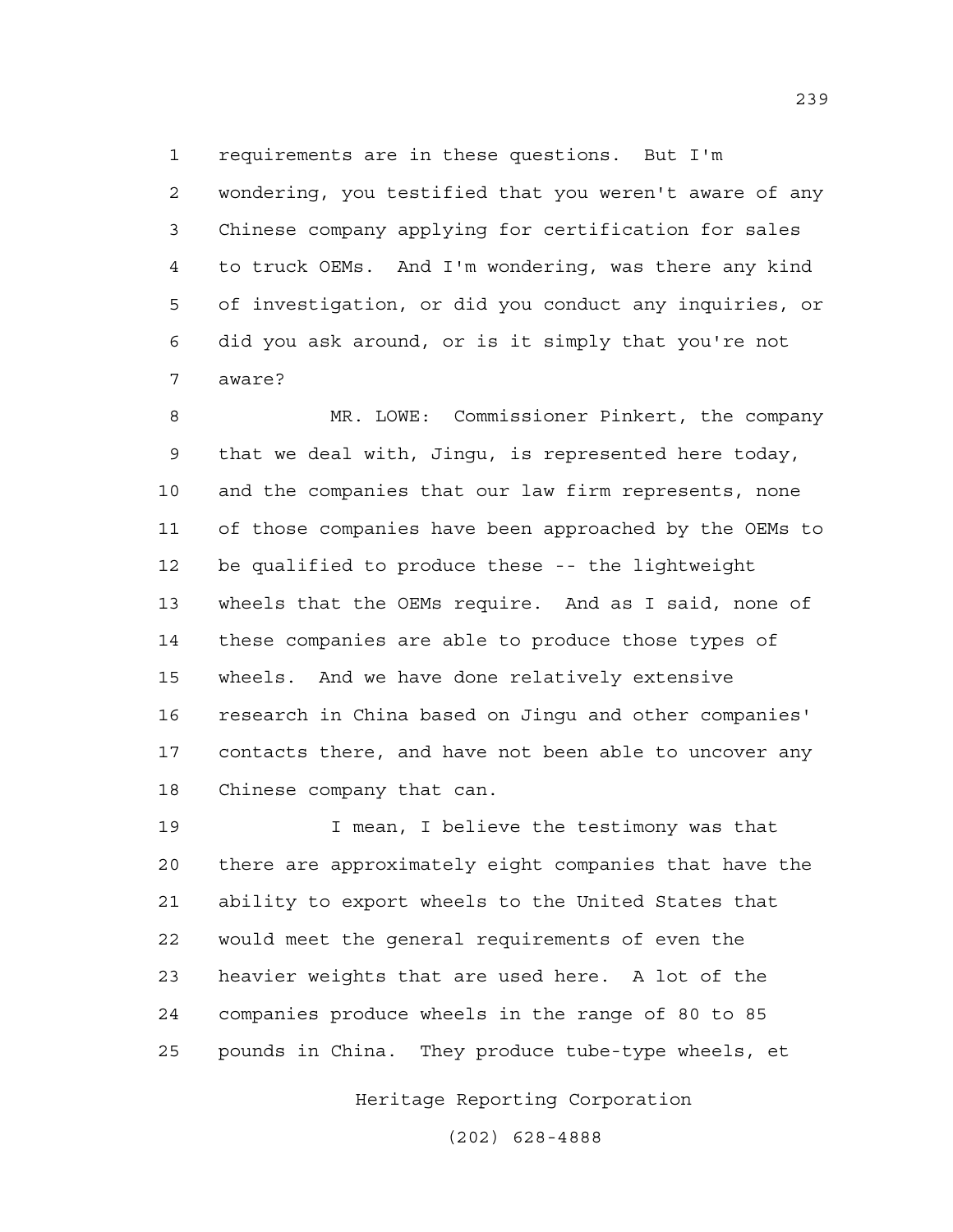1 cetera. So of the companies that do export to the 2 United States, like I say, the ones we represent, the 3 ones that have been talked to, none of them have ever 4 been approached, and none of them can produce the type 5 of lightweight wheels that the OEM, the major OEMs in 6 the United States, require.

7 COMMISSIONER PINKERT: Thank you for that 8 answer. And if it's possible in the post-hearing to 9 detail some of the investigation in China of companies 10 other than the companies that you represent who you 11 can testify about directly, but if you could talk 12 about the inquiries that were made, that would be very 13 helpful.

14 MR. LOWE: Okay. We'll do that.

15 COMMISSIONER PINKERT: Thank you. Now, I 16 want to get into the reasons why the Chinese companies 17 can't produce the -- or allegedly can't produce for 18 sales to the truck OEMs. And you heard this morning 19 that there is this learning curve and that, you know, 20 it's just a matter of time, and not a very long time 21 at that, according to the Petitioners, before the 22 Chinese companies will be able to meet the technical 23 requirements.

24 Now, I'm not talking about going through the 25 certification process. I'm leaving that to one side

Heritage Reporting Corporation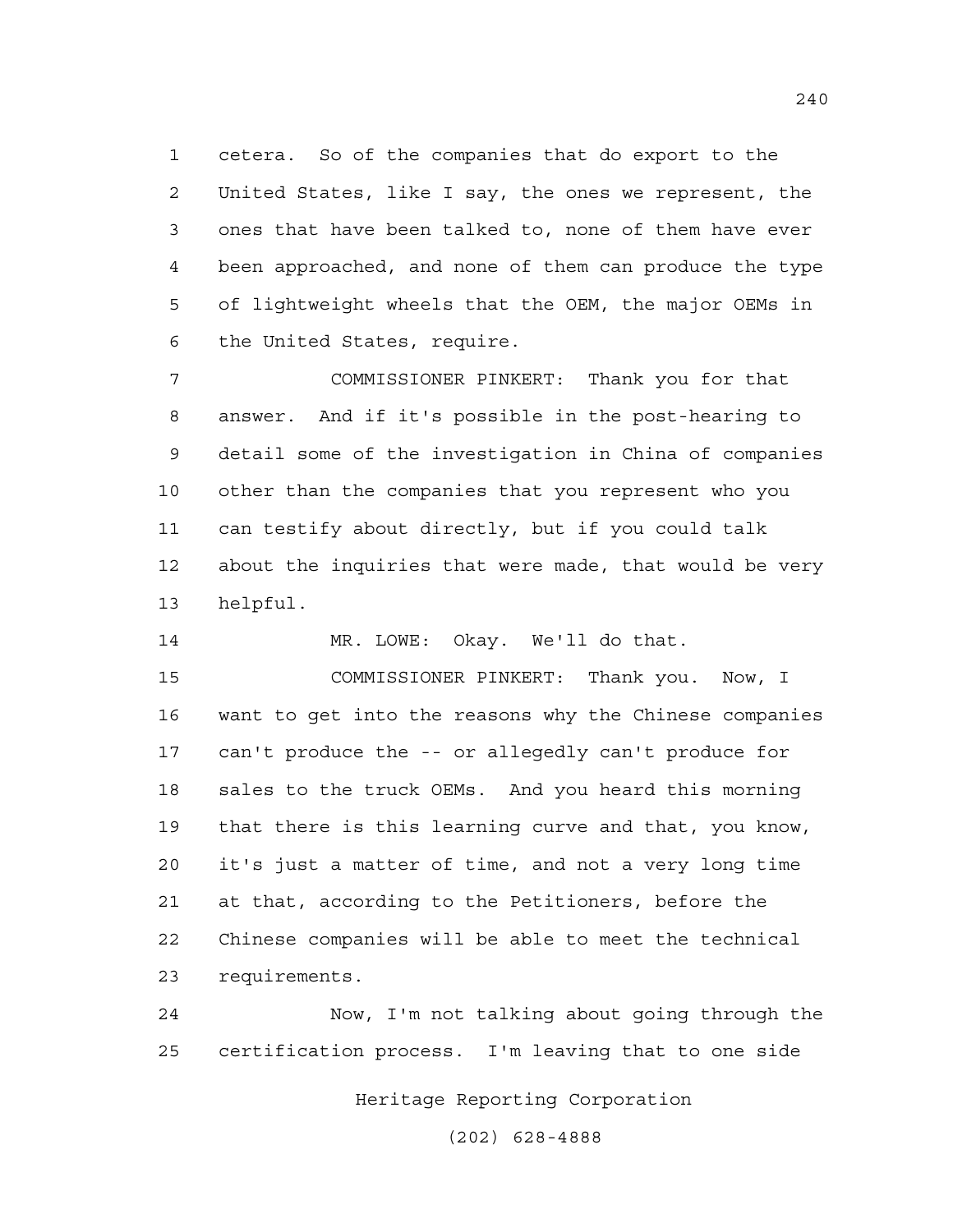1 for purposes of these questions. But simply the 2 question of whether they can produce the product, 3 whether they can produce a lightweight product for the 4 truck OEMs. And I'm wondering whether there is 5 anybody on the panel that can talk about the learning 6 curve, if there is one, and whether it's going to take 7 a long time or a short time.

8 MR. LEE: I think Zhejiang Jingu they may be 9 able to talk a little bit about this. Our 10 understanding is that it will take a very long time, 11 and that the learning curve is pretty steep. This 12 morning, we heard testimony from the domestic industry 13 talking about how long it took them to get to a 14 lighter weight wheel. I believe they mentioned that 15 it took them two to three years to get that product so 16 that it could produce it consistently.

17 I think Jingu can talk about this a little 18 bit more, but in China, there is absolutely no 19 interest whatsoever in a lighter truck. There is no 20 kind of interest in having a lighter truck. To the 21 contrary, they actually want a heavy truck to handle 22 the overloads that the Chinese freight is typically 23 handling there.

24 So in terms of market demand in China for a 25 lightweight wheel, there absolutely hasn't been and

Heritage Reporting Corporation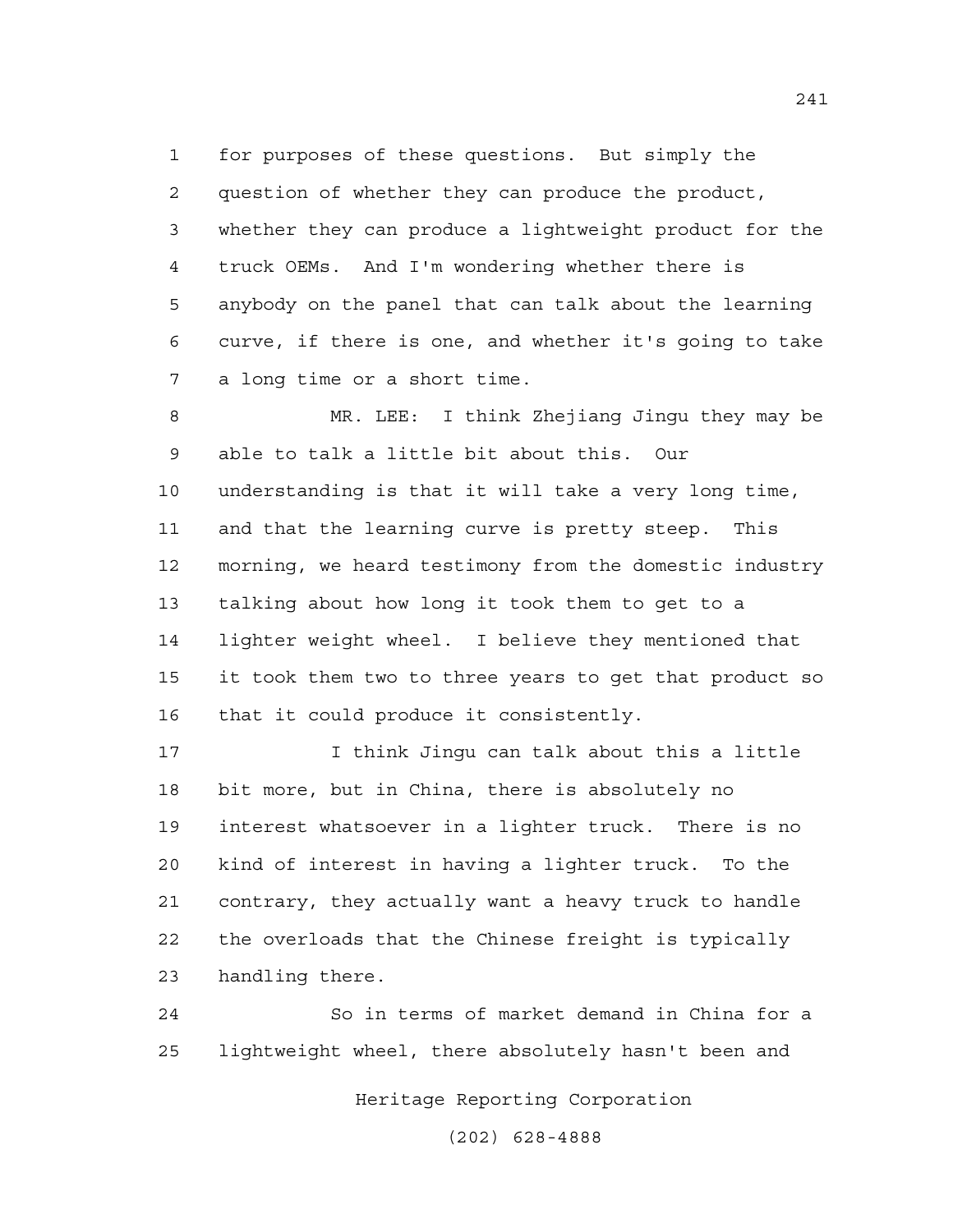1 for the foreseeable future there hasn't been, and that 2 also gets to the issue of steel suppliers. Because 3 there is no interest in a lightweight wheel, the steel 4 producers have no interest in working with the steel 5 makers like Jingu and others to work with them to 6 provide steel that could make a lightweight wheel 7 because there is just no downstream demand for a 8 lightweight steel wheel, and thus for lightweight 9 steel that could meet those specifications.

10 If Jingu has -- I will see if they can add 11 anything to that.

12 MR. WU: Yes. My name is Jesse Wu. 13 Regarding the lightweight wheel, why Chinese producer 14 has not investigated or tried to even make that wheel, 15 the reason being is this require a very high-strength 16 steel. It's not something currently in China, and of 17 these steel mill can produce. And even if they do, it 18 has got to go through a lot of testing to meet that. 19 And right now, just in Chinese market alone, the 20 trailers -- for example, we supply one of the largest 21 trailer manufacturer in the world, CMC. They produce 22 100,00 trailers a year, and they don't require any of 23 those weight wheels.

24 We can just readily produce the current 25 weight wheel we have and ship it to them. So there is

Heritage Reporting Corporation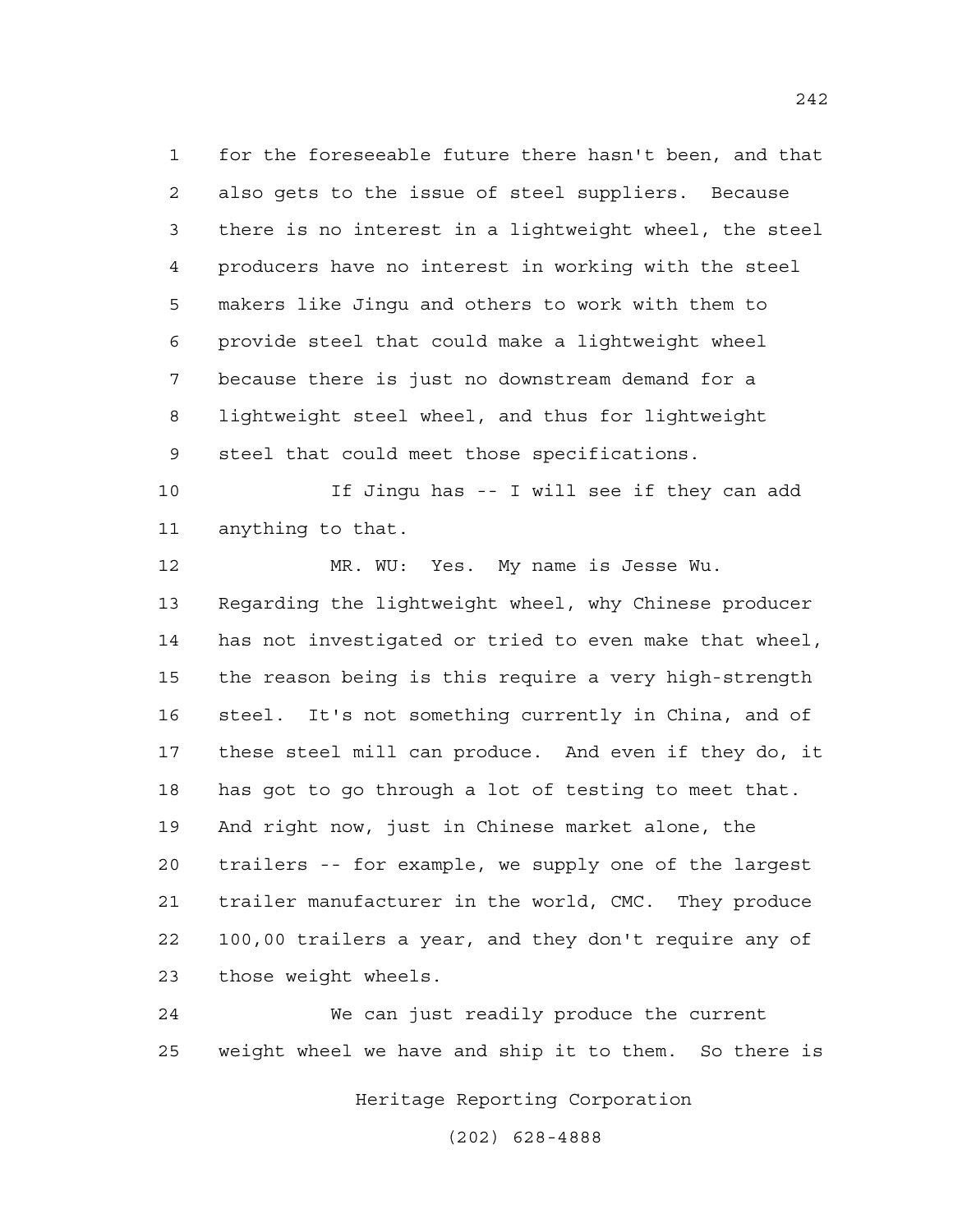1 no need for us to invest all that money and time to do 2 that. And again, the qualification, the weight -- nor 3 we have the technology, nor the people, the supports 4 to do that. I think one of the Petitioners, they make 5 one of their light wheels. It take a long time to 6 master that, I think.

7 COMMISSIONER PINKERT: Thank you. I want to 8 jump to a different topic. As you heard earlier 9 today, there is this claim that there was basically a 10 petition effect in 2011, and that that's why some of 11 the performance indicators changed from 2011. And I 12 heard you respond to that earlier today by saying that 13 there wasn't a significant change in the market share 14 for the subject imports during the period of time.

15 I'm wondering about the unit values of the 16 subject imports during 2011 and whether they might 17 have been impacted in some way by this petition 18 effect.

19 MR. SCHNEIDER: John Schneider. If we're 20 talking about when the initial tariffs were imposed, 21 at least the initial tariff, we actually raised our 22 price in the industry and actually ended substantially 23 higher priced than the domestic guys, and our two 24 largest customers told us that they were going to 25 maintain doing business with us even at a substantial

Heritage Reporting Corporation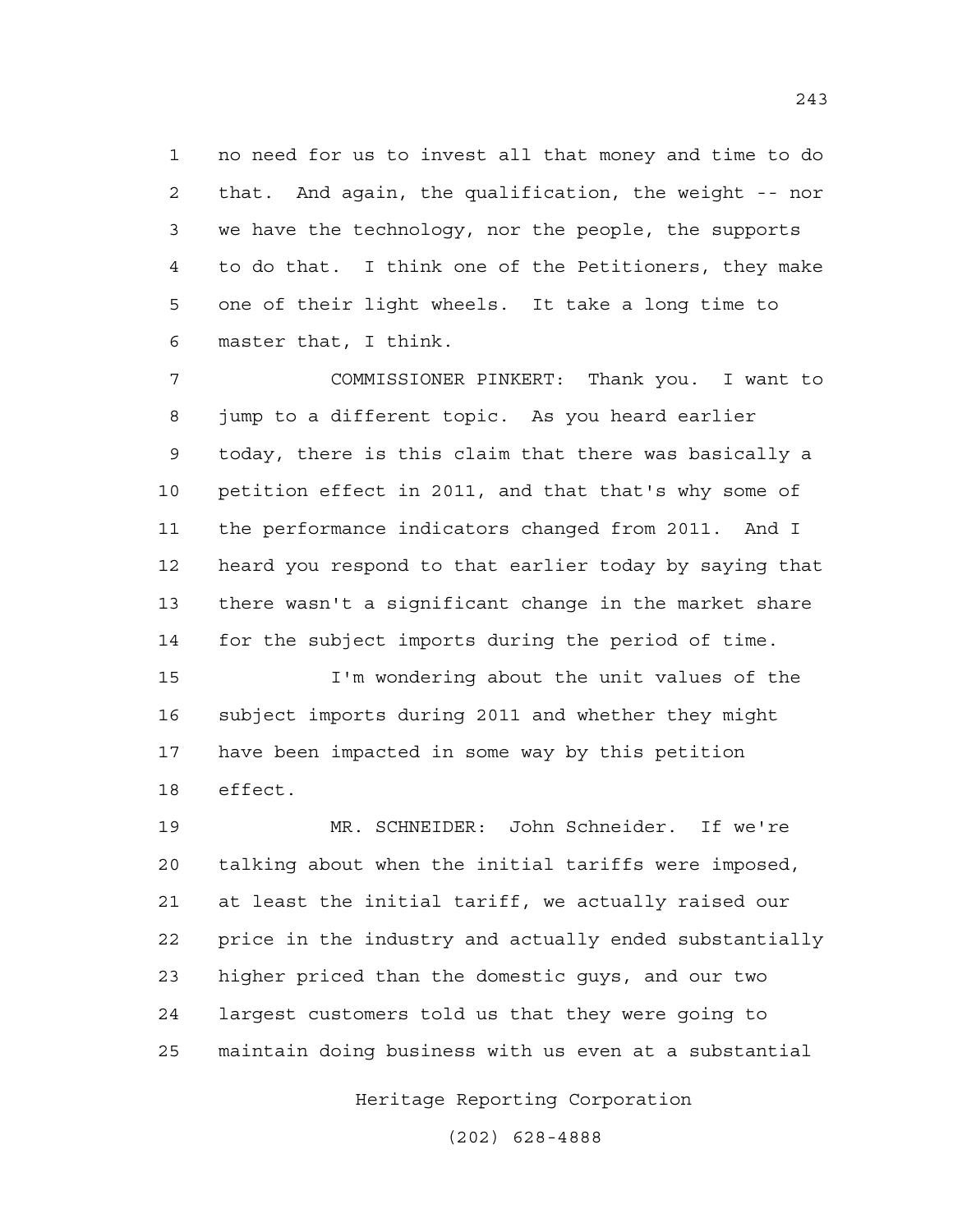1 penalty to the North American manufacturers.

2 So we, at least with our two largest 3 customers, we continued for a period of time. But 4 then when the second go-around came -- I think it 5 affected us by like 126 percent, and at that point, we 6 were rendered uncompetitive, and basically that 7 stopped product coming into the U.S. from our 8 perspective.

9 MR. ROGERS: This is Tom Rogers. I think 10 the AUV data that we have on the record right now is 11 over the extended period, so it's for, you know, each 12 calendar year plus the interim period. So it's really 13 not very helpful in doing that type of analysis. But 14 the pricing product information that you have does 15 look at things a in little more detailed manner. It 16 looks at it on a quarterly basis plus on a more 17 specific product basis. And I think there we can see 18 that the trends are fairly consistent over the entire 19 period. The prices, I think as the staff found, 20 fluctuate or move within a very, very band, and there 21 is no great change over the period.

22 MR. LEE: Another reason why -- because the 23 AUV data may be of limited value is because of the 24 market segmentation and the range of products that are 25 showing up in the overall data that you're getting in

Heritage Reporting Corporation

(202) 628-4888

244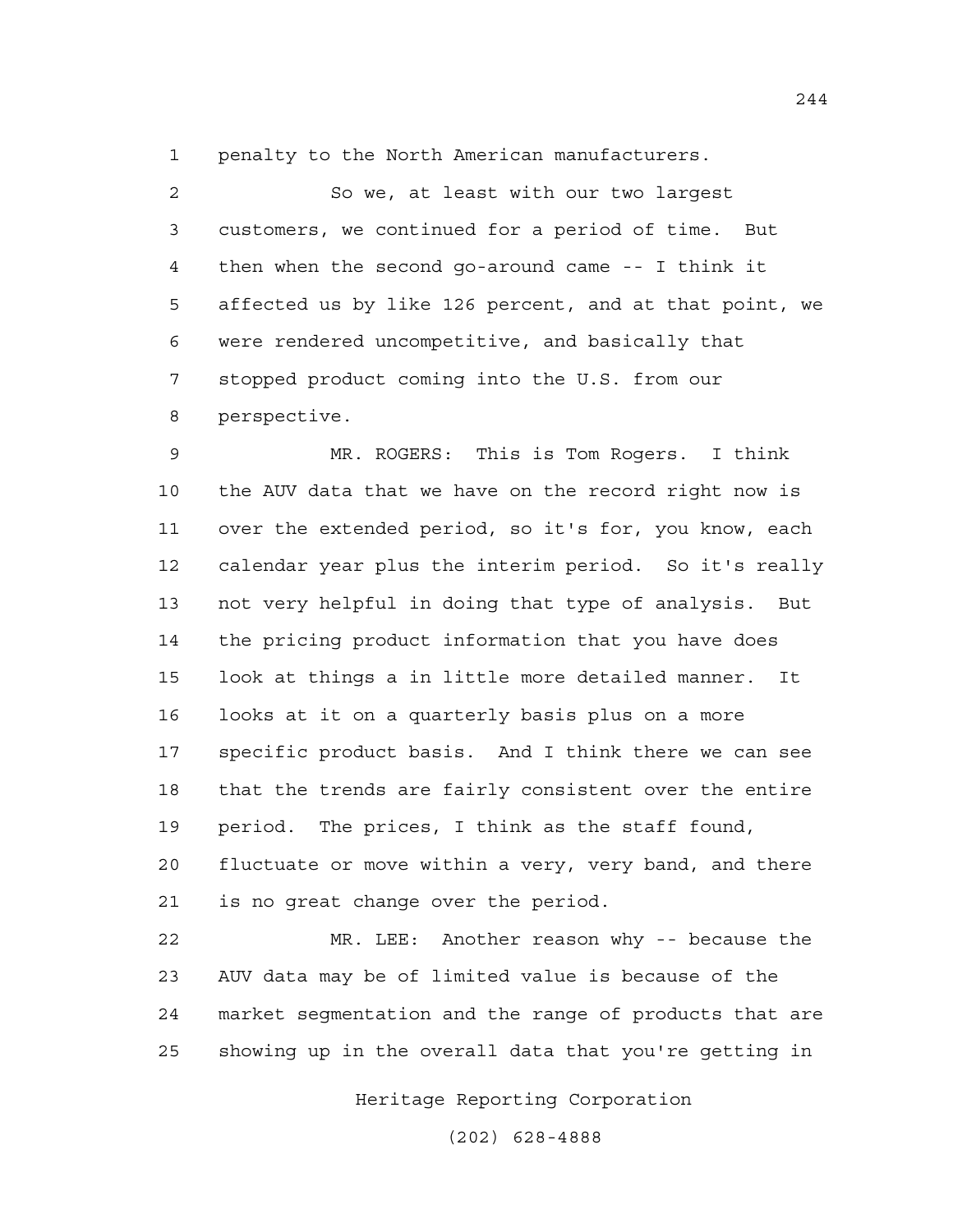1 the AUVs. This is in contrast to the pricing product 2 data, which is specific to a particular product.

3 So with the AUVs, you may have some data of 4 sales to an aftermarket, to an OEM trailer, to an OES. 5 So you're going to have different pricing because of 6 the different segments and the different product types 7 in there. So the AUVs is an overall grab bag, sort of 8 that combines all of these variables from the 9 different market segments.

10 COMMISSIONER PINKERT: Thank you. Thank 11 you, Madame Chairman.

12 CHAIRMAN OKUN: Commissioner Johanson. 13 COMMISSIONER JOHANSON: Yes. Thank you, 14 Madame Chairman. And I have a few more questions. 15 And the first one I'll direct to Mr. Wu, and anyone 16 else is welcome to respond as well. And this is a 17 followup as well to questions asked by Commissioner 18 Aranoff and Commissioner Pinkert.

19 The Petitioners note that Chinese producers 20 are now marketing lighter weight steel wheels in the 21 United States. Jinning Centurion is now marketing the 22 lightweight Gladiator steel wheel in the United 23 States, and Xingmin Sunrise is marketing a lightweight 24 tubeless wheel. And I'm also aware that Shandong 25 Xingmin Wheel Company is planning to make a

Heritage Reporting Corporation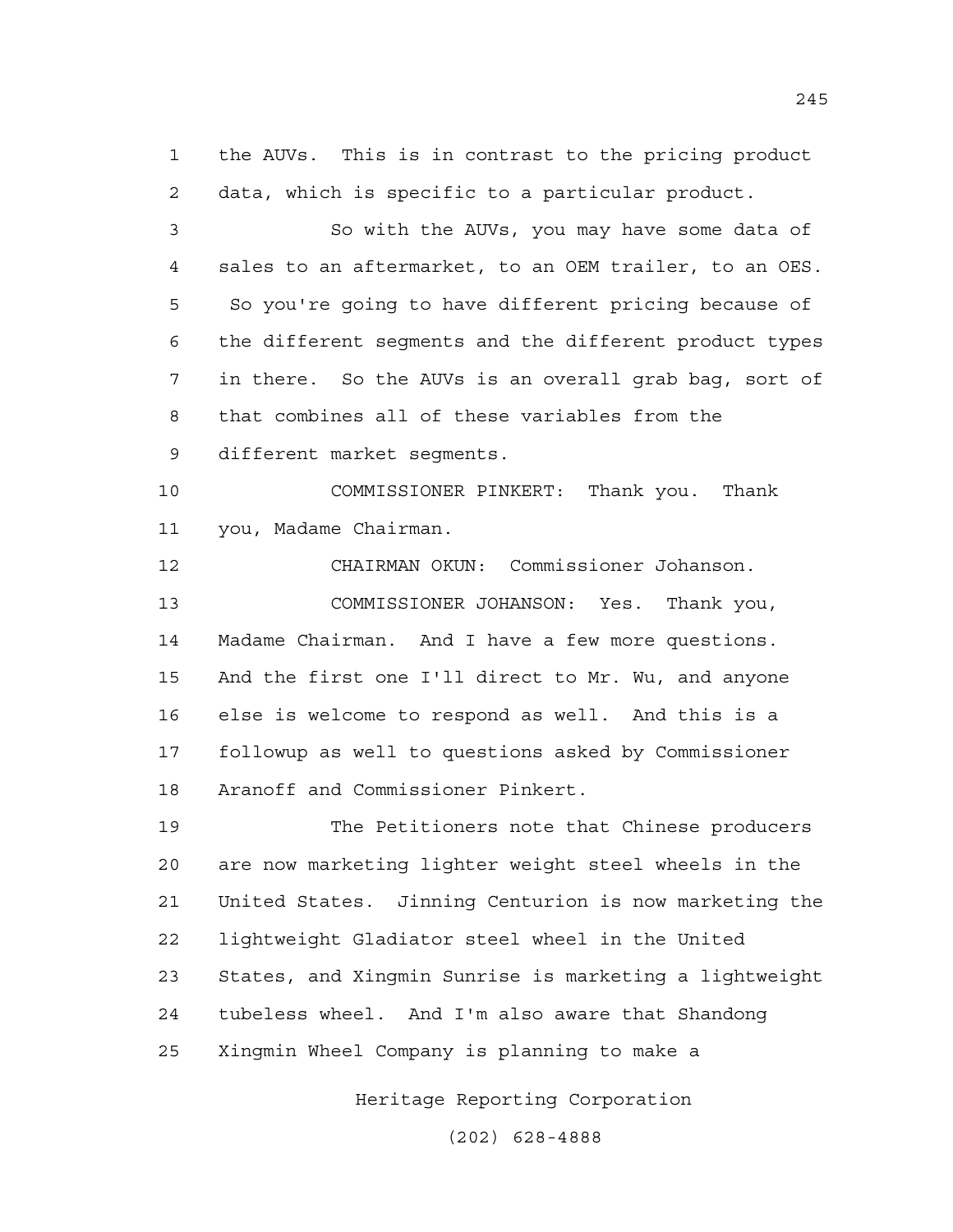1 lightweight steel wheel at a new factory that just 2 started in China.

3 I was wondering if you have any response to 4 this information provided by the Petitioners.

5 MR. WU: I don't know about the three 6 companies that you -- a determination. I have not 7 seen it in the U.S. market that have shipped any of 8 those lightweight wheels here, nor have I seen them in 9 China. So certainly for us, we don't have those 10 wheels yet. So we're not even interested to producing 11 them.

12 COMMISSIONER JOHANSON: Yes, Mr. Cunningham. 13 MR. CUNNINGHAM: Yes. Tom Cunningham. I 14 would add to that that I saw the Centurion ad on their 15 web site in 2008, and I've never seen that wheel that 16 they advertised. That's the only input I could give. 17 COMMISSIONER JOHANSON: Yes, Mr. Schneider. 18 MR. SCHNEIDER: We actually -- in response 19 to that, we were looking at the Centurion web site, 20 and we saw the same thing. And yesterday, I called as 21 many of our customers as I could to poll them, to ask 22 not only -- they've since, because of the 80D 23 petition, they're now purchasing from someone else. 24 I asked have they -- are they using a 25 lightweight wheel in the 68- to 75-pound price range

Heritage Reporting Corporation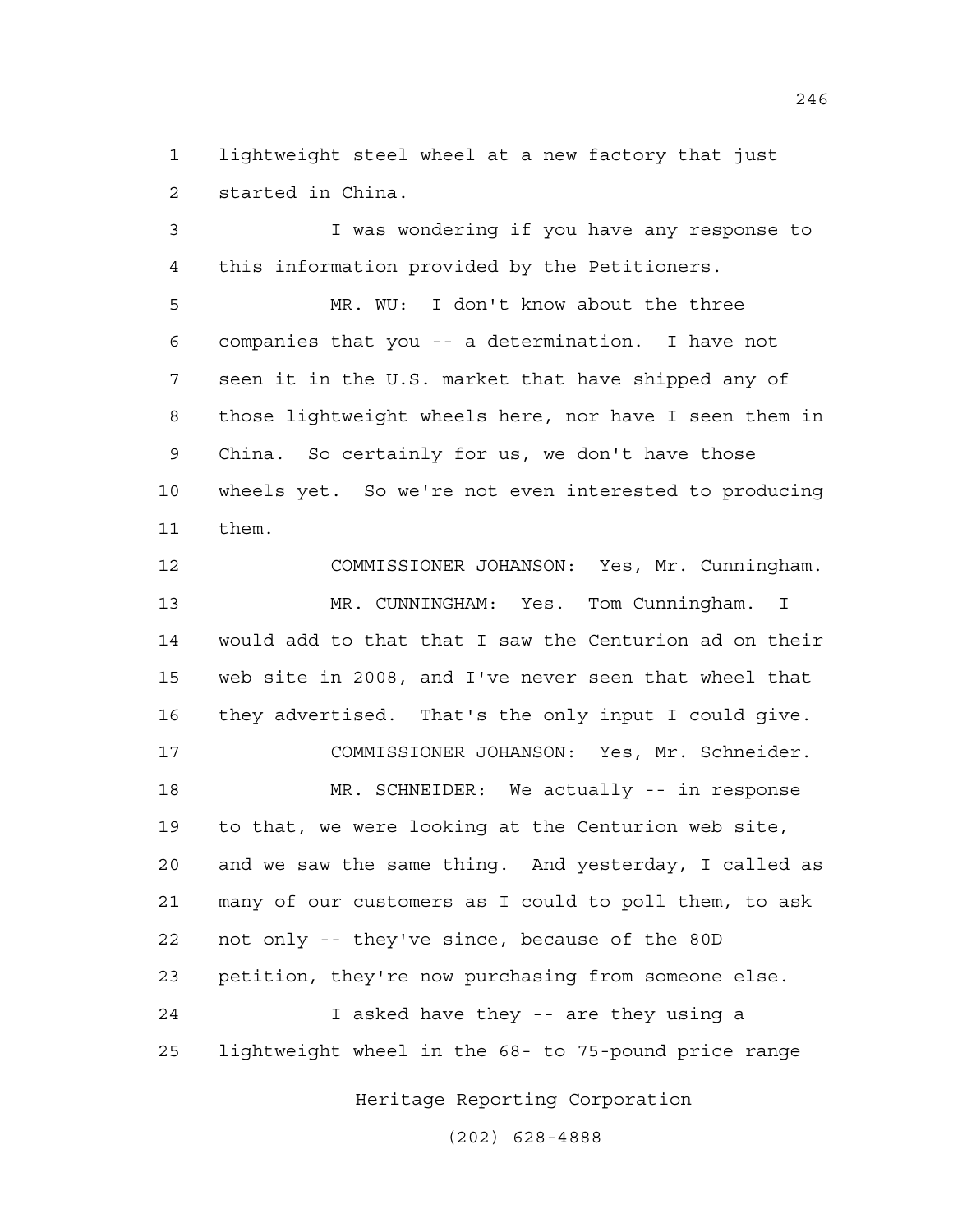1 -- or weight range, excuse me. Or have they run into 2 it anywhere in the marketplace during not only 3 recently, but in the time that we were supplying the 4 product, and the answer was no in all cases.

5 MR. CUNNINGHAM: Could I add one quick thing 6 on the point of the 68-pound wheel? You could 7 probably engineeringly build a wheel that weighed 50 8 pounds, but it wouldn't work. It wouldn't pass any 9 test. So some of the game about what a wheel weighs, 10 you've also got to look at the other side of the 11 equation. Does it work? Will it pass SHA-267, radio 12 and fatigue?

13 So that's the other side of the equation. I 14 guess anybody can go out and advertise, I've got a 50- 15 pound wheel. But it doesn't mean a whole lot without 16 the whole picture. Thank you.

17 COMMISSIONER JOHANSON: Yes, and thank you. 18 And, Mr. Schneider, you mentioned that during -- that 19 U.S. producers faced capacity restraints during the 20 mid-2000s. Are you aware if that has occurred during 21 the period of investigation?

22 MR. SCHNEIDER: It has, and all you've got 23 to do is, you know, Google OEM truck capacity 24 limitation or supply chain limitation, and you'll see 25 where three of the four top OEMs went on record in

Heritage Reporting Corporation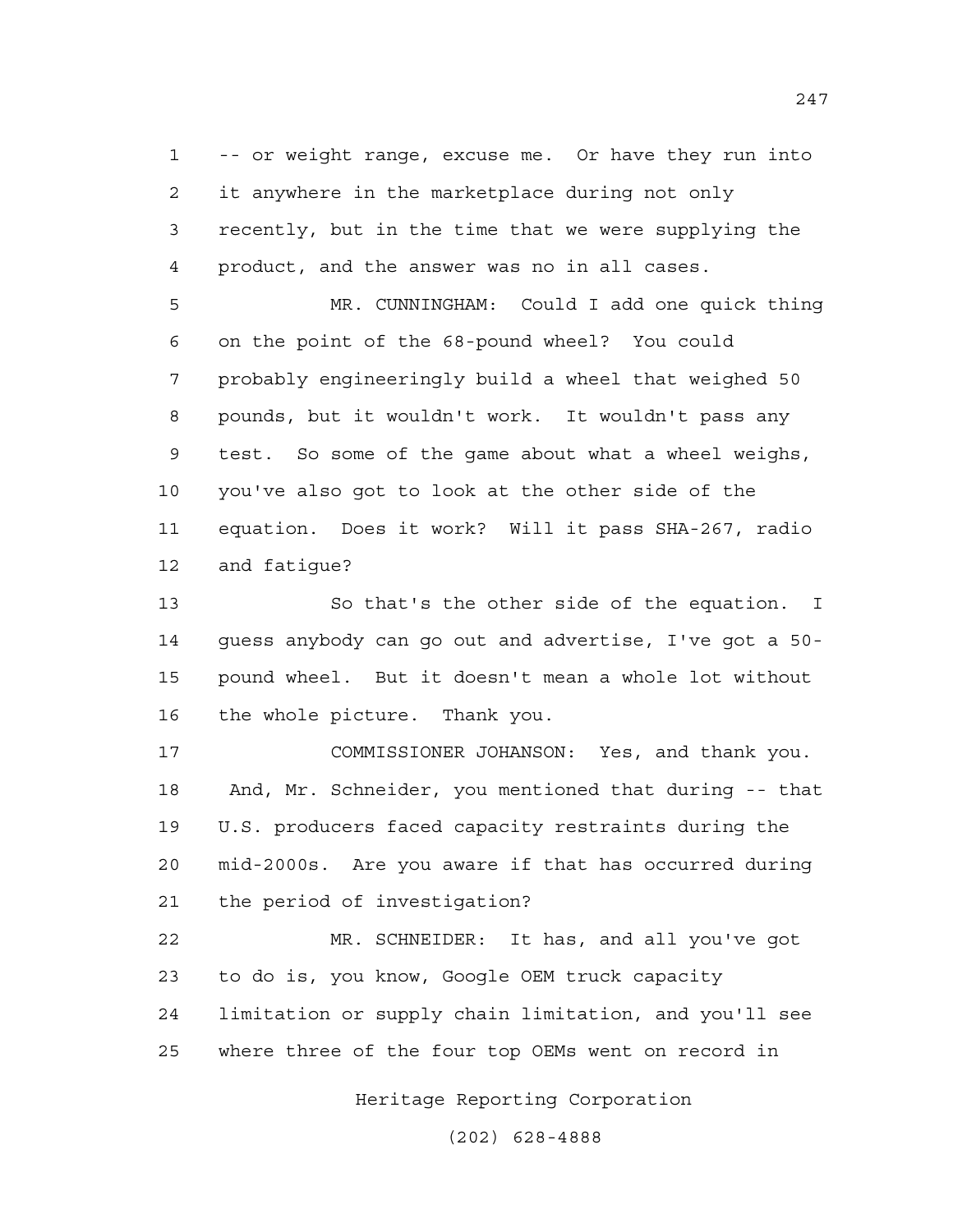1 *Transport Topics* saying that their manufacturing 2 output was being restricted by the supply chain 3 inability to keep up.

4 Now, Daimler, they were the only one that 5 didn't have the same testimony. They basically said 6 that they were able to keep up on supply chain. Their 7 supply chain was keeping up, although there was a 8 tremendous amount of expedited freight that was being 9 used to get product to the plants in a just-in-time 10 fashion.

11 Now, that's components in general. So if 12 we're speaking about steel wheels specifically, I 13 don't -- they didn't identify the products that were 14 the limiting pacing factor.

15 MR. LEE: Because our guys aren't actually 16 dealing with them, we really can't speak to what is 17 actually happening with the supply right now. You 18 know, to the best of our knowledge, we haven't heard 19 of anything like hat.

20 COMMISSIONER JOHANSON: Thank you. Yes, Mr. 21 Rogers.

22 MR. ROGERS: If I may, I think in some of 23 the -- a couple of the questionnaires, there are some 24 references to supply disruptions or issues with 25 availability. That is, the purchaser questionnaires.

Heritage Reporting Corporation

(202) 628-4888

248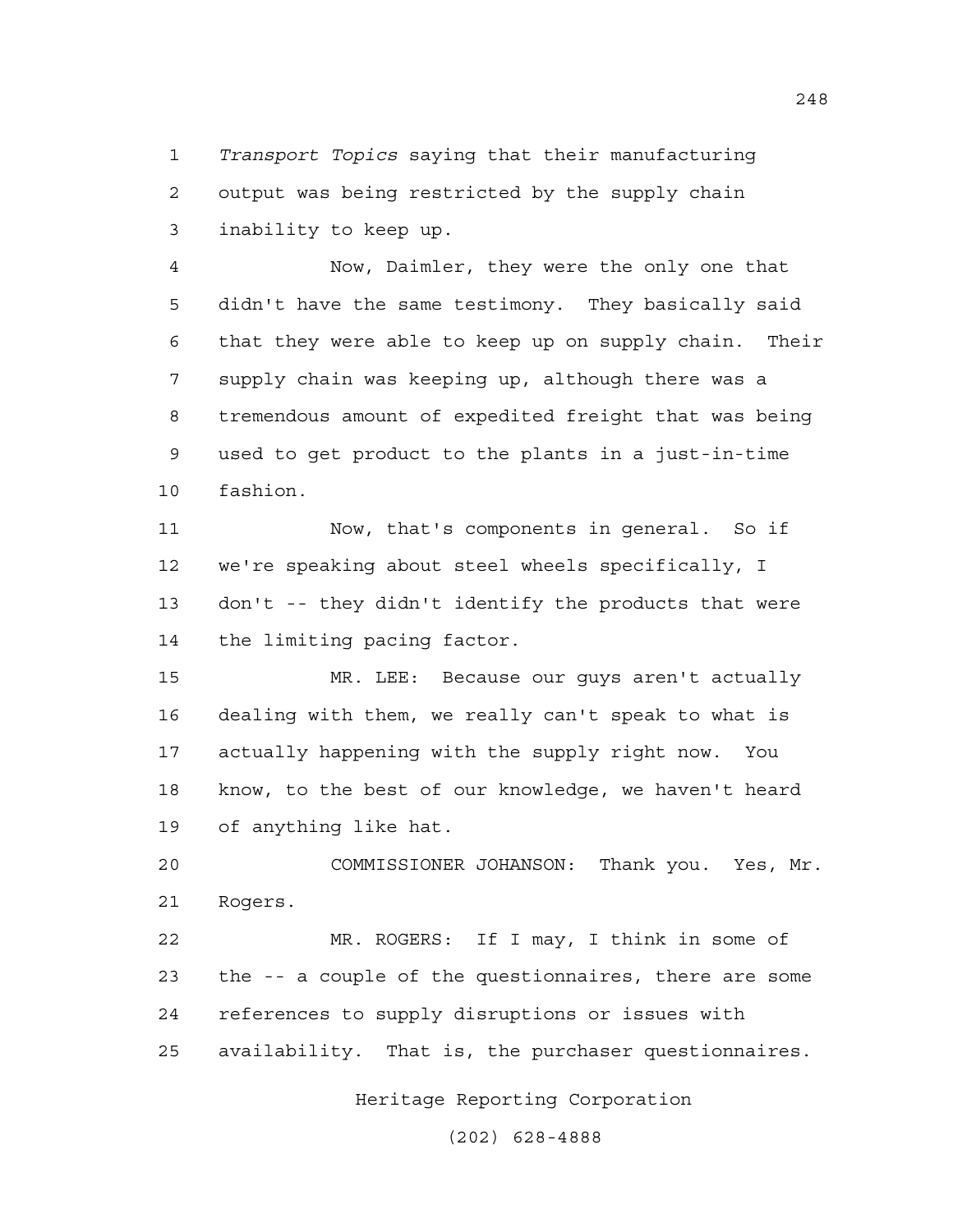1 COMMISSIONER JOHANSON: Okay. Thank you. I 2 know that the European Union is a major third-country 3 market for Chinese exports. It is a third-country 4 market. I guess there is some contention as to how 5 big that is. I was wondering if you could describe 6 demand projections for the European Union and other 7 third-country markets and what those third-country 8 markets are.

9 I know that there is -- I believe there is 10 an antidumping order in India.

11 MR. LOWE: If I could -- this is J.C. Lowe 12 with Mayer Brown. If I could address that question 13 briefly. There is information in the record, a 14 projection, for exports to the European Union. It's 15 confidential by one of the responding companies. And 16 so I would refer you to that. And we can -- I'll be 17 sure to highlight that in our post-hearing brief of a 18 quantity of wheels that they plan to export to the 19 European Union.

20 And so otherwise -- I mean, you know, I 21 don't have any additional information on the -- like I 22 believe Mr. Wu testified up to his information, the 23 European Union is not a major -- or has not been in 24 the past a major market of Chinese exporters.

25 MR. LEE: I would address the nature of the

Heritage Reporting Corporation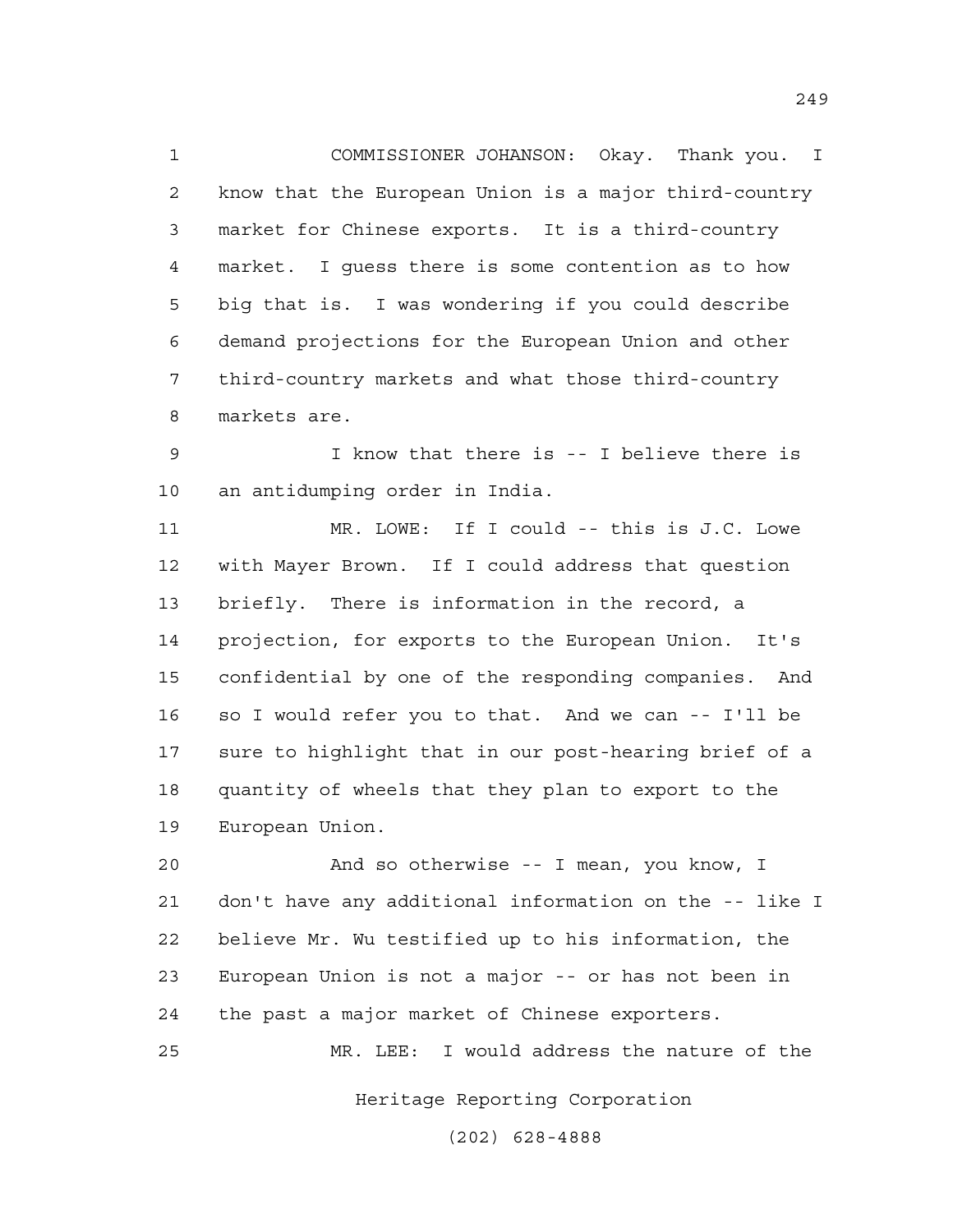1 orders in question. I believe the EU order was 2 involving aluminum wheels, not steel wheels. The 3 Australian order that they're referring to was 4 demountable wheels, which is a very, very small, minor 5 part of the market. The India wheels are for tubed 6 wheels because of the road conditions in India. You 7 know, they're using a tube-type that is not used here 8 in the U.S.

9 With respect to Argentina, the record showed 10 that there was a prelim determination in 2009, but no 11 final determination to date and, you know, the WTO 12 rules do have a permit as to how long provisional 13 measures may last. Jingu has told us that they have 14 shipped to Argentina since that prelim date without 15 being subject to any antidumping duties. So we don't 16 have any details as to the size of those markets, but 17 we would submit that none of those markets that have 18 these alleged antidumping actions are really relevant 19 to our commercial steel wheels.

20 COMMISSIONER JOHANSON: Thank you. That is 21 the conclusion of my questions.

22 CHAIRMAN OKUN: For purposes of -- I believe 23 this would be post hearing for all counsel.

24 Petitioner counsel, both in the brief and in the

25 testimony today has pointed us to the purchaser

Heritage Reporting Corporation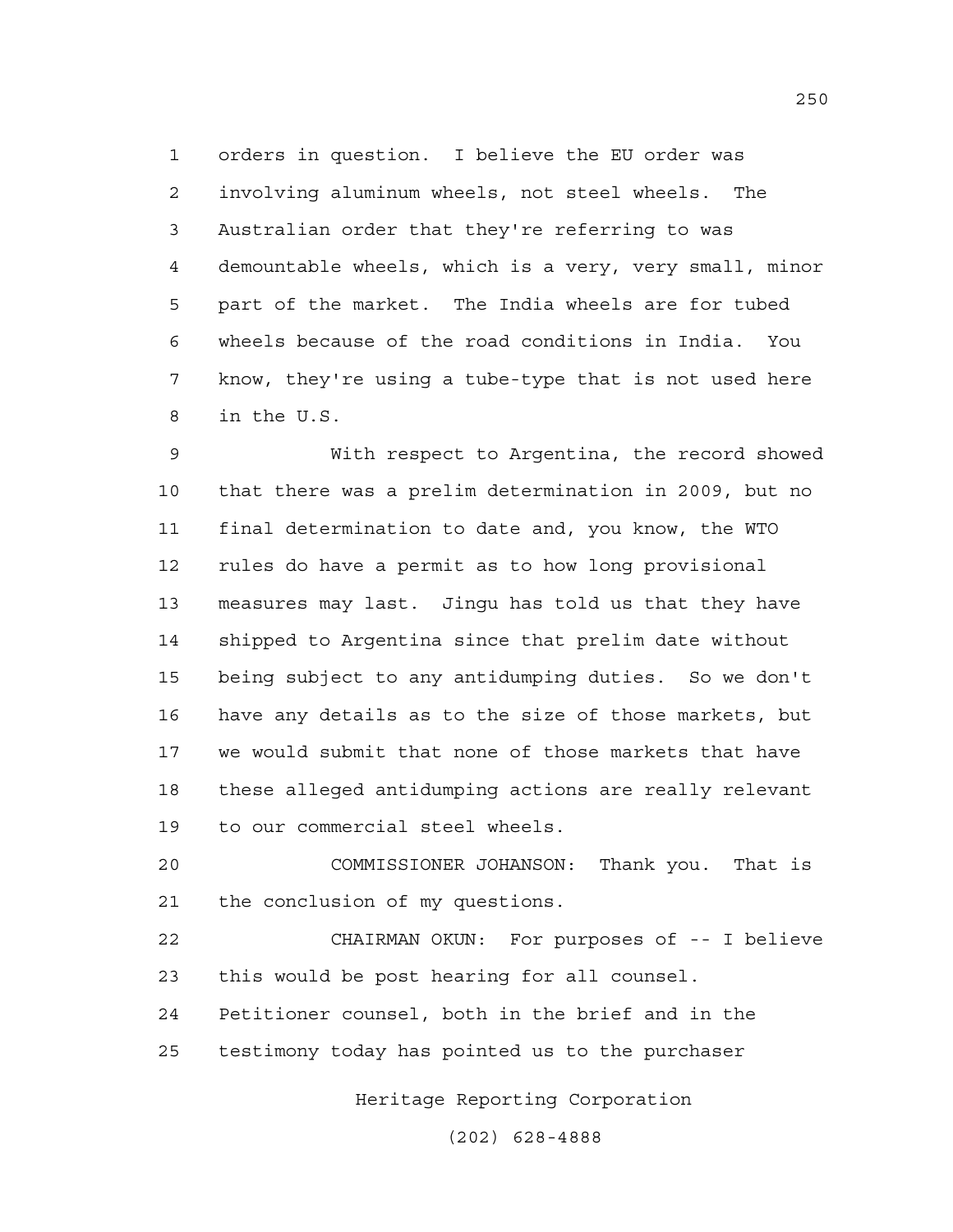1 questionaire responses on what is likely to happen in 2 the future to support his threat arguments, so for 3 post hearing if you could take a look at those 4 responses and provide me with your analysis of how we 5 should take those into account for evaluating threat 6 factors.

7 And then Mr. Cannistra, I'll just go back to 8 you, I know you've been sitting back there very lonely 9 in your third row and it always -- honestly if I were 10 representing a company that feels like they didn't 11 hear -- or feels like they were being affected without 12 having a real say I'm sure I would also be here. But 13 it is just for me personally because everyone can 14 approach this differently, the fact that the light 15 product argument was not raised when we flagged it in 16 the prelim puts me at least in a position that is not 17 what I'm looking at. I mean, I don't think that we 18 have the information to be doing so. So it troubles 19 me that it's being raised at this point.

20 But to the extent there are data issues, and 21 you flagged some of those, if you could continue to 22 work with our staff post hearing to understand that -- 23 whether there is any way to look at the record to help 24 understand the competitive conditions that you 25 highlight I will look at that.

Heritage Reporting Corporation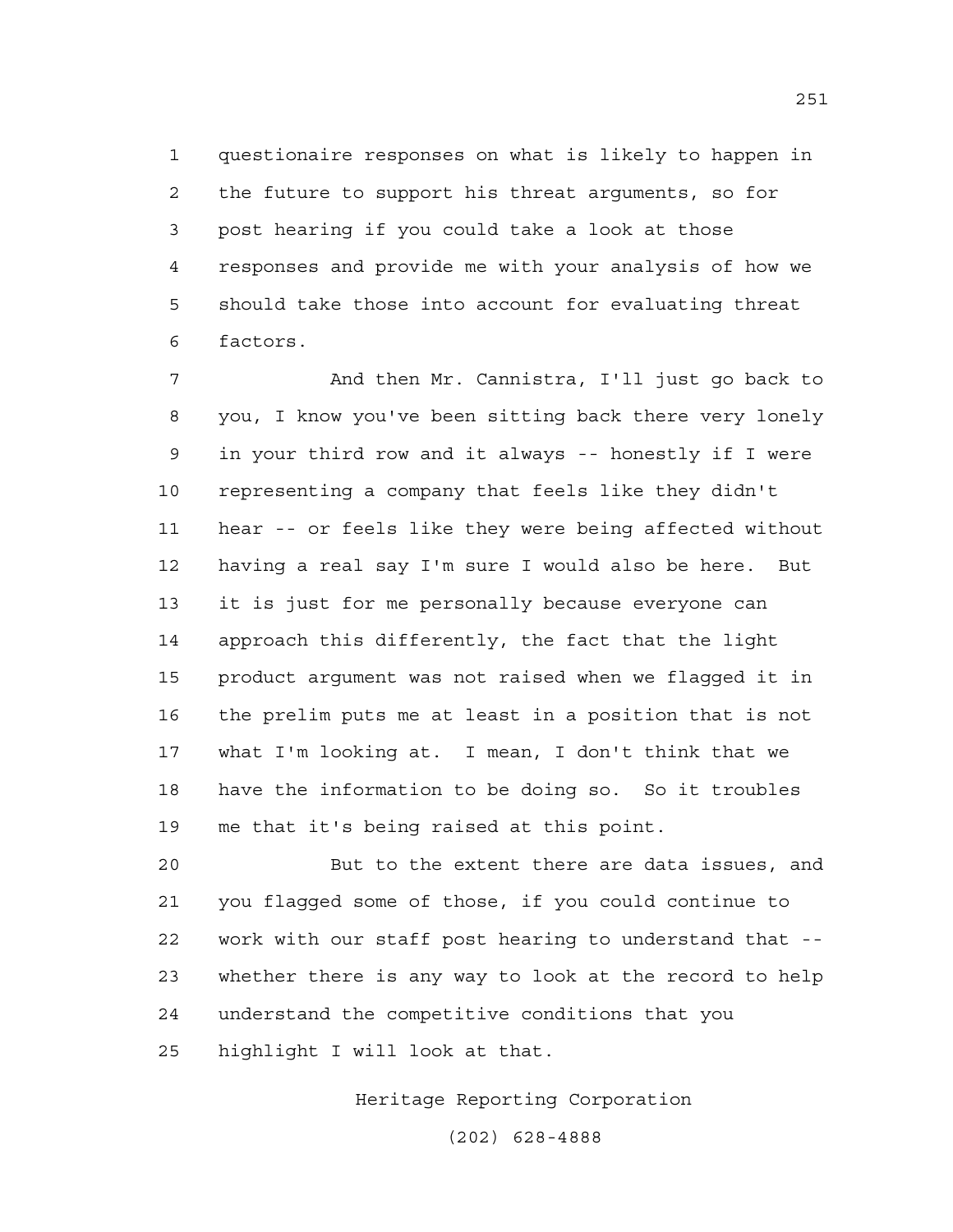1 MR. CANNISTRA: Sure, sure. And if I could 2 just make a brief comment?

3 CHAIRMAN OKUN: Sure.

4 MR. CANNISTRA: If I could. Just to clarify 5 on the like product, we are not seeking to expand in 6 any way the like product. The like product is 7 currently defined to include all steel wheels. So 8 what we're asking the commission to do is to look if 9 the existing like product actually needs to be parsed. 10 CHAIRMAN OKUN: Right. But I'm just saying, 11 just for my purposes, we don't have the information on 12 the record so --

13 MR. CANNISTRA: Sure.

14 CHAIRMAN OKUN: -- it wasn't collected that 15 way, so you know, being asked to do something I don't 16 have evidence for in my view.

17 Mr. CANNISTRA: Sure, I certainly understand 18 that. But I think that one additional thing that 19 contributes to that lack of evidence is the absence of 20 Titan. We hear very, very little about Titan in this 21 proceedings. So to the extent, the import -- there is 22 some lack of evidence to the import side, there's 23 certainly -- the purchase side, which we're working 24 to remedy as quickly as we can, but there is clearly 25 evidence lacking as well from the domestic production

Heritage Reporting Corporation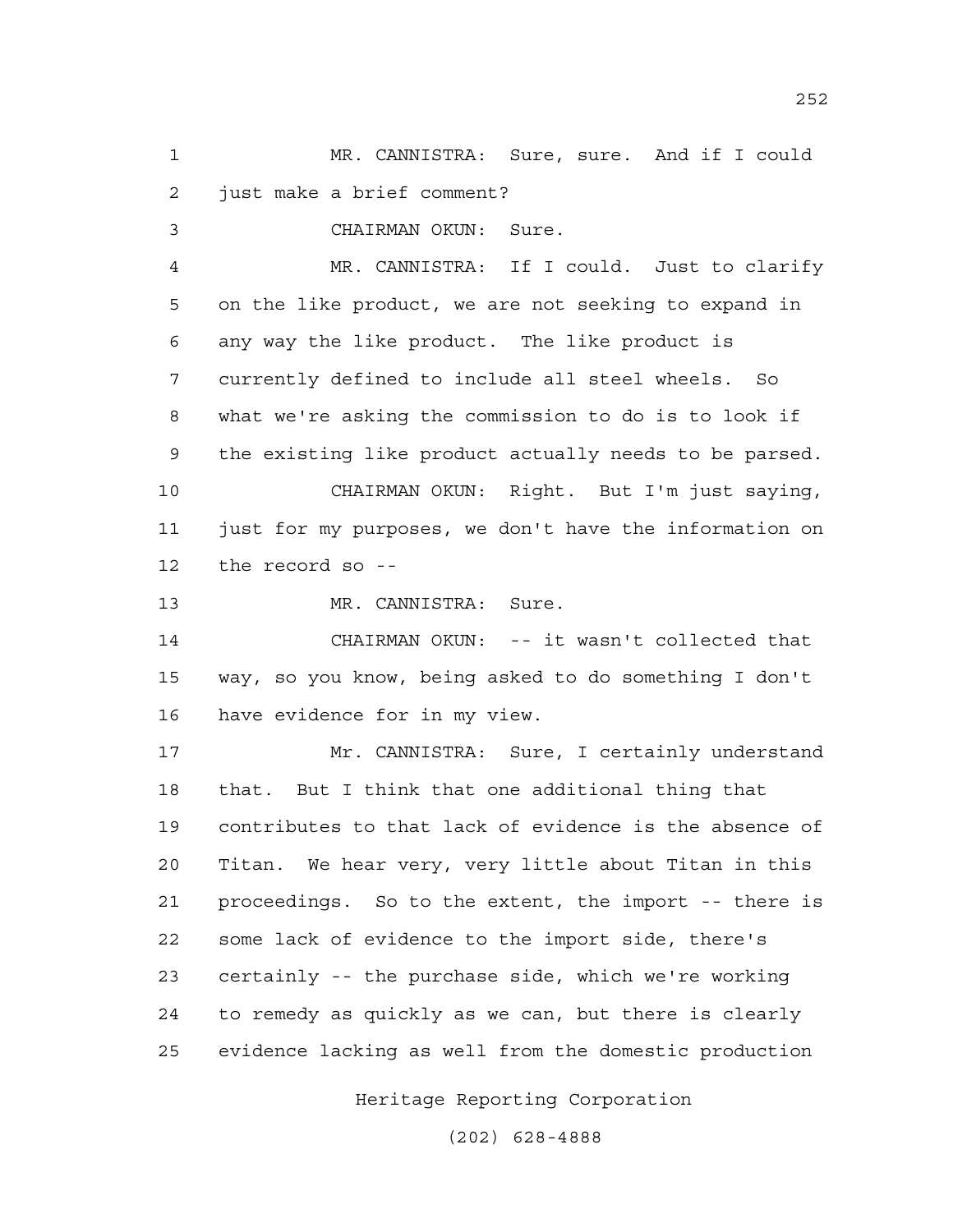1 side.

2 And it's interesting, just listening to the 3 discussion today, almost every question that I heard 4 and almost every answer that I heard was imbedded with 5 almost a belief that -- when we were talking about 6 OEM, the question was meant, well, except for mining 7 and construction titles, even when I heard references 8 to individual producers today there was frequently 9 references to the two U.S. producers with very, very, 10 very little clarification offered. 11 There are not two U.S. producers, there's 12 four potential U.S. producers. There's Titan, and 13 Caterpillar also believes GKN also produces in the 14 U.S. as well. And I offer that because those are 15 perceptions. They are perceptions in this room, 16 they're perceptions in this industry, and perceptions 17 in and of itself is one of the like product criteria. 18 And I think all of the evidence today suggest that 19 the industry, both domestic as well as the import 20 side, certainly perceive off-road to be a very 21 different industry than the on-road applications. 22 Even Petitioner's testimony today, we heard 23 today. They don't know if their tires are being used 24 in a mining or a construction application. I can 25 guarantee you, if they were being used on a

Heritage Reporting Corporation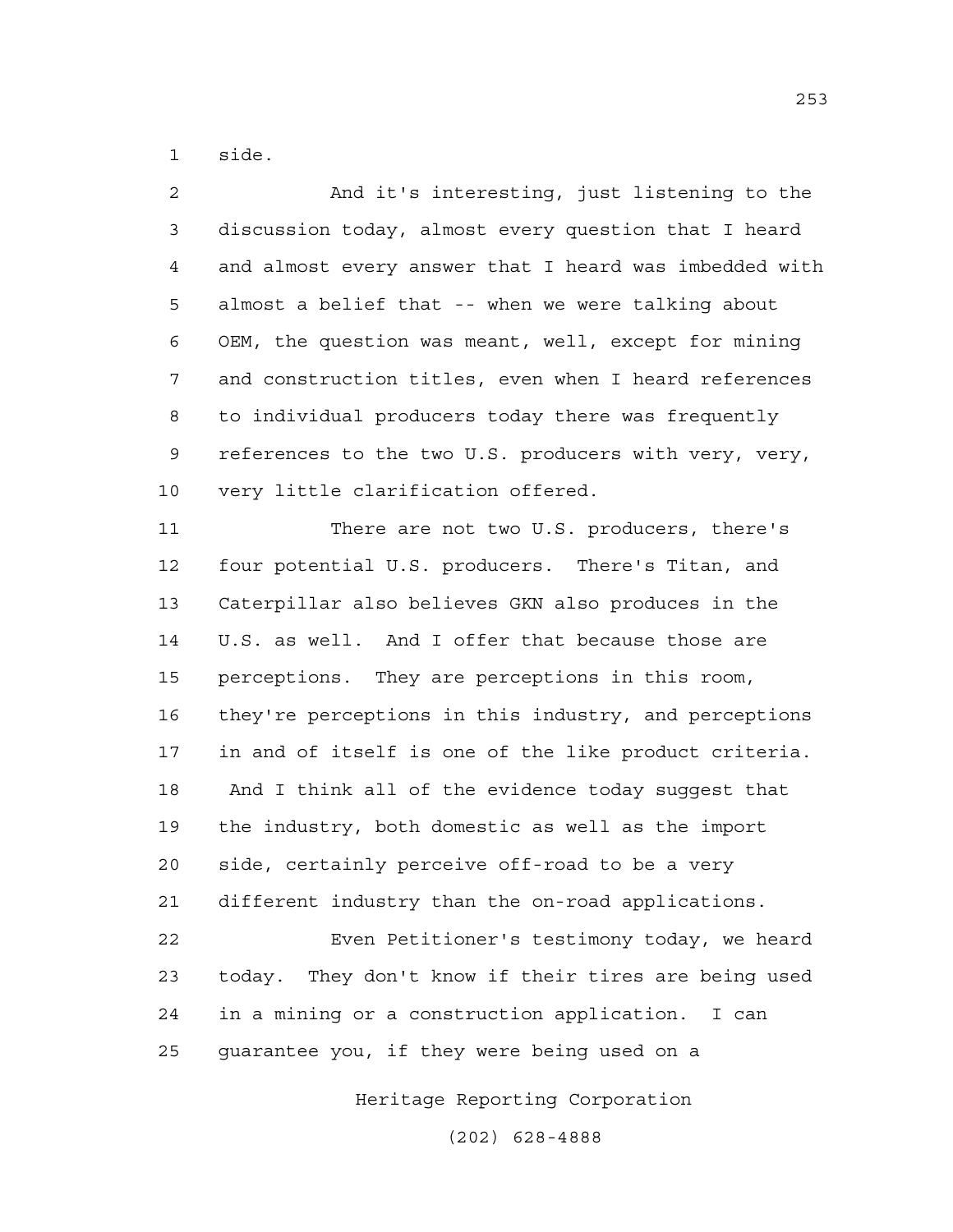1 Caterpillar truck, they would know. They would 2 certainly know that.

3 And so, as we go through this process and we 4 certainly were to fill the factual record and the gaps 5 that exist, we do hope some understanding is shown 6 that what has happened of the timing of Caterpillar's 7 place in this investigation simply reflects the 8 perception that everyone has even carried forward in 9 this room today.

10 CHAIRMAN OKUN: Okay. I'll look forward to 11 the additional factual information that you can 12 provide post-hearing.

13 And then, let's see, I wanted to -- I had a 14 data question with respect to information that's on 15 the record on the forecast. This might have been -- 16 well, I don't know if this was phrased before. This 17 is the ACT and FTR forecast from the trucking -- and 18 I'm not sure which brief this is in right now, but if 19 there's more recent data from any of these or other 20 sources, again just looking at forecasting 21 information, would be helpful. Mr. Rogers? 22 MR. ROGERS: Well, as far as I know, the 23 most recent -- and we can research this obviously, but 24 the most recent data that I've seen is what Accuride

25 put in their 8K last week and that shows calendar year

Heritage Reporting Corporation

(202) 628-4888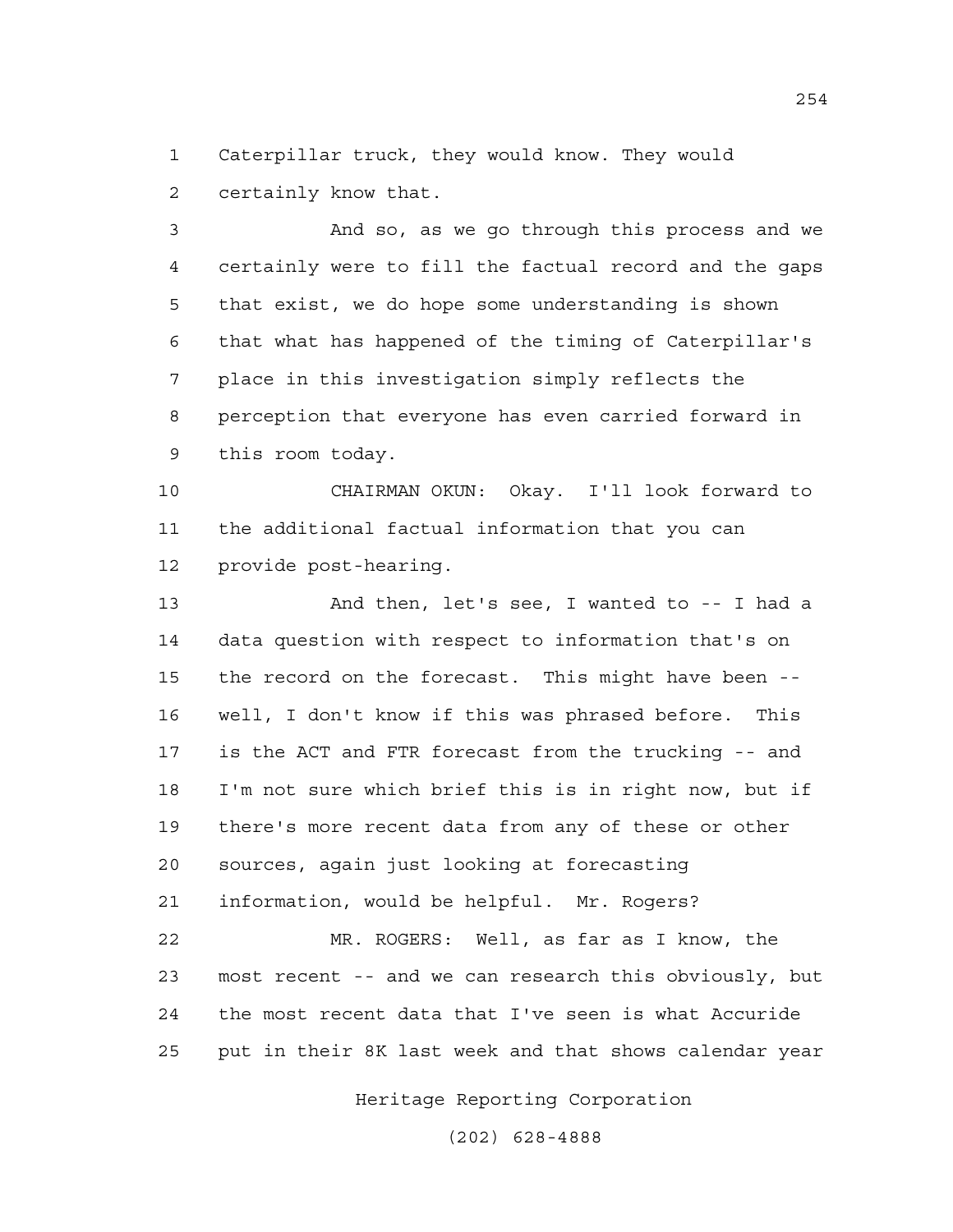1 data through 2011 and projections through 2015. So, 2 we can see when that was actually issued.

3 CHAIRMAN OKUN: All right, okay. I'm aware 4 of that. I appreciate that. And then just, I think 5 you've had some chance for counsel to respond to the 6 argument that the pendency of the petition, the filing 7 of the petition affected the volume price and, 8 therefore, that those trends -- that accounts for 9 those trends and, therefore, that we should not look 10 at that as -- that the industry was not affected by 11 subject imports, that this is the counterfactual 12 argument. And I wondered if there was anything else 13 you wanted to add, in addition to the responses I 14 heard to Commissioner Pinkert with respect to the 15 AUVs, I think they focused on that.

16 MR. LEE: Yeah. I mean, I think that pretty 17 much summed it up there. We can address it in greater 18 depth with the proprietary information. We're kind of 19 limited to what we can really say, so we can do that -  $20$ 

21 CHAIRMAN OKUN: Okay.

22 MR. LEE: -- post-hearing.

23 CHAIRMAN OKUN: I appreciate that. If you 24 could take -- pay attention at post-hearing, address 25 that post-hearing. And I think with that, I have

Heritage Reporting Corporation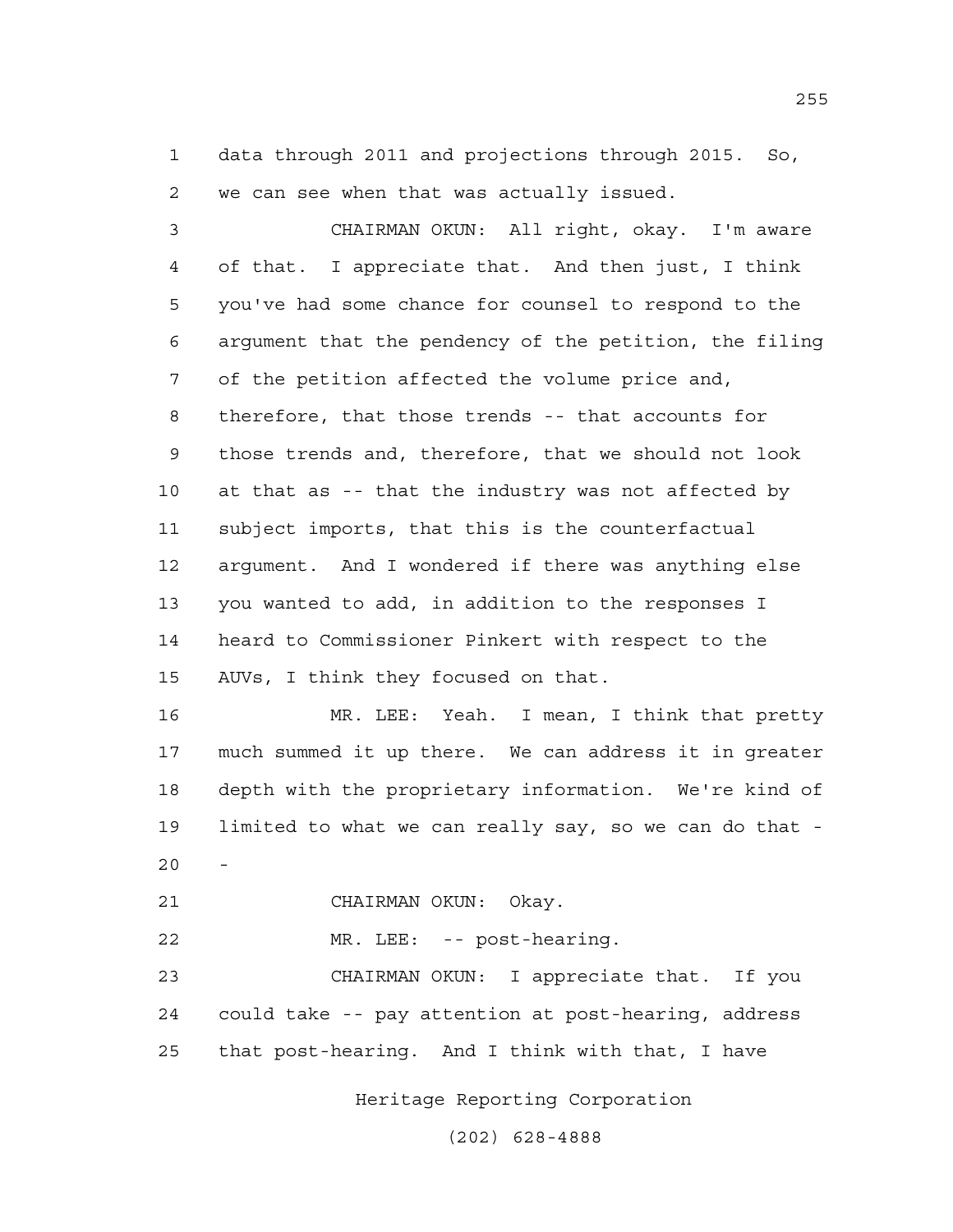1 covered my questions. I want to thank you for all 2 those responses and let me turn to Vice Chairman 3 Williamson.

4 VICE CHAIRMAN WILLIAMSON: Thank you, Madam 5 Chairman. Just a few additional questions. Let's 6 see, do you contact -- are your contracts typically 7 contain technical support clauses and I guess if you 8 don't have any OEMs, what I was going to ask you is 9 different OEMs, after market sales, but you don't have 10 the OEM contracts, I guess.

11 MR. WU: In China, an OEM, yes, there is a 12 clause to indicate the technical side of it.

13 VICE CHAIRMAN WILLIAMSON: Okay. What about 14 contracts in the U.S. market with -- and the after 15 market?

16 MR. WU: After market, no.

17 VICE CHAIRMAN WILLIAMSON: Okay. So, you 18 don't provide technical support in the --

19 MR. WU: No.

20 VICE CHAIRMAN WILLIAMSON: -- importers. 21 Okay. Now how costly and time consuming is it to 22 switch from producing non-subject wheels, such as 23 wheels that are below 18 inches or above 24-1/2 24 inches, how costly to switch to subject wheels? 25 MR. WU: It's about half the --

Heritage Reporting Corporation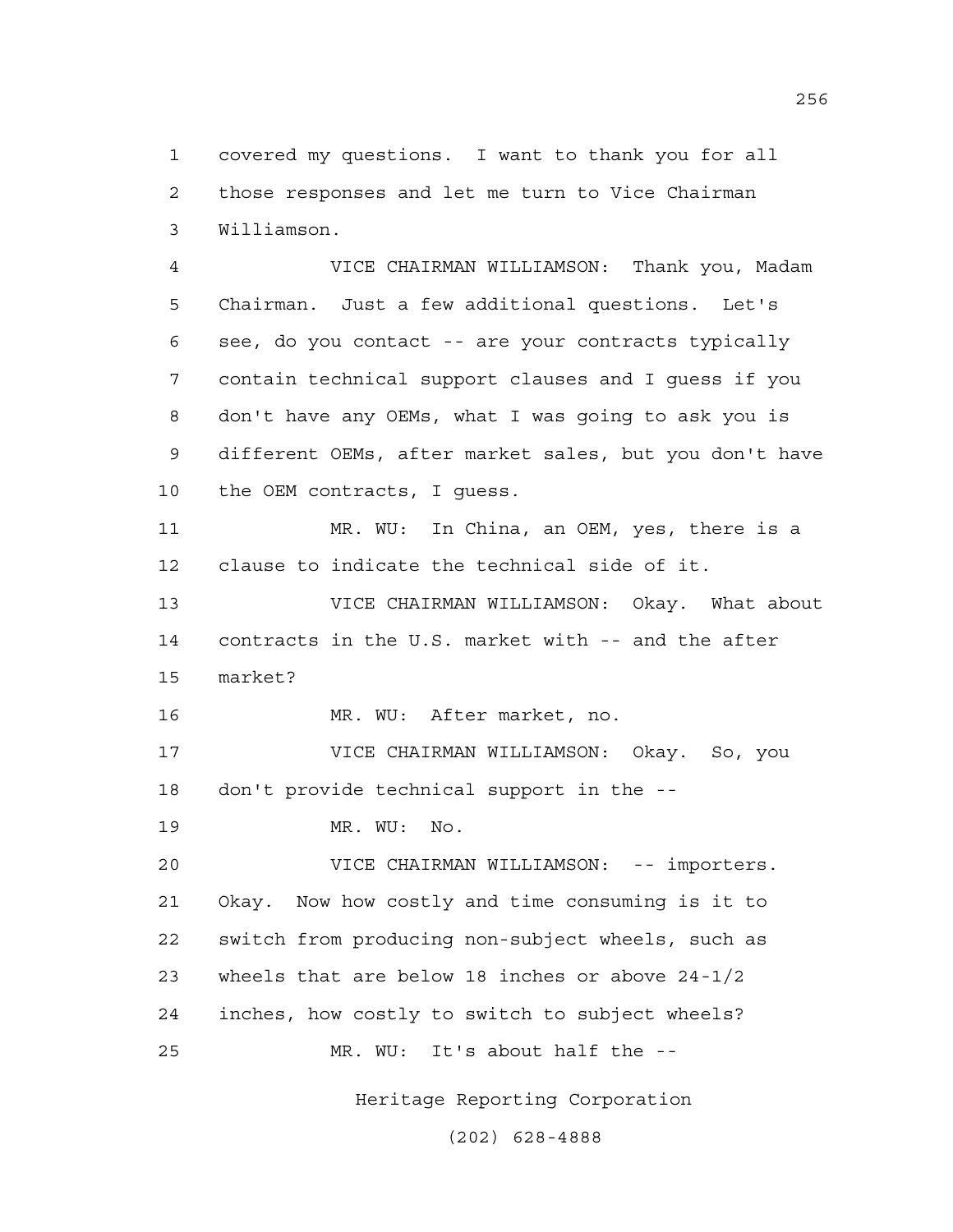1 MR. LEE: You're asking about like within 2 the 18 inch to 24 inch, like how much to shift there? 3 Or are you talking --

4 VICE CHAIRMAN WILLIAMSON: No, just to shift 5 from, say, producing either 18 to 24 inch to other 6 wheels that are outside the subject category, or if 7 you're producing non-subject wheels, how time 8 consuming is it to switch to producing subject wheels?

9 MR. LEE: If you're making a big shift, like 10 if you're going from a passenger vehicle wheel to a 11 commercial vehicle wheel, you're essentially doing a 12 complete new plant. You wouldn't be able to do that 13 without setting up another plant. That's my 14 understanding.

15 VICE CHAIRMAN WILLIAMSON: What about in the 16 truck line?

17 MR. LEE: Similar. I think if you're 18 looking for an incremental change, like from a 17-1/2 19 inch to an 18 inch, that is theoretically -- my 20 understanding is that it's possible to do that because 21 it's within the ranges that your existing equipment 22 can handle. But, it's not like you can one day do a 23 22-1/2 inch wheel on that line and then the next day 24 or the next week switch it out to produce a 16 inch 25 wheel. It doesn't -- physically, from an engineering

Heritage Reporting Corporation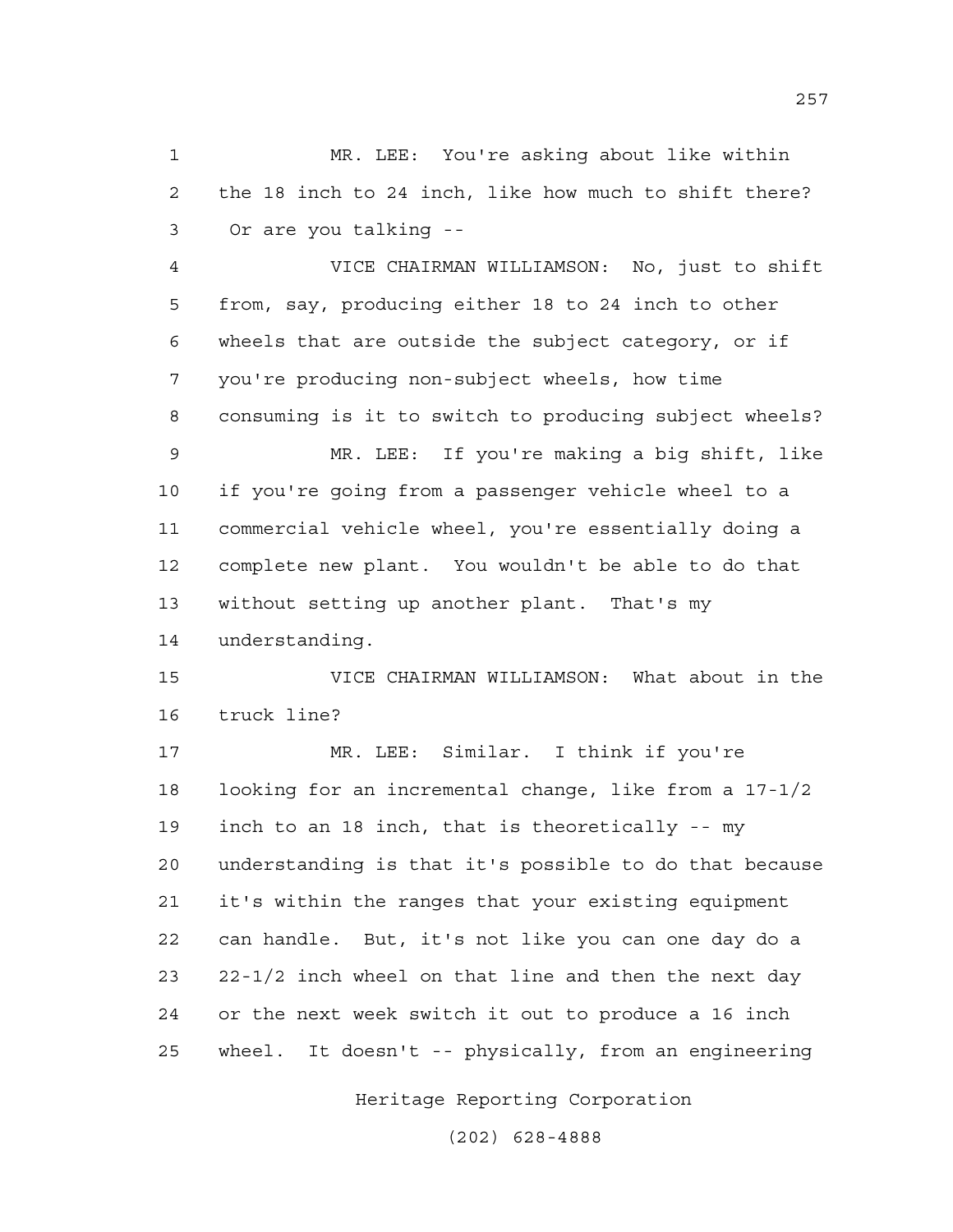1 standpoint, it doesn't work like that, according to 2 what Jingu told us.

3 VICE CHAIRMAN WILLIAMSON: Okay. So, it 4 depends on what you -- if you have equipment that is 5 doing 18 inch, you can go down maybe a little bit. 6 But --

7 MR. LEE: I believe -- I guess if you look 8 at what Hayes is doing, Cedalia, I believe, is doing a 9 primarily passenger or light truck and Akron is doing 10 just commercial vehicles. You know, theoretically, 11 could Cedalia do a bigger commercial truck wheel? I'm 12 not sure, but the folks here are saying no. You know, 13 it's a generally understood fact in the industry that 14 Hayes or Cedalia plant is not in the commercial 15 vehicle wheel segment. Only Akron is.

16 VICE CHAIRMAN WILLIAMSON: Okay, thank you. 17 Not now, but post-hearing, how many producers of 18 subject steel wheels are there in China? And please 19 provide a coverage estimate for the producers that 20 responded to our foreign producer questionnaires.

21 MR. LEE: We'd be happy to address that in 22 our post-hearing.

23 VICE CHAIRMAN WILLIAMSON: Okay, thank you. 24 And with that, I have no further questions. I want 25 to thank you for your answers.

Heritage Reporting Corporation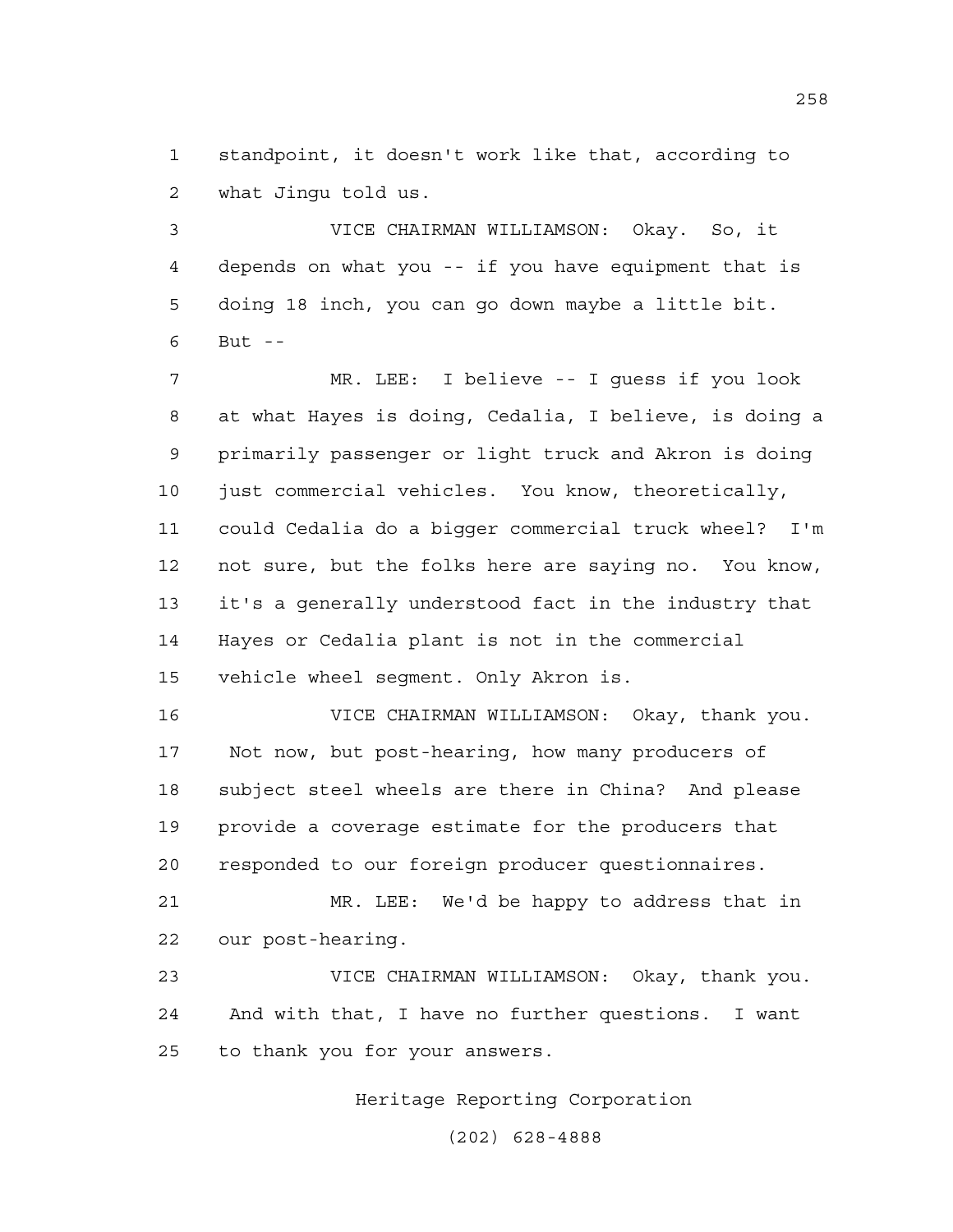1 CHAIRMAN OKUN: Commissioner Pearson? 2 COMMISSIONER PEARSON: Thank you, Madam 3 Chairman. There already has been some discussion 4 about the possibility of producing a light weight 5 wheel in China and I understand right now, it's not 6 clear that that's actually being done. But, if a firm 7 was to make a decision to produce such a wheel, would 8 I be correct to understand that they would be doing it 9 with the intent not to sell it in China, because it 10 would have a hard time handling the road conditions 11 and the heavy loads, but only for export?

12 MR. WU: Yes. This is only for U.S. market. 13 COMMISSIONER PEARSON: Okay. And if a firm 14 -- this is all hypothetical, but, you know, when we're 15 thinking about threat, we can look out in the future 16 and wonder what might happen. To produce such a tire, 17 is it more a matter of cost, of spending the money for 18 the equipment to produce it? Or is it more a matter 19 of developing the technical skill to -- or is it both? 20 MR. WU: Yes, it's both. It's the amount of 21 cost, time consuming, and allowing mass into the

22 machinery and, also, the raw material.

23 COMMISSIONER PEARSON: Okay. Mr. Cunningham 24 -- Mr. Rogers, sorry.

25 MR. ROGERS: I just wanted to clarify that

Heritage Reporting Corporation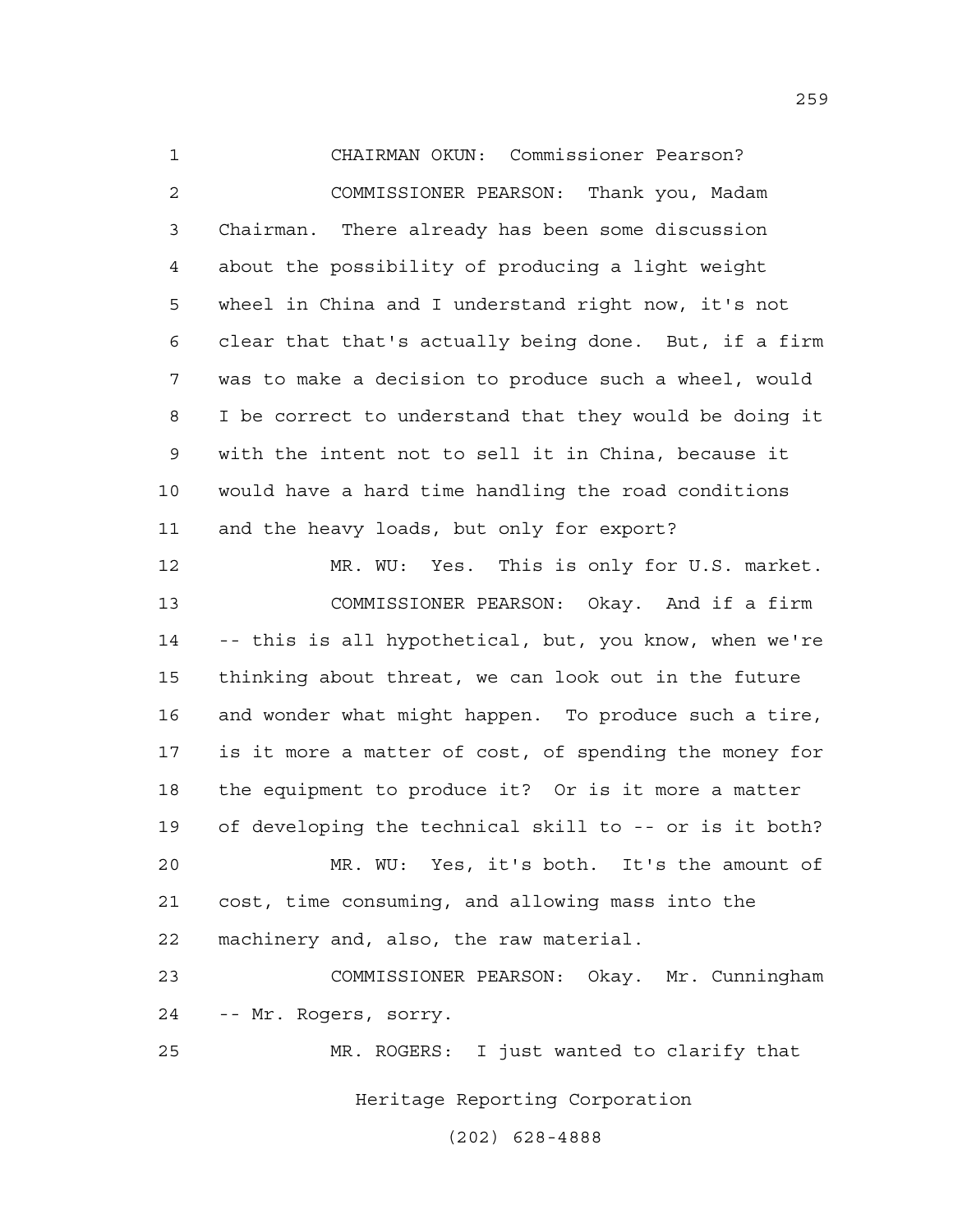1 when we're talking about light weight wheels, that we 2 should be care that we specify the actual weight that 3 we're talking about, because what may be a light 4 weight wheel in the U.S. may not be considered a light 5 weight wheel in China. And somebody in China may call 6 a 79 pound wheel light weight because the standard 7 there is much heavier. So, we'll be certain to 8 specify the weights.

9 COMMISSIONER PEARSON: Fair enough. Would 10 it be good to specify 70 pounds or under then, would 11 that get us to a light weight? No? Okay. Mr. 12 Cunningham, you had a comment?

13 MR. CUNNINGHAM: Yes, thank you. Beyond the 14 technical aspects, which is really not my expertise, 15 if you make it, you need to be sure you have a market 16 for it. So, I believe that it's a longer process to 17 get, for example, a freight liner to say, okay, Mr. 18 Cunningham, I'll look at your wheel, than it would be 19 to do the technical aspects. And let's say it take 20 two years -- I don't know, but let's say it takes two 21 years to make the wheel commercially available, if 22 that were the case and I want to sell it, I need to be 23 going to freight liner tomorrow to get that processed, 24 so it's just in time to have a potential customer. 25 So, to me, and I just want to interject, there's a lot

Heritage Reporting Corporation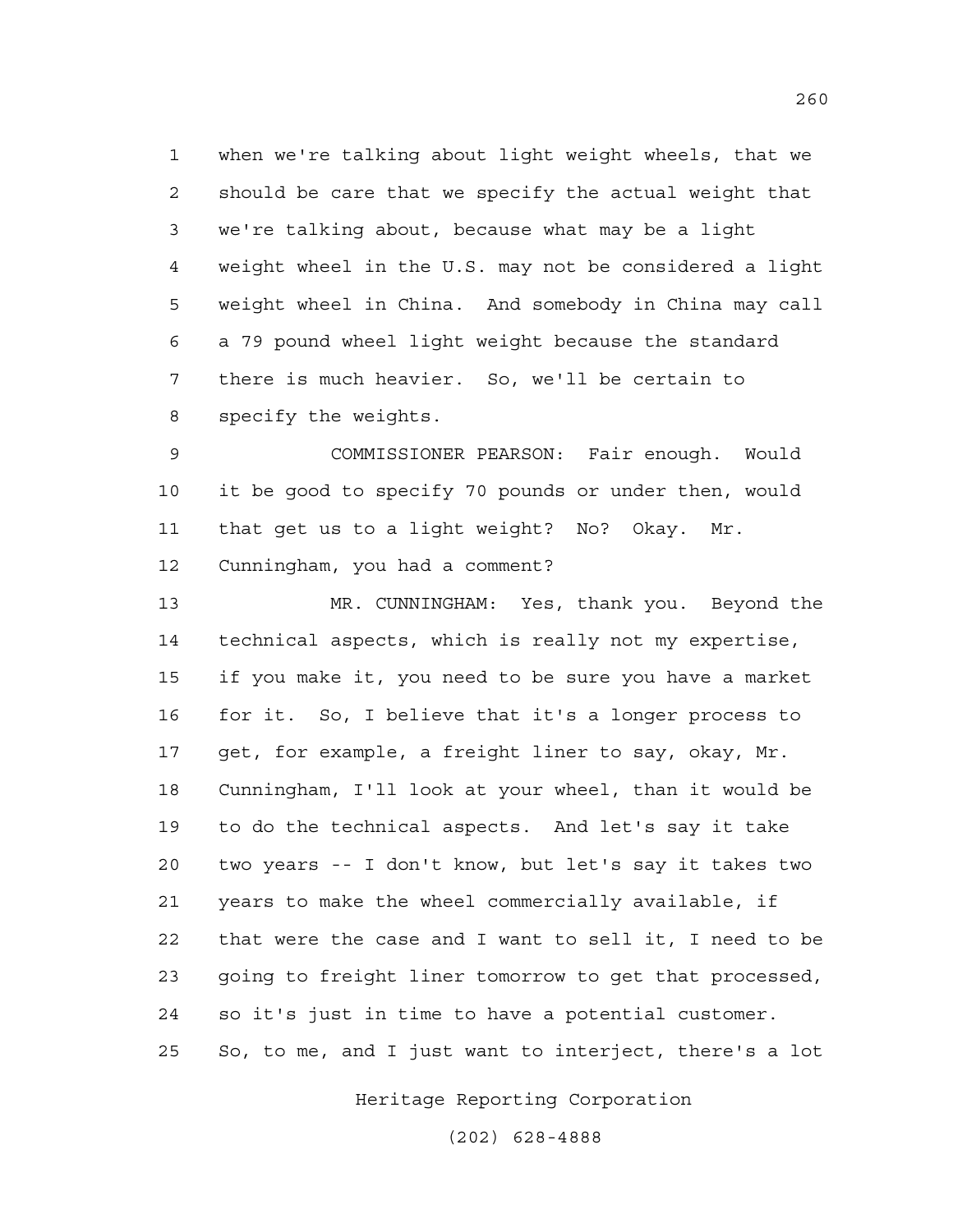1 more involved and it's all about the customer and 2 whether they would accept the process.

3 COMMISSIONER PEARSON: Thank you. You 4 actually anticipated my next question, which is --

5 MR. CUNNINGHAM: I'm sorry.

6 COMMISSIONER PEARSON: No, no, no, that's 7 good, that's good. We're thinking alike maybe. The 8 expectation would be if a Chinese manufacturer was to 9 make this 70 pounder lighter tire -- wheel, rather, 10 that it would probably not be to sell in the after 11 market because the testimony, as I understand it, is 12 that heavier tires are less -- heavier wheel, it's 13 getting to be a long day -- heavier wheels are less 14 expensive and they control the after market. So, the 15 Chinese manufacturer, if he's going through all this 16 effort, would be wanting to perhaps initially target 17 the trailer manufacturers that might be looking for 18 lighter weight tires. Is that correct? Or would he be 19 going directly to Freightliner and the other truck 20 manufacturers?

21 MR. CUNNINGHAM: If I were to -- wanted to 22 target this, I think the first thing I would do, and 23 this goes back to John Schneider's testimony, I would 24 go to a fleet, who had a requirement for a light 25 weight wheel, and say, when you buy your Freightliner

Heritage Reporting Corporation

(202) 628-4888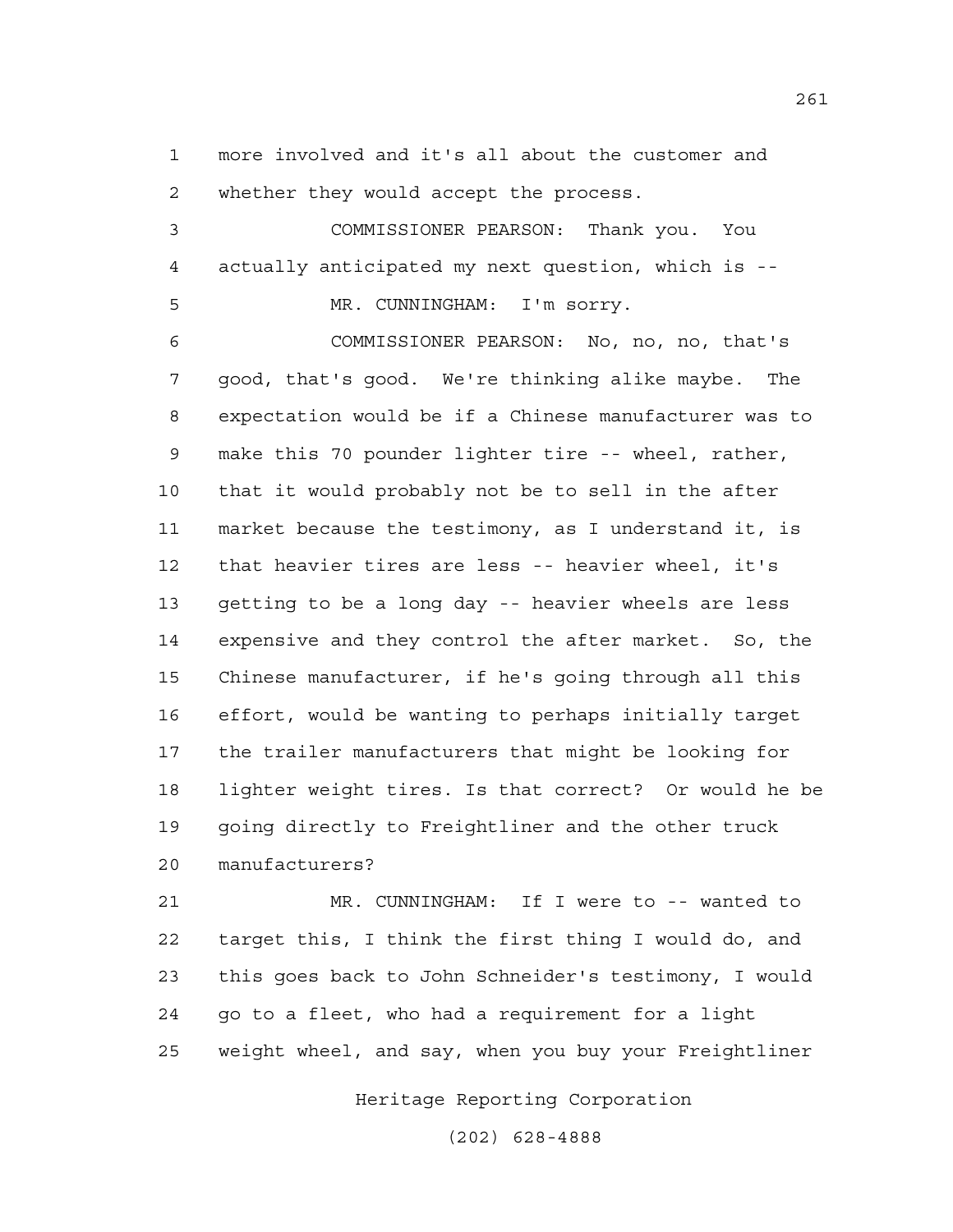1 tractors and your Wabash trailers next time, would 2 you, please, at least put my wheel in your 3 specification. I'll take an Accuride. I want that 68 4 pound wheel or I'll take my wheel as an option. That 5 would be the first thing. And that takes a lot of 6 time because they're not going to just hey, Tom, how 7 you're doing. Okay, we're watching your data book. 8 So, that way when that order comes in from the 9 Freightliner salesman to the Freightliner plant, they 10 say, well, they'll take my wheel and we'll offer it, 11 but we're going to have to certify it, so it's sure 12 not going to be on this order. But that would be the 13 first step I would take, is call on the user. You 14 have to call them all at the same time is the truth of 15 the matter.

16 COMMISSIONER PEARSON: Okay. Mr. Schneider? 17 MR. SCHNEIDER: I'll just add to that, you 18 know, again the testimony that Denny Weisend gave 19 earlier today, you know, he commented on the barrier 20 to entry to the truck. You have to be able to cover 21 all the part numbers and I think we addressed that a 22 little bit earlier, too. So just the fact that you 23 have this -- if they were to develop a light weight 24 wheel, we're using a hypothetical scenario, if they 25 were, they would still have to be able to cover all

Heritage Reporting Corporation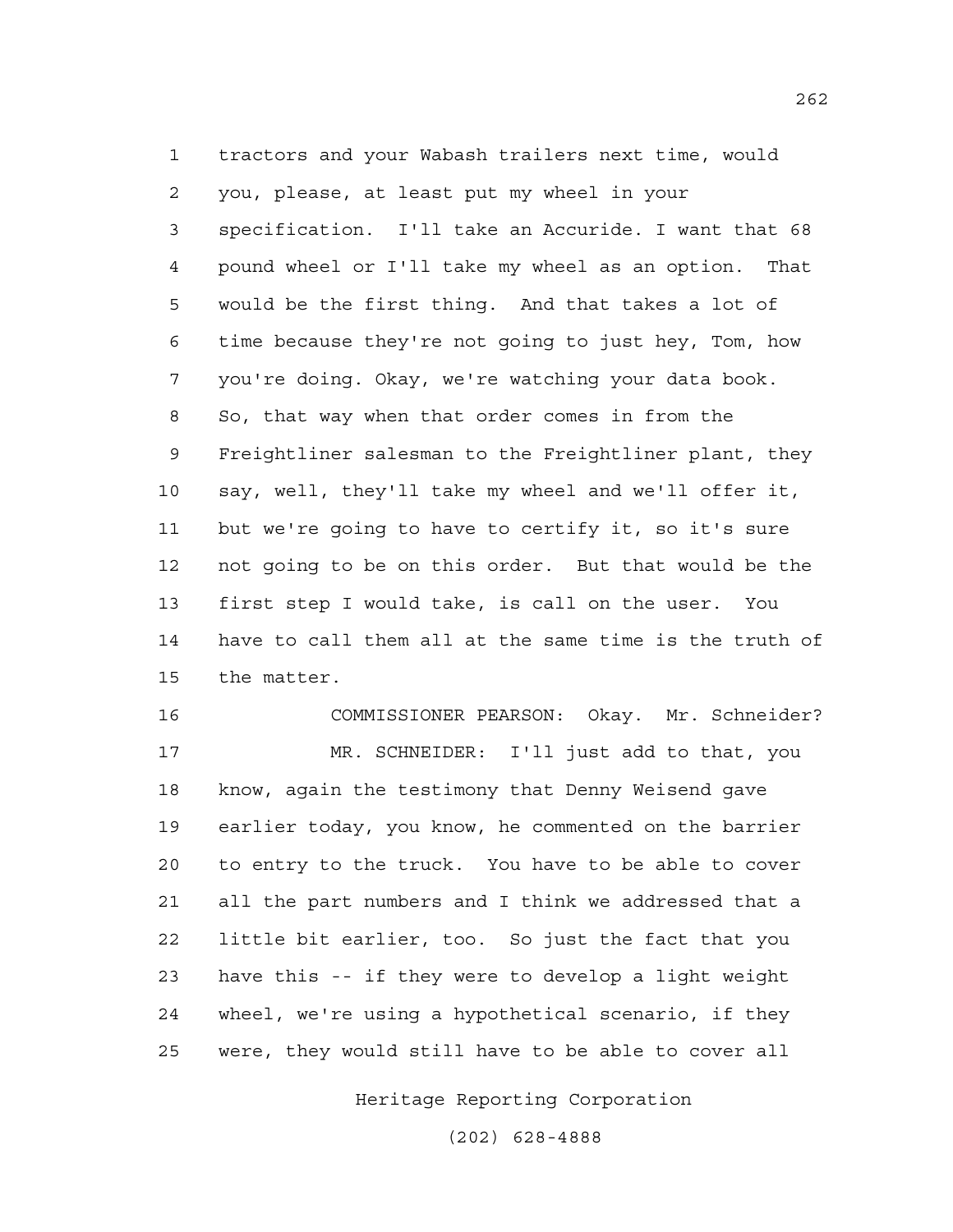1 the part numbers and the range of the requirements, 2 which none of them do today. So, that's a barrier to 3 entry.

4 The other issue I'd say is when we talk 5 about the Accuride, Hayes light weight product, I 6 think the testimony today was, again from Mr. Noll, 7 that that just didn't happen over night. It took a 8 long time and, specifically, to the 68 pound wheel. 9 And I think if you look at it, I can't say this 10 definitively, but I believe that there's been a 11 progression, you know, from an 80 pound wheel down to 12 a 68. In other words, they went to a certain weight 13 and then they got through all of the hoops that were 14 required to get through that and then found that they 15 could go to another weight and then to another weight 16 and then to another weight and finally end up at a 68 17 pound wheel.

18 That being said, you know, for -- and let me 19 add, these are probably the most experienced top wheel 20 engineers in the world who are specific to this 21 market. These guys know what they're doing at 22 Accuride and Hayes with regard to engineering their 23 product for this marketplace. So, I think to just say 24 that the Chinese are just going to overnight be able 25 to, you know, take a product and make a 68 pound wheel

Heritage Reporting Corporation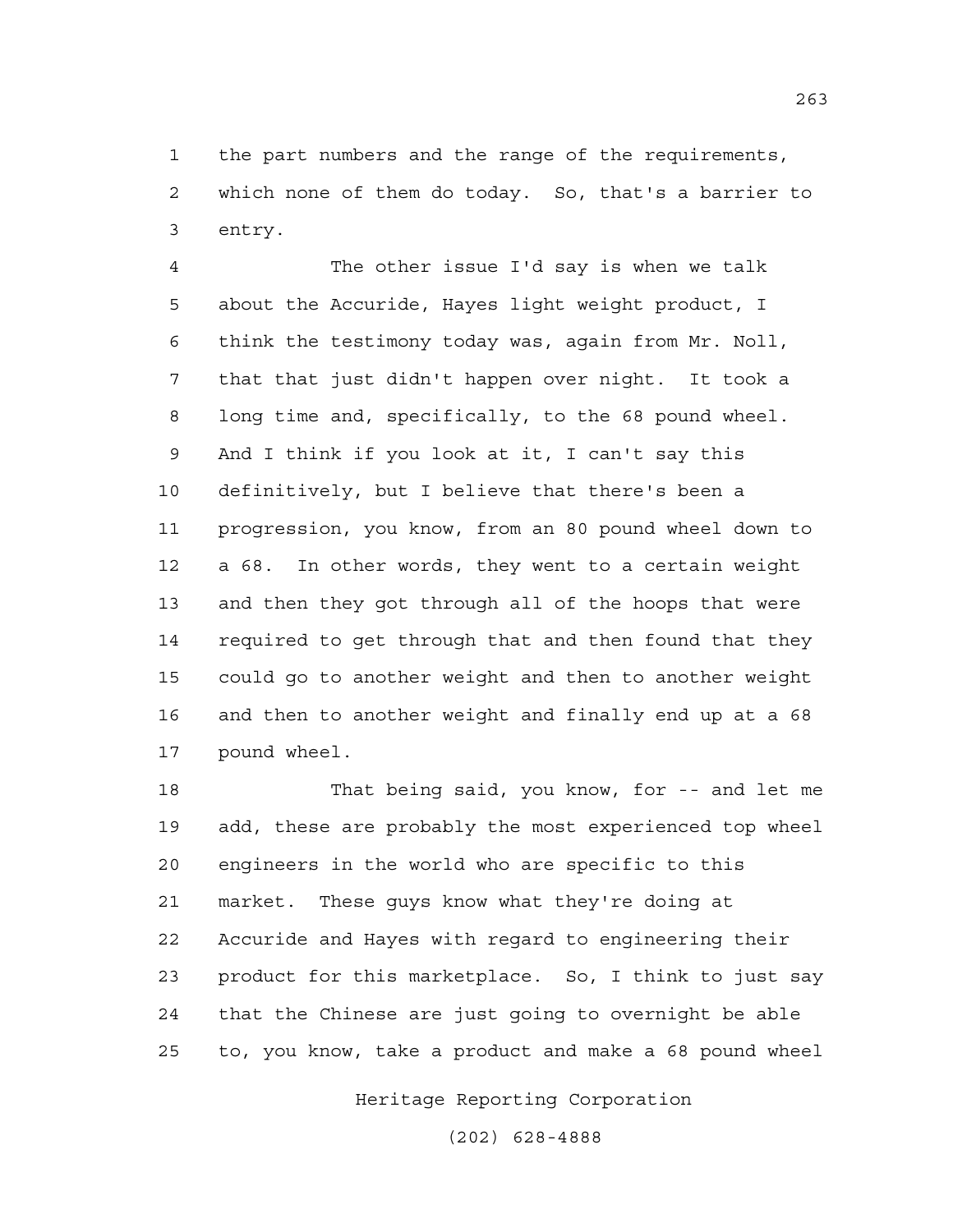1 without the -- as Bill Noll alluded to, the technical 2 input and the requirements it takes beyond just the 3 steel that is required to make this product, the 4 secret sauce, if you will, frankly, I just don't see 5 it.

6 COMMISSIONER PEARSON: Yes, Mr. Cunningham? 7 MR. CUNNINGHAM: Thank you. One other 8 aspect of this light weight 66 pound wheel and the 9 advantage is, of course, the value. The user wants 10 it, the trailer -- the truck guy, the trailer guy 11 says, man, my trailer is light.

12 The other thing is the manufacturer. High 13 tinsel strength steel costs more per pound, but you're 14 taking 10 or 12 pounds out of a wheel. There's also a 15 cross benefit. So, if you can get more money for it 16 because of the higher value, and, yet, at the same 17 time have a lower cost product or an even product with 18 what you did have, there's a goldmine. So, there's a 19 great motivation from a manufacturing standpoint to do 20 that, to satisfy the market.

21 COMMISSIONER PEARSON: Okay. And Mr. Lee, I 22 think I'm correct to infer that your position is that 23 all of these steps can't happen within the reasonably 24 foreseeable time frame that we would be looking at in 25 a threat consideration?

Heritage Reporting Corporation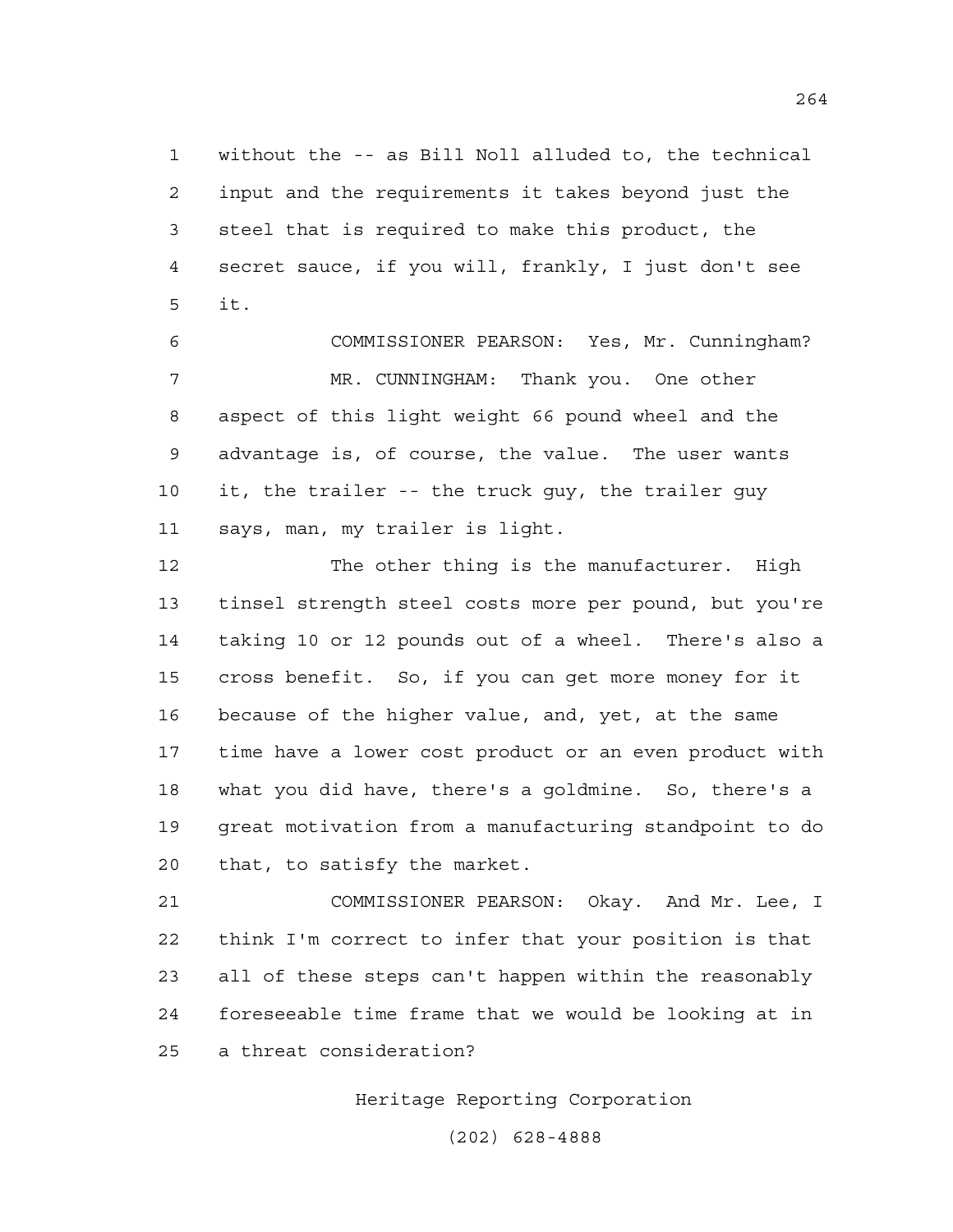Heritage Reporting Corporation 1 MR. LEE: Right. I mean, I think this 2 morning Mr. Schagrin referenced a 12-month, one-year 3 period, you know, as the threat, that there are long-4 term agreements that are up for renewal. That's the 5 window that they're concerned about. If that's what 6 he thinks is the imminent period, we are emphatically 7 saying there's absolutely no way we're going to be 8 taking any of those long-term agreements because no 9 one is even remotely in that qualification process. 10 COMMISSIONER PEARSON: Thank you, very much, 11 to all of you. I've enjoyed this afternoon's 12 conversation and I have no further questions. So, 13 Madam Chairman, back to you. 14 CHAIRMAN OKUN: Commissioner Aranoff? 15 COMMISSIONER ARANOFF: Thank you, Madam 16 Chairman. I want to go back to the discussion of 17 aluminum wheels in the market. We've been told that 18 in the U.S. market, there's been a shift away from 19 steel and toward aluminum wheels that is continuing in 20 the market. Are aluminum wheels used in China and do 21 Chinese manufacturers make them? 22 MR. WU: No, not in China, almost all steel. 23 COMMISSIONER ARANOFF: Okay. Are they 24 making any aluminum wheels for export? 25 MR. WU: Maybe some after market, but maybe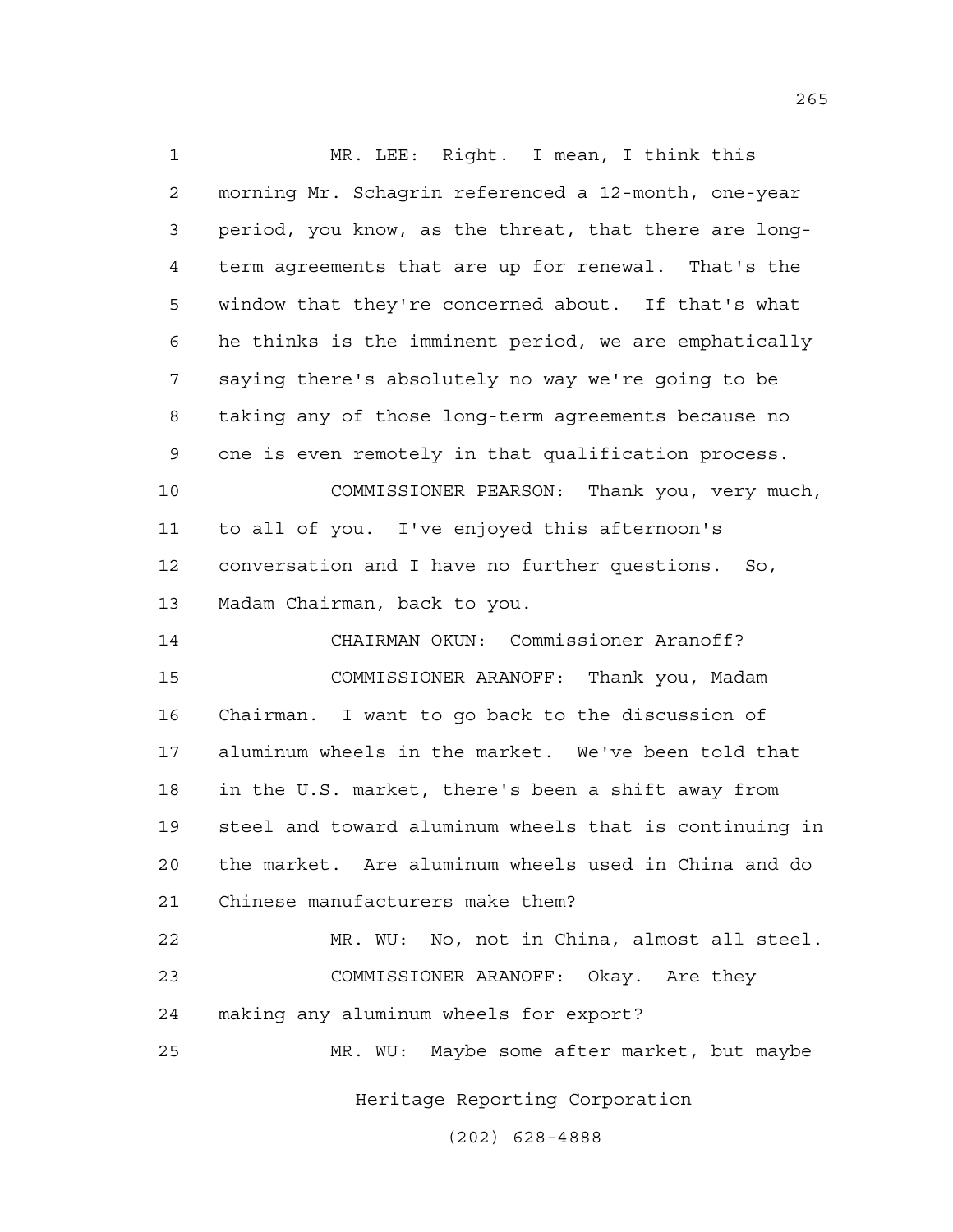1 to other countries. I'm not aware of.

2 COMMISSIONER ARANOFF: Okay. And my 3 understanding is that Chinese producers are making 4 aluminum for auto applications, is that correct? 5 MR. WU: Yes, that's correct. 6 COMMISSIONER ARANOFF: Okay. So there's not 7 currently a trend toward the use of aluminum wheels on 8 trucks in China? 9 MR. WU: I don't see any foreseeable future 10 for now. 11 COMMISSIONER ARANOFF: Okay. 12 MR. SCHNEIDER: But let me just add to that. 13 The barrier of entry on the steel side is great. The 14 barrier to entry on the aluminum side is exponential. 15 The manufacturing process of an aluminum wheel is far 16 more technical than the manufacturing process on a 17 steel wheel. 18 COMMISSIONER ARANOFF: Okay. Let me turn to 19 this issue of the switch over in China from tube type 20 wheels to tubeless wheels. Well, let me ask Mr. Wu 21 first and then we can also ask with respect to other 22 Chinese producers. Does your company also have 23 facilities that produce tube type wheels in China or 24 just tubeless? 25 MR. WU: We're just only produce tubeless

Heritage Reporting Corporation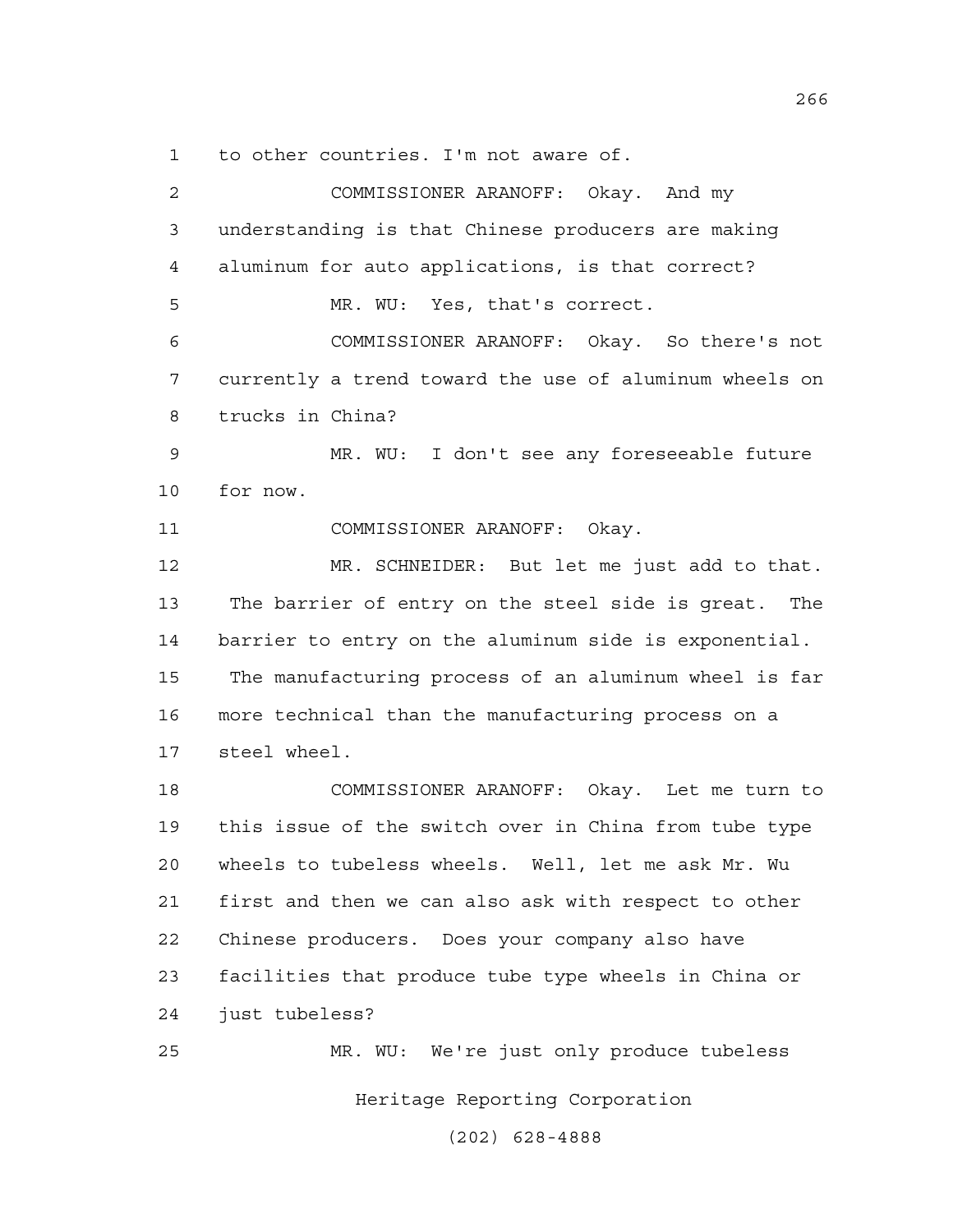1 wheels, but other manufacturers, they do tube type 2 wheels. A majority of them, they do.

3 COMMISSIONER ARANOFF: Does that include 4 other Chinese producers who are exporting to the 5 United States the tubeless ones?

6 MR. WU: Yes.

7 COMMISSIONER ARANOFF: Okay. There's a 8 discussion in the briefs about the pace at which a 9 switch over to tubeless wheels may be happening in the 10 market in China. And I think the argument in the 11 Respondent's side was that this is going to reenforce 12 demand in China for tubeless steel wheels and so 13 absorb some substantial part of production there. The 14 domestic industry responded that, look, nobody goes 15 out and replaces a wheel until wears out or until they 16 buy a new truck, whichever happens first and so there 17 wouldn't be any additional demand generated by that. 18 I wanted to give you an opportunity to respond to 19 that.

20 MR. CUNNINGHAM: May I? Tom Cunningham. If 21 you think about the logic of a steel wheel or an 22 aluminum wheel on a vehicle, what wears out? 23 Certainly not the wheel. Bill Noll testified it's 24 infinite and I agree with that. Aluminum wheel, 25 they're both warranted for five years. What wears

Heritage Reporting Corporation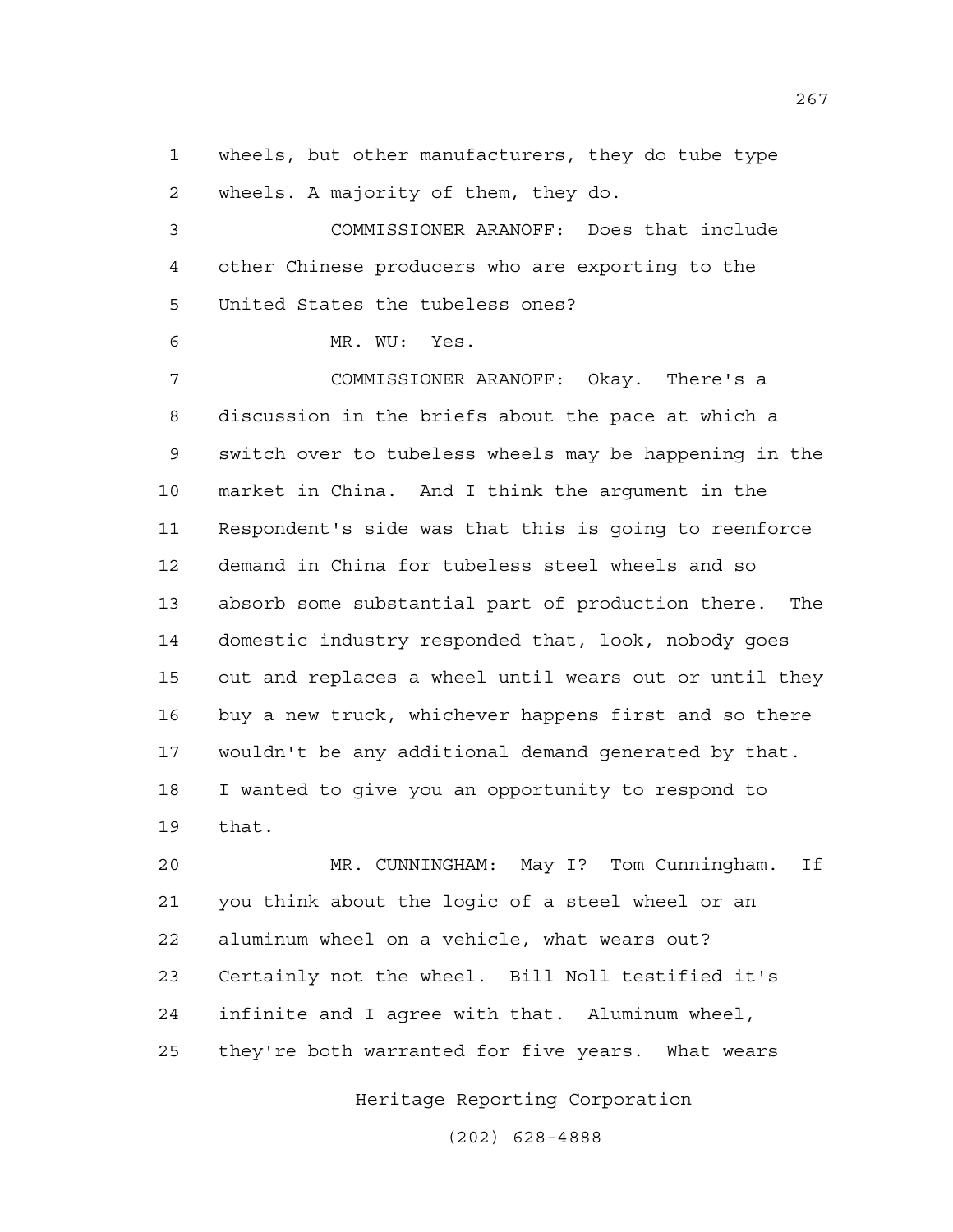1 out? The tire. And fleets all over the world are 2 replacing tires all the time. So from a -- and we've 3 seen it in the United States. We have the same 4 dynamics, where there were tube type in this country 5 years ago. There were massive switch overs. Fleets 6 didn't want to maintain two different things, a tube 7 type with a different wheel than a tubeless with a 8 different wheel.

9 So the logical is when that tire wears out, 10 that's when you make the changeover. And there are 11 many good reasons to change from -- Buy Spot tires 12 have gotten very expensive and hard to get. The tire 13 is the dog. The wheel, I the tail and if you get that, 14 then you know we're only here for the tires. So, 15 that's what motivates fleets in China and did in the 16 United States, is that changeover. The tire wears 17 out. Depending on how often the vehicle goes, it 18 could be three months, six months, could be a year but 19 no longer than that, I think. Would it? I'm not a 20 tire guy, but that's my perception of it. So within a 21 year, you're changing the tire. You might as well buy 22 a tubeless wheel and put a tubeless tire on, then 23 you're going.

24 MR. LEE: The argument that Petitioners, 25 they threw out the red herring argument, that we were

Heritage Reporting Corporation

(202) 628-4888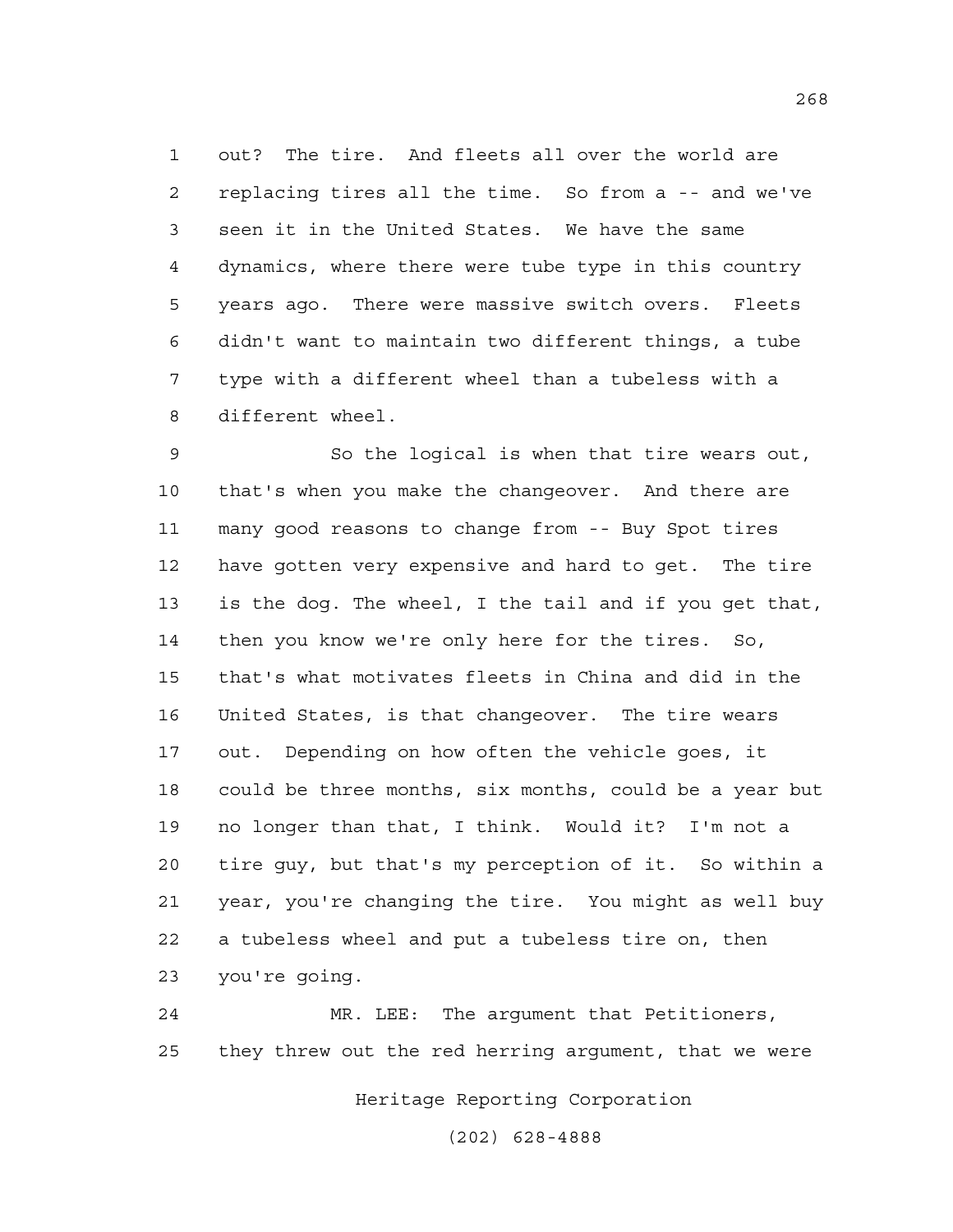1 saying that the tubed wheels are just going to be 2 thrown away. You know, there's a natural course at 3 which tires and wheels need to be replaced. The pace 4 at which tires need to be replaced is much faster. As 5 Tom was saying, when a Chinese truck fleet needs to 6 replace a tire, if they're using tubed wheels at the 7 time, now is a good time to replace tube to tubeless 8 wheels.

9 COMMISSIONER ARANOFF: Well, now is only a 10 good time if that's the more cost-effective thing to 11 do or if some regulation is requiring you to do it. 12 MR. LEE: Right. And that's the other -- 13 MR. CUNNINGHAM: There are other benefits. 14 If your fleet is like -- in all regards, you have a 15 lower inventory cost. You have better tread wear. It 16 runs cooler. Frankly, it's safer. You don't have a 17 side ring that could pop off and hurt someone. So, 18 it's just an efficient way to do it. That's why we 19 did it. That's why the Chinese are doing it.

20 MR. LEE: And Fengeng or Jesse can talk 21 about there have been recent events in China, in which 22 the government has noted that they do want to push the 23 transition to tubeless from tubed. Perhaps Jesse can 24 talk about that.

Heritage Reporting Corporation 25 MR. WU: Yeah. The Chinese Government now

(202) 628-4888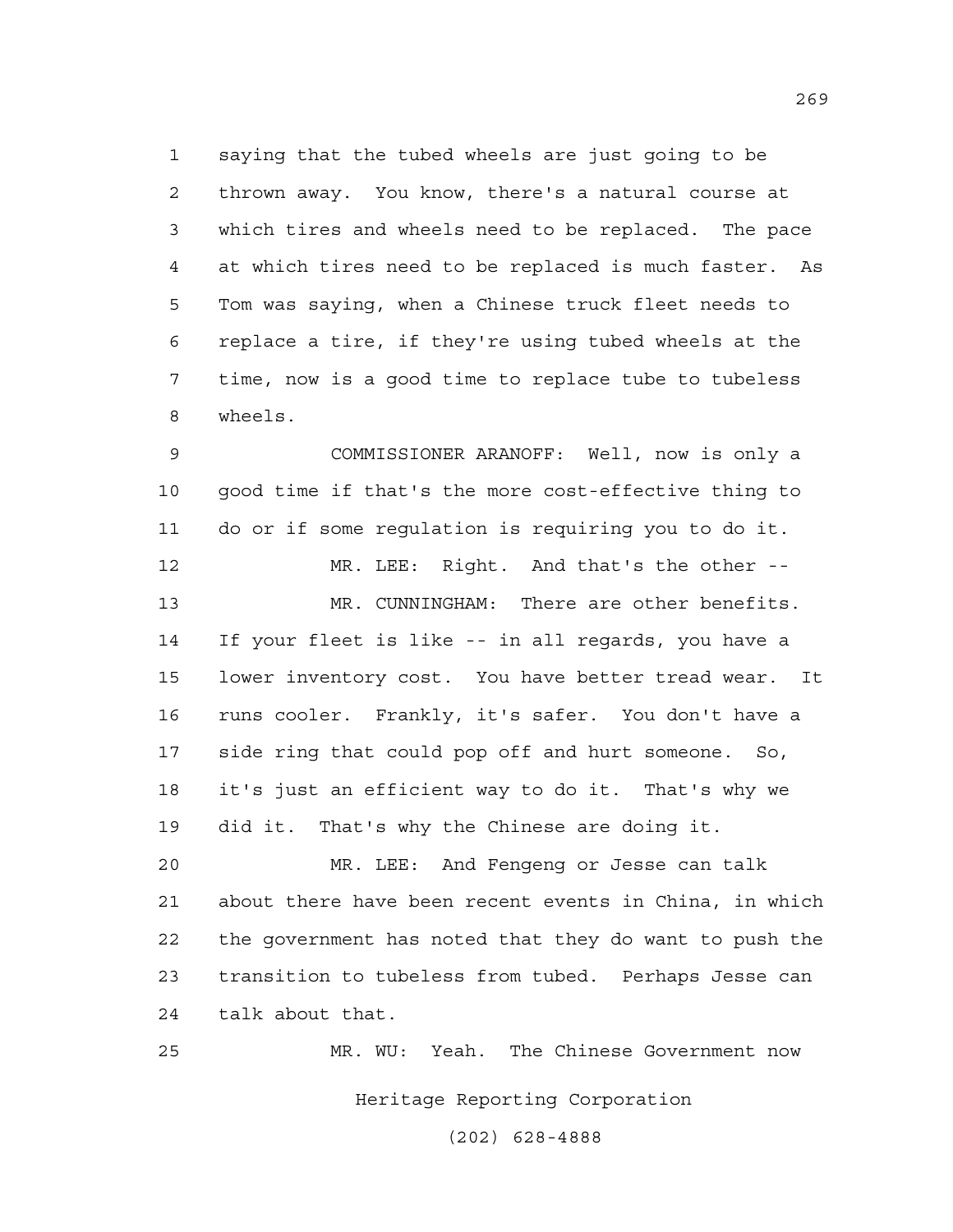1 is mandating in the market to change the law of not 2 overloading trucks. And if you go to China, the 3 majority of the trucks that you see are on the road 4 are overload, I mean, very heavily. So, they see the 5 damage on the road and the cost. So, they are already 6 taking very serious steps to change that. So what we 7 know is in 2011, 70 percent of the wheels on the road 8 are tube type and 30 percent are tubeless. In 2012, 9 we see 60 percent tube type, 40 percent tubeless. So 10 as that change -- so it gradually is going to change 11 over. Also, that translates to after market, as well. 12 If they need a wheel, the change is going to 13 tubeless.

14 COMMISSIONER ARANOFF: Okay. I appreciate 15 that. So let me turn to this issue. You're a Chinese 16 manufacturer. You have a plant. You're making the 17 tube type wheels. The market is going away slowly. 18 Can you convert that plant to the production of 19 tubeless wheels or you have to have a whole new plant? 20 MR. WU: You know, I don't think they can, 21 but, I'm not sure about the question. So -- 22 COMMISSIONER ARANOFF: Okay. If anyone 23 wants to supply something on that post-hearing, that 24 would be helpful because it obviously goes to the 25 issue of what Chinese capacity is available. If you

Heritage Reporting Corporation

(202) 628-4888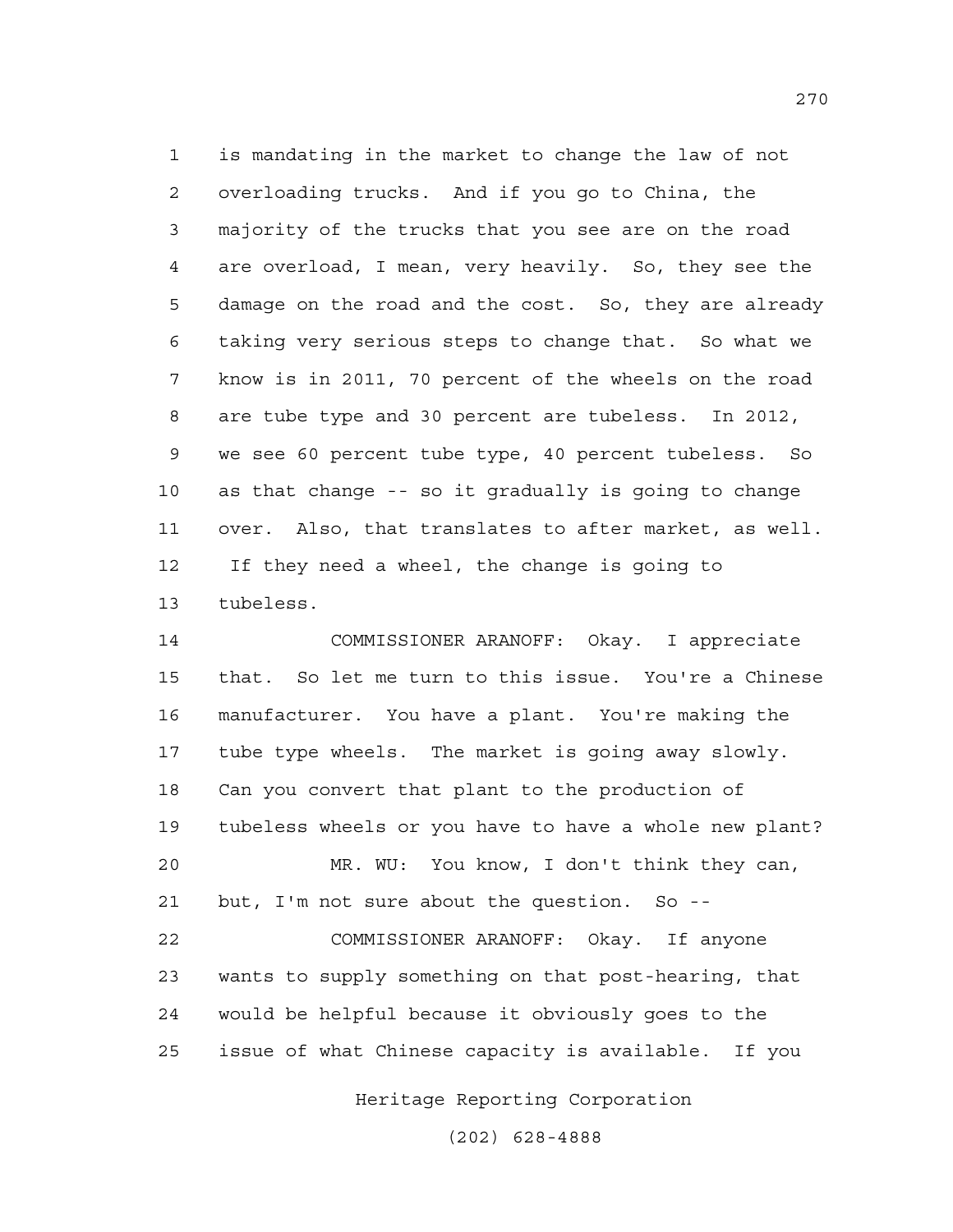1 can make a tubeless wheel in a tubed wheel plant with 2 relatively little change, then we might want to look 3 at that capacity.

4 MR. LEE: We haven't really run into the 5 tubeless guys because they're not shipping to the 6 U.S., so -- the tube type. Sorry, the tube type 7 producers. We would have to look around to see who 8 they are, what their capacity is, and research, you 9 know, how easy or difficult it is to transition.

10 COMMISSIONER ARANOFF: Okay. I mean, that's 11 one of the questions that you've asked us to resolve 12 because the domestic industry has pointed to a number 13 of producers in China and you said, oh, they only make 14 tubed type wheels and that's part of the answer, but 15 it may not be all of the answer. So, I'll look 16 forward to what you can add.

17 MR. WU: Also, what we know is a lot of -- 18 there's no new investments into any of the tube type 19 equipment. It's been mostly is now into tubeless or 20 converting it.

21 COMMISSIONER ARANOFF: Okay. So, I have one 22 more question and I should have asked this to the 23 Petitioners this morning. So, I hope they'll take the 24 opportunity to answer it post-hearing. And if anyone 25 on this panel would like to say something about it,

Heritage Reporting Corporation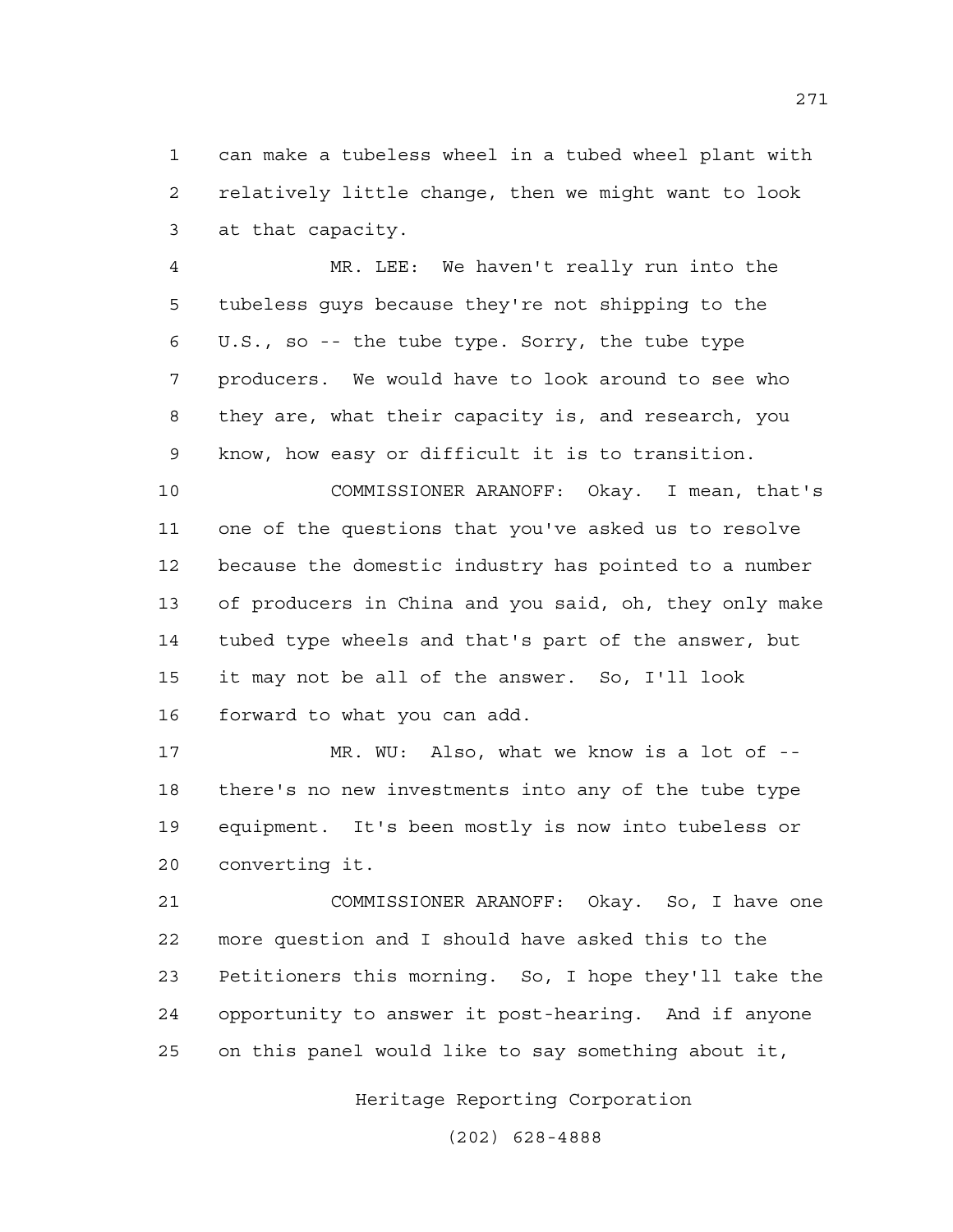1 please feel welcome to do so. There's some discussion 2 in the record about wide based wheels, as opposed to 3 conventional wheels, and I was interested in getting 4 information on when those wheels first appeared in the 5 U.S. market. What U.S. and non-U.S. suppliers are 6 capable of making that kind of seal wheel. What the 7 benefits to purchasers are of using wide based wheels 8 and how those benefits are different from shifting 9 from steel to aluminum or from heavy weight steel to 10 high strength light steel. I don't know if anyone on 11 this panel has had experience with those wide based 12 wheels. Mr. Cunningham?

13 MR. CUNNINGHAM: I'm sure Accuride or Hayes 14 would be your better source, but I'll just take a 15 second. Michelin came out with a wide based tire and 16 they were the only producer for a long time and so 17 they had a -- they pushed very hard. The logic was 18 you're maintaining one assembly and it takes the place 19 of a dual, two steel wheels or two aluminum wheels. 20 What we've seen, because people want to make their 21 vehicles lighter, typically, if they make that move to 22 a wider base, most of the time it's an aluminum wheel 23 because their mind set already to try to reduce the 24 weight cost. There are steel wheels that are wide 25 based, but they're a small minority of the case. And

Heritage Reporting Corporation

(202) 628-4888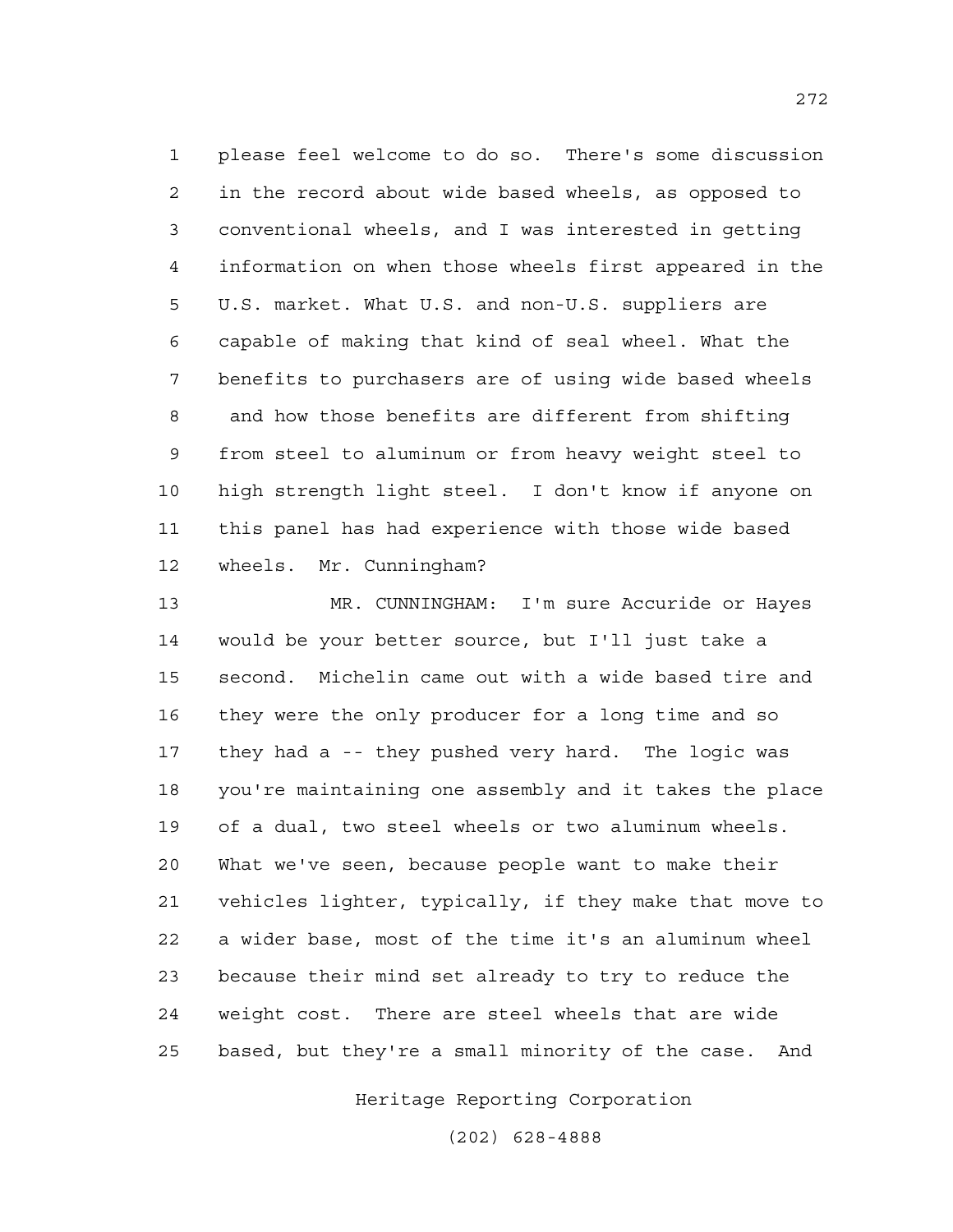1 we don't make them and we don't import them.

2 COMMISSIONER ARANOFF: Okay. I guess I'll 3 invite all parties, if there's anything about these 4 wide based wheels that's relevant to the Commission's 5 decision in this investigation, please feel free to 6 put something in the post-hearing brief. And if you 7 don't think it's relevant, please feel free not to 8 spend a lot of time on it. With that, I have no 9 further questions. I do want to thank all the 10 witnesses on this afternoon's panel. Thank you, Madam 11 Chairman.

12 CHAIRMAN OKUN: Commissioner Pinkert? 13 COMMISSIONER PINKERT: Thank you, Madam 14 Chairman. I just have a few follow-up questions. Mr. 15 Lee, you talked earlier about the underselling and you 16 maintain that there is no indication of price 17 suppression or price depression and I understand your 18 arguments on that. I'm just wondering whether you can 19 explain the market dynamic behind the underselling, 20 itself.

21 MR. LEE: Perhaps I can ask my industry 22 witness to sort of talk about the pricing, you know, 23 as to why they're -- what they see in the marketplace, 24 in terms of the relative prices of Chinese compared to 25 the U.S. prices, whether they really are seeing

Heritage Reporting Corporation

(202) 628-4888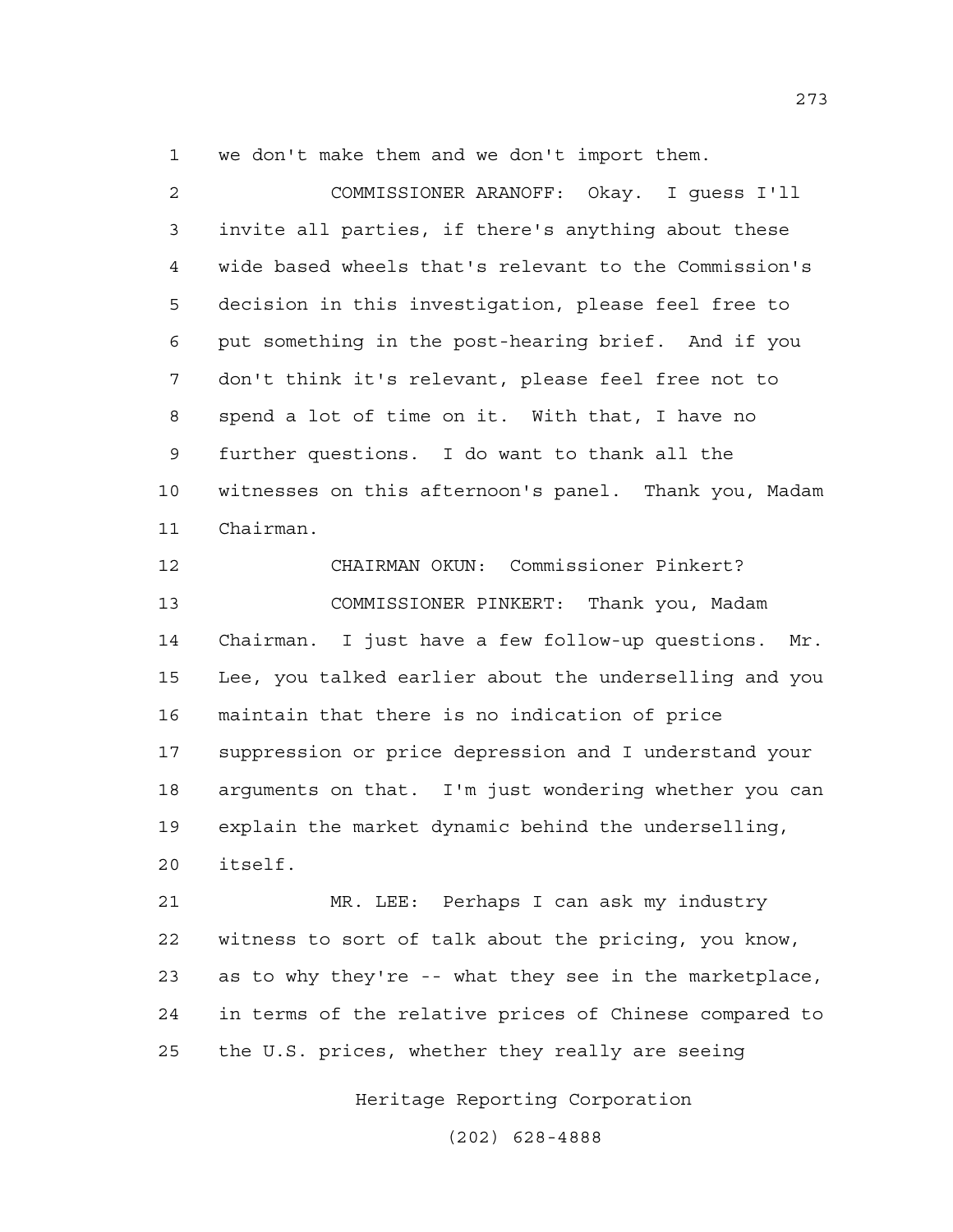1 Chinese prices being below the U.S. prices

2 consistently, you know, when they are actually 3 competing against each other. For example, in the 4 after market.

5 MR. CUNNINGHAM: Tom Cunningham. The market 6 segments are so different. When we think of -- even a 7 steel wheel, we think of value and what wears the 8 value and at what level will the transaction occur. I 9 sell in trailer, container loads only. That's my 10 business model, which is different than my competitor 11 and the way they do it. There is more value to be 12 able to pick up eight wheels than to have to buy 532 13 wheels. There's an investment. There's space. All 14 of those things have to do with the value.

15 I think what happened is, in this market, is 16 that Accuride, with their very light weight wheel and 17 the desire to go light weight in our industry, was 18 able to collect more money for that. And then there 19 was -- but there was a market that was there that 20 Accuride vacated completely, which was the heavier 21 steel wheel and that's the market that we penetrated. 22 I think a lot -- I don't know, of course, the data, 23 but if you compare the light weight wheel price with 24 my wheel price and then bring in the Statesman, I'm 25 not sure how much underselling was done and I don't

Heritage Reporting Corporation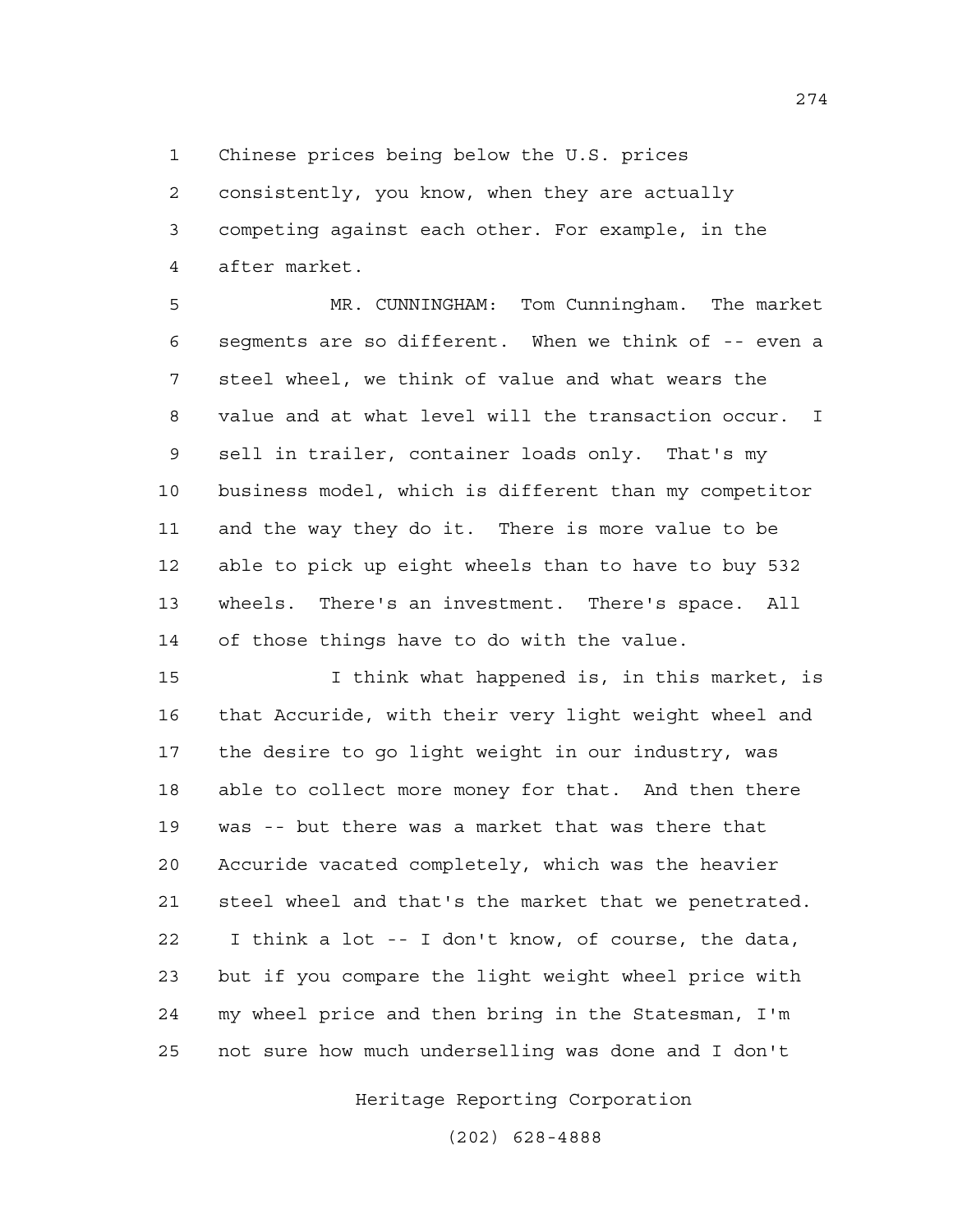1 have the documents to know that. But, I just think 2 sometimes we compare two different things and say it's 3 a steel wheel, it will fit on a truck, it will fit on 4 a tire, therefore, what's your price, and that's just 5 not the case in our industry. I don't know if I 6 answered that very well.

7 COMMISSIONER PINKERT: You may wish to 8 follow up on that in the post-hearing, Mr. Lee.

9 MR. LEE: We'll try to follow up. Thank 10 you.

11 COMMISSIONER PINKERT: Thank you. Mr. 12 Cannistra, I do have a question for you. You talked 13 about Titan not participating in this proceeding. In 14 fact, you mentioned it twice, to my knowledge. And 15 I'm wondering whether you can tell us what's going on 16 there. Is there a reason that you can think of why 17 they might not be participating?

18 MR. CANNISTRA: We cannot and had they been 19 participating. And I actually had the luxury of not 20 being on the APO in this case, so I have actually no 21 idea what contact has been made by the Commission to 22 Titan. What I do know is they seem to have not 23 provided a questionnaire in the preliminary phase of 24 this investigation. They've not communicated anything 25 to Caterpillar, which is really one of the reasons why

Heritage Reporting Corporation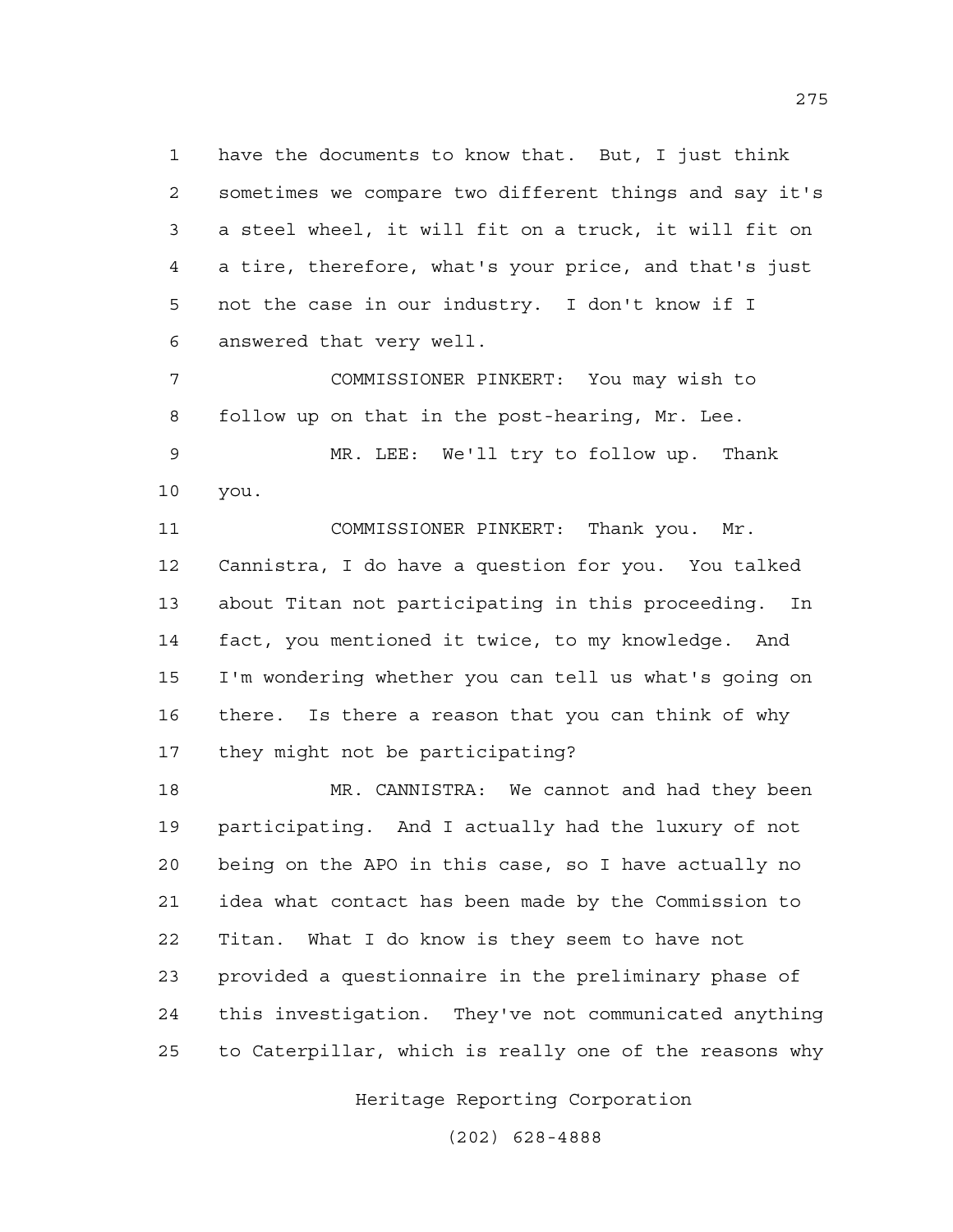1 Caterpillar perceived this case to be an on road case. 2 It stays in Accuride. You know, those are on road 3 guys. If it was on road and off road, Titan would be 4 involved. So, they actually -- they have no idea and 5 we're left with the same question that you have, where 6 is Titan, which unfortunately for us was what created 7 the mis-perception that the scope of this case only 8 included on road tires in the first instance. So, we 9 don't know.

10 COMMISSIONER PINKERT: Thank you. Mr. Lee? 11 MR. LEE: In our brief, we noted that Titan 12 is an experienced petitioner in the off road tires 13 case. We've been confusing tires and wheels so often, 14 I almost just messed up on that one there. Titan tire 15 was the petitioner in the off road wheels case, off 16 road tires case. So, we would expect that if they 17 were really interested in this wheels case, they know 18 the drill. They know how to submit their 19 questionnaire response. Our takeaway from their lack 20 of participation is that they are either not 21 interested, not injured, or it's not in their interest 22 to submit a questionnaire response. So, we believe 23 that it would be appropriate for the Commission to 24 apply adverse inferences as to what's actually 25 happening on this unspecified off road segment of the

Heritage Reporting Corporation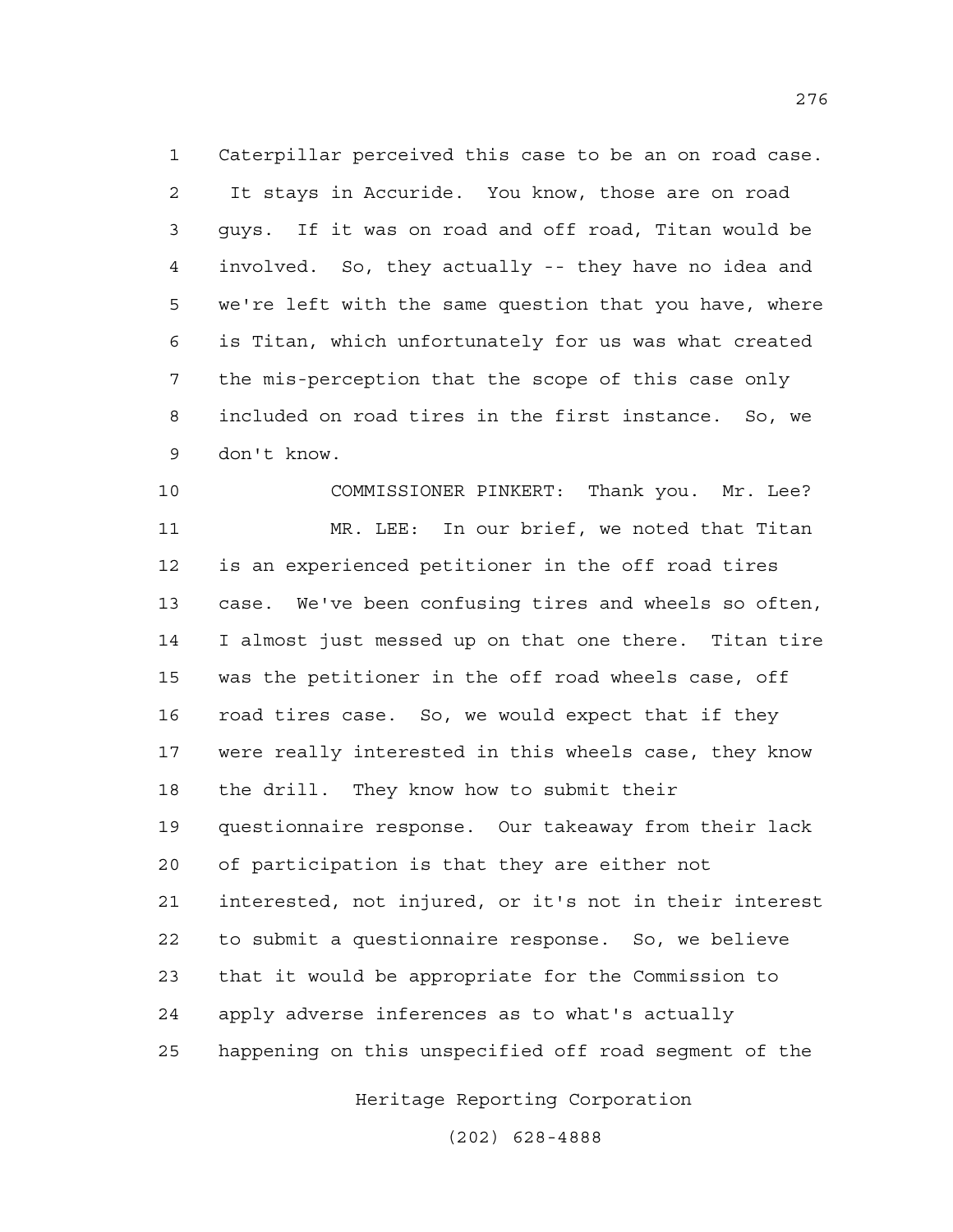1 steel wheel market here.

| $\overline{a}$ | We have also identified, in terms of                  |
|----------------|-------------------------------------------------------|
| 3              | addressing the data issues, we've identified specific |
| $\overline{4}$ | purchasers and importers that you could use to carve  |
| 5              | out the off road wheel segment of the data.           |
| 6              | MR. CANNISTRA: If I could offer just one              |
| 7              | quick additional thought. Titan came before this      |
| 8              | Commission on its own about four years ago and        |
| 9              | advocated that the like product in their particular   |
| 10             | case should be off road tires. Now here we are four   |
| 11             | years later, we have the scope of the investigation   |
| 12             | and we're all confusing tires and wheels, because I   |
| 13             | think the scope of this case confuses tires and       |
| 14             | wheels. So, Titan would need to now come before the   |
| 15             | Commission and if they agreed with the scope of this  |
| 16             | particular antidumping investigation, advocate the    |
| 17             | position, well, there's no distinction between an off |
| 18             | road tire and an on road tire when it's actually      |
| 19             | attached to a steel wheel but when they're separate,  |
| 20             | they're different like products. And that, I think,   |
| 21             | is part of the dilemma for Titan. Their off road      |
| 22             | tires, their off road wheels, they took one position  |
| 23             | in the off road tires case. I would suspect they felt |
| 24             | probably locked into the same position in this case,  |
| 25             | as well. It's a position that they couldn't take and  |

Heritage Reporting Corporation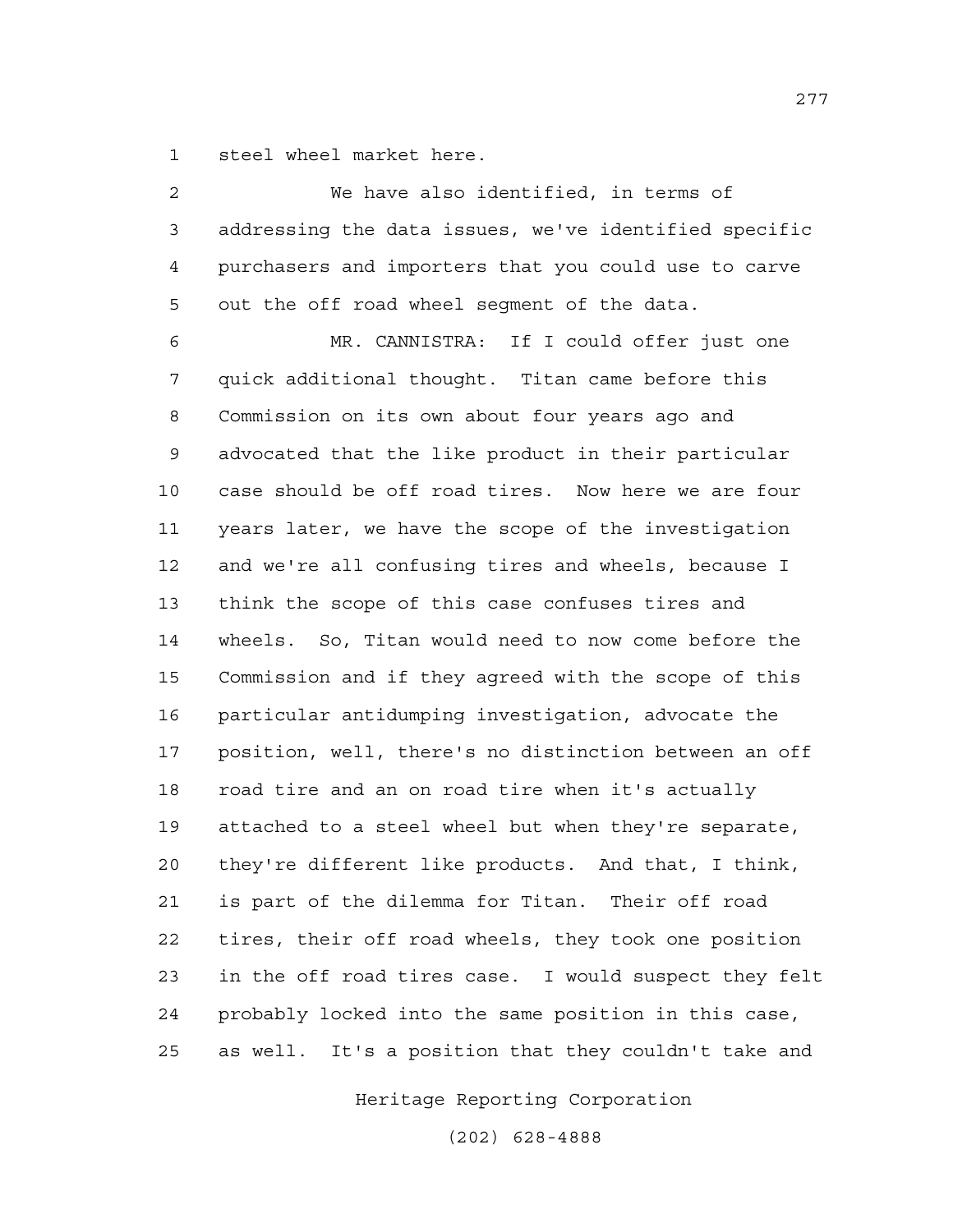1 they decided to effectively sacrifice the steel wheels 2 case in expectation of keeping the OTR case or at 3 least maintaining their position in the OTR case. I 4 think that's perhaps part of the underlying dilemma, 5 too.

6 COMMISSIONER PINKERT: Thank you. I would 7 invite the Petitioners to comment in their post-8 hearing on the non-participation of Titan and what 9 that shows and if they think that there's something 10 that we should do in light of that non-participation 11 or not do. And my final question is a question for 12 the economic consultant on the panel or any other 13 economic consultant that may wish to comment on it. 14 As you know, in the staff report, there's a claim that 15 U.S. demand is inelastic. And I want to give you the 16 opportunity to comment on that claim and any bearing 17 that it might have on the price suppression issues 18 that have been raised today.

19 MR. ROGERS: I'll address that more 20 thoroughly in our post-hearing submission, but I tend 21 to agree that the demand is relatively inelastic.

22 COMMISSIONER PINKERT: Thank you. And with 23 that, I have no further questions for this panel. And 24 I appreciate the testimony and I look forward to the 25 additional information in the post-hearing.

Heritage Reporting Corporation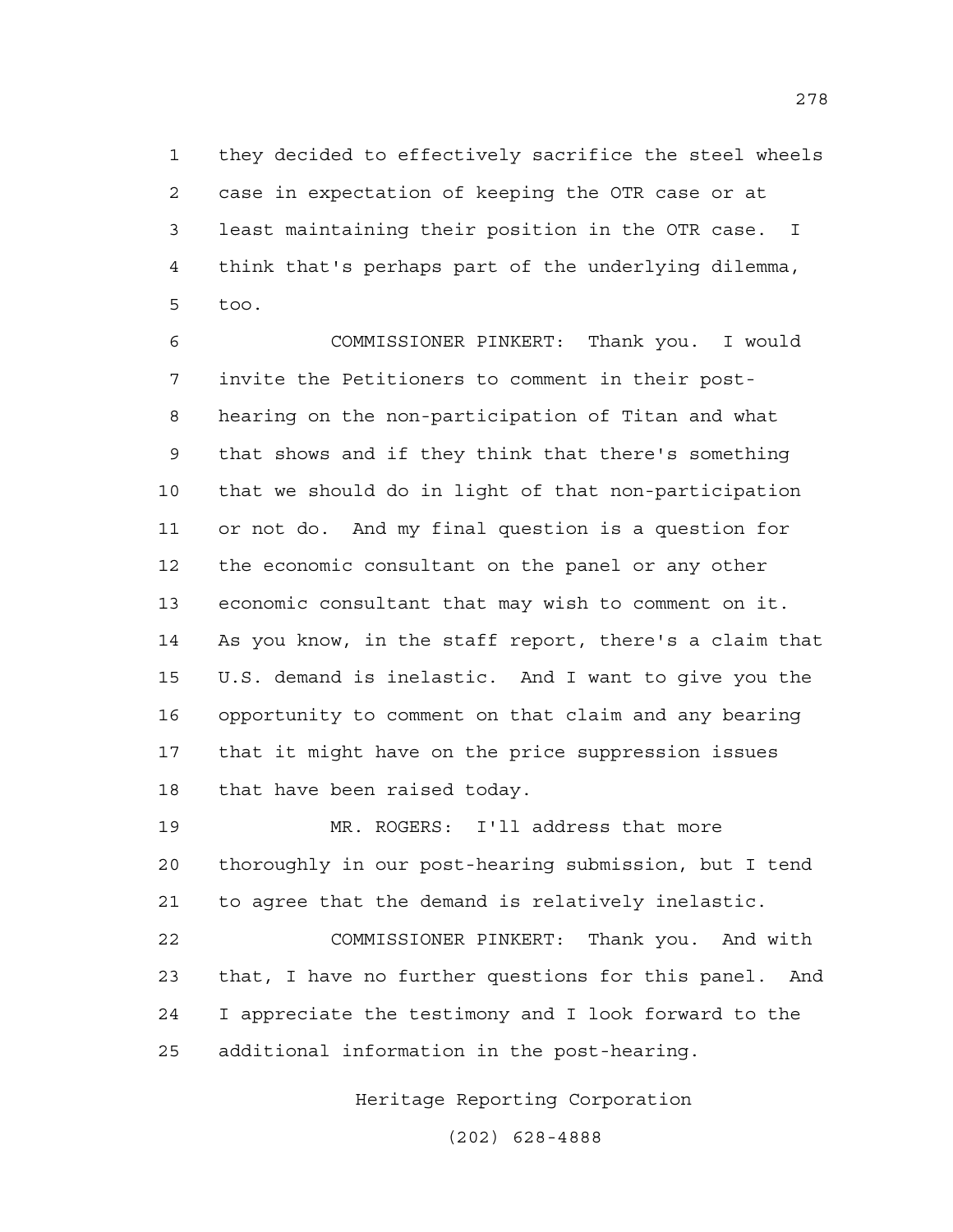1 CHAIRMAN OKUN: Let me check with my 2 colleagues to see if there are any last questions from 3 the dias. 4 (No further questions.) 5 CHAIRMAN OKUN: No. Let me turn to staff to 6 see if they have questions of this panel. 7 MR. CORKRAN: Douglas Corkran, Office of 8 Investigation. Thank you, Madam Chairman. Staff has 9 no additional questions. 10 CHAIRMAN OKUN: Do counsel for those in 11 support of imposing duties have questions? Mr. 12 Schagrin? 13 MR. SCHAGRIN: The domestic industry parties 14 have no questions for this panel. 15 CHAIRMAN OKUN: Thank you, Mr. Schagrin. 16 Well, before we turn to our closing rebuttal 17 statements, let me take this final opportunity to 18 thank this panel of witnesses very much for your 19 participation here, for answering our many questions, 20 and for your continued cooperation, as we finish our 21 investigation. Let me review the time and then I'll 22 allow this group of witnesses to move back into the 23 chairs in the room. Petitioners have a total of 19 24 minutes remaining: 14 minutes for direct, plus five 25 for their closing. Respondents have a total of 21

Heritage Reporting Corporation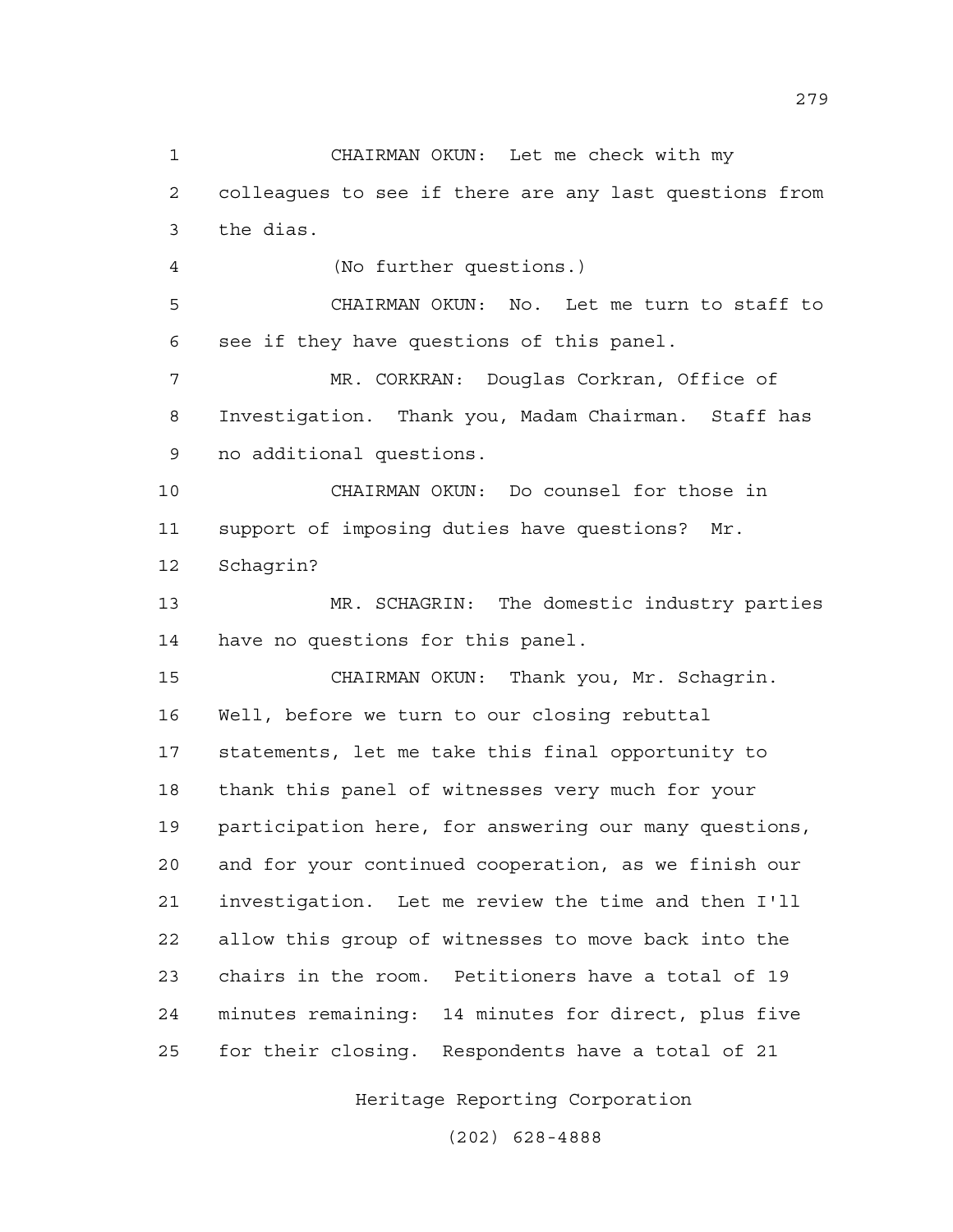1 minutes: 16 for their direct, plus five for closing. 2 If counsel have no objections, we will proceed with 3 combining those times and inviting you up to do your 4 closing and your rebuttal at the same time.

5 All right, thank you. Let's take a couple 6 of moments to let people arrange themselves.

7 (Whereupon, a brief recess was taken.) 8 CHAIRMAN OKUN: Mr. Schagrin. I think we'll 9 just identify Mr. Schagrin is preparing to do his 10 closing and rebuttal for the benefit of the court 11 reporter.

12 MR. SCHAGRIN: Well, good afternoon. I 13 apologize that all of us missed the nicest early 14 spring day in Washington history for the 8th of March. 15 But, of course, we have big issues to deal with, the 16 Commission and all the respective counsel.

17 Let me start with one broad general issue 18 and that is an issue of, you know, participation and 19 effort in trying as counsel are supposed to do, and 20 I've always believed in this, in getting the most 21 complete record before the Commission. I think our 22 understanding is that Accuride and Hayes represent 23 probably well over 90 percent of this industry. Not 24 only did they participate in the filing of the 25 petition and all of the previous parts of this, but I

Heritage Reporting Corporation

(202) 628-4888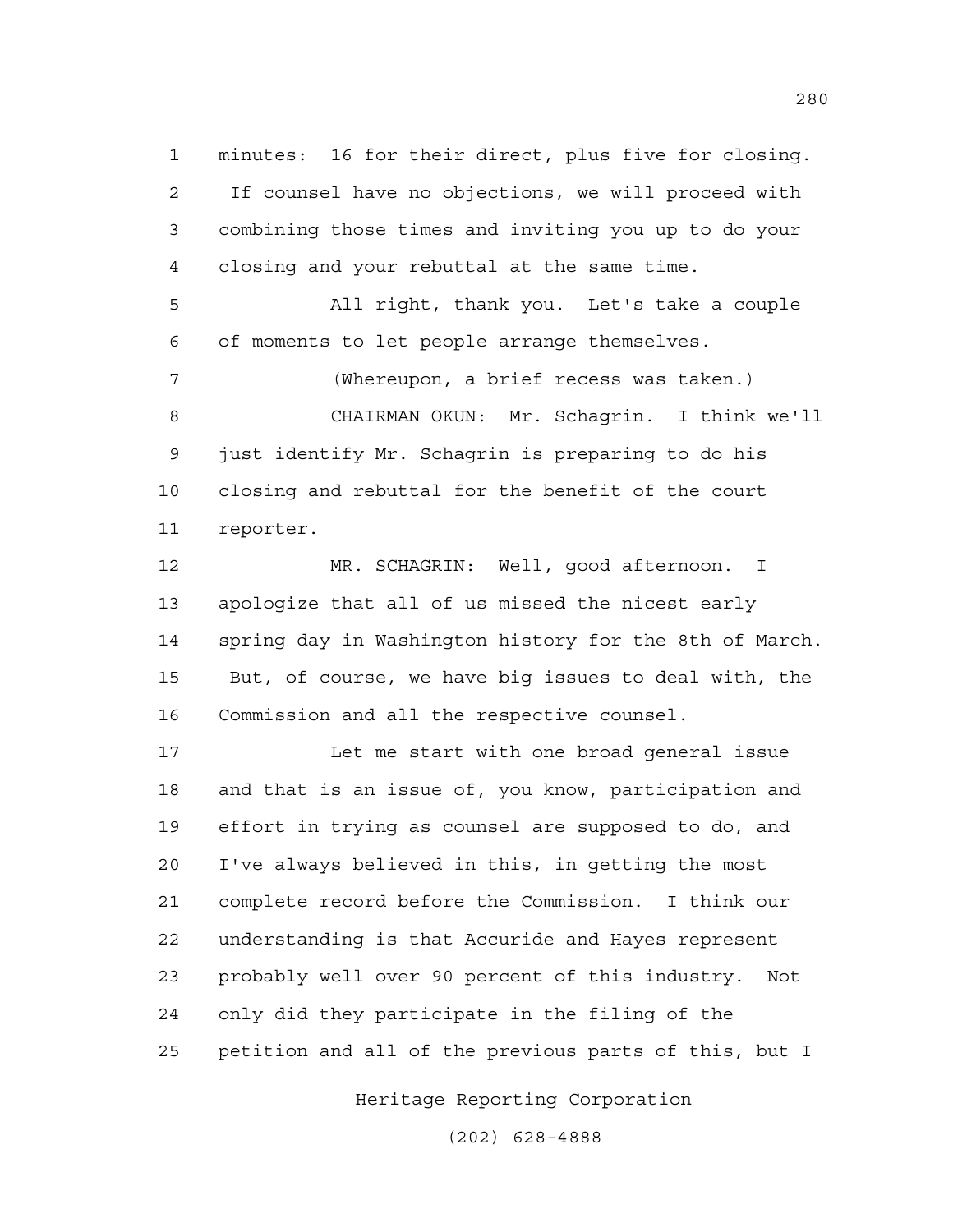1 can tell you through the final phase, they have spent 2 probably not dozens, but hundreds of hours trying to 3 both answer questions from your staff to clarify 4 issues, as well as going through verification.

5 I will also tell you, I don't consider it 6 confidential, that when my clients told me that Titan 7 also made subject products, I've known Mr. Stewart, 8 who is Titan's counsel in I guess is referred to as 9 the off-the-road tires case, I think what's happened 10 since this is more like the war between Titan and GPX. 11 But, I said, we're filing this case. This is a long-12 standing client of yours, I hope you will be able to 13 participate. It's not fair for me to talk about any 14 of his responses, but I can tell you that on the part 15 of Petitioner's counsel, there has been no lack of 16 effort to try to get Titan to participate in this 17 investigation. There has been significant effort. I 18 say that as somebody who has sworn to tell you the 19 truth today, I have done everything I believe I can 20 do, because they're clearly not my client, nor are 21 they a company without counsel. They're a company 22 with counsel. So, I have to go through their counsel 23 and we've done our best. And I believe your staff has 24 done their best to get them to participate.

25 I don't think their lack of participation

Heritage Reporting Corporation

(202) 628-4888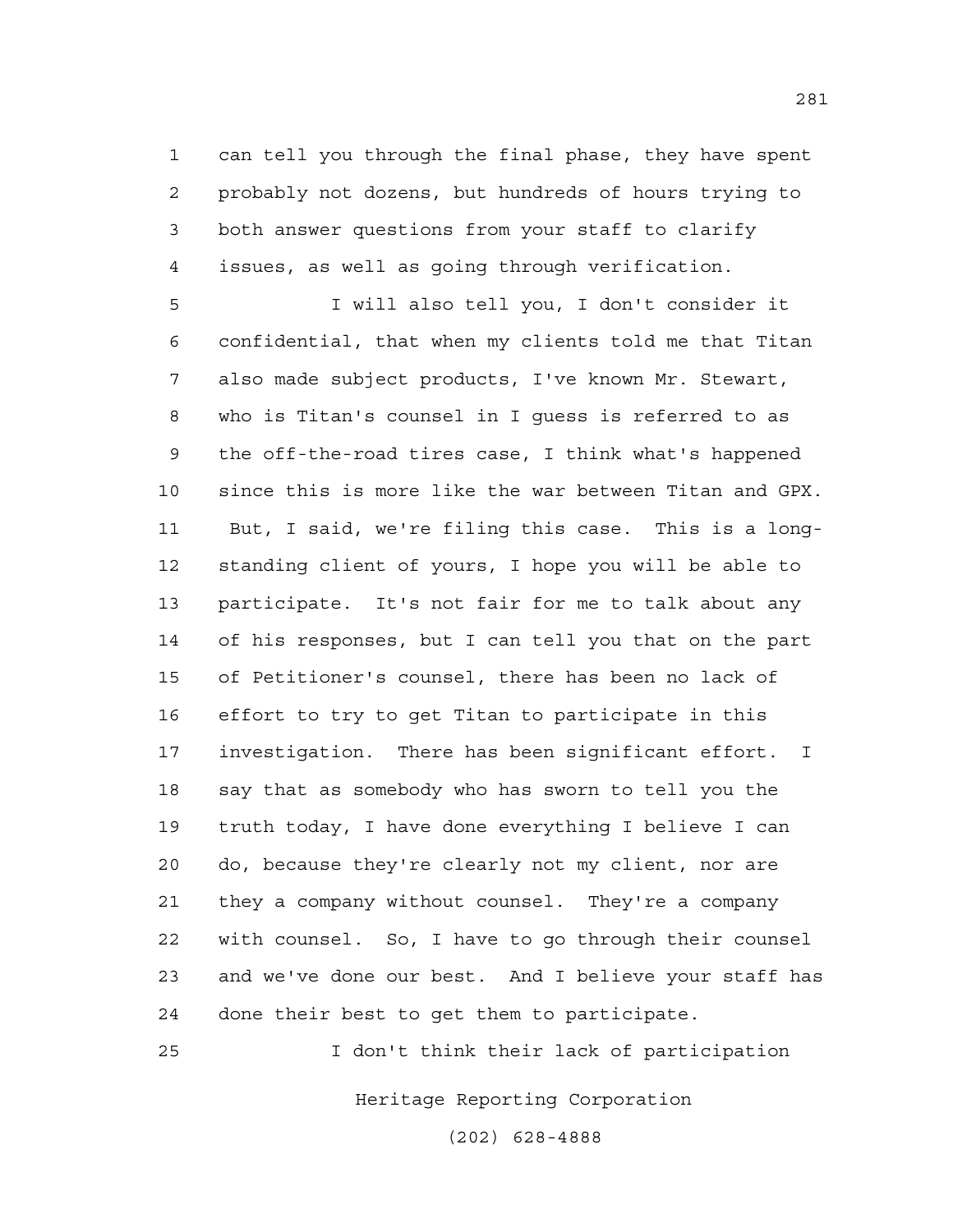1 goes to very much other than the potential of this 2 like product issue, which was brought up too late. 3 But, later, I will get to what I hope will be a 4 solution for Caterpillar, if this presents them with 5 any problems.

6 Let's look at the bidding since the 7 beginning of this case. At the preliminary 8 conference, there were four different U.S. purchaser 9 who came before the Commission at the conference and 10 basically said, we don't buy Chinese wheels because of 11 price. We buy Chinese wheels because we can't get 12 domestic wheels. At this final hearing, only one of 13 those four are here. What does that tell you? That 14 tells you that probably the other three were able to 15 acquire domestic wheels. You can look at the capacity 16 utilization of this industry throughout the period of 17 investigation and if there's one issue that would ever 18 be a red herring during the POI is the claim by anyone 19 that from January 1, 2008 until the present, that all 20 the domestic industry cared about with OEMs and OEM 21 production was at times just so going bonzo, that they 22 couldn't and didn't want to bother with the after 23 market. That is just a complete red herring during 24 this POI.

Heritage Reporting Corporation (202) 628-4888 25 What I heard from one of the witnesses today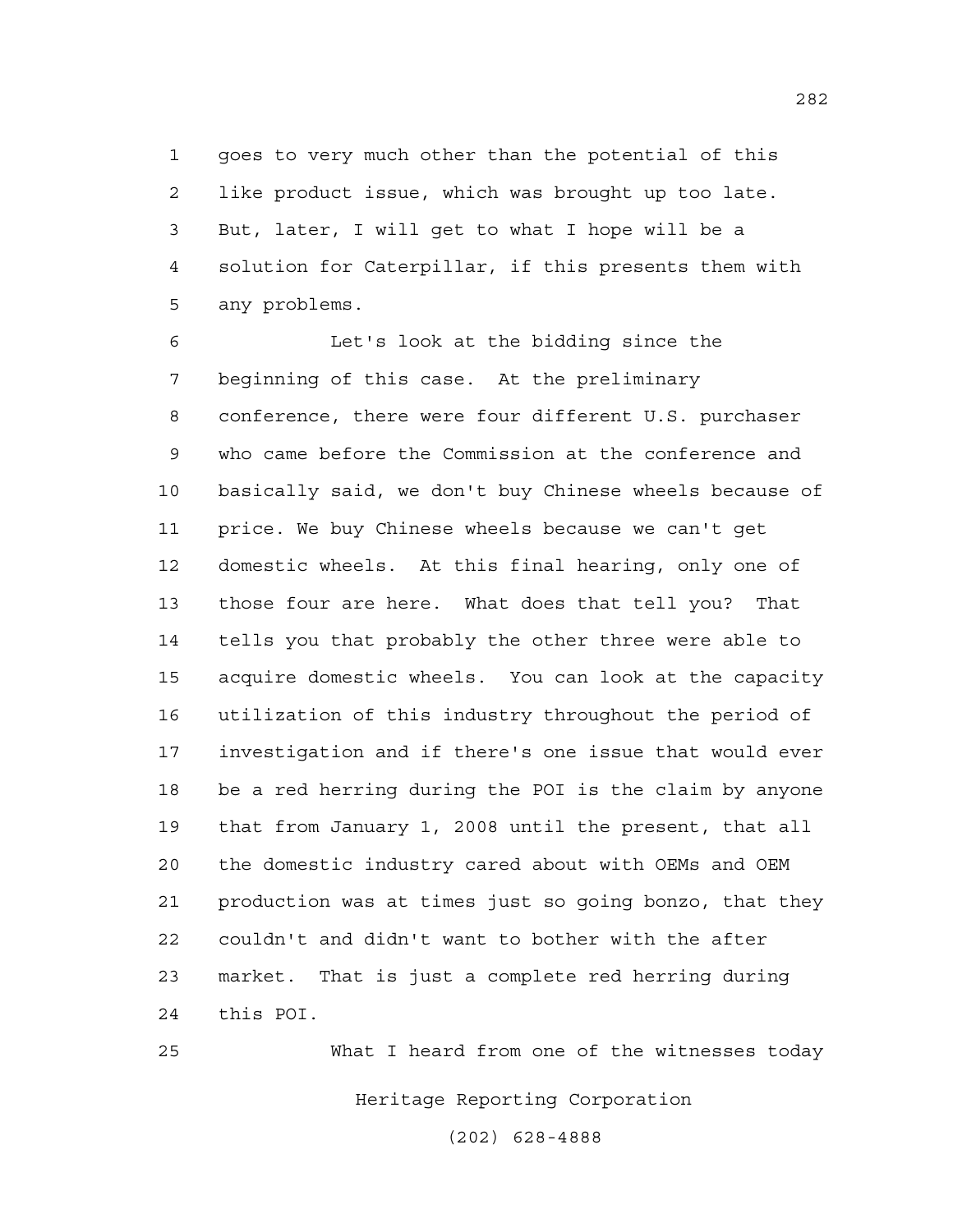1 was that happened late '90s and continued through mid 2 and I thought, and I'll look at the transcript, that 3 he said mid 2000. I didn't think he meant the mid 4 2000s, because that would take us out to about 2500. 5 But, I think he was saying the middle of 2000. There 6 was no doubt that back in the late '90s, there was 7 probably some surges and that may have happened. It's 8 certainly not applicable during your POI. I would 9 even say that Mr. Cunningham, if Cunningham was not 10 just a broker and was like KIC and had distribution, 11 that he could also purchase from either Accuride or 12 Hayes. No one would refuse him the right to purchase 13 their wheels if he were not just a broker, but an 14 actual distributor.

15 And let's look at what the staff report 16 says. I think the economist, Mr. Rogers, is 17 excellent. He can appear on any side of the ledger. 18 You can pay him some hefty fees and he'll do a very 19 good job for you. But, he said, and there's -- you 20 know, there's evidence of this. It's in the staff 21 report. Yes, the staff report does say one purchaser 22 reported that domestic producers had blocked their 23 attempts to purchase domestically-produced steel 24 wheels. Obviously who that is, is confidential. 25 We'll talk about that in the post-hearing. One out of

Heritage Reporting Corporation

(202) 628-4888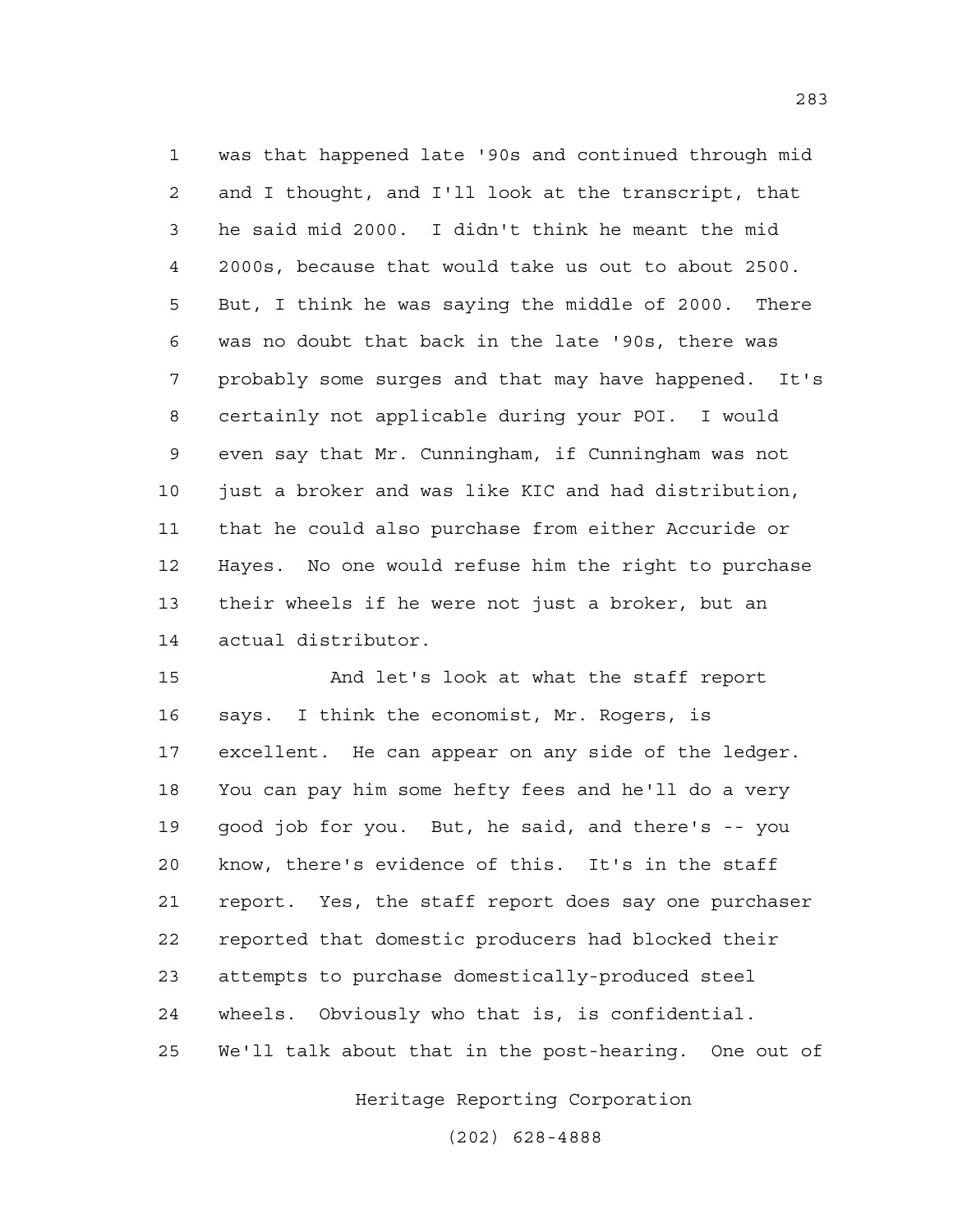1 33, wow, does that sound like that was a real issue 2 during the POI? No. That sounds like it was a real 3 red herring.

4 Now let's talk about competition. The other 5 thing that was said was said by Mr. Lee. It was that 6 there really isn't competition between the domestic 7 industry and Chinese imports because, and I believe 8 once again looking at the transcript, he said 9 something to the effect of the Chinese can't sell the 10 OEM market. Now, maybe he was busy while the 11 witnesses from KIC were testifying. I'm almost 12 positive that their testimony in describing their 13 business was that 25 percent of their sales were to 14 the trailer market. The trailer market is an OEM 15 market. You know from your record that the Chinese 16 are selling into the OEM trailer market, a market 17 governed by one year contracts. So, clearly, they're 18 doing that.

19 Now, the OEM trailer producers have 20 different requirements for quick delivery from 21 producers or importers than OEM truck producers. I 22 don't think so. I think they have the same. It may 23 not be "just in time," like it gets there every two 24 minutes. But, you've got to stock the product and 25 make sure that they're not carrying huge inventories.

Heritage Reporting Corporation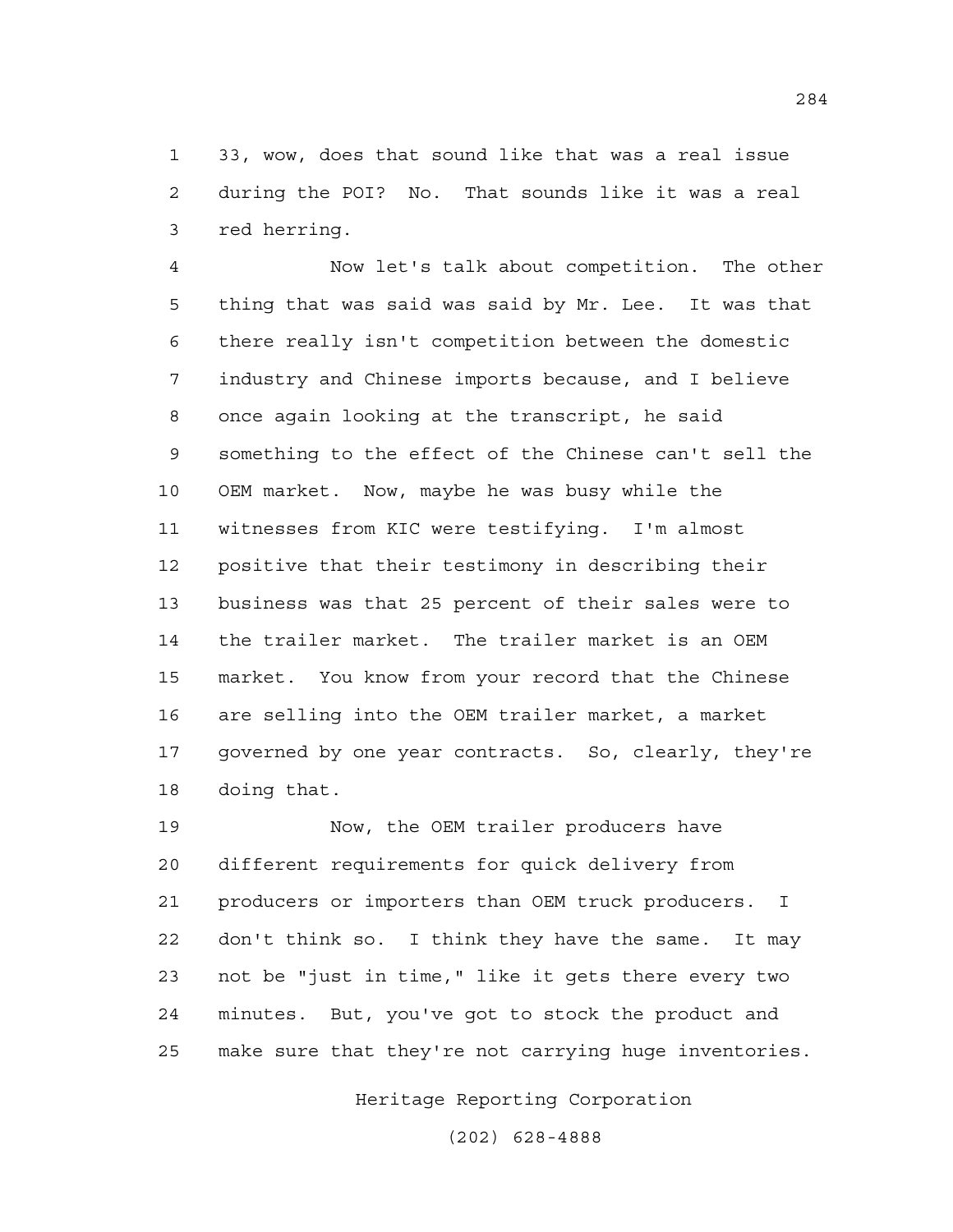1 And that's why I think KIC has that business and not 2 Cunningham, because KIC said their business model was 3 that they have distribution points around the United 4 States, so they can supply the OEM business.

5 More instances of supplying the OEM 6 business. In the past couple of years, Oshkosh Truck, 7 which is the ninth largest truck OEM in the United 8 States and the largest U.S. producer of fire trucks, 9 now that's a pretty important use. We don't want the 10 fire truck pulling out of here, you know, from across 11 the street and not being able to make it to the fire 12 because the wheels fail. Well, they're purchasing 13 their requirements from a Chinese wheel company.

14 We, also, know that in 2010, 2011, Sunrise, 15 one of the three largest Chinese producers and 16 exporters to the United States, one of the three 17 required Respondents at DOC, sold Packar wheels for 18 their OES. Now even to sell a Packar wheels for their 19 OES, you have to be qualified. And so, Sunrise has 20 gone through the process and a lot of Chinese 21 producers are starting the process of getting 22 qualified.

23 One other injury issue, so, clearly, there's 24 a huge amount of competition in the after market. 25 Let's talk about what was presented in chart three by

Heritage Reporting Corporation

(202) 628-4888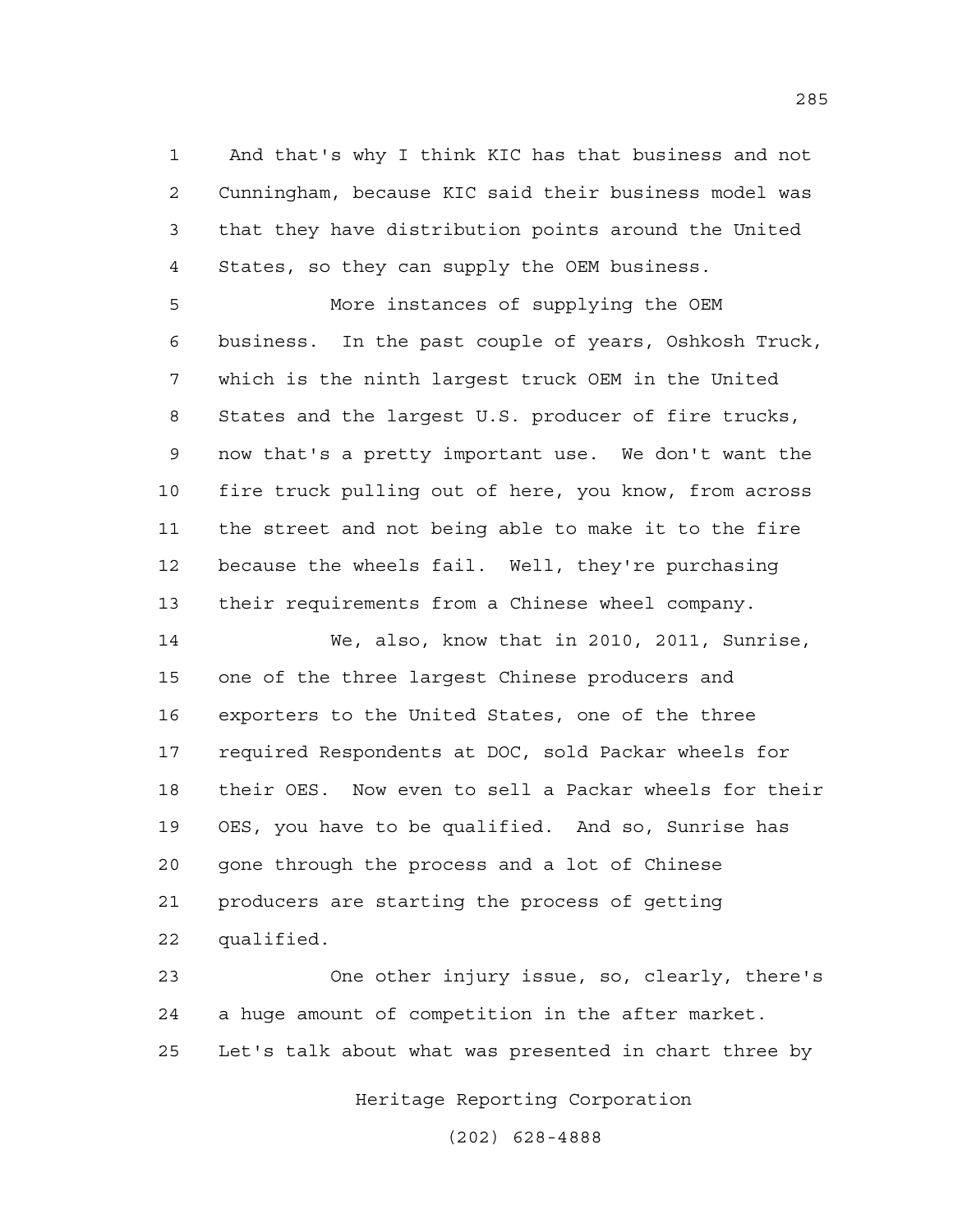1 the Respondents. They talk about Accuride's 2 information. Well, first, it's total wheels. I 3 thought Mr. Lee and I both agreed, we should focus on 4 steel wheels, the like product. Obviously, you have 5 the data on Accuride's steel wheels. It's nothing 6 like the data on their wheels from both steel and 7 aluminum.

8 And then to be quite honest, which I pointed 9 out to their counsel because I think this was in a 10 securities filing, we know from the staff report that 11 the data in here for Accuride share and import share 12 of both the OEM trailer market and the OEM after 13 market is wrong. I can't tell them what the data is. 14 It's confidential. I can tell them it's wrong and 15 they shouldn't file things with the SEC once we all 16 know the information is wrong. In fact, you know from 17 your staff report, I can characterize it that imports 18 offshore actually have a majority of the after market 19 for steel wheels.

20 Let's talk about the impact of the filing of 21 the petition. Essentially, I thought you would hear, 22 oh, it didn't really bother us until November. Well, 23 we'll give you some of the monthly import data, but I 24 think one of the best items on this is in Table 5-6 on 25 5-14 of the staff report. It shows for product six,

Heritage Reporting Corporation

(202) 628-4888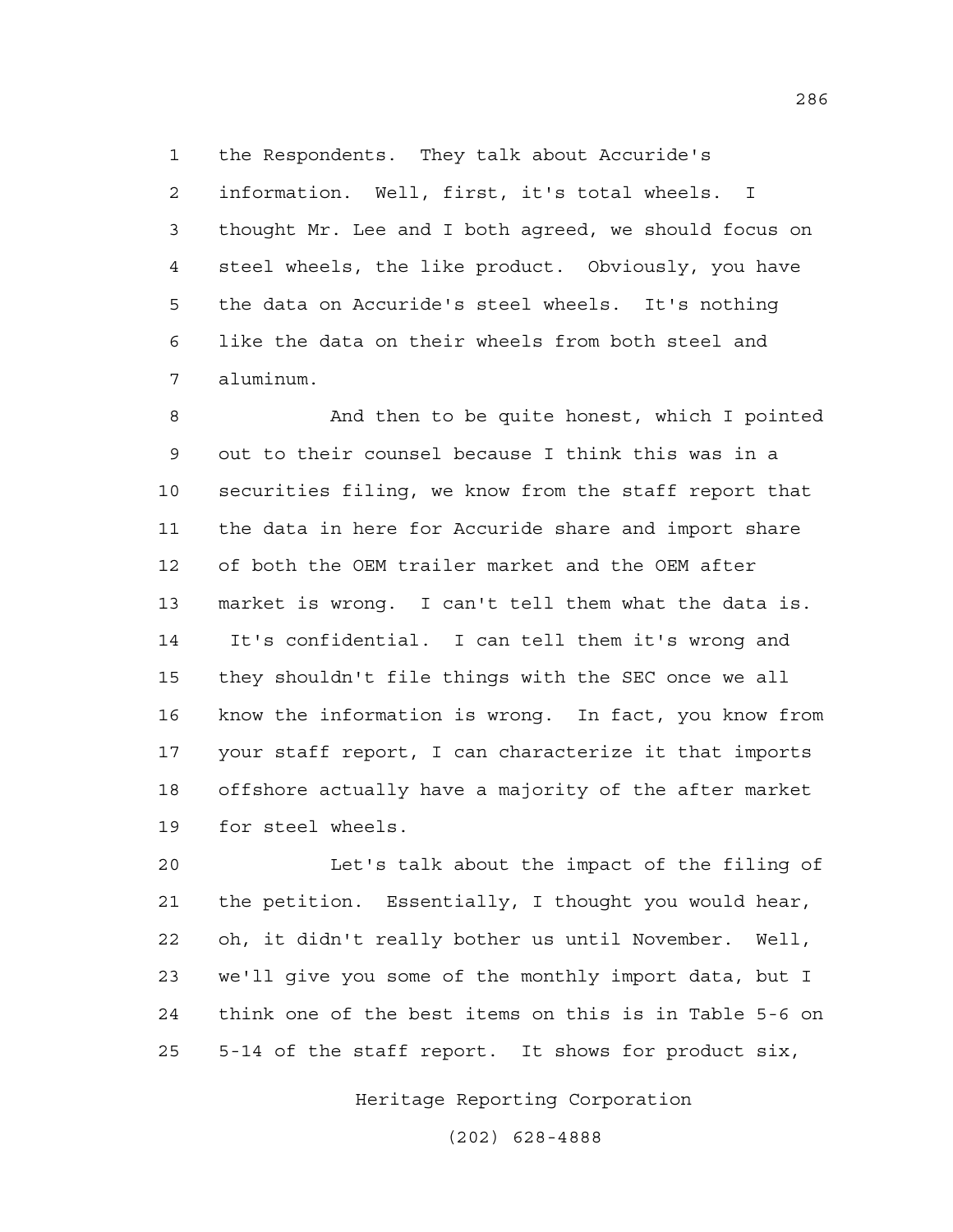1 the biggest product sold, the heavier wheels to the 2 after market, the one where most of the Chinese wheels 3 were, that leading from early '09 through the middle 4 quarter of '11, they were going up, up, up. Between 5 second quarter '11 and third quarter '11, they went 6 from 80,000 units to 48,000, about a 40 percent drop. 7 I don't know how else to tell you what the impact was 8 in the third quarter of the imposition of the duties. 9 I think you've got it right there in your own staff 10 report.

11 Let's turn to threat. First, the Chinese 12 say, trust me, our market is going to boom. They give 13 you a study in their pre-hearing report from, I 14 believe it was 2010, from some study group. We will 15 give you a study from JD Power. I think everybody 16 recognizes that name. They are the experts in the 17 auto and truck business worldwide. We're going to 18 give you something from last month. It's going to 19 have their estimates from China for 2012. They are 20 flat to down. The same for 2013, very mild increases. 21 So what does China have? China has massive over 22 capacity.

23 Can they change some of their over capacity 24 from making tube type wheels to tubeless? Mr. 25 Hampton, who has a great deal of expertise about

Heritage Reporting Corporation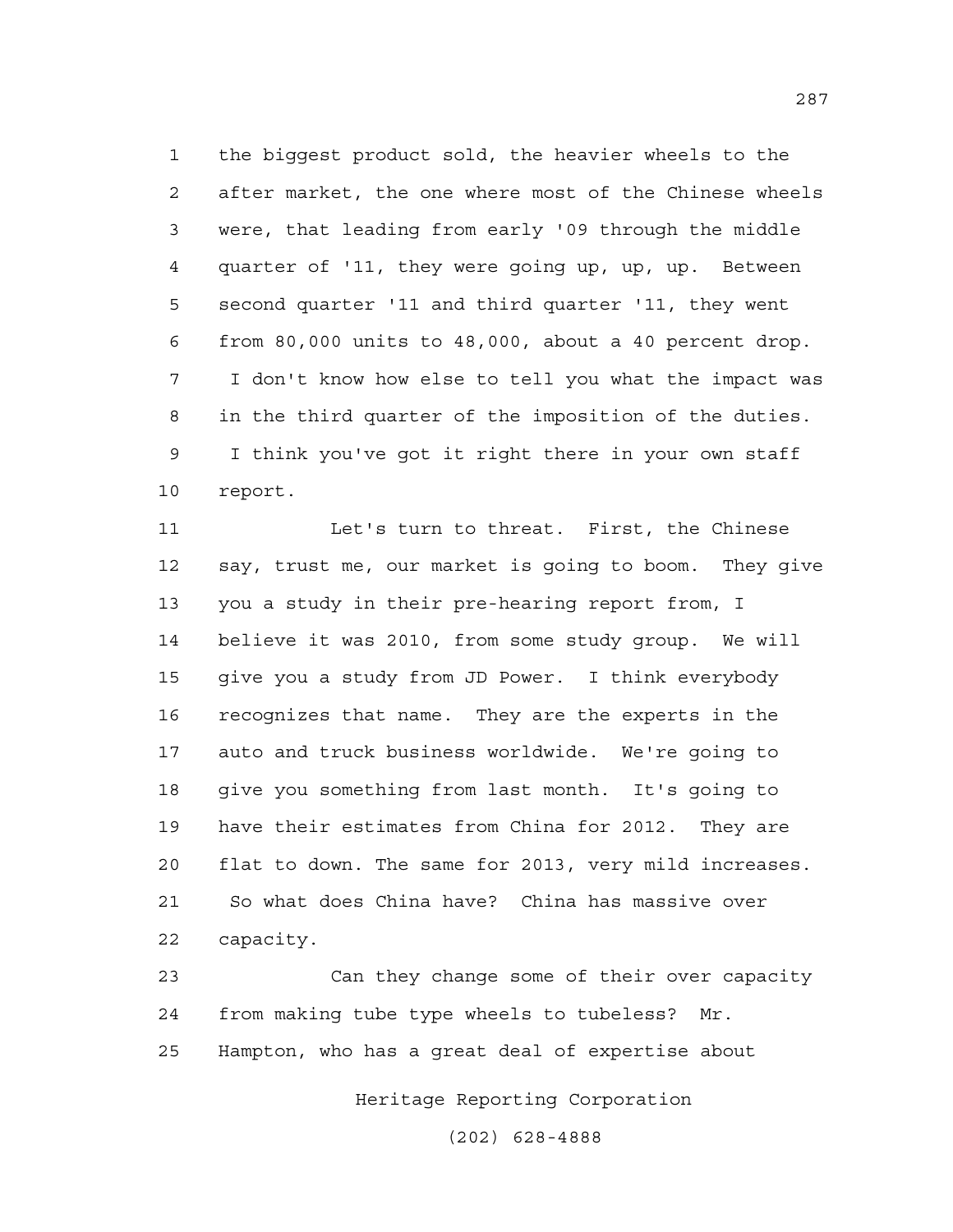1 equipment within wheel manufacturing facilities, has 2 told me that you only need to make two equipment 3 changes within a factory to change that production 4 line from making tube type to tubeless wheels. As 5 we've stated in our pre-hearing brief, do you think 6 these Chinese producers, who have millions involved in 7 their production machinery, to make tube type wheels, 8 if China says we're not going to use those anymore? 9 Do you have they are all just going to shut down their 10 plants? No. They're going to do what rational people 11 said, particularly if you can just get the money from 12 the government-owned banks, they're going to change 13 them into making tubeless wheels.

14 Now, is there something that hinders the 15 ability of Chinese producers to supply OEM users. 16 Here is where I'm particularly thankful that both Mr. 17 Schneider and Mr. Cannistra were here to give you 18 their testimony today and that's because Caterpillar 19 said, I'm almost positive I got this right from Mr. 20 Cannistra's testimony, that they have two qualified 21 suppliers, GKN and Centurion. Wow, does the name 22 Centurion ring a bell? We talked about them all 23 morning. They are one of the largest Chinese wheel 24 producers. They are the only Chinese wheel producer 25 to have stocking depots in the United States and they

Heritage Reporting Corporation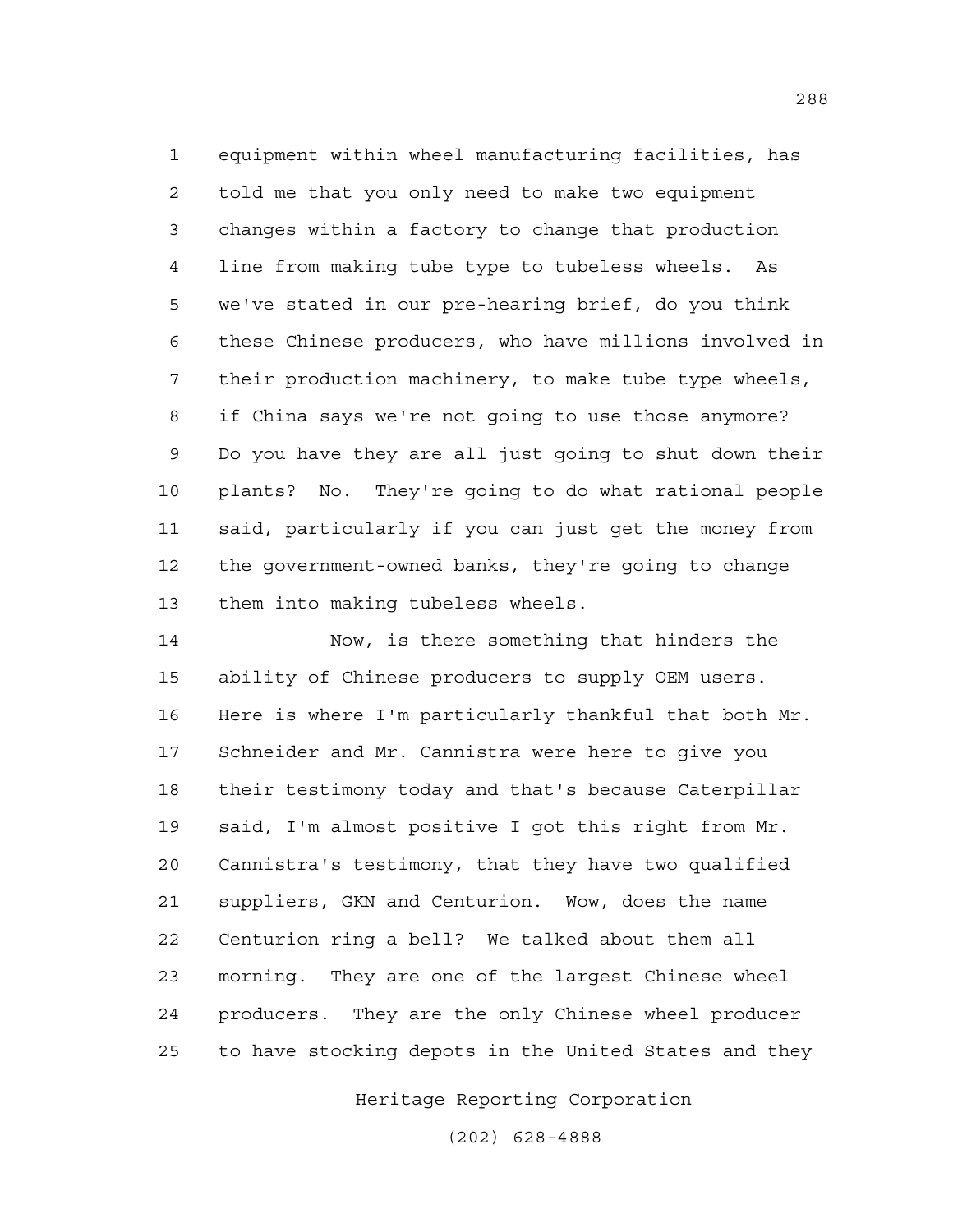1 have been recognized as a qualified supplier to 2 Caterpillar. Does Caterpillar want to wait eight 3 weeks to get wheels for the tractors from China? I 4 don't think so. I am sure that Caterpillar is 5 providing -- or that Centurion is providing 6 Caterpillar OEM service just like any other OEM 7 supplier.

8 What did Mr. Schneider say? Twenty-five 9 percent of their sales are to trailer manufacturers. 10 KIC said, we're not like Cunningham. We're not just a 11 broker. We have distribution points around the U.S. 12 What do they do with those distribution points? At 13 least at some of them, for their 25 percent in the 14 trailer market, they're stocking product because the 15 trailer producers don't want to wait six to eight 16 weeks. They want lower inventories, quick delivery, 17 something akin to just in time.

18 Wow, when Centurion approaches other U.S. 19 OEM customers, how great must it be? I mean, 20 Caterpillar's counsel can say the same thing, how 21 great must it be to say, I am a qualified supplier to 22 Caterpillar. That's like somebody coming to me and 23 saying, I supply Rolls Royce, is it okay if I work on 24 your car? Of course it is. I mean, Caterpillar is 25 like the gold standard of product quality. I have

Heritage Reporting Corporation

(202) 628-4888

289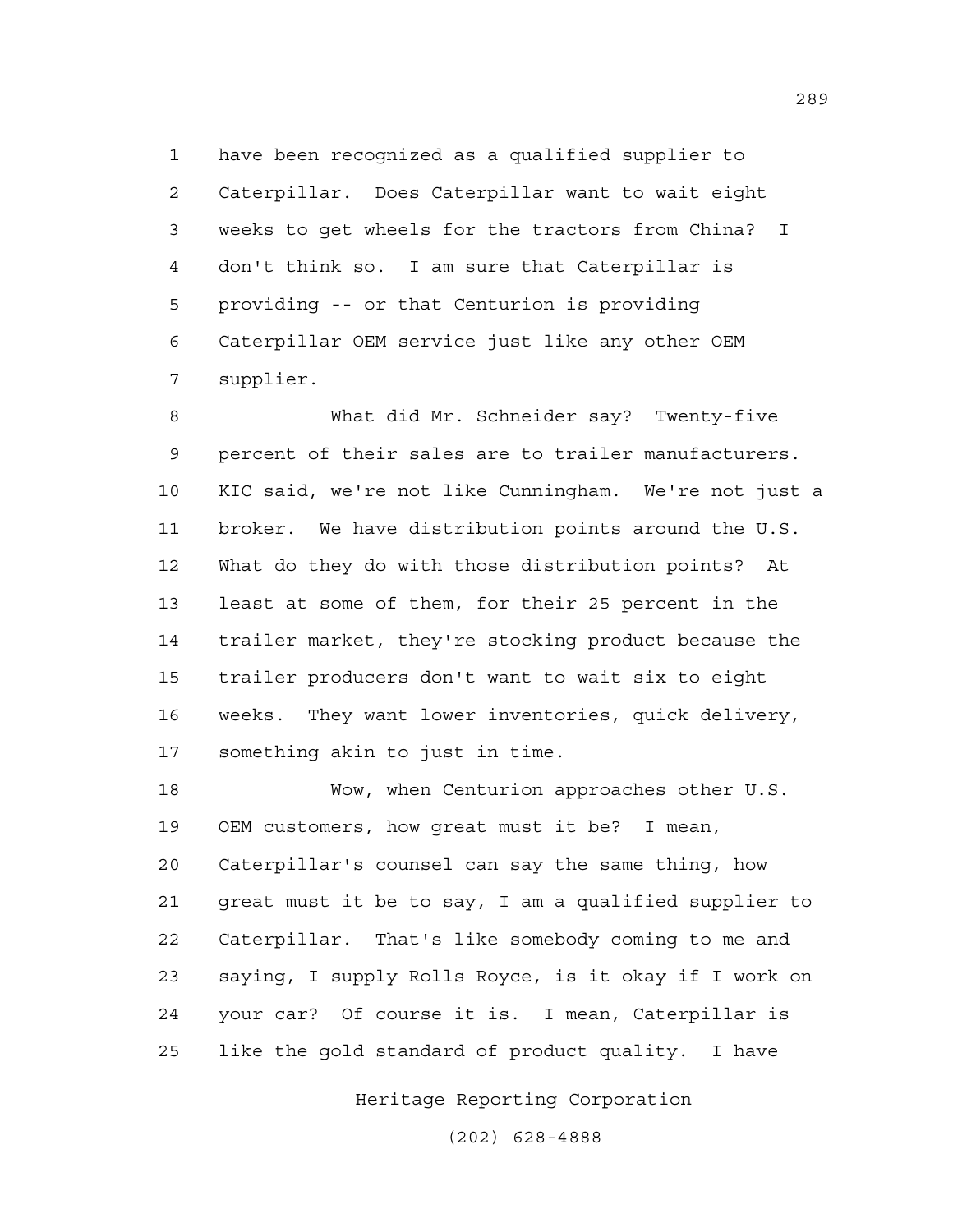1 nothing but great respect for that company. Even 2 though they oppose me in trade cases, they are a great 3 American company in their product lines and the 4 ability to sell them makes it clear that the Chinese 5 can supply U.S. OEMs.

6 We have information on the record that 7 there's probably three Chinese companies working on 8 light weight wheels. Light weight wheels that the 9 Chinese Respondents said this afternoon couldn't be 10 used in the China market. So, if they're working on 11 them, if Centurion, Sunrise, and I believe the other 12 company is -- I can't probably read all my handwriting 13 here -- but the three of the four largest Chinese 14 producers are working on making light weight wheels. 15 Have they perfected it yet? Maybe not. Do you think 16 they're going to slow down? No. Look at the data in 17 your staff report.

18 The Chinese industry, the little part of it 19 that's responded so far, says they only sell about 20 half of their production in China. They must export. 21 They've got to create products for export. Otherwise, 22 their factories are pretty useless.

23 By the way, as to Caterpillar, if there's a 24 product Caterpillar can't source in the United States 25 that they get from China, they can contact me. It's a

Heritage Reporting Corporation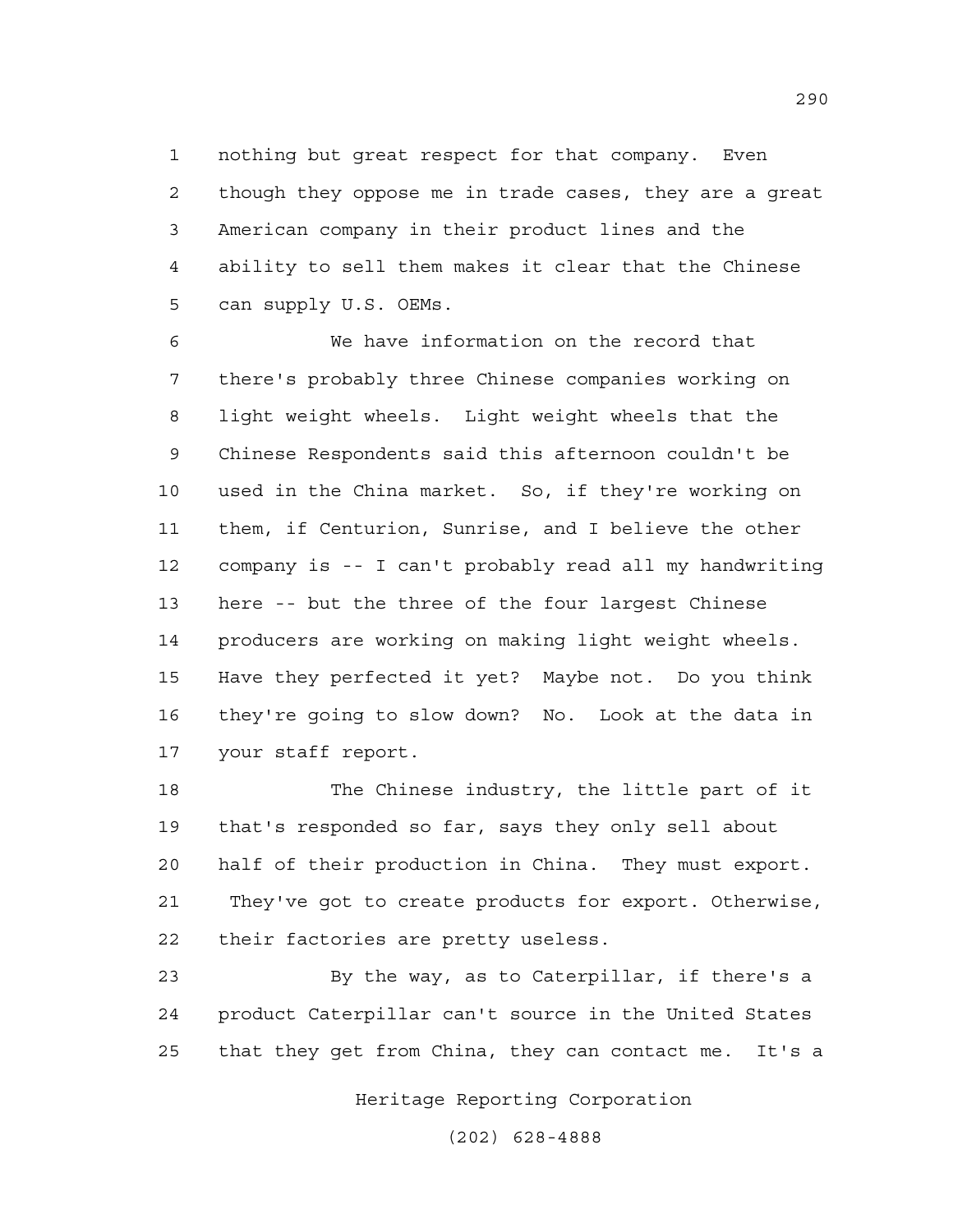1 changed circumstance for review. I just did one of 2 these with Ford on a non-malleable fitting product. 3 You know, whether people oppose us or not, I always 4 treat everybody fairly. If the product is not made in 5 the United States, it ought to be out from the 6 coverage of orders. I think that their counsel knows 7 where to contact me.

8 So, in terms of accessing the U.S. market, 9 boy, how could you have better representatives than 10 Mr. Schneider and Mr. Cunningham? I think between the 11 two of them, they had about four decades of working 12 for Accuride. Accuride doesn't mind the fact that 13 former employees are out using their knowledge to 14 contact their customers, if they're not violating any 15 non-compete. It's the American way. But my goodness, 16 between these two gentlemen, they must know every 17 Accuride customer there is, which is, I think 18 according to the testimony this morning, about 1,000 19 customers. That's okay and I don't mind that that's 20 what they do for a living. I only object to one 21 thing, they should not have a right to enrich 22 themselves through the sales of subsidized and dumped 23 Chinese product.

24 In conclusion, there is ample evidence on 25 this record that there has been injury over the POI.

Heritage Reporting Corporation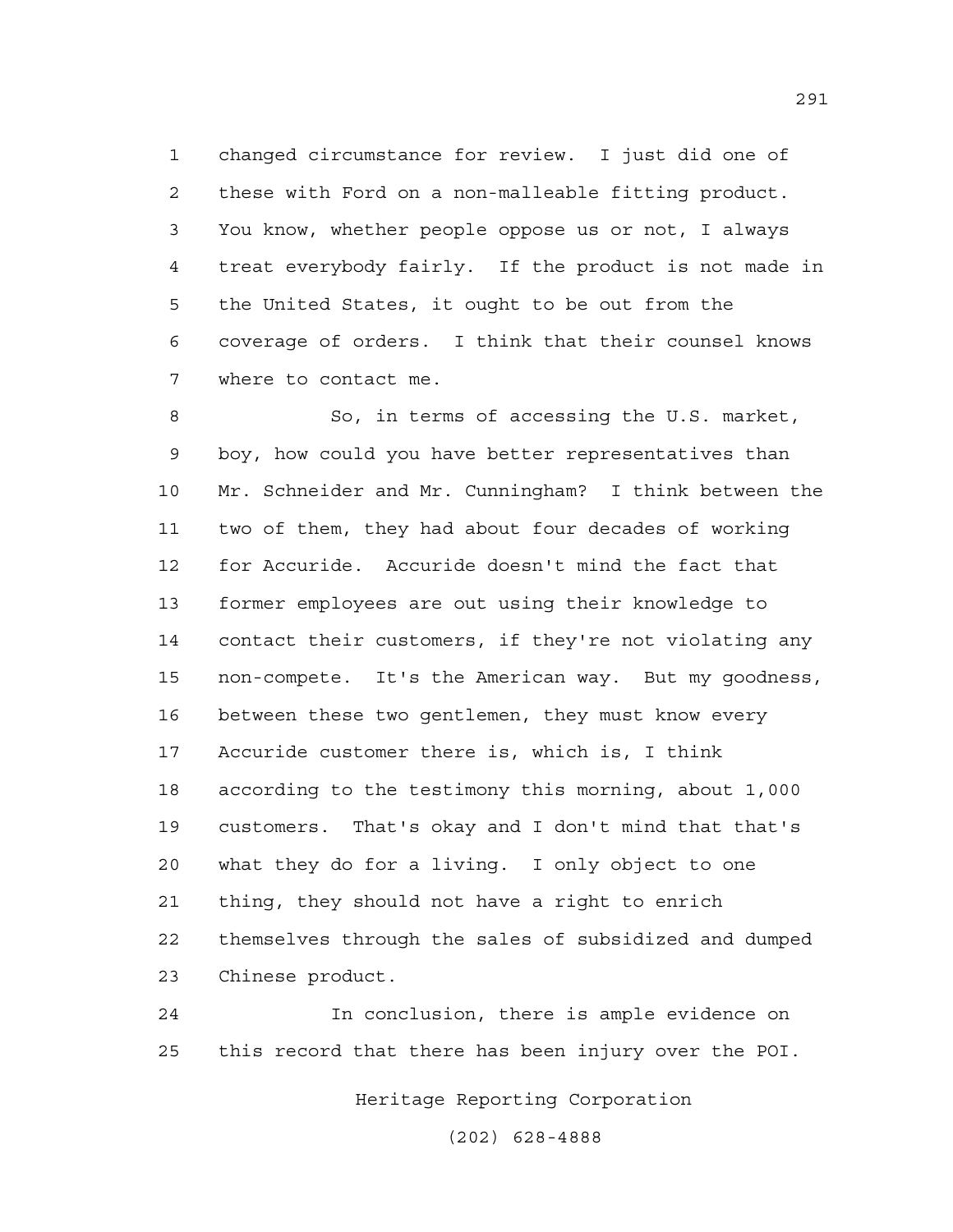1 There was growth in market share. The biggest growth 2 was in the fourth quarter of 2010, going into the 3 first part of 2011, before the petitions were filed. 4 They were downturns in all of the domestic industry 5 indicators over that time and the industry started 6 seeing relief. The after market that supposedly Hayes 7 and Accuride didn't care about, as we've given you 8 information on, Hayes and Accuride sales in the after 9 market just absolutely boomed in the second half of 10 2011 and going into '12, because they love to sell 11 into that market.

12 When it comes to threat, China has ample 13 excess capacity. They're producers are working on 14 products specifically designed for the U.S. market. 15 You only have a fraction of the information on that 16 excess capacity. The biggest players pursuing the 17 U.S. markets, Centurion and Sunrise, weren't here 18 today to tell you about what they're doing to try to 19 penetrate the OEM market. They're trying to get 20 qualified at major OEMs. The threat is real. The 21 threat is imminent. It can put these producers out of 22 this business, as they have been put out of other 23 business lines. For those reasons, we, respectfully, 24 request that you make an affirmative final 25 determination. Thank you.

Heritage Reporting Corporation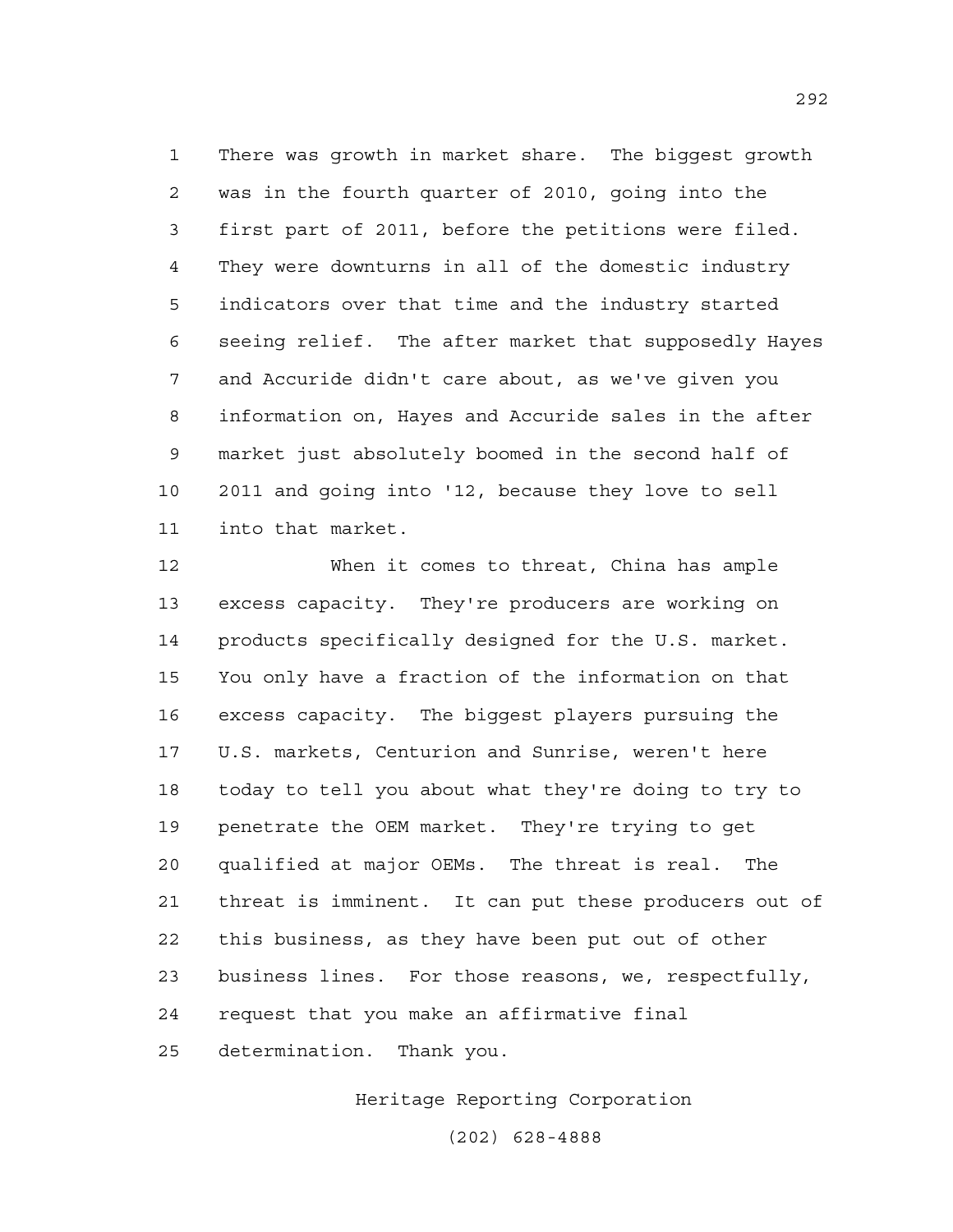1 CHAIRMAN OKUN: Thank you.

2 MR. SCHAGRIN: Didn't even get to my yellow 3 light. We can enjoy the weather.

4 MR. LEE: I, too, am a little anxious to 5 enjoy the weather, too, so I'll make my comments a 6 little brief. We really appreciate the hard work that 7 the staff put in to collecting all the additional 8 information for this final investigation. We know you 9 have five finals lined up in a row here and we 10 appreciate being the first and we really appreciate 11 your thoughtful consideration of our case and we hope 12 our testimony has helped you to better understand 13 what's happening in the steel wheel market.

14 As the split vote from the preliminary 15 determination showed, we feel that the Petitioners 16 have a pretty weak case. Their arguments are full of 17 contradictions and inconsistencies. For example, you 18 know, they're talking about the pervasive underselling 19 and what that means and that's having a price effect. 20 And, yet, market shares are not really changing that 21 much and we're not really seeing a dramatic dip, drop 22 in pricing. So what's actually happening here? We 23 submit that it has more to do with overall demand.

24 There are other inconsistencies here. They 25 have made a very major point about the threat that

Heritage Reporting Corporation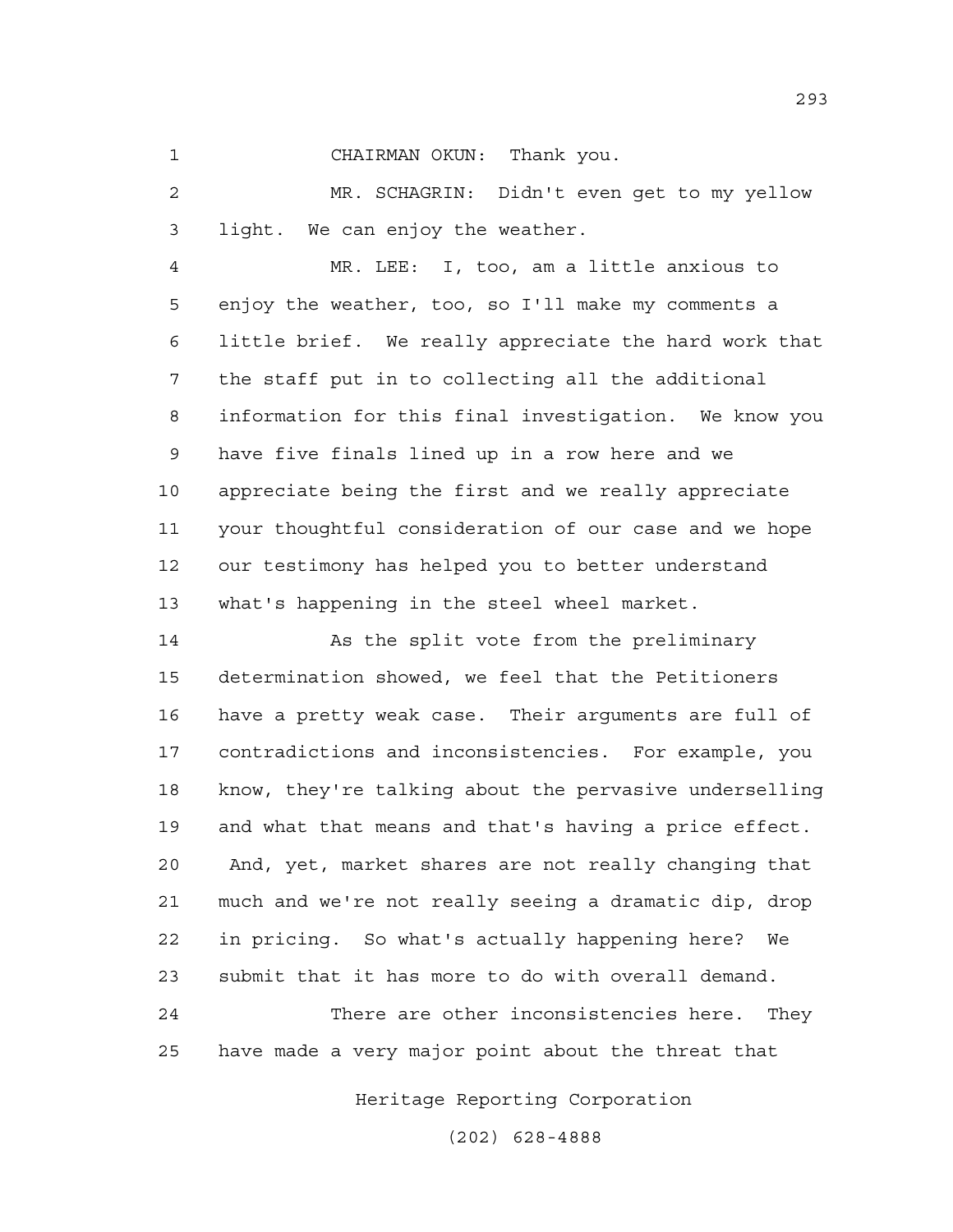1 their OEMs are about to be taken away from them. 2 We're kind of in a position where we're proving the 3 negative and we've submitted that we are not there. 4 We have nothing to submit because we're not doing 5 anything with the OEMs. If they think that there 6 really is a Chinese producer that is appearing before 7 the large OEMs, it seems that it's incumbent on them 8 to provide the documentation. Our understanding of 9 how the OEMs work is that there are very rigorous 10 companies. Nothing gets down without any type of 11 documentation. If you are going to go through an OEM 12 qualification process, you have to, as a company, as a 13 supplier, be qualified. You have to have your factory 14 qualified. You have to have your specific product 15 qualified. And all along the way, you should have 16 documentation as the supplier works with the OEM. So 17 to the extent that Accuride and Hayes are concerned 18 about a Chinese producer that is about to take away an 19 OEM contract from them, we would hope that they would 20 be able to provide some type of documentation that 21 shows that it's more than just an OEM talking to a 22 potential Chinese supplier and using the appearance 23 that they might be working with them in the near 24 future, rather than something that is actually in a 25 qualification process.

Heritage Reporting Corporation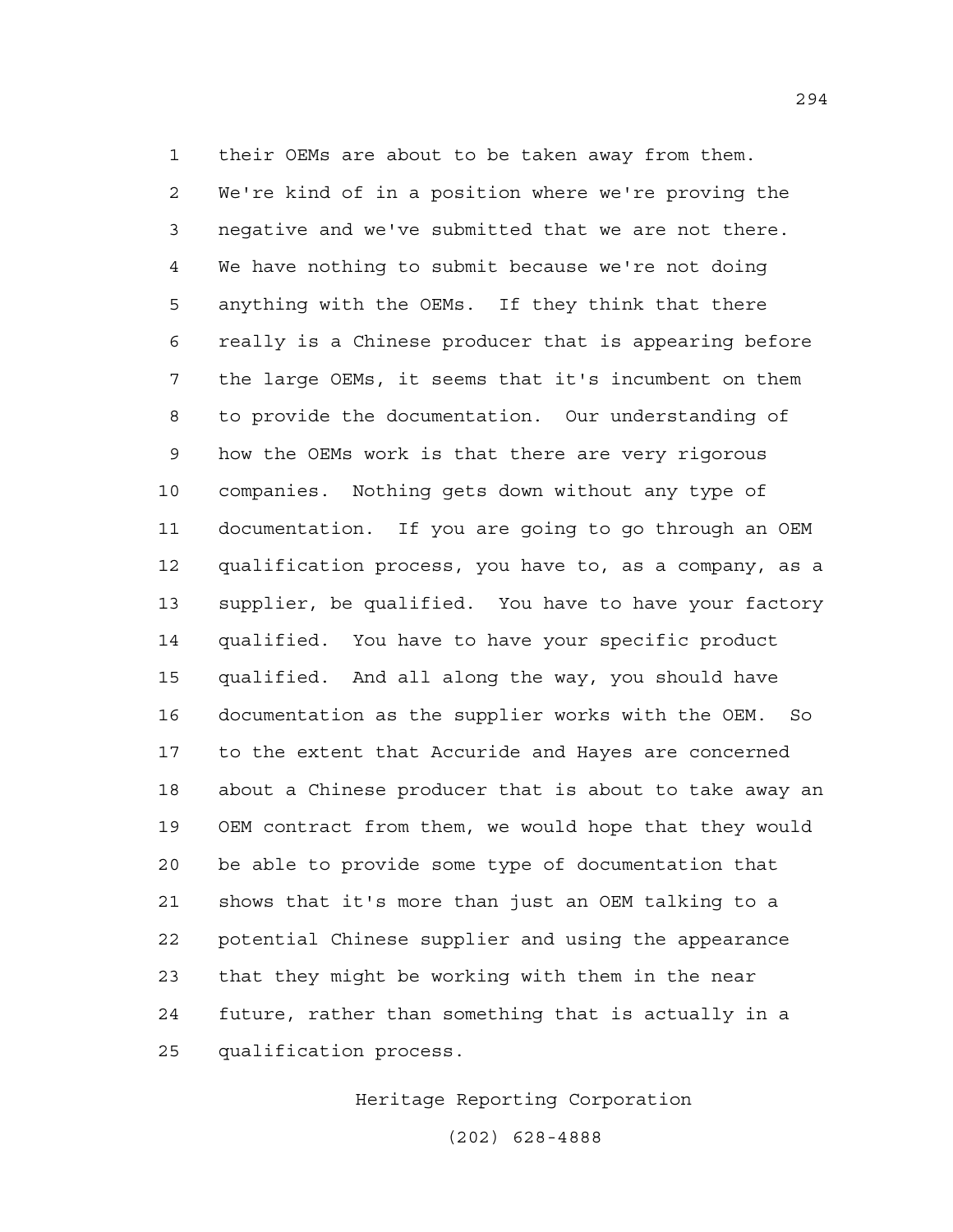1 So, if you actually set aside the rhetorical 2 and actually look at the data, the cold hard truth is 3 that the domestic industry is not injured and they're 4 not threatened with injury.

5 Again, as I stated in my opening statement, 6 attenuated competition does not mean no competition. 7 Mr. Schagrin has noted a lot of anecdotal evidence as 8 to what's happening in the marketplace, but I urge you 9 to look at what's actually happening in the data. 10 Your staff report is reliable. The complaints about 11 the under reporting or the lack of coverage of the 12 Chinese subject imports is just plain wrong and we can 13 walk through that in detail in our post-hearing brief. 14 But, we submit that the foreign producers 15 questionnaires are adequate. The importer coverage of 16 the subject imports is also adequate.

17 Once you look at the data, you'll see that 18 subject import volumes actually decreased over the 19 POI. Market shares are not changing significantly and 20 any market share increases were very small and cannot 21 be considered significant in light of the attenuated 22 competition. The data also shows there is no price 23 suppression, price depression, as prices for both 24 domestic and subject imports generally stayed within 25 consistent bands. Underselling is not significant,

Heritage Reporting Corporation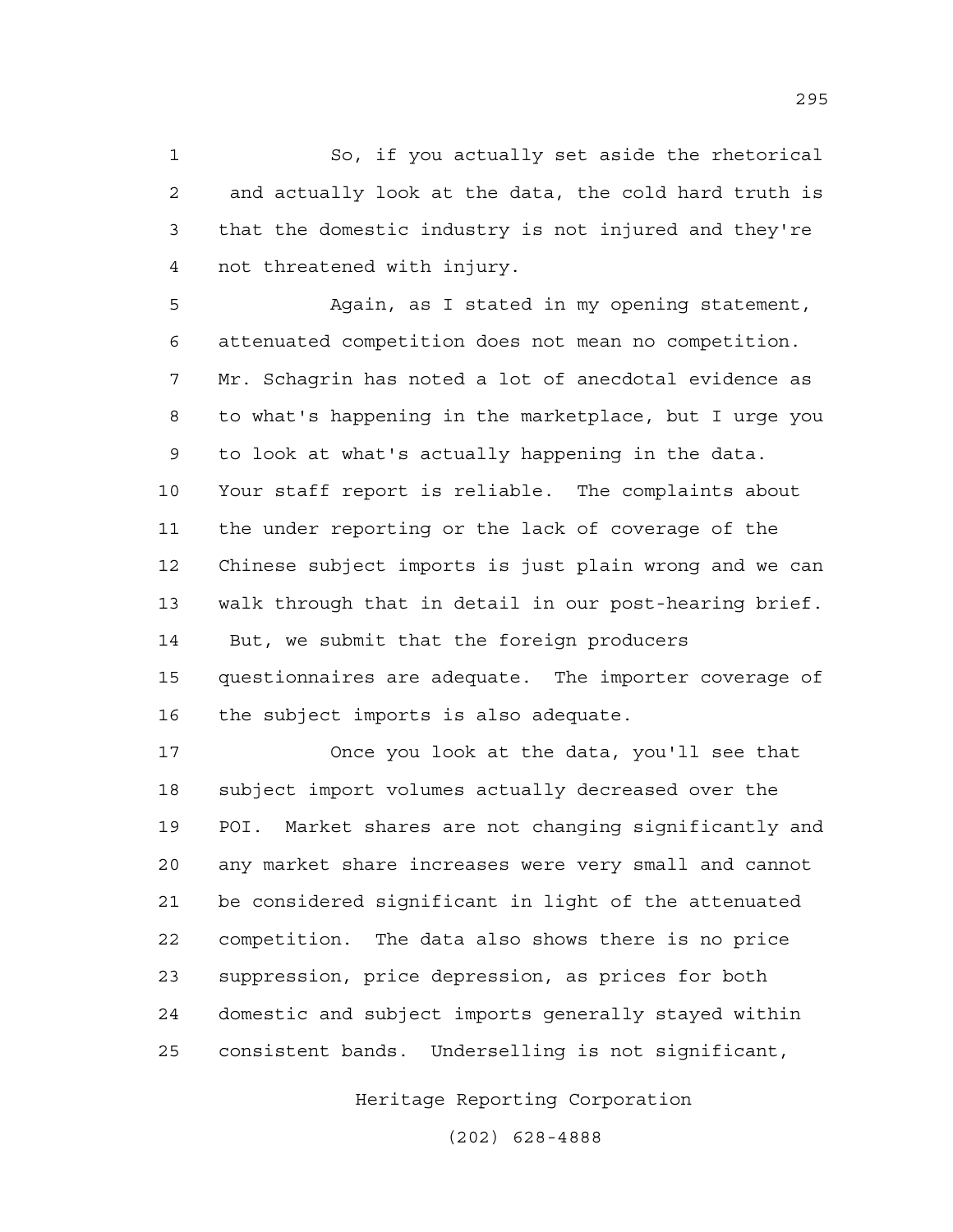1 given that no significant market share gains were made 2 by subject imports over the entire period. Finally, 3 no price suppression, as cost were artificially 4 inflated by the bankruptcy-related non-recurring 5 charges. In short, no adverse price effects.

6 So, turning to the injury -- the impact part 7 of it, the Petitioner's financial performance also has 8 improved since the prelim. They're not injured and 9 they're not vulnerable to injury.

10 So, ultimately, this case is looking at 11 threat. So, Petitioners are obviously very concerned 12 about the Chinese and those fear, we appreciate they 13 believe wholeheartedly in the fear that the Chinese 14 are about to come through and break the OEM market. 15 But, we submit that the data just doesn't support 16 those fears. So, if you actually look at the capacity 17 data, the actual shipment data from the Chinese 18 producers that are there, you don't see that spike. 19 You don't see it particularly in the OEM segment.

20 If you look at the Chinese home market 21 demand, even if there is a softening of demand in the 22 Chinese home market, the claims that there's excess 23 capacity really is not borne out by the data. The 24 Chinese market is over -- is many times larger than 25 the U.S. market. Mr. Schagrin submitted an article

Heritage Reporting Corporation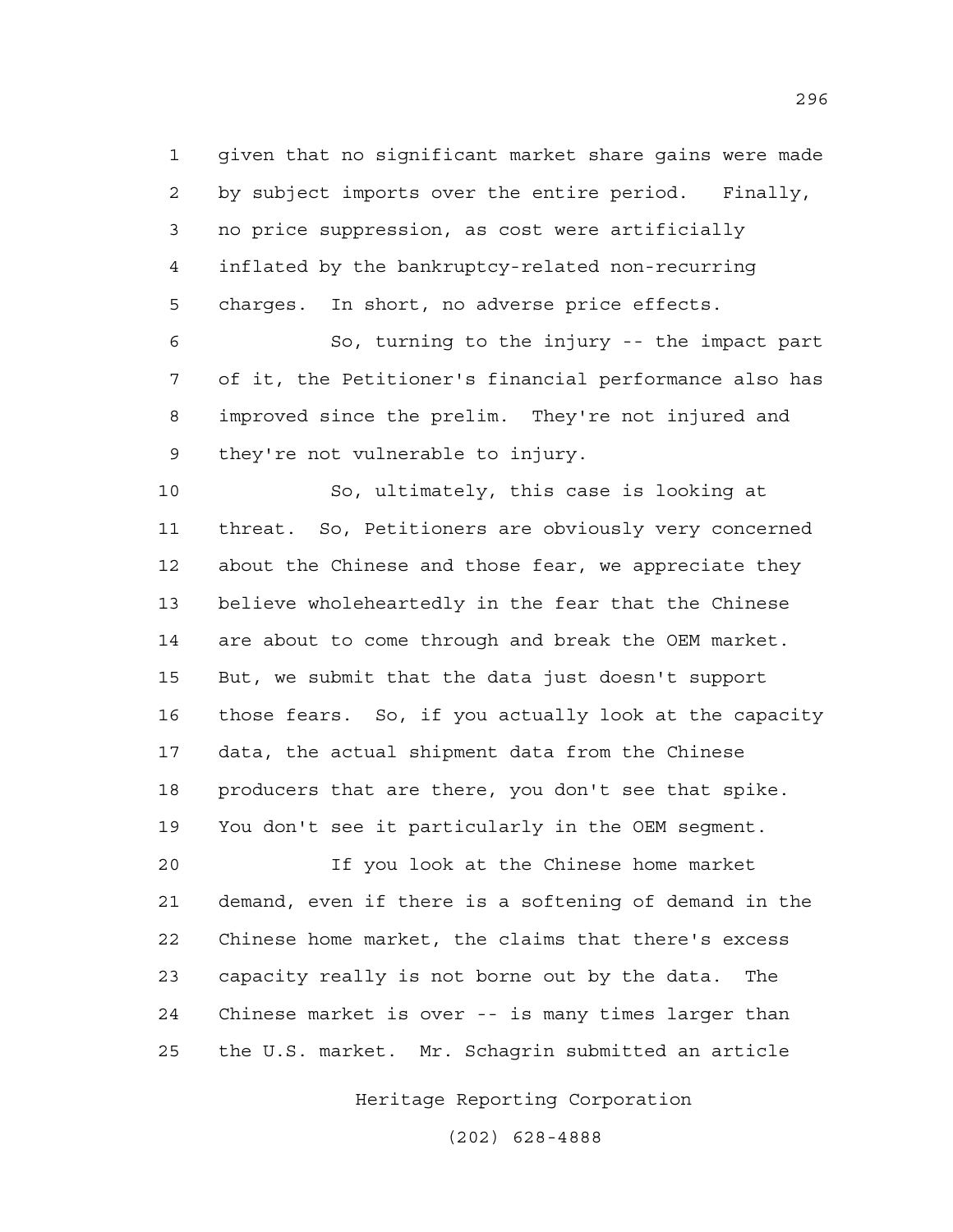1 talking about how China produced one million heavy 2 duty commercial vehicles, heavy duty trucks, and three 3 million commercial vehicles as a whole. If you look 4 at the industry reports for the North American market, 5 if you add up total OEM truck builds, trailer builds, 6 and the after market, you don't get to a million 7 trucks. So, the Chinese market is exponentially 8 larger and we submit a data showing that the changes 9 in capacity, the increases in capacity are actually in 10 line with the increase in shipments that have occurred 11 in the past. So, the notion that there is excess 12 capacity and that a down year in China is resulting in 13 excess capacity, that's definitely not for the U.S. 14 It's just purely unfounded.

15 So, in light of all this, since there have 16 been no adverse volume or price effects during the 17 period, so there's no basis to find that there will be 18 adverse volume or price effects that threaten the 19 domestic industry in the imminent future. Given that 20 there's no indication that the attenuated competition 21 caused by the distinct market segmentation will change 22 in the foreseeable future, as demand for the OEM truck 23 and trailer segments is expected to increase in the 24 imminent future. In short, Petitioners are not 25 injured and not threatened with injury by reason of

Heritage Reporting Corporation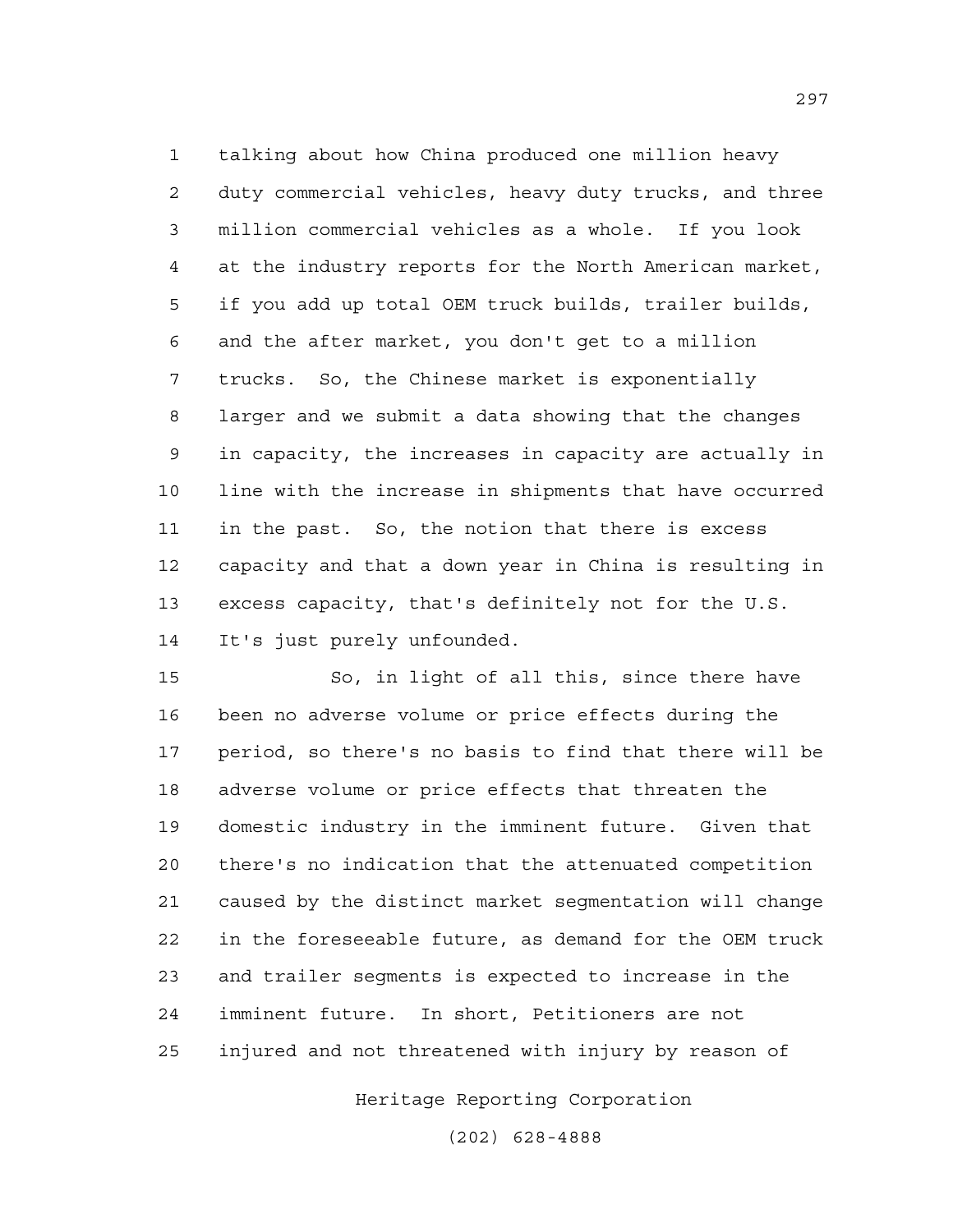1 the subject imports. Thank you.

| $\overline{2}$ | CHAIRMAN OKUN: Thank you. Post-hearing                 |
|----------------|--------------------------------------------------------|
| 3              | briefs, statements responsive to questions, requests   |
| $\overline{4}$ | of the Commission, corrections to the transcript must  |
| 5              | be filed by March 15, 2012. Closing of the record and  |
| 6              | final release of data to parties is April 10, 2012 and |
| 7              | final comments are due April 12, 2012. With no other   |
| 8              | business to come before the Commission, this hearing   |
| 9              | is adjourned.                                          |
| 10             | (Whereupon, at 4:56 p.m., the hearing was              |
| 11             | adjourned.)                                            |
| 12             | $\frac{1}{2}$                                          |
| 13             | $\frac{1}{2}$                                          |
| 14             | $\frac{1}{2}$                                          |
| 15             | $\frac{1}{2}$                                          |
| 16             | $\frac{1}{2}$                                          |
| 17             | $\frac{1}{2}$                                          |
| 18             | $\frac{1}{2}$                                          |
| 19             | $\frac{1}{2}$                                          |
| 20             | $\frac{1}{2}$                                          |
| 21             | $\frac{1}{2}$                                          |
| 22             | //                                                     |
| 23             | //                                                     |
| 24             | $\frac{1}{2}$                                          |
| 25             | $\frac{1}{2}$                                          |
|                |                                                        |

Heritage Reporting Corporation